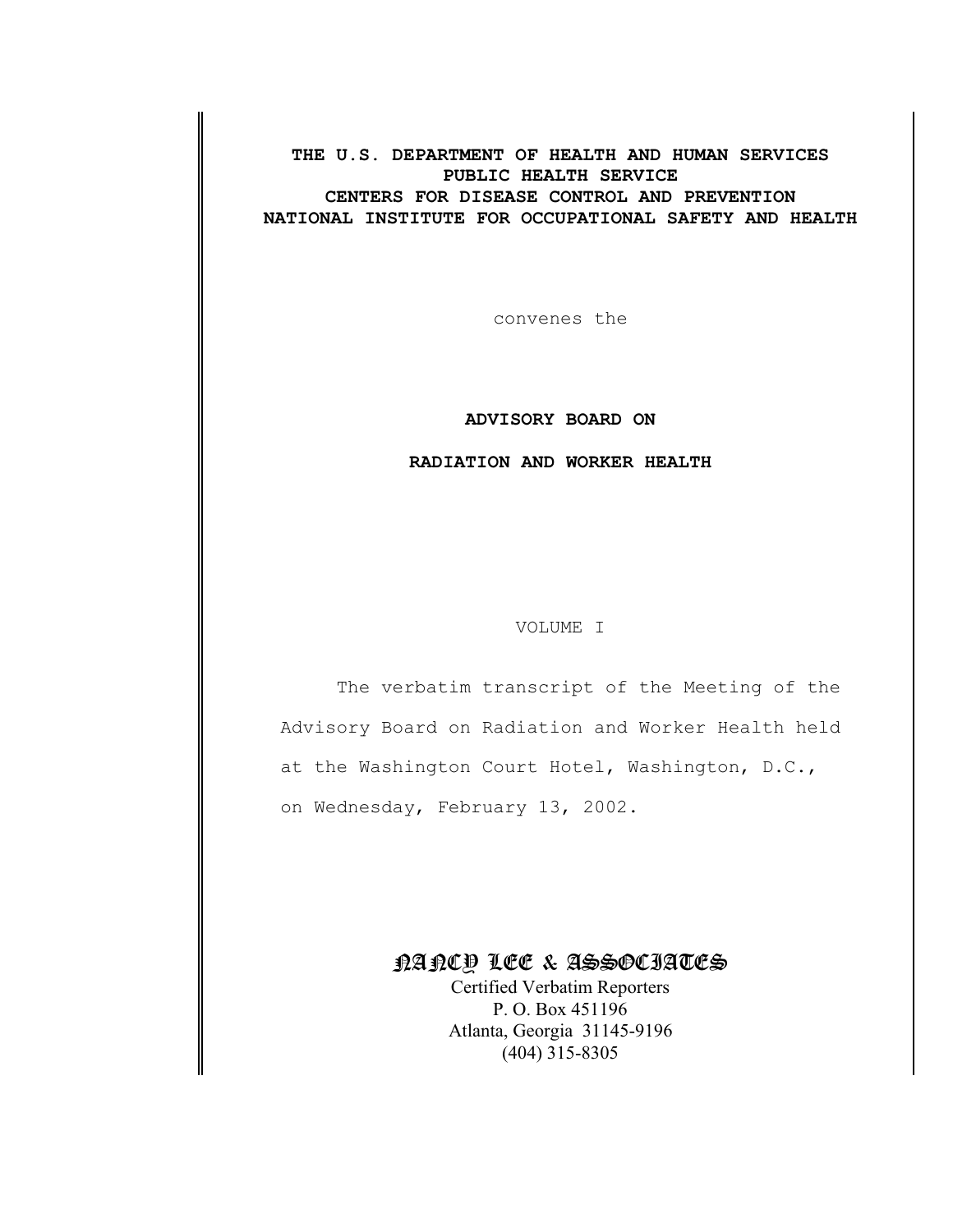# **C O N T E N T S**

## VOLUME I February 13, 2002

| PARTICIPANTS (by group, in alphabetical order)                                                                                                                                                                                                                                                                           |  |  | 3          |
|--------------------------------------------------------------------------------------------------------------------------------------------------------------------------------------------------------------------------------------------------------------------------------------------------------------------------|--|--|------------|
| REGISTRATION AND WELCOME<br>Dr. Ziemer<br>a construction of the construction of the construction of the construction of the construction of the construction of the construction of the construction of the construction of the construction of the construction of the<br>Audience Introductions<br>$\cdots$ 7, 45, 217 |  |  | . 6        |
| REVIEW AND APPROVAL OF DRAFT MINUTES<br>Dr. Ziemer                                                                                                                                                                                                                                                                       |  |  | -9         |
| PROGRAM REPORT<br>Mr. Elliott                                                                                                                                                                                                                                                                                            |  |  | 10         |
| RECAP OF ADVISORY BOARD COMMENTS ON PROBABILITY<br>OF CAUSATION RULE (2 CFR PART 81)<br>Dr. Ziemer                                                                                                                                                                                                                       |  |  | 47         |
| STATUS ON IMPLEMENTATION OF DOSE RECONSTRUCTION<br>RULE (42 CFR PART 82)                                                                                                                                                                                                                                                 |  |  |            |
| Mr. Neton<br>IMPLEMENTATION OF EXTERNAL DOSE RECONSTRUCTION                                                                                                                                                                                                                                                              |  |  | . 56       |
| <b>GUIDELINES</b><br>Mr. Taulbee                                                                                                                                                                                                                                                                                         |  |  | 93         |
| IMPLEMENTATION OF INTERNAL DOSE RECONSTRUCTION<br>GUIDELINES                                                                                                                                                                                                                                                             |  |  |            |
| Mr. Allen<br>PUBLIC COMMENT PERIOD                                                                                                                                                                                                                                                                                       |  |  | 130        |
| Mr. Bob Alvarez<br>Mr. Richard Miller                                                                                                                                                                                                                                                                                    |  |  | 182<br>190 |
| BOARD DISCUSSION/DEVELOPMENT OF COMMENTS ON<br>DOSE RECONSTRUCTION RULE (42 CFR 82)<br>$\mathbf{1}$ $\mathbf{1}$ $\mathbf{1}$ $\mathbf{1}$ $\mathbf{1}$                                                                                                                                                                  |  |  | 217        |
| ADJOURN                                                                                                                                                                                                                                                                                                                  |  |  | 269        |
| CERTIFICATE OF REPORTER.                                                                                                                                                                                                                                                                                                 |  |  | 271        |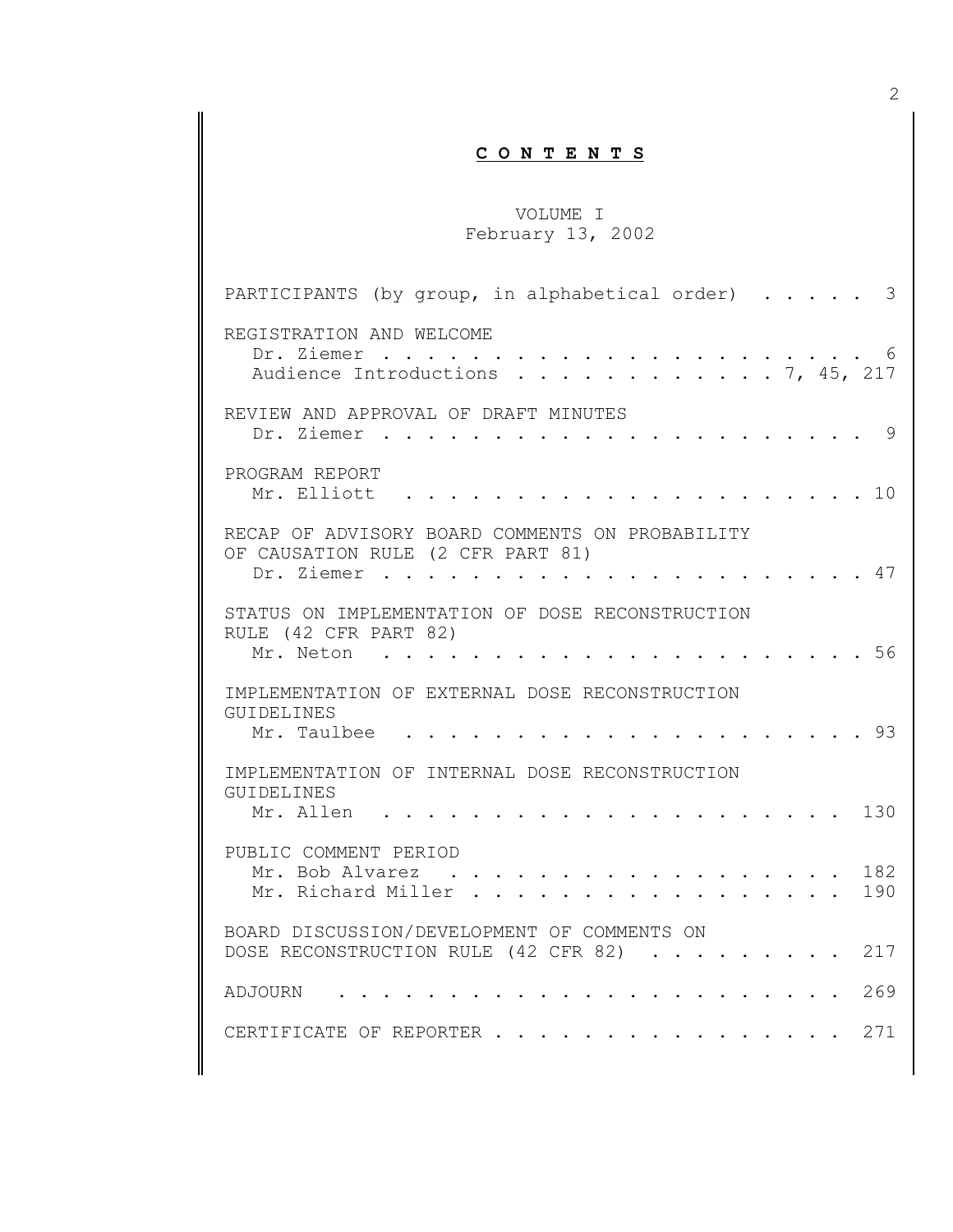## **P A R T I C I P A N T S**

(By Group, in Alphabetical Order)

#### ADVISORY BOARD MEMBERS

CHAIR PAUL L. ZIEMER, Ph.D. Professor Emeritus School of Health Sciences Purdue University Lafayette, Indiana

## EXECUTIVE SECRETARY

LARRY J. ELLIOTT Director, Office of Compensation Analysis and Support National Institute for Occupational Safety and Health Centers for Disease Control & Prevention Cincinnati, Ohio

## MEMBERSHIP

HENRY A. ANDERSON, M.D. Chief Medical Officer Occupational and Environmental Health Wisconsin Division of Public Health Madison, Wisconsin

ANTONIO ANDRADE, Ph.D. (Absent) Group Leader, Radiation Protection Services Group Los Alamos National Laboratory Los Alamos, New Mexico

ROY LYNCH DeHART, M.D., M.P.H. Director The Vanderbilt Center for Occupational and Environmental Medicine Professor of Medicine Nashville, Tennessee

RICHARD LEE ESPINOSA Sheet Metal Workers Union Local #49 Johnson Controls Los Alamos National Laboratory Espanola, New Mexico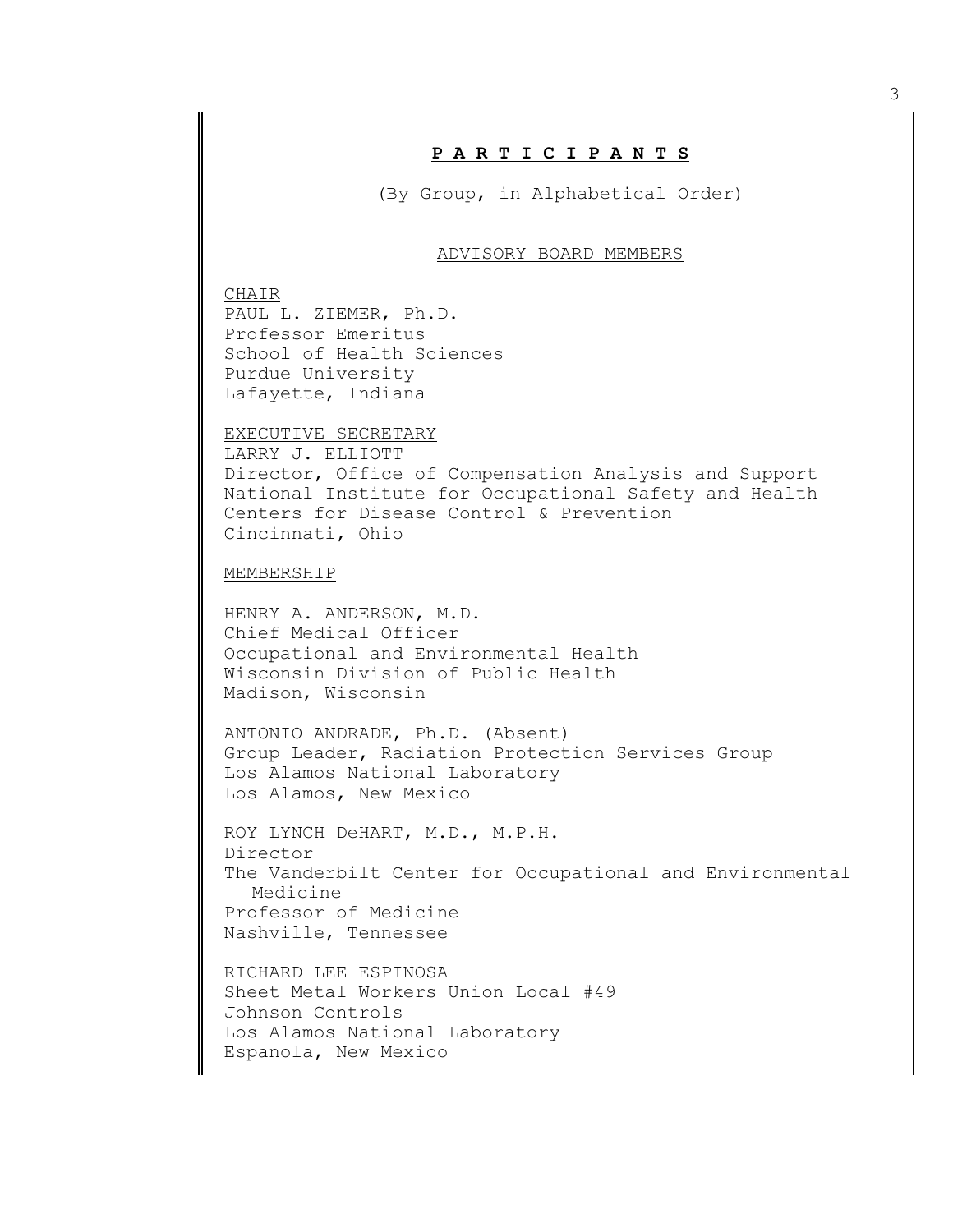SALLY L. GADOLA, M.S., R.N., COHN-S Occupational Health Nurse Specialist Oak Ridge Associated Universities Occupational Health Oak Ridge, Tennessee

JAMES MALCOM MELIUS, M.D., Ph.D. Director New York State Laborors' Health and Safety Trust Fund Albany, New York

WANDA I. MUNN Senior Nuclear Engineer (Retired) Richland, Washington

ROBERT W. PRESLEY Special Projects Engineer BWXT Y-12 National Security Complex Clinton, Tennessee

GENEVIEVE S. ROESSLER, Ph.D. Professor Emeritus University of Florida Elysian, Minnesota

#### INVITED SPEAKERS

DAVID ALLEN Health Physicist Office of Compensation Analysis and Support National Institute of Occupational Safety and Health

JAMES NETON, Ph.D., CHP Office of Compensation Analysis and Support National Institute of Occupational Safety and Health

TIMOTHY D. TAULBEE, MS, CHP Health Physicist Office of Compensation Analysis and Support National Institute of Occupational Safety and Health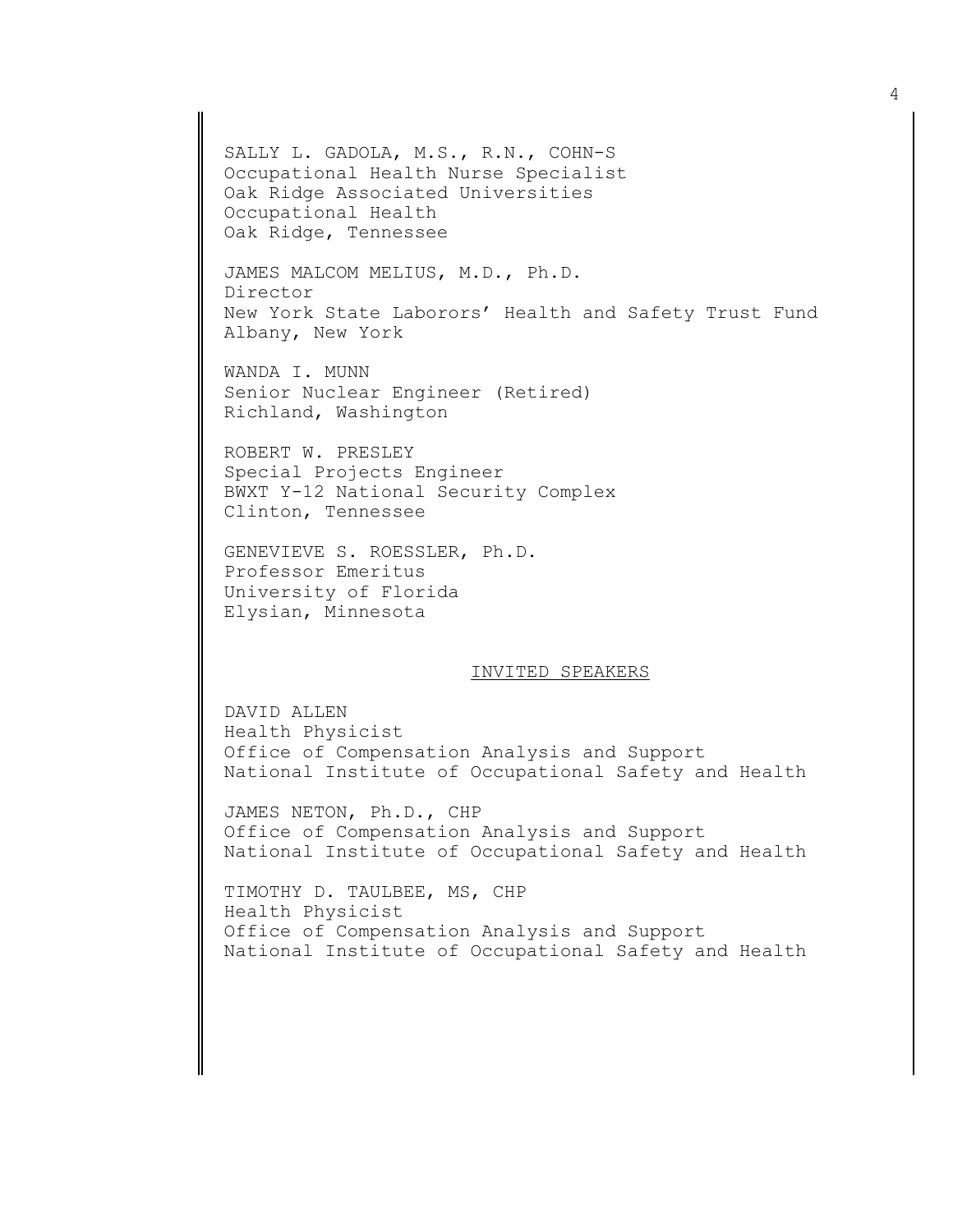## NIOSH STAFF/VENDORS

CHRIS ELLISON, NIOSH RUSS HENSHAW, NIOSH CORRINE HOMER, NIOSH TED KATZ, NIOSH MARIE MURRAY, Writer/Editor KIM NEWSOM, Certified Court Reporter TWILA SAITOW, NIOSH

#### AUDIENCE PARTICIPANTS

BOB ALVAREZ NEIL BARSS LYNNE FAIROBENT MARK GRIFFON JEFF HARPER LIZ HOMOKI-TITUS WILLIAM EARL JOHNSON ALICE KELLEY JEFFREY L. KOTSCH SONYA LEVINE MARTIN MATHAMEL TIM McADAMS RICHARD MILLER FRANK MORALES FRANK MORAN LOUISE S. PRESLEY JOSH SILVERMAN CRISTAL THOMAS WILLIAM D. ULICNY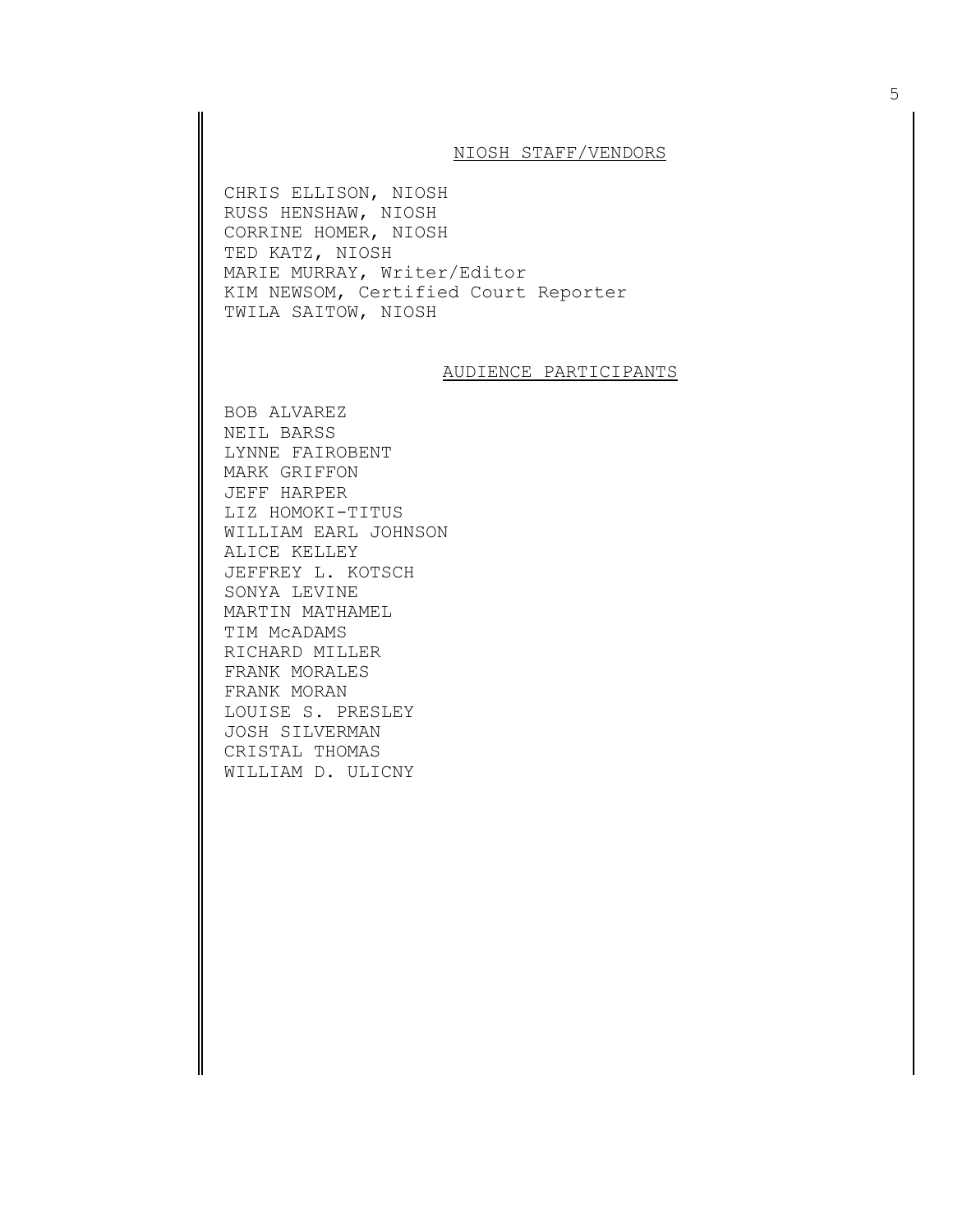| $\mathbf 1$    | PROCEEDINGS                                      |
|----------------|--------------------------------------------------|
| 2              | $8:31$ a.m.                                      |
| 3              | DR. ZIEMER: Good morning, everyone. I want       |
| 4              | to officially open the second meeting of the     |
| 5              | Advisory Board on Radiation and Worker Health.   |
| 6              | The Board members are here in the front at the   |
| 7              | table, and I'm not going to introduce them all.  |
| 8              | They were introduced last time. For members of   |
| $\overline{9}$ | the public, the names of the Board members and   |
| 10             | the support staff are on the tents, as they are  |
| 11             | called, just in front of each person.            |
| 12             | Let the record show that all of the Board        |
| 13             | members are here, with the exception of Tony     |
| 14             | Andrade. And if I'm -- I'll ask the court        |
| 15             | reporter, I'm going to go off record just a      |
| 16             | moment.                                          |
| 17             | (Off the record)                                 |
| 18             | ZIEMER: Now back on the record, there<br>DR.     |
| 19             | are sign-up sheets at the entry. If you have not |
| 20             | already signed in, please do that. For members   |
| 21             | of the public, there is also a sign-up sheet if  |
| 22             | you wish to make public comments during that     |
| 23             | portion of the agenda. We ask that you sign up   |
| 24             | simply so we have an idea of how many plan to    |
| 25             | comment and we can apportion the time            |
|                |                                                  |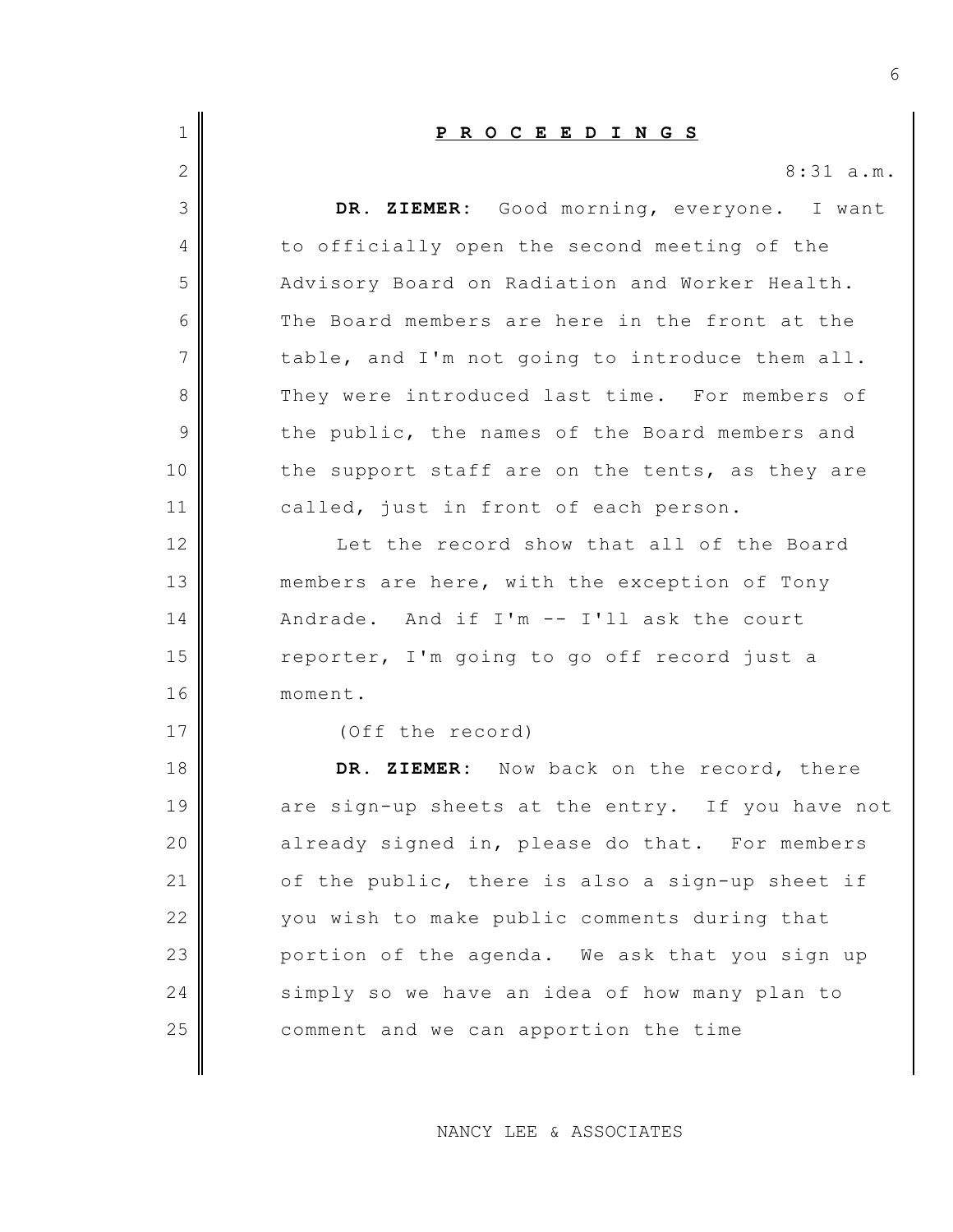1 accordingly.

| $\mathbf{2}$ | One instruction for the Board members on the      |
|--------------|---------------------------------------------------|
| 3            | use of the mikes this time. Your mikes have a     |
| 4            | push-button in the front, and when you speak      |
| 5            | you'll need to flip that button to the on         |
| 6            | position and then turn it back off when you're    |
| 7            | not speaking so that we eliminate feedback.       |
| $8\,$        | I'd also like to point out to everyone,           |
| 9            | particularly members of the public, there are     |
| 10           | handouts on the table over in the far corner, and |
| 11           | those handouts represent some -- both background  |
| 12           | material as well as material that may be used by  |
| 13           | presenters during the program today and tomorrow. |
| 14           | Although I'm not introducing the Board            |
| 15           | members individually this morning, we do, for the |
| 16           | record, want to have our guests -- that is, the   |
| 17           | members of the public -- introduce themselves,    |
| 18           | and if you're representing an organization, to    |
| 19           | identify who that is. This information will       |
| 20           | likewise be in the public record. So if we could  |
| 21           | start on the far side and have each person there  |
| 22           | stand. If you speak loud enough, you may not      |
| 23           | have to use the mike, but the court reporter will |
| 24           | try to get that information. Please identify.     |
| 25           | Thank you.                                        |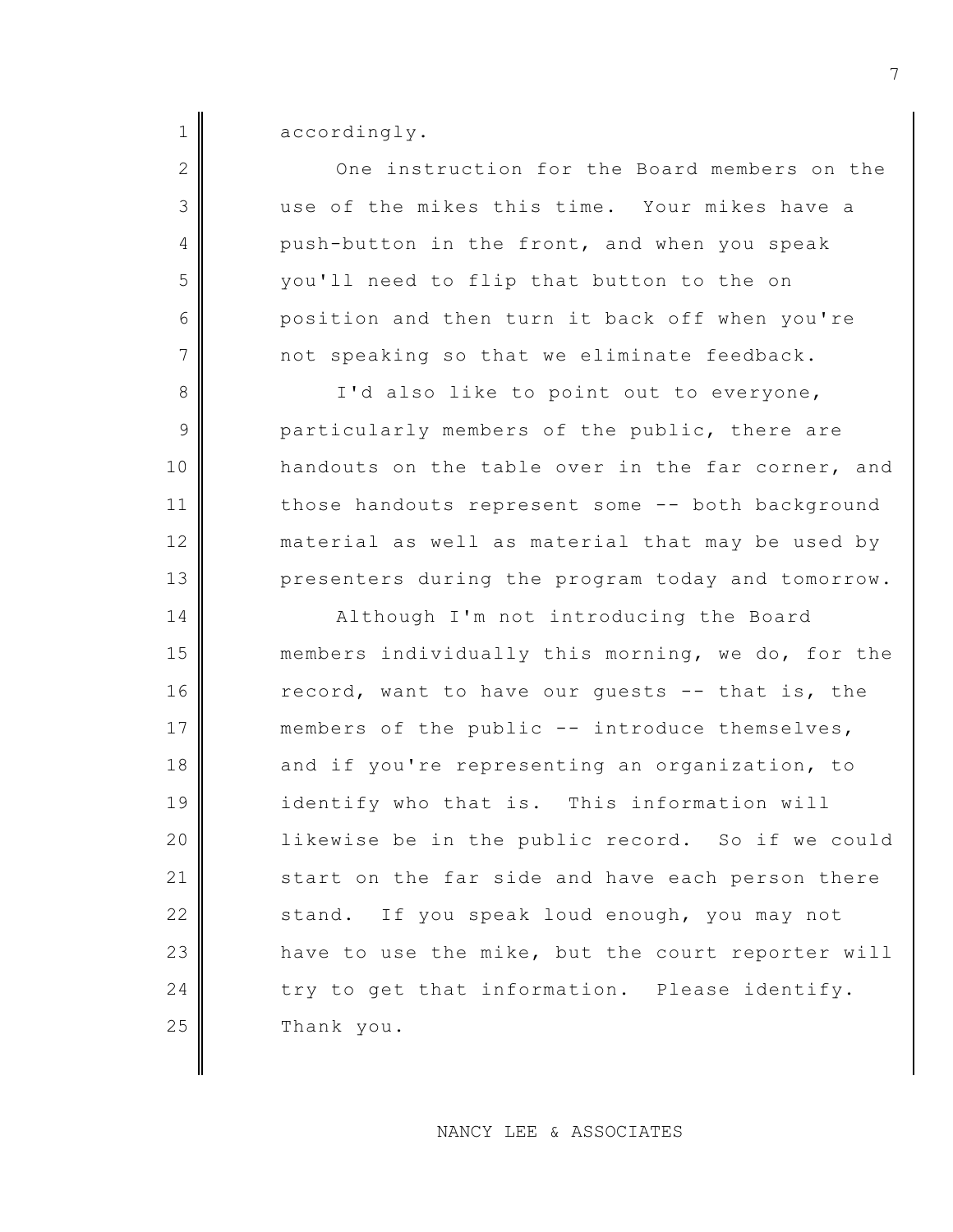**MR. ULICNY:** Bill Ulicny with ATL International. **MR. MORALES:** I'm Frank Morales with the 4 Government Accountability Project. **MS. FAIROBENT:** Lynne Fairobent with the 6 | Readiology. **MR. BARSS:** Neil Barss, SAIC. **MR. KOTSCH:** Jeff Kotsch. I'm a health physicist with the energy group at Labor. **MR. JOHNSON:** Earl Johnson, representing the 11 | ATLC, Atomic Trades and Labor Council, at Oak 12 Ridge. **MS. SAITOW:** I'm Twila Saitow, I'm with NIOSH. **MS. PRESLEY:** Louise Presley, spouse of Bob Presley. **MS. HOMER:** Cori Homer, NIOSH. **DR. ZIEMER:** Okay, and there are some staff members. Maybe the other staff members sitting 20 in the back could go ahead and identify for us also. **MS. HOMOKI-TITUS:** Liz Homoki-Titus, Health 23 and Human Services, General Counsel's Office. **MR. HENSHAW:** Hi, I'm Russ Henshaw, NIOSH, **O**ffice of Compensation Analysis and Support.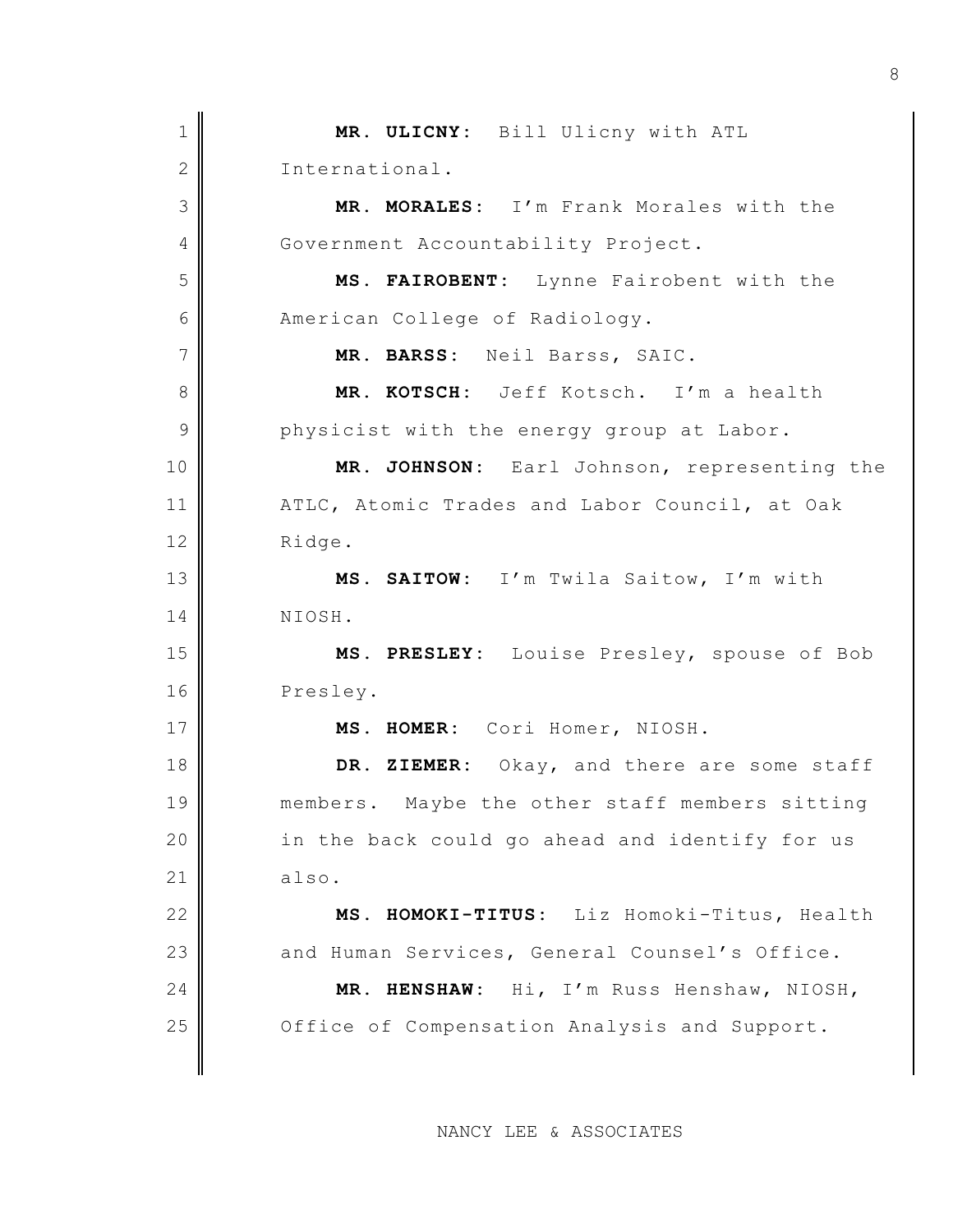| $\mathbf 1$    | MR. KATZ: Ted Katz, NIOSH.                        |
|----------------|---------------------------------------------------|
| $\mathbf{2}$   | MS. ELLISON: Chris Ellison, NIOSH.                |
| $\mathfrak{Z}$ | MR. TAULBEE: Tim Taulbee, health physicist        |
| 4              | at NIOSH.                                         |
| 5              | DR. ZIEMER: Thank you very much. So               |
| 6              | consider yourselves all introduced at this point. |
| $\overline{7}$ | We're glad to have all of you here this morning.  |
| 8              | You'll note -- oh, make sure you have an          |
| $\mathsf 9$    | agenda. If you haven't already picked one up, I   |
| 10             | believe there are copies on the back table as     |
| 11             | well.                                             |
| 12             | The first item on our agenda is the approval      |
| 13             | of the draft minutes of the last meeting. We've   |
| 14             | set aside a full 30 minutes to do this. I don't   |
| 15             | think it'll take that long since we don't have    |
| 16             | the draft minutes. We can debate about them, but  |
| $17$           | due to the fact that there has been such a brief  |
| 18             | time since our last meeting, it's simply not been |
| 19             | feasible for those minutes to be prepared and     |
| 20             | distributed. So the only comment I will make,     |
| 21             | and I will -- without objection, we will delay or |
| 22             | defer the action on those minutes until our next  |
| 23             | meeting.                                          |
| 24             | The only comment to make is, for members of       |
| 25             | the public, if you wish to have copies of the     |

NANCY LEE & ASSOCIATES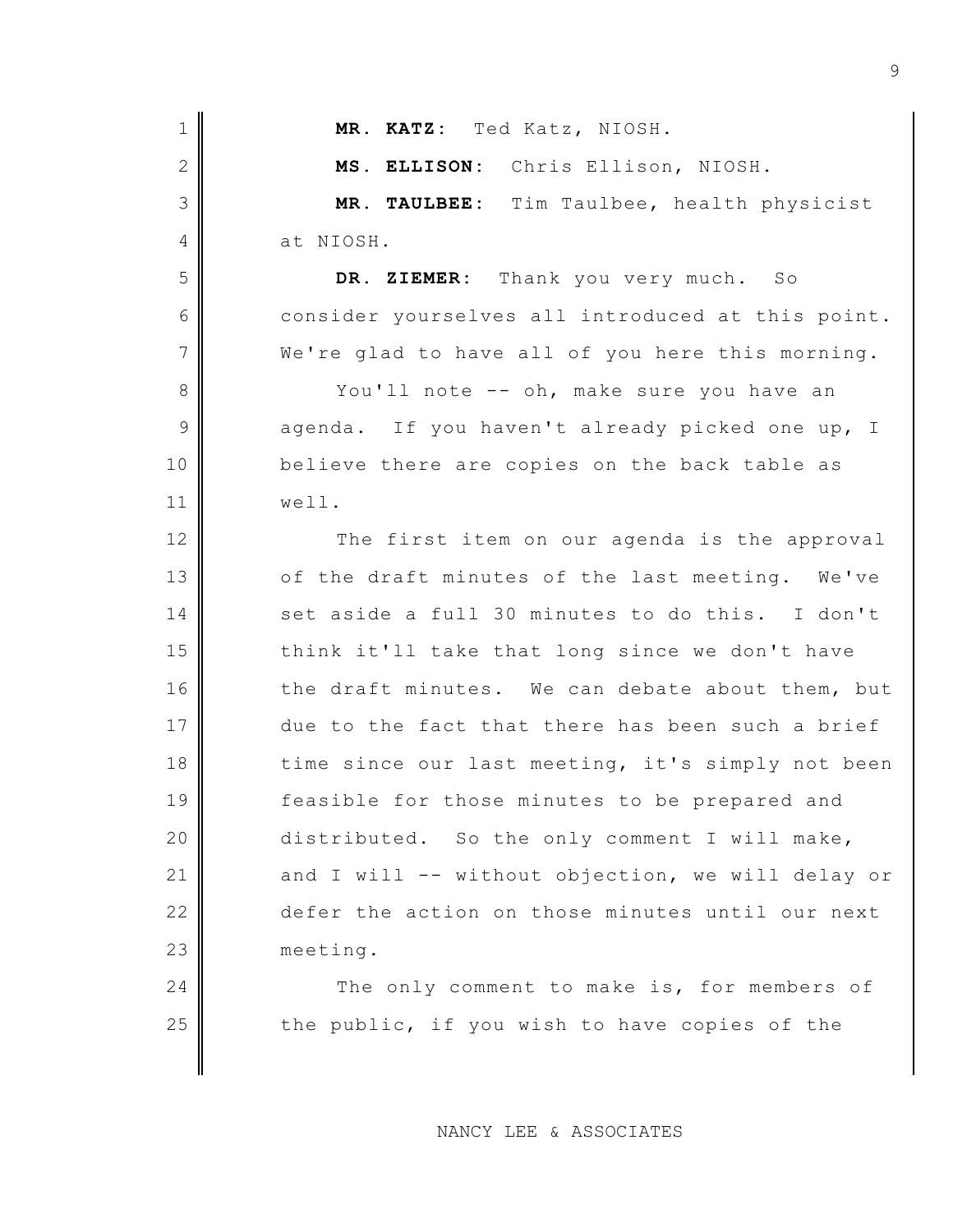$1$  minutes, they will be available to you as well.  $2$  But there is a sign-up book for you on the table 3 so that if you wish to have copies of those draft 4 || minutes, please sign up and those will be 5 distributed to you as well, when -- once they are 6 ready.  $7$  I'm going to ask the staff  $-$  maybe I lost 8 Cori there -- but are there any other 9 announcements that need to be made at this 10 moment? I think not. If others arise, we'll 11 make them as we learn of them. 12 The first item on today's agenda, then, is a 13 program report by Larry Elliott of the NIOSH 14 staff. And Larry, I don't know if you want to 15 come up here and make your report, that'll be 16 fine. 17 **MR. ELLIOTT:** Well, good morning again, and 18 it's a pleasure to be with you all again on such 19 a short turnaround and short response time 20 between meetings. I'm very pleased to be able to 21 meet with you again and to take on the additional 22 business of the Board. 23 Dr. Ziemer and I, in preparation of your  $24$  agenda, had talked about what's called -- what 25 we're calling a program report, just to let you

NANCY LEE & ASSOCIATES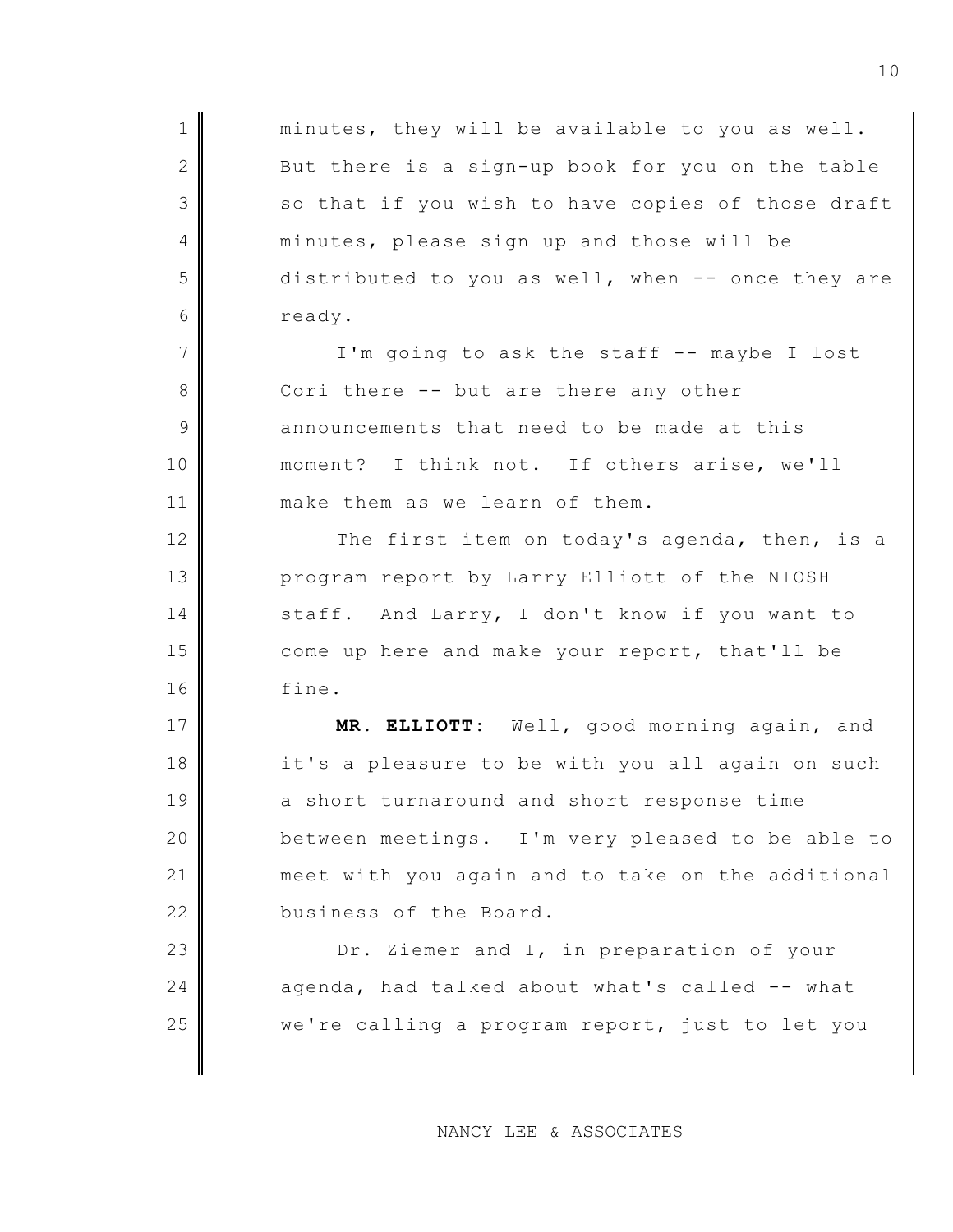1 know a little bit of information about what goes 2 on within the Office of Compensation Analysis and 3 Support at NIOSH. I think I tried to tailor this 4 presentation to give you that understanding, but 5 in the context of where you fit in and what has 6 been going on since the Act was passed, what's 7 been happening at NIOSH in support of 8 Supersimplementing our responsibilities. And this 9 information, I hope, will give you a sense of 10 what's forthcoming both for not only for the 11 program but for the Board as well in its work in 12 reviewing dose reconstructions.

13 Frankly, we're running on the ragged edge. 14 Our products that we're now providing to you are 15 preliminary in draft, but in order to achieve our 16 goals, a goal of promulgating two rules by the 17 first -- or by April; I hope it'll be the first 18 of April and not the last part of April. We find 19 ourselves in this dilemma where even our program 20  $\parallel$  books for today -- I'm glad nobody showed up 21 yesterday -- we're short-staffed, and we're 22 extremely tasked right now to keep ahead of the 23 curve. And I think that's where the Board's at. 24 I've really put a lot on your shoulders to read  $25$   $\parallel$  through all of the material that we provided and

#### NANCY LEE & ASSOCIATES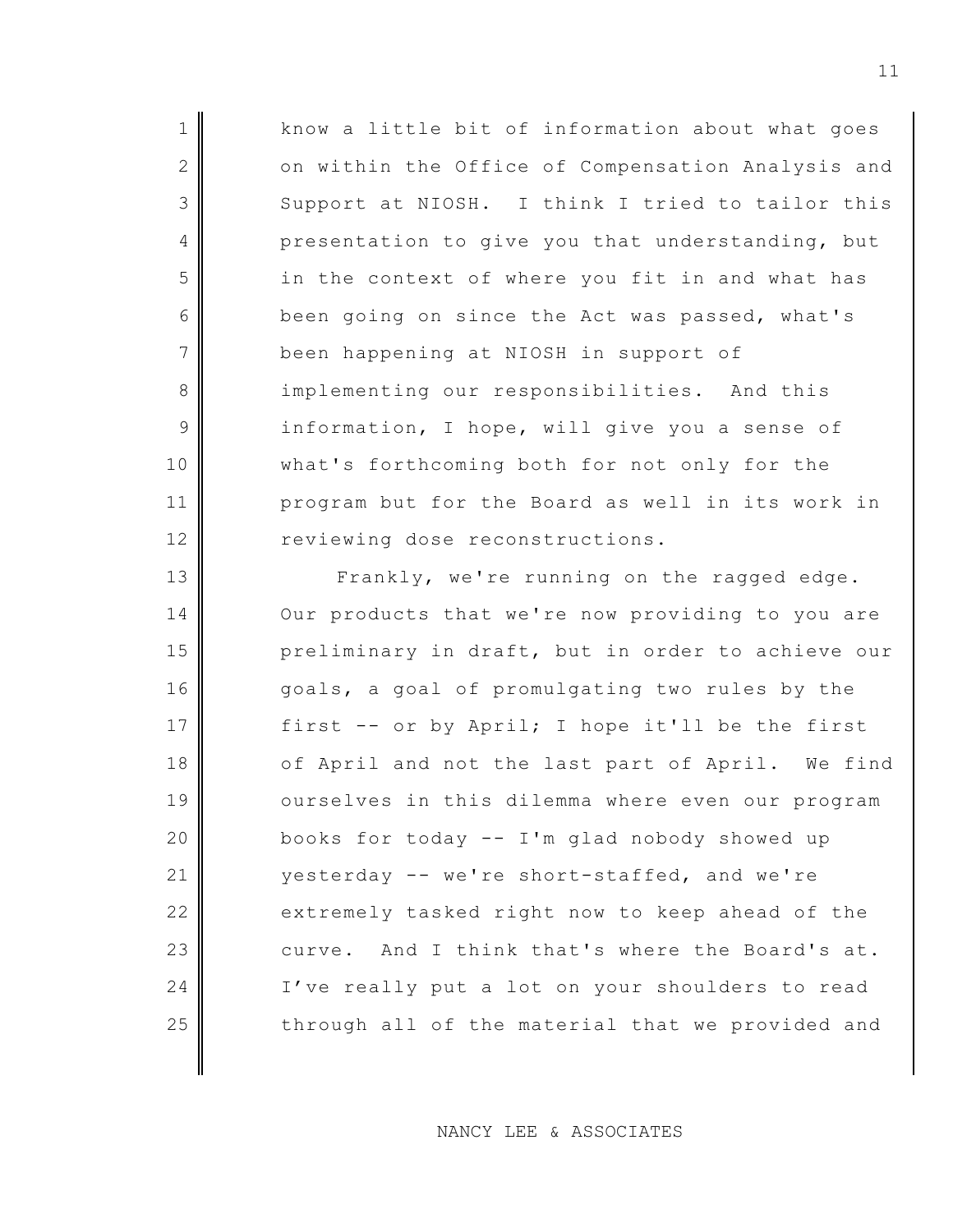| $\mathbf 1$  | get an understanding of the direction that we're    |
|--------------|-----------------------------------------------------|
| $\mathbf{2}$ | trying to take this program, and make sure that     |
| 3            | we bring along your understanding of that           |
| 4            | direction and hear what your thoughts and           |
| 5            | comments are.                                       |
| 6            | So that's the intent and the purpose of this        |
| 7            | program report, just to kind of set the stage and   |
| 8            | give you a little bit broader context of            |
| 9            | understanding about what's going on with this       |
| 10           | program and NIOSH's responsibilities, and your      |
| 11           | role in assisting us in those responsibilities.     |
| 12           | So I'm going to go through a very brief time        |
| 13           | line here. The Act was passed in October of         |
| 14           | 2000.<br>There were several people that were tasked |
| 15           | immediately after its passage to start thinking     |
| 16           | about NIOSH's responsibilities as they might be     |
| 17           | delegated through the Department to us. In March    |
| 18           | of 2001 six people were detailed on special         |
| 19           | assignment to craft the implementation policy and   |
| $20$         | quidelines and development of the rules.            |
| 21           | We had a reorganization of NIOSH that was           |
| 22           | approved in July of last year that established      |
| 23           | this new Office of Compensation Analysis and        |
| 24           | Support within NIOSH. That reorganization plan      |

25 that was approved included 22 full-time

NANCY LEE & ASSOCIATES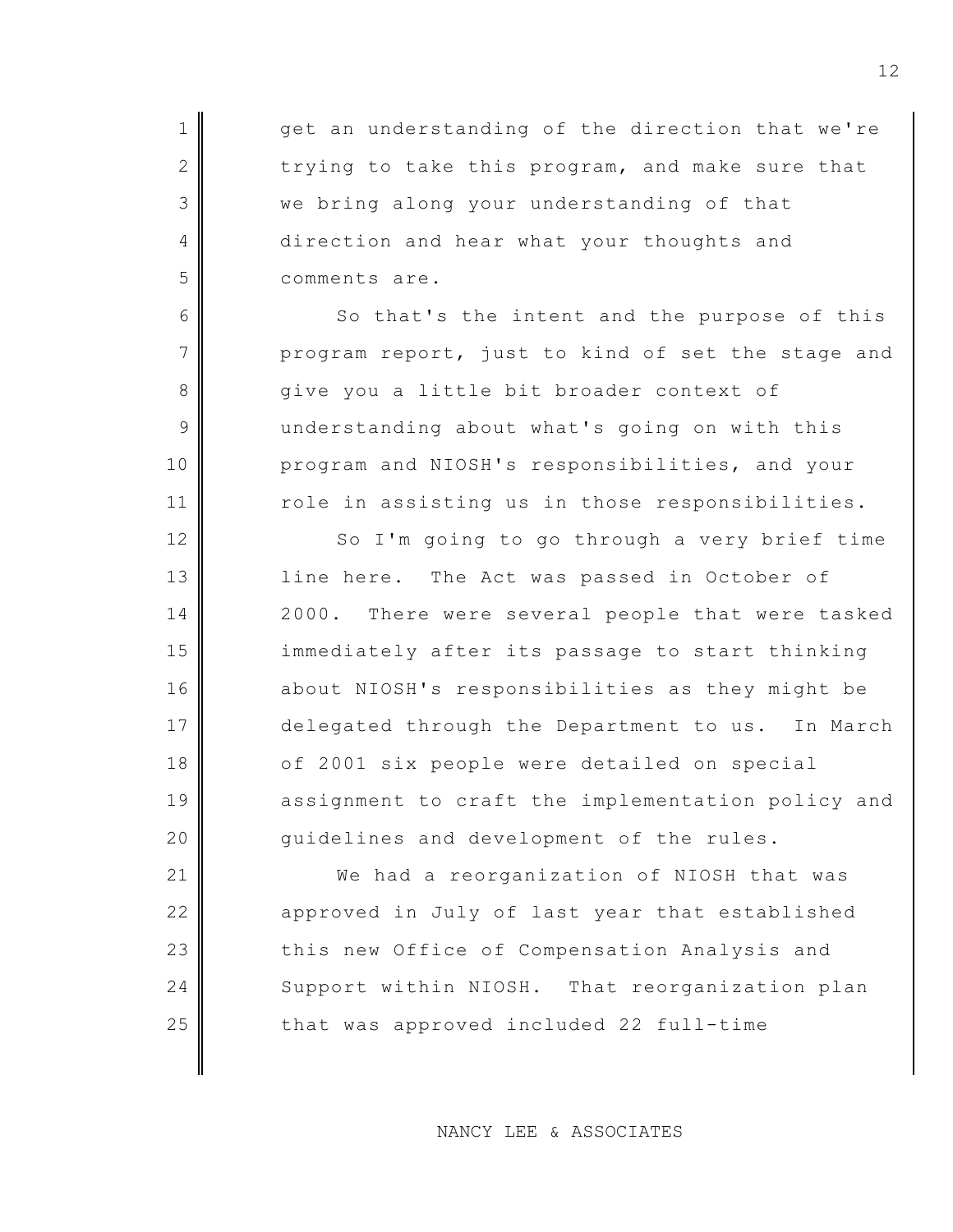1 equivalent positions, and I'll talk about those  $2$  in a moment, but just to give you a sense of how 3 few people are working to do such great things on 4 this whole program. 5 We prepared the charter for this Advisory 6 Board and got it through concurrence, and it was 7 signed in August, shortly after OCAS was 8 established. Then we come forward and published 9 our notice of proposed rule-making for quidelines 10 on determining probability of causation, the 42

12 meeting and during your teleconference. We also 13 published an interim final rule on dose 14 reconstruction methodology, and that was 15 presented as 42 CFR 82.

11 | CFR 81 that you reviewed and commented upon last

16 And there's a reason why we went in 17 different tracks with these two rules. The 18 notice of proposed rule-making on probability of 19 causation required you, by statute, to review and 20 comment on it. It was open for 30 days for 21 public comment period. We reopened that comment 22 period to coincide with the last Board meeting, 23 retained the docket open for your comments up 24 until February 6th.

25 **The rule on dose reconstruction was an** 

NANCY LEE & ASSOCIATES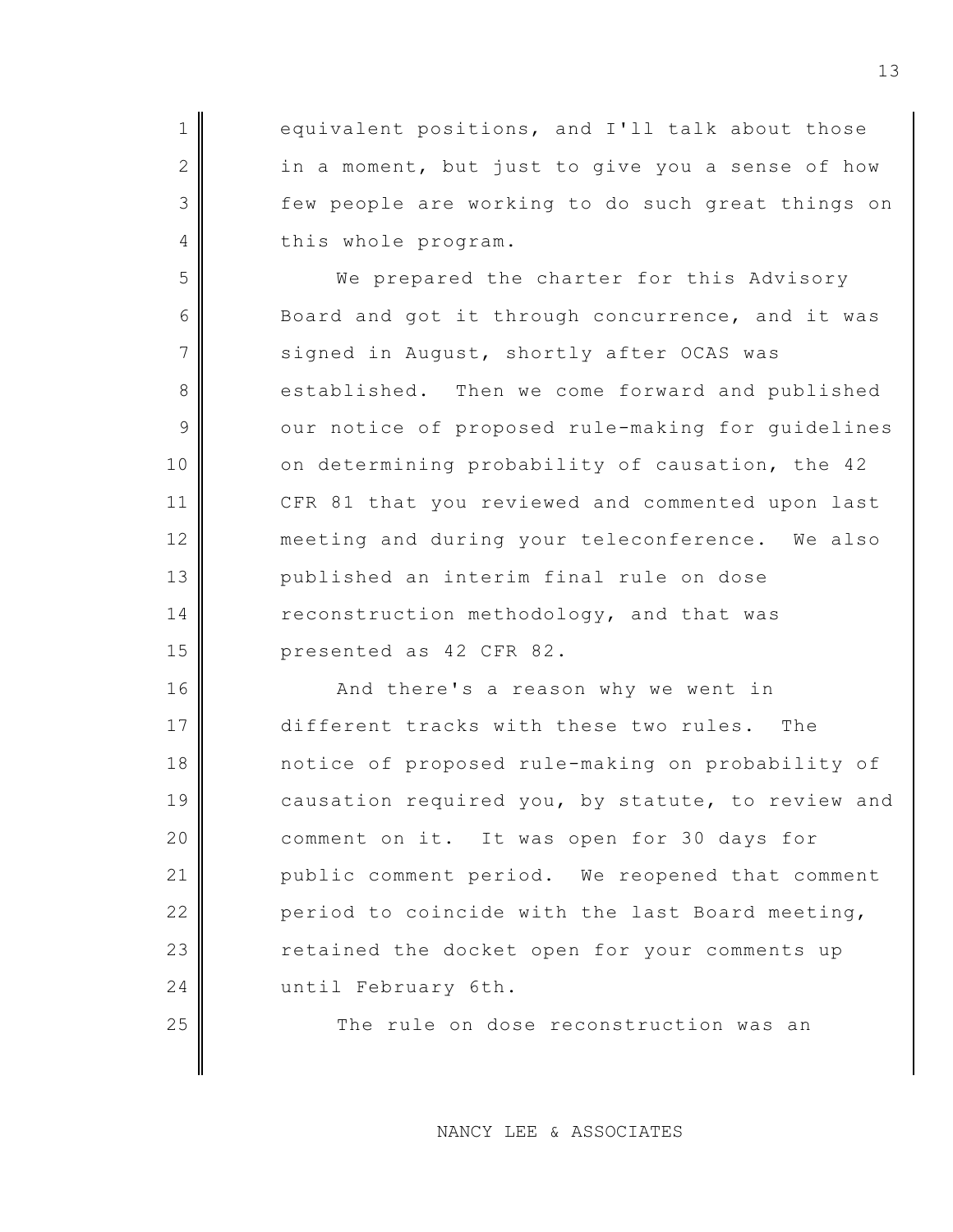1 interim final, and that regulatory process track 2 allowed us to start working on dose 3 reconstructions immediately while the rule was 4 being finalized, during public comment and to the 5 point of finalization.

6 In October, October 11th, we received the 7 first batch of claims from the Department of 8 Labor. For us to receive a claim from the  $9$  Department of Labor, what has to happen is two 10 criteria are met: The claim has to have had the 11 employment for the energy employee verified by 12 DOL turning to Department of Energy and seeking 13 that verification that the individual actually 14 | worked at the site or sites they claim. Second 15 criteria test is medical diagnosis. The claim 16 has to present a confirmed diagnosis, either a 17 death certificate or a clinical diagnosis of the 18 cancer. Then the claim is verified as eligible 19 and sent to us.

20 On October 19th the President made 21 announcement about your appointments to this 22 Advisory Board. So a lot has happened in a short  $23$  amount of time up to this point. Now a lot more 24 has happened.

25 || The first batch of acknowledgment letters -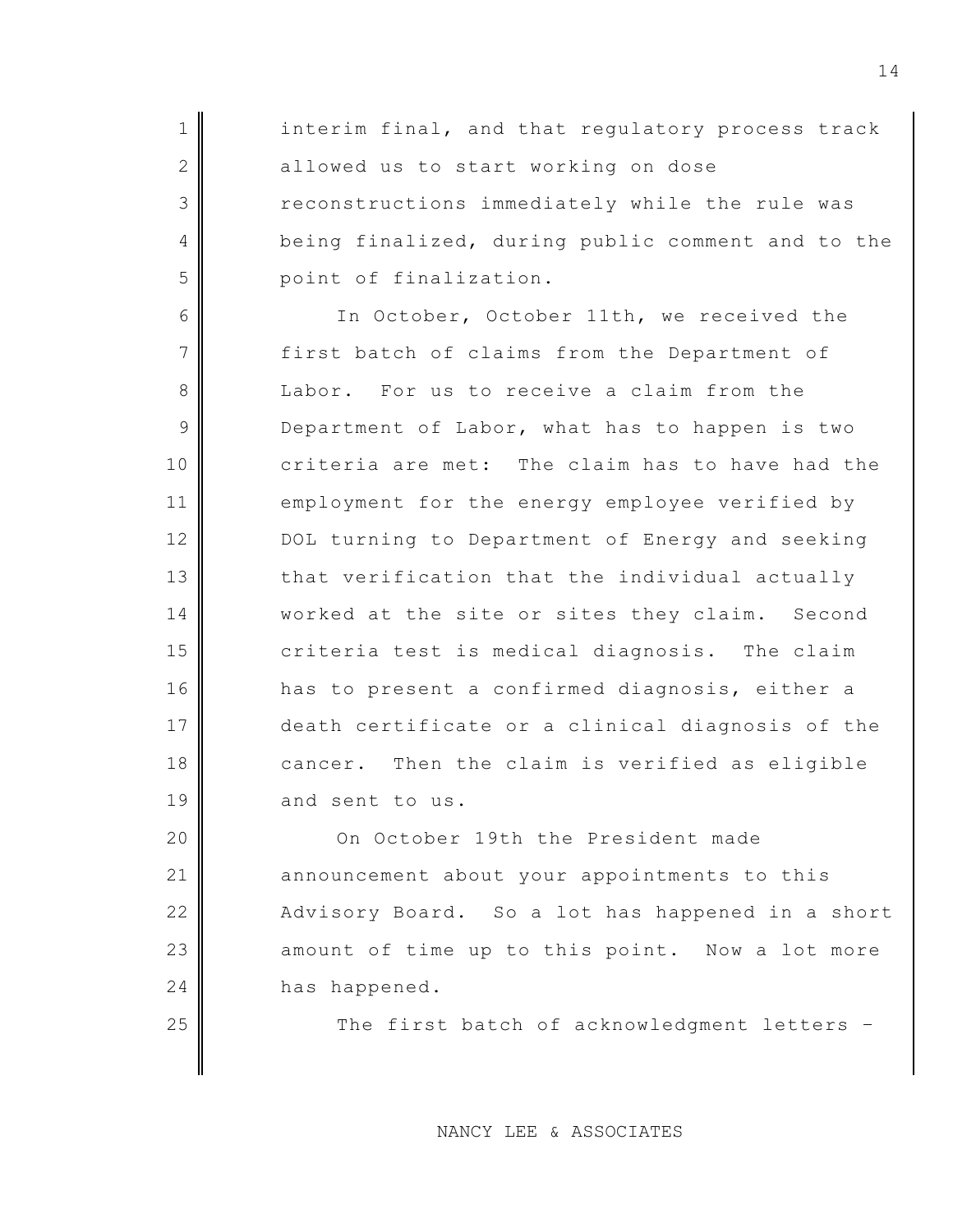1 and I'll talk about the steps in our process in a 2 moment -- but this is significant and remarkable 3 in that we're trying to -- we're working with 4 batches of claims, and we're trying to turn 5 batches through steps in the process as 6 expeditiously as possible. So the first step is  $7$  qet the claim from DOL, the second step is to 8 send a letter to the claimant letting them know  $9$  that we have their claim in our hands, and they 10 can contact us at this point to verify status of 11 the claim.

12 As I mentioned, the public comment period 13 for the dose reconstruction rule closed on 14 November 5th. We reopened it again during your 15 | last meeting, and it is now open again for public 16 comments on the dose reconstruction rule. That 17 | will close on March the 1st.

18 The first batch of requests for personal 19 monitoring information data that were sent to the 20 Department of Energy on November 27th. This is 21 on individual claims seeking dose information, 22 badge results and bioassay information from the 23 Department of Energy to start our initial 24 evaluation of the dose reconstruction process for  $25$  that claim.

NANCY LEE & ASSOCIATES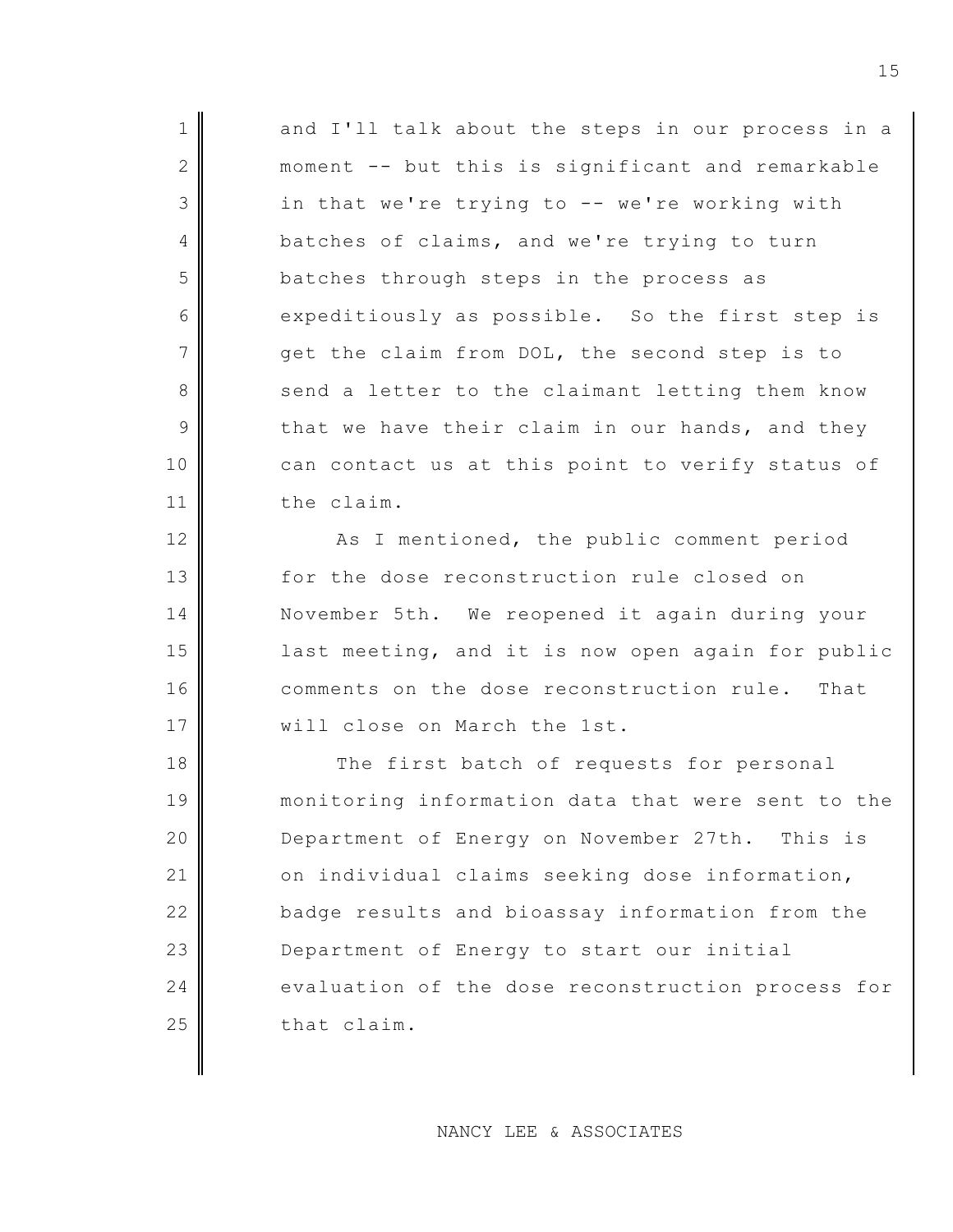1 The public comment period for quidelines on 2 determining probability of causation were again 3 closed on December -- and as I mentioned, they 4 reopened. We've reopened them to coincide with 5 your meeting.

6 On December 20th we conducted the first 7 claimant interview as an expedited interview. 8 Well, expedited the interview because the 9 claimant was wanting to share their work history 10 with us before they passed, and we thought it was 11 beneficial to get that and accommodate that 12 situation.

13 On December 27th of 2001 the first batch of 14 letters informing claimants that we had gone to 15 DOE seeking information regarding their claim 16 were sent out. Again, we reopened the public 17 comment period. That's throughout this.

18 You all met in January, on the 22nd and 19 23rd, and I know that was a hectic two days with  $20$  a lot of information provided. Again, the public 21 comment period closed on those rules, and we've 22 again reopened them.

23 Let me talk a little bit about the staff. I 24 mentioned 22 FTEs approved. Not all 22 are 25  $\parallel$  filled. I'm blessed by having a very competent,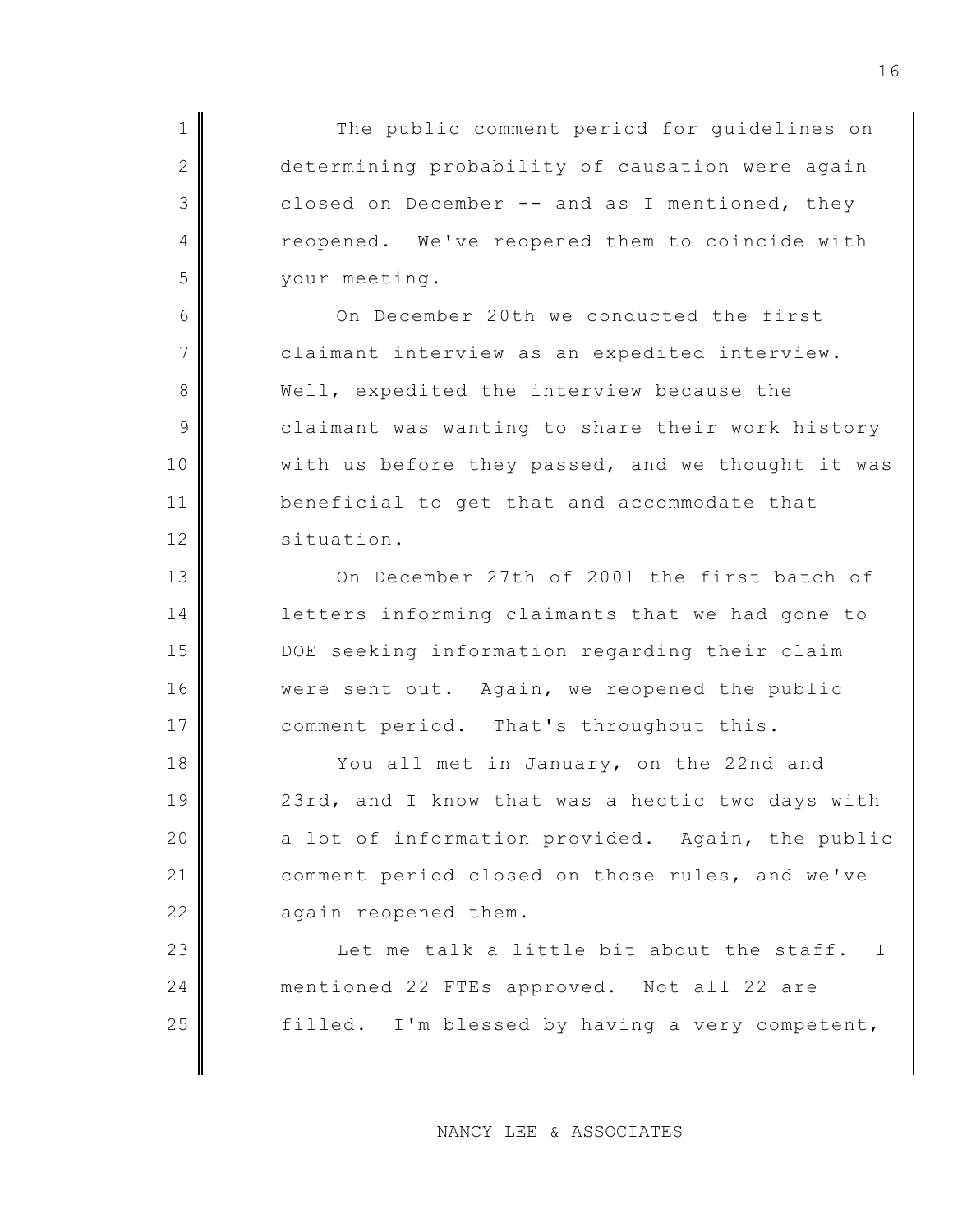1 exemplary staff. You met Dave Sundin last 2 meeting. You know Jim Neton from last meeting; 3 he'll be here shortly. Martha DiMuzio, you 4 checked in last meeting, she was here. Nichole 5 Herbert was also here as my secretary. They're 6 not here today. They're back tending to business  $7$  | in Cincinnati. Jim will be here shortly, as I 8 mentioned.

9 And our technical support team, you met Russ 10 Henshaw last time. David Allen, who will be here 11 shortly this morning to present to you later. 12 Grady Calhoun you met last time; he's back in the 13 office for this meeting. Tim Taulbee's here 14 today. He'll be presenting to you, another 15 health physicist on staff. We have a couple of 16 vacancies in guise of a statistician and an 17 office automation assistant for this team.

18 Then we have a records management team 19 comprised of these individuals. You met Trudy 20  $\parallel$  Zimmerman last time, I believe. And we have 21 Paula McCreary, who's an office automation 22 assistant or a secretary to this team; computer 23 specialist Nancy Kuo. Chris Ellison's here 24 today, who's a health communications specialist,  $25$  and a very vital job she performs for us. She's

NANCY LEE & ASSOCIATES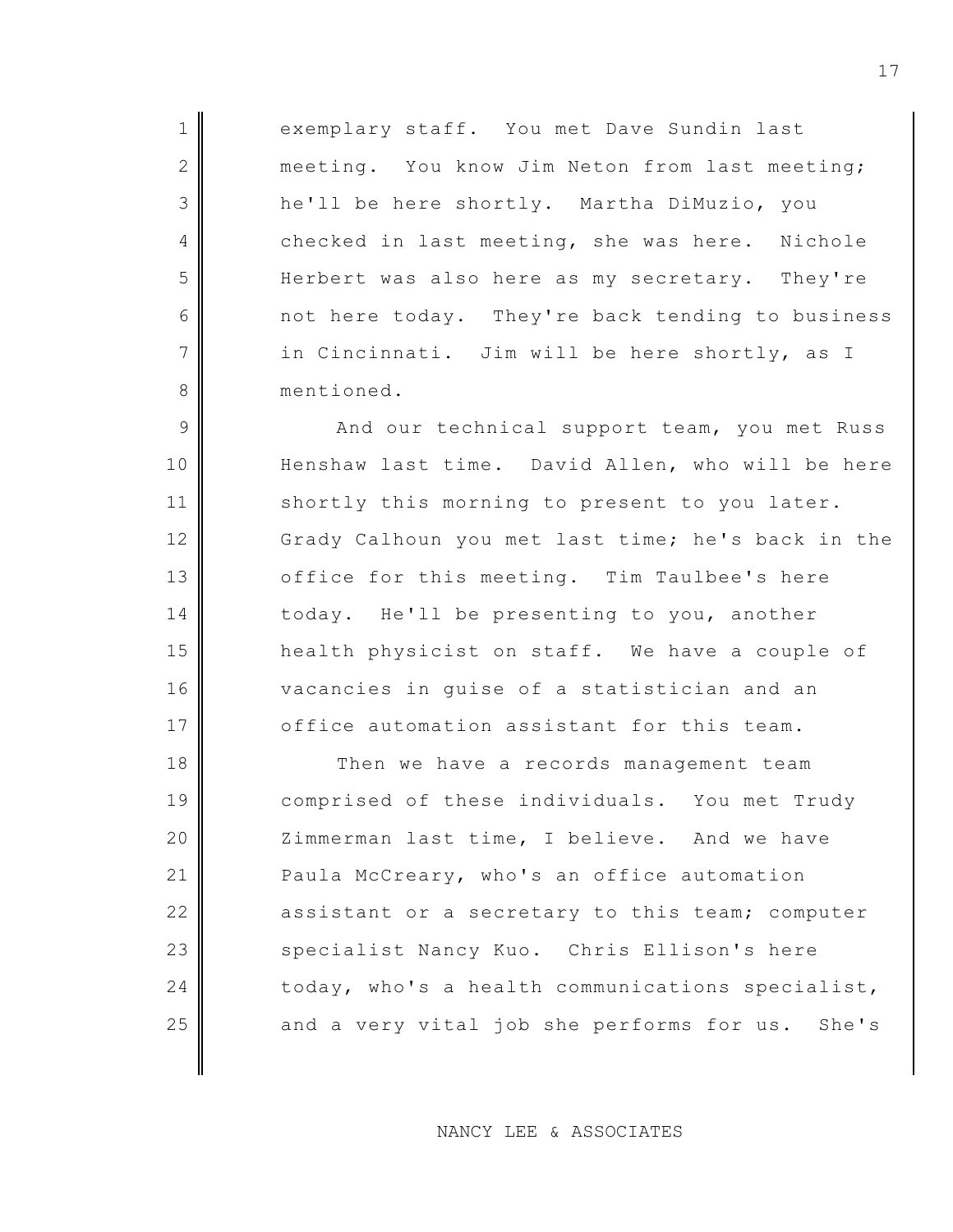1 responsible for our web site, and if you haven't  $2$   $\parallel$  -- if the public hasn't been there yet, I'd 3 encourage you to get on there. We have a lot of 4 qood information there for you, and I think it's 5 only going to get better. And we have a number  $6$  of vacancies shown here as well.

7 We've augmented gaps where we need 8 assistance in technical support by bringing 9 contractors in, and I've listed those as well. I 10 just want to give you -- share this level of 11 information with you to give you a sense of how 12 few people are doing the great things that are 13 | qoing on.

14 I'm going to talk about the steps in this 15 process now so that you get a sense of this, and 16 I'm also going to give you a sense of what we're 17 facing. What you don't see at these meetings, 18 what a lot of people don't see, is the face on 19 this program, the claimants. And my folks have 20  $\parallel$  to deal with those folks every day, and it's 21 tough.

22 **Right now we understand that there's more** 23 than 12,000 non-Special Exposure Cohort cancer 24 claims staged in some point of verification of  $25$  eligibility for the claim, ready to come to us.

#### NANCY LEE & ASSOCIATES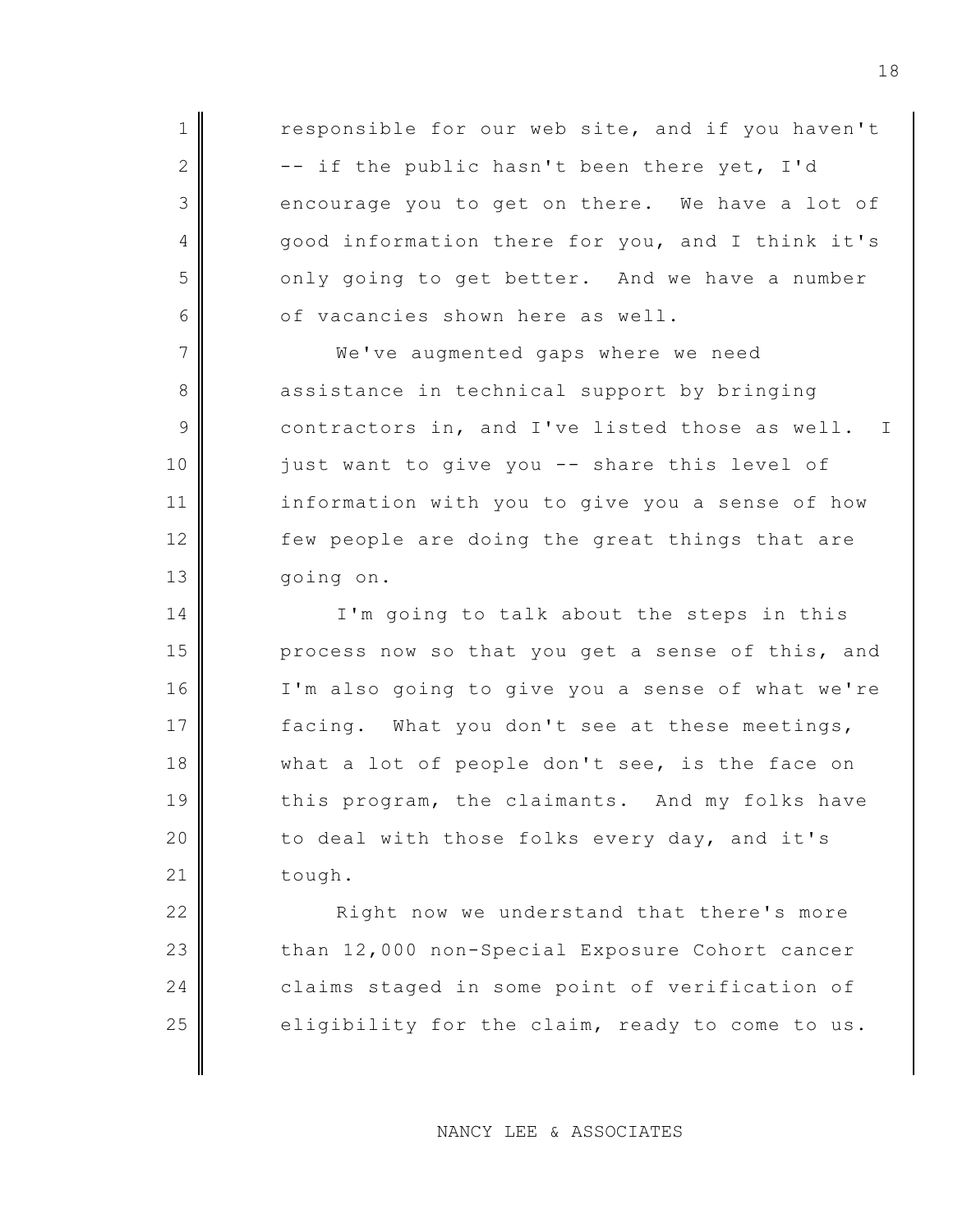| $\mathbf 1$   | That number may decrease. It may increase,        |
|---------------|---------------------------------------------------|
| $\mathbf{2}$  | depending upon whether verification is achieved   |
| 3             | or not on an individual claim.                    |
| 4             | In step one, as I mentioned, the claims come      |
| 5             | to us once they're verified. This kind of         |
| 6             | portrays how we saw those claims coming to us     |
| 7             | during these months, and gives you a sense of the |
| $8\,$         | increase by months that we're seeing. These       |
| $\mathcal{G}$ | numbers -- all the numbers I'm presenting to you  |
| 10            | are as of last Friday.                            |
| 11            | Step number two involves sending a letter to      |
| 12            | the claimant letting them know that we have their |
| 13            | claim in our hands, and we're beginning the       |
| 14            | process of dose reconstruction. The letter tells  |
| 15            | them that this point in the process they do not   |
| 16            | have to give us information. We'll be seeking     |
| 17            | them out to find information.                     |
| 18            | The first thing we're doing is we're              |
| 19            | evaluating our own records for information        |
| 20            | relevant to their claim, making an informed       |
| 21            | decision about what we need in addition to that,  |
| 22            | and then we're taking the next step to go to DOE  |
| 23            | to get the dose information. And so that's shown  |
| 24            | in step three, and this is where we're at as far  |
| 25            | as sending information requests to Department of  |

NANCY LEE & ASSOCIATES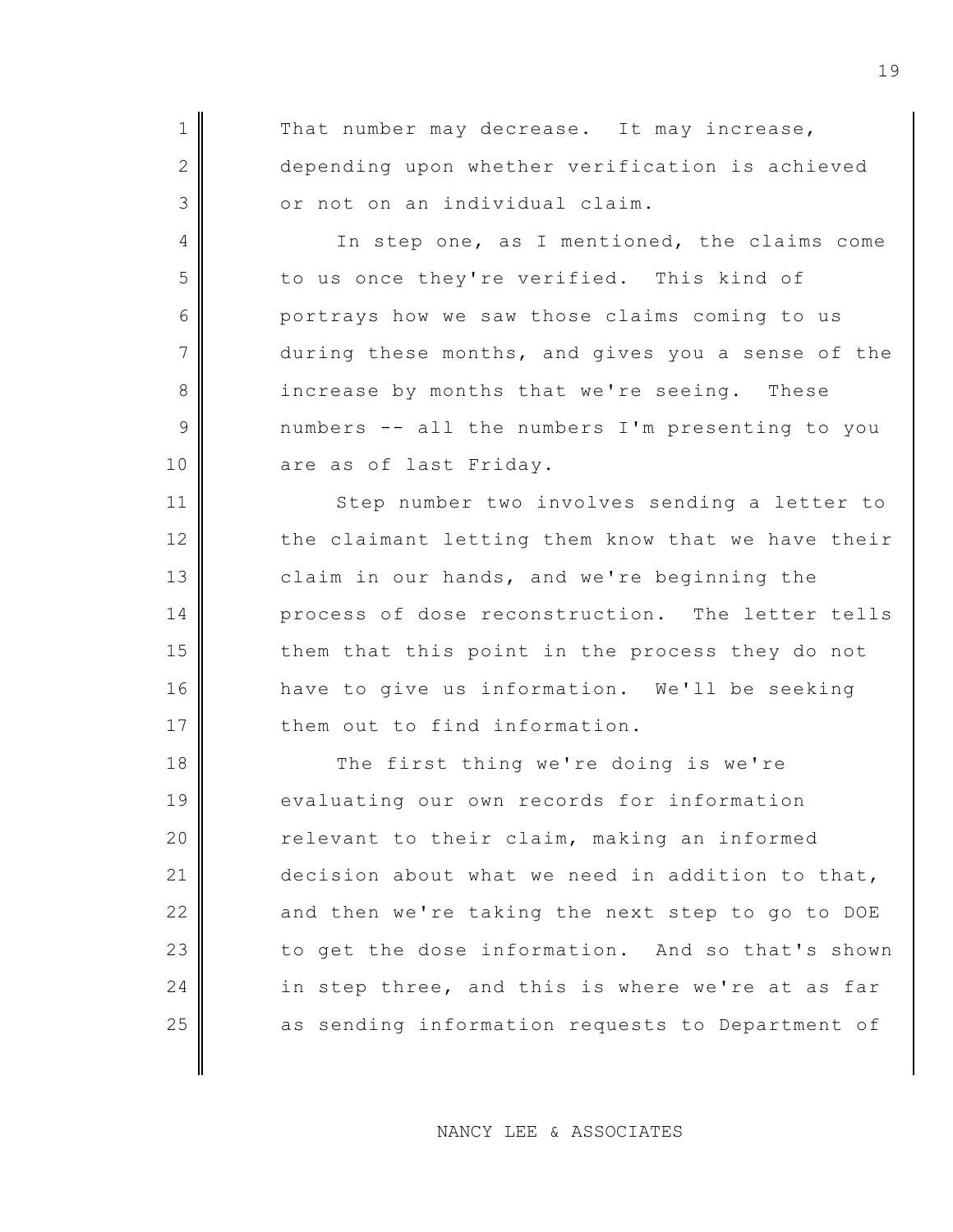1 Energy, only for badge-related data and bioassay  $2$  data.

3 In step four we also follow back up with the 4 claimant to let them know what we're doing, that 5 we've approached DOE for the personal dose 6 information that we think they should have and we  $7$  need to start the dose reconstruction with. 8 In step five, this represents the number of 9 claims that DOE has responded to us with 10 information, and these keep trickling in all the  $11$  time. 12 In step six, this is where we do the initial 13 review of that information provided to us by DOE, 14 in conjunction with whatever we had in our hands,  $15$  and make a decision do we have enough, given what 16 we've been provided and what we have from our own 17 holdings, or do we need to go back to the DOE 18 site and request specific information that'll 19 fill a gap or an information need in pursuing a 20 dose reconstruction to completion? 21 We've conducted, as I said, only one phone 22 interview, so you see the numbers are decreasing.  $23$  We're now getting to the apical point, top of the  $24$  pyramid, if you will, of where we're at with all

#### NANCY LEE & ASSOCIATES

25 of this.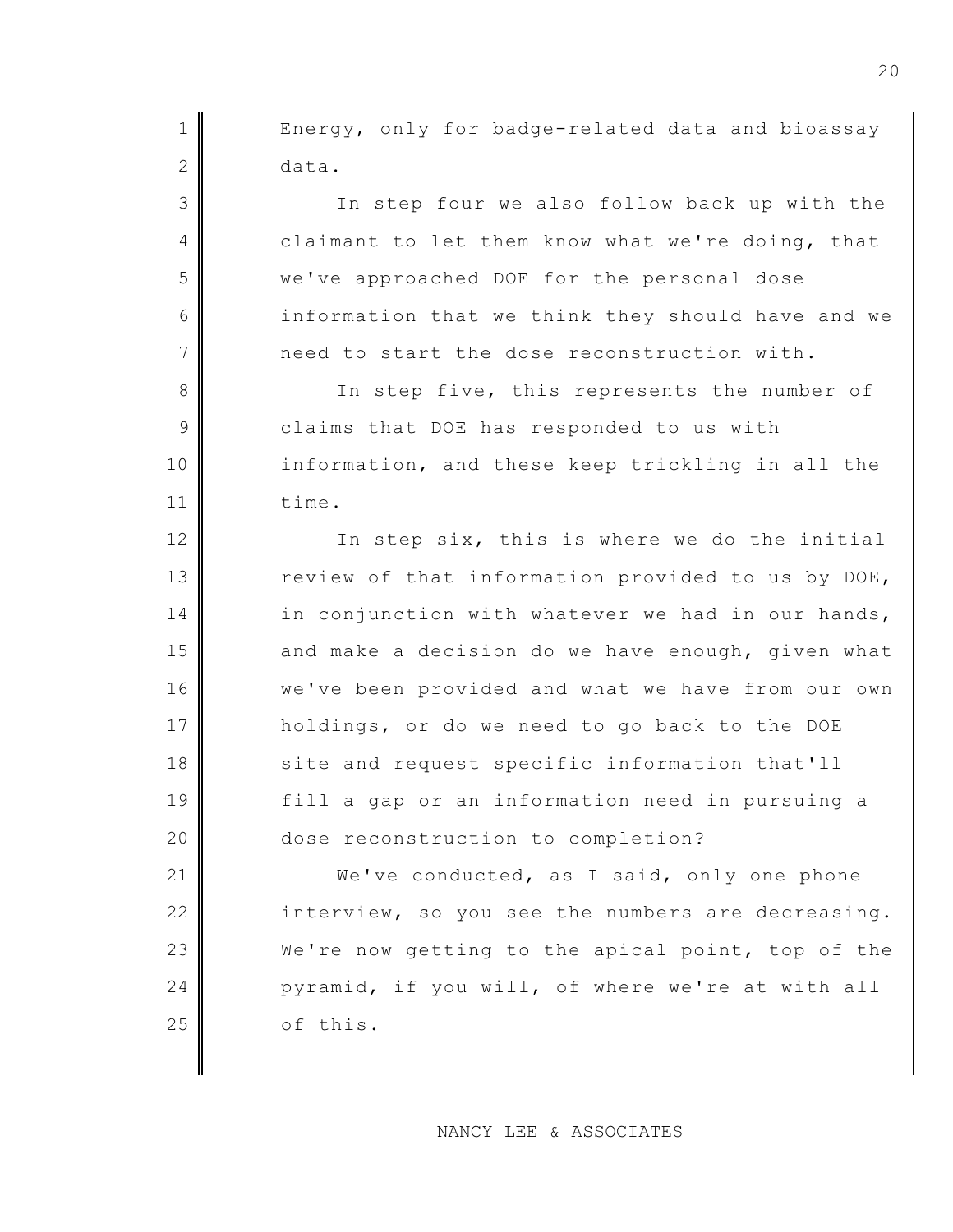1 We've gone back to DOE at this point in time 2 with 21 additional requests for information, and 3 we're going to have to work with DOE to pursue 4 that additional information that we want.

5 How many dose reconstructions have we 6 completed to date? None. That's relying upon us  $7$  finalizing the rule, getting your assistance in 8 doing that.

 $9$  So as we proceed through today's business, I 10 want you to keep in mind what we are asking of 11 | you. We need your review and comment on the dose 12 reconstruction rule. I call your attention again  $13$  to the three questions at the start of that rule. 14 I've tried to help, through this presentation, 15 frame what I think we're doing with regard to  $16$  those questions, that we are being interactive 17 | with claimants, we are seeking information from 18 DOE. The presentations you're going to get 19 Shortly from Jim Neton and Tim Taulbee and Dave 20 Allen are going to take you in a little bit more 21 detail into dose reconstruction methodology.

22 We're advancing that to you because we need  $23$  to make sure that we're off in the right 24 direction. We also need to make sure that we 25 **bring along everybody on this committee with the** 

NANCY LEE & ASSOCIATES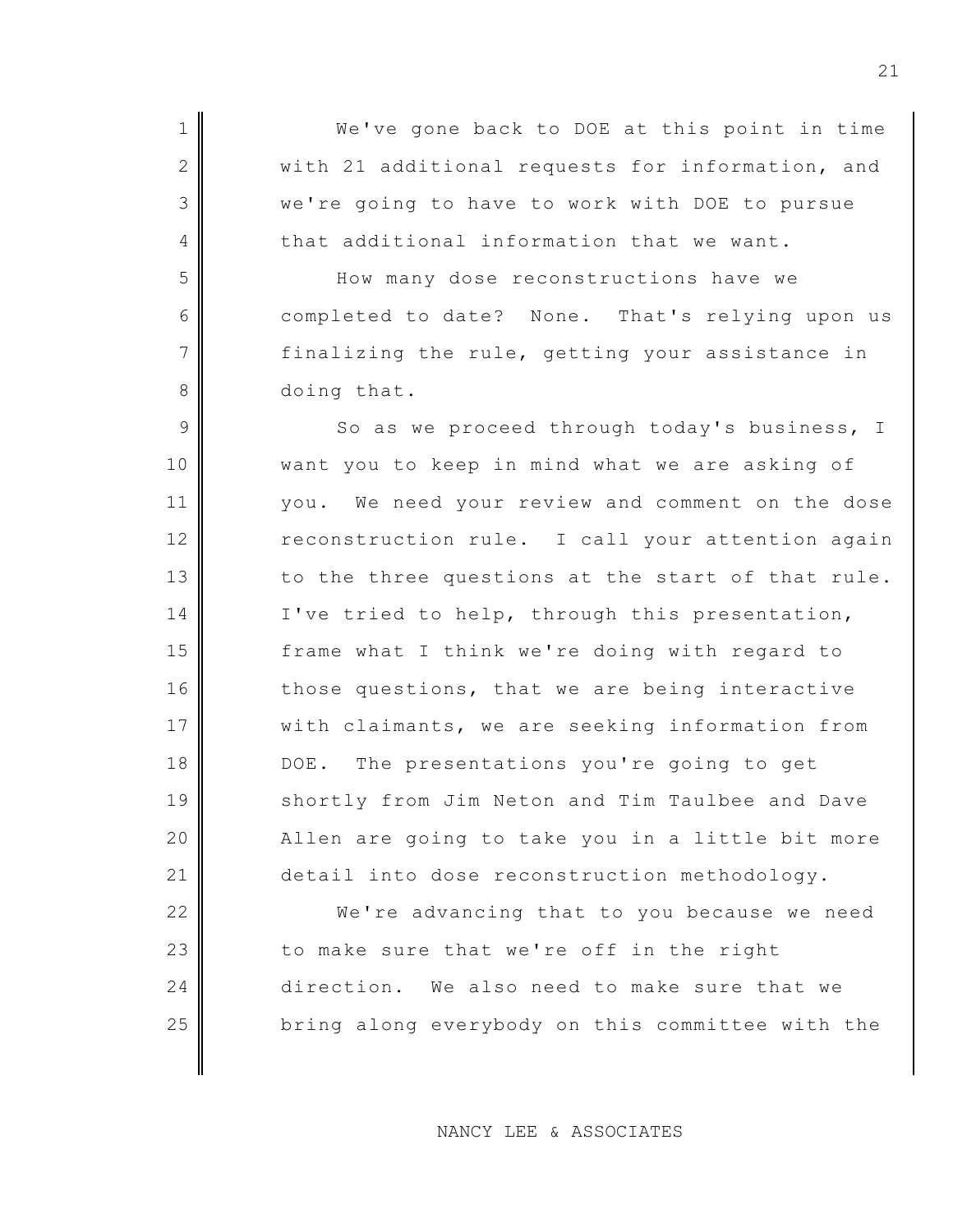1 Same level of understanding. If there's one 2 member of the committee that feels that they 3 don't have a grasp of the direction that we're 4 going with this, we need to work together to make 5 sure we all bring everybody along together on 6 this.

 $7$  This is important, I think, because not only 8 are there legal interests here in processing a 9 claim to final adjudication, but there's also 10 technical interest here to do it right. And so 11 when we're talking about accuracy of doing dose 12 reconstruction, we're talking about giving an 13 accurate answer in the dose reconstruction input 14 parameters that go into the IREP to make a 15 determination for that claimant.

16 We've also had a number of phone calls 17 coming into the office -- and this is something 18 else we're dealing with on a day-to-day basis. 19 We're going to have to deal -- look at how the 20 Department of Labor handles their customer 21 service, and we're examining models and methods 22 to react to the number of phone calls that we're 23 getting. We're trying to get our web site page 24 up where a claimant can tap into that and find  $25$  out the status of their own claim, and we're

NANCY LEE & ASSOCIATES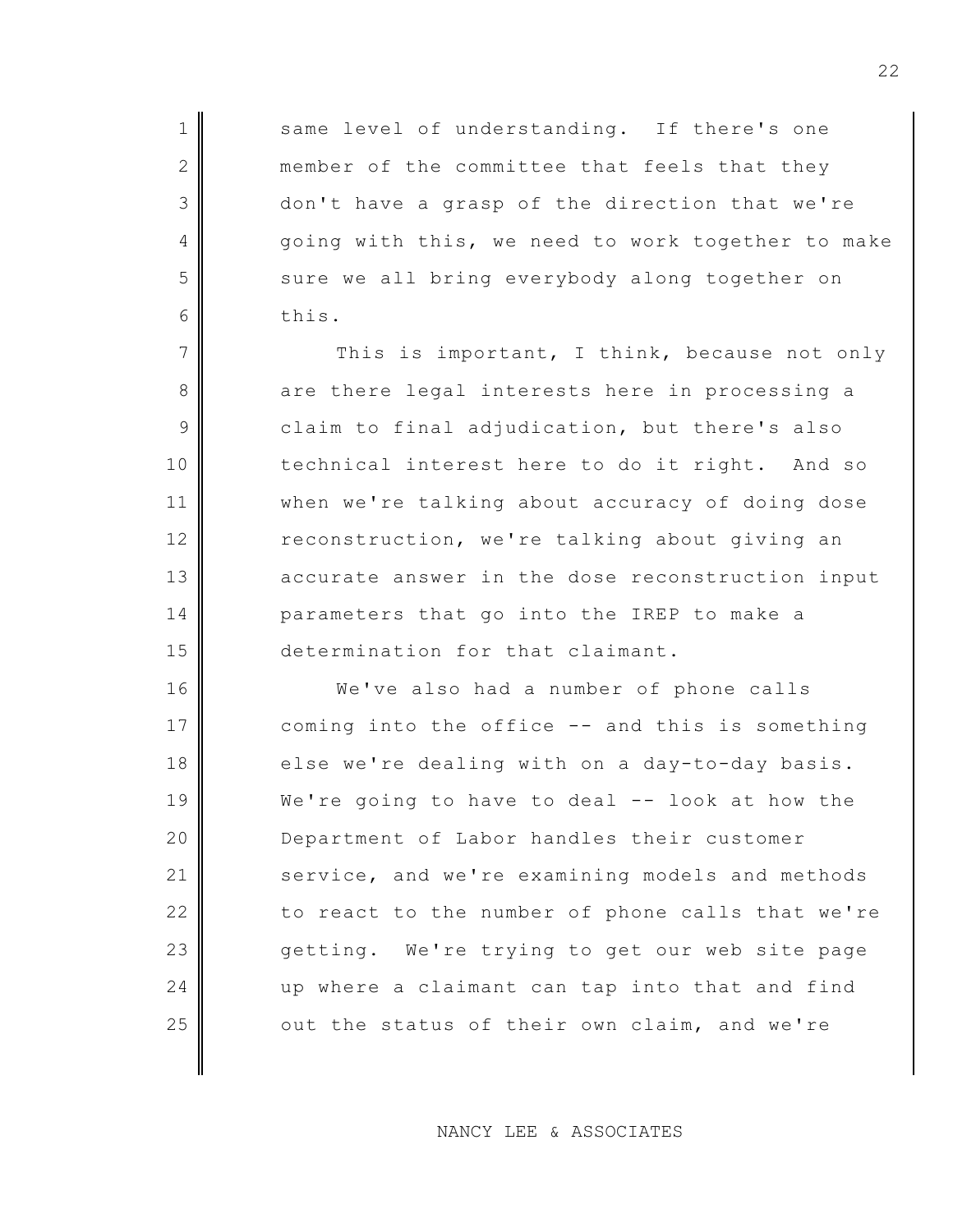$1$  striving to get that in place.

2 We anticipate a number of claimants might 3 want to visit our offices. In Cincinnati we're 4 at the crossroads of three interstates, and we're 5 in the back vard of three sites, four sites. 6 We're not that far from Oak Ridge. We know  $7$  people are going to be driving by and thinking, 8 oh, I'll just stop in there and see my claim. 9 I'm concerned about this because of how we 10 present ourselves, but also because of security. 11 There's money vested interests here. People want 12 to know when they're going to get it and how soon 13 they're going to get it. And we're dealing with 14 some people who are deserving, and they're also 15 as well frustrated in trying to understand this 16 process. So we're going to accommodate those 17 visits, and we're going to do our best to provide 18 good customer service to these folks. 19 We provided a copy of the amendments to the

20 Act in your briefing booklet. These are fixes 21 that were put together and attached as amendments 22 in the Defense Authorization Act passed in 23 December. One of those things that came to us 24 from these amendments is this need to do a 25 residual contamination study of the atomic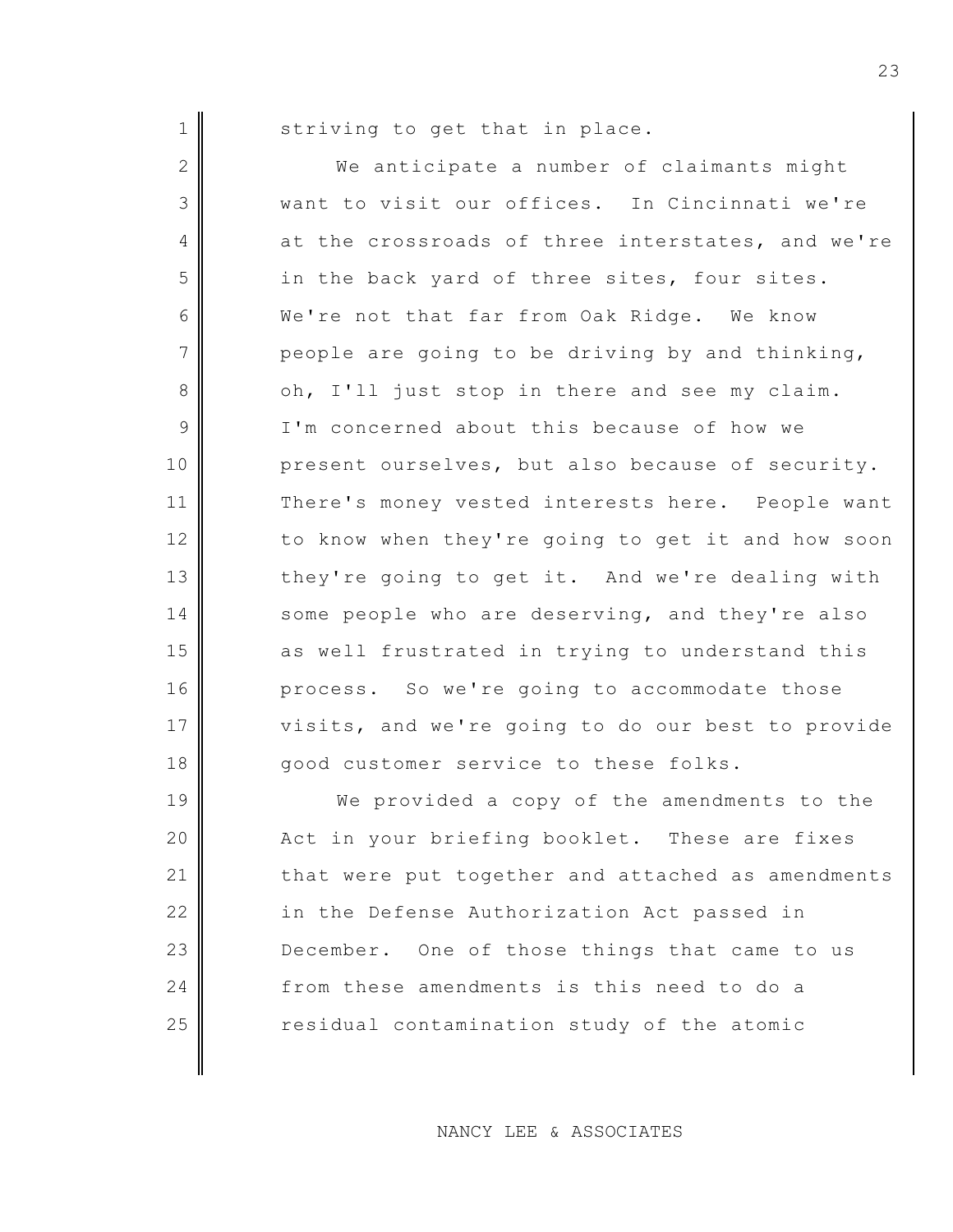1 Weapons employers, with these two purposes in 2 mind. So this is not something the Board is 3 engaged in or is asked to review on. We want you  $4 \parallel$  to know we are doing it, though, and we think it 5 will inform our efforts on dose reconstruction as 6 we proceed with AWE claims.

7 We are bound to do our level best to try to 8 meet the intent of Congress here, and provide 9 reports back to them on this time frame as 10 they've asked for. We have contractors in place 11 who are doing this work right now.

12 So that's for your information, to give you  $13$  a little broader context of what's going on with 14 the program. Hopefully you'll see some 15 information here that might aid you in your 16 deliberation about answering the questions in the 17 | rule. And if there are any questions, I'll 18 respond.

19 **DR. ZIEMER:** Larry, let me begin the 20 questions, and we'll open it up for others, but 21 first I'd like to ask about the staffing levels. 22 Are the staffing levels that you showed us -- $23$  once you fill those vacancies, are those seen as 24 being adequate to handle this program once it's 25 going full-fledged, or do you anticipate further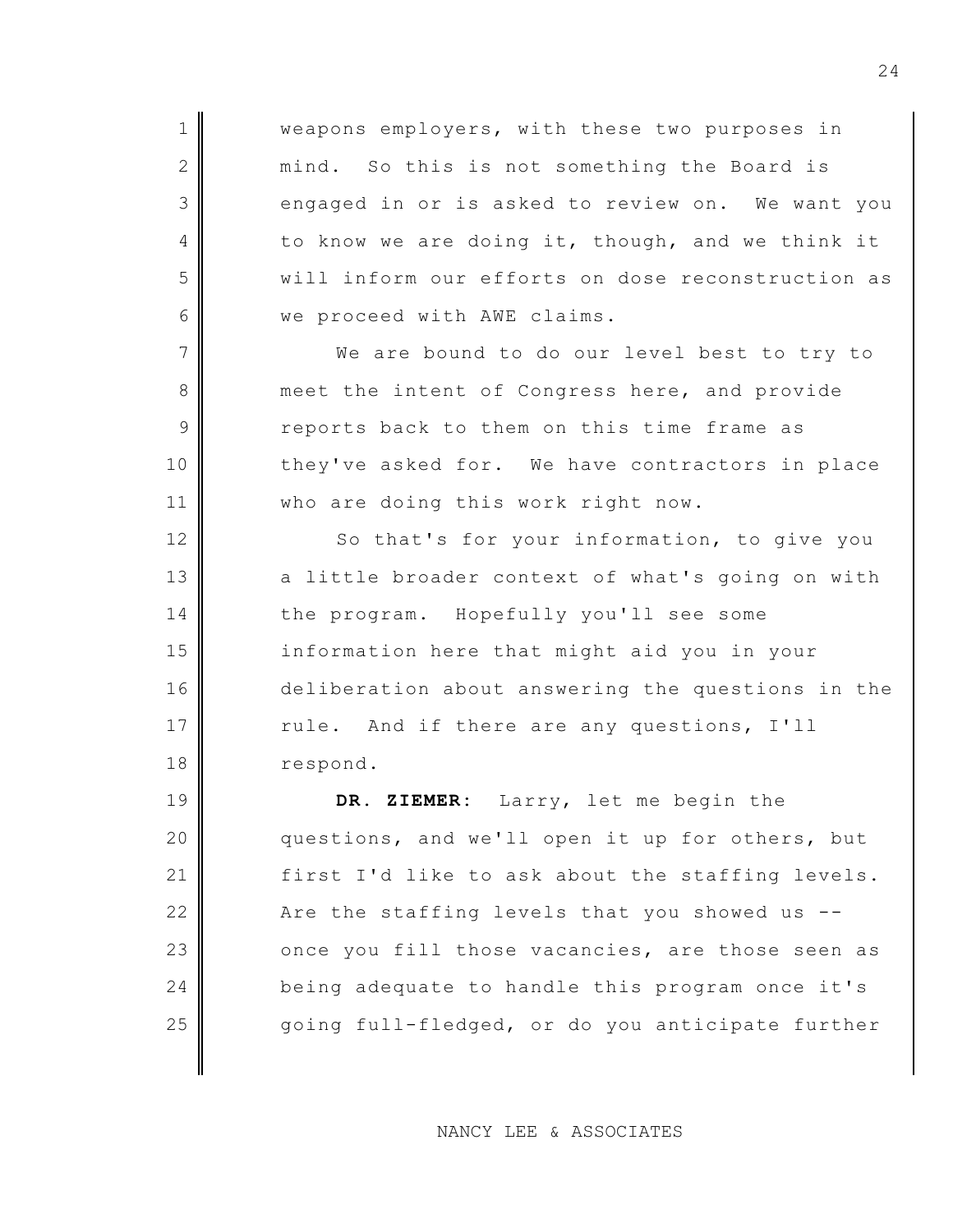| $\mathbf 1$    | staffing increases?                              |
|----------------|--------------------------------------------------|
| $\mathbf{2}$   | MR. ELLIOTT: This was the initial plan --        |
| 3              | DR. ZIEMER: But it must have been based on       |
| $\overline{4}$ | an anticipated number of claims. Based on what   |
| 5              | you're seeing, are we on track?                  |
| 6              | MR. ELLIOTT: It was based on 8,000 claims        |
| 7              | in the first year. The plan was to augment       |
| $8\,$          | technical support and expertise as necessary     |
| $\overline{9}$ | through contracting mechanisms. We have a dose   |
| 10             | reconstruction request for proposals on the      |
| 11             | street right now, which the proposals are due    |
| 12             | next -- the 20th, next week. That contract will  |
| 13             | support the bulk of the work on dose             |
| 14             | reconstruction, with this staff providing the    |
| 15             | oversight of that effort. We're going to have to |
| 16             | wait and see as to whether or not we need        |
| 17             | different skills and different positions to be   |
| 18             | brought into the staff to handle what maybe we   |
| 19             | didn't anticipate. But we had -- you know,       |
| 20             | depending on how this goes and what our          |
| 21             | experience and understanding base becomes, we    |
| 22             | could go back and ask for additional support.    |
| 23             | DR. ZIEMER: Roy DeHart, and then Jim.            |
| 24             | DR. DeHART: Roy DeHart.                          |
| 25             | Two questions, Larry. The Special Exposure       |
|                |                                                  |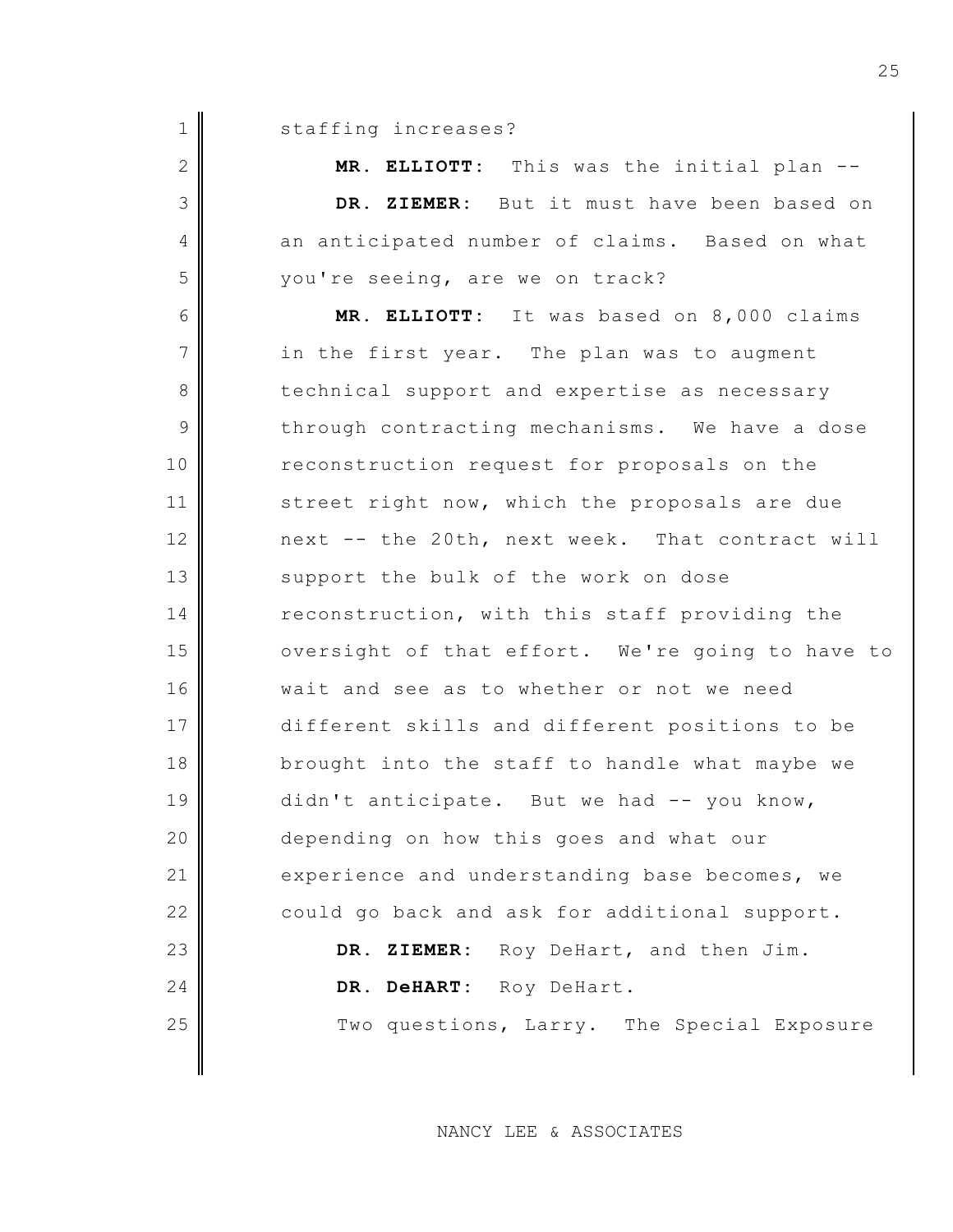| $\mathbf 1$   | Cohort is going a different track, at least now. |
|---------------|--------------------------------------------------|
| $\sqrt{2}$    | MR. ELLIOTT: The Special Exposure Cohort         |
| 3             | quidelines are being -- have been prepared as    |
| 4             | policy guidelines. They are in the Office of the |
| 5             | Secretary for review and concurrence right now.  |
| 6             | What the Office of the Secretary decides to do   |
| 7             | with them is their discretion. They may come     |
| 8             | back at us to finalize as policy guidelines, or  |
| $\mathcal{G}$ | they may say we think it better to go with a     |
| 10            | proposed rule here. So we're waiting to see what |
| 11            | the Secretary's desire is.                       |
| 12            | DR. DeHART: Thank you. The second                |
| 13            | question, you're telling me that the initial     |
| 14            | letters are going in to the Department of Labor, |
| 15            | reviewed for the two criteria, then coming to    |
| 16            | you, and then going to DOL. Why can't that be    |
| 17            | short-cut?                                       |
| 18            | MR. ELLIOTT: I may have confused you.<br>The     |
| 19            | claim is submitted to the Department of Labor    |
| 20            | through the use of the forms that they have      |
| 21            | provided to the claimants. The eligibility is    |
| 22            | verified by the employment and then the medical  |
| 23            | diagnosis. Then if that happens, the claim is    |
| 24            | verified eligible, DOL sends the claim to us for |
| 25            | dose reconstruction. We're going to DOE then to  |

NANCY LEE & ASSOCIATES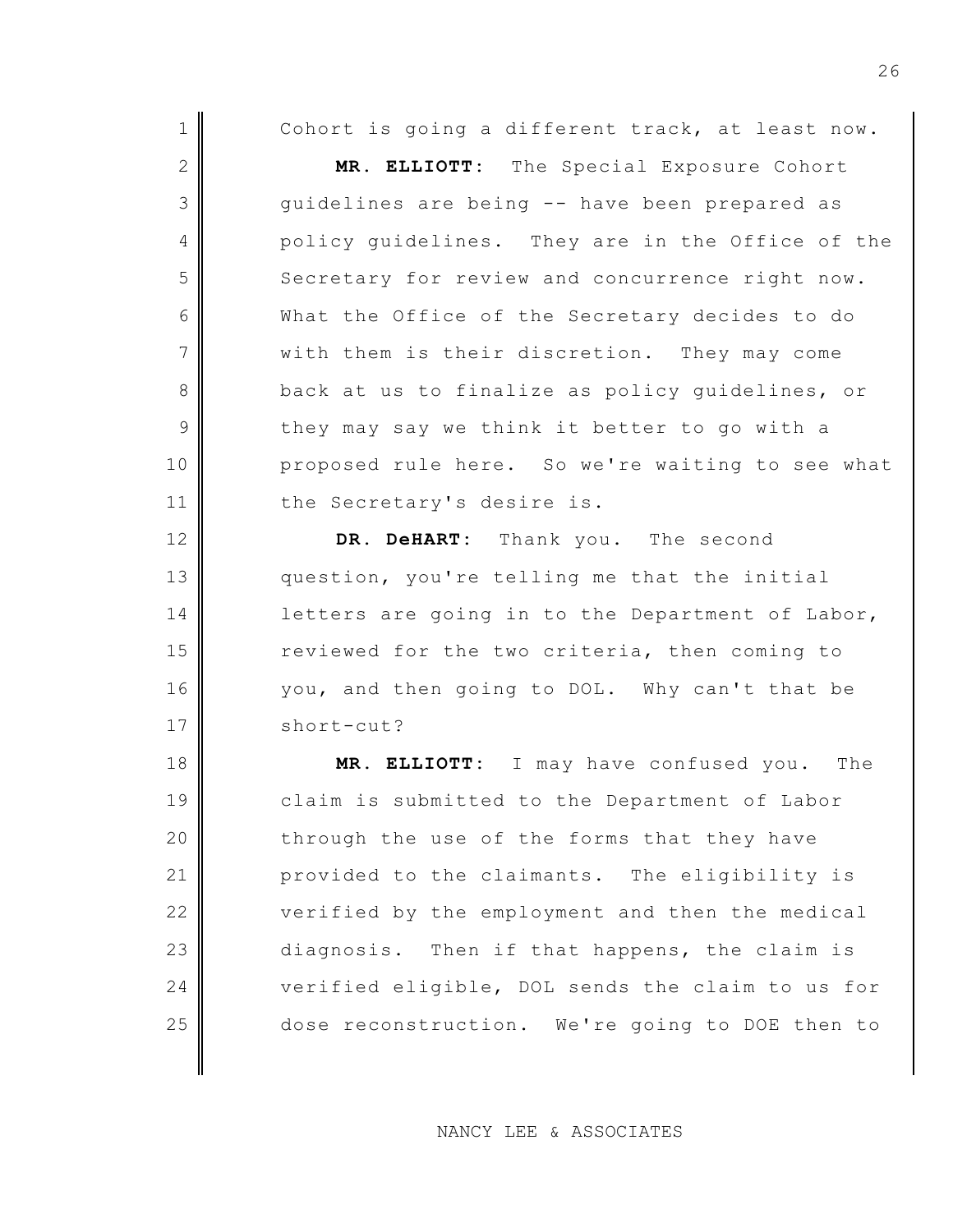1 **b** obtain information on dose, badge data and  $2$  bioassay data that can be used. We're not going 3 back to Labor, so I may have confused you with 4 that.

5 **DR. DeHART:** No, I'm sorry, I was confused  $6$  on the question. What I don't understand, what  $7$   $\parallel$  role are you playing in the interim between the 8 two, between the Department of Labor to you and 9 then sending to DOE? Could Labor not simply go 10 to DOE and ask them to start looking at exposure?

11 **MR. ELLIOTT:** We think it's important that 12  $\parallel$  we make that step because, first of all, we've 13 proposed that we have a number of research data 14 in our hands from prior studies of some of the  $15$  sites, in order to diminish the impact upon DOE, 16 and they're getting considerably impacted by 17 requests for information, not only from the 18 Federal side of the program but from the state 19 comp side of the program as well.

20 || It made more sense to us to get the claim, 21 understand what the cancer was, where they 22 worked, and then make the approach to the sites 23 with the specific requests for information that 24 we need. We didn't feel it appropriate to rely 25 | con Labor to do that in advance of sending it to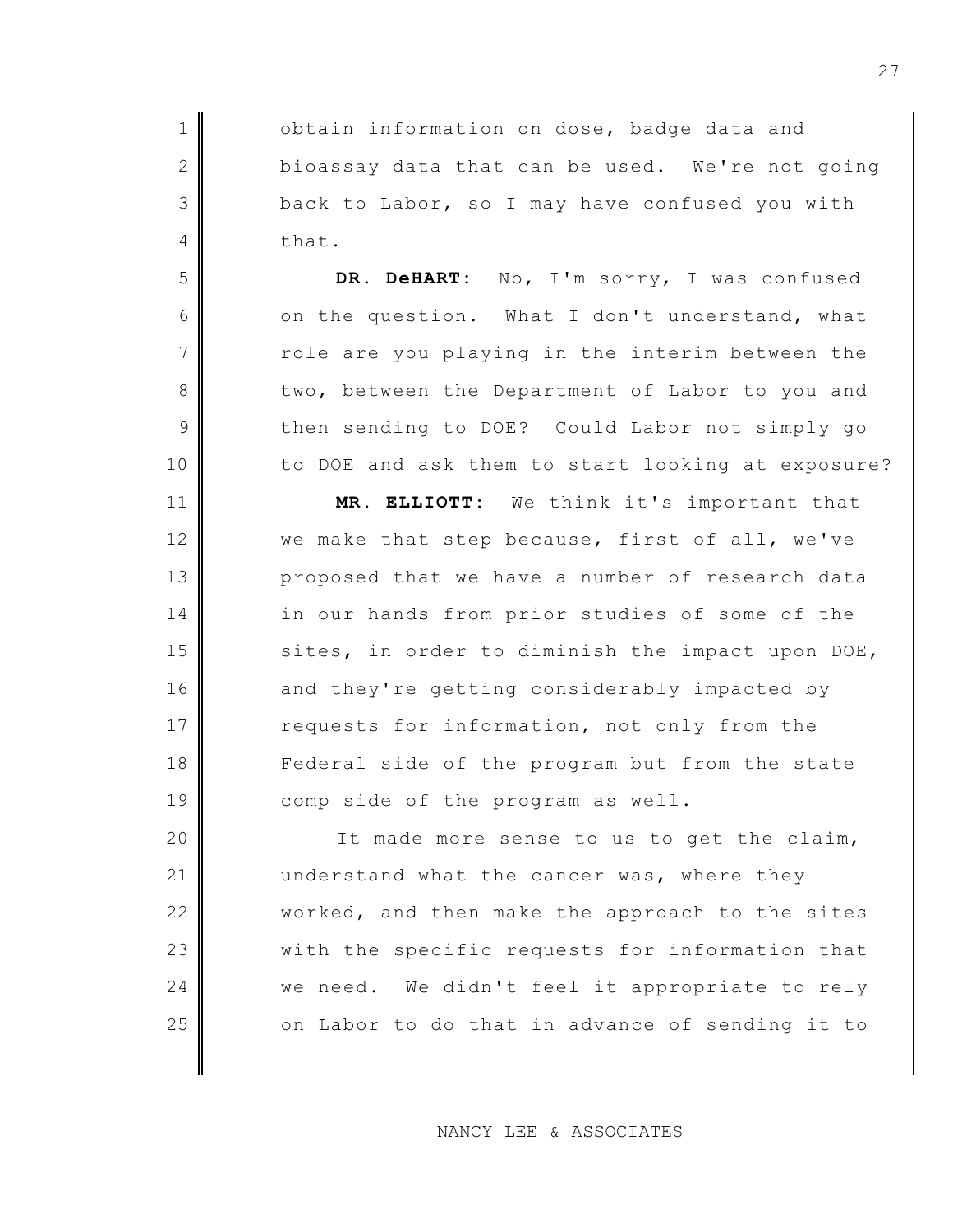$1 \parallel$  us.

## 2 **DR. ZIEMER:** Jim.

3 **DR. MELIUS:** Yeah, Jim Melius.

4 You can defer this question if you're going 5 to present it later or if you think it's more 6 appropriate, but I have some questions regarding 7 how you make a determination that the records 8 received from DOE are incomplete. Now I believe,  $9$  based on the process so far, you're doing that 10 based on what you receive back from DOE, because 11 | vou haven't really interviewed more than a --12 well, I quess you've interviewed just the one 13 worker. Are you going to be talking about that 14 | later, because I think that's sort of a critical 15 question.

16 **MR. ELLIOTT:** I can answer that now, and 17 then hopefully that will be embellished more with 18 the presentations you're going to get.

19 We see this as a progressive set of steps to 20 accrete information necessary to develop the case 21 file. And as I said, first we check our in-house 22 holdings, then we approach DOE for just a  $23$  straightforward, personal dosimetry information - $24$   $-$  badge data and bioassay data. And this is 25 designed to accommodate our need for efficiency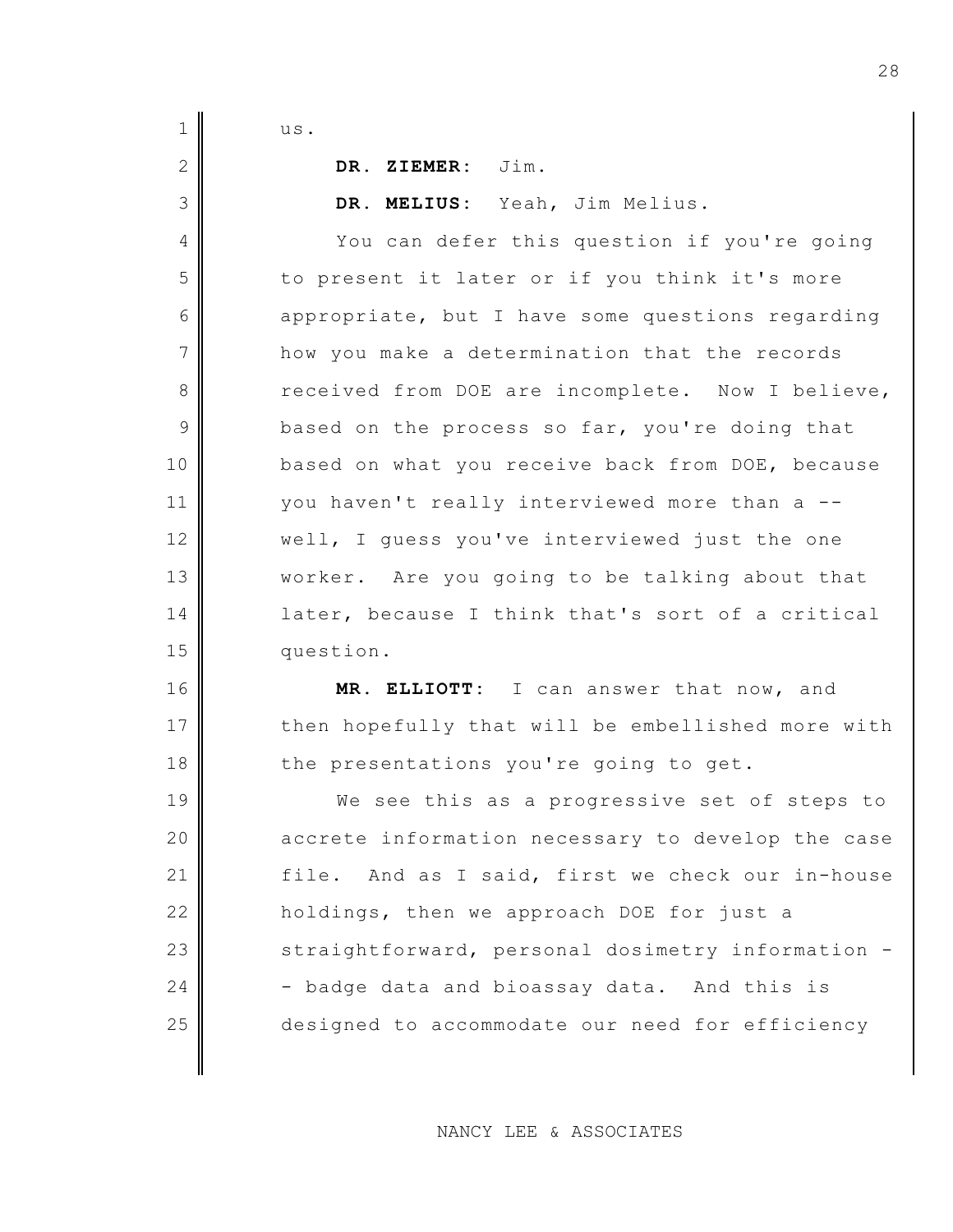| ۰. |  |
|----|--|
|    |  |

#### in turning the claims around.

2 And Jim will talk, and Dave and Tim will  $3$  talk about this a little bit as well in their 4 presentations, how do we achieve that efficiency  $5$  if a claim is -- apparently the dose is high  $6$  enough, and we add what missed dose that we can  $7$  readily add and move that through the process  $8 \parallel$  toward final adjudication and getting a decision, 9 that makes sense to us.

10 Likewise, if the dose that we get back from 11 DOE and the relative information needed to 12 complete a dose reconstruction, and the worst-13 case scenario applied there would never achieve  $14$  an award, we need to know that and we need to 15 tell the claimant that as soon as possible so 16 that we avoid frustration on their part.

17 || It's the middle group that we're going to 18 focus our attention on, on doing comprehensive 19 dose reconstructions on. We bring the interview  $20$  of the claimant into that process after we've got 21 the first batch of information back from the 22 Department of Energy. So once we've got the dose  $23$  on an individual, we may go back to DOE 24 requesting more information, but we're going to 25 | take the next step with the claimant interview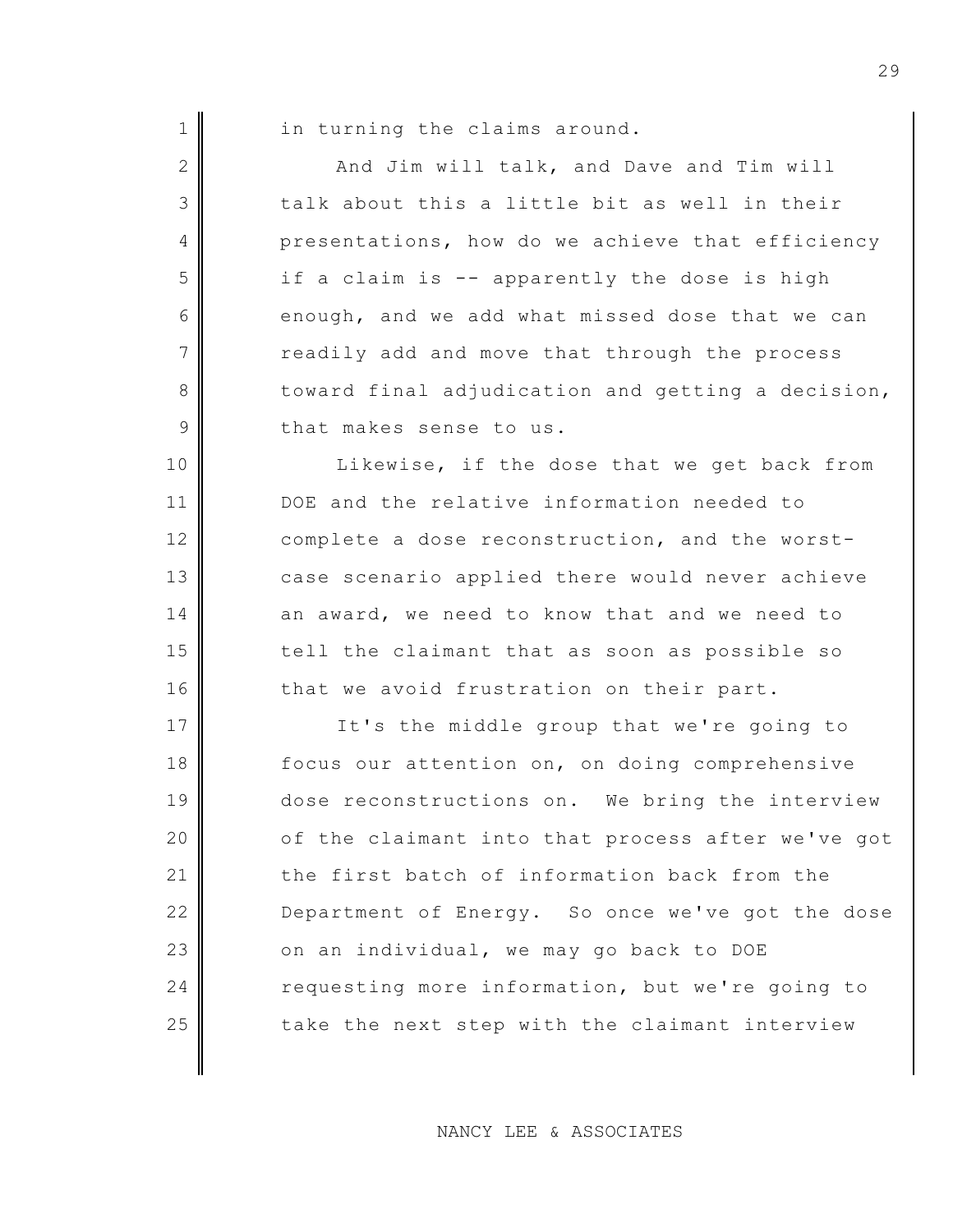1 and start pulling that information together. We 2 may go back to DOE more than once on an 3 individual claim.

4 How do we verify what we've got from DOE? 5 Is that part of your question, how do we test the 6 veracity of that information? If you've gone 7 through the implementation guides you'll see some 8 of the underlying assumptions there, some of the 9 types of information beyond personal dose 10 monitoring information that we feel we need to 11 seek to better our understanding and be more 12 complete in our dose reconstruction process. 13 We're working on an MOU with Energy to gain 14 access to this information. We feel that's -- we  $15$  interpret the Act to  $-$ - that is their 16 responsibility to provide us access and provide 17 the information necessary to do complete dose 18 reconstructions. So this is being worked out. 19 || It's not fully there yet.

20 **DR. MELIUS:** Do you have a time table for 21 that, because I think it's going to  $-$ - I'm not  $22$  sure where the process is, but I think it's going  $23$  to be hard to sort of assure that you've received 24 everything unless you've worked out some sort of 25 an arrangement with DOE that I won't say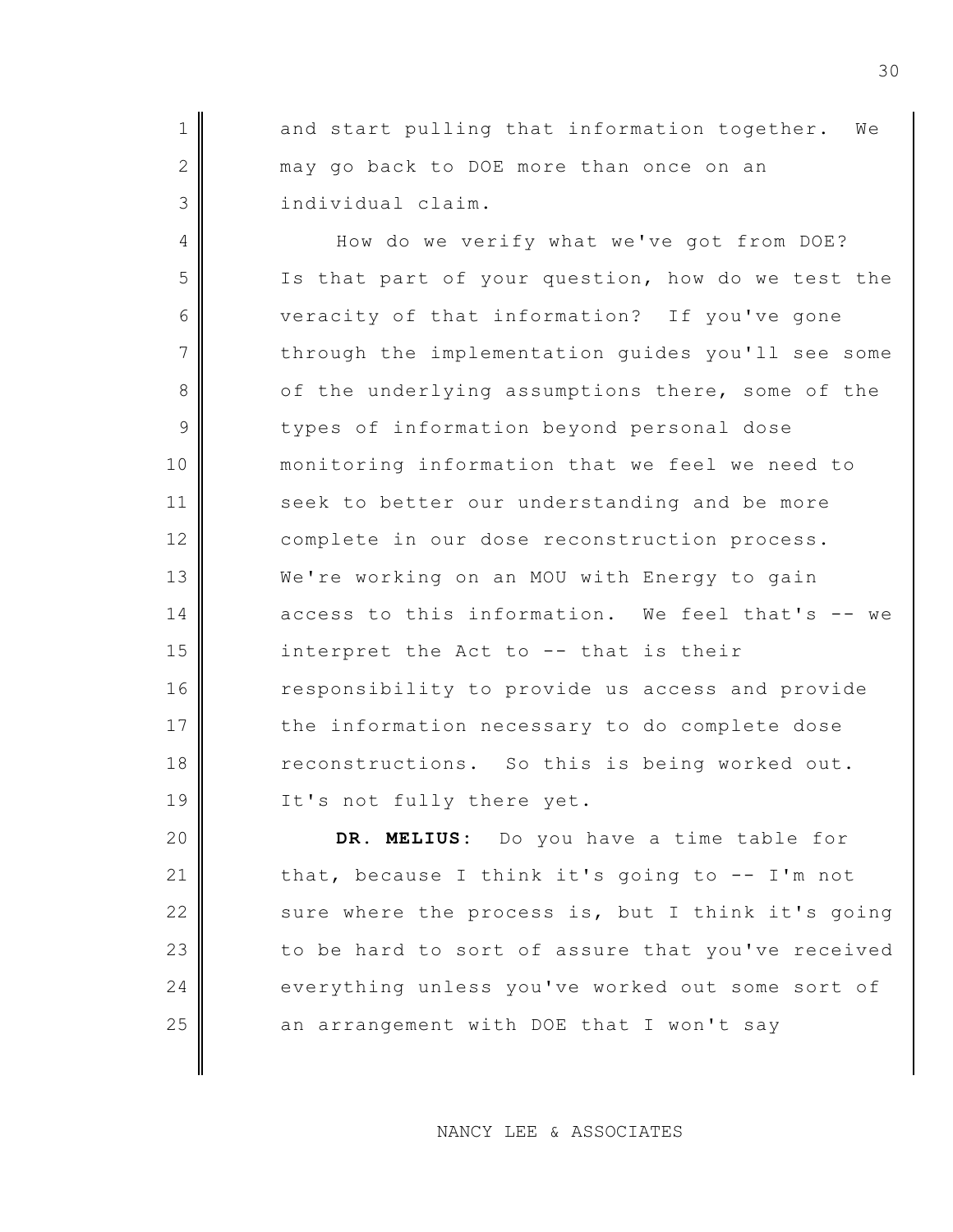$1$  quarantees that, but ensures a complete effort on 2 their part.

3 **MR. ELLIOTT:** I don't have a time table to 4 present to you. There are a number of different 5 efforts, that the culmination of those efforts I  $6 \parallel$  hope are going to happen all about the same time, 7 in April. I'm not prepared today to talk about 8 how that time line looks for any given individual  $9$  effort, and when and where we might find 10 ourselves on-track or off-track.

11 **DR. ZIEMER:** Gen Roessler.

12 **DR. ROESSLER:** My question's about the dose 13 reconstruction contractor. You've already 14 answered part of that, but it seems to me this is  $15$   $\parallel$  -- it's very important, as I read through the 16 documents, to make sure that whoever's doing that 17 | work, almost on an individual basis, remains 18 objective. Because there's some details that 19 just really that we have to, I think, as a Board 20 assure that that's happening. Who looks at the 21 proposals and selects the contractor?

22 **MR. ELLIOTT:** This is done according to 23 government procurement standards. There is a 24 technical review team that has been established - $25$   $\parallel$  - my staff represents the bulk of that team -- to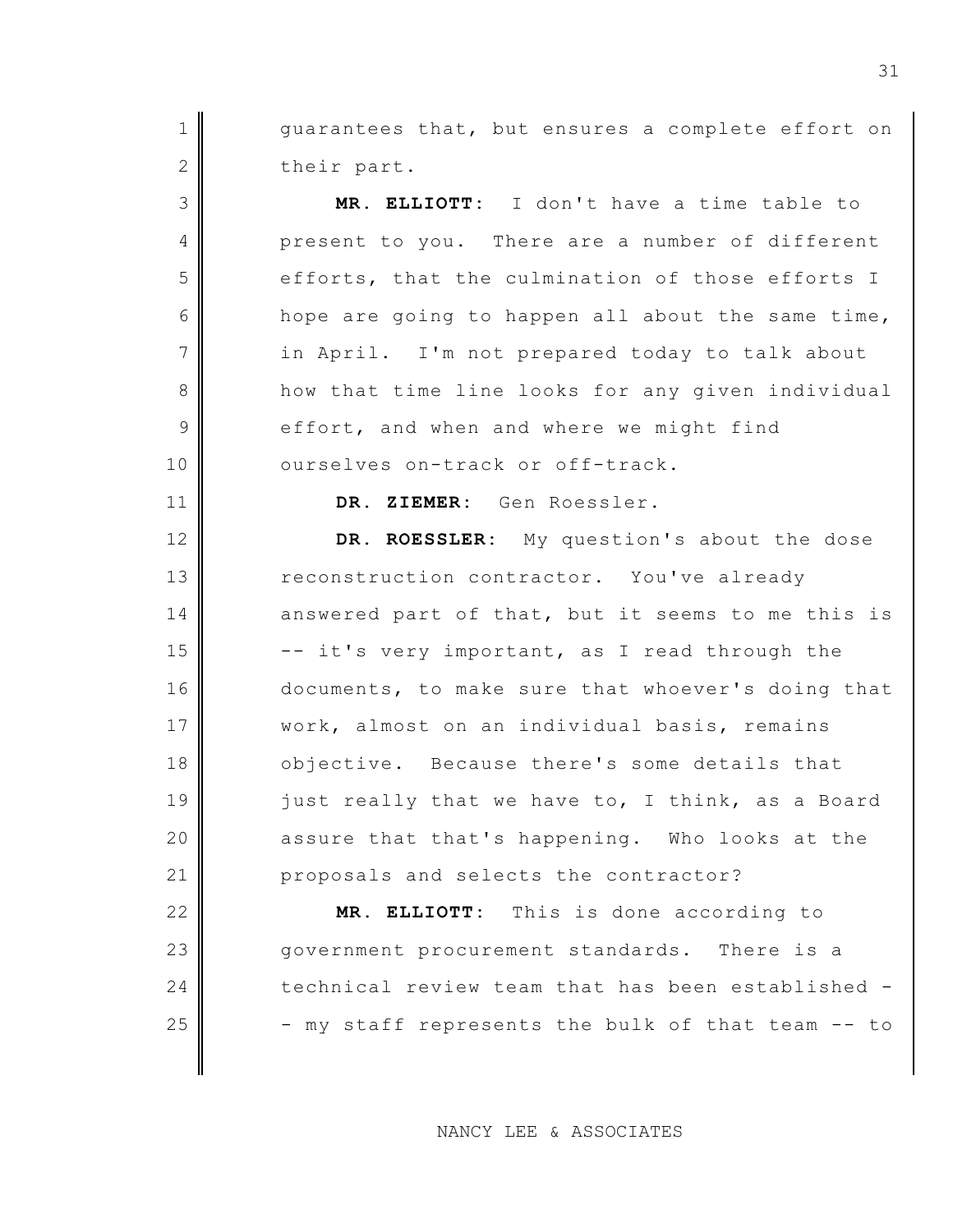| $\mathbf 1$     | review all the proposals. Then there's a           |
|-----------------|----------------------------------------------------|
| $\mathbf{2}$    | business review that the procurement office        |
| 3               | conducts. There's weighting factors associated     |
| 4               | with the proposals. There's an evaluation guide    |
| 5               | that is prepared to evaluate the proposals         |
| 6               | against, and it's on a point basis. And then we    |
| $7\phantom{.0}$ | have the $-$ we have a $-$ in that process there's |
| $8\,$           | a deliberation of who to award to, and             |
| $\mathcal{G}$   | negotiations are started toward the award. The     |
| 10              | award will be made, the decision for an award      |
| 11              | will be made jointly by the program and the        |
| 12              | procurement office.                                |
| 13              | DR. ROESSLER: And then I think you answered        |
| 14              | this question. Once the contractor is selected,    |
| 15              | then your staff provides the oversight?            |
| 16              | MR. ELLIOTT: That's right.                         |
| 17              | DR. ROESSLER: And is that pretty much an           |
| 18              | ongoing --                                         |
| 19              | MR. ELLIOTT: Yes.                                  |
| 20              | DR. ROESSLER: -- all the time sort of -- I         |
| 21              | don't imagine it would be looking at individual    |
| 22              | decisions?                                         |
| 23              | MR. ELLIOTT: We will be. We will be doing          |
| 24              | $it$ $-$                                           |
| 25              | DR. ROESSLER: You'll be looking at--               |
|                 |                                                    |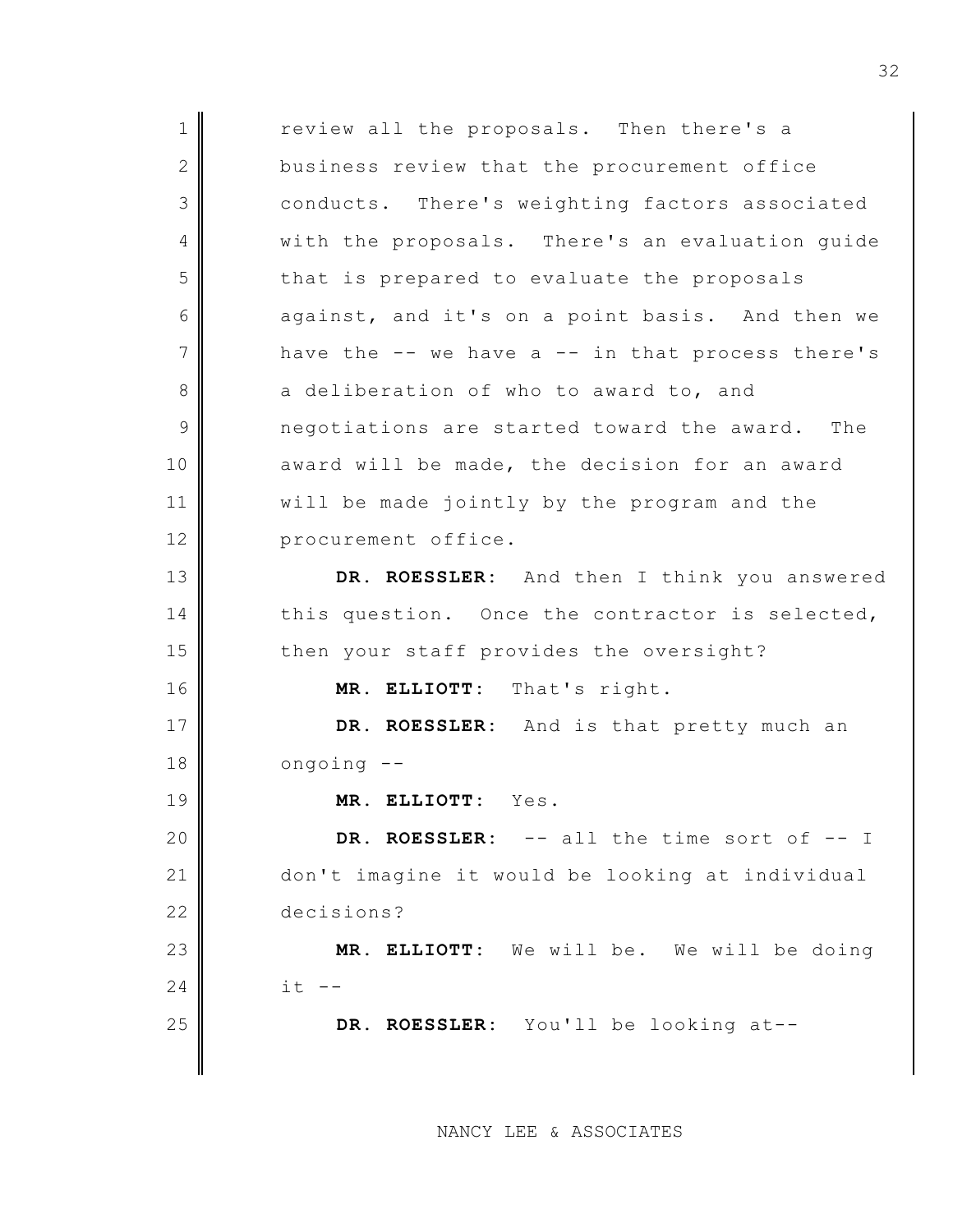1 **MR. ELLIOTT:** We'll be doing dose  $2$  reconstructions blind against the contractor. We 3 will also be doing -- in our quality control 4 program with the contractor we'll be evaluating a 5 sample of dose reconstructions. And you play a 6 cole in your responsibility to review dose 7 reconstructions. So that's something we're going  $8 \parallel$  to have to talk about, how do we frame that work, 9 how does that happen. 10 **DR. ROESSLER:** I don't think you have enough 11 people. 12 **MR. ELLIOTT:** Well, I appreciate those 13 comments. But this is for information, and just 14 to give you an insight and a context to work 15 from. And believe me, I understand where I'm at,  $16$  and we're trying to do the best we can, and I 17 have great people doing great things. 18 **DR. ZIEMER:** And I might insert, Gen, and 19 you may recall at our last meeting we talked at 20 **least briefly about the fact that this Board will** 21 probably need to establish a working group of 22 some sort to look and sample the dose

23 reconstructions as, in a sense, part of a quality 24 control to satisfy ourselves that they are being 25 appropriately done. So I think it's likely that

NANCY LEE & ASSOCIATES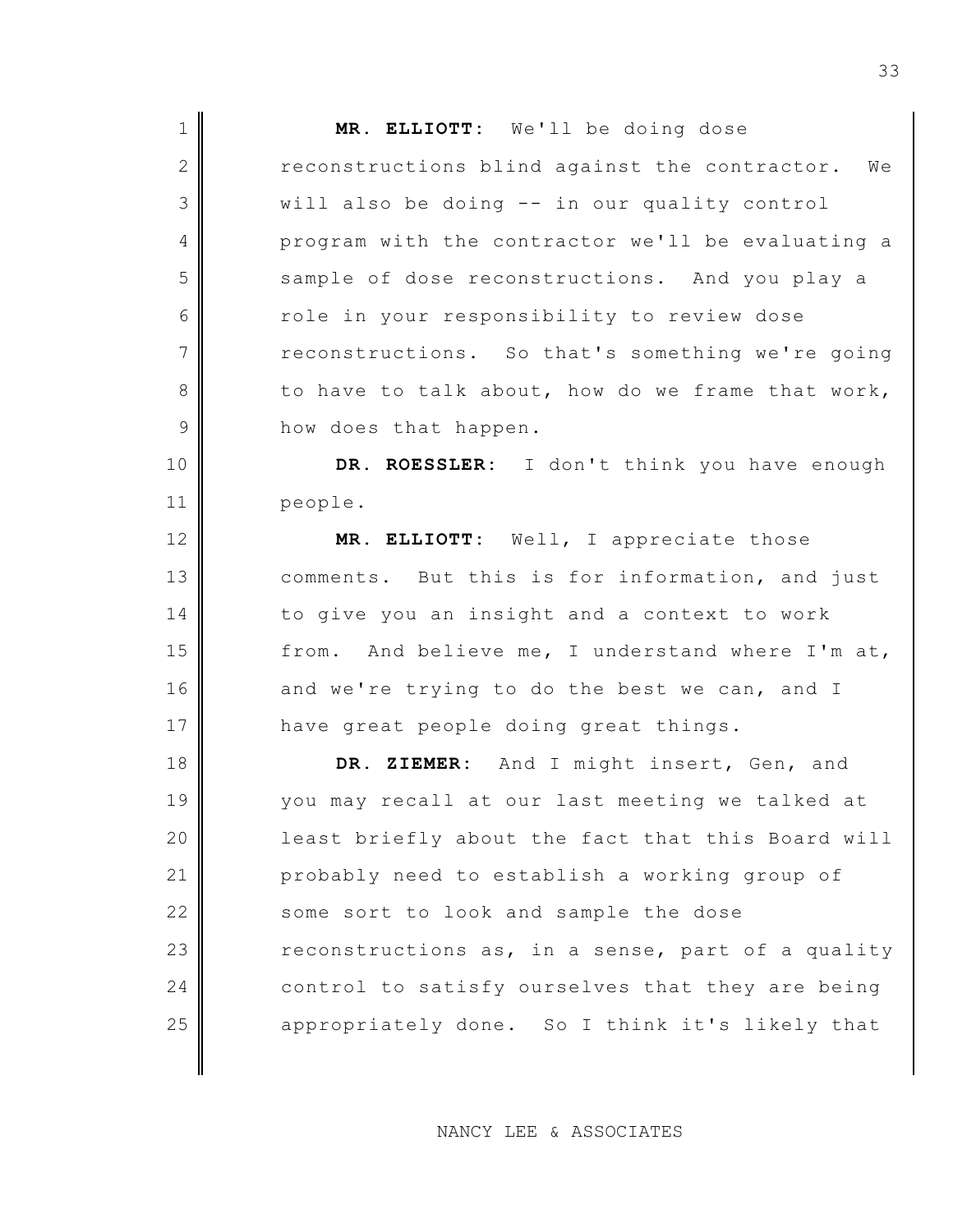| $\mathbf 1$    | we ourselves will have some sort of ongoing role |
|----------------|--------------------------------------------------|
| $\mathbf{2}$   | in that process.                                 |
| 3              | Yes, Wanda, I believe, has a question.           |
| 4              | MS. MUNN: Yes. Larry, this may be                |
| 5              | premature, given the state of where we are. But  |
| 6              | if I understood your presentation, about one-    |
| $\overline{7}$ | fifth of the cases you have received from DOE    |
| 8              | have had to involve some sort of additional      |
| $\mathcal{G}$  | interaction with them?                           |
| 10             | MR. ELLIOTT: We've gone back for additional      |
| 11             | information, yes.                                |
| 12             | MS. MUNN: And I guess what I'm wondering is      |
| 13             | whether you consider this just start-up issues,  |
| 14             | getting the program off and rolling, or do you   |
| 15             | anticipate that over the long haul that might    |
| 16             | signify about the number of double feedback      |
| 17             | interactions that --                             |
| 18             | MR. ELLIOTT: I think it's too early, it's        |
| 19             | too premature to make any type of interpretation |
| 20             | of these statistics I've shown you today. We are |
| 21             | getting underway. It's an evolving process.      |
| 22             | I understand.<br>MS. MUNN:                       |
| 23             | MR. ELLIOTT: We are working with Energy to       |
| 24             | assist them in enabling their sites, and the     |
| 25             | people who respond to our requests understand    |
|                |                                                  |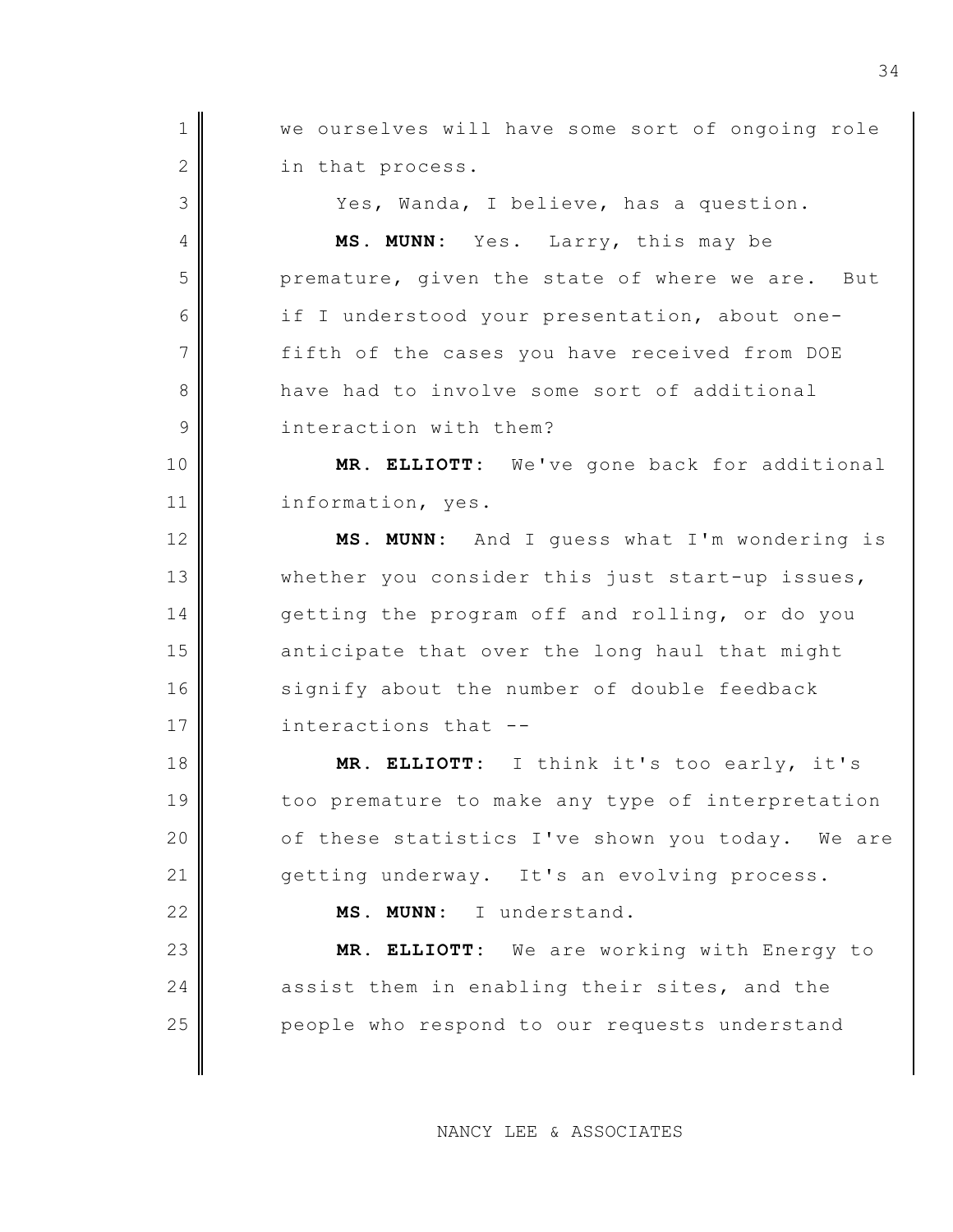$1$  what it is we want. Some of these that you see  $2$  are AWEs, and while we got all the information 3 right now from DOE that DOE has, we still feel 4 the need to go after some additional information  $5$  that the AWE might have and may not have. 6 **MS. MUNN:** Yeah. 7 **MR. ELLIOTT:** Some of these that you see 8 here that went back to DOE were simply where they  $9$  didn't -- the point of contact at a given site 10 didn't understand what it was we were seeking, 11 and sent us cumulative dose, as an example. 12 So this is premature to use these numbers to 13 try to do trend analysis, but we are collecting 14 these kinds of statistics. We're monitoring. We 15 know how many claims are at DOL for a given site. 16 We get a monthly update on those, so we kind of 17 target what the work load looks like for a given 18 site when we talk about doing profiles of a site. 19 So there are these kinds of informative 20  $\parallel$  statistics that are going to be forthcoming, but 21 we're not here yet to be able to interpret all of 22 those. 23 **DR. ZIEMER:** Bob Presley, I think, has a  $24$  question, and then Jim. 25 **MR. PRESLEY:** Bob Presley.

NANCY LEE & ASSOCIATES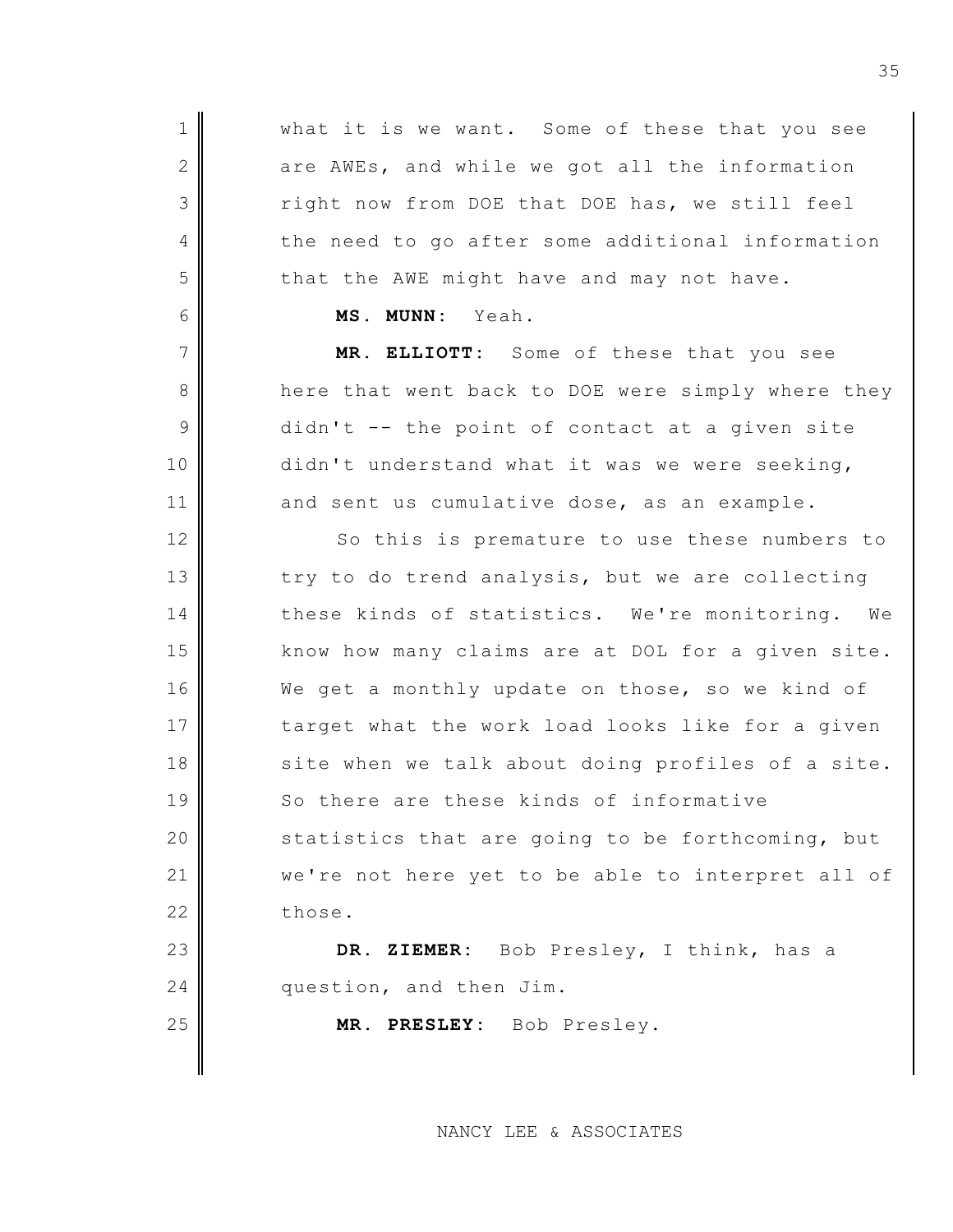$1 \parallel$  Larry, are they -- is there an effort 2 underway to broaden the Special Cohort facilities 3 in any way?

 **MR. ELLIOTT:** Well, that's the Special Exposure Cohort guidelines, petitioning process 6 Guidelines that I mentioned earlier, that we have developed and are in the Department in review.

8 **DR. MELIUS:** To follow up on Genevieve's  $9$  question from earlier, and one part of it you 10 answered, the other you didn't. How do you deal 11 with potential or perceived conflicts of interest 12 | with your dose reconstruction contractor? Is 13 there a process similar to, I quess, what the 14 Board's gone through in terms of handling those 15 situations, or how do you do that or plan to do  $16$  that?

17 **MR. ELLIOTT:** The RFP calls for a plan in 18 the proposal from  $-$  to speak to this point, how 19 will conflicts of interest be handled by the 20  $\parallel$  contractor, should they be awarded. There are 21 several other deliverables besides just -- within 22 the proposal besides that plan, a quality control 23 plan. This is a conflict of interest plan. How 24 will they address somebody who works at a given 25 site, or somebody who is on their staff who was

NANCY LEE & ASSOCIATES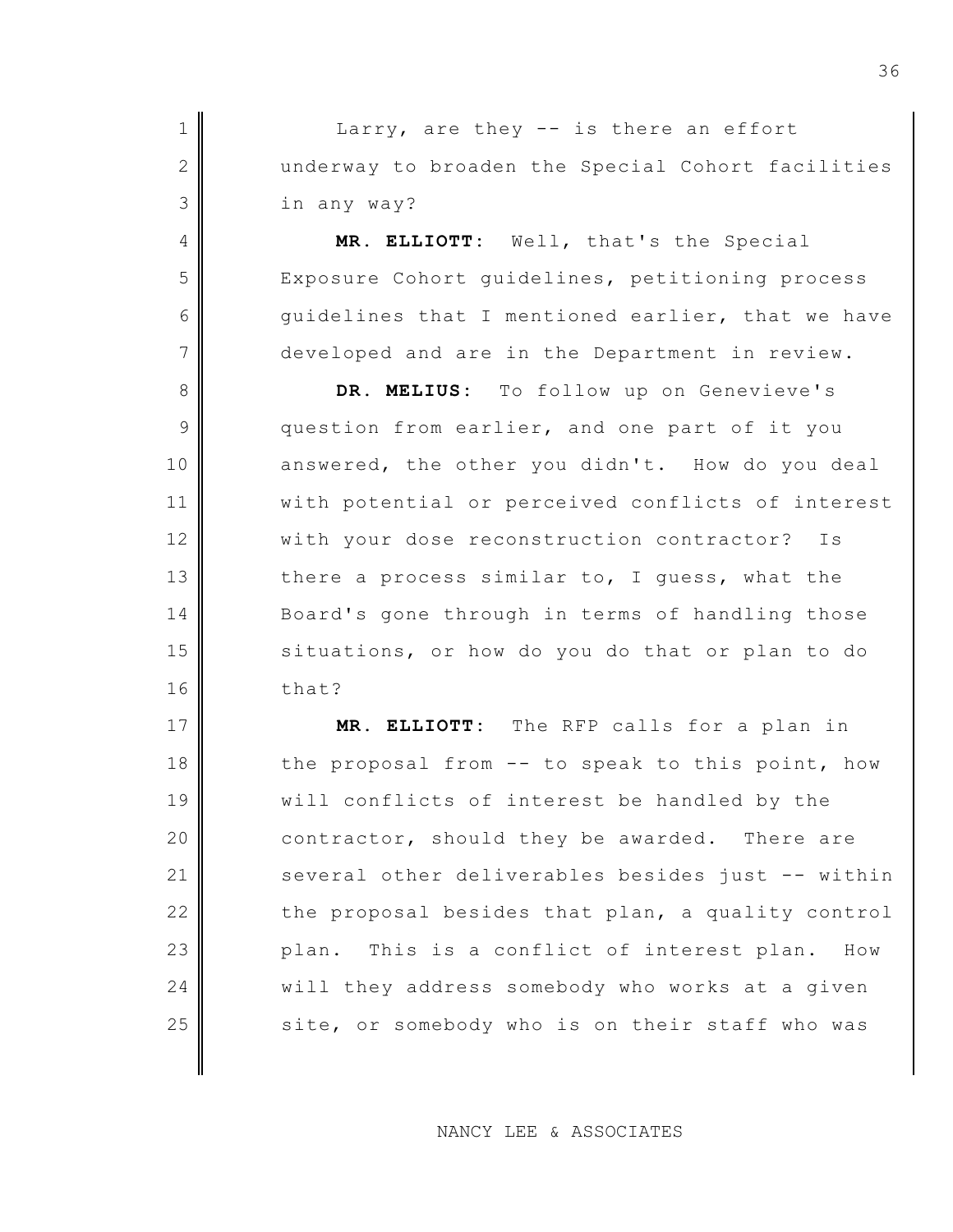| $\mathbf 1$  | involved in radiation protection program at a     |
|--------------|---------------------------------------------------|
| $\mathbf{2}$ | site or maintaining records at a site, and how    |
| 3            | will they handle avoiding perceived conflicts of  |
| 4            | interest of individuals dealing with those?       |
| 5            | Once we get the proposals in we evaluate          |
| 6            | those plans, and we will negotiate with the       |
| 7            | individual awardee on what we think the proper    |
| 8            | plan should be.                                   |
| 9            | DR. MELIUS: Can I follow up on that? Will         |
| 10           | there then be a final plan that would be a public |
| 11           | document or part of -- available as part of the   |
| 12           | process so a claimant would understand that if -- |
| 13           | MR. ELLIOTT: Yes.                                 |
| 14           | DR.<br><b>MELIUS:</b> Okay.                       |
| 15           | MR.<br>ELLIOTT: Yes. Yes.                         |
| 16           | ZIEMER: Henry Anderson.<br>DR.                    |
| 17           | DR. ANDERSON: Just quickly, you're tracking       |
| 18           | individually the process and the recall issue,    |
| 19           | and you have flags in there on time lines.        |
| 20           | Because I could see you sending a batch of        |
| 21           | requests into a specific facility, and very       |
| 22           | quickly you might get back some, but then some    |
| 23           | don't come back from that batch. And then what    |
| 24           | flags do you have that maybe they're having       |
| 25           | difficulty or there's some problem? Because I     |
|              |                                                   |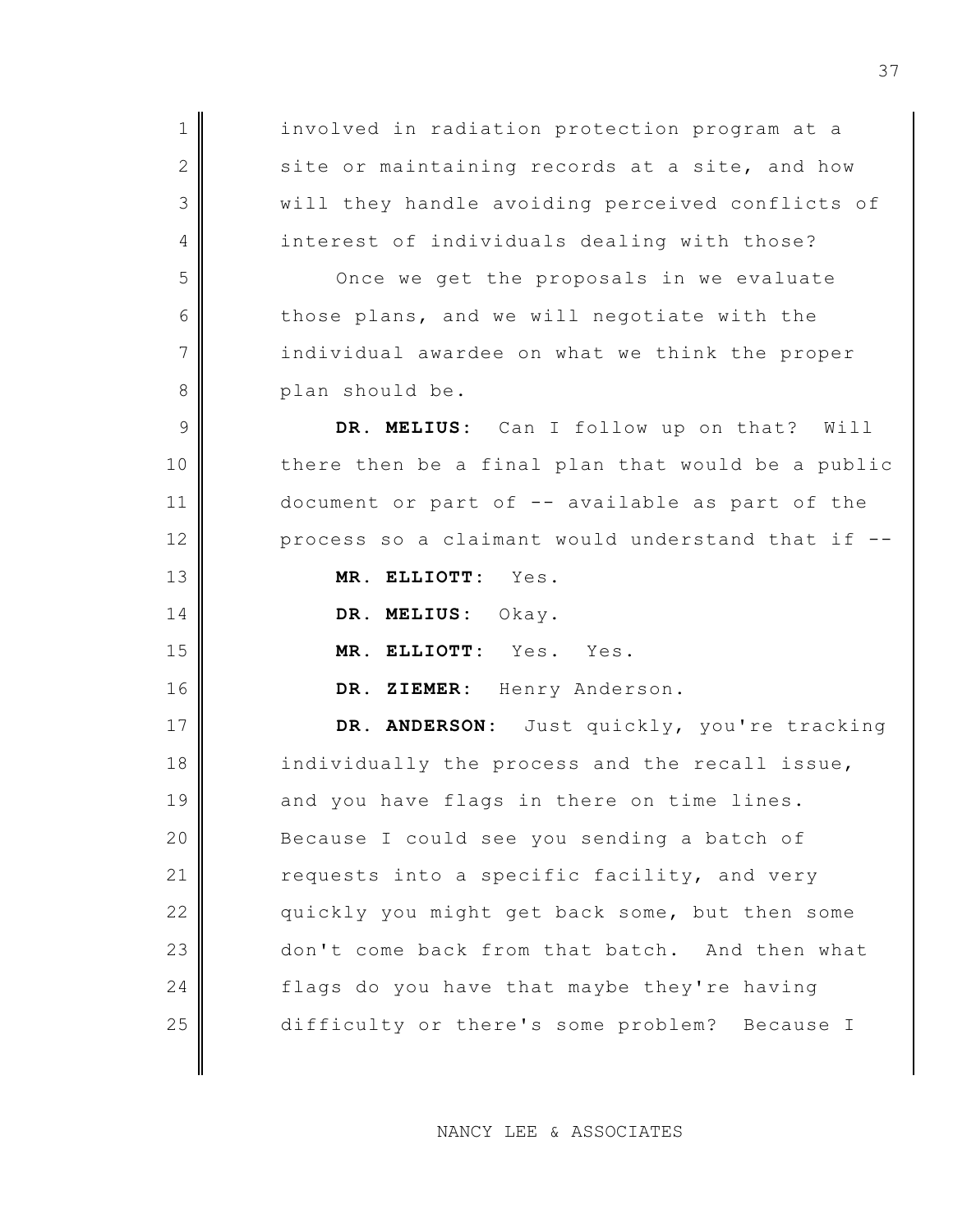1 1 think you'll get a kind of a standard curve of 2 response times, and the tail that's out there --

3 **MR. ELLIOTT:** Right.

 **DR. ANDERSON:** -- you want to be sure that you're aware when a problem has developed, because you may then go into your alternative exposure –

8 **MR. ELLIOTT:** Right. Absolutely, good 9 question. And even those we're dealing with 10 these on batch basis, once we send off to DOE, we 11 watch and monitor on an individual claimant 12 basis. We're asking DOE to turn a response 13 around to us in 60 days whether they can find the 14 information or not. In 60 days' time on each 15 individual claim, we need to hear back from DOE 16 on where they're at. Now if they find the 17 information we've requested in advance of 60 18 days, certainly we've encouraged them to send us 19 that information on an individual basis, not wait 20 until the batch is complete.

## 21 **DR. ANDERSON:** Okay.

22 **MR. ELLIOTT:** So we're monitoring each 23 claim, what its status is, has it passed the  $60-$ 24 day mark. Then we go back to DOE and we remind  $25$   $\parallel$  them if we haven't seen any action on it.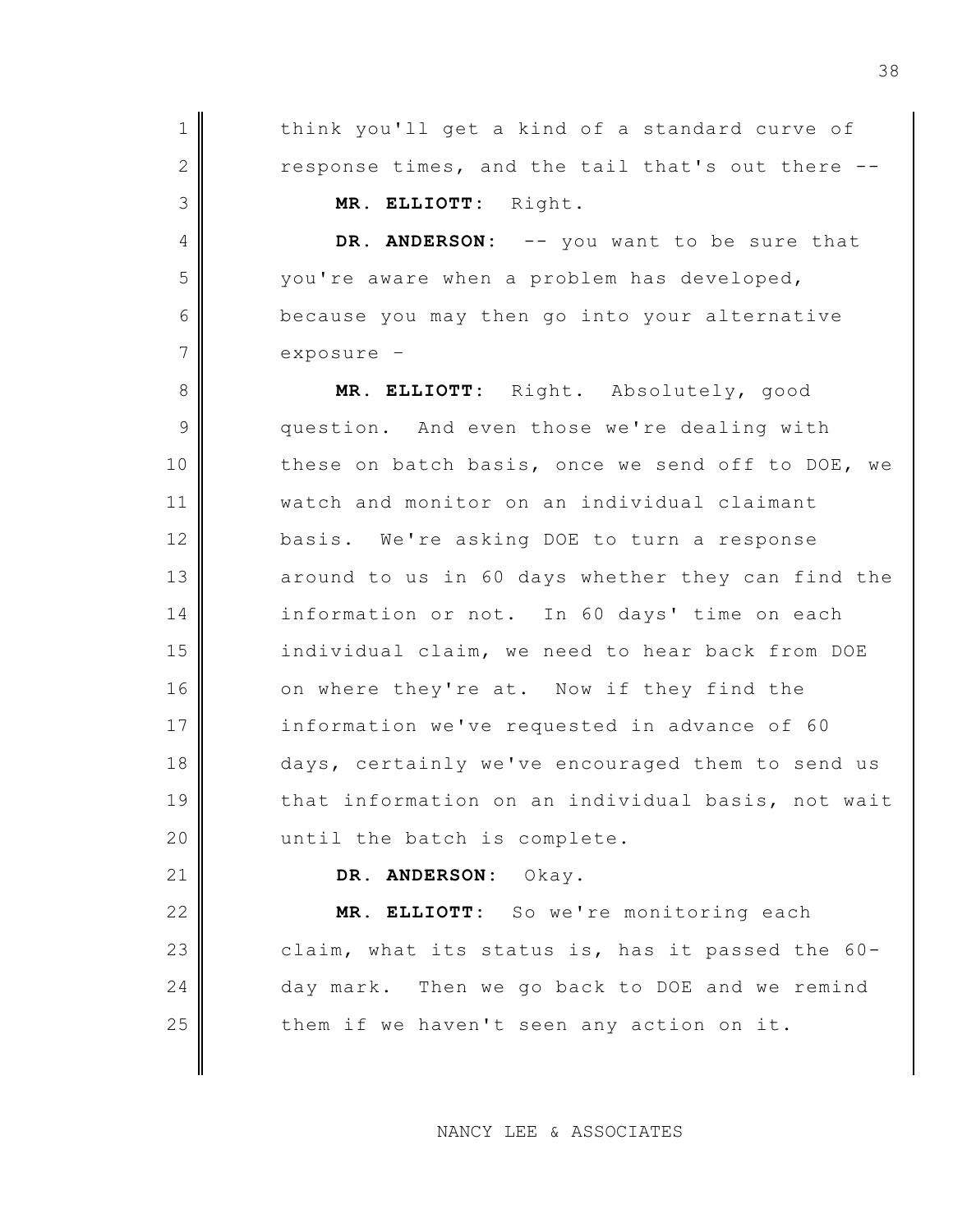1 **DR. ZIEMER:** Larry, could I follow up on --  $2$  and this may be a question that I should be 3 addressing to someone other than you -- but do we 4 have any knowledge or sense of the extent to 5 which DOE has dedicated resources and personnel 6 to supporting this effort versus just handling  $7$   $\parallel$  claims as they would anyone else in their system 8 asking for their exposure reports? 9 **MR. ELLIOTT:** Well, Josh Silverman's here 10 from DOE, Office of Worker Advocacy. They have 11 an office established to handle their 12 responsibilities under this program, which 13 include more than just responding to requests 14 from us. They have the physician panels they 15 have to run for the state comp program side of  $16$  it. I can't speak to number of staff --17 **DR. ZIEMER:** I wonder, Josh, if you'd be 18 | willing to comment on that briefly? Josh, are

19 you here?

20 **MR. SILVERMAN:** Yeah.

21 **DR. ZIEMER:** You don't have to if you don't 22 wish to, but if you're able to -- just for our 23 benefit, so we have a feel for what's happening 24 at DOE.

25 **MR. SILVERMAN:** Very briefly, we've been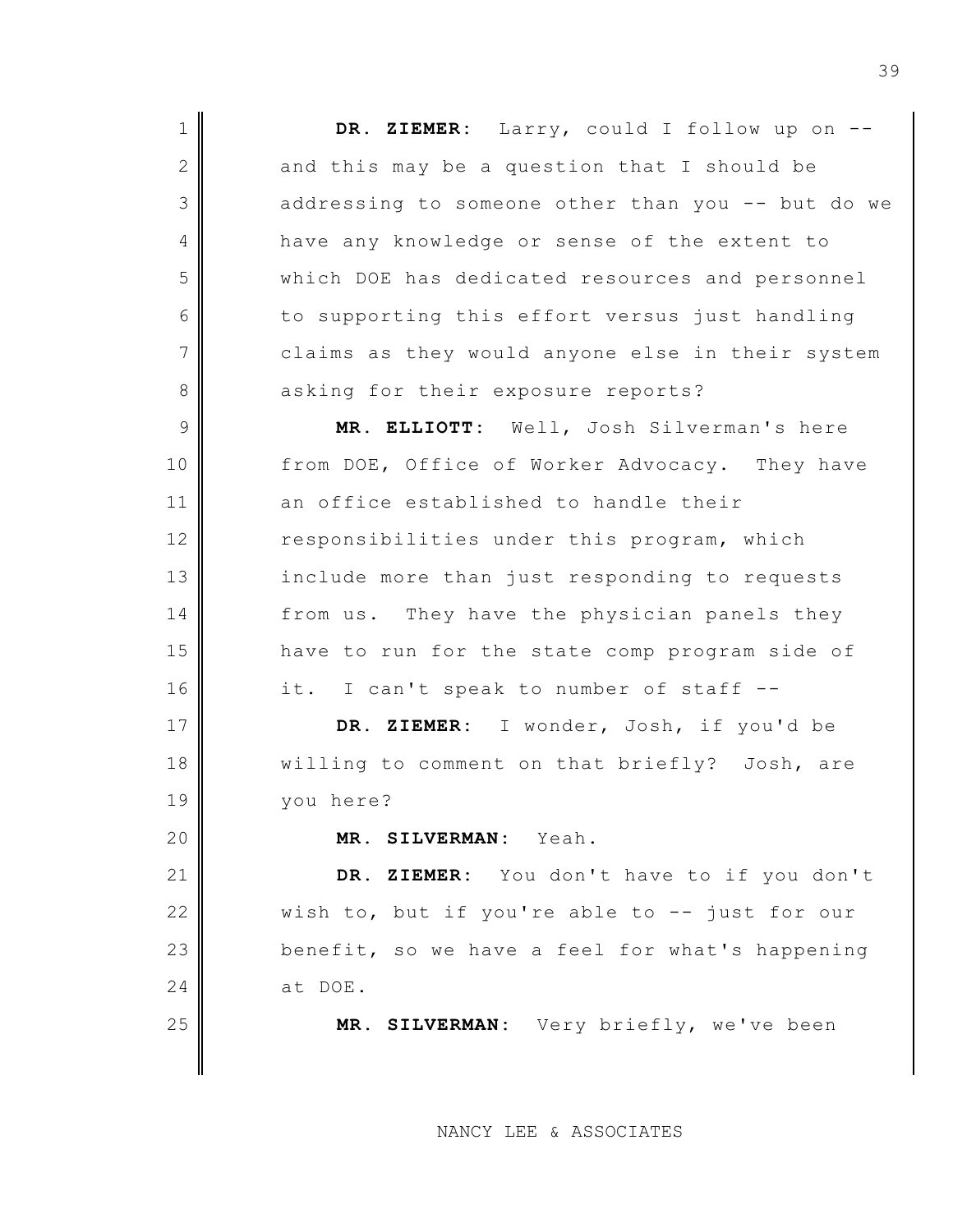| $\mathbf 1$    | working very closely with NIOSH and with the      |
|----------------|---------------------------------------------------|
| 2              | Labor Department, and we have provided some       |
| 3              | funding for major field sites for their records   |
| 4              | activities. So we were concerned that this not    |
| 5              | look like another unfunded mandate coming down    |
| 6              | from headquarters. We are in regular              |
| $\overline{7}$ | communication with our field sites and continuing |
| 8              | to help smooth this process. It's a new type of   |
| $\mathsf 9$    | request for many of them, and so there are many   |
| 10             | issues to be resolved. But we're working on       |
| 11             | that, I think closely with NIOSH and with Labor,  |
| 12             | for the type of information that they need from   |
| 13             | our sites.                                        |
|                |                                                   |
| 14             | DR. ZIEMER: Thank you.                            |
| 15             | Other questions? Henry?                           |
| 16             | DR. ANDERSON: Of the -- I noticed your            |
| 17             | phone calls is going up. We're early in February  |
| 18             | and you're already high. What types of calls --   |
| 19             | are those people wanting to call to find out      |
| 20             | what's the status of my claim?                    |
| 21             | And then the next question would be are you       |
| 22             | thinking of having, and maybe already do, an      |
| 23             | online tracking system that would then reduce the |
| 24             | calls coming in, because people would be able to  |
| 25             | look and see                                      |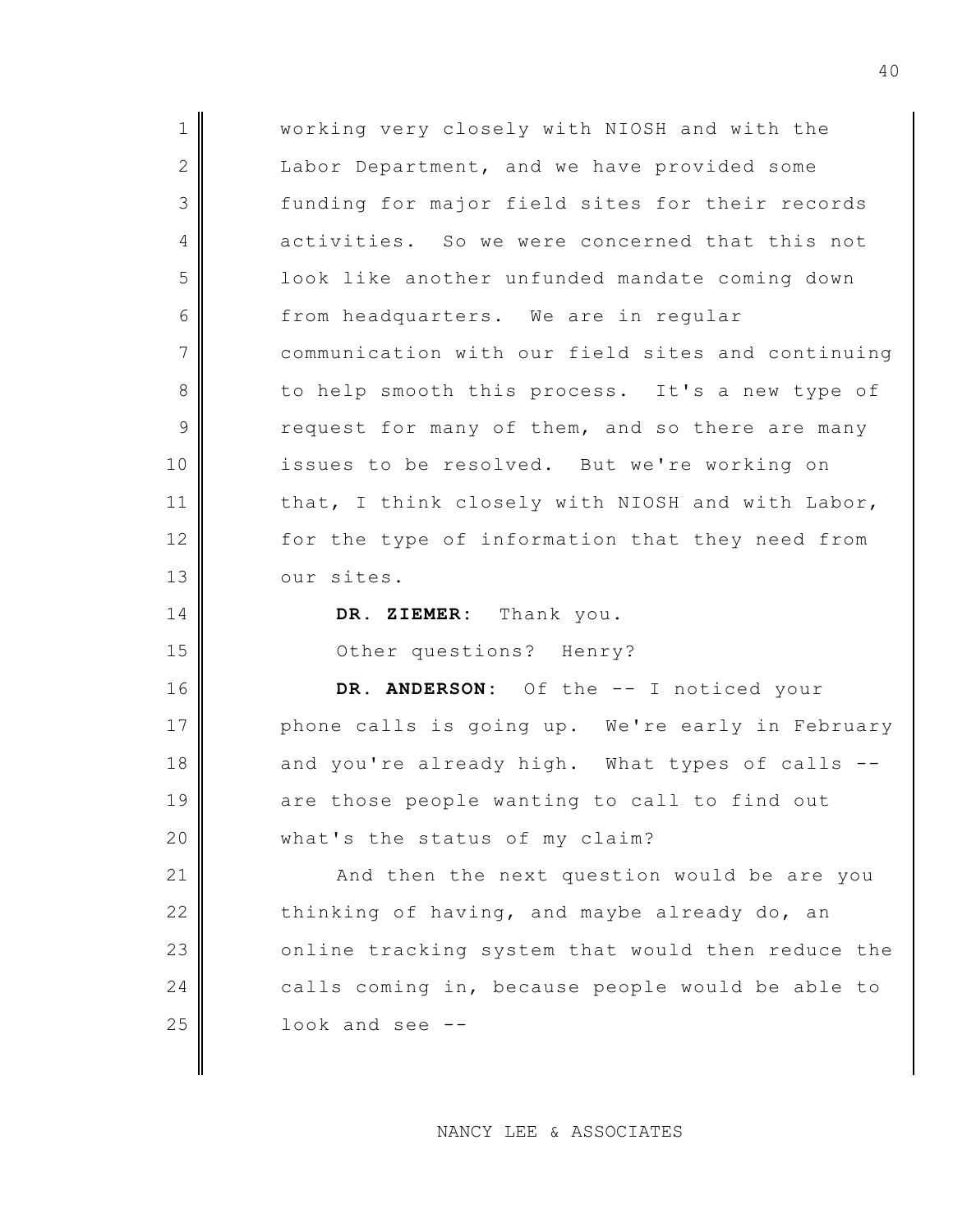| $\mathbf 1$   | MR. ELLIOTT: Yes.                                 |
|---------------|---------------------------------------------------|
| $\mathbf{2}$  | DR. ANDERSON: -- where their claim is in          |
| 3             | the process.                                      |
| 4             | MR. ELLIOTT: Yes.                                 |
| 5             | DR. ANDERSON: Because the calls will start        |
| 6             | to eat up your processing time, and it gets to be |
| 7             | a real vicious circle.                            |
| 8             | MR. ELLIOTT: This is -- you're absolutely         |
| $\mathcal{G}$ | right. This is something I mentioned earlier,     |
| 10            | that we're -- I'm very sensitive to the claimant  |
| 11            | interests here, the number of calls that we're    |
| 12            | getting in, the fact that we may have walk-in     |
| 13            | visitors.                                         |
| 14            | The calls to date have been varied, from          |
| 15            | exactly what you mentioned -- what's the status   |
| 16            | of my claim, where's it at, what are you doing    |
| $17\,$        | with it, when can I expect a decision, why aren't |
| 18            | you moving faster? Educating people on this       |
| 19            | program and the process that their claim must go  |
| $20$          | through is a big component of what Chris does and |
| 21            | the other folks in my office who answer the       |
| 22            | phones.                                           |
| 23            | Yes, we do plan -- I mentioned this briefly       |
| 24            | in my talk -- we have one page on our web site    |
| 25            | where you can get much of this information right  |
|               |                                                   |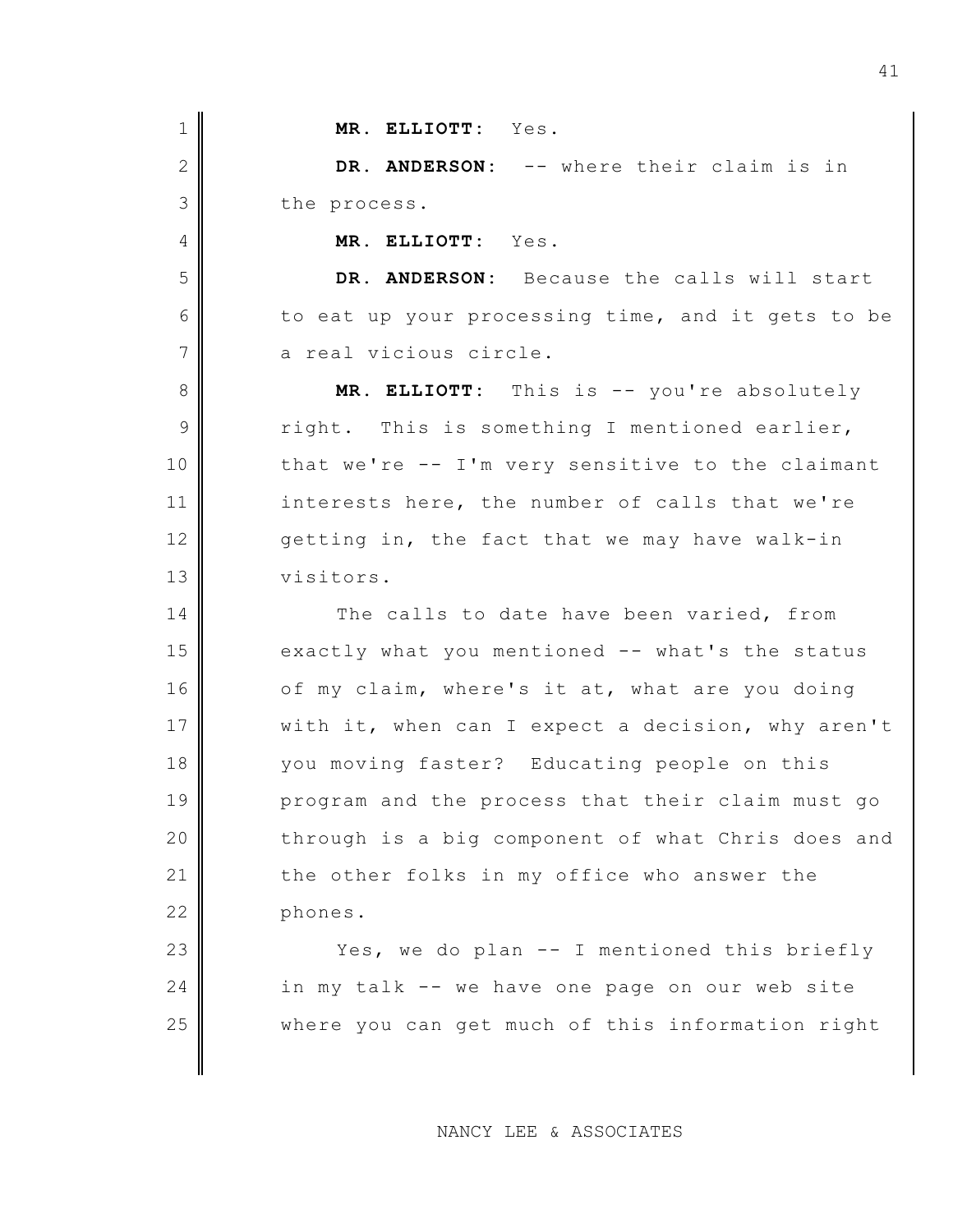| $\mathbf 1$    | now about how many claims does NIOSH have in our  |
|----------------|---------------------------------------------------|
| 2              | hands, where they're at in the process. We have   |
| 3              | had a plan from the very start to allow an        |
| $\overline{4}$ | individual claimant to enter through the web site |
| 5              | and determine their status of their claim. We've  |
| 6              | had some difficulties in getting that approved    |
| 7              | and set up on our web site because of Privacy     |
| 8              | Act-related concerns. We've had to deal with      |
| 9              | those, and we're moving forward with trying to    |
| 10             | get that in place, because it will help us reduce |
| 11             | the number of contacts by telephone. It's not     |
| 12             | going to do away with all of them, though. We     |
| 13             | know that, and we want to be responsive to these  |
| 14             | people in many ways.                              |
| 15             | That's a big side of the work that we have,       |
| 16             | dealing with the claimants. And we've been to     |
| 17             | Department of Labor's Jacksonville District       |
| 18             | Office trying to examine their operation and      |
| 19             | their organization and their flow of work. They   |
| 20             | have a whole group that deals with customer       |
| 21             | service who answers the phone, and how do they do |
| 22             | that, and how do -- you know, we don't want to    |
| 23             | leave folks hanging on the line waiting for       |
|                |                                                   |

are elderly and can't hear very well. We need to

24 somebody to talk to them. Some of these folks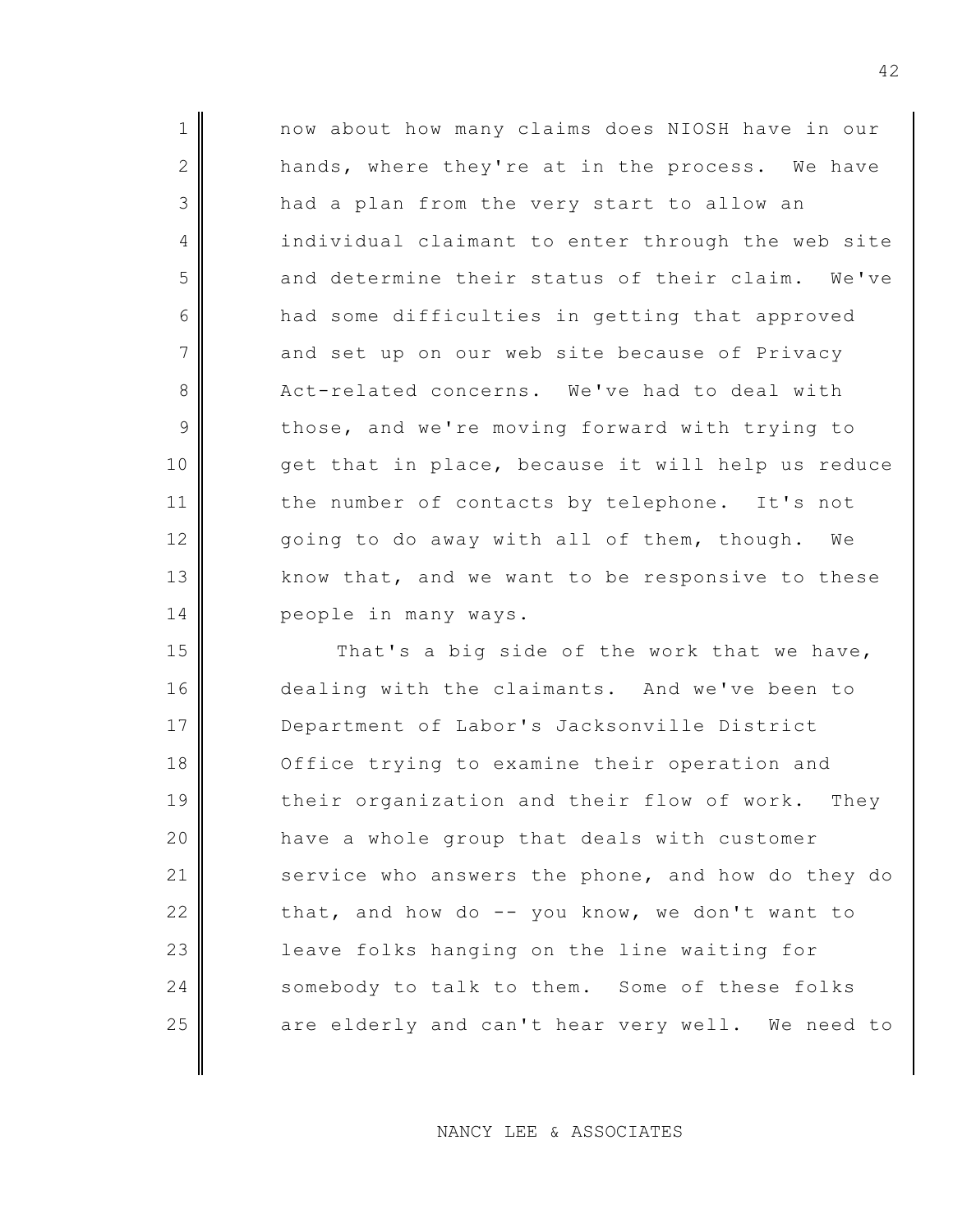| $\mathbf 1$  | accommodate that. We're looking into all of       |
|--------------|---------------------------------------------------|
| $\mathbf{2}$ | that, and we're -- I don't want to fail in that   |
| 3            | regard. We're going to do our level best to       |
| 4            | achieve success there.                            |
| 5            | DR. ZIEMER: Okay, Jim.                            |
| 6            | DR. MELIUS: Just one comment. I would just        |
| 7            | like to ask the Chair if we can come back to some |
| 8            | of these issues, particularly regarding the       |
| 9            | oversight and quality control and so forth over   |
| 10           | this process. I think after we've gone through    |
| 11           | the presentations, and maybe either this          |
| 12           | afternoon or sometime tomorrow, we spend some     |
| 13           | time on this issue, because I don't think we can  |
| 14           | sort of finish our comments on dose               |
| 15           | reconstruction without at least thinking through  |
| 16           | and starting some discussion on those sort of --  |
| 17           | our role in this process.                         |
| 18           | DR. ZIEMER: We most certainly will do that,       |
| 19           | Jim. And after we hear the discussions -- for     |
| 20           | example, the presentation by Jim Neton and others |
| 21           | -- I think some of these will flow naturally out  |
| 22           | of those discussions, in any event. So we         |
| 23           | certainly will keep that in mind.                 |
| 24           | Larry, thank you very much. This has been         |
| 25           | very helpful, and I'm sure many of these issues   |
|              |                                                   |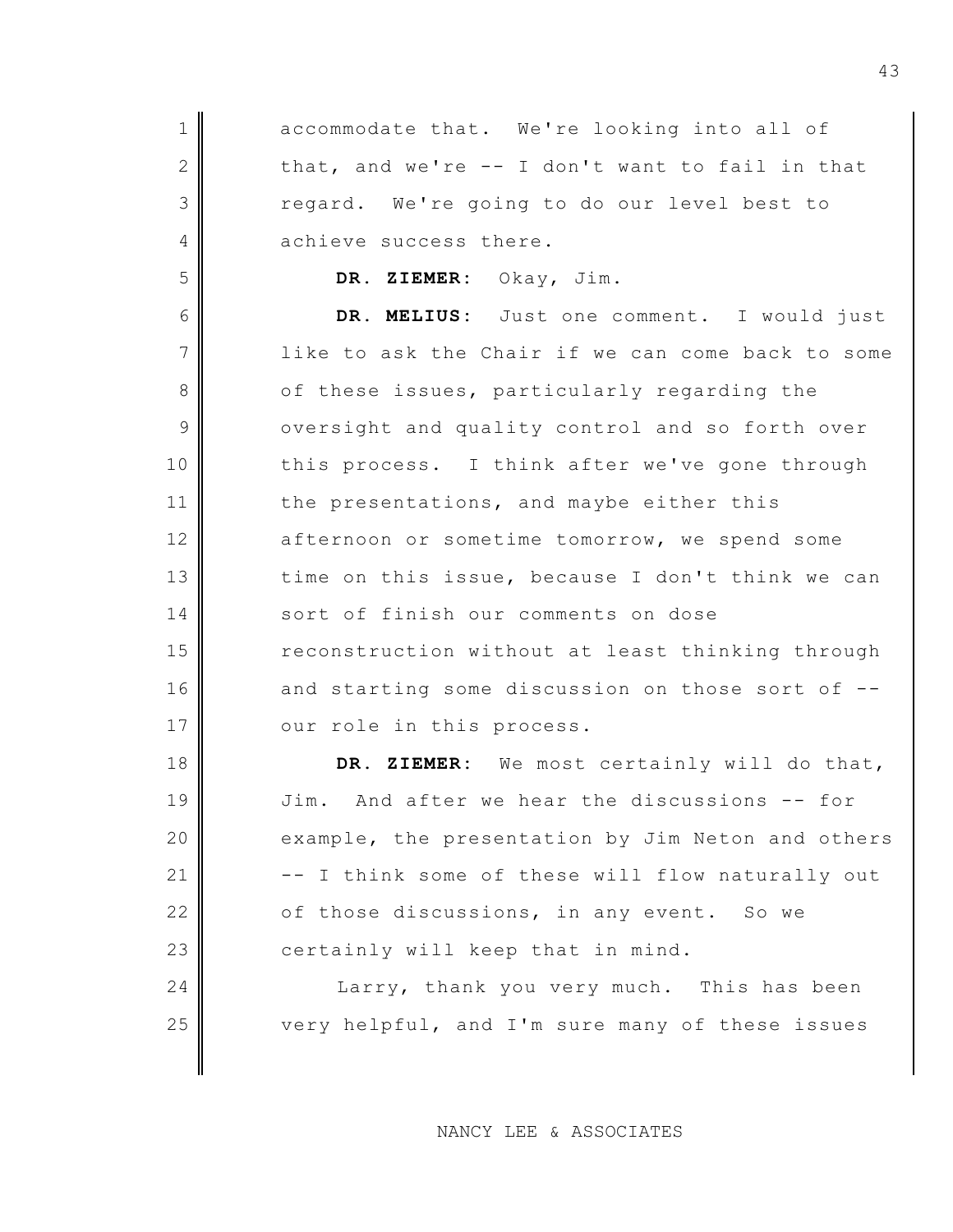1 || we'll be digging into in great detail as we 2 proceed.

3 **MR. ELLIOTT:** I appreciate that. I'd just 4 add this, that we're trying to bring you along 5 with your understanding, and I'm trying to get 6 that delivered in as non-technical laymen's terms  $7$  as possible so that we achieve some level of 8 transparency here and understanding. And again,  $9$  a lot of what I just presented is really  $-1$ 10 want it to be information for your deliberations 11 and provide a better context. 12 And I hope we can get to that level of talk 13 about oversight, but I really think we need to 14 focus on providing comments on the general rule,  $15$  and then we can work together  $-$ 16 **DR. ZIEMER:** Right. 17 **MR. ELLIOTT:** -- on these other issues in 18 the implementation guides and other things like 19 | that as we proceed. 20 **DR. ZIEMER:** It certainly has provided for 21 us a good framework to see what sort of the big 22 picture is as your office undertakes this 23 extensive task.

24 | I want to focus for a moment on the agenda  $25$  and point out that after our break, which will be

NANCY LEE & ASSOCIATES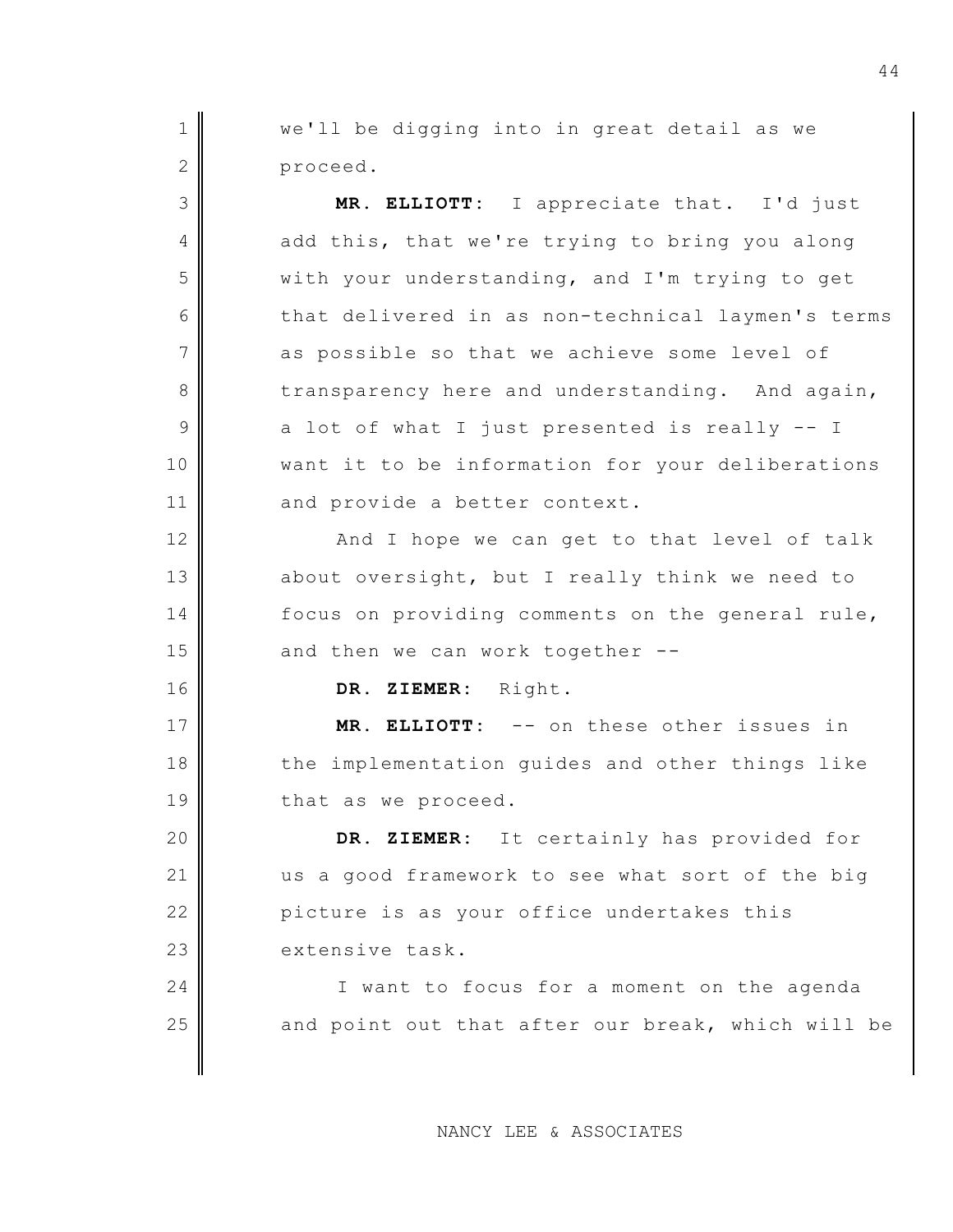$1 \parallel$  coming up shortly, we have on the agenda recap of 2 the Advisory Board's comments. That recap will 3 not take the full hour, so it's my hope that 4 | we'll be able to start on the presentation of the 5 Part 42 reconstruction rule a little bit earlier 6 than shown on the agenda, because that's where we  $7$  need to spend our time in any event as we dig 8 into Jim Neton's presentation.

9 Before we take our break, I notice that 10 there are many more visitors and observers and 11 members of the public that have joined us since 12 our opening introductions. So several comments I 13 would make: I would ask if those who've joined 14 us, if you've not already done so please sign in. 15 There's a sign-in book out in the foyer. If you 16 wish to make public comments at that point in our 17 agenda, which is later in the afternoon, please 18 sign up in the public comment book so that we 19 know how to apportion the comment time and 20 period. Again, I'd point out that there are 21 copies of handouts on the table in the far corner 22 over here in the room, and please avail 23 yourselves of those handouts.

24  $\parallel$  And then finally, if you were not here 25 during the introductions, we now would like to

NANCY LEE & ASSOCIATES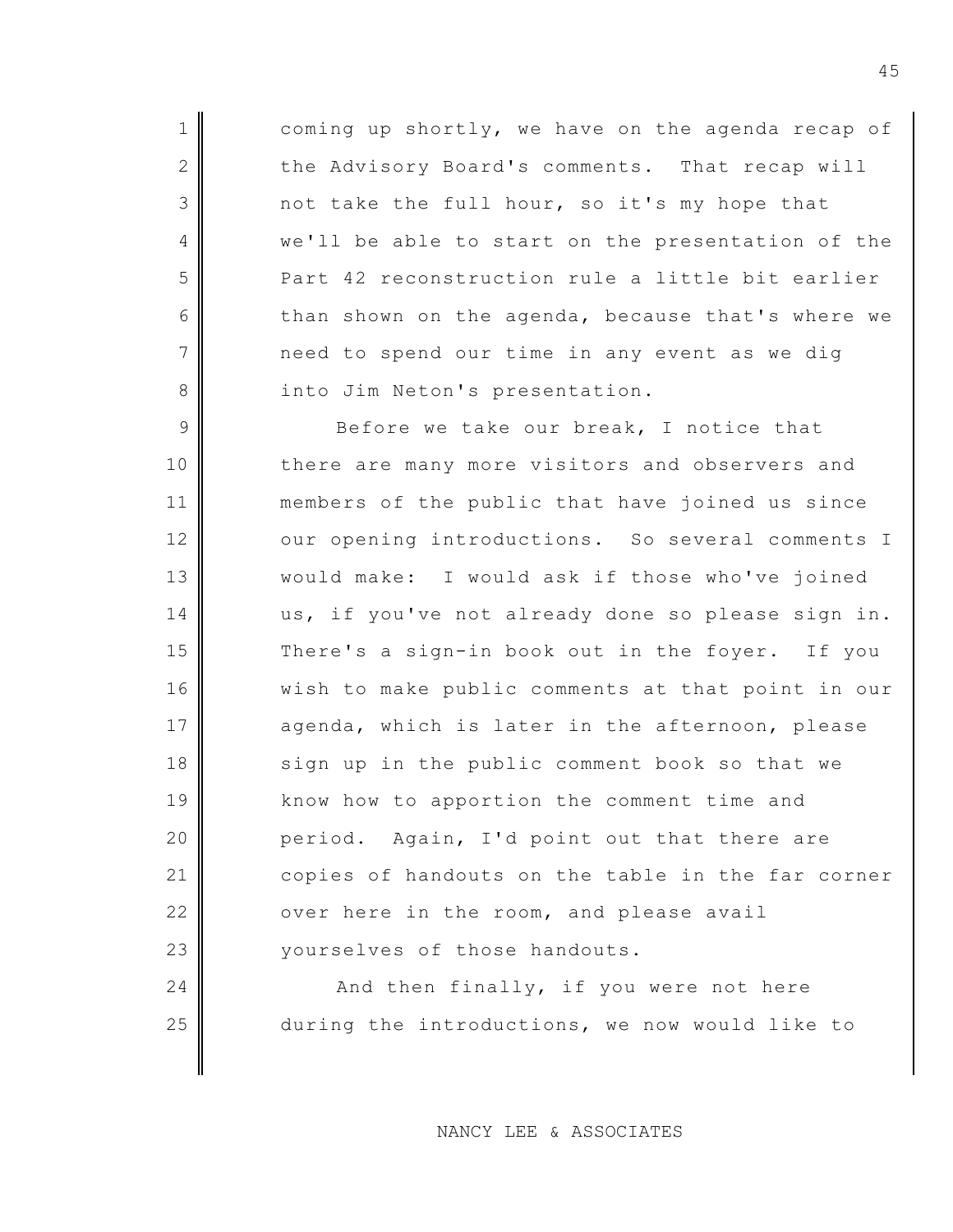1 ask you, observers and members of the public, to 2 identify yourselves, your name, and if you 3 represent a particular group, what that group is 4 so that we have this for the public record also. 5 **MR. HARPER:** My name is Jeff Harper. I'm an 6 attorney with Harper and Associates and a 7 | contractor with DOE. 8 **MR. McADAMS:** I'm Tim McAdams. I'm a lawyer 9 with Westat and a contractor with NIOSH. 10 **MR. SILVERMAN:** I'm Josh Silverman with the 11 Department of Energy. 12 **MS. KELLEY:** Alice Kelley with the 13 Department of Health and Human Services. 14 **MR. THOMAS:** I'm Cristal Thomas. I'm with 15 the Office of Management and Budget, and I'm with 16 the CDC (inaudible). 17 **MS. LEVINE:** Sonya Levine from the 18 Department of Labor, Office of the Solicitor. 19 **MR. MATHAMEL:** Marty Mathamel, I'm an 20 | independent environment safety and health 21 consultant. 22 **MR. GRIFFON:** Mark Griffon, CPS. I'm a 23 contractor with PACE International, Inc. 24 **MR. NETON:** I'm Jim Neton. I'm with NIOSH 25 OCAS.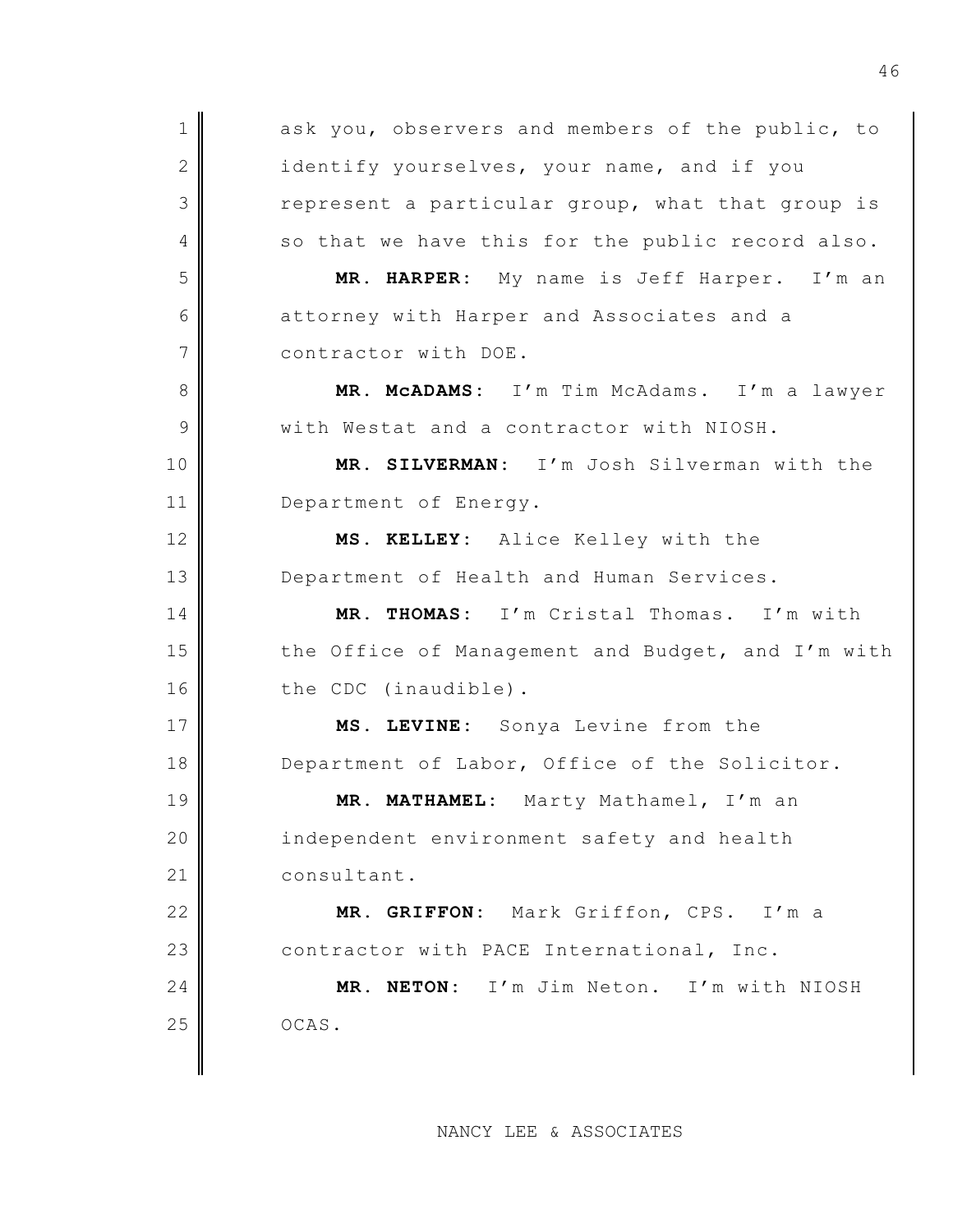1 **MR. ALLEN:** I'm Dave Allen. I'm with NIOSH 2 OCAS. 3 **DR. ZIEMER:** I want to ask the court 4 recorder, are there any of those names that you 5 were unable to get --6 **MS. NEWSOM:** Yes, there were. 7 **DR. ZIEMER:** All of them, huh? 8 **MS. NEWSOM:** Several of them. 9 **DR. ZIEMER:** Do you need us -- or you might 10 be able to get them from the sign-up sheet. 11 **MS. NEWSOM:** Yes, I'll get copies of the 12 sign-up sheet. 13 **DR. ZIEMER:** Okay, we'll figure it out. 14 **MS. NEWSOM:** Thank you. 15 **DR. ZIEMER:** Thank you. 16 We will now take our break, and I'd like to  $17$  reconvene, if we can, at about quarter of  $-$  let 18 me see, how much  $--$  yeah, that's about right. 19 Twenty minutes should be plenty, so at 9:45 we 20 will reconvene. Thank you. 21 **(Whereupon, a recess was taken from** 22 9:28 to 9:55 a.m.)  $23$   $-$  - -24 **DR. ZIEMER:** I pointed out to the NIOSH 25 communications person who's here today that the

NANCY LEE & ASSOCIATES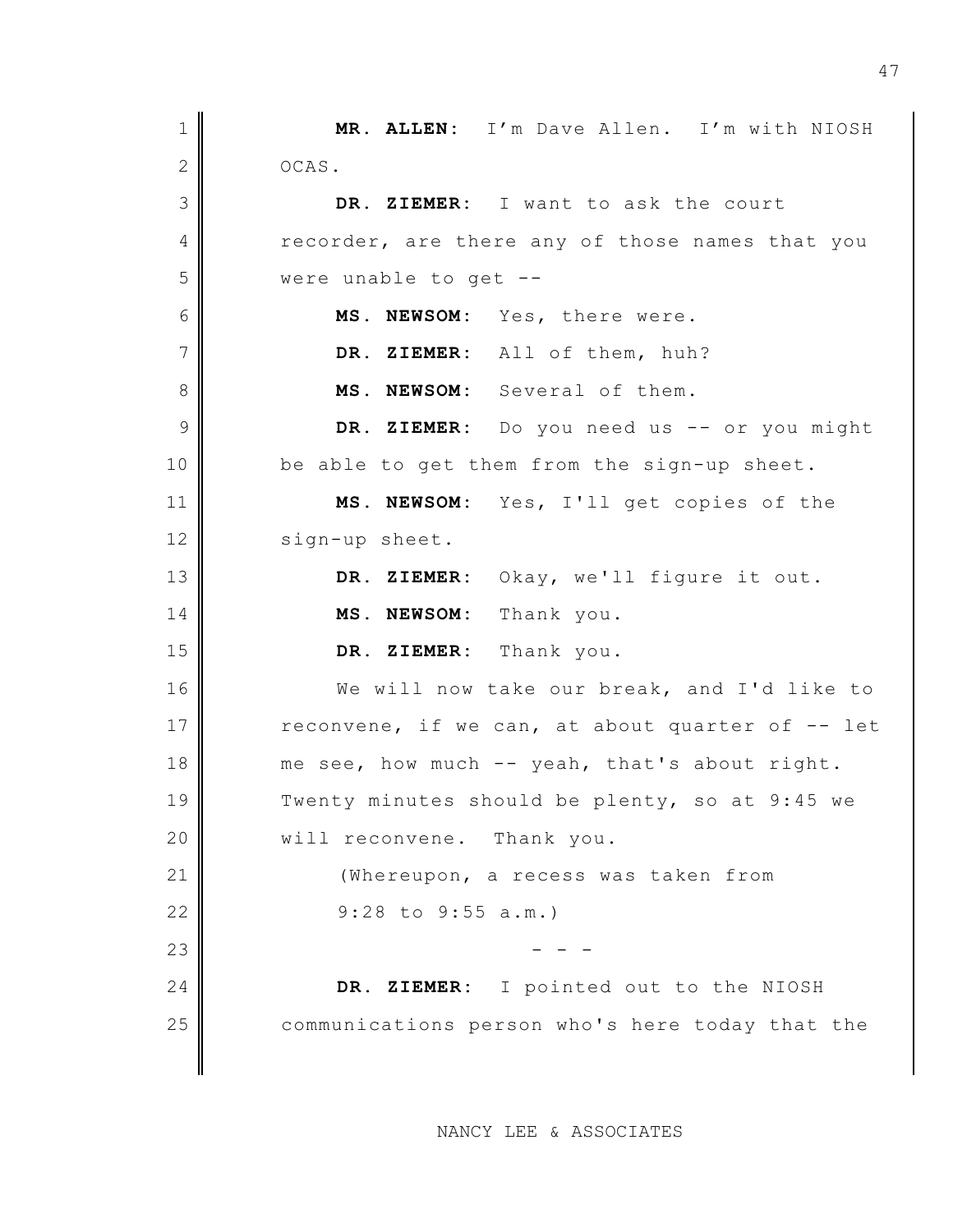1 best tool for communication, I've found out, is 2 this gavel. It really works well. We'll call 3 the meeting back to order.

4 The first topic that we have before us now 5 is the recommendations of the Advisory Board 6 relating to 42 CRF 81. For the benefit of 7 members of the public who might not have been 8 here last time or who are involved here for the  $9$  first time as observers, at our last meeting the 10 Advisory Board did some working group activities 11 on the second day to develop some preliminary 12 drafts for comments to be made to the Secretary 13 of Health and Human Services relating to the 14 proposed rule-making, 42 CFR 81.

15 After our meeting, the wording on -- the 16 proposed wording on our advice was further 17 refined by the working group and then distributed 18 by e-mail to the members of the Board.

19 The final document was acted upon and voted 20 upon in a conference telephone call that was held 21  $\parallel$  -- when was that held? It's -- the time flies so 22 fast when you're having fun, I -- yes, it was  $23$  recently, a week ago or so. That was an open  $24$  telephone call, open to the public. 25 || The final document is available -- is it on

NANCY LEE & ASSOCIATES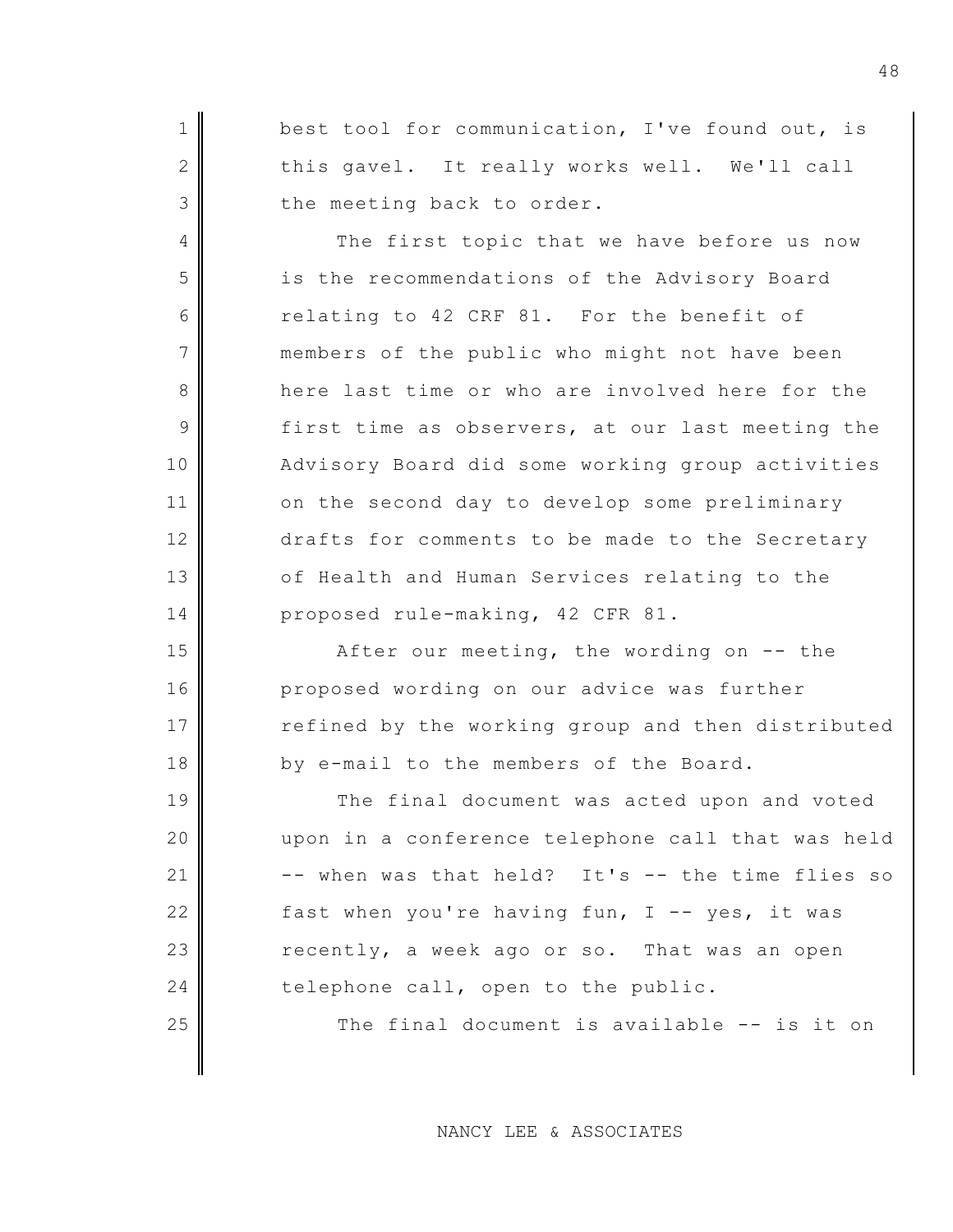| $\mathbf 1$    | the table, let me ask? It's on the table --       |
|----------------|---------------------------------------------------|
| $\mathbf{2}$   | MR. ELLIOTT: Yes, it's on the table.              |
| 3              | <b>DR. ZIEMER:</b> -- and it appears on the       |
| 4              | Advisory Board's new letterhead. It looks like    |
| 5              | this (indicating). It has a logo and the name     |
| 6              | Advisory Board on the top.                        |
| $\overline{7}$ | The document consists of two parts. One is        |
| $8\,$          | the letter over my signature to Secretary         |
| $\overline{9}$ | Thompson. That letter explains what we did at     |
| 10             | our first meeting. That letter also includes, in  |
| 11             | the second to last paragraph, a -- what we might  |
| 12             | think of as a recommendation, but really took the |
| 13             | form of a suggestion relating to the composition  |
| 14             | in membership of the Board. Since the Board is    |
| 15             | not specifically asked for advice on its own      |
| 16             | composition, we simply put this in the form of a  |
| 17             | comment, and you will see that there. It has to   |
| 18             | do with the Board makeup in terms of              |
| 19             | representation from the sector which we           |
| 20             | identified as the nuclear production worker       |
| 21             | sector.                                           |
| 22             | And then the document includes, as enclosure      |
| 23             | one, specific comments on 42 CFR Part 81.<br>The  |
| 24             | comments are grouped into three parts. Those      |

three comments are broad comments relating to the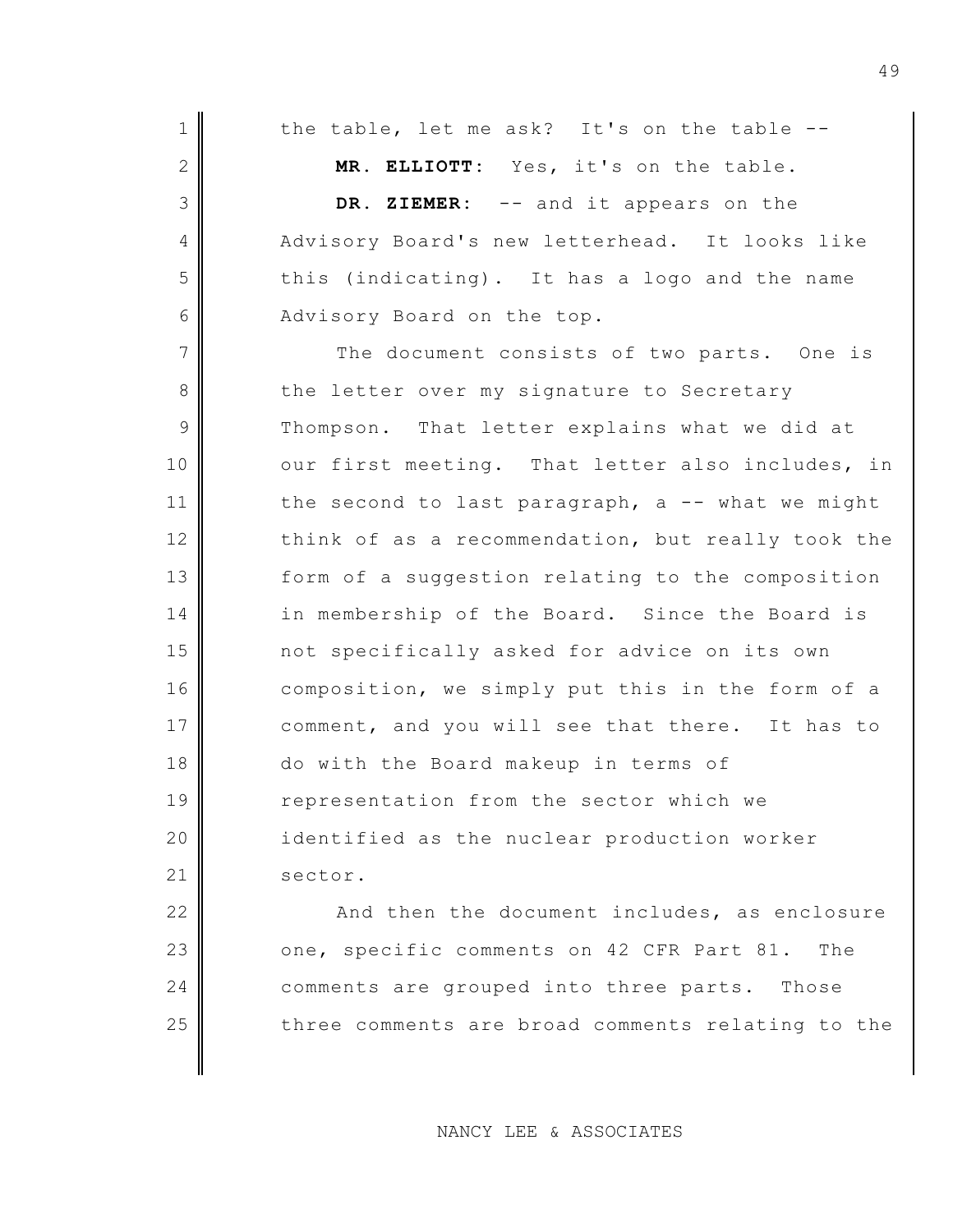| $\mathbf 1$    | questions asked in the preamble of 42 CFR 81, the         |
|----------------|-----------------------------------------------------------|
| $\mathbf{2}$   | draft rule-making, and those comments are there           |
| 3              | for your information.                                     |
| 4              | These have been sent to Secretary Thompson.               |
| 5              | They were sent on February 6 <sup>th</sup> . I've not yet |
| 6              | received a letter back from Secretary Thompson            |
| 7              | telling me that this is the best advice he's ever         |
| 8              | received, but in any event, the information has           |
| $\overline{9}$ | gone forward.                                             |
| 10             | I don't know if any of the committee or                   |
| 11             | Board members wish to make any further comments           |
| 12             | on this document. Let me first ask if there are           |
| 13             | any questions or comments on the document as it           |
| 14             | went forward.                                             |
| 15             | (No response)                                             |
| 16             | DR. ZIEMER: Then I don't think -- oh, yes,                |
| 17             | Henry Anderson has one question.                          |
| 18             | DR. ANDERSON: Just for the public that was                |
| 19             | not -- I think it's important for them to know            |
| 20             | that there was unanimous support for the letter           |
| 21             | and the issues raised in it, so it was -                  |
| 22             | DR. ZIEMER: Okay, thank you for that                      |
| 23             | comment. Yes, all of the Board members were               |
| 24             | present on the conference call, and the final             |
| 25             | vote was a unanimous vote to support the content          |
|                |                                                           |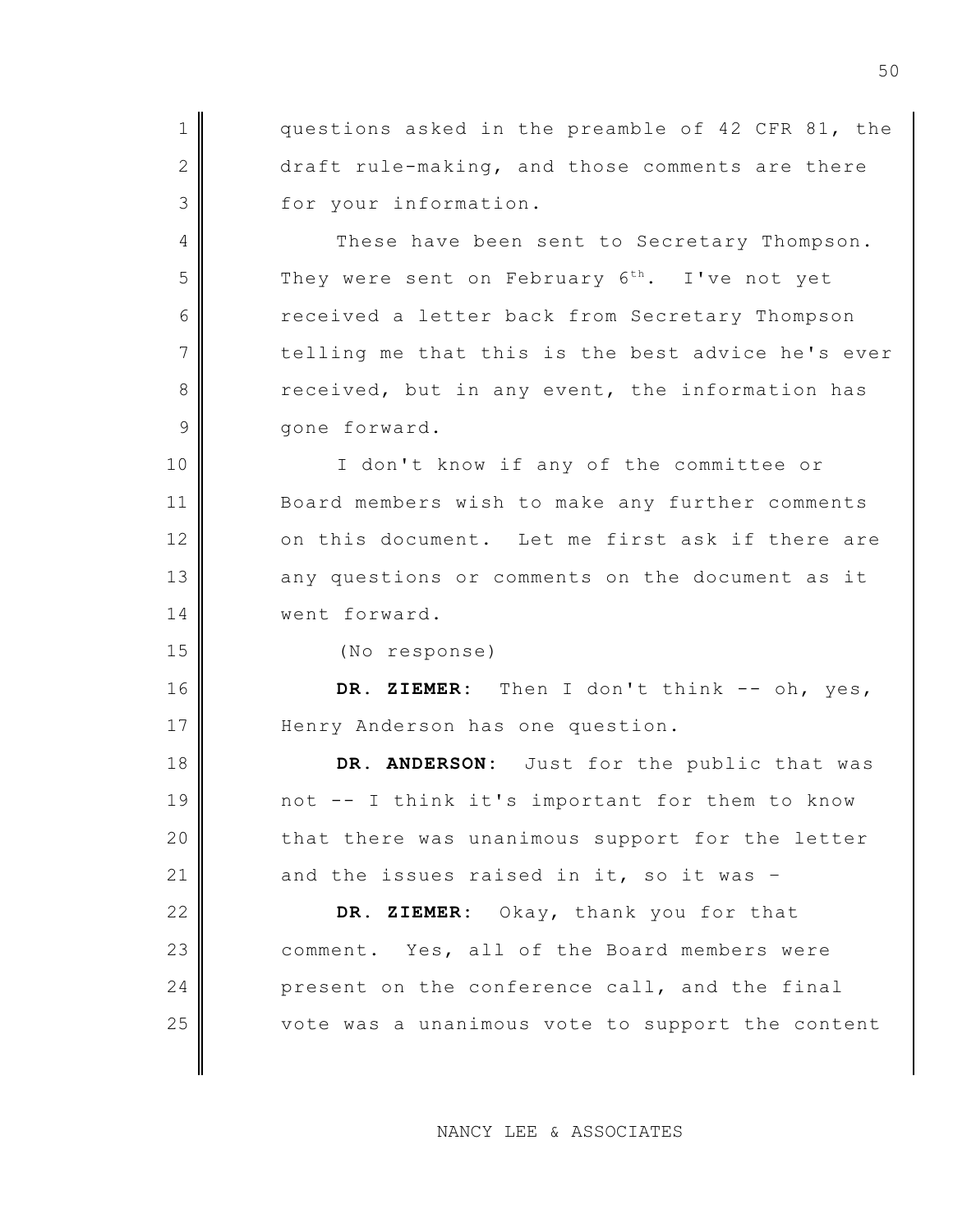1 of the recommendations.

2 I might add that there was some discussion 3 in the process as the Board developed various 4 drafts of the document. There was discussion 5 about how and at what point the public should be 6 involved in the process. There is indeed some  $7$  debate on how this should be handled in the 8 public forum. It's not clear to me that we know  $9 \parallel$  -- it's certainly clear that our process is to be 10 open.

11 The issue of at what point what are 12 sometimes called pre-decisional drafts are made 13 public is a question. There certainly is the 14 possibility, and maybe even the probability, that  $15$  the FACA rules, as applied to boards such as  $16$  this, may not be quite the same as the rules that 17 apply to Federal agencies as far as pre-18 decisional drafts.

19 In any event, it certainly is our intent 20  $\parallel$  that the process be open to the extent that we're 21 able. Technology may have moved ahead more 22 | Tapidly than even FACA anticipated, so that as we 23 get into e-mailing each other with minor and 24 major changes on documents, keeping the public 25 | informed becomes problematical.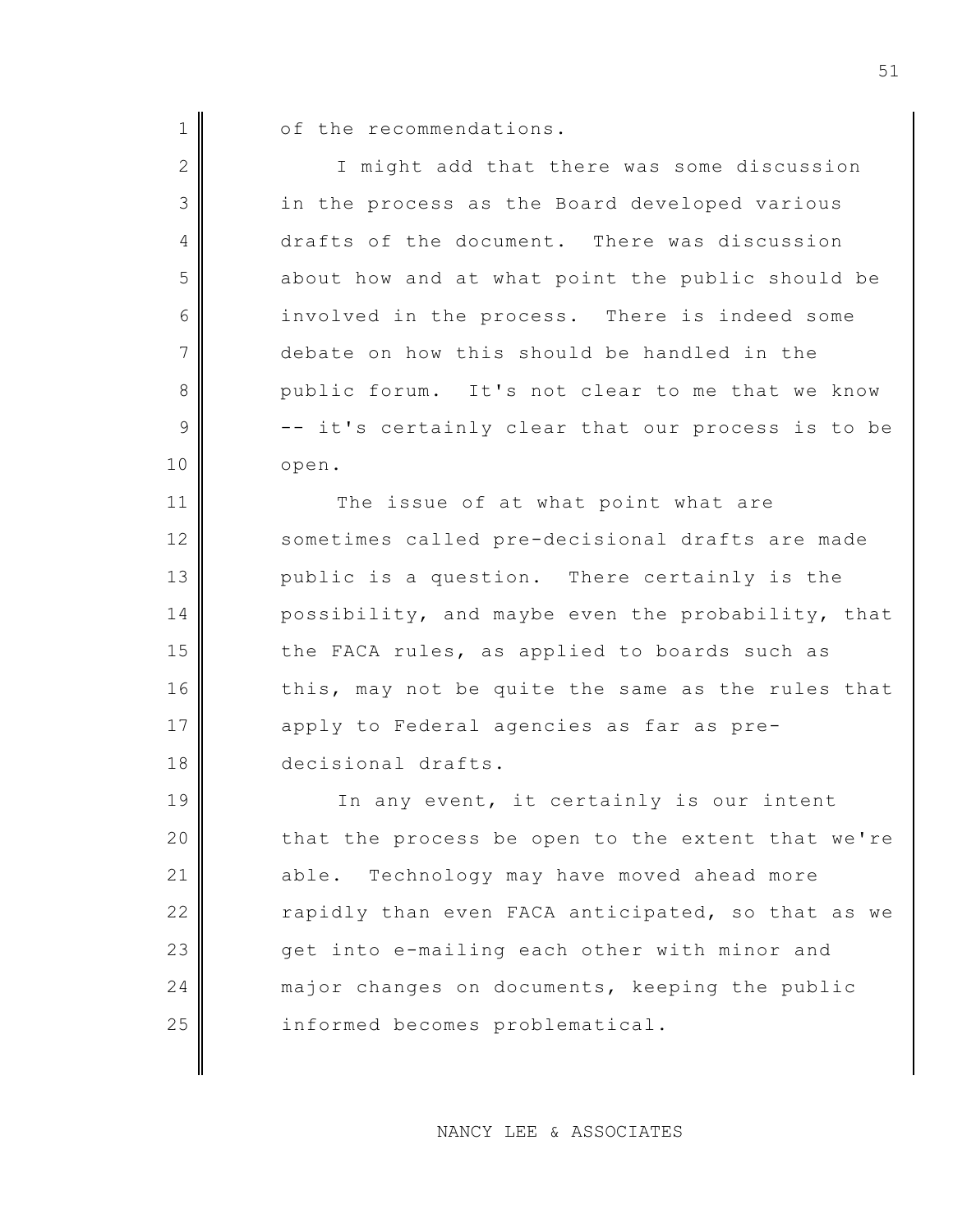| $\mathbf 1$    | On this particular document it appeared that      |
|----------------|---------------------------------------------------|
| $\mathbf{2}$   | at least one group had access to the wording and  |
| $\mathfrak{Z}$ | others in the public may not have had. And in     |
| $\overline{4}$ | fairness, I think in the future we need to think  |
| 5              | of ways that, if the process is to be open, how   |
| 6              | we can do that; and make documents, if they are   |
| $\overline{7}$ | to be open, available to the public early on. We  |
| $8\,$          | were very much pressed for time, and so that some |
| $\mathsf 9$    | members of the public did not have access to the  |
| 10             | proposed comments until the time of the phone     |
| 11             | call when they were read into the record.         |
| 12             | And it certainly could be argued that in          |
| 13             | fairness that does not give the public much time  |
| 14             | to review and react, so we need to be giving some |
| 15             | thought. I think the Board needs to think about   |
| 16             | it, and perhaps with input from Board members and |
| 17             | the NIOSH staff we can think about the extent to  |
| 18             | which we might want to even have some comments in |
| 19             | our operational rules that we adopted last time   |
| 20             | as to how to handle these sorts of things in the  |
| 21             | future. And we can certainly have some comments   |
| 22             | on that now. I'm not suggesting that we try to    |
| 23             | solve the problem now, but certainly feedback's   |
| 24             | important.                                        |
| 25             | Jim.                                              |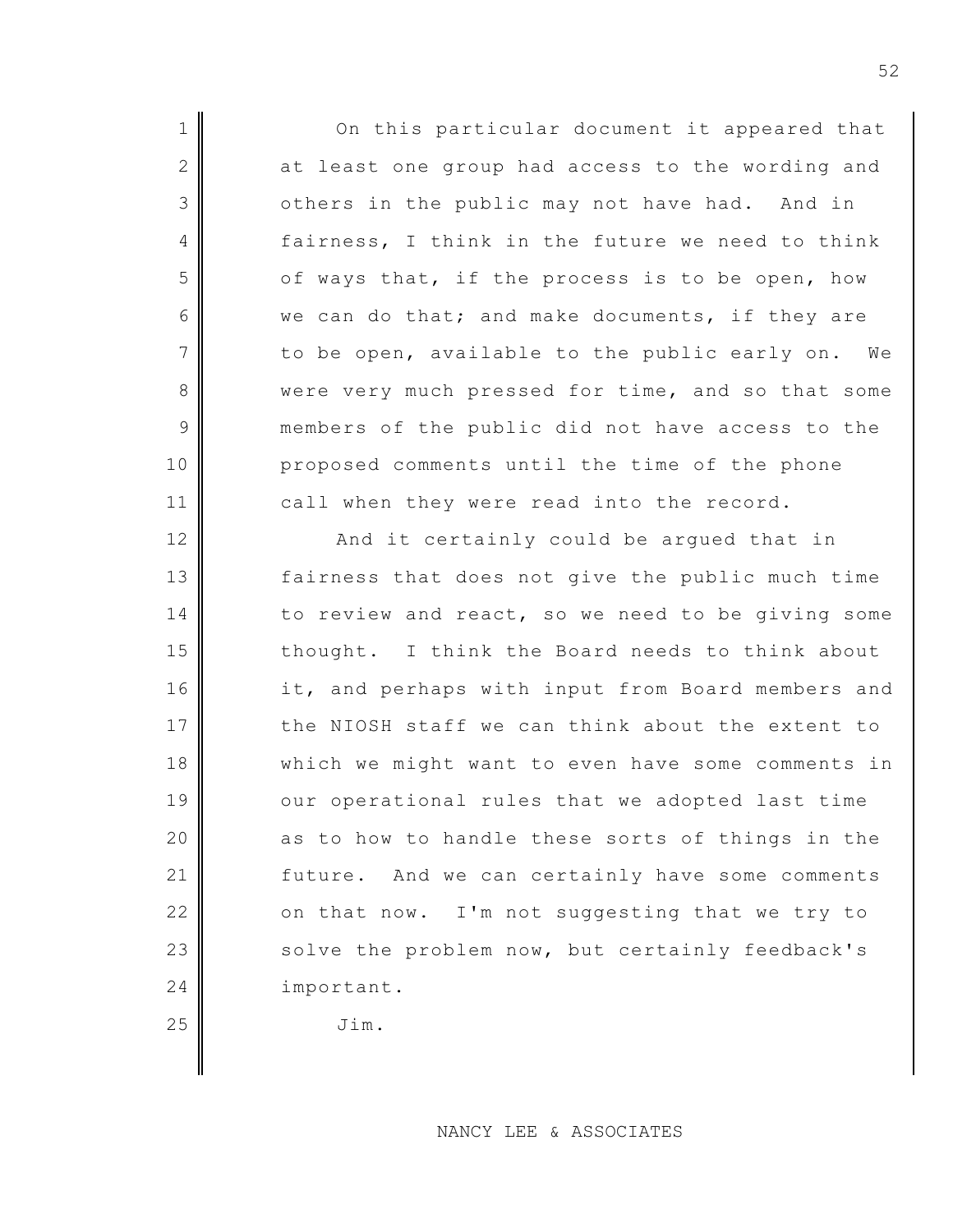| $\mathbf 1$    | DR. MELIUS: Well, I am just -- maybe I'm          |
|----------------|---------------------------------------------------|
| $\mathbf{2}$   | jumping the gun, but if we're going to be putting |
| 3              | together comments on dose reconstruction, I think |
| $\overline{4}$ | we're going to have to meet -- confront this      |
| 5              | issue very shortly.                               |
| 6              | And my suggestion would be -- I think it's        |
| 7              | simple, and Larry, you can tell me if it's        |
| $8\,$          | feasible -- is just post all the drafts and       |
| $\mathcal{G}$  | comments on the web site, and as they come in.    |
| 10             | And we copy Larry or whoever you want us to copy  |
| 11             | on each comment, and that's posted so it's        |
| 12             | public, and drafts are public. And that can be    |
| 13             | done, I think, in a timely fashion, and I think   |
| 14             | that -- we'd announce it at the meeting, so at    |
| 15             | least people attending, the public would know     |
| 16             | about what might be coming up there, and then it  |
| 17             | would be available as it went along. Again, most  |
| 18             | of the comments are just sort of grammatical or   |
| 19             | wordsmithing or whatever, which is fine, but then |
| 20             | it's -- everyone sees it, and then there's no     |
| 21             | question of what's being missed or whatever.      |
| 22             | DR. ZIEMER: Yeah. And Larry, you might            |
| 23             | want to comment on that.                          |
| 24             | But let me also insert, and then also I           |

**would suggest that any public comments on the** 

NANCY LEE & ASSOCIATES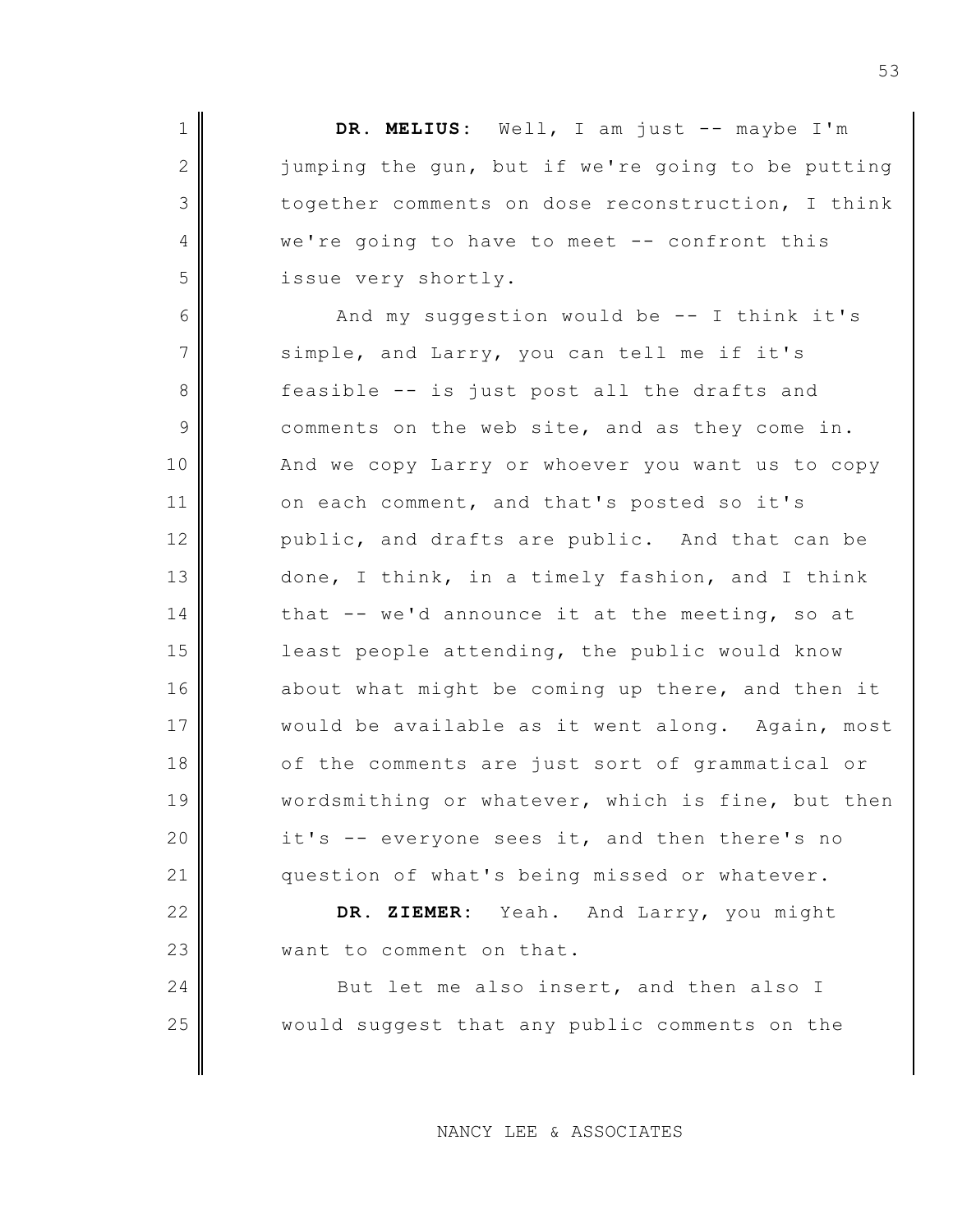1 comments be also public. On our particular 2 draft, I received personally comments from a 3 public group, and I think the other Board members 4 were copied on this. But it's not clear to me 5 that those comments themselves were public at 6 that point.  $7$  So we did have -- those were, in a sense, 8 read into the record. We didn't verbally read  $9$  them on the telephone conference, but we asked 10 that they be included in the public record of the 11 telephone conference. Because I think in 12 fairness we also want the public responses to be 13 public, and not just to the Board members. So 14 it's sort of fair is fair; let's get everything 15 out in the open. 16 Larry, please. 17 **MR. ELLIOTT:** Yes, certainly we can put them 18 on the web site, and that would be our intention 19 to do so, and the public comments as well, as 20 they are forthcoming. 21 **DR. ZIEMER:** Right. In that case, any 22 comments -- we would ask that comments that come  $23$  in not be directed to the Board, but just write 24 to the NIOSH staff so they can be made publicly  $25$   $\parallel$  available, or both, but --

NANCY LEE & ASSOCIATES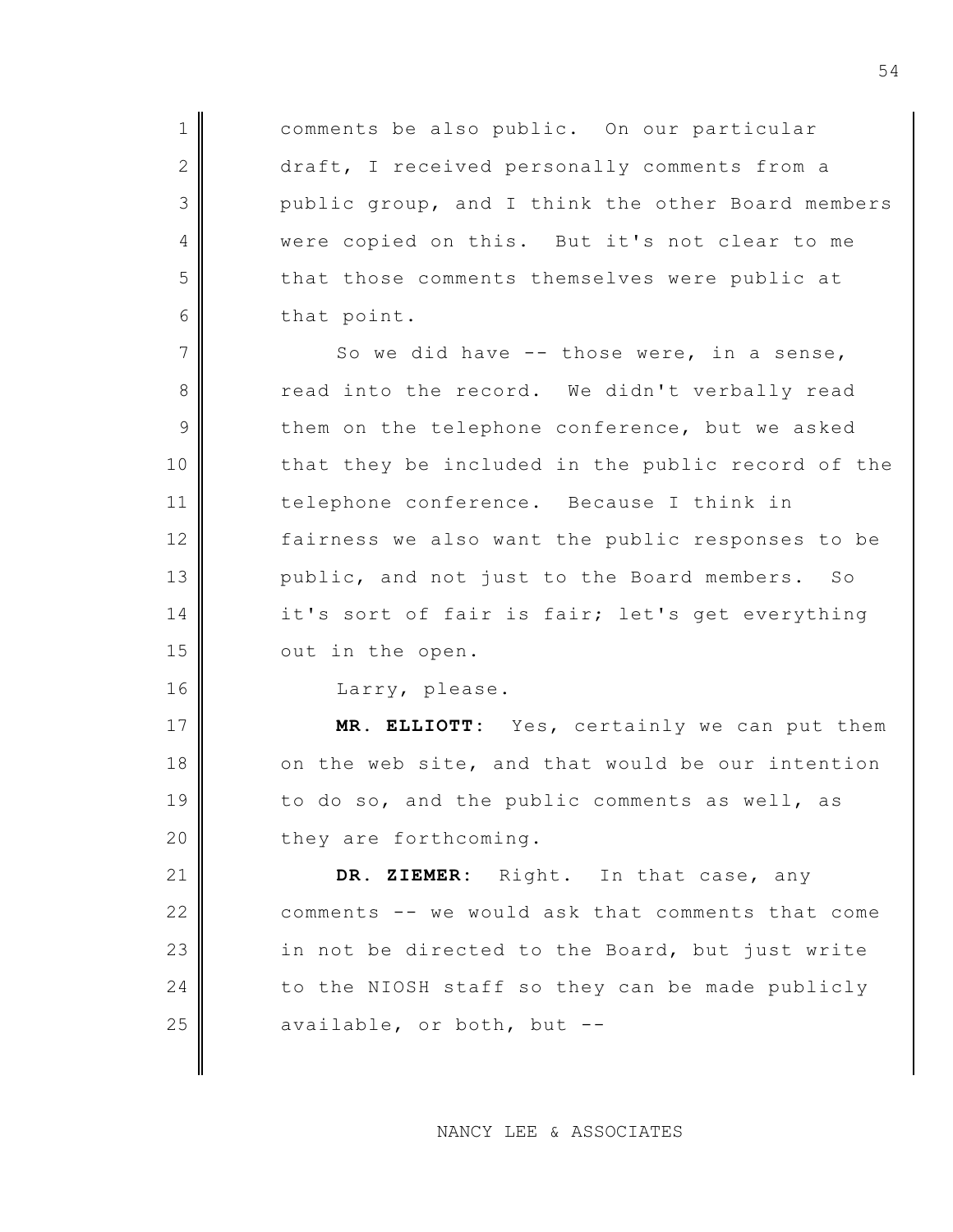| $\mathbf 1$    | MR. ELLIOTT: What we have to achieve here         |
|----------------|---------------------------------------------------|
| $\mathbf{2}$   | is the deliberation of the Board needs to be done |
| 3              | in a public forum.                                |
| 4              | DR. ZIEMER: Yes.                                  |
| 5              | MR. ELLIOTT: And so                               |
| 6              | DR. ZIEMER: And so we certainly want to           |
| $\overline{7}$ | make every effort to do that, and if this is a    |
| 8              | way we can handle it readily, certainly I don't   |
| 9              | think we even need to take any action other than  |
| 10             | to realize that that's the process.               |
| 11             | Other comments? Roy, you were wiggling here       |
| 12             | a little bit. Does that mean --                   |
| 13             | DR. DeHART: No, I was just thinking about         |
| 14             | what we did last time and what the process would  |
| 15             | be this time. Would then we address our comments  |
| 16             | to the other Board members as we have done, and   |
| 17             | include then the address for the web site? Do we  |
| 18             | need to do that, or Larry, you would pick up on   |
| 19             | the address                                       |
| 20             | DR. ZIEMER: No, to the staff, I think, and        |
| 21             | then they would put it on the web site.           |
| 22             | MR. ELLIOTT: I would ask that you include         |
| 23             | me and Cori on your e-mail transfers, and we will |
| 24             | make it happen on the web site. The only          |
| 25             | limitation with the use of the web site is that   |
|                |                                                   |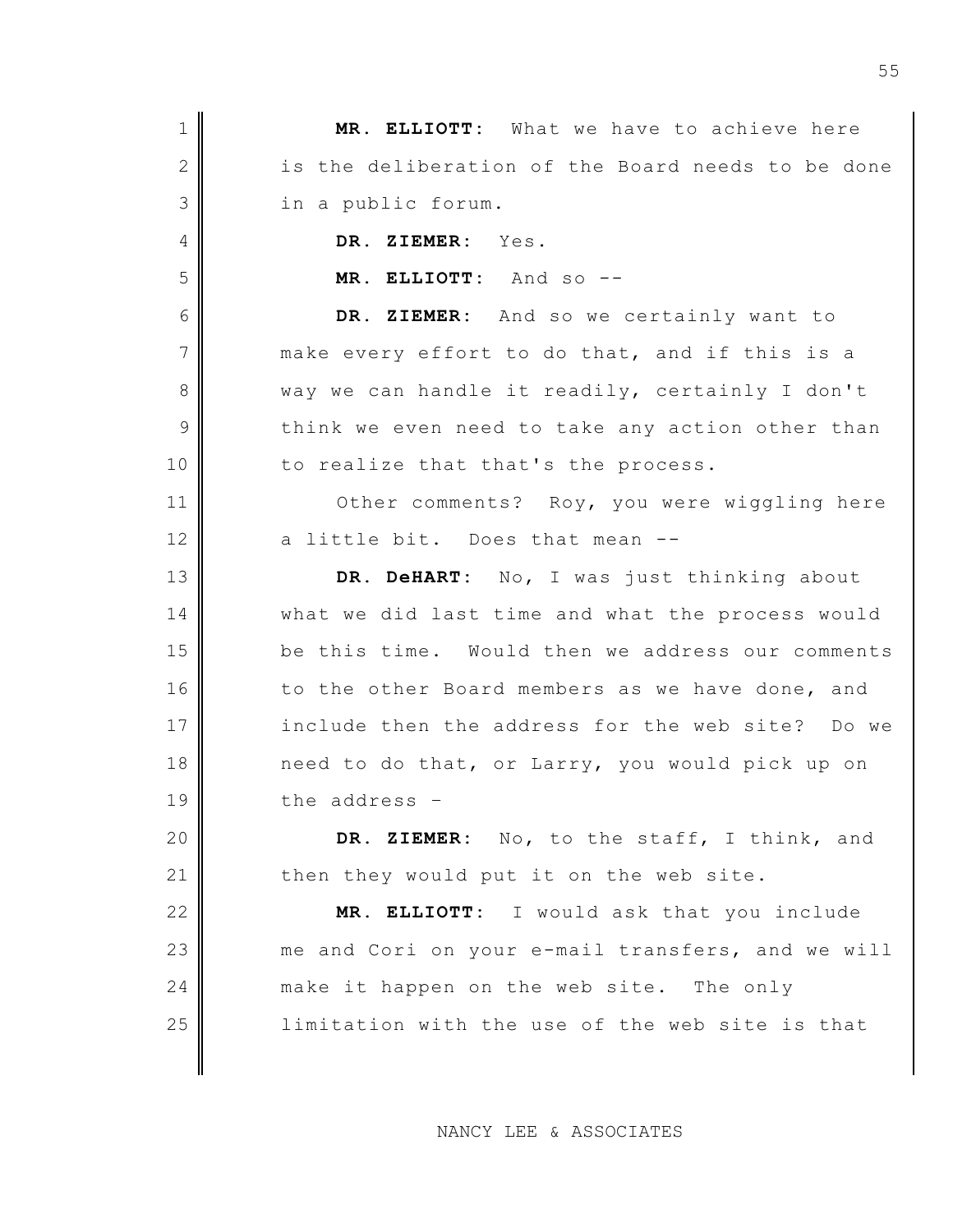| $1\,$          | not all of the public has access to the web. And  |
|----------------|---------------------------------------------------|
| $\mathbf{2}$   | so we'll have to make accommodation for telephone |
| 3              | requests for that kind of information as well,    |
| $\overline{4}$ | and we'll have to make that announcement.         |
| 5              | We'll see how we get through here today and       |
| 6              | tomorrow. Do we need another teleconference, and  |
| 7              | if so, then we should talk about how we conduct   |
| $8\,$          | the business of the Board after we leave here and |
| $\mathcal{G}$  | before we have that teleconference to finalize    |
| 10             | your comments.                                    |
| 11             | DR. ZIEMER: Thank you. Other comments at          |
| 12             | this point on that issue?                         |
| 13             | (No response)                                     |
|                |                                                   |
| 14             | DR. ZIEMER: Thank you very much.                  |
| 15             | We're going to proceed, then, with the            |
| 16             | presentation by Jim Neton, which gives us more    |
| 17             | detail on the dose reconstruction area. And then  |
| 18             | there will later be further details on both       |
| 19             | external and internal dose reconstruction by the  |
| 20             | other staff people. But we'll start with Jim      |
| 21             | Neton, and Jim will give us sort of an overview   |
| 22             | on the dose reconstruction rule.                  |
| 23             | Jim.                                              |
| 24             | DR. NETON: Thank you, Dr. Ziemer. It's a          |
| 25             | pleasure to be here again. I think this is my     |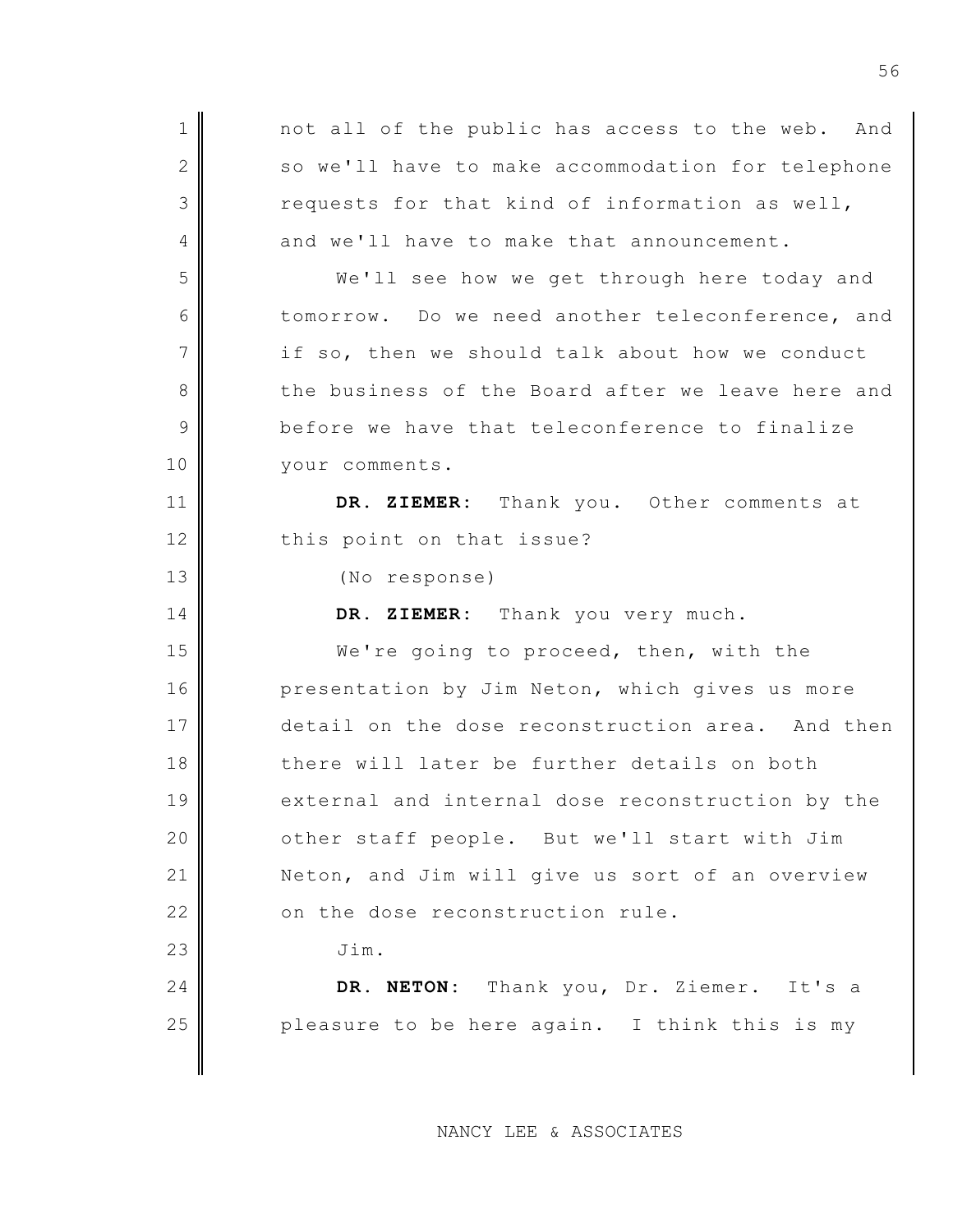1 third time now addressing the Board, so if you're  $2 \parallel$  not tired of me by now, I quess you'll never be.

3 || I'd like to talk today about the 4 || implementation of the dose reconstruction rule 5 and provide a general overview to set the 6 framework, really, for the two presentations that  $7$  are to follow me. That would be Tim Taulbee, 8 who's going to address the external dosimetry 9 implementation quide, and Dave Allen, who's going 10 to address the internal dosimetry implementation 11 | quide.

12 What I'd like to do is do a little bit of an 13 overview of the actual steps in the process as 14 the rule is written, and where we are in 15 fulfilling some of those steps, what we've done 16 so far; talk a little bit about the documentation 17 that we have in place to try to have a pedigree 18 for this program so that we can really document 19 well what we've done.

20  $\parallel$  and then I don't want to belabor the point, 21 but I'd like to go over a little bit about the 22 efficiency process that we've adopted, because I  $23$  think that really is the heart of making this 24 program work. And I talked a little bit about it 25 | last time, but I think I've got some -- a few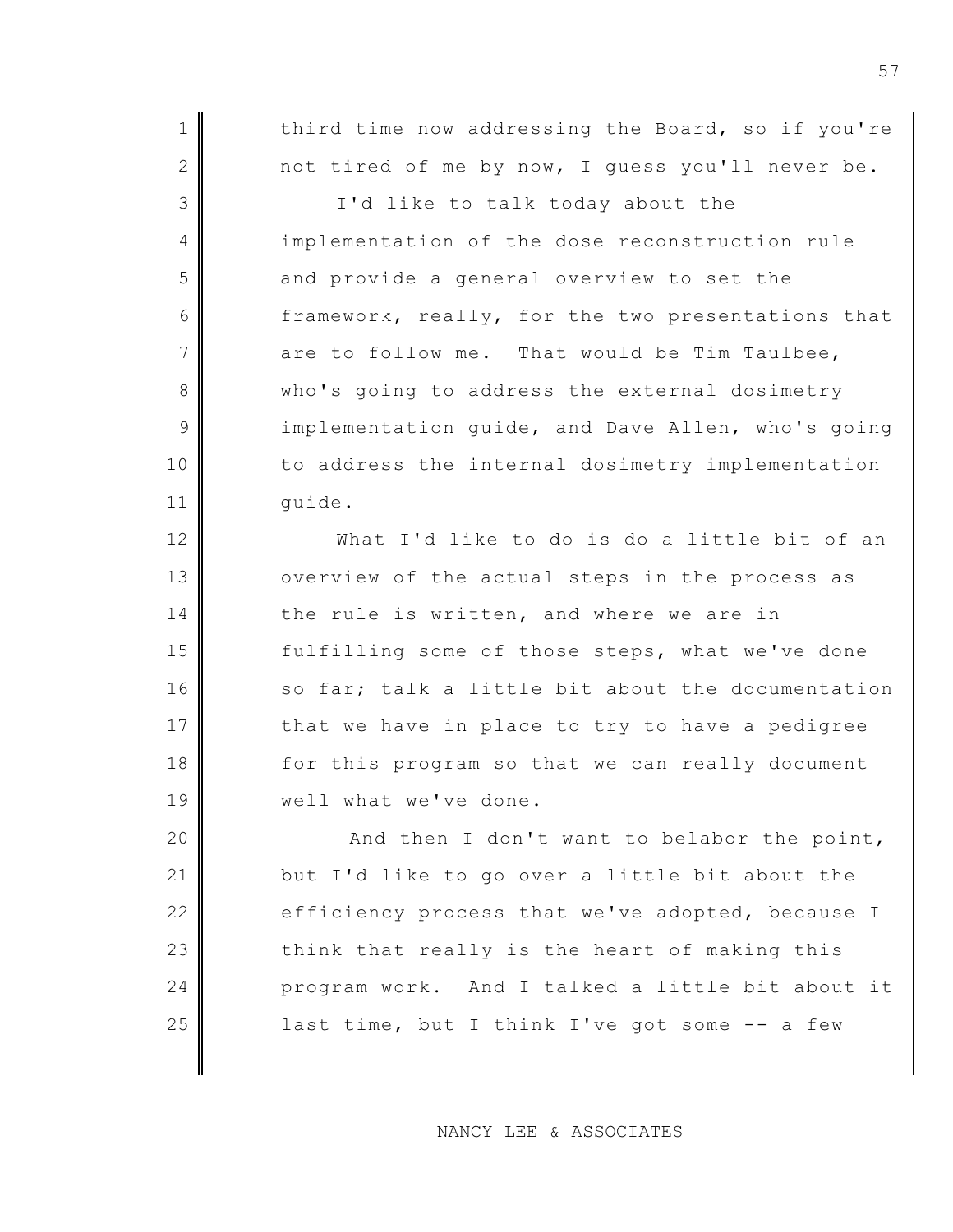| $\mathbf 1$    | more concrete examples and some probability of   |
|----------------|--------------------------------------------------|
|                |                                                  |
| $\mathbf{2}$   | causation results that we can discuss.           |
| 3              | And then I'd like to finish up briefly with      |
| $\overline{4}$ | a couple of issues that are somewhat unique to   |
| 5              | the program, and that would be radon. That's not |
| 6              | really a dose reconstruction issue; it's an      |
| $\overline{7}$ | exposure assessment or an exposure               |
| 8              | reconstruction. And then to talk a little bit in |
| $\mathsf 9$    | a little more detail about the atomic weapons    |
| 10             | employers.                                       |
| 11             | There are five major steps in the rule if we     |
| 12             | outline how a dose reconstruction takes place.   |
| 13             | And the first of these steps is sort of obvious, |
| 14             | is to collect the existing information. And      |
| 15             | there's two sources of information available to  |
| 16             | us out there.                                    |
| 17             | Well, there's the Department of Energy           |
| 18             | information that's collected at the DOE          |
| 19             | facilities themselves, and that is -- that       |
| 20             | information is actually owned by the Department  |
| 21             | of Energy, and we're interfacing of course with  |
| 22             | them, and you've heard Josh Silverman talk this  |
| 23             | morning about the Office of Worker Advocacy.     |
| 24             | There's also the piece of the information        |
| 25             | that's from the atomic weapons employers -- that |
|                |                                                  |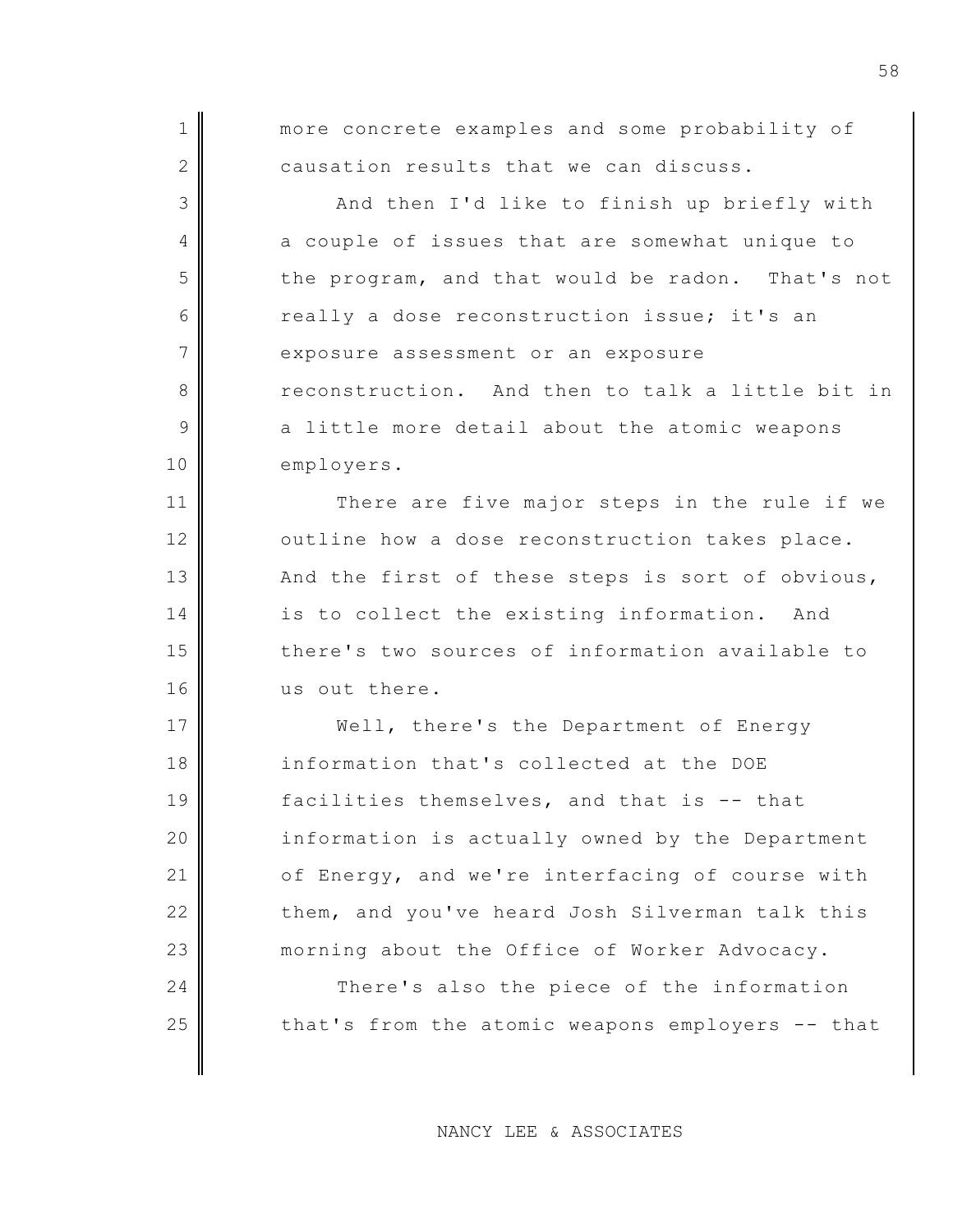| $\mathbf{1}$   | is, those contractor facilities that were not DOE |
|----------------|---------------------------------------------------|
| $\overline{2}$ | prime contractors, the facilities were not owned  |
| 3              | by the Department of Energy; and thus, those      |
| 4              | exposure records are not necessarily property of  |
| 5              | the Department of Energy or NIOSH or anyone. And  |
| 6              | it's a slightly different issue that I'll talk    |
| 7              | about a little later in collecting that           |
| 8              | information.                                      |
|                |                                                   |

9 As far as collecting information, though, I 10 think -- I missed Larry's presentation this 11 morning, but I'm sure he talked about what we've 12 done so far in going out to collect personnel 13 monitoring information workers -- I mean, from 14 the Department of Energy related to workers at 15 DOE facilities. We've got a number of those 16 requests out.

17 We've taken a staged approach to this, and 18 that is personnel monitoring information only at 19 the present time. We sense that -- it's sort of  $20$  an efficiency process as well. If the personnel 21 monitoring information alone can allow us to 22 perform a dose reconstruction, then that's well  $23$  and good, and we're not going to spend time going 24  $\parallel$  after records that may be very difficult to 25  $\parallel$  obtain, such as the work place monitoring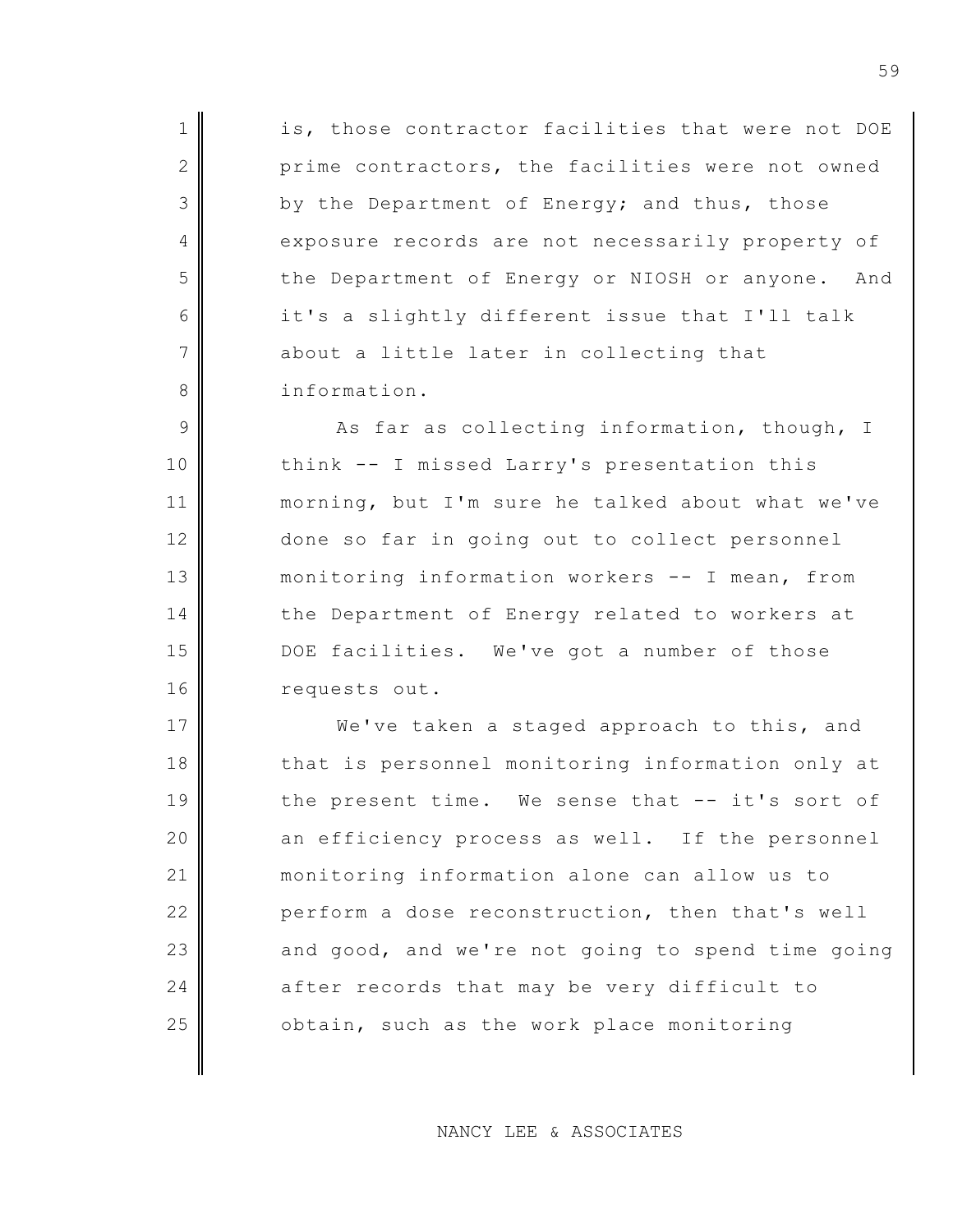1 | information, or even things such as like pocket 2 ionization chambers that workers have worn. Some 3 of the DOE facilities themselves have indicated 4 that may take a much longer period of time to 5 collect that information.

6 So we're working it through on a staged  $7$  process. And I will say at a number of the sites 8 we've had some very good cooperation with the 9 contractors trying to figure out exactly what we 10 need. We're trying to get the dosimetry staff at 11 the sites more involved. It turns out if you ask 12 a records organization to provide records they'll 13 give you exactly what you ask for, but if you ask 14 a dosimetry person to help and assist in the 15 process, they tend to know. I've talked to 16 several people, and a light bulb goes off, and, 17 | oh, if I was doing a dose reconstruction, what 18 || would I use? Well, they can coordinate that 19 effort with the site personnel and hopefully get 20 a better product.

21 The second stage is the interview with the 22 claimant, and we are committed in the rule to 23 interview every claimant individually to help -- $24$  to add to their dose reconstruction effort, to 25 fill in missing information, to do consistency

NANCY LEE & ASSOCIATES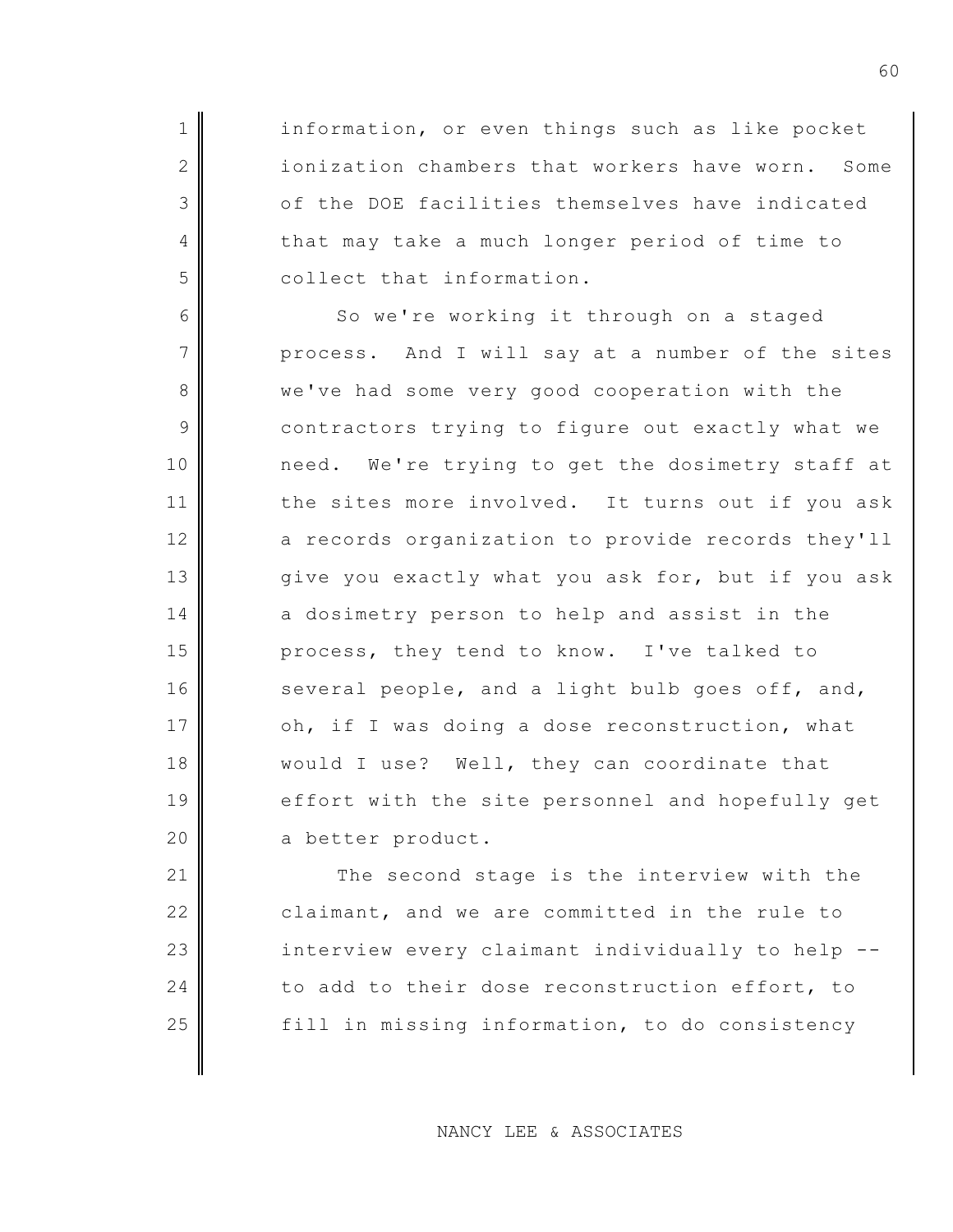1 checking on the information we receive from the  $2 \parallel$  Department of Energy, that sort of thing.

3 That is going to be performed through a 4 computer-assisted telephone interview concept --  $5$  that is, there's a computer program, there's a 6 script that we have prepared already that has  $7$  been approved by OMB. There are three flavors of 8 that. There is the claimant himself, there is a  $9$  survivor of a claimant, and then there is a 10 script for a co-worker. We're in the process of 11 computerizing that at the moment, and hopefully 12 | we'll have the first draft of that finished this 13 | week. It's in the process. Right now it's being 14 programmed in an Access format. Eventually we'll 15 migrate that over to a SQL server program that 16 | will be more compatible with our long-range 17 | qoals.

18 We have done one interview only so far, and 19 that was done by hand. We hope not to do that  $20$  again. That's a fairly labor-intensive process.

21 Evaluation of completeness and adequacy of 22 the information, we've done an initial review of 23 anumber of cases that have been sent to us. And 24 I mentioned that we are cooperating with the 25 contractor sites providing the information and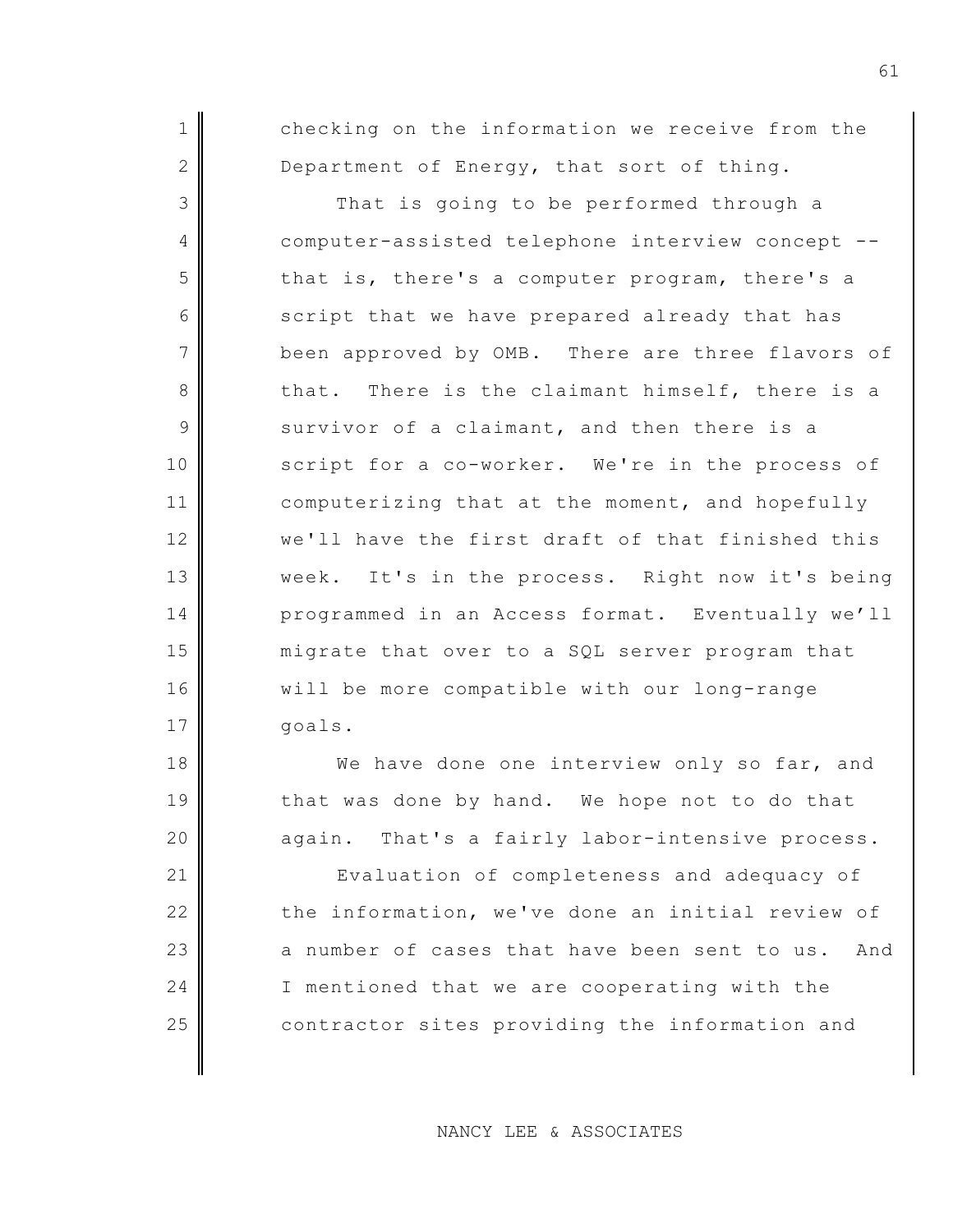1 have given feedback to several sites regarding  $2$  what we really need, and that is we need to have 3 the individual monitoring data. We cannot have 4 Summary information. That doesn't provide us any 5 useful -- it's somewhat useful, but doesn't tell 6 the whole story as far as the missed dose goes  $7$  and that sort of thing. So we're doing that. 8 As far as the atomic weapons employers go,  $9$  there appears at this point not to be any real 10 personnel data available at the atomic weapons 11 employers. There's a lot of information  $12$  regarding the source term that was there, 13 licenses that the AWEs possess, that sort of

14 thing, that we can sort of reconstruct a 15 plausible exposure scenario. But personnel 16 monitoring data is not there.

17 We are doing a data capture effort next 18 || week. A NIOSH team will be in Germantown, and we 19 will be electronically capturing on CD-ROMs all  $20$  the atomic weapons employer information that 21 exists in the Germantown files at this time. And  $22$  then we intend to go back and further go through  $23$  some of the files to add to these things as we 24 progress.

25 Calculation of dose to the organ once we

NANCY LEE & ASSOCIATES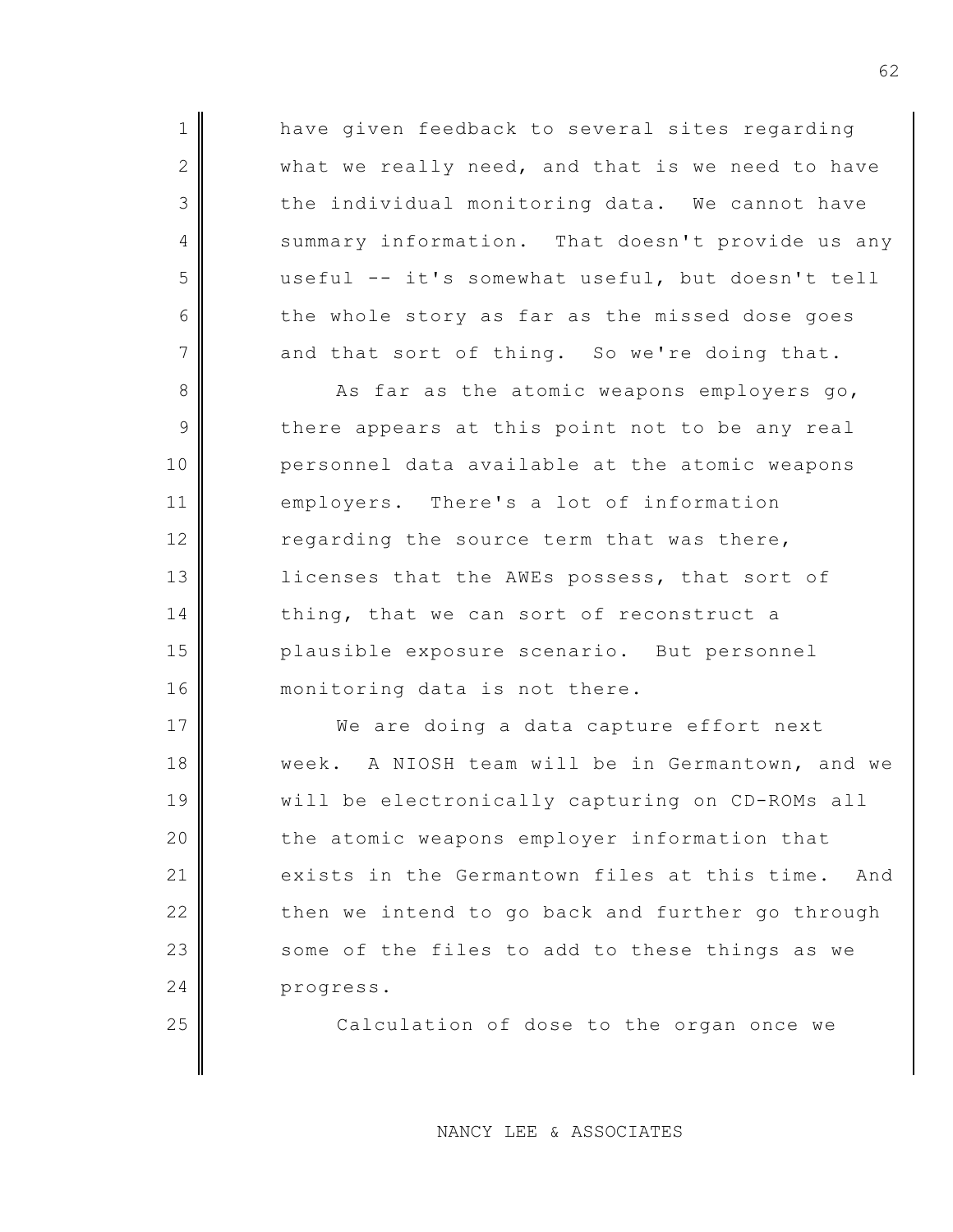1 evaluate the completeness and adequacy of the  $2$  data. I did mention last week, we have the IMBA 3 program available, Integrated Modules for 4 Bioassay Analysis. That is a stand-alone program 5 Terright now that we can use to perform internal 6 dose reconstructions. However, we are in the  $7$  process of working with a contractor to update 8 that program to add some features that are  $9 \parallel$  desirable. I think I mentioned that this week.

10 And report dose reconstruction results, we 11 haven't done any official dose reconstructions as  $12$  of yet, but we're in the process at this point of 13 crafting what the report will look like. We 14 intend to have a standardized reporting format 15 that includes certain key aspects of the 16 information that we'd like to report, that sort 17 of thing. So we're working on putting that 18 together.

19 || I mention program documentation on this 20 slide because I think it's an extremely important 21 aspect of this program. We take this very 22 seriously. We want to have some sort of pedigree 23 for down the line when cases become challenged or 24 questioned or whatever, that we can actually go 25  $\parallel$  to a file and point to the individual procedure,

NANCY LEE & ASSOCIATES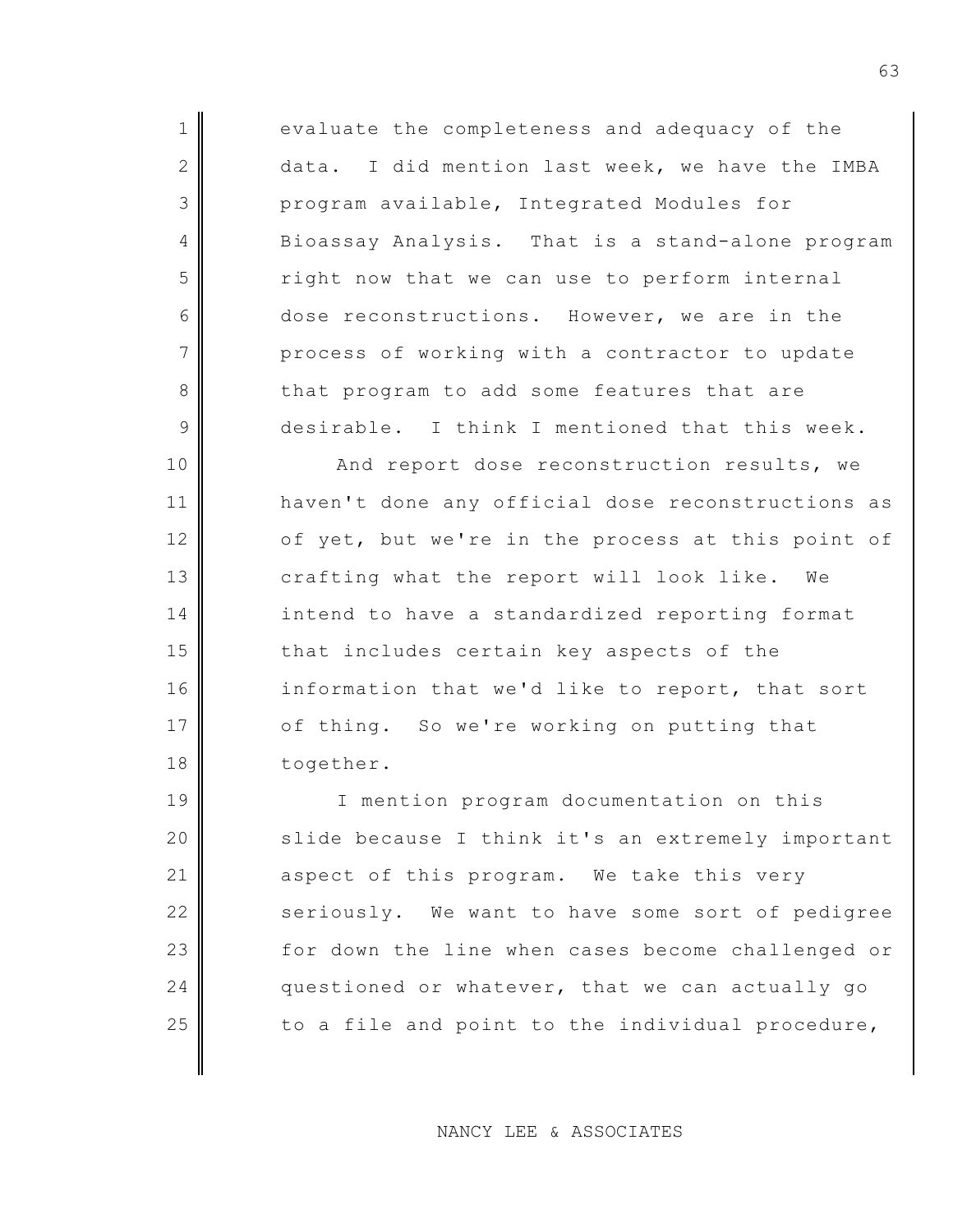1 || implementation quide or whatever that was used at  $2$  that time to perform a dose reconstruction.

3 In my mind there's four major parts of this 4 documentation, and that starts with the case 5 file. And all the case files that have come into 6 our site so far have been electronically imaged. 7 We're working with PDF files essentially, Acrobat 8 type files. I think we've scanned well over 9 100,000 pages of information so far into our 10 system. It's a nice system. We can tab the 11 individual files with markers, that sort of 12 thing. And we hope that we won't  $-$  actually, 13 the paper copies will be there for the record. 14 But when the contractor comes on board, when 15 NIOSH staff work with these things, they'll be 16 available directly on your computer screen, as 17 they are now for our OCAS staff. It's a very 18 nice way of doing business.

19 The implementation quides, which we're here 20 to talk about in more detail later, are sort of 21 the guts of our dose reconstruction process. And 22 | I think everyone on the Board should have a copy  $23$  of that by now. It is a draft, so please feel 24 free to provide comments. And as I mentioned, 25 Tim and Dave will address those later on.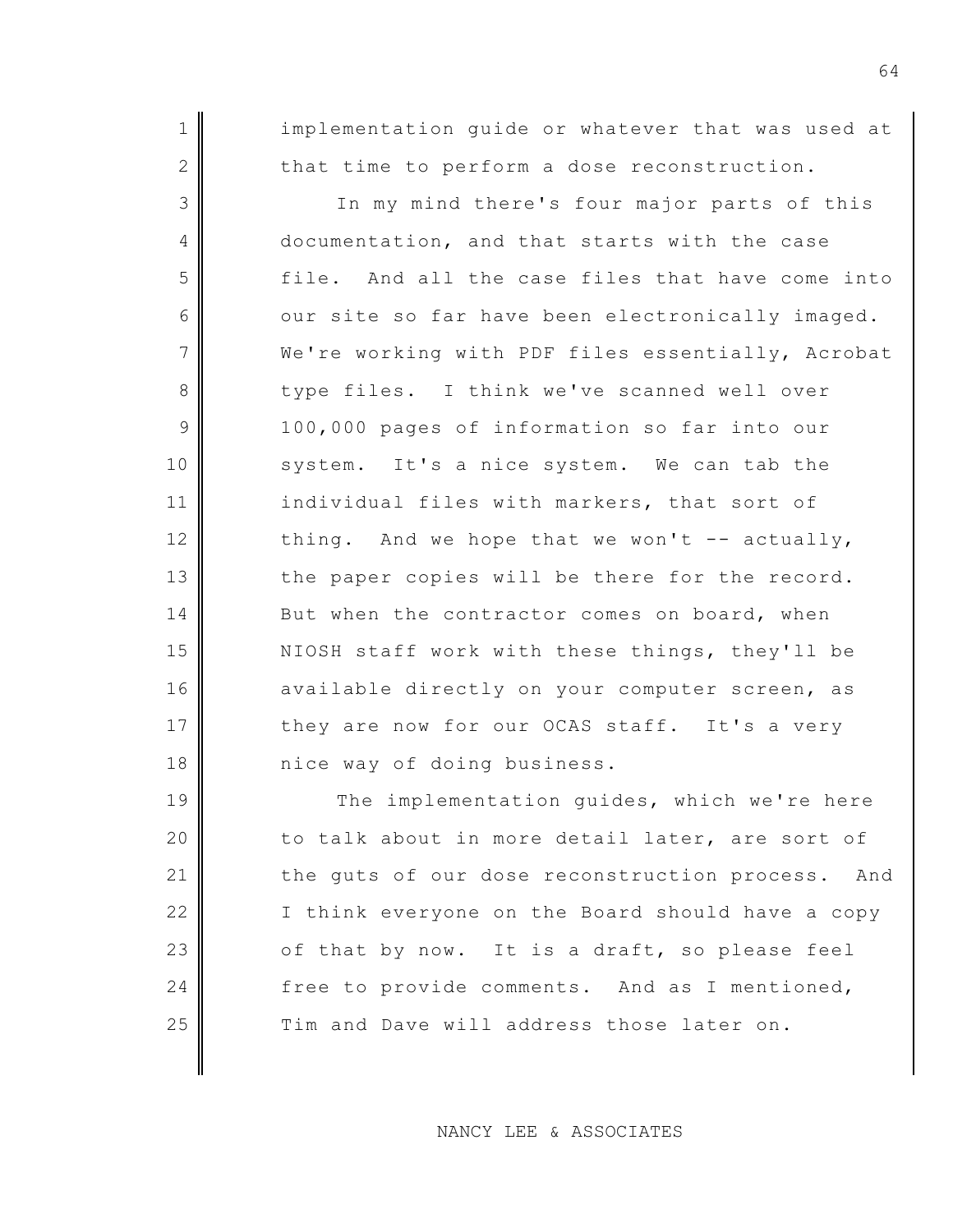| $\mathbf 1$ | I will say that we tried to craft them so         |
|-------------|---------------------------------------------------|
| 2           | that they were much more specific than the rule,  |
| 3           | but at the same time one cannot envision -- I     |
| 4           | learned this early on in OCAS, is you cannot      |
| 5           | envision all eventualities that are going to      |
| 6           | happen. Surprises happen daily as to what type    |
| 7           | of dose, what type of exposure a person had, how  |
| 8           | it occurred, when it occurred, those sort of      |
| 9           | things.                                           |
| 10          | So the guides will provide a general              |
| 11          | framework for how this is going to work, but      |
| 12          | we're going to -- we have a plan to have these    |
| 13          | little technical basis documents, which are sort  |
| 14          | of interpretation documents that are specific for |
| 15          | cases that are unique, something that you         |
| 16          | wouldn't want to cover every aspect in an         |
| 17          | implementation guide. But if we're presented      |
| 18          | with a situation that is extremely unusual, maybe |
| 19          | cover a few types of cases, we'll cover that with |
| 20          | a technical basis document.                       |
| 21          | And then we also intend to have the standard      |
| 22          | operating procedures that are even more specific  |
| 23          | in certain areas about how we do business. Right  |
| 24          | now we're talking about having -- we have a       |

**procedure draft that's in place that essentially** 

NANCY LEE & ASSOCIATES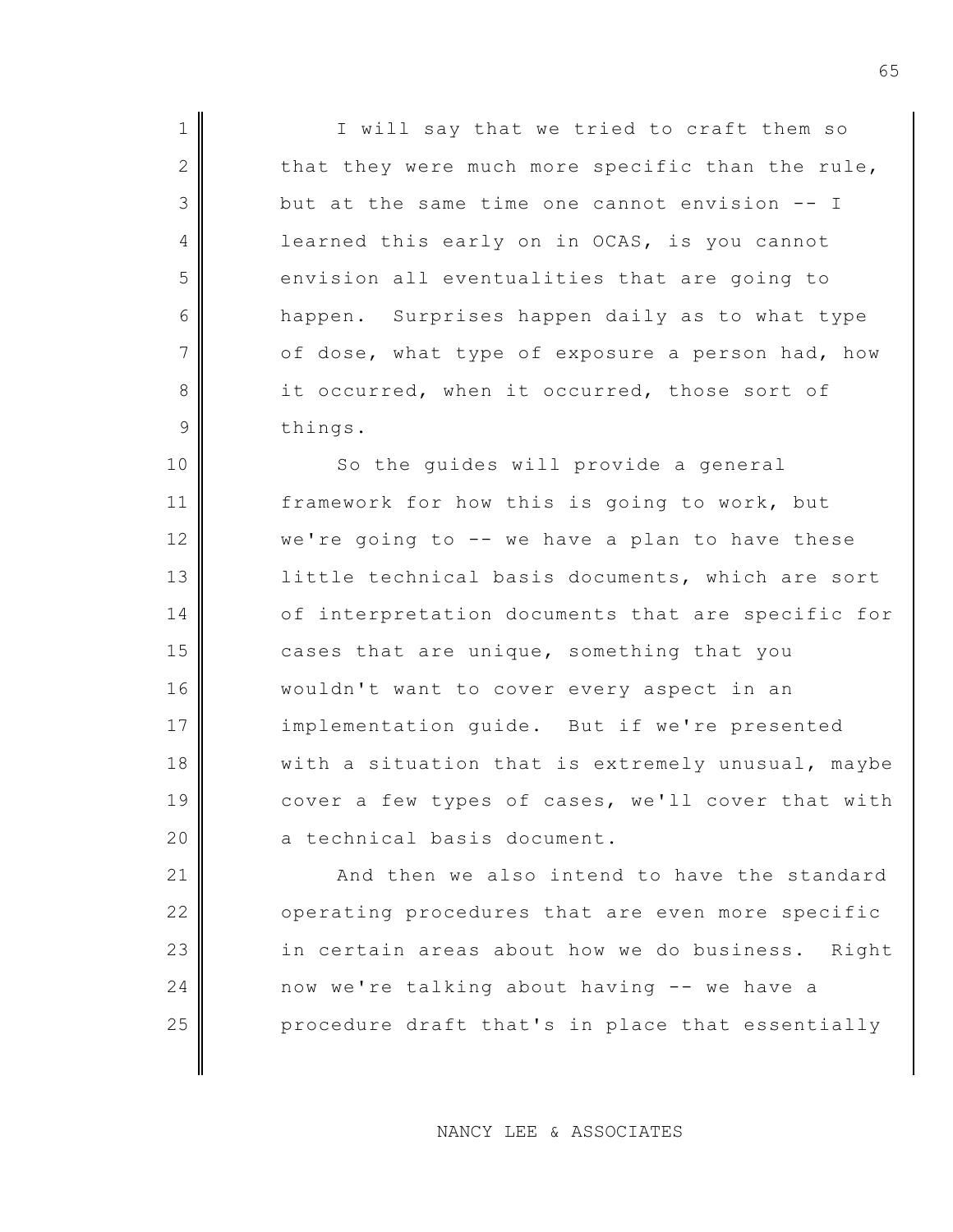| $1\,$          | covers all the steps that are in the rule.        |
|----------------|---------------------------------------------------|
| $\sqrt{2}$     | Everything we said we would do in the rule, it    |
| 3              | kind of goes through step by step and ensures     |
| 4              | that we've covered everything that we committed   |
| 5              | to doing.                                         |
| 6              | I'd like to shift gears a little bit now and      |
| $\overline{7}$ | talk about the dose processing strategy. As I     |
| $8\,$          | mentioned, I think it's the heart of our system,  |
| $\mathcal{G}$  | and I talked about this last week, or last time   |
| 10             | we met. The low-dose processing strategy --       |
| 11             | there's two strategies that we can do with the    |
| 12             | bracketing at the ends of the spectrum, if you    |
| 13             | will.                                             |
| 14             | One is the low dose, where a person presents      |
| 15             | with a fairly low exposure profile from their     |
| 16             | work history, someone in the low, below ten rem   |
| 17             | for sure range. We would start conservatively     |
| 18             | using their monitoring data and perform an        |
| 19             | initial evaluation using worst case assumptions.  |
| 20             | A good example of that is a person who was        |
| 21             | exposed external only, an administrative          |
| 22             | personnel who may have visited the controlled     |
| 23             | areas of the sites on an infrequent basis, had no |
| 24             | internal dose.                                    |
| 25             | We could take and add into their record all       |
|                |                                                   |

 $\parallel$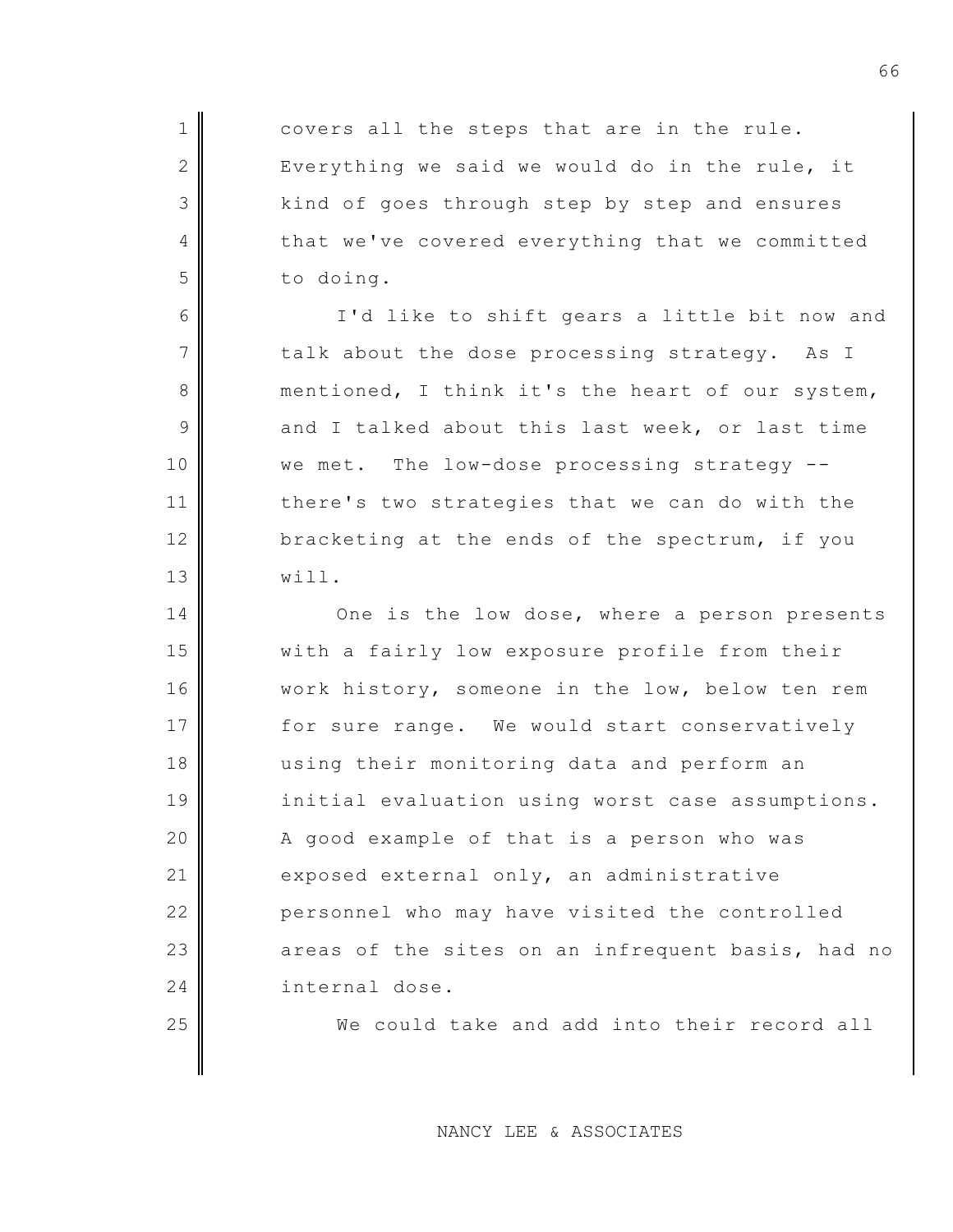1 the missed dose from their external badge 2 results. I mentioned before if someone wore a 3 badge and there's a 30 millirem detection limit, 4 we could assign them a flat-out 30 millirem per  $5$  badge exchange, total up those doses, and 6 evaluate the probability of causation. And if  $7$  that probability of causation is extremely low, 8 then the dose reconstruction doesn't need to 9 progress any further. We've definitively -- we 10 bend it on the low side in an unbiased manner. 11 | I've got some examples later of this that will  $12$  tie this together, I think. 13 Conversely, on the high-dose processing 14 strategy, it's the same thing except on the other 15 end, obviously. We could take an internal dose 16 case and only look at a piece of it. And if that 17 piece of the internal dose, those few bioassay  $18$  samples, results in a fairly large dose -- say, 19 for instance, to the lung from an internal 20 exposure event  $-$  and just that one piece is 21 Sufficient to create a probability of causation 22 that is well over the 50 percent limit, there's 23 no need for us to go through and calculate the 24 dose from each of those individual other bioassay  $25$  samples that are in a person's file.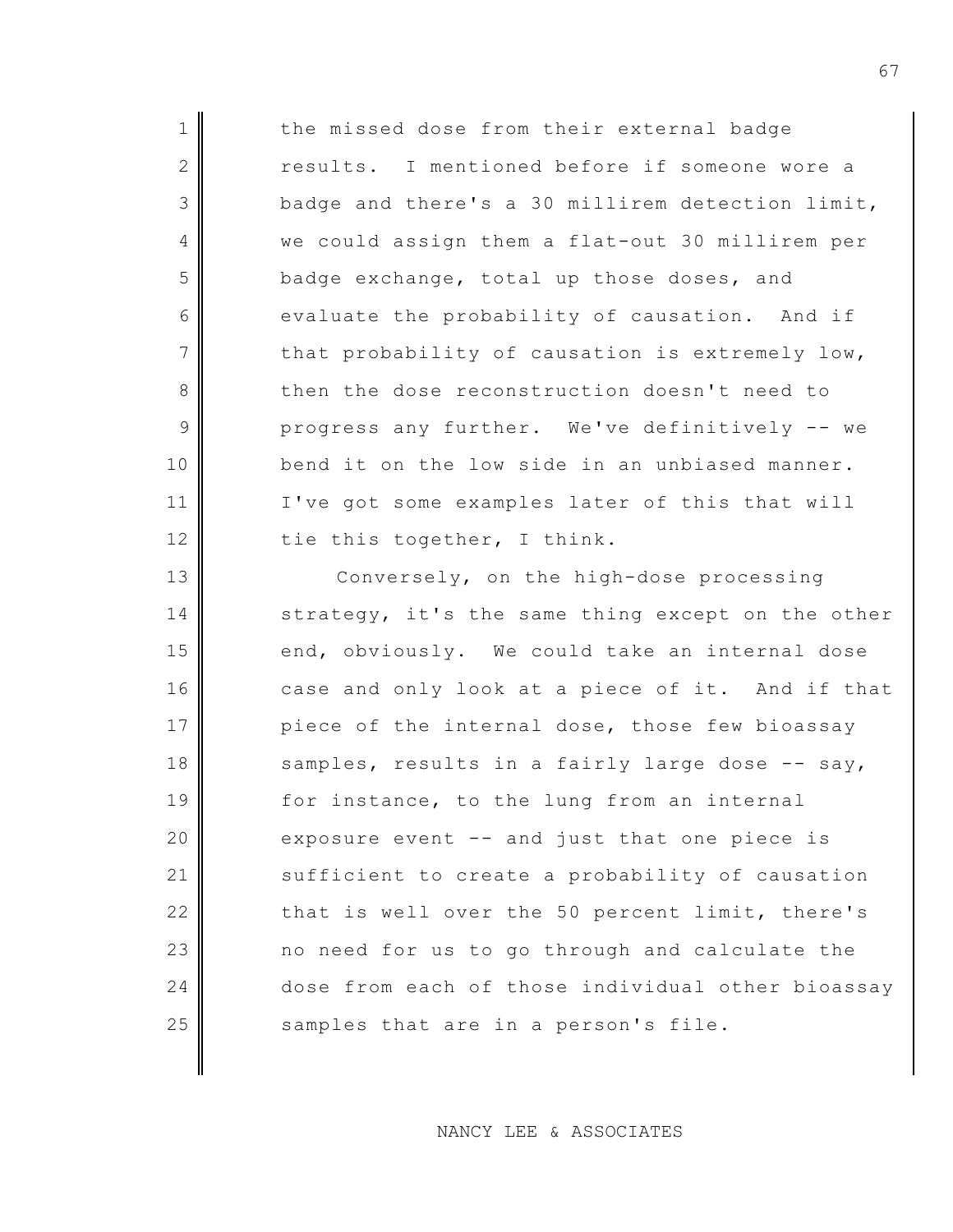1 If it's not, we need to go in a more 2 detailed fashion, and I think the next slide kind 3 of covers this. This was presented last time, 4 but the basic concept here is determine the organ  $5$  of interest and the possible mode of exposure. 6 And so in this case, if a person is, let's say,  $7$   $\parallel$  for example, working with plutonium that has a 8 fairly low gamma component to it, one could 9 calculate their plutonium exposure. 10 || If that probability of causation was 11 extremely low, we would go over to this branch 12 and look at the external component. We already 13 have judged that the external component may be 14 low, but we need to look at it, use some worst-15 case assumptions there, adding in missed dose. 16 If that's also low, then we're complete. There's 17 no sense in continuing on. 18 On the other hand, if the probability is not

19 || low but high, we take those few points and the 20 **person's well over the 50th percentile based on** 21 | our evaluation, then we'll ratchet it down a 22 | little further, tighten it up, take a 23 conservatively low estimate. If the 24 probability's still high, then the dose  $25$   $\parallel$  reconstruction's complete.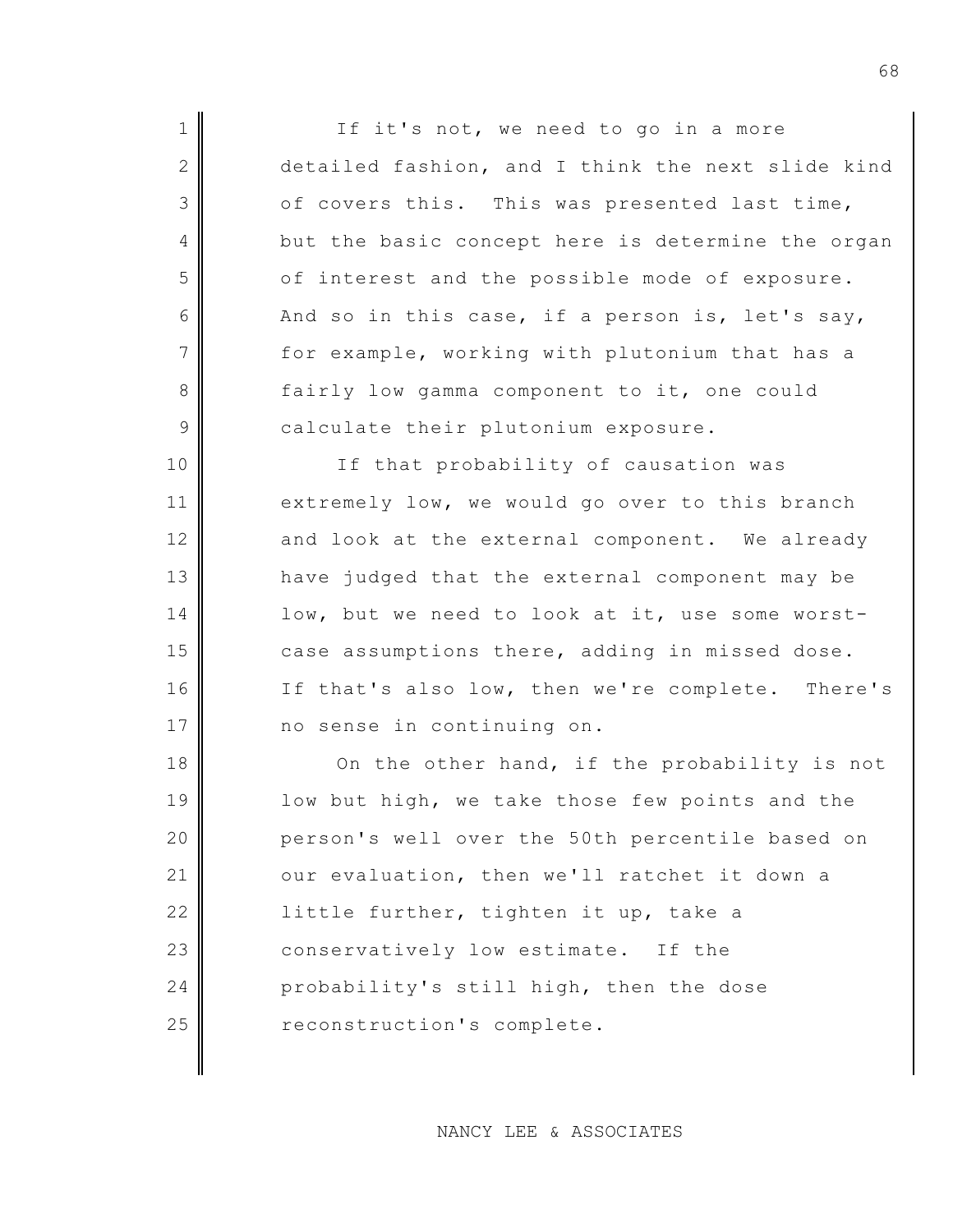| $\mathbf 1$    | So the idea is to work over to this complete      |
|----------------|---------------------------------------------------|
| $\mathbf{2}$   | phase. However, there are going to be cases,      |
| $\mathfrak{Z}$ | those in the middle, that will fall all the way   |
| 4              | down through the bottom. And then we have to      |
| 5              | take -- even after looking at both conservatively |
| 6              | low estimates, if the dose reconstruction is      |
| $\overline{7}$ | still indeterminate, it's still unknown, then     |
| $8\,$          | it'll drop down here, and then we'll have to end  |
| $\mathcal{G}$  | up doing a very complete analysis of the whole    |
| 10             | case.                                             |
| 11             | This is an example I talked about with an         |
| 12             | external exposure case. If you look over on this  |
| 13             | column there's a gamma exposure for the           |
| 14             | individual, sums to about -- what is it -- 270    |
| 15             | millirem actually on their badge results between  |
| 16             | 1954 and '61. And over here we've included the    |
| 17             | missed dose, and the missed dose adds up to       |
| 18             | somewhere in the vicinity -- I think it's 350     |
| 19             | millirem if you total this column. This column    |
| 20             | is a factor of five higher in dose than what was  |
| 21             | reported by the actual badge results that we      |
| 22             | received from the Department of Energy, so we've  |
| 23             | increased their dose by a factor of five.         |
| 24             | But if you look at this next example --           |
| 25             | let's just say, for instance, this person         |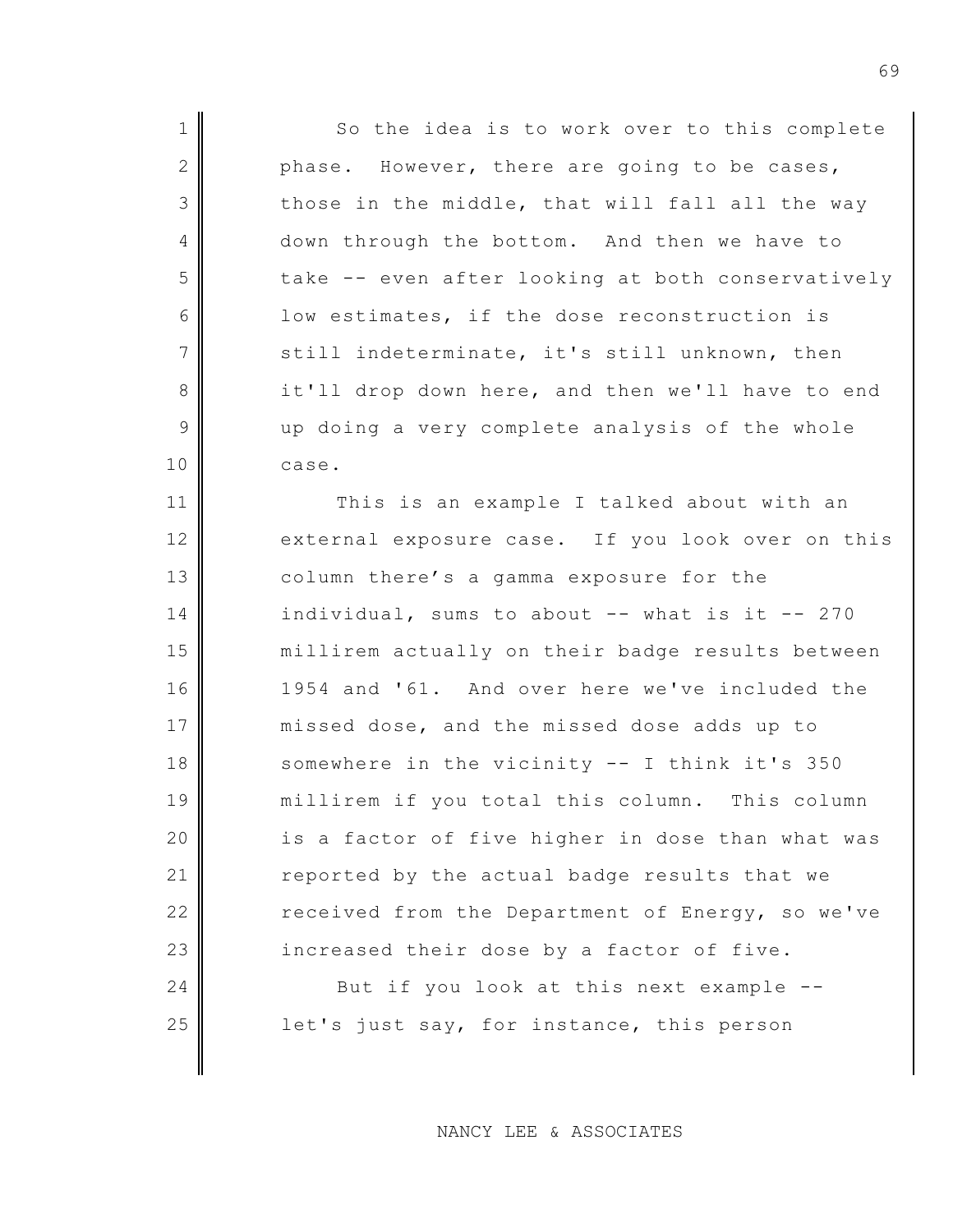1 presented with prostate cancer. Even with all  $2$  the missed dose added in it's 1,350 millirem  $-$ 3 and this is just a graph of the probability of 4 causation of prostate cancer as a function of 5 total dose delivered -- and one can see that at 6 the 50th percentile, even for a fairly early age  $7$  at diagnosis at 40 years, the dose is somewhere 8 in the 30 rem range. So in this particular case 9 we would make a fairly -- it would be fairly easy 10 to conclude that if the Department of Labor were 11 to run this calculation using the IREP program, 12 the person would not be qualified for 13 compensation.

14 These graphs are sort of interesting. One 15 can see the effect of the age at diagnosis on the 16 probability of causation. There are a number of 17 factors, of course, in IREP that drive these 18 different curves. One is the age at diagnosis, 19 which I believe is related to just the increase 20 in the background incidence rate as you get 21 older, so the chance that your cancer was caused 22 by the radiation is diminished by the fact that  $23$  the background incidence is higher. So one can  $24$  see that these values are fairly well above the  $25$  || one and a half rem range.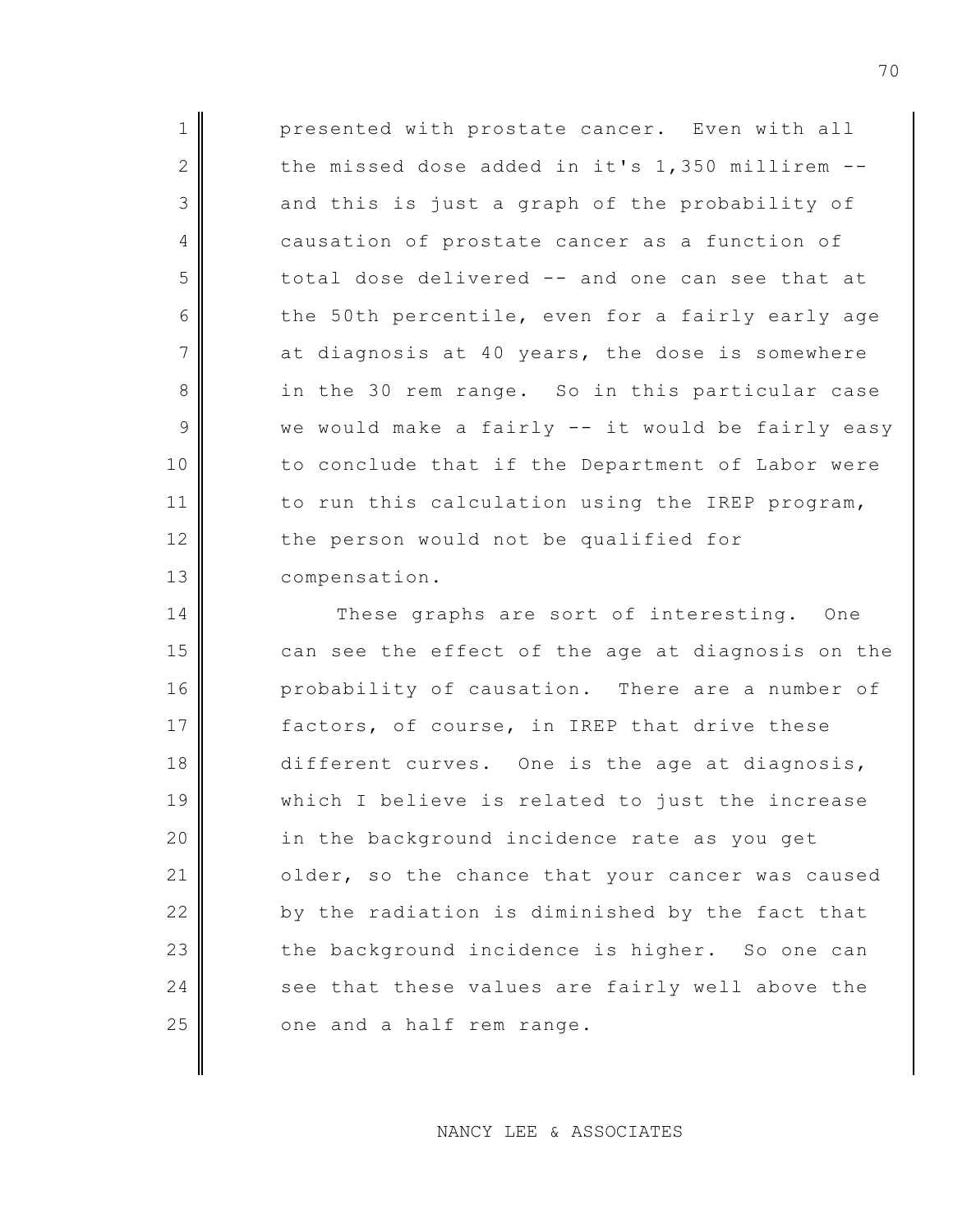| $\mathbf 1$   | This is also going to be the case for             |
|---------------|---------------------------------------------------|
| $\mathbf{2}$  | someone, for example, who was exposed internally  |
| 3             | to something like plutonium, that only            |
| 4             | concentrates selectively in essentially three     |
| 5             | organs -- four if you count the gonads -- the     |
| 6             | lung, liver and skeleton. So we could do a very   |
| 7             | worst case assumption of what their inhalation    |
| 8             | intake to plutonium may have been. The prostate   |
| $\mathcal{G}$ | gland is very -- not very -- not irradiated       |
| 10            | significantly at all from that exposure. So       |
| 11            | again, their dose would be down into this range.  |
| 12            | If you take a look at lung cancer, however,       |
| 13            | on the other extreme end, here's a case where if  |
| 14            | a person had -- again, I hate to keep using       |
| 15            | plutonium, but it's a good example -- if a person |
| 16            | had inhaled plutonium and received a fairly large |
| 17            | intake that would result in a lung dose, and it   |
| 18            | would not be inconceivable that person could have |
| 19            | inhaled enough plutonium to be in this 20 rem     |
| 20            | range.                                            |
| 21            | Remember, these values are equivalent doses,      |
| 22            | not effective doses, so these are not multiplied  |
| 23            | times the .12 for the weighting factor. So a      |
| 24            | five rem annual dose limit, a person could easily |
| 25            | receive in the 20 to 25 rem range.                |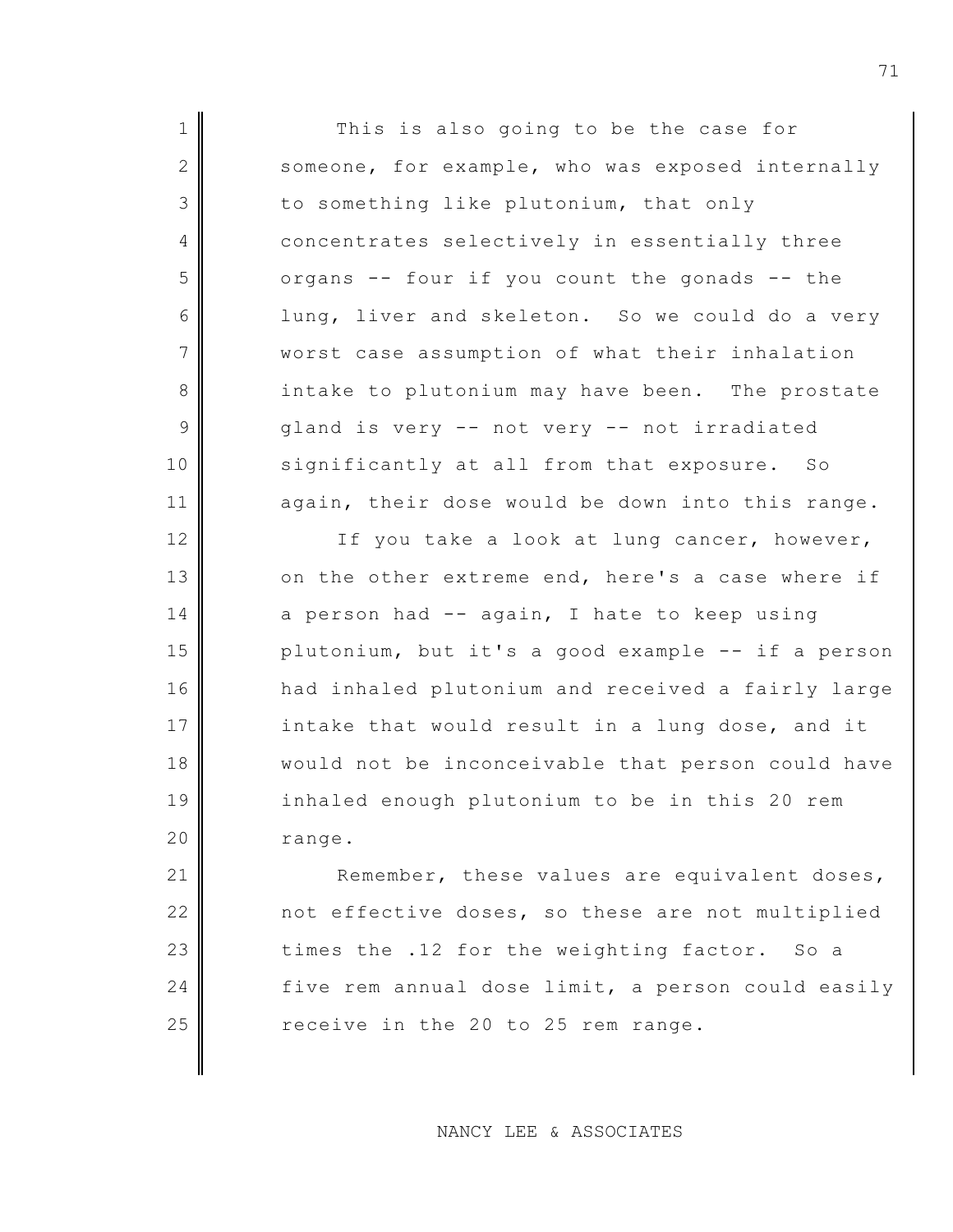1 So for a non-smoker at the 50th percentile, 2 it's somewhere -- I can't see it very well from 3 here -- but 25 to 30 rem. So if we took that one 4 case where a person had one intake that was 5 fairly large, we estimate it was well over 25 to 6 30 rem, that person would be judged -- his dose  $7$  reconstruction would be complete, and it would be 8 forwarded on.

9 || Show these graphs just to give a sense 10 we're working towards developing these tools for 11 | our dose reconstruction people, so that we don't  $12$   $\parallel$  -- we're not in the business of running the 13 probability of causation calculations, but we 14 need to develop these kind of tools that the dose 15 reconstruction people can use to do this 16 efficiency process, the bracketing at the extreme 17 ends.

18 || I think the next slide is just an example of 19 the different probability of causations for 20 different cancers. This is for leukemia. The 21 solid cancers you can see were, in those examples 22 that I showed, were in the tens of rem range at  $23$  the 50th percentile. Leukemia, this is sort of 24 an optimum condition here: five-year latency  $25$   $\parallel$  period, and a person is -- at 20 years old, you

NANCY LEE & ASSOCIATES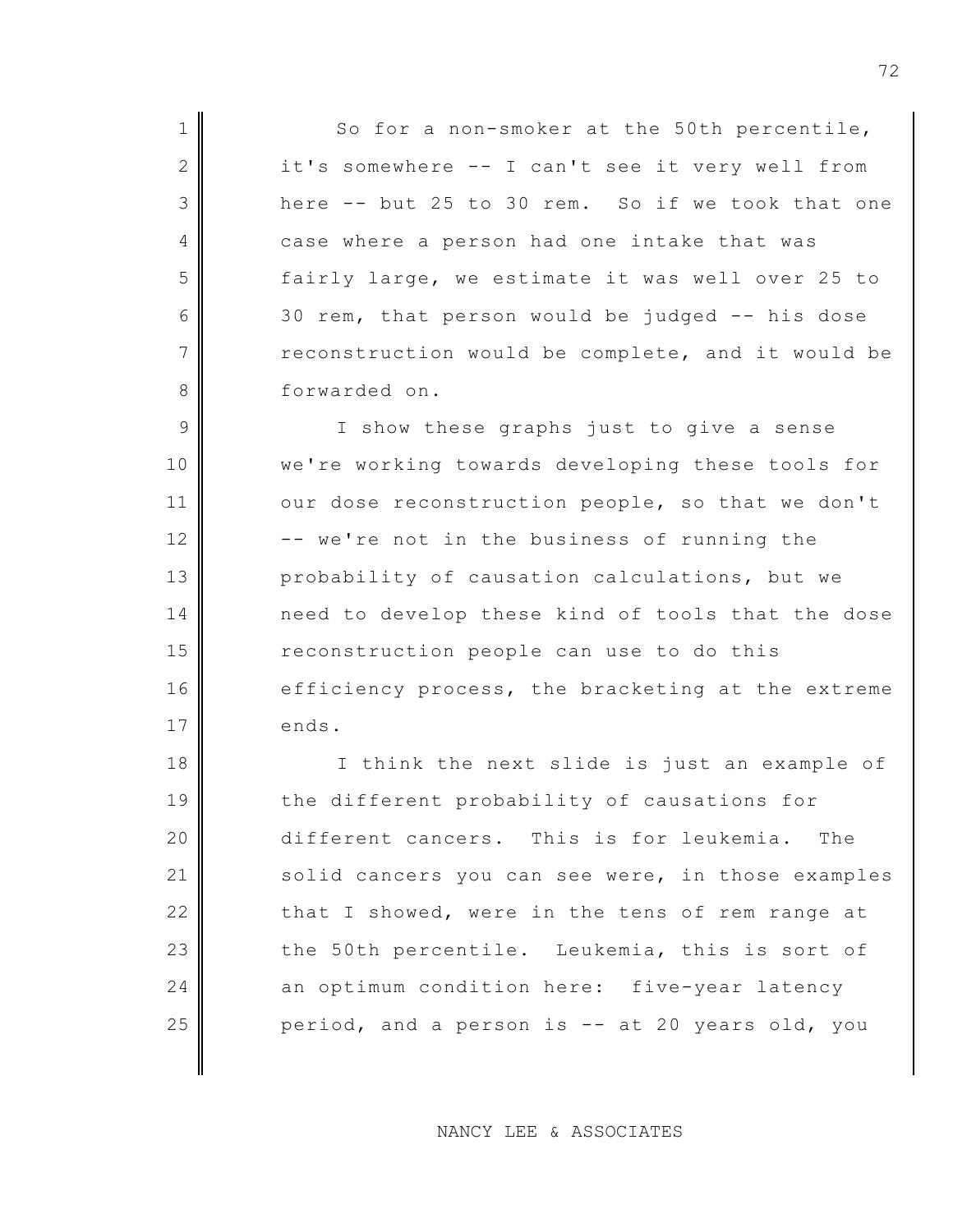| $\mathbf 1$  | can see it takes very small, much smaller amount  |
|--------------|---------------------------------------------------|
| $\mathbf{2}$ | of exposure, in the one to two rem range, for a   |
| 3            | person to qualify for compensation from leukemia. |
| 4            |                                                   |
| 5            | So someone with an exposure profile in the        |
| 6            | past that had a large missed dose component from  |
| 7            | the external badge, in particular if they         |
| 8            | developed leukemia at a fairly early age, it      |
| $\mathsf 9$  | would be pretty simple to determine if someone    |
| 10           | had a missed dose that was in the three to ten    |
| 11           | rem range, that the probability of causation      |
| 12           | calculation, if run, would qualify that person    |
| 13           | for compensation.                                 |
| 14           | I'd like to switch over to talk a little bit      |
| 15           | about radon. I mentioned before that radon is     |
| 16           | unique in this program in the sense that there is |
| 17           | no -- there are no bioassay methods available for |
| 18           | radon. You can't take a urine sample or a lung    |
| 19           | count or whatever, so we're going to basically be |
| 20           | doing exposure reconstructions.                   |
| 21           | The reason that we do the exposure                |
| 22           | reconstruction is because that's what the PC      |
| 23           | calculation is based on, cumulative working level |
| 24           | month exposure to the worker. And it's            |
| 25           | essentially an adaptation of the risk model       |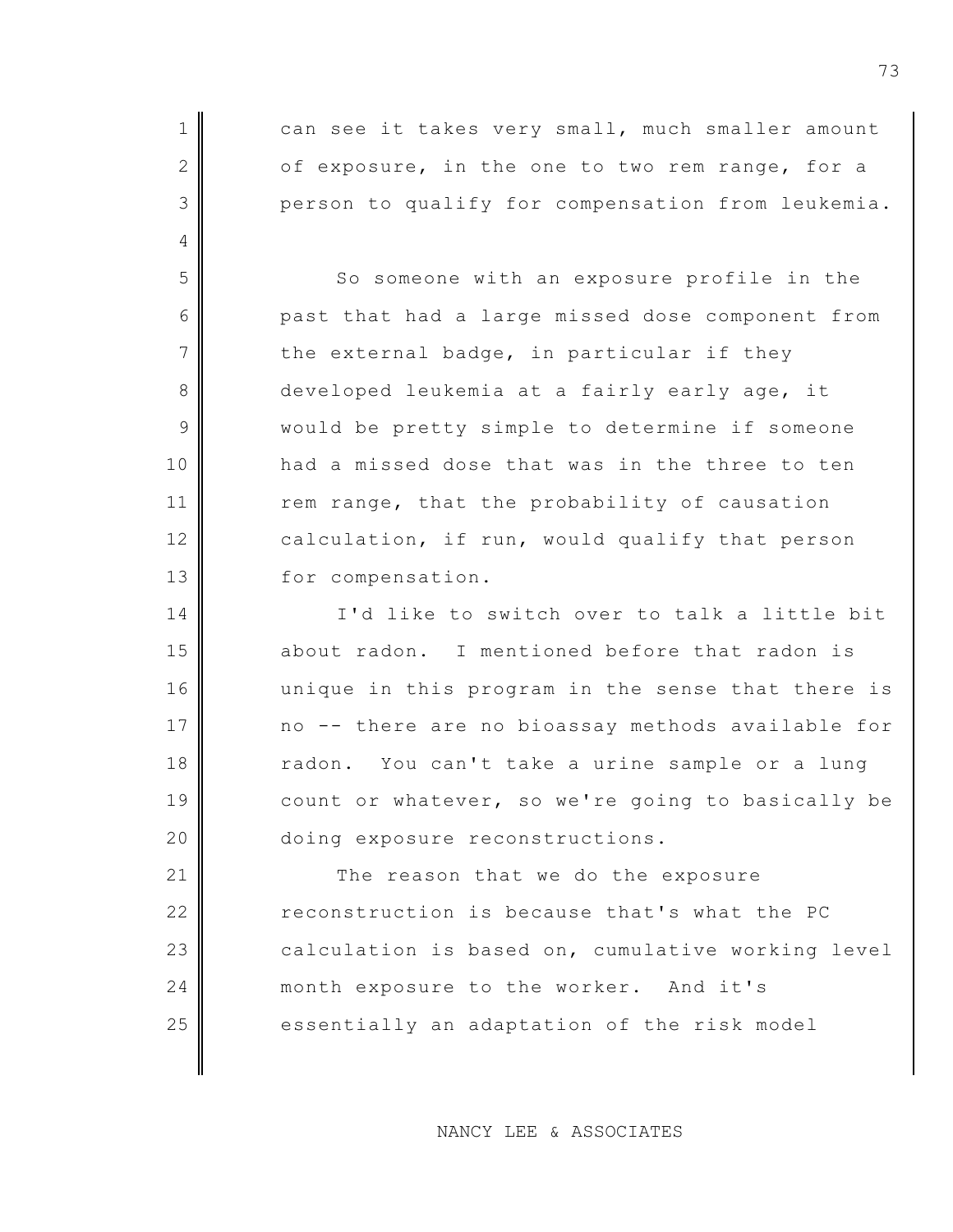$1 \parallel$  developed by Jay Lubin, et al., at the National 2 Cancer Institute, which is based on the risk 3 Values from the U.S. uranium miner studies. 4 An interesting feature of radon is one does 5 need to look at natural background. We're  $6$  looking at how we're going to deal with that.  $7$  One has to distinguish at some point the 8 difference between natural radon and DOE's radon.  $9$  There are fluctuations about the country. It may 10 be that if we can do the efficiency process 11 where, even including natural background and the 12 || radon exposure, that the person is not going to 13 fall in a compensable region, it's okay, we don't 14 need to worry about that. 15 But it's been my experience that radon does 16 fluctuate quite a bit in the work place, and 17 we're going to have to develop some method to 18 deal with that. Fortunately, there are not that

19 many sites where radon is going to be an issue. 20 The well-known ones are the Fernald site, 21 Mallinckrodt. I used to run the dosimetry 22 program at Argonne National Laboratory. There 23 was a few areas that were contaminated back in  $24$  the early days that maybe there's some elevated 25 **levels, but not that many.** Actually, the

NANCY LEE & ASSOCIATES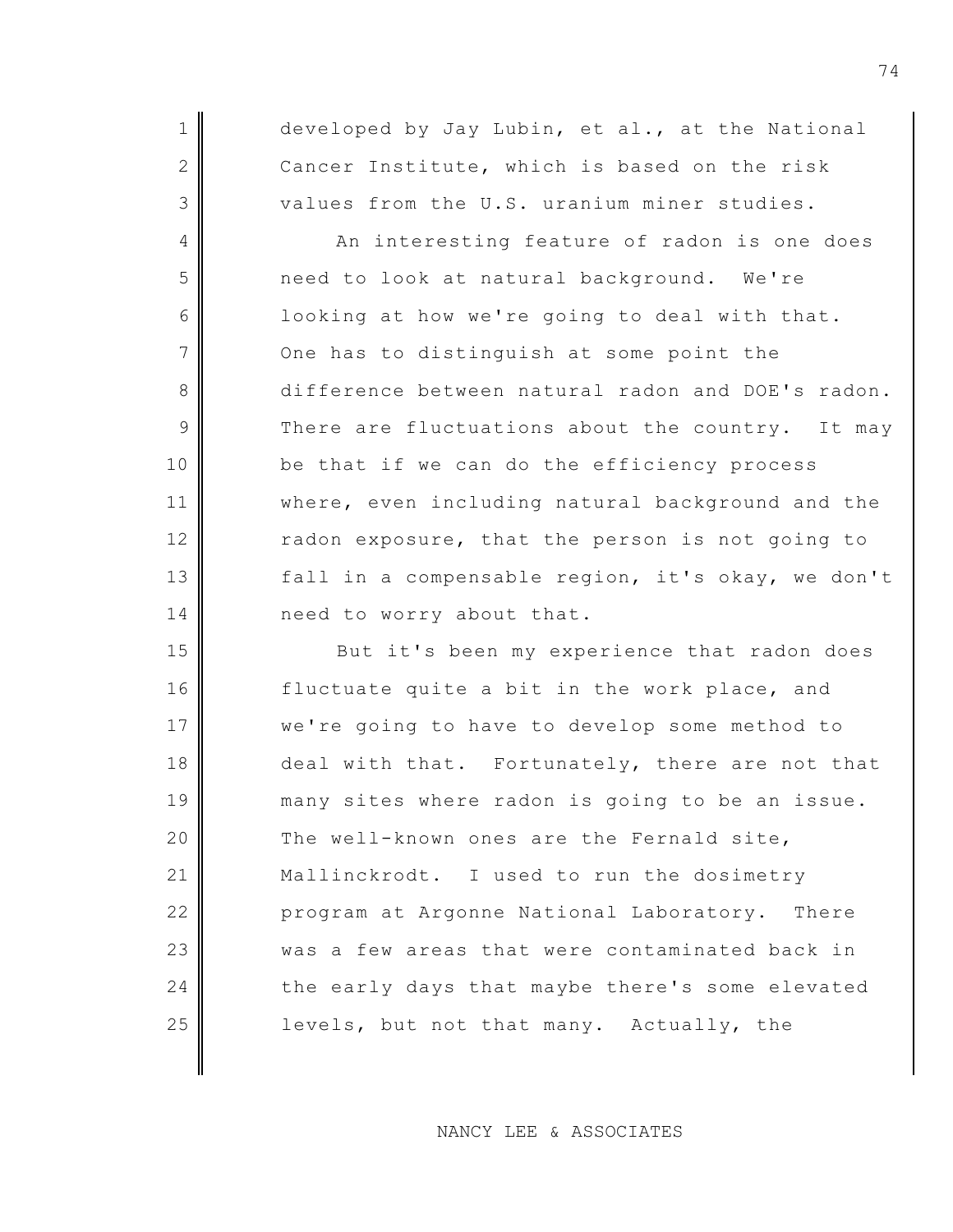| $1 \parallel$ | original site in New York where the residues went |
|---------------|---------------------------------------------------|
| 2 II          | from New York to Fernald, the K-65 material,      |
| $3 \parallel$ | probably we need to look at.                      |

4 But we do intend to include this. The way 5 the probability of causation calculation will 6 work is it will treat those independently. You 7 can have an exposure -- concomitant exposure to 8 external exposure and radon and run the program  $9$  through, and it will actually sum the two risk 10 values for you.

11 Unfortunately, monitoring records are 12 probably going to be fairly poor. Having looked 13 at the records at several of the sites that do 14 have radon issues, the monitoring records are 15 fairly poor. Very rarely were working levels 16 actually measured. Air concentrations were 17 taken, then one has to do some basic assumptions 18 about the percent equilibrium of the radon, that 19 sort of thing. So it's going to be a tricky 20 exposure reconstruction.

21 And my final slide, I just want to touch 22 base a little bit about atomic weapons employers.  $23$  They are somewhat unique in the sense that the 24 period of covered employment -- it's fairly 25 **O** obvious for a DOE facility that the entire time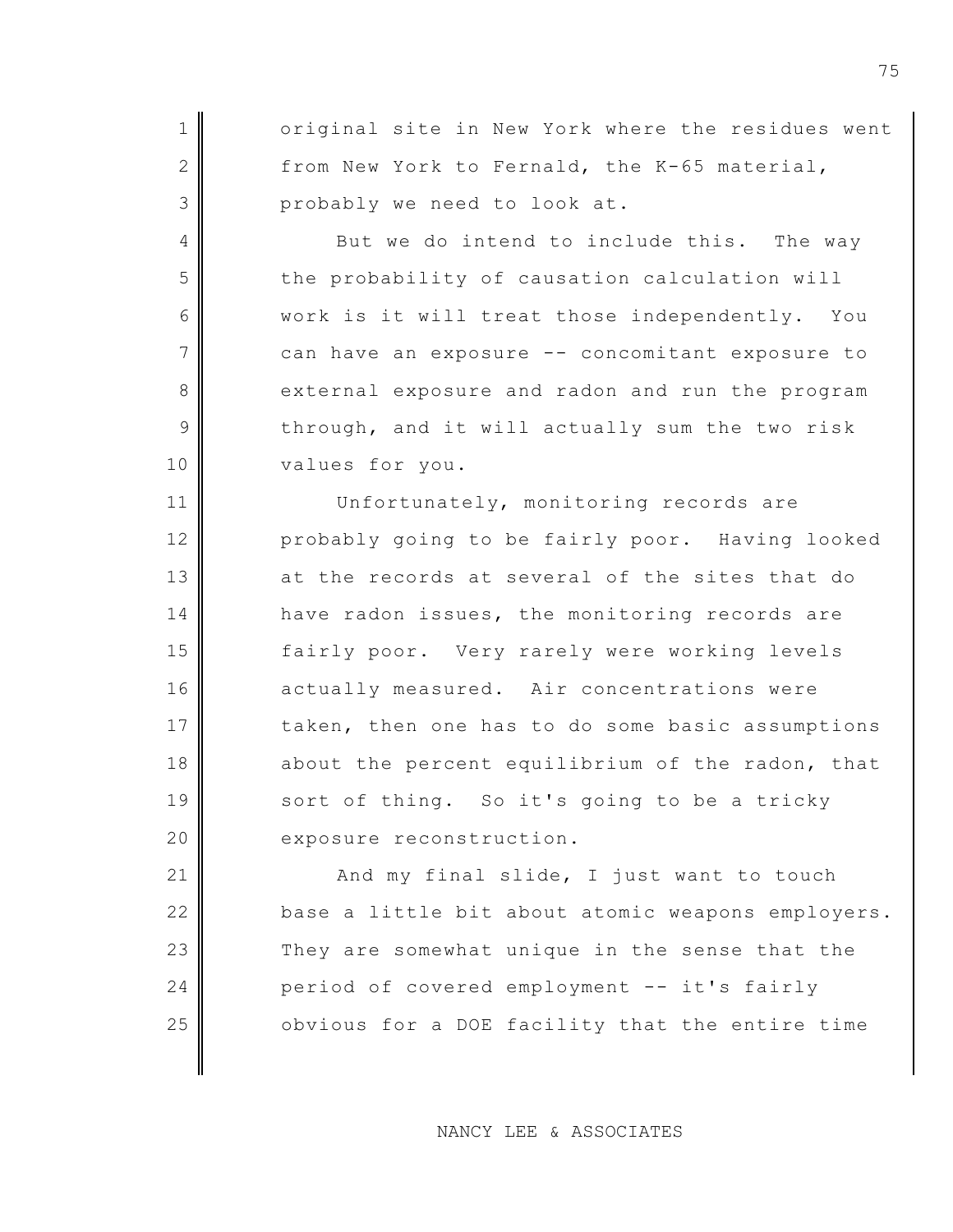| $\mathbf 1$ | the facility was in operation is covered. An      |
|-------------|---------------------------------------------------|
| 2           | atomic weapons employer, there is a covered       |
| 3           | period where a person is eligible to be in the    |
| 4           | program, but the covered exposure actually        |
| 5           | extends beyond that. So we're in the position of  |
| 6           | having to reconstruct records that go well beyond |
| 7           | the period of time at which the DOE was involved  |
| 8           | in that operation. That's going to be a           |
| 9           | difficult issue for us. We're working on that     |
| 10          | right now.                                        |
| 11          | Part of that is this residual contamination       |
| 12          | study we have in place that was enacted recently  |
| 13          | in an amendment to the Defense Authorization Act. |
| 14          | NIOSH was charged with doing a residual           |
| 15          | contamination study at the atomic weapons         |
| 16          | employers facilities to determine if the covered  |
| 17          | employment period should be extended based on     |
| 18          | contamination at the site that was left there     |
| 19          | after DOE operations ceased. And so in looking    |
| 20          | at that, I think what's going to give us a fairly |
| 21          | -- much better handle on what the exposure looked |
| 22          | like in those time periods after the workers no   |
| 23          | longer -- after the DOE work was completed.       |
| 24          | I touched on earlier about the availability       |
| 25          | of personnel monitoring data. It's going to be    |
|             |                                                   |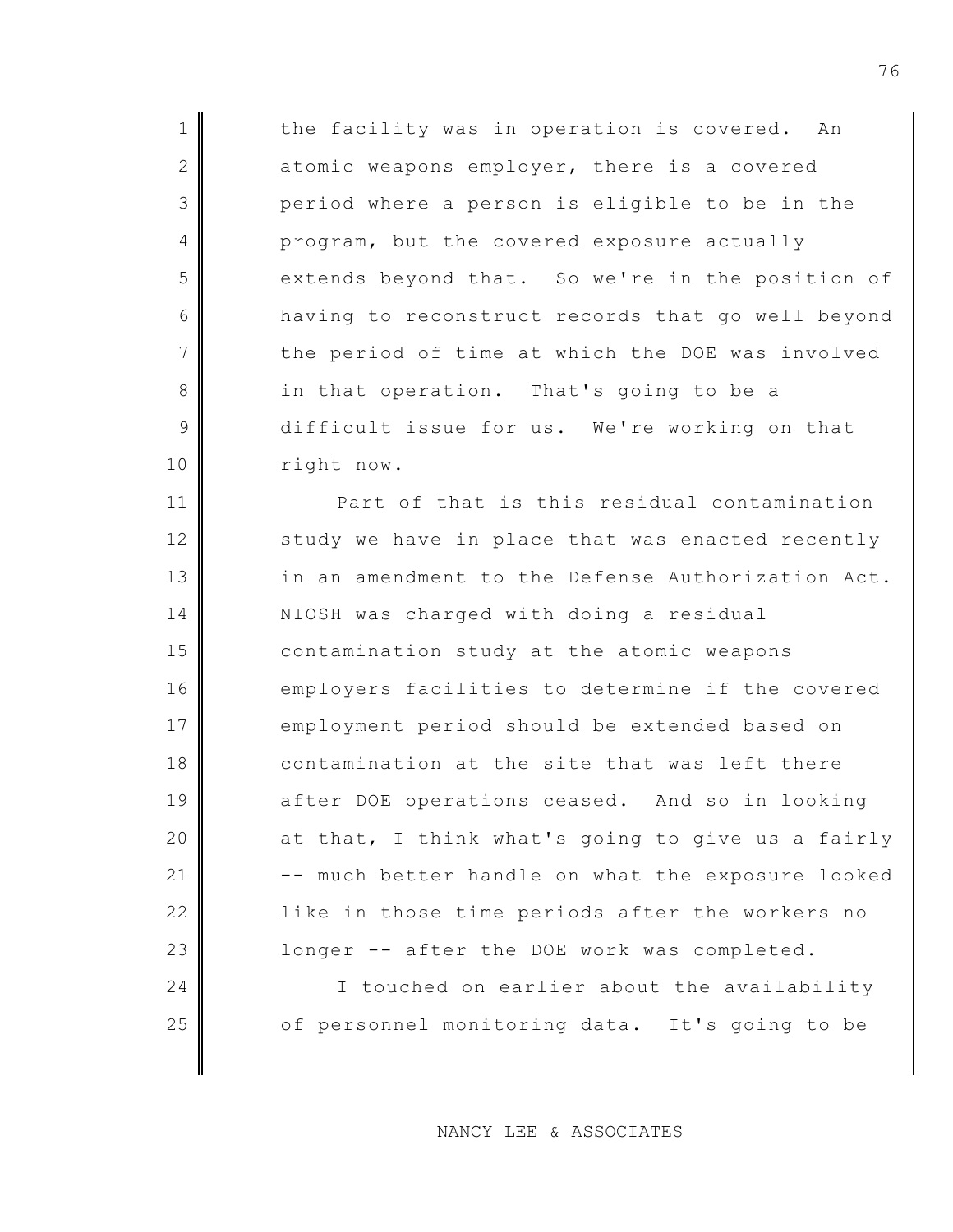1 interesting. I don't know that many of them 2 actually -- atomic weapons employers actually 3 collected personnel monitoring data, so we may 4 have to rely more on source term analysis for  $5$  these particular employees than the DOE cohort.

6 One possibility does exist, though. We've  $7$  |  $\blacksquare$  looked at a couple of these facilities that a 8 number of them on the list did not appear to do 9 very extensive processing of materials. A large 10 percentage of the atomic weapons employers are  $11$  uranium -- handled uranium as a result of --12 Fernald site seems to be responsible for quite a 13 few of those. They were a manufacturing 14 facility, essentially a metals foundry, so they 15 would farm out certain pieces to try a new 16 rolling mill processor or whatnot. And in doing 17 that, it looks like there are some instances 18 where the facility itself did not handle fairly 19 | large amounts of dispersible material; it was 20 solid metals.

21 So it may be that we can, again using an 22 efficiency process, look at some of these 23 facilities and determine that the dose is below a 24 certain level that would not result in 25 compensation for any of the employees in that

NANCY LEE & ASSOCIATES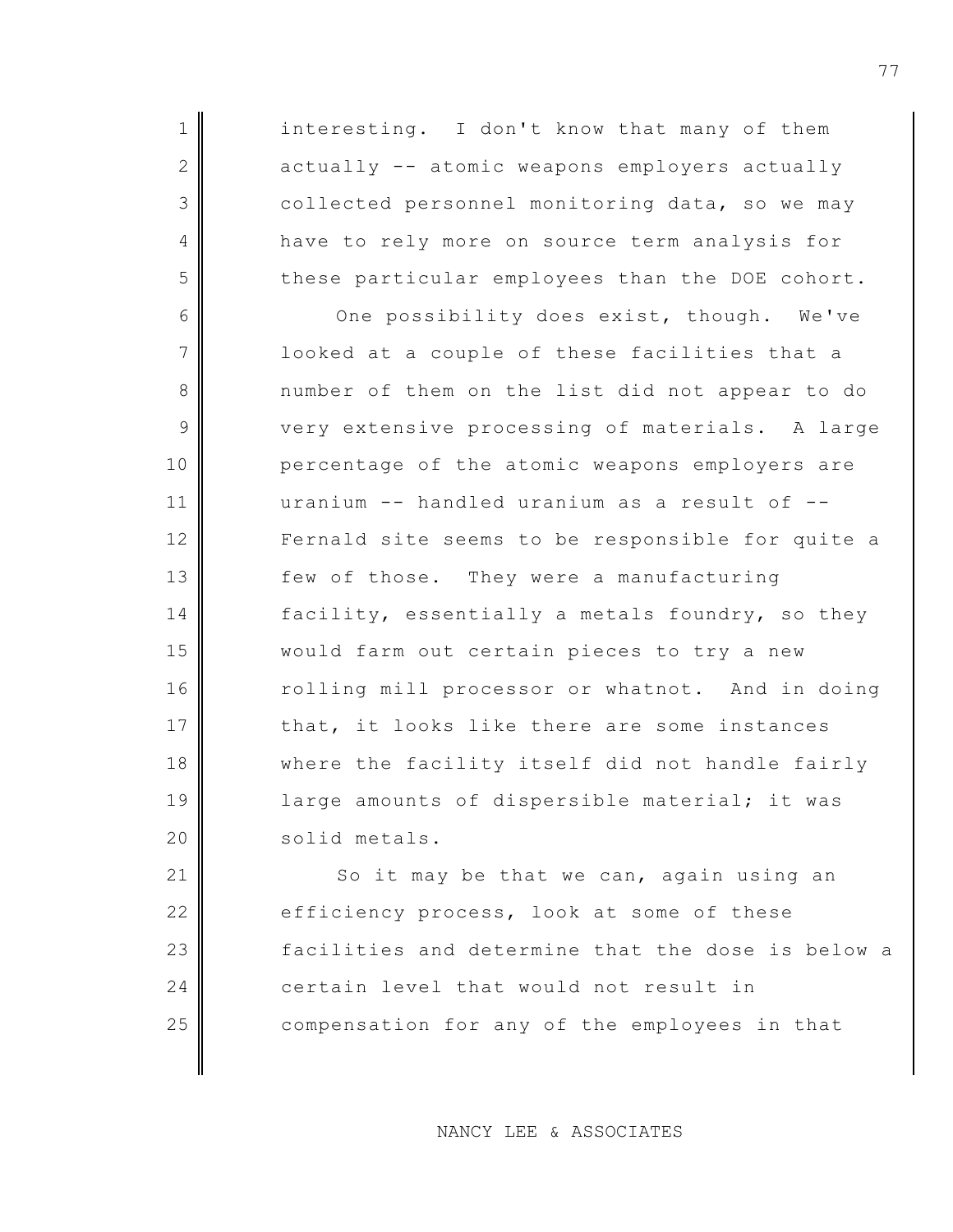$1$  facility, and allow us to do that, evaluate that  $2 \parallel$  in a white paper, a technical basis document, 3 publish it on our web site so people could review 4 our logic, and move forward without having to do 5 an individual dose reconstruction for anyone at 6 that particular facility. Anyway, that's the  $7$  concept on that at this point.

8 That concludes my formal remarks this 9 morning. If there are any questions, I'd be more  $10$  | than happy to address them.

11 **DR. ZIEMER:** Thank you very much, Jim.

12 Keep in mind that we will be hearing a lot 13 of detail on both external and internal dose 14 reconstruction from our following speakers, Tim 15 Taulbee and Dave Allen. So this presentation by 16 Jim Neton has given us kind of an overview of 17 dose reconstruction, but let us take at least 18 early questions here.

19 Yes, Henry Anderson.

20 **DR. ANDERSON:** Are you setting this up so 21 you can put this data into an analytic database? 22 It would seem to me that as you gain experience 23 here you may find -- for instance, as you showed  $24$  with the leukemia -- that some specific diseases 25 | cr places will fall into then the special group.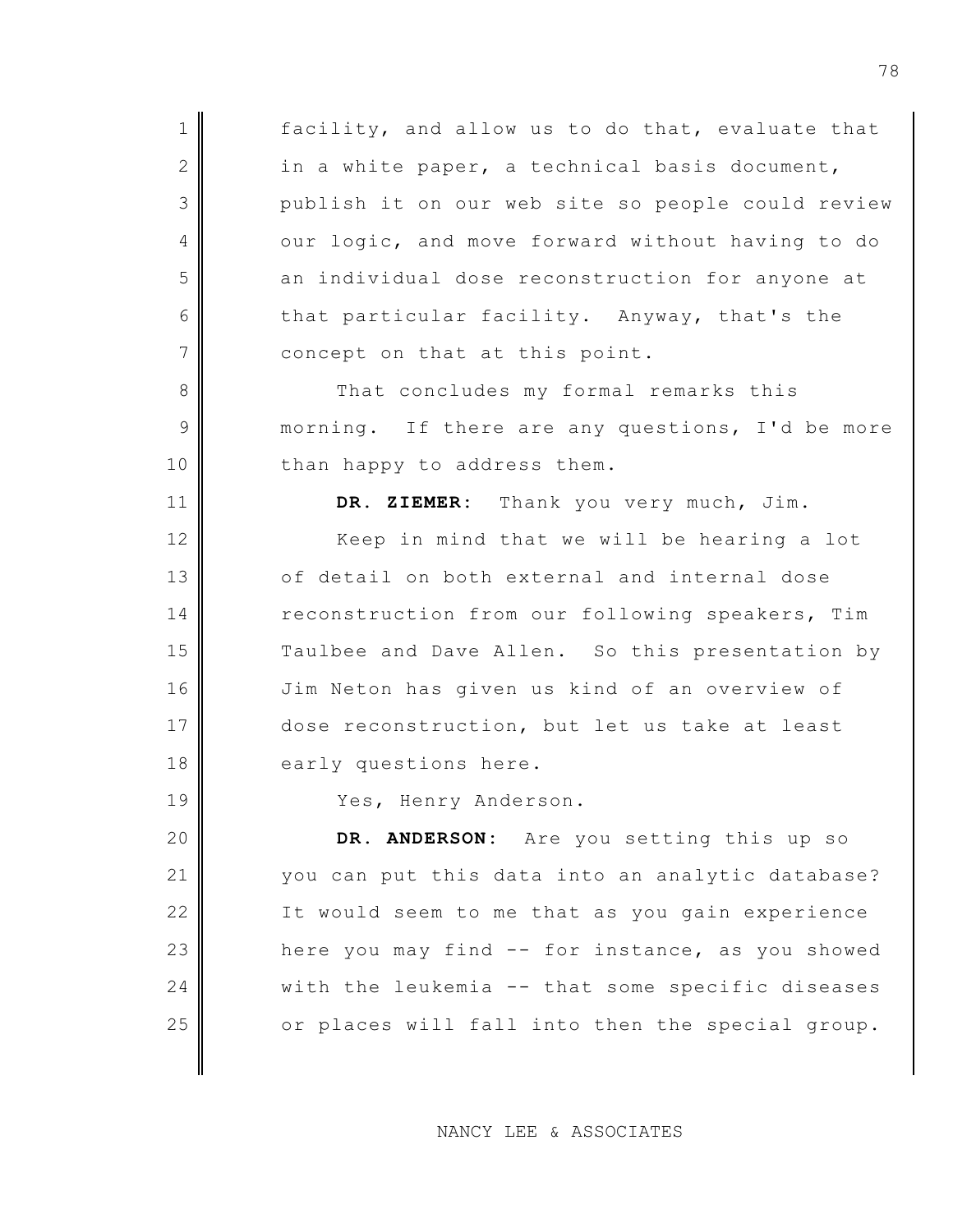| $\mathbf 1$    | So it would seem to me that based on looking      |
|----------------|---------------------------------------------------|
| 2              | at this, you may be able to look at -- identify   |
| 3              | classes of people that have come through, that    |
| 4              | then you wouldn't have to run them through        |
| 5              | because you'd always be confident, and therefore  |
| 6              | they'd be moved into a -- this would be, rather   |
| $7\phantom{.}$ | than being -- people having to petition, you      |
| 8              | would have the actual data to show that of all of |
| $\overline{9}$ | the claims from this facility for this disease    |
| 10             | coming through, they've all been well over your   |
| 11             | threshold, and therefore it would make sense that |
| 12             | they would then move into the special category.   |
| 13             | DR. NETON: Yeah, that's correct. We do            |
|                |                                                   |
| 14             | plan on doing that, to have essentially an        |
| 15             | exposure matrix --                                |
| 16             | DR. ANDERSON: Yes.                                |
| 17             | DR. NETON: -- if you will, for certain            |
| 18             | classes of workers, whether it's a chemical       |
| 19             | operator at a certain facility, a uranium         |
| 20             | facility, take advantage of this as we learn from |
| 21             | our dose reconstruction process.                  |
| 22             | Jim.<br>ZIEMER:<br>DR.                            |
| 23             | DR. MELIUS: Who is going to be doing the          |
| 24             | interviews with the claimants?                    |
| 25             | DR. NETON: Well, NIOSH staff will initially,      |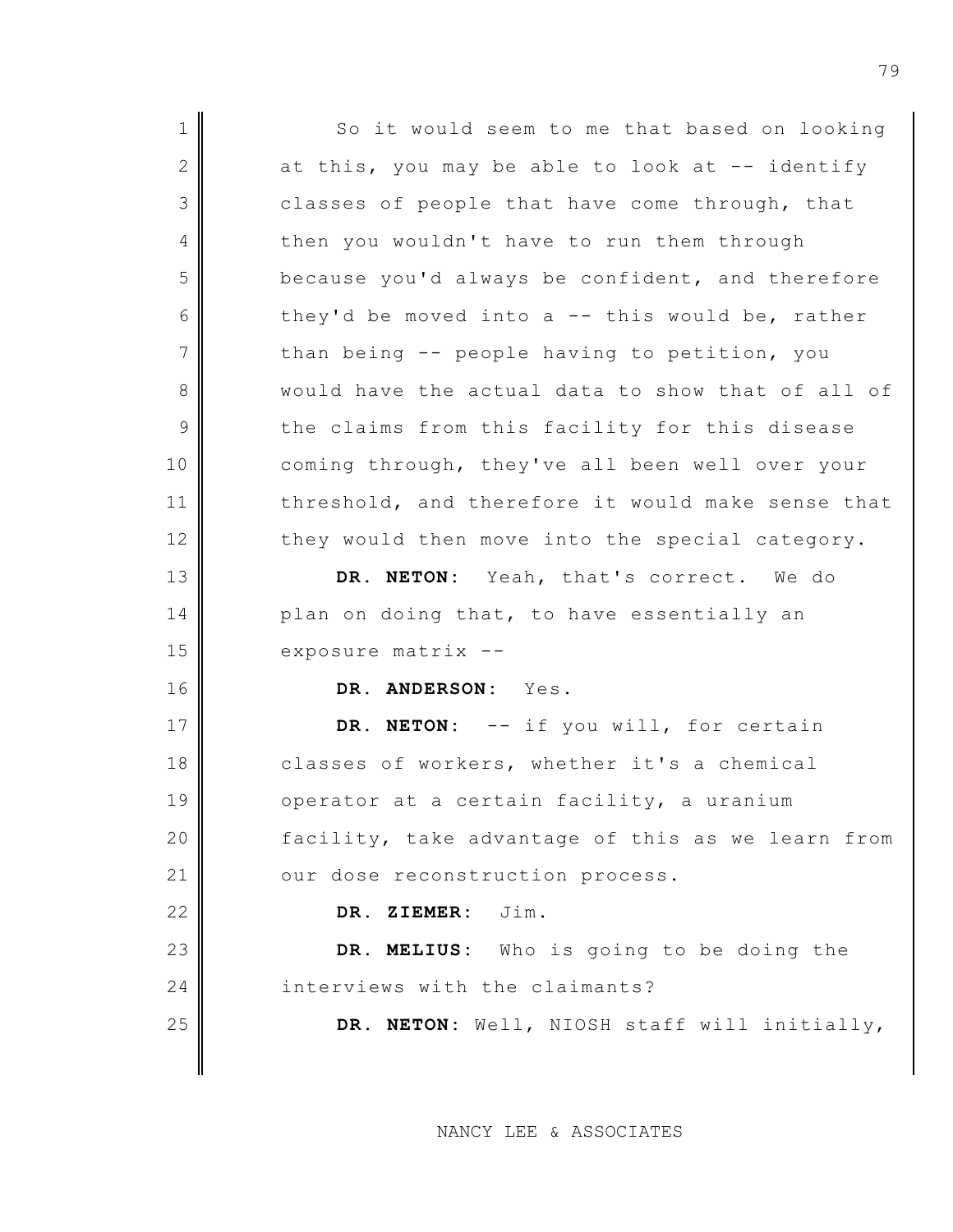1 since we don't have the dose reconstruction 2 contractor in place. But once the contractor is 3 in place, they will be doing the interviews. 4 There are certain -- the RFC, Request for 5 Contract, stipulates certain qualifications for a  $6 \parallel$  person to be a qualified dose -- do an interview. 7 **DR. MELIUS:** Okay. 8 **DR. NETON:** Certain level of knowledge of  $9$  DOE facilities, certain educational background, 10 certain number of years' experience. 11 **DR. MELIUS:** And is the interview script 12 available? I haven't looked at the web -- is  $13$  that on the web site now, or is that --14 **DR. NETON:** It's not on the web site  $15$  currently. I don't know that it couldn't be. 16 Larry might address that. 17 **MR. ELLIOTT:** It's not on -- the interview 18 questions and the script is not on the web site. 19 We have an emergency approval from OMB for --20 under the Paperwork Reduction Act for that 21 script, and we're currently trying to -- we have  $22$  an application in for a permanent  $-$  or an  $23$  approval of that script. We can put it up. We 24 can load it up on the site if  $-$ 25 **DR. MELIUS:** And could we also get a copy to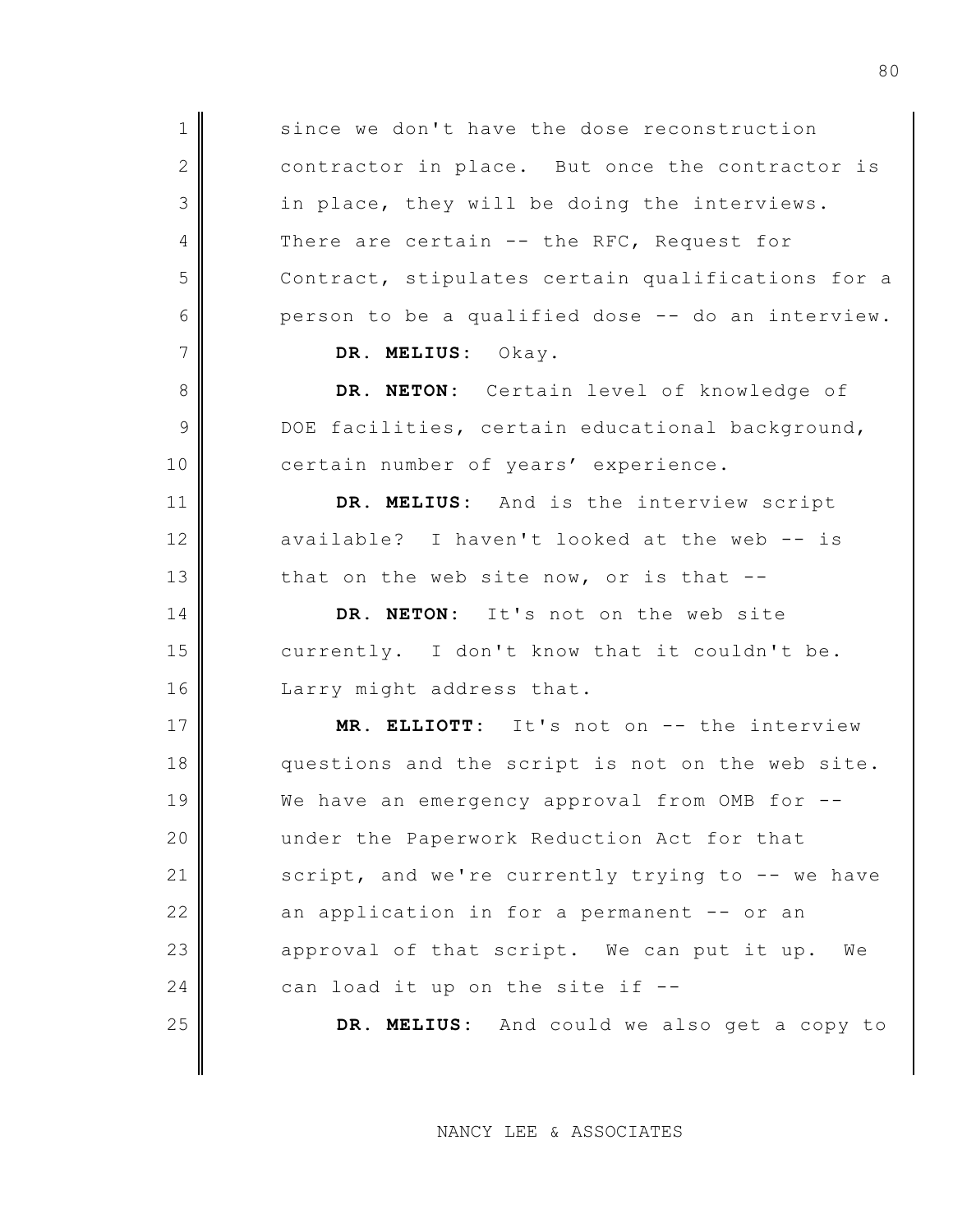1 the Board? 2 **MR. ELLIOTT:** Sure, we'll do that. We'll do 3 that. 4 I would also like to comment on Jim's 5 comments on the AWEs. We do know that some AWEs 6 did have radiation monitoring data, like  $7$  Mallinckrodt, and we have a lot of that already 8 in our hands. But by and large, we're still 9 pursuing whether or not some of these AWE sites  $10$  have any, if at all  $-$ 11 **DR. NETON:** Right. 12 **MR. ELLIOTT:** -- personal dose information. 13 **DR. NETON:** There are over 300 AWEs, and 14 it's very hard to track -- some of them aren't in 15 business anymore, have been out of business for a 16 | long time. In some cases the facility is no 17 | longer even there. So we will be pursuing that 18 || with some vigor in the next couple months. 19 **MR. ELLIOTT:** Also, the computer-assisted  $20$  telephone interview, when we have the contract in 21 place, those interviews will be done in the NIOSH 22 facility. The contractor will live with us doing  $23$  that.

24 **DR. NETON:** That's a good point. The 25 contractor's required -- we will provide them

NANCY LEE & ASSOCIATES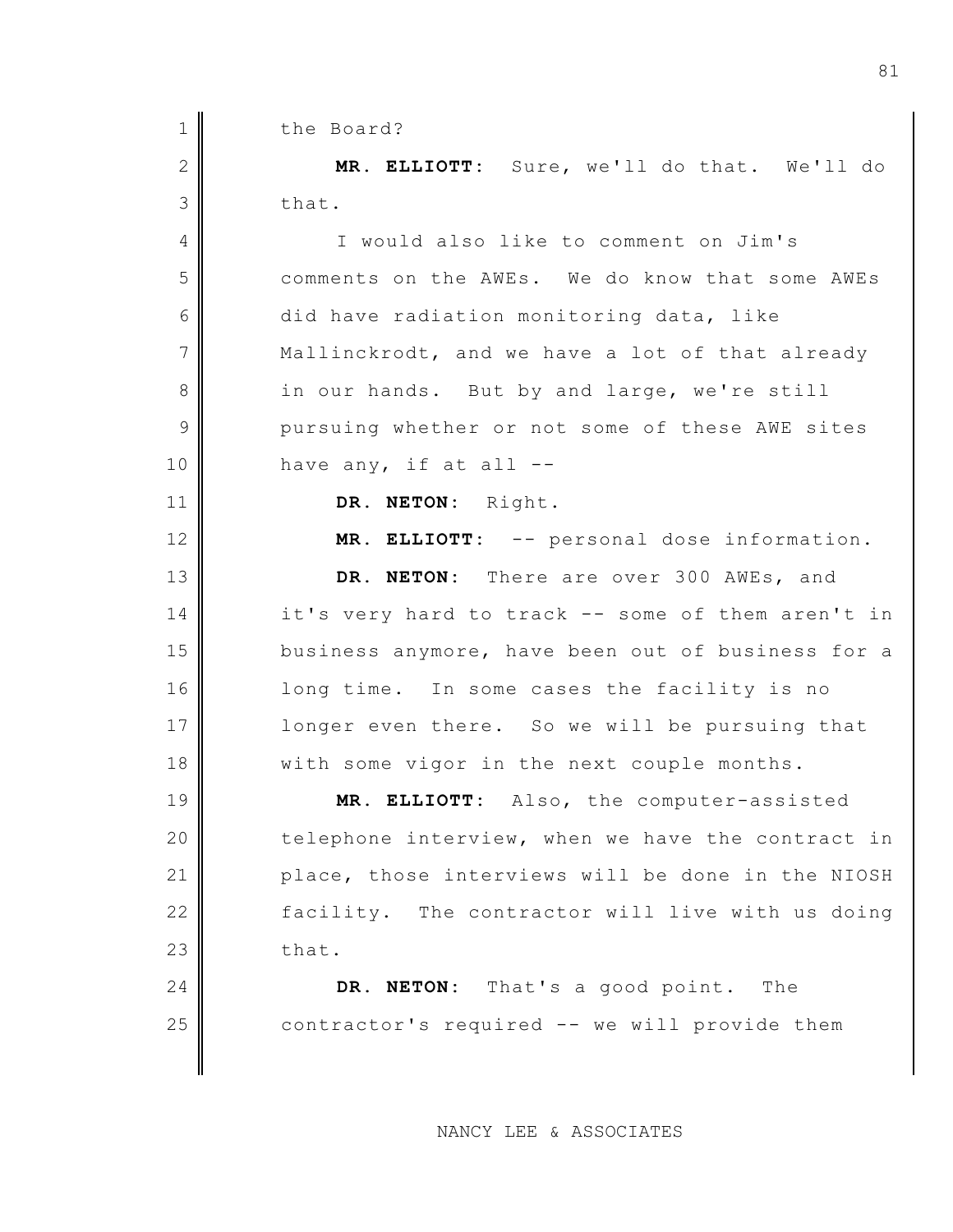$1 \parallel$  space to do the interviews at a NIOSH facility, 2 primarily so we can actually get a handle on how 3 they're going and monitor the quality of what was 4 qoing on, since it's a very big piece of this 5 assessment. 6 **DR. MELIUS:** Again, refresh my memory. I 7 think I asked this last time also. But what 8 information will be given to the claimant prior 9 to the interview? 10 **DR. NETON:** They will be provided -- not 11 necessarily the entire script, but some 12 information as to what lines of inquiry we're 13 going to be going through in the interview. The 14 script right now, as I said, it sort of looks 15 like a fill-in-the-blank kind of thing. We could 16 use that, but I think we could cut it down a 17 || little bit so that it wasn't as long and give 18 them the same information. But all the 19 information that we'll be discussing will be 20 **provided to them prior to their interview** 21 | occurring.

22 **DR. MELIUS:** What about the exposure 23 information that's been received from DOE? Will 24 they be provided with that ahead of  $-$ 25 **MR. ELLIOTT:** We talk to them about that

NANCY LEE & ASSOCIATES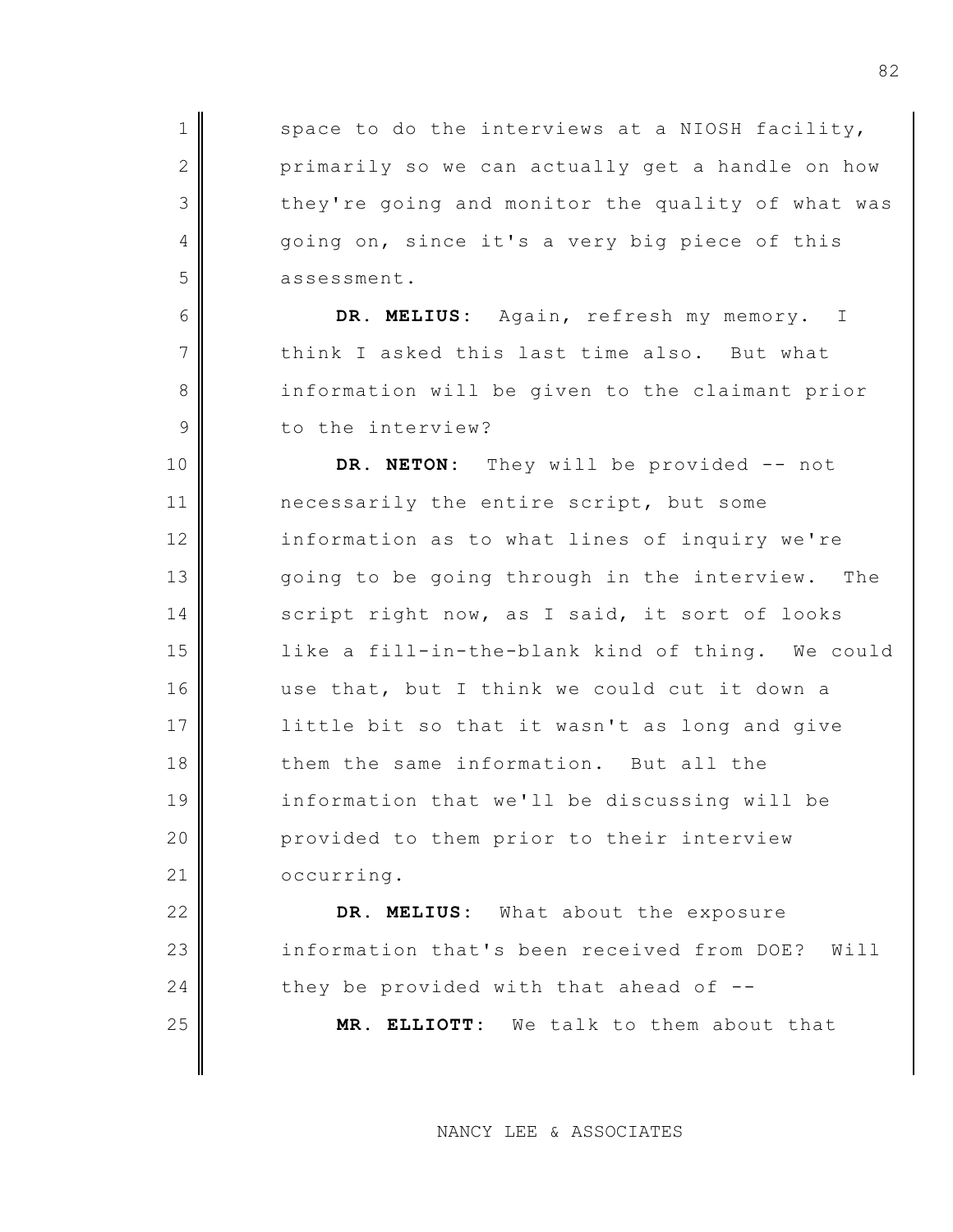1 over the phone during the interview process, and  $2$  we can make it available to them if they request 3 it. It's been our thinking that we wouldn't 4 automatically provide that because it might 5 prompt confusion with what they typically get as 6 reported cumulative annual dose from DOE.  $7$  So as we go through the interview process 8 we'll walk them through all the information we 9 have collected from DOE, what we have in our own 10 hands at NIOSH, and will explain the process of 11 going forward with evaluating that information 12 and how their interview questions will aid us in 13 doing dose reconstruction. So there's a highly 14 interactive process we envision dealing with the 15 claimant through the interview. 16 **DR. NETON:** In preparation for the 17 interview, the person that is conducting the 18 interview will go through the entire file, 19 including the DOE dose records that are 20  $\parallel$  available, and use that to query in some depth, 21 customize it in some ways to the individual 22 claimant. 23 And we'll be looking for things like 24 consistency. If a person says they wore a badge  $25$  all the time and we received a report from the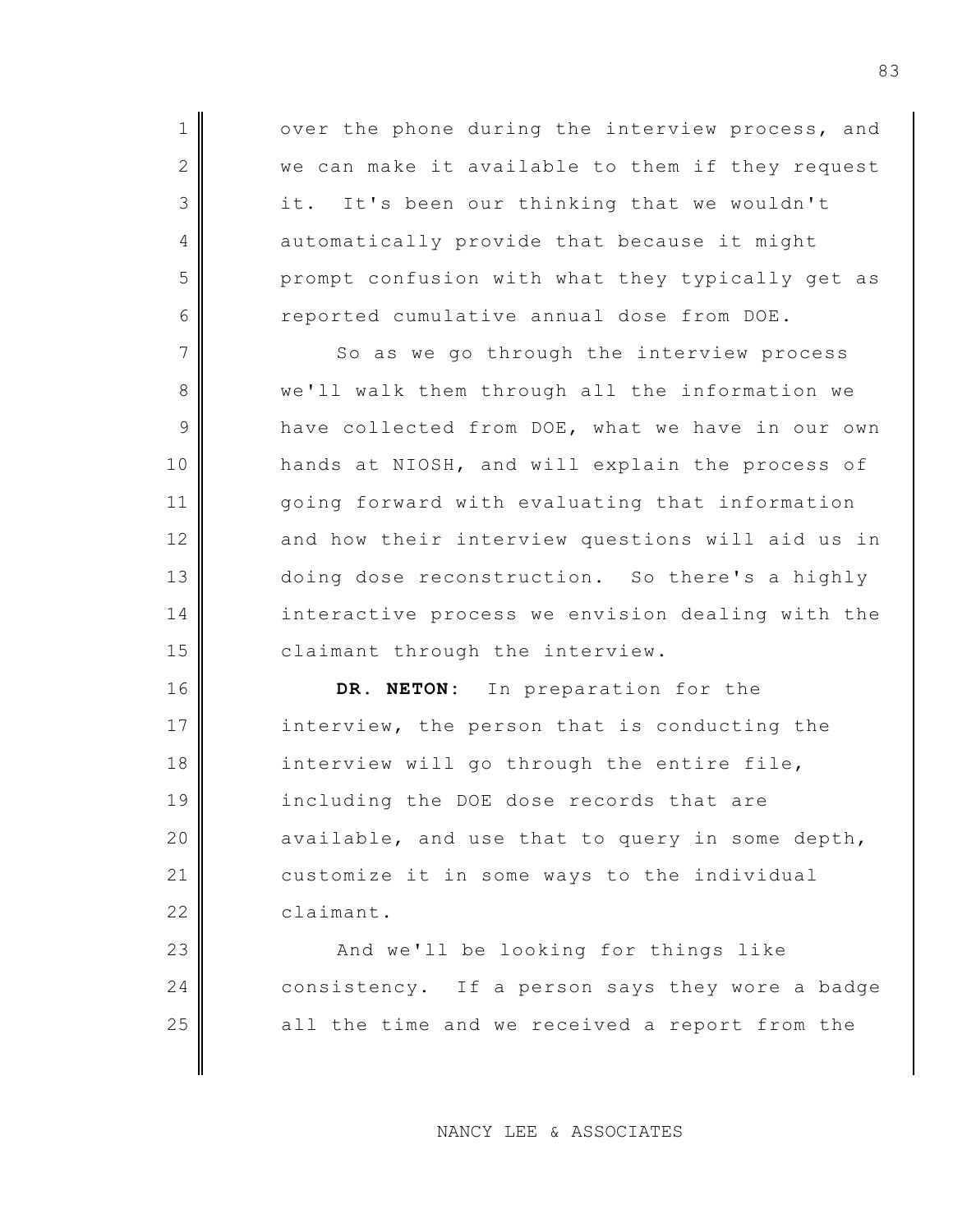1 Department of Energy that they have no monitoring  $2$  information at all, that's going to take us down 3 a different path. Or if a person was involved in 4 a number of incidents and we have those incident 5 reports, it'll be interesting to compare notes as 6 to what the claimant states versus what's in the  $7$  official record, that sort of thing.

8 **DR. MELIUS:** Yeah, but I guess my concern  $9$  would be there's -- if you do it the way you 10 described it, I think that's good. If you did it 11 the way, well, I have your records from '55 to 12 | 12 | 165, we have all your exposure records so we  $13$  don't need to talk about that, or -- and they 14 just say okay without knowing what's there, or 15 especially with someone with sort of a 16 complicated work history, that could be 17 problematic.

18 **DR. NETON:** This is going to require some 19 level of expertise on the interviewer to do a 20  $\parallel$  good job. We've already recognized certain 21 instances -- if you ask a person did you ever 22 wear a badge, a monitoring badge, or were you 23 ever assigned a badge, and they say, well, no; 24 but in pursuing the conversation we find out 25 that, well, they were not assigned a badge, but

NANCY LEE & ASSOCIATES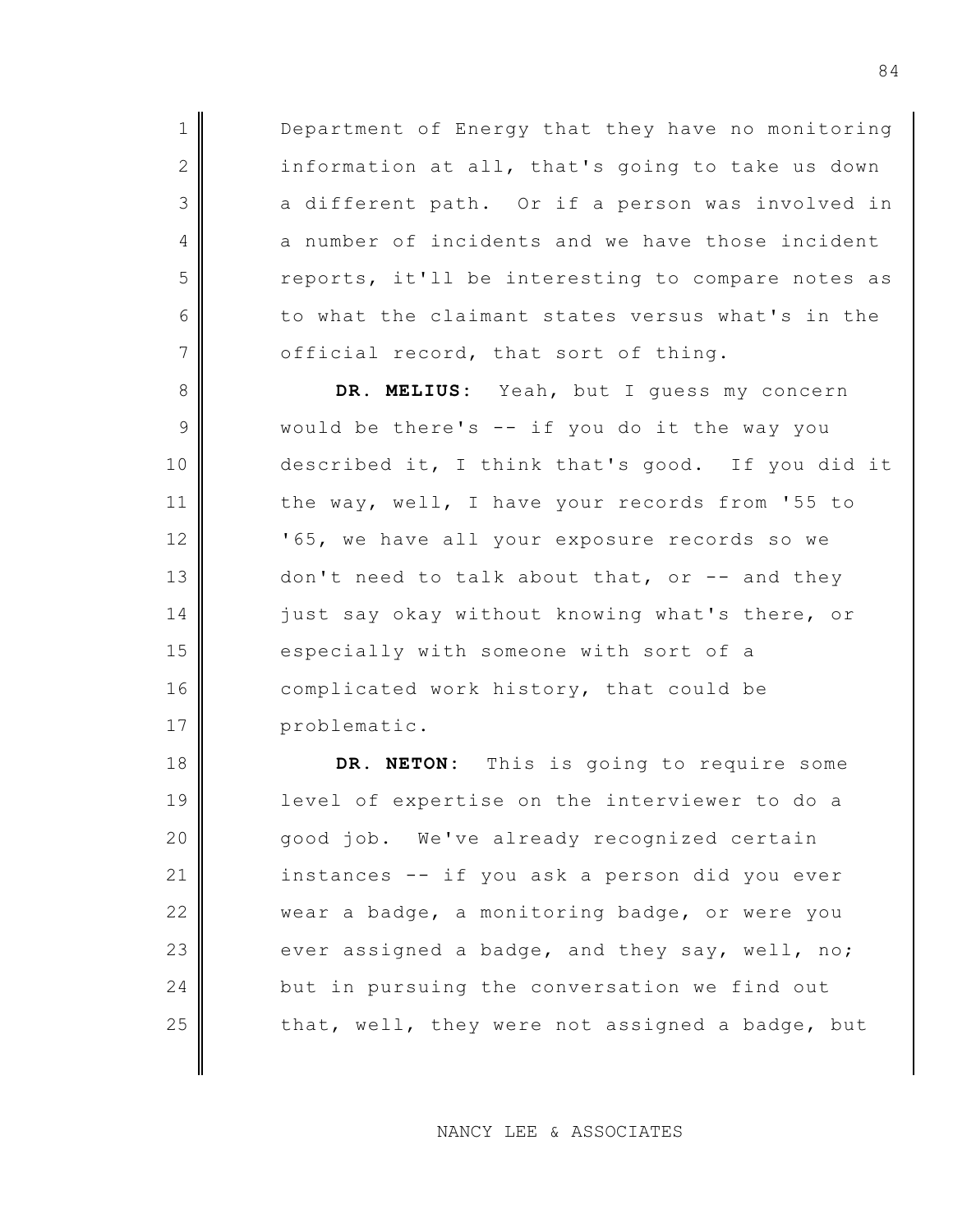1 1 they visited areas that required a badge and were 2 issued temporary badges every month. So we would 3 have never known that if a person didn't have 4 good interview techniques. So it's going to 5 require some skill.

6 **MR. ELLIOTT:** The intent of our interaction  $7$  through this interview is to elicit information 8 from the claimant that might aid us in going back 9 to DOE seeking additional information that might 10 not have been forthcoming. And we're not only 11 hoping to get that, but if there's situations  $12$  that no DOE record would support, we're asking 13 the claimant through the interview process to 14 identify co-workers that can verify or validate 15 your claim, this aspect of your claim, and we'll 16 get an affidavit from that individual.

17 **DR. MELIUS:** A related question, and I think 18 it's sort of the same issue, approaching it from 19 a different -- tell me if you're going to present 20 this later, because I haven't gone through all 21 your slides yet. But how are you going to judge 22 the completeness of the data that you're  $23$  receiving from the DOE and/or the facility?

24 You've got a number in the draft regulation, 25 you list a number of items you'll look at. But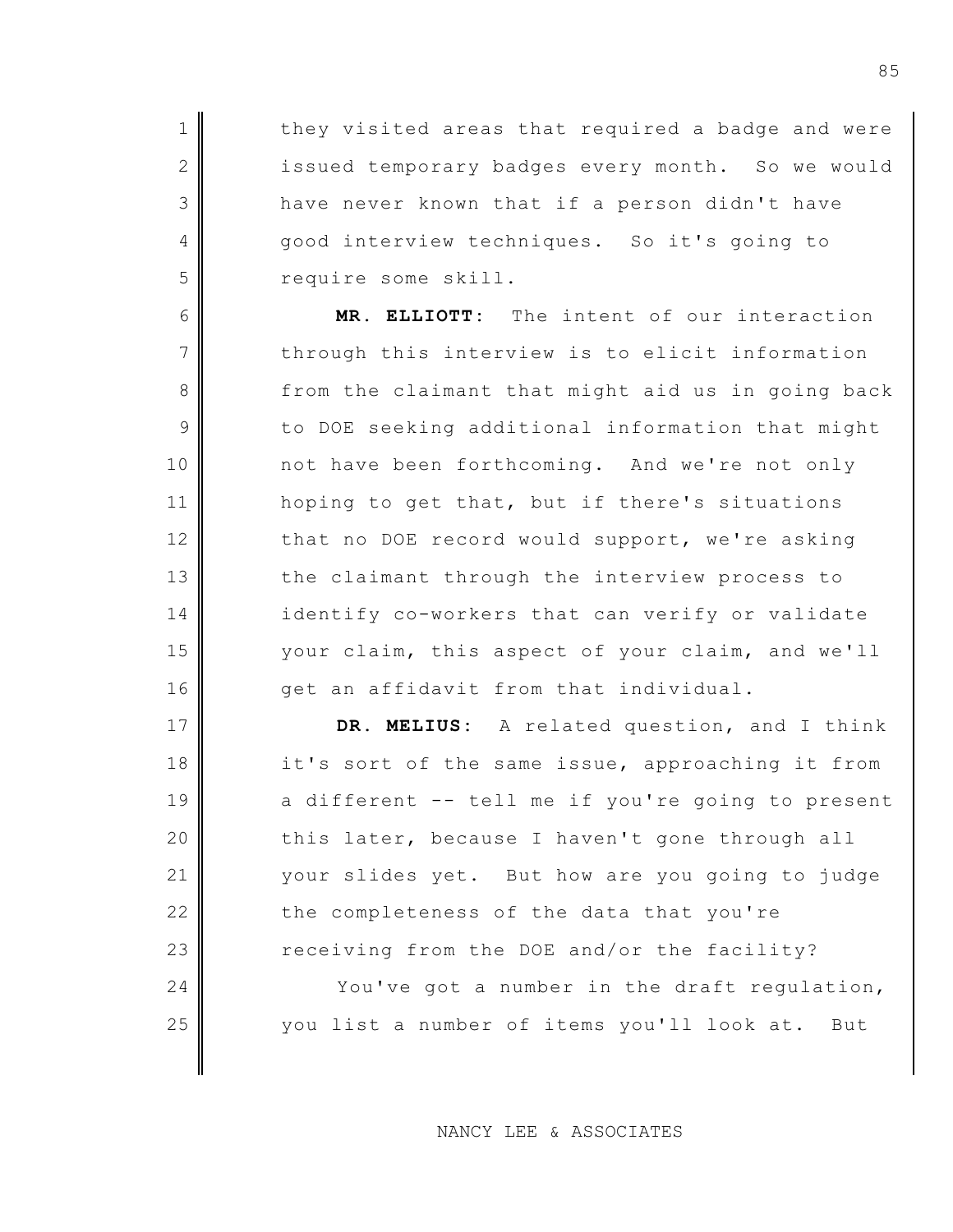1 that's a wide range, and it's a lot of 2 information. And how are you going to sort of collectively build up your knowledge base that you can judge what's complete? You want an efficient process. At the same time you also want to make sure that you're getting as much | information as is there and is relevant to the 8 person's case.

9 **DR. NETON:** That's a real good question. In 10 the beginning the process is not going to be as 11 efficient as we'd like, because we're requesting  $12$  these individual cases, we're getting a file. We 13 don't really have a sense that we've got 14 everything that may be available to us.

15 So we've envisioned early on is to have a 16 parallel process in place where we will actually 17 be collecting the DOE's records themselves and 18 bring them in to NIOSH, putting them on our own 19 computer system, developing that database, so 20 we'll have a sense as to what information the DOE 21  $\parallel$  really has available, such as the work place 22 monitoring information, air sampling data, that 23 sort of stuff. But we need to get onto the DOE  $24$  sites, get there, talk to the people that have  $25$  these records, and determine if this information

NANCY LEE & ASSOCIATES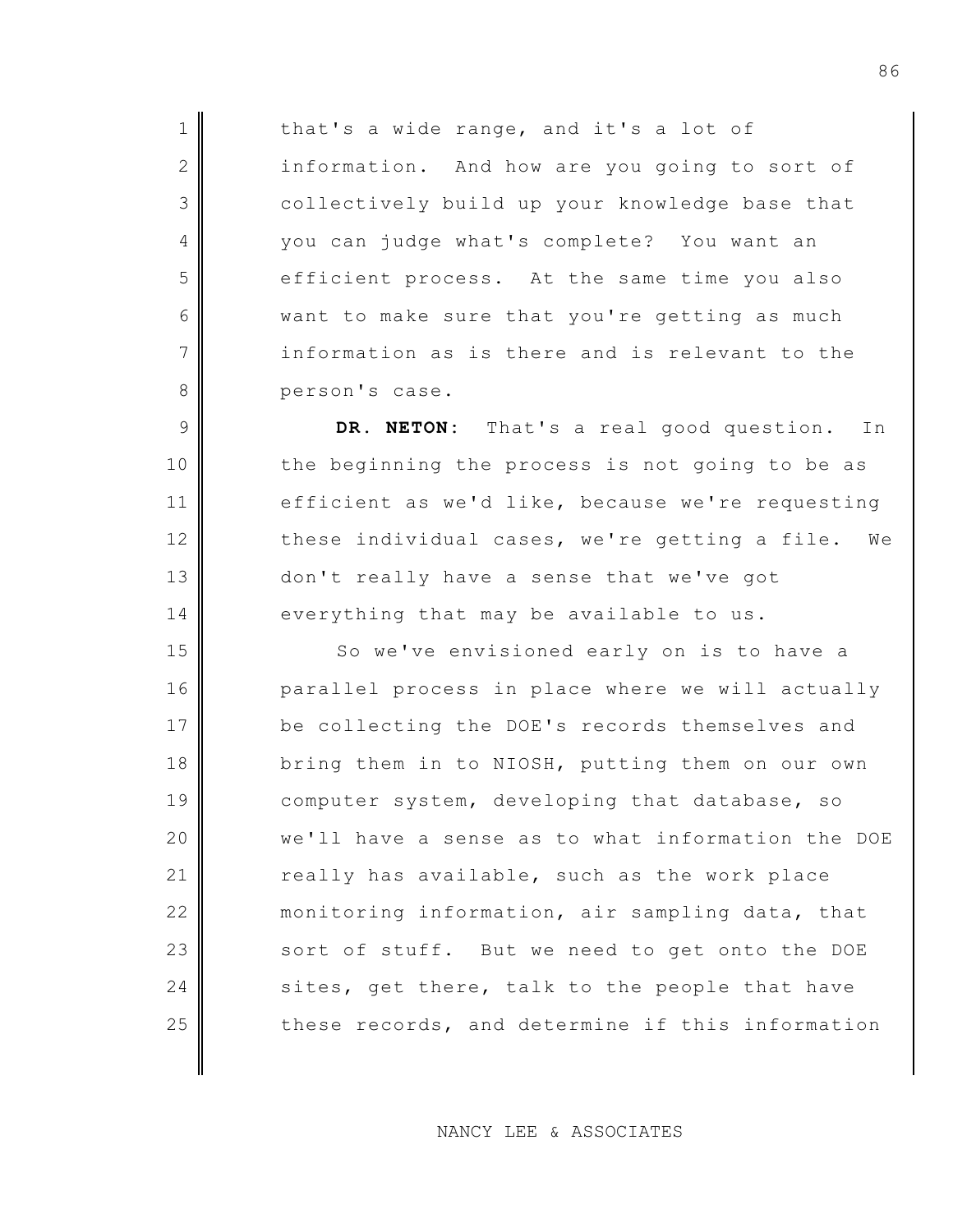$1$  is actually even available in a reasonable time 2 frame, because time is a critical issue.

 **DR. MELIUS:** But how will you -- will that 4 also include going out and getting the information from the contractors as opposed to what DOE has collected? My experience has been that the DOE offices don't always have as 8 complete information as the contractor will.

9 **DR. NETON:** That's correct. And in reality, 10 most of the information's coming from the 11 contractors already. The Department of Energy 12 really doesn't have a repository per se of all  $13$  the information we need. We are working through 14 the operations offices, the DOE operations 15 offices. But then once they forward that to the 16 contractor, we're interacting with them directly. 17 Once the packet has been forwarded to, say, the 18 Savannah River site or Hanford or whatever, we're 19 in communication with the contractor. And that 20 would include visits to the contractor's site.

## 21 **MR. PRESLEY:** Bob Presley.

22 | Che of the things that I think you need to  $23$  ask, make sure that you get multiple sites. A 24 | lot of the people, maybe they worked at one site, 25 but they visited other sites during their work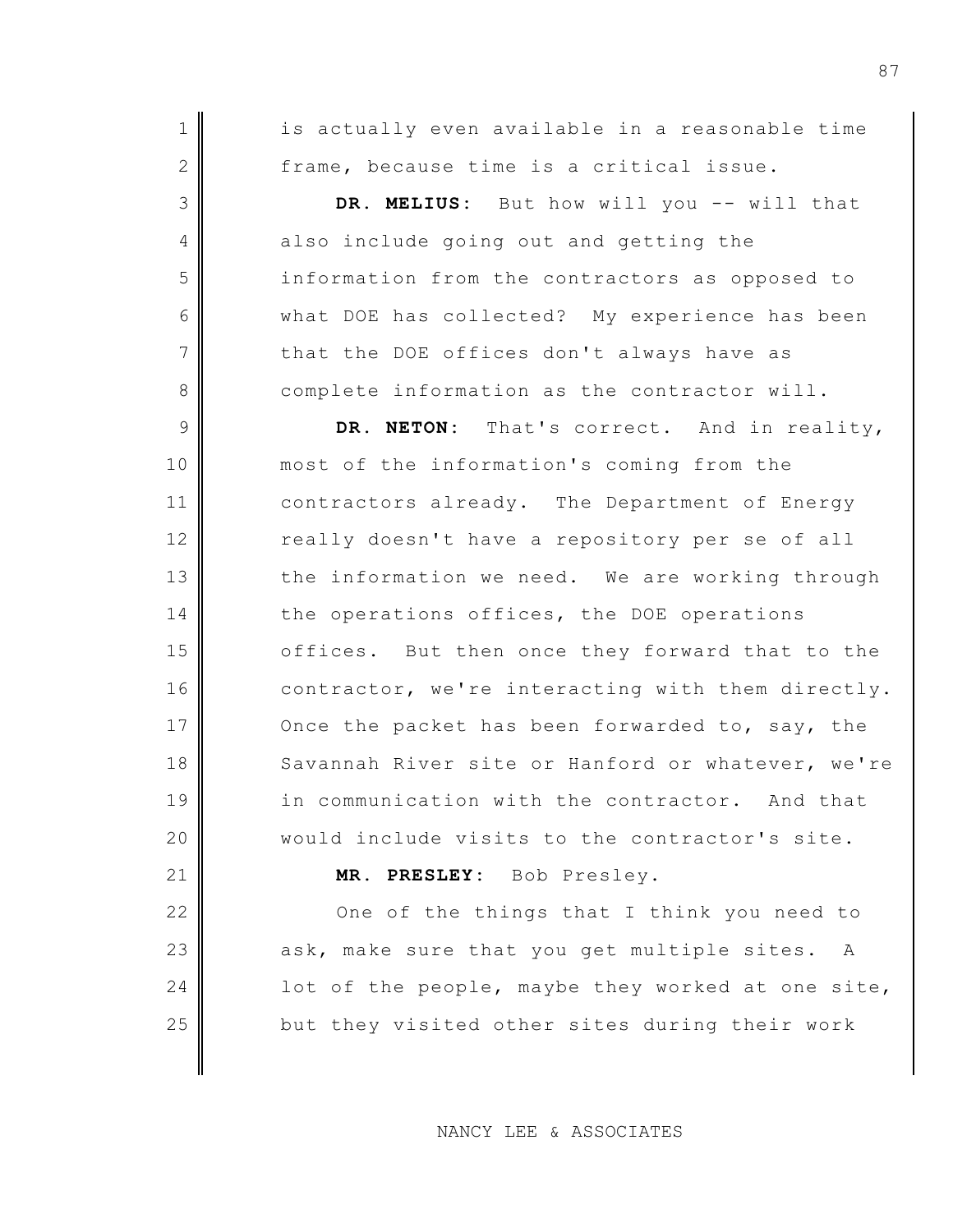| $\mathbf 1$    | experience where they would have gotten a         |
|----------------|---------------------------------------------------|
| $\sqrt{2}$     | contamination dosage at some other site.          |
| 3              | DR. NETON: Was the question how are we            |
| 4              | going to deal with that issue?                    |
| 5              | MR. PRESLEY: Yes. Are you doing to deal           |
| 6              | with that issue?                                  |
| $\overline{7}$ | DR. NETON: Oh, absolutely. We intend to           |
| 8              | deal with that. And a lot of that is going to be  |
| $\mathcal{G}$  | either based on the record that is in the         |
| 10             | person's file -- DOE has kept track of that to a  |
| 11             | certain extent, but not perfect, I might say --   |
| 12             | but also this is where the interview process      |
| 13             | comes in. If a person can inform us as to where   |
| 14             | they went, what they did and how often, what time |
| 15             | period, we'll pursue that at that other site. So  |
| 16             | we certainly have to include that in the record.  |
| 17             | DR. ANDERSON: Going back to the previous          |
| 18             | presentation, it seems to me the only time you'll |
| 19             | move to interviewing somebody is if you have not  |
| 20             | if the records you've already received would      |
| 21             | not qualify them for a sufficient exposure.       |
| 22             | So really what you're doing -- it'll be           |
| 23             | important. If that's the case, then it would      |
| 24             | seem to me sharing what you already have with the |
| 25             | worker so they can see the completeness of it     |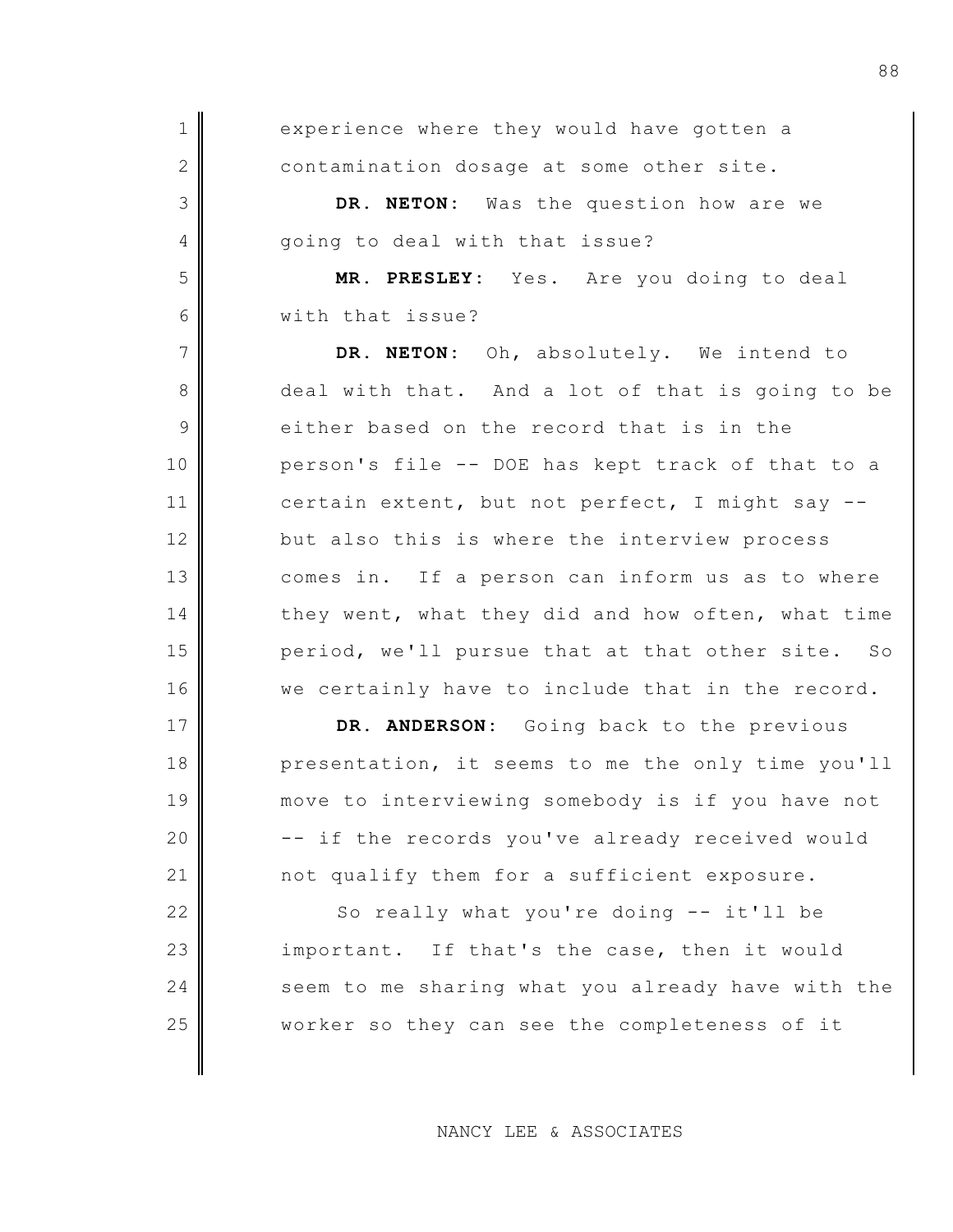1 || would be very important, because unless you 2 interview everybody the reality is those people 3 who have qualified you would already have short-4 circuited out of the system; those who are very  $5$  low would be out; and these are the only ones 6 that you're still building their dose, and you're 7 looking for other exposures that may not have 8 been in your base information.

9 **DR. ZIEMER:** Larry has a response.

10 **MR. ELLIOTT:** Dr. Anderson, we will be 11 interviewing everybody, okay. And the level of 12 detail we get into the interview will depend upon 13 the complexity of the work history, how many 14 sites they worked at, how many different 15 radionuclides they might have been exposed to. 16 So everybody will get an interview. Everybody 17 || will be able to contribute to their case file 18 through that interview.

19 **DR. ANDERSON:** Because I thought in the 20 previous, it looked like it was a step-wise, that 21 if through kind of an administrative review the 22 person would qualify for compensation, you would 23 move them into that range rather than go through 24 further interviews and whatever. If you're going  $25$  to interview everybody, then that's a different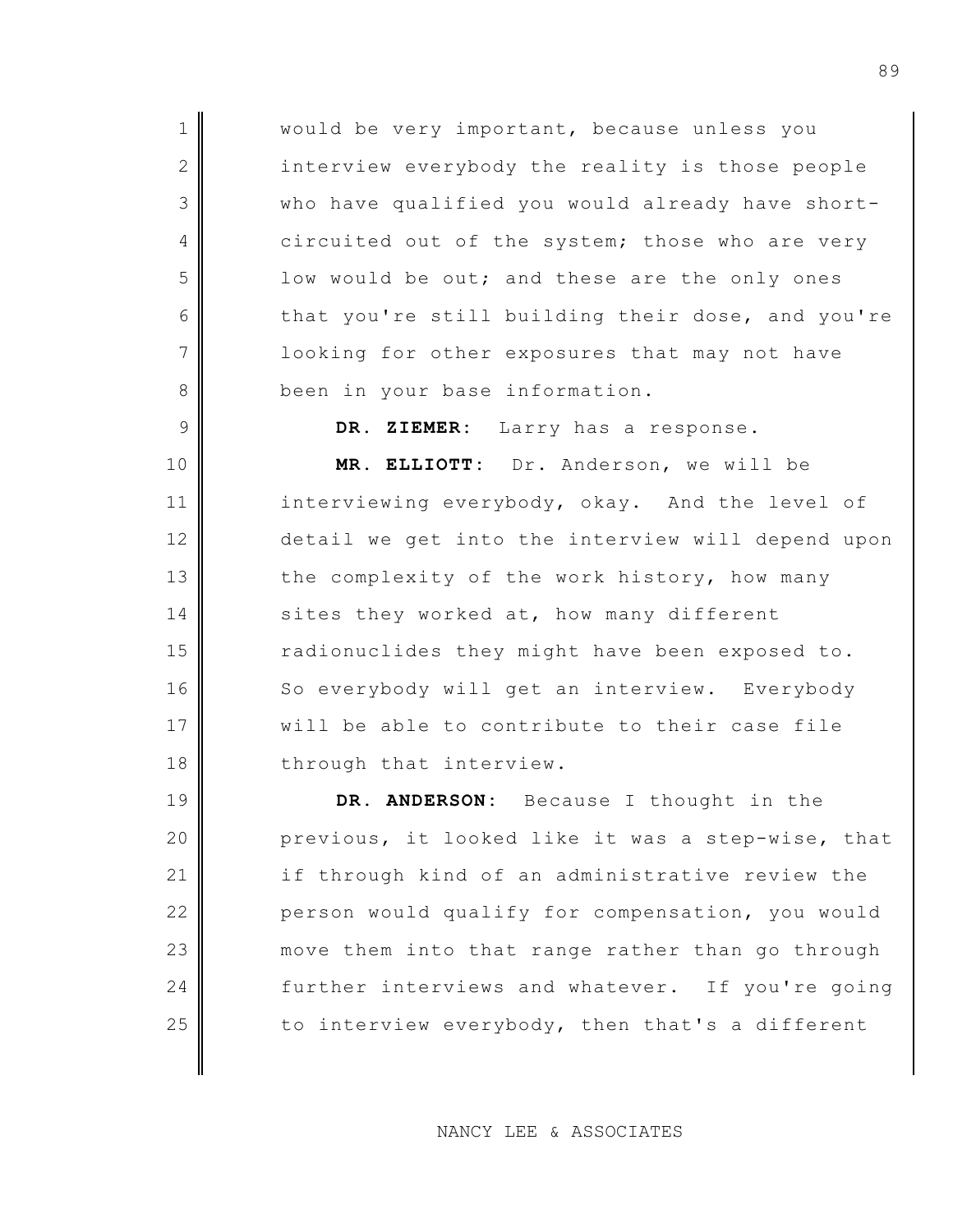1 scenario.

2 **MR. ELLIOTT:** To achieve the efficiency 3 process --

4 **DR. ANDERSON:** Yeah.

5 **MR. ELLIOTT:** -- we have that intent in  $6 \parallel$  mind, to try to categorize the claims as they  $7$  come forward. Those that are obviously high 8 enough that they're going to get an award, but  $9$  they'll still get an interview. Those that are 10 **b** obviously low enough that they're not going to 11 achieve an award through the final adjudication 12 | will still have an interview, and we'll use that 13 information to make sure that  $-$  again, we're 14 trying to achieve an accurate estimate of dose 15 here as much as possible.

16 **DR. ANDERSON:** Okay.

17 **DR. NETON:** There may be something that  $18$  comes up in the interview, if a person appears to 19 be qualified on face value, that might be helpful 20 for someone else's case.

21 **DR. ZIEMER:** Sally.

22 **MS. GADOLA:** I have a question that goes 23 along those lines.

24 Suppose you get someone, after all the 25 | cadiation dose reconstruction is done, it looks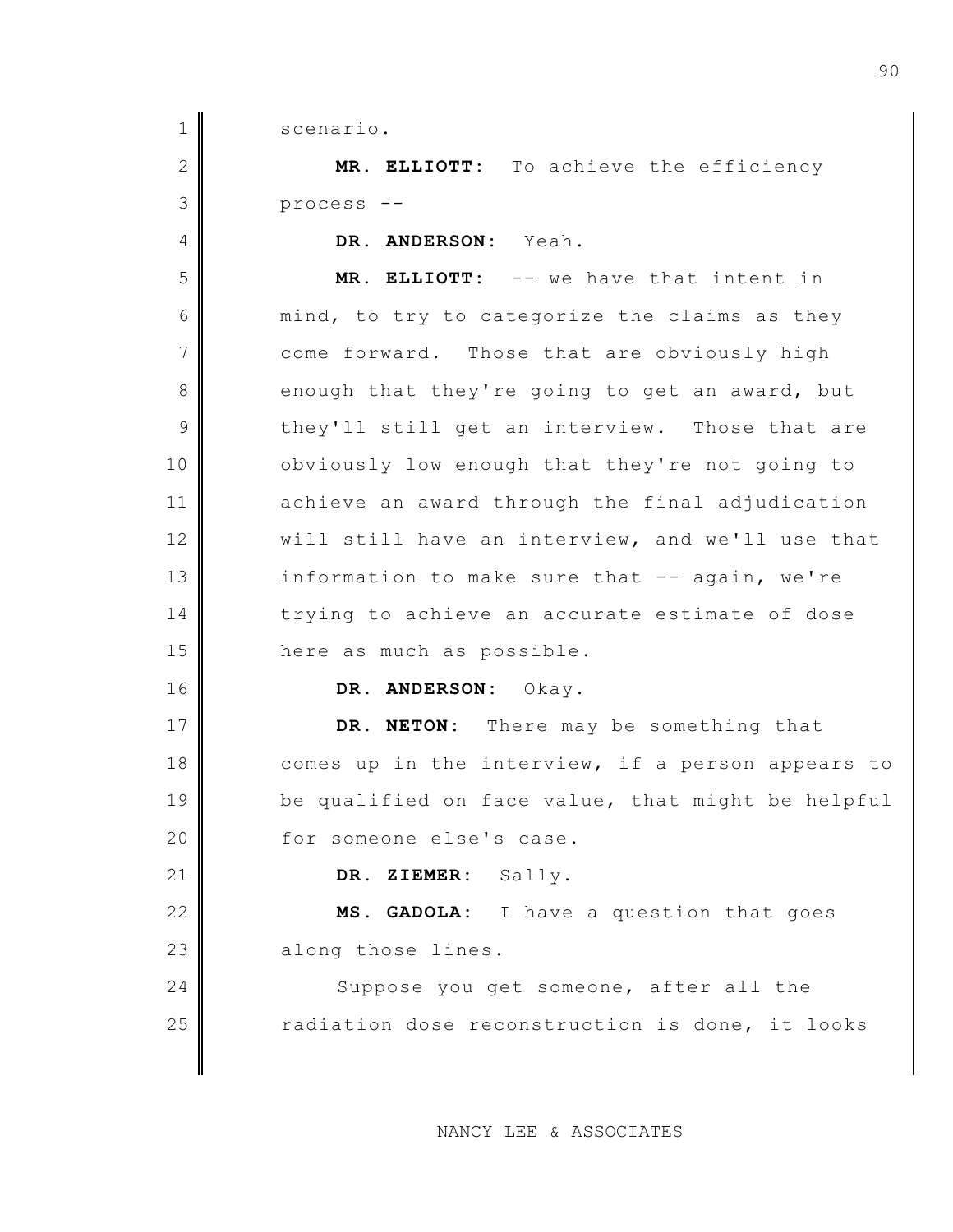$1$  as if their cancer was not caused by radiation.  $2$  However, it might very well have been caused by 3 other chemicals that they worked with in that 4 environment. Is anyone going to be advising  $5$  them, because then they would want to apply to 6 the state worker's comp? 7 **MR. ELLIOTT:** That comes back to the

8 Department of Labor's responsibility at the point 9 of adjudicating the claim. And when our dose 10 reconstruction report goes forward to DOL and to 11 the claimant, and DOL uses that information from  $12$  the dose reconstruction report in the probability 13 of causation in the IREP and they find that 14 they're below the 50 percent mark and their 15 recommended decision is not to award, then I 16 assume that the Labor Department and DOE will, 17 through their outreach program and their worker 18 advocacy program, encourage the claimant to 19 pursue the Subtitle D aspect of the program, 20 which is through the state worker's comp program  $21$  through the physician panels that DOE sets up. 22 And any dose reconstruction that we have done on 23 | cadiation would just travel along with that case 24 file for that individual.

25 We do not, though, in our program here on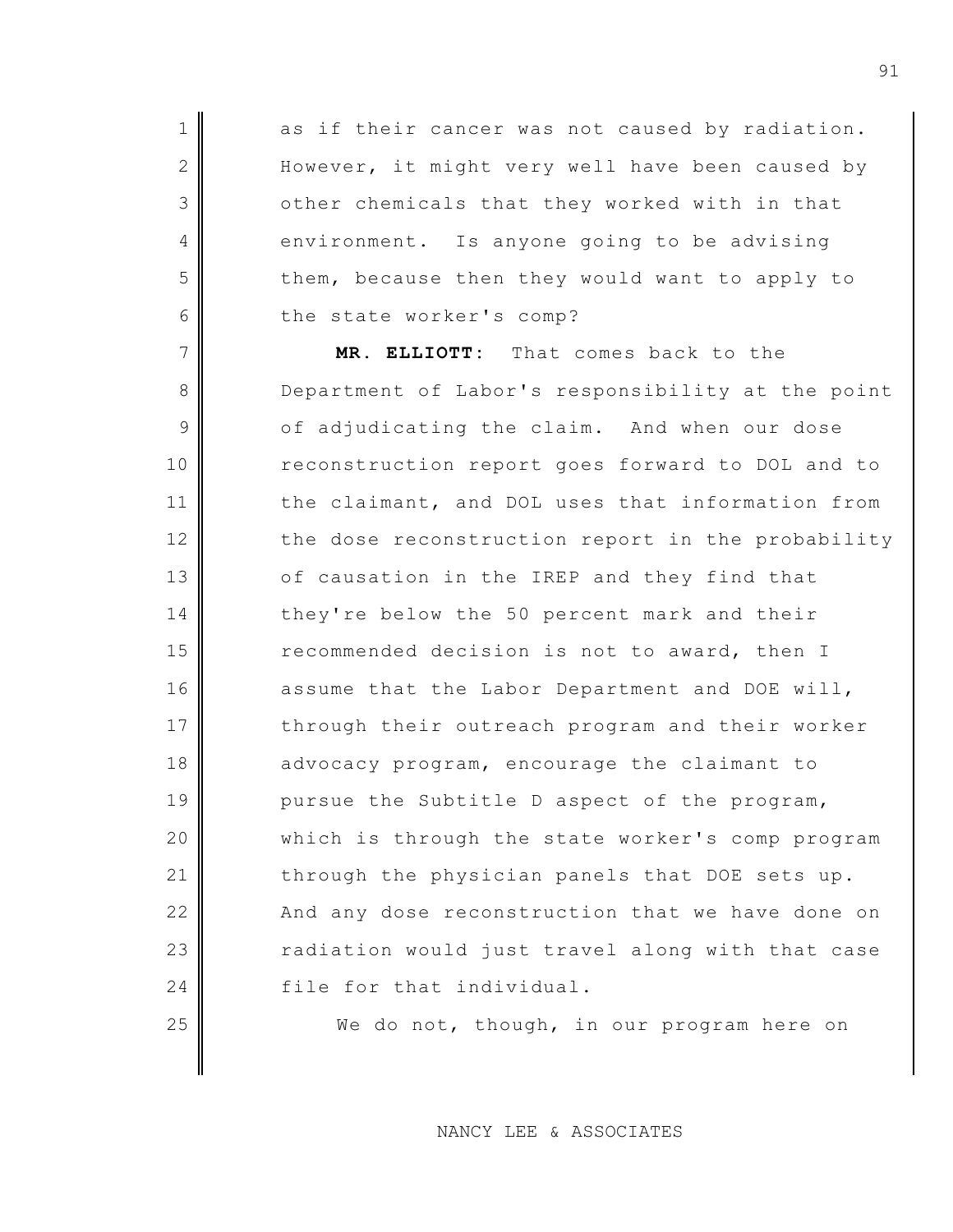| $1\,$          | doing dose reconstruction for cancer-related      |
|----------------|---------------------------------------------------|
| $\mathbf{2}$   | claims, we are restricted to radiation exposure.  |
| 3              | We are not including chemical exposures.          |
| 4              | MS. GADOLA: I understand that, but I'm just       |
| 5              | concerned with the workers, and especially the    |
| 6              | survivors, who would not even know what type of   |
| 7              | questions to ask, because they would not know     |
| $8\,$          | what their family members might have worked with. |
| $\overline{9}$ | Thank you.                                        |
| 10             | DR. ZIEMER: Other questions or comments?          |
| 11             | Jim.                                              |
| 12             | DR. MELIUS: Are you allowed to do more than       |
| 13             | one interview under your OMB approval?            |
| 14             | DR. NETON: Yes, nothing precludes us from         |
| 15             | doing more than one.                              |
| 16             | DR. MELIUS: Okay, good.                           |
| 17             | DR. ZIEMER: Whatever it takes, probably.          |
| 18             | DR. MELIUS: Yes, I could see it being a           |
| 19             | step-wise process with certainly some claimants,  |
| 20             | where they tell you something that wasn't in the  |
| 21             | records you've got. You go back, get that         |
| 22             | information you need to then ask them further     |
| 23             | questions, and --                                 |
| 24             | DR. NETON: In fact, with survivors that           |
| 25             | would probably be routine. We will obtain names   |
|                |                                                   |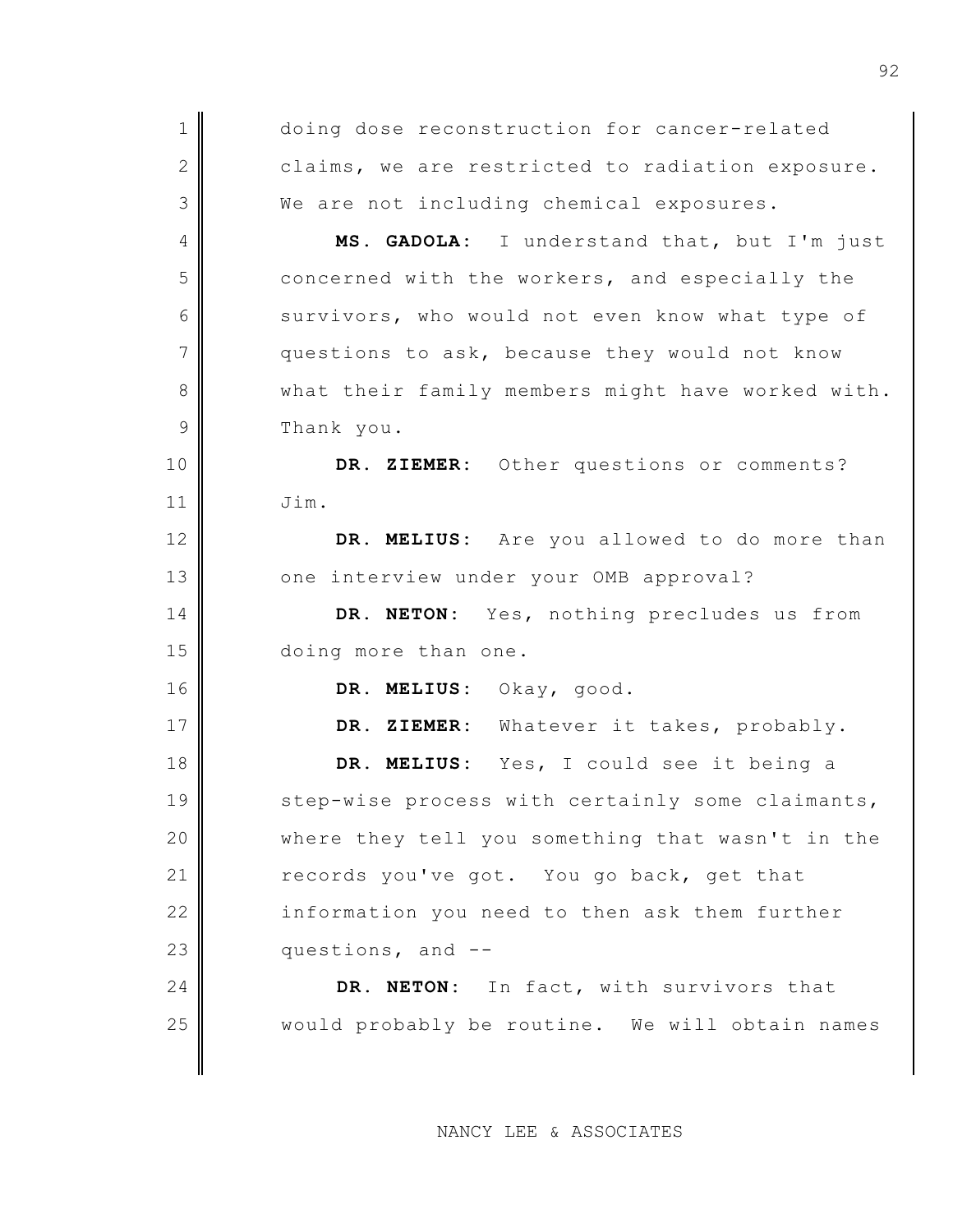| $\mathbf 1$  | of co-workers, just for the reason the person     |
|--------------|---------------------------------------------------|
| $\mathbf{2}$ | will say, well, I don't know what my husband or   |
| 3            | wife did at the site. It was classified. And so   |
| 4            | we'll try to obtain names of co-workers who still |
| 5            | may be alive and work it through that way.        |
| 6            | MR. ELLIOTT: The interaction with the             |
| 7            | claimant through the interview instruments that   |
| 8            | we've designed, we envision it to be very         |
| 9            | dynamic. It's going to have to be malleable to    |
| 10           | the situation.                                    |
| 11           | We've envisioned it that we're going to have      |
| 12           | to not do some of these by telephone. We're       |
| 13           | actually going to have to do some of these        |
| 14           | interviews face to face. We're going to have to   |
| 15           | do some of these interviews with a Q-cleared      |
| 16           | interviewer in an environment where the           |
| 17           | discussion cannot be overheard. We're going to    |
| 18           | have to do some of these interviews with          |
| 19           | assistance to the claimant who perhaps cannot     |
| 20           | hear, cannot speak.                               |
| 21           | We're going to have to do some of these           |
| 22           | interviews where we give advance time and         |
| 23           | opportunity for the claimant to go through the    |
| 24           | questionnaire and prepare themselves because --   |
| 25           | and we're going to have to fractionate some of    |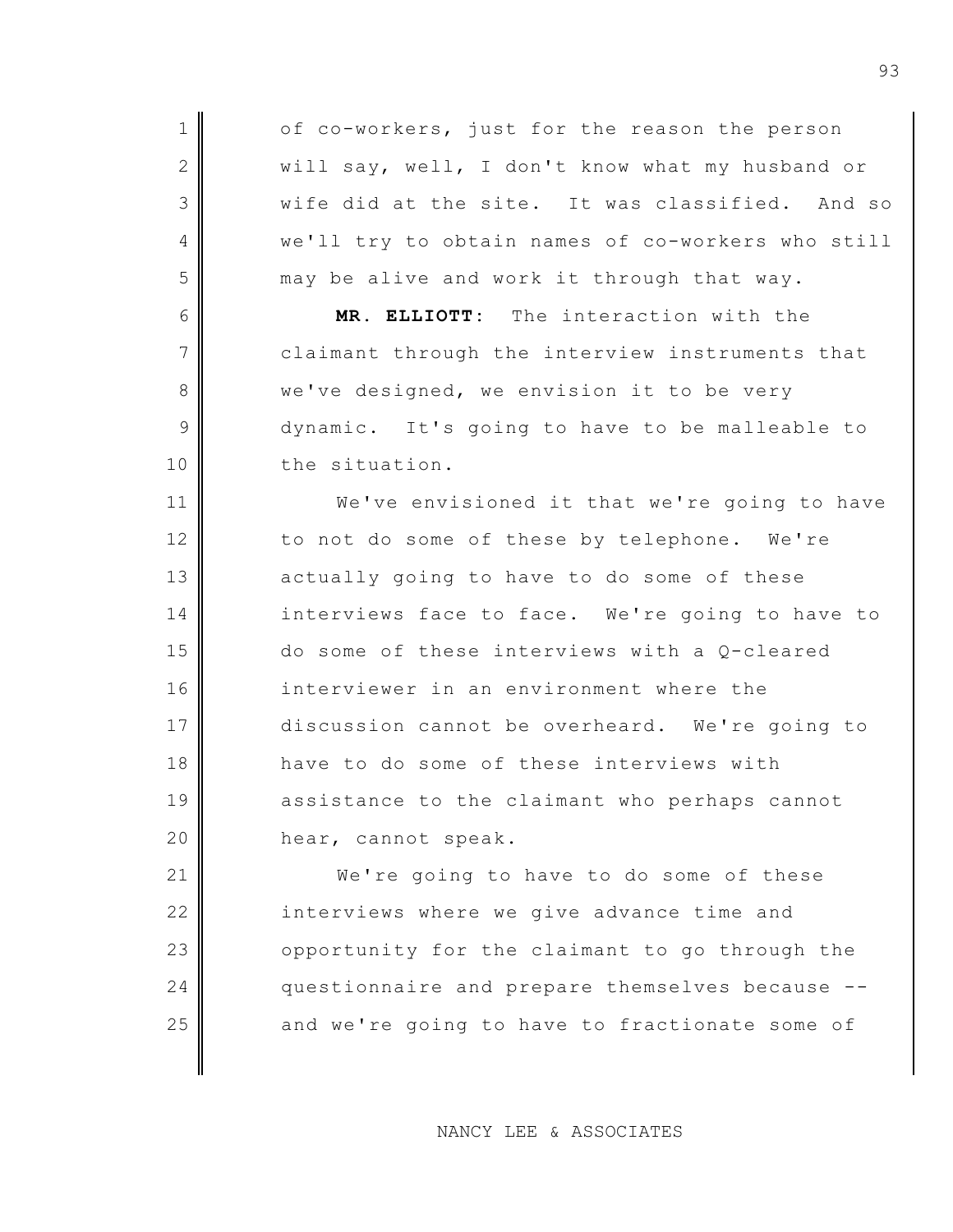| $\mathbf 1$   | these interviews so that we don't consume an      |
|---------------|---------------------------------------------------|
| $\mathbf{2}$  | individual's energy in the interview process, and |
| 3             | we have to go back to them and finish it up maybe |
|               |                                                   |
| 4             | two or three, in two or three sessions.           |
| 5             | So we've envisioned this to be a very             |
| 6             | dynamic interaction that is situation-dependent.  |
| 7             | DR. ZIEMER: Which means that it will also         |
| $8\,$         | be a time-intensive process, clearly, yes.        |
| $\mathcal{G}$ | Other questions or comments?                      |
| 10            | (No response)                                     |
| 11            | DR. ZIEMER: Okay, thank you very much, Jim.       |
| 12            | Appreciate that overview, and the questions were  |
| 13            | very helpful as well.                             |
| 14            | I'd like to proceed to the presentation on        |
| 15            | external dose reconstruction guidelines. Tim      |
| 16            | Taulbee of NIOSH is with us today. This item on   |
| 17            | the agenda was originally scheduled for this      |
| 18            | afternoon, but we do have, I think, time now for  |
| 19            | both the presentation and the questions.          |
| 20            | And Jim (sic), in connection with your            |
| 21            | presentation, you're talking about the draft      |
| 22            | internal (sic) dose reconstruction guideline, I   |
| 23            | believe, that was distributed to the Board        |
| 24            | members in advance. Is that correct?              |
| 25            | MR. TAULBEE: I'll be talking about the            |
|               |                                                   |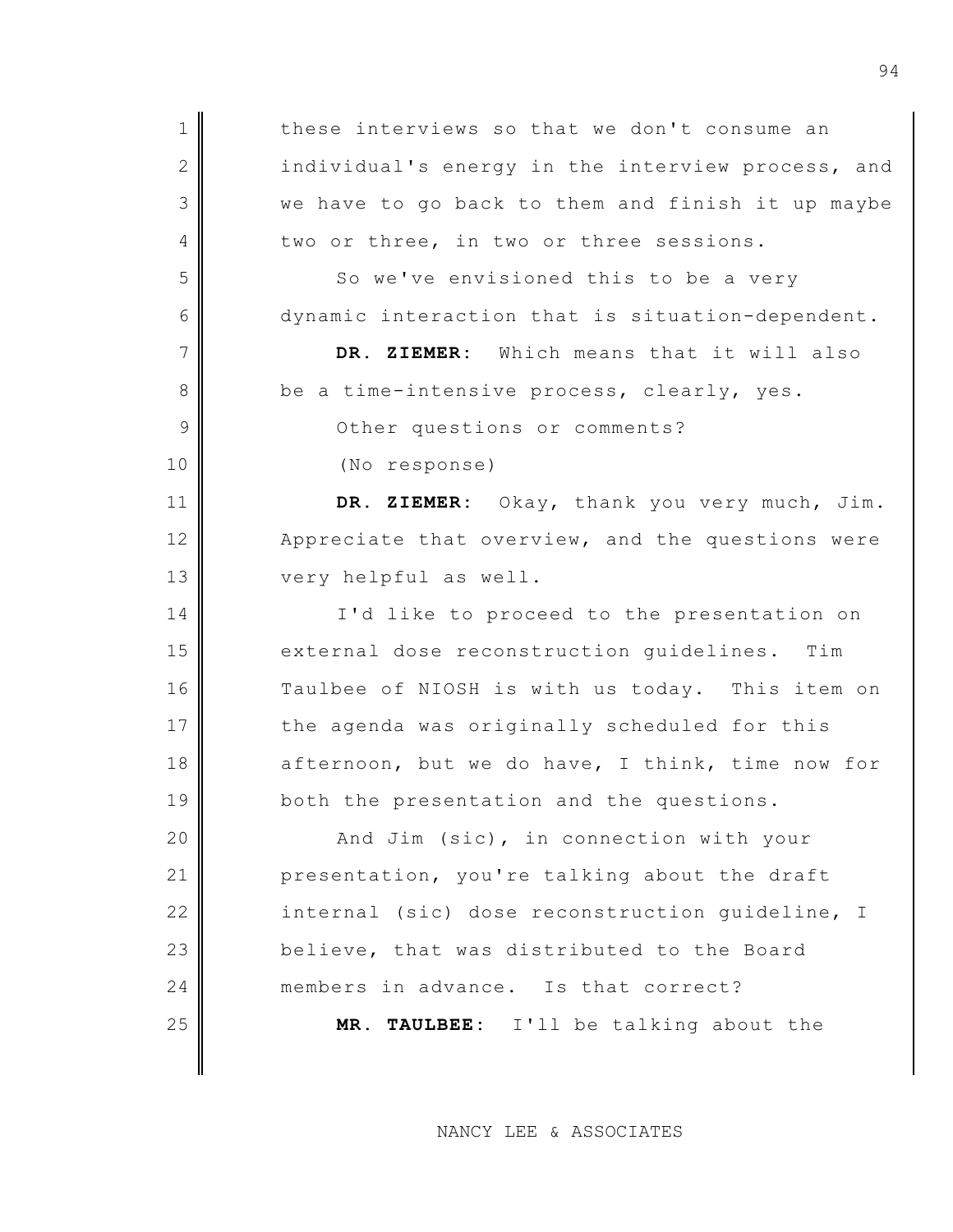1 external --

2 **DR. ZIEMER:** Yes, I said -- and I said 3 internal. I grabbed the wrong one. I meant --4 everybody knew I meant external, right? Right. 5 So Tim, please.

6 **MR. TAULBEE:** Thank you, Dr. Ziemer.

7 I'd like to thank the Board for this 8 opportunity to talk to you about external dose 9 reconstruction as we currently envision it. And 10 this is a draft. This is our approach as it is 11 || now, and we're eager to hear your thoughts and 12 comments on this.

13 What I'd like to do is to try and take you 14 through a dose reconstruction from us receiving 15 data from the Department of Energy, dosimetry 16 data, and how we would compile all of this and 17 get to the inputs that -- the data that we would 18 enter into the IREP program. So that's kind of 19 the approach that I would like to take today in 20 discussing the external dose reconstruction 21 process.

22 Basically there are two types of dose 23 reconstruction: One where have personal 24 monitoring data, which is for the vast majority 25 of the claimants. These are people that worked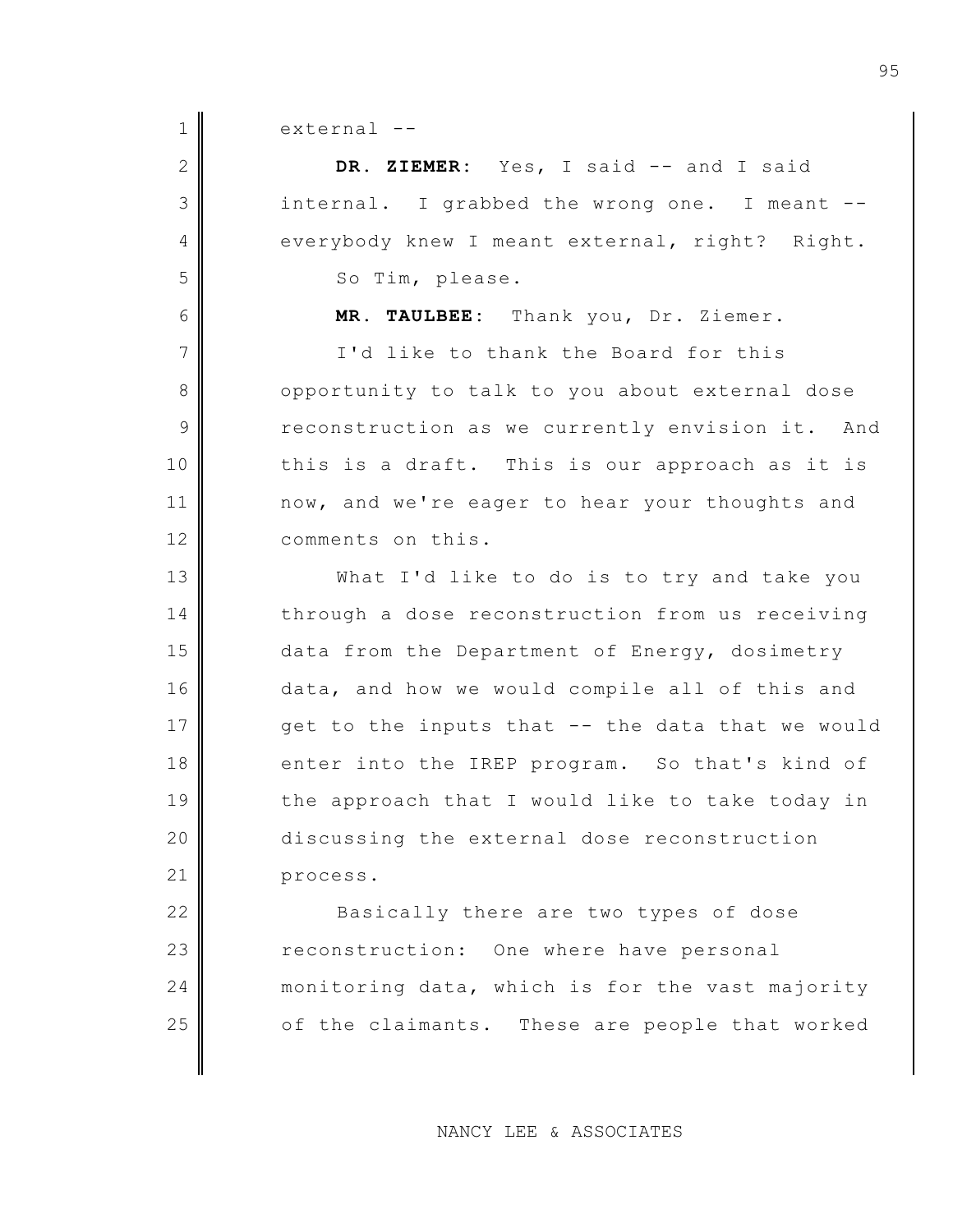1 at Department of Energy sites. And then the  $2$   $\parallel$  other type of dose reconstruction would be where 3 we don't have personal monitoring data, where 4 we'd use co-worker data or survey data, source 5 term data and possibly even radiological control 6 limits.

7 The Guideline that was given to you 8 prior to the meeting here, the personal  $9$  monitoring data is section two; the no personal 10 monitoring data would be section three. What I'm 11 | qoing to focus on today is when we have personal 12 monitoring data. Like I said, this is going to 13 be the typical process going through, where 14 Somebody worked at a Department of Energy site 15 and they were monitored with film badges or 16 thermoluminescent dosimeters.

17 **DR. DeHART:** Could I ask whether or not we 18 can interrupt for questions as we go along, 19 because there's going to be definitions going 20 through here and it's going to get technical.

21 **DR. ZIEMER:** Do you have any objection to 22 taking questions as they arise?

| 23             | MR. TAULBEE: No objection whatsoever.      |
|----------------|--------------------------------------------|
| 24             | DR. ZIEMER: Let's do that, then.           |
| 25 $\parallel$ | DR. DeHART: I have one question -- I think |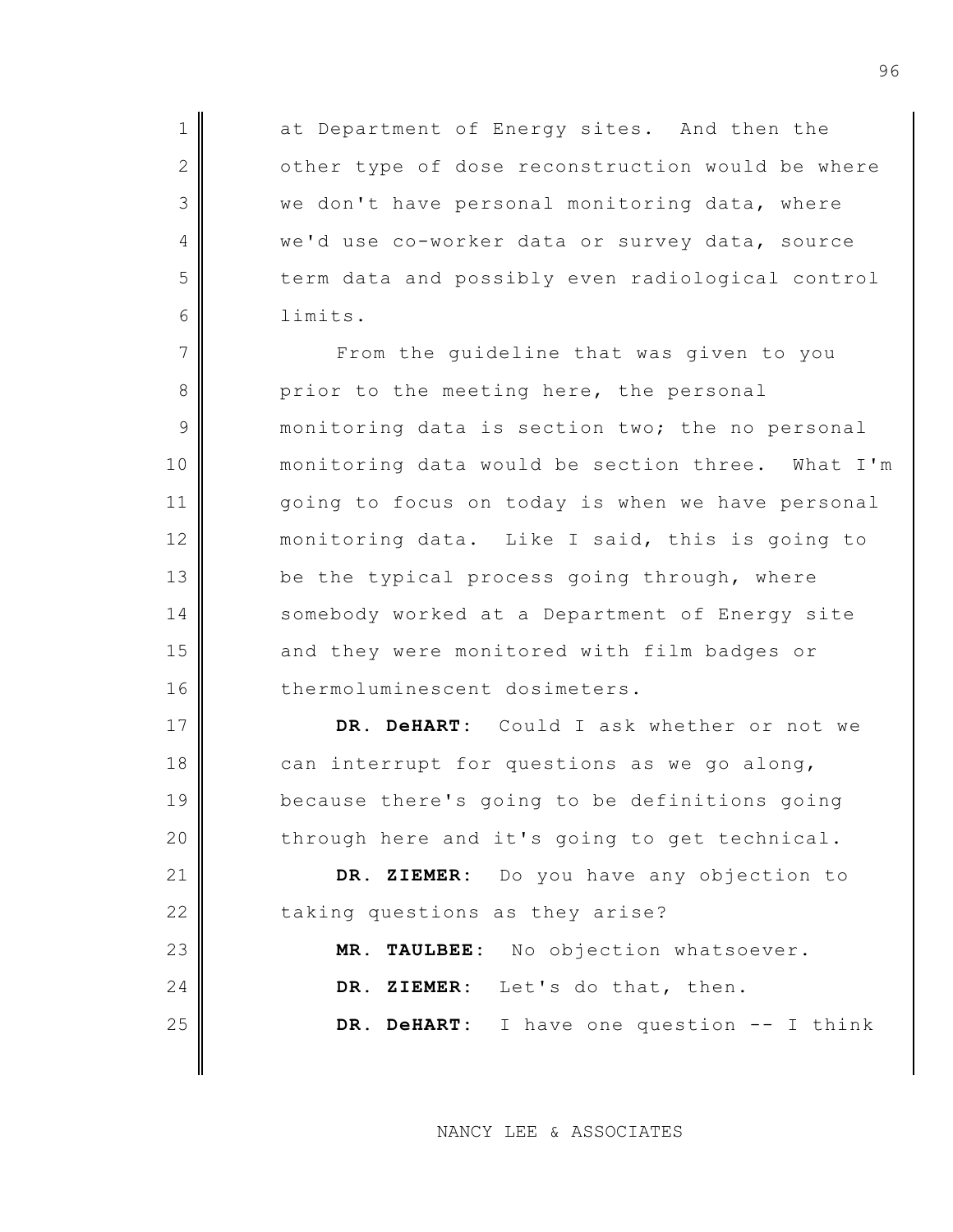1 I I know the answer -- but source term is a term  $2$  that I'm not really familiar with. I assume that 3 would be an isotope or something of that sort?

4 **MR. TAULBEE:** That's correct. The source 5 term information would be that at a particular 6 uranium machining facility, we know the quantity  $7$  of material, of uranium that was sent to them for 8 processing, and we know basically what they were 9 doing. They were milling it or they were 10 machining it. And so from the dimensions of what 11 they were starting with, we can estimate what 12 their external dose is based upon the quantity of 13 radioactive material.

14 So I guess the primary thing I'm going to 15 focus on is where we have personal monitoring 16 data. And so there are four basic components or 17 elements to the dose reconstruction, and the 18 first one is discussing the different components 19 of external dose; and then the conversion of that 20 external dose to an organ dose for the 21 probability of causation; and then defining the 22 uncertainty and determining the distribution  $23$  surrounding this external dose that we come up  $24$  with; and then the actual interface into the IREP 25 program.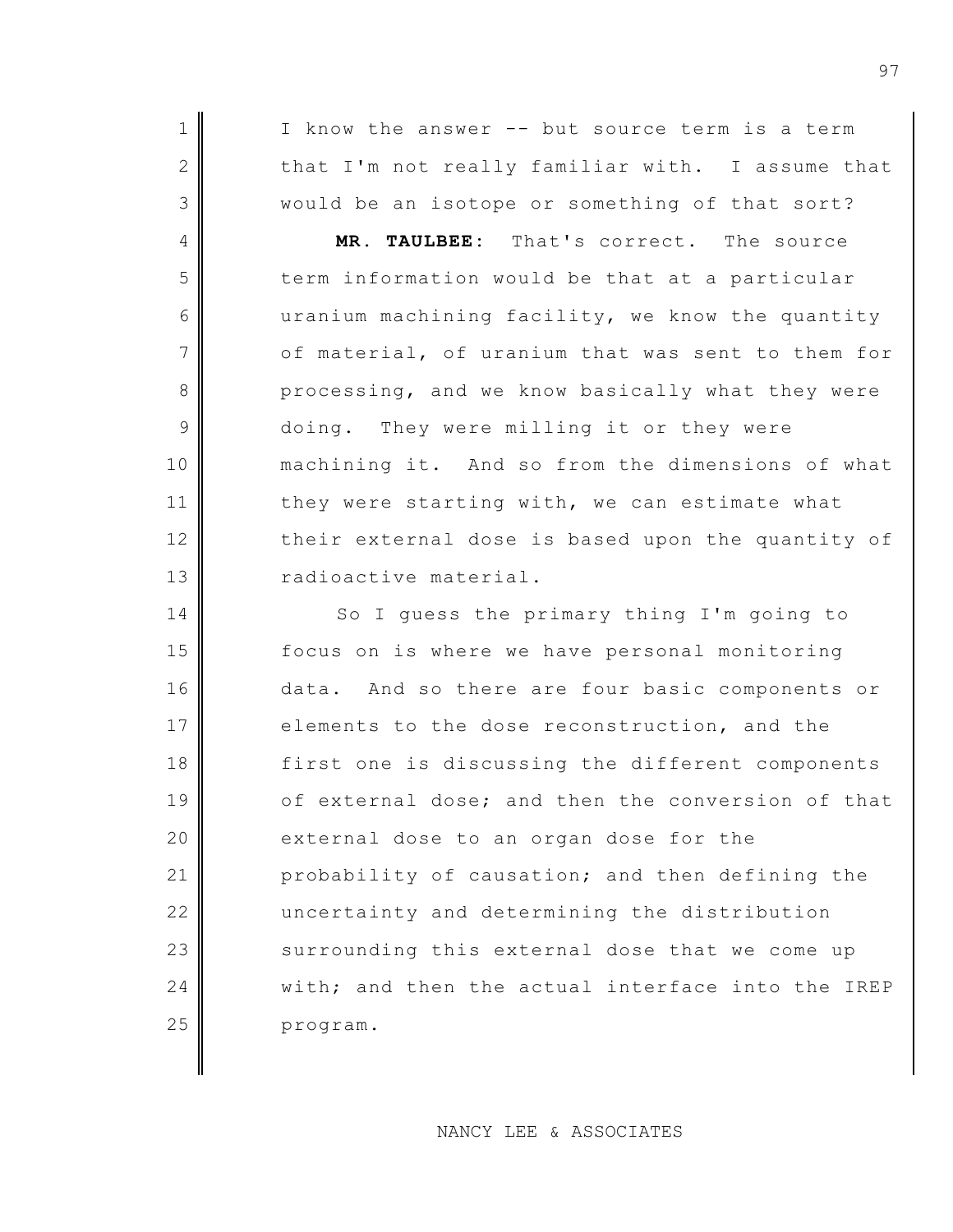1 || With external dose -- and you've seen some  $2$  of these slides before that Jim had briefly gone 3 over in his previous presentation here; please 4 pardon me repeating some of them as I go into 5 more detail -- but there's four basic components. 6 There's the measured dosimeter dose, where a  $7$  person wore a film badge or a TLD at the site. 8 There's what we call the missed dose, or what the 9 dosimeter couldn't read due to a limit of 10 detection and a combination of the badge exchange 11 frequency. And then there's the occupational 12 environmental dose. This would be primarily from 13 stack emissions and from other ambient sources 14 around in the work environment. And then their 15 occupationally derived medical dose. And the sum 16 of these is what we consider the total dose to 17 the individual.

18 **We're** starting with the dosimeter dose. 19 This is a simple summation of all of the 20 dosimeter readings that we got from the site 21 where you add them up. And the uncertainty --22 each dosimeter reading will have an associated 23 uncertainty with them. And you combine them by  $24$  summing the variances, and the standard deviation 25 **is calculated by the square root of the sum of** 

NANCY LEE & ASSOCIATES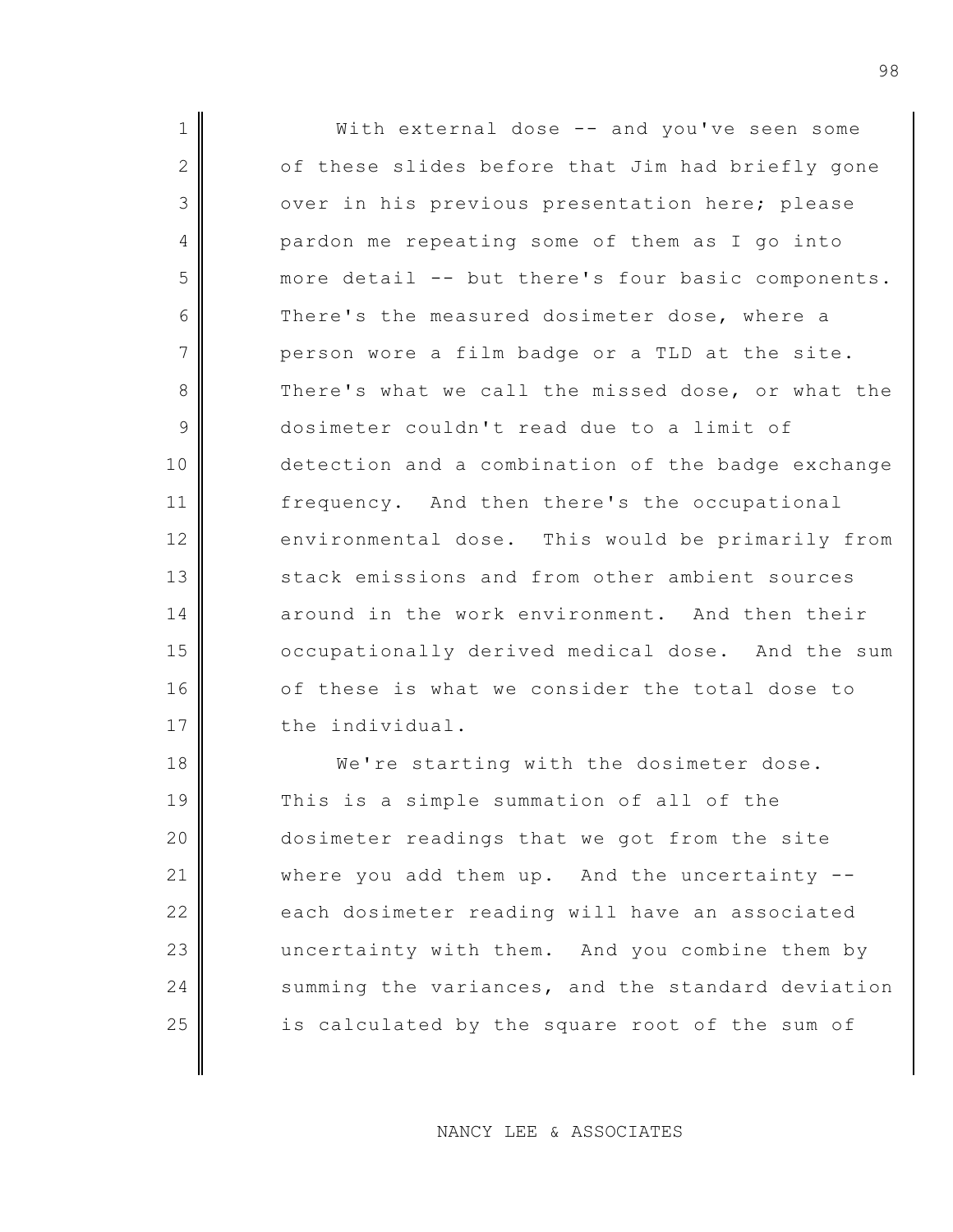**the variances.** 

| $\mathbf{2}$   | To give an example for this, this would be        |
|----------------|---------------------------------------------------|
| 3              | an individual in Hanford facility at 1951, and    |
| $\overline{4}$ | these were all of their non-zero badge readings   |
| 5              | for that particular facility or for this          |
| 6              | particular year of exposure. And what I'd like    |
| 7              | to point out here is this is 12 readings. Well,   |
| $8\,$          | the individual actually had 39 dosimeter readings |
| $\overline{9}$ | over the course of this particular year. These    |
| 10             | are the 12 that were non-zero, so this is what    |
| 11             | we're considering the dosimeter dose, the actual  |
| 12             | dose that was measured. And the sum of them       |
| 13             | comes out to 415 millirem with a standard         |
| 14             | deviation of 49 millirem.                         |
| 15             | DR. ZIEMER: Let me interrupt at this point        |
| 16             | and ask kind of a practical question.             |
| 17             | Clearly in 1951 the rem unit didn't exist,        |
| 18             | so their numbers would be in some other unit,     |
| 19             | maybe rep, maybe -- I guess if you go back, even  |
| 20             | some of the facilities were using what they       |
| 21             | called a sunshine unit, and I don't even remember |
| 22             | what that is anymore. But the numbers that you    |
| 23             | get, you're not assuming these are millirem to    |
| 24             | start with, so you're --                          |
| 25             | MR. TAULBEE: No, that is correct.                 |
|                |                                                   |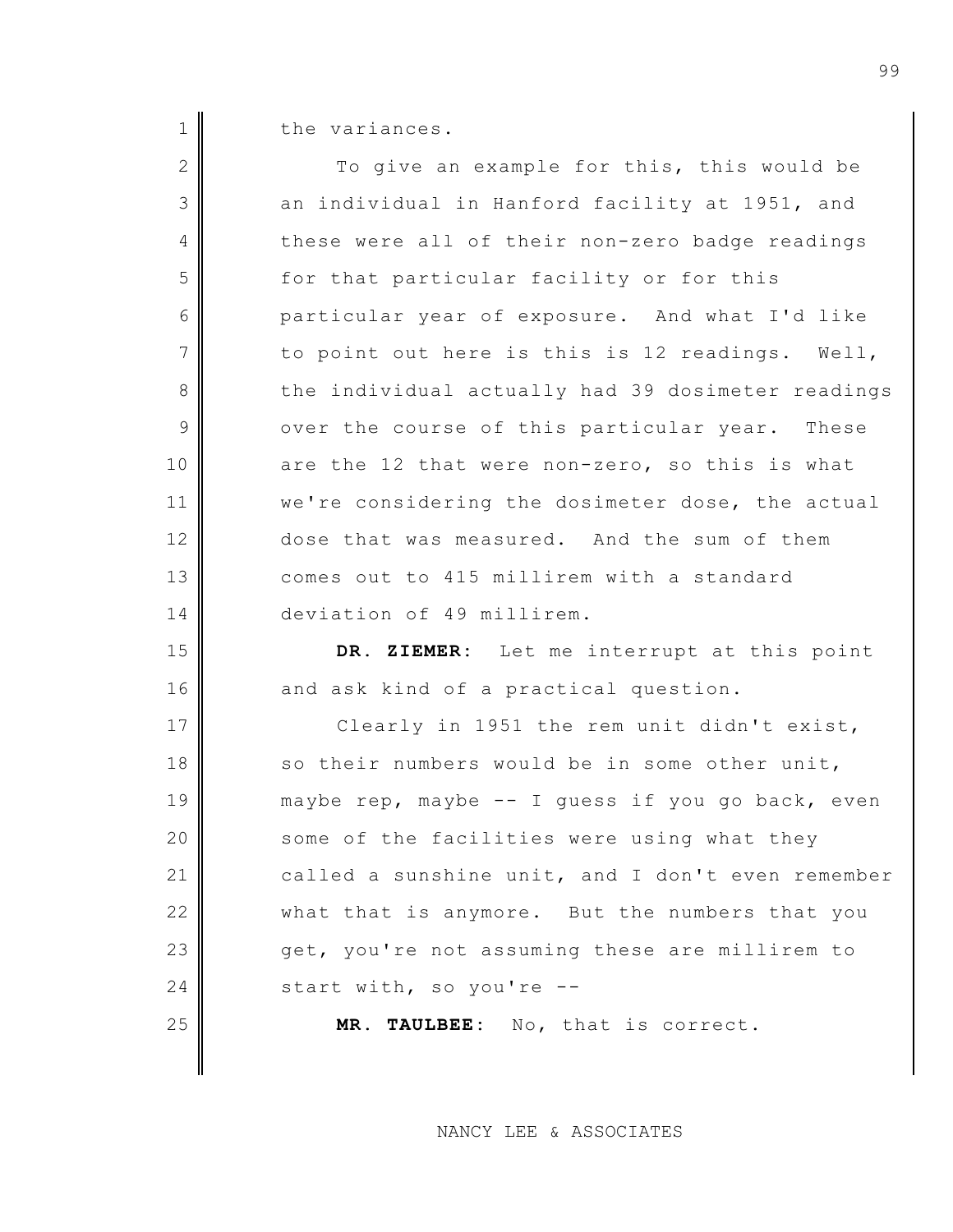**DR. ZIEMER:** -- this is a converted number that you're showing us to start with. Is that correct? **MR. TAULBEE:** Actually, it's not. I 5 misspoke there, and I apologize for that. **DR. ZIEMER:** Okay. **MR. TAULBEE:** These are in milliroentgen at 8 this time. Later on you'll see that I'll go 9 through a conversion in which we will get to the 10 actual organ dose, which will then be in rem from 11 that standpoint. **DR. ZIEMER:** Right. Because you're going to 13 have a hodgepodge of units for anything before -- **MR. TAULBEE:** Absolutely. **DR. ZIEMER:** -- about the mid-fifties to the late fifties. **MR. TAULBEE:** That is correct, yes. **DR. ZIEMER:** Okay. **MR. TAULBEE:** I apologize there. And as you see, the slide is incorrect there at the bottom. 21 This really is milliroentgen, mR. This is an  $\parallel$  exposure for this particular example. What we assume for the dosimeter dose is that it's following a normal distribution in which the mean was calculated as the average of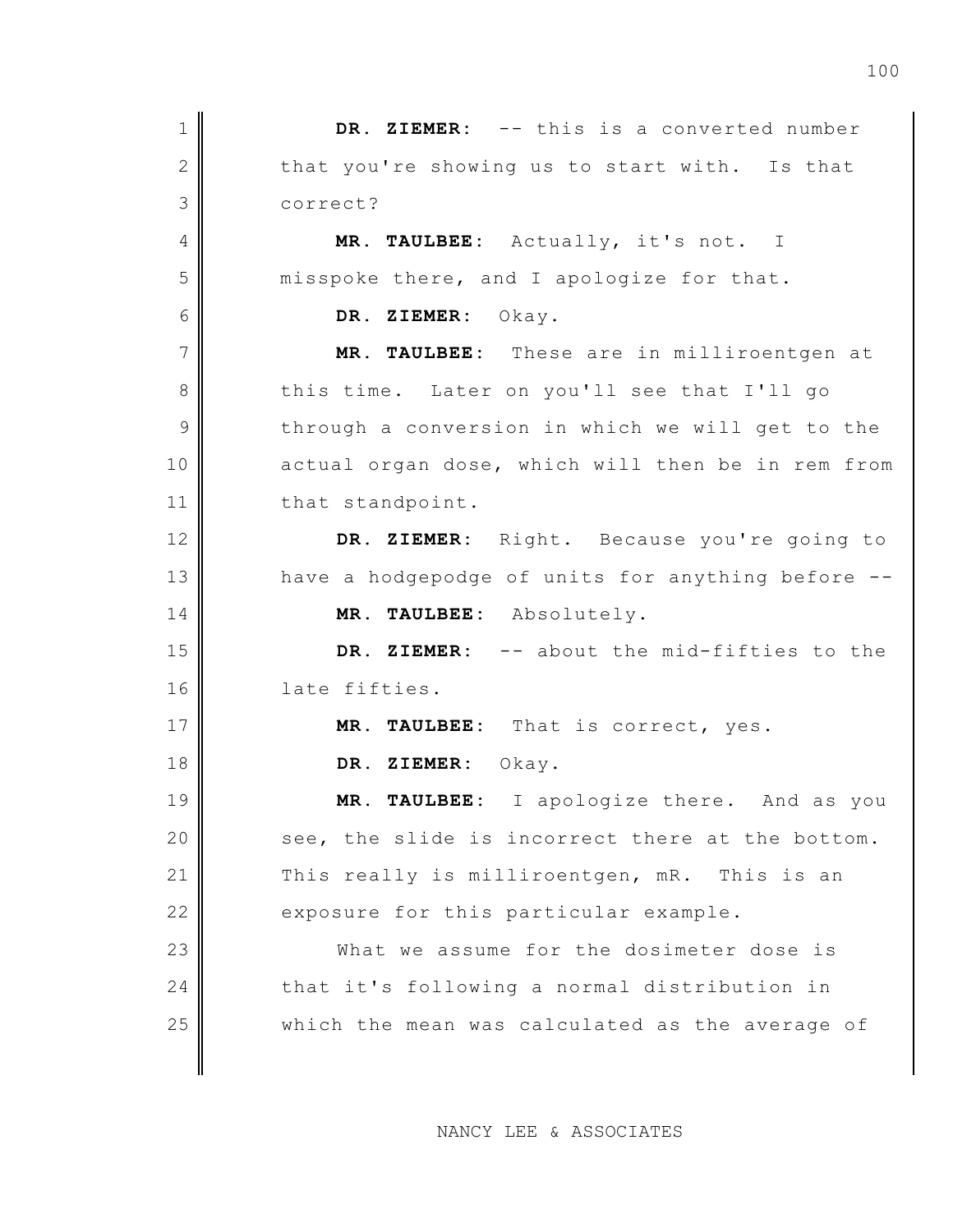| $\mathbf 1$    | this distribution, the 415 millirem (sic), and    |
|----------------|---------------------------------------------------|
| $\mathbf{2}$   | then the uncertainty associated with it, two      |
| $\mathfrak{Z}$ | standard deviations or 95th percent uncertainty,  |
| 4              | it'd be 513 millirem -- milliroentgen.            |
| 5              | So now the missed dose. Right now what I've       |
| 6              | showed you so far is what we've actually measured |
| $\overline{7}$ | with a dosimeter on an individual. The missed     |
| $\,8\,$        | dose is what the dosimeter couldn't measure due   |
| $\mathcal{G}$  | to a limit of detection and then the badge        |
| 10             | exchange frequency. In earlier years the badge    |
| 11             | exchange frequency at many facilities was weekly. |
| 12             | By modern standards it's in many cases quarterly. |
| 13             | And so there's a longer time period that dose can |
| 14             | be measured, and the limit of detection has also  |
| 15             | decreased.                                        |
| 16             | So really missed dose is primarily important      |
| 17             | in very early monitoring time periods. And the    |
| 18             | root of the missed dose is really the number of   |
| 19             | badges that have been recorded as a zero          |
| 20             | measurement. And I mention that it's been         |
| 21             | recorded as a zero measurement, not necessarily   |
| 22             | that that's what they measured. At some           |
| 23             | facilities they could measure lower. However,     |
| 24             | they had administrative practices to where they   |
| 25             | would not record below 30 mR, even though they    |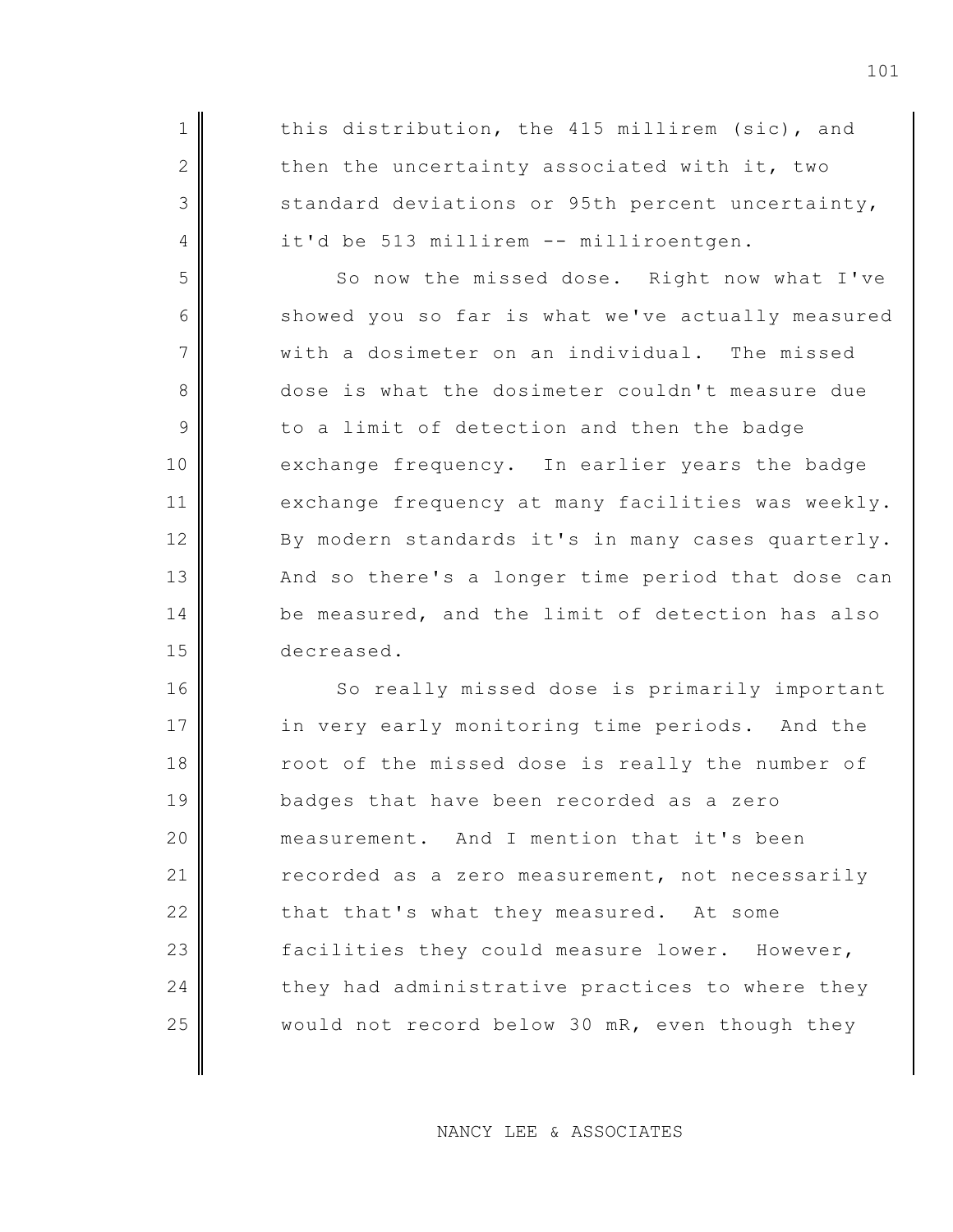1 could measure at a lower dose.

2 For the missed dose determination we're 3 assuming a lognormal distribution with -- and the 4 geometric mean would be calculated by the number 5 of zero dosimeters times the limit of detection 6 divided by two. This is kind of the central 7 estimate.

8 Yes?

9 **DR. ROESSLER:** I should have waited until 10 you got done with your sentence.

11 You've already talked about two different 12 probability distributions, and we had some last 13 time. At some point will we get some discussion 14 on the rationale for choosing the different 15 distributions? Because they do look different,  $16$  and the outcome can be different, quite a bit 17 different, depending on which one is chosen. I'm 18 not asking for it right now, but I think that's 19 Something that we need to have a little tutoring  $20$  |  $\circ$ n.

21 **MR. TAULBEE:** Certainly. The thought behind 22 the lognormal distribution for missed dose goes 23 back to looking at individuals' doses as a whole 24 over their entire work history. They tend to 25 | follow a lognormal distribution. And that's why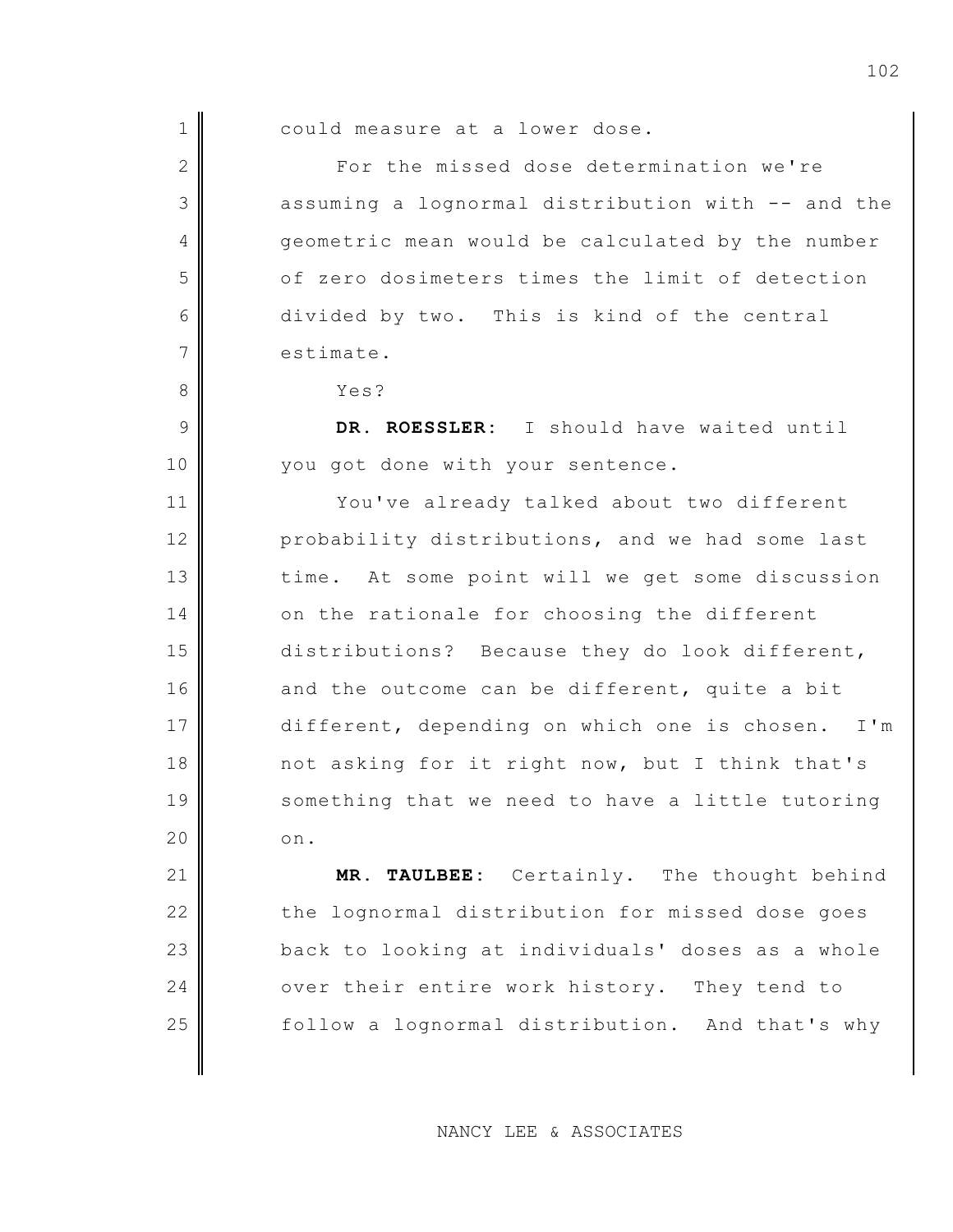| $1\,$        | the component of missed dose we're assuming is a  |
|--------------|---------------------------------------------------|
| $\mathbf{2}$ | lognormal at this time, because of that.          |
| 3            | Underlying distribution of all of their data      |
|              |                                                   |
| 4            | should be lognormally distributed.                |
| 5            | The reason that we're using the normal            |
| 6            | distribution for the dosimeter dose is because we |
| 7            | have a lot of individual measurements that have   |
| 8            | an uncertainty about them, and we generally       |
| 9            | believe that it's going to follow more of a       |
| 10           | normal for a particular year. And that's kind of  |
| 11           | the key across this, is making a transition in    |
| 12           | there.                                            |
| 13           | We could use a normal distribution; that's        |
| 14           | possible for this particular scenario. My own     |
| 15           | experience so far, from looking at a lot of this  |
| 16           | data and below detection limit data and some of   |
| 17           | the research that I've done in the past, is       |
| 18           | indicating that it's more lognormal.              |
| 19           | Yes?                                              |
| 20           | DR. NETON: I'd just like to add to that,          |
| 21           | Dr. Roessler.                                     |
| 22           | I think the first -- the measured dose on         |
| 23           | the dosimeters is really -- I think this is       |
| 24           | correct -- is really just the instrument          |
| 25           | detection -- the air on the instrument            |
|              |                                                   |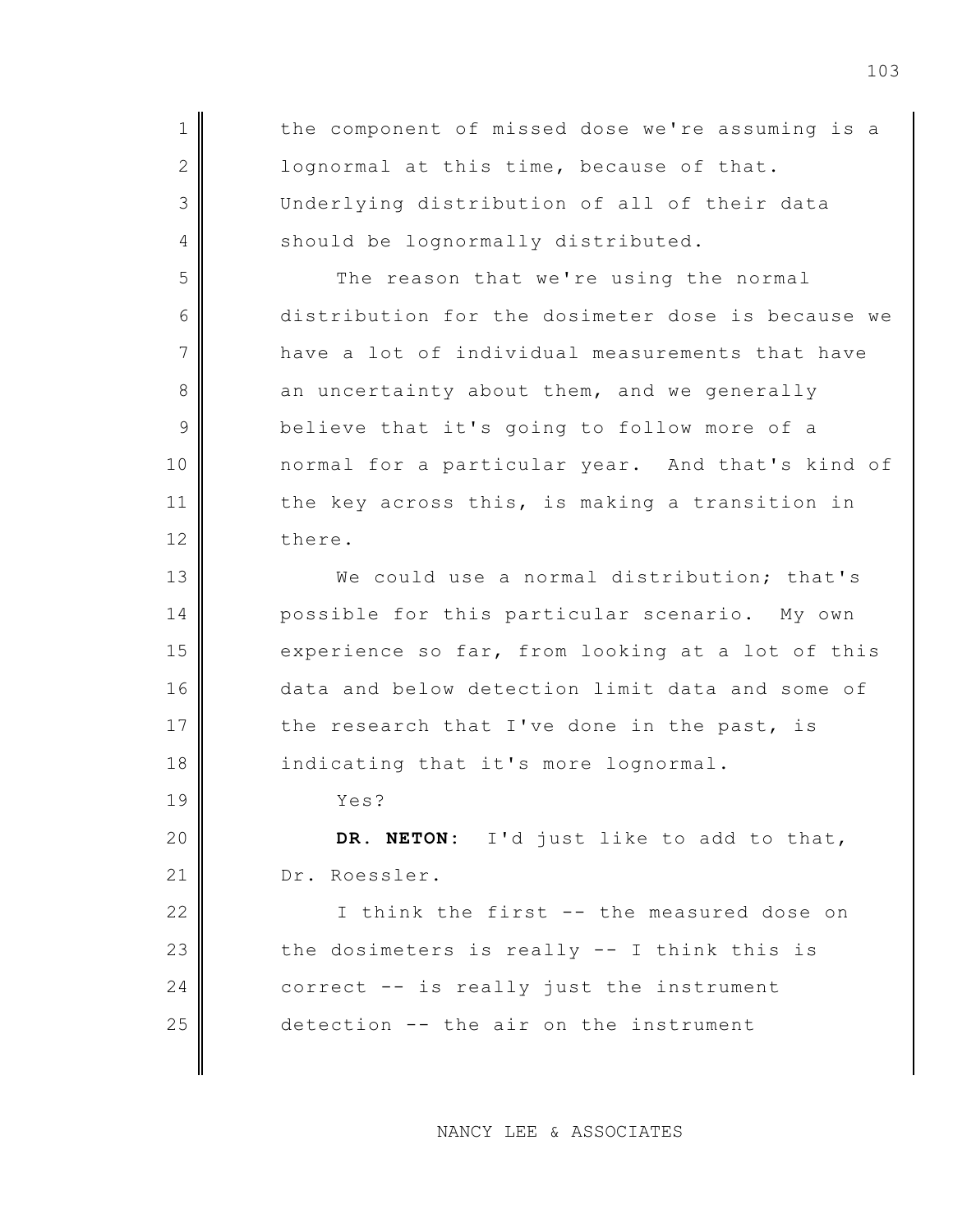1 measurement itself, and that's typically normally 2 distributed in a laboratory environment. Every 3 time you measure something it's plus or minus a 4 certain percentage, essentially. I think that's 5 the main reason for the normal distribution for 6 the doses that are detected. And when you sum  $7$  them, you end up with just a broader normal 8 distribution.

9 On the missed dose determination, though --10 Tim has demonstrated this in a paper he presented 11 at the Health Physics meeting last year -- that 12 missed doses typically are normally distributed, 13 and I think Straume and others have demonstrated 14 this as well. So there's some technical logic 15 behind it, but we'd be more than happy to 16 document that better as to the selection of those 17 doses.

18 I think in the end result Tim will sum up 19 and show you how we ended up taking all these 20 different distributions and coming out with a 21 final product, which is I think where he's 22 heading.

23 **MR. TAULBEE:** Okay. And then to continue 24 on, the upper 95 percent, the number of 25 dosimeters times the limit of detection to get

NANCY LEE & ASSOCIATES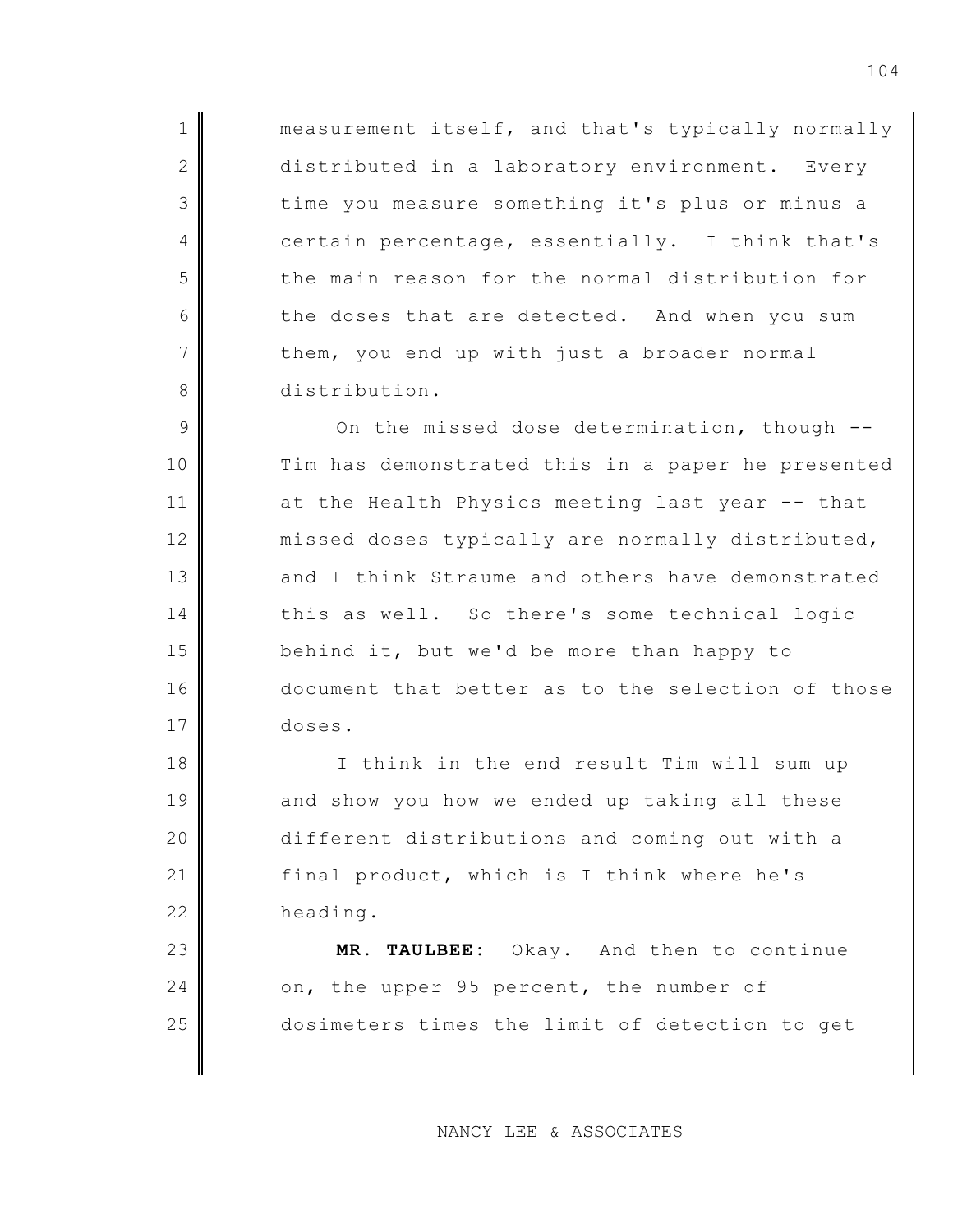1 1 the upper bound of what we estimate the missed 2 dose to be.

3 To give an example, following along with the 4 **previous individual, 39 weeks they were monitored** 5 in a radiological area, or nine months. They had 6 12 positive readings, 27 zero readings, and the 7 limit of detection was 30 mR. And the geometric 8 mean, then, in going through the calculation, 9 would be 405 millirem with the upper 95 percent 10 bound at 810 mR.

11 This would be the lognormal distribution 12 that will be  $-$  all of these distributions, by  $13$  the way, will be coming back toward the end as we 14 begin to roll them all together, so I'm trying to 15 show how we create each one individually before I 16 sum them all together. And again, the geometric 17 mean in this general shape there with the missed 18 dose.

19 With the environmental dose -- and as Jim  $20$  had indicated in the previous presentation here, 21 and as I said earlier -- this is primarily from 22 stack emissions, from ambient environment. There 23 are certain locations at different facilities --24 I believe you've seen a graph of the Hanford 25 facility where you can see the plume and how it

NANCY LEE & ASSOCIATES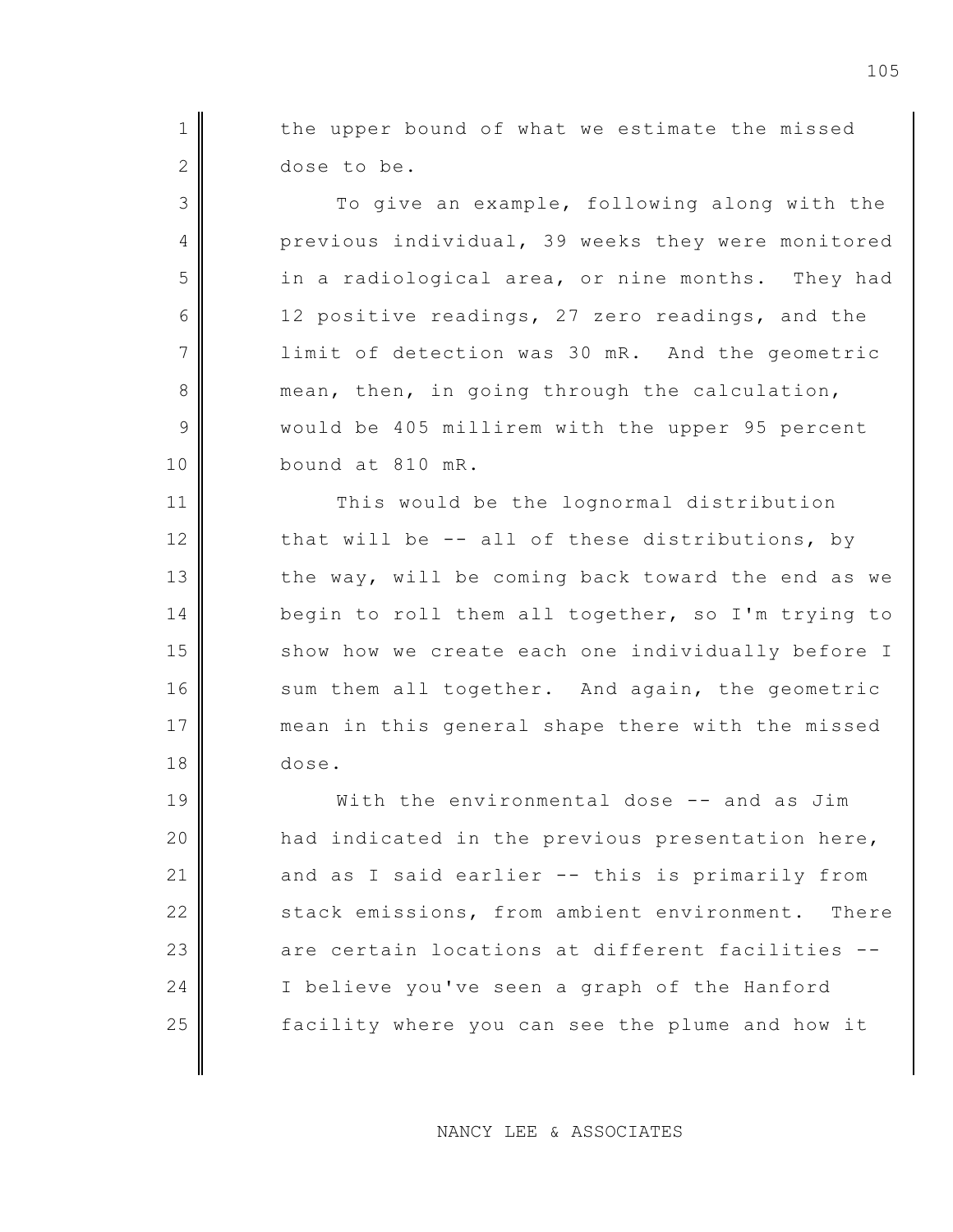1 || moved in different areas -- and that's what we're 2 talking about with this environmental dose.

3 And how we calculated it is the number of 4 months that they were in the area, the average 5 monthly dose rate for that particular year of 6 interest, and then an occupancy factor. And the  $7$   $\parallel$  reason we use an occupancy factor here is that 8 these average dose rate measurements were  $9$  primarily 24 hours a day, seven days a week, four 10 weeks out of the month, and the 12 months out of 11 the year. So they're a summation, but most 12 | workers aren't at the facility that entire time.

13 From the interviews that we do -- at least 14 in the limited experience that we have now -- the 15 worker was able to identify certain time periods 16 | where they were working overtime, where they were 17 working extended periods for a long -- seven days 18 a week for a period of five or six months. And 19 || so that occupancy factor then can be adjusted to 20  $\parallel$  account for that additional time, then, on-site.

21 **DR. ZIEMER:** Tim, I have a question on this. 22 This is on-site dose. It's submersion cloud, 23 Submersion type of thing.

24 **MR. TAULBEE:** That's correct. 25 **DR. ZIEMER:** Largely gamma then -- well,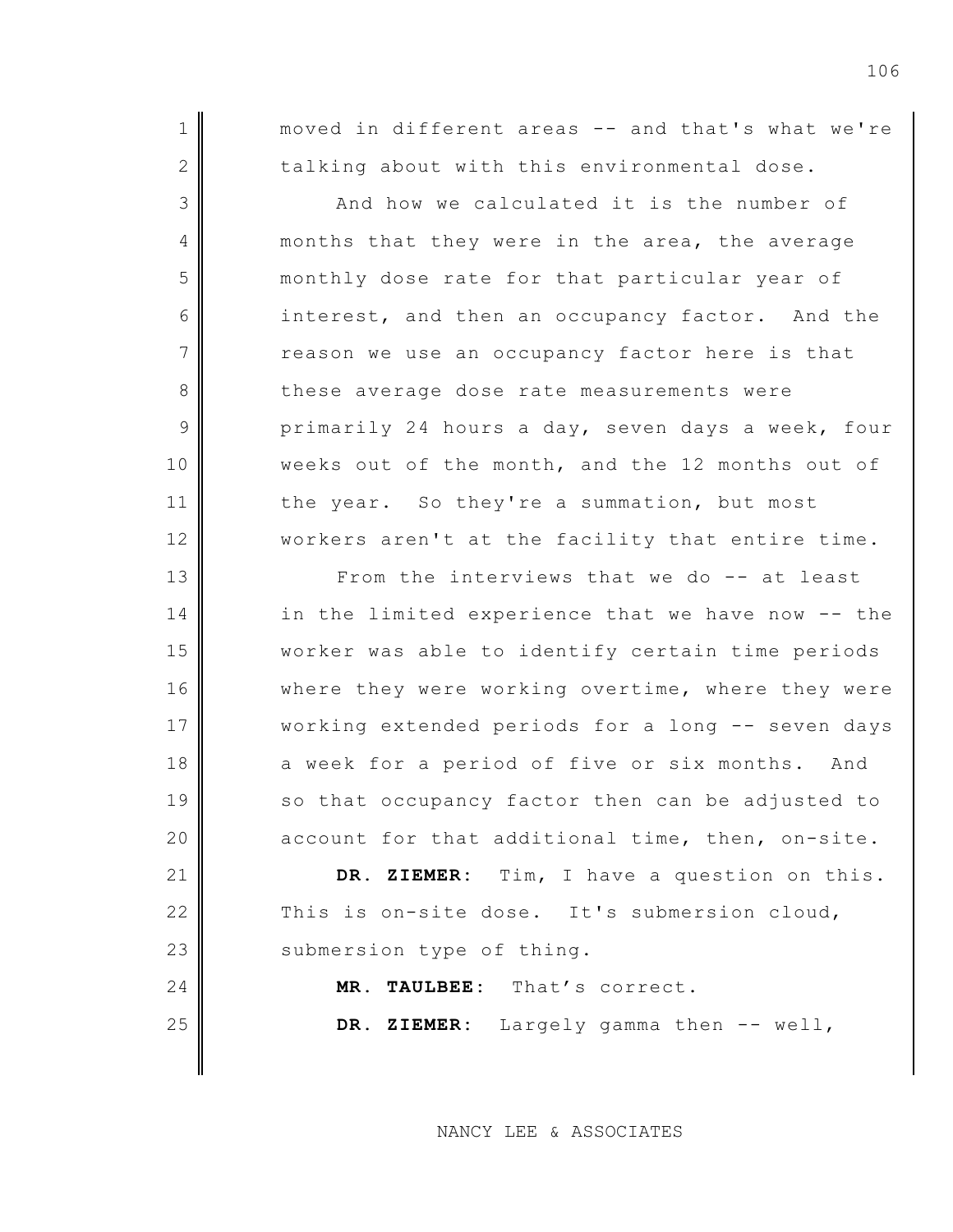$1 \parallel$  could be beta, but let's say gamma.  $2$   $\parallel$  2  $\parallel$  are you assuming that the badge did not pick 3 this up? 4 **MR. TAULBEE:** Yes. In many cases the badge 5 -- there was a control badge in the general area 6 of where the worker was that was then subtracted  $7$   $\parallel$  out when the measurements were done. 8 **DR. ZIEMER:** So the control badge picked it 9 up and it was removed. I see. 10 **MR. TAULBEE:** That's correct. 11 **DR. ZIEMER:** Okay, thank you. 12 **MR. TAULBEE:** And so the calculation then 13 for the environmental dose would be the number of 14 months, the average dose rate and the occupancy 15 factor, 129 millirem for this particular year. 16 Again, we're assuming an environmental -- or a 17 | lognormal dose distribution. Again, this comes 18 from experience of environmental doses. 19 Environmental measurements tend to follow more of 20  $\parallel$  a lognormal type of a distribution, so the 21 geometric mean of 129 millirem in the upper 95 22 percent of 500 mR. 23 So those are three dose components. The 24 fourth and final one would be the occupational 25 medical dose. And this comes from medical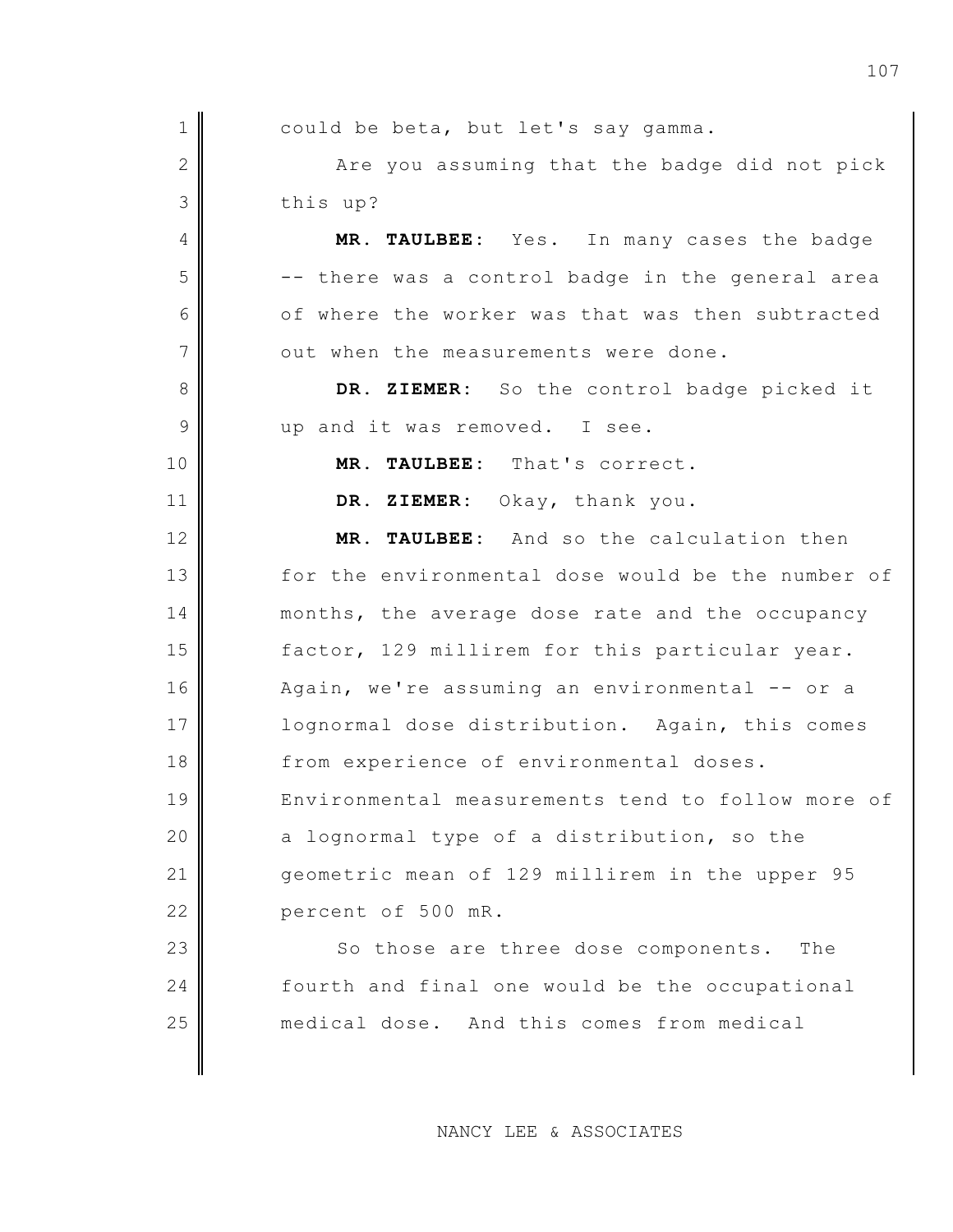1 monitoring that was going on at the facility, 2 where they were given chest X-rays during routine 3 physicals or during special screening that was 4 | ongoing.

5 In some of the early time periods we have 6 found evidence where if you worked at a uranium 7 facility, twice a year you were taken over and 8 given a chest X-ray. We're not quite sure why  $9 \parallel$  they were doing this for just uranium workers, 10 but it's there in the records that this was going 11 on. I found it in procedures from Los Alamos in 12 1947 that this was going on. And so we're -- and 13 actually during a claimant interview they had 14 also indicated that every six months they were 15 marched over and given a chest X-ray for 16 monitoring.

17 What we're proposing is to look at the 18 number of the examinations in that year and then 19 the dose from the diagnostic procedure, and 20 summing them together for this occupational 21 medical monitoring dose.

 $22$   $\parallel$  The example that I'm going through right now 23 doesn't have a medical monitoring dose, which is 24 why now you'll see that for this particular 25 example that I've been going through this dose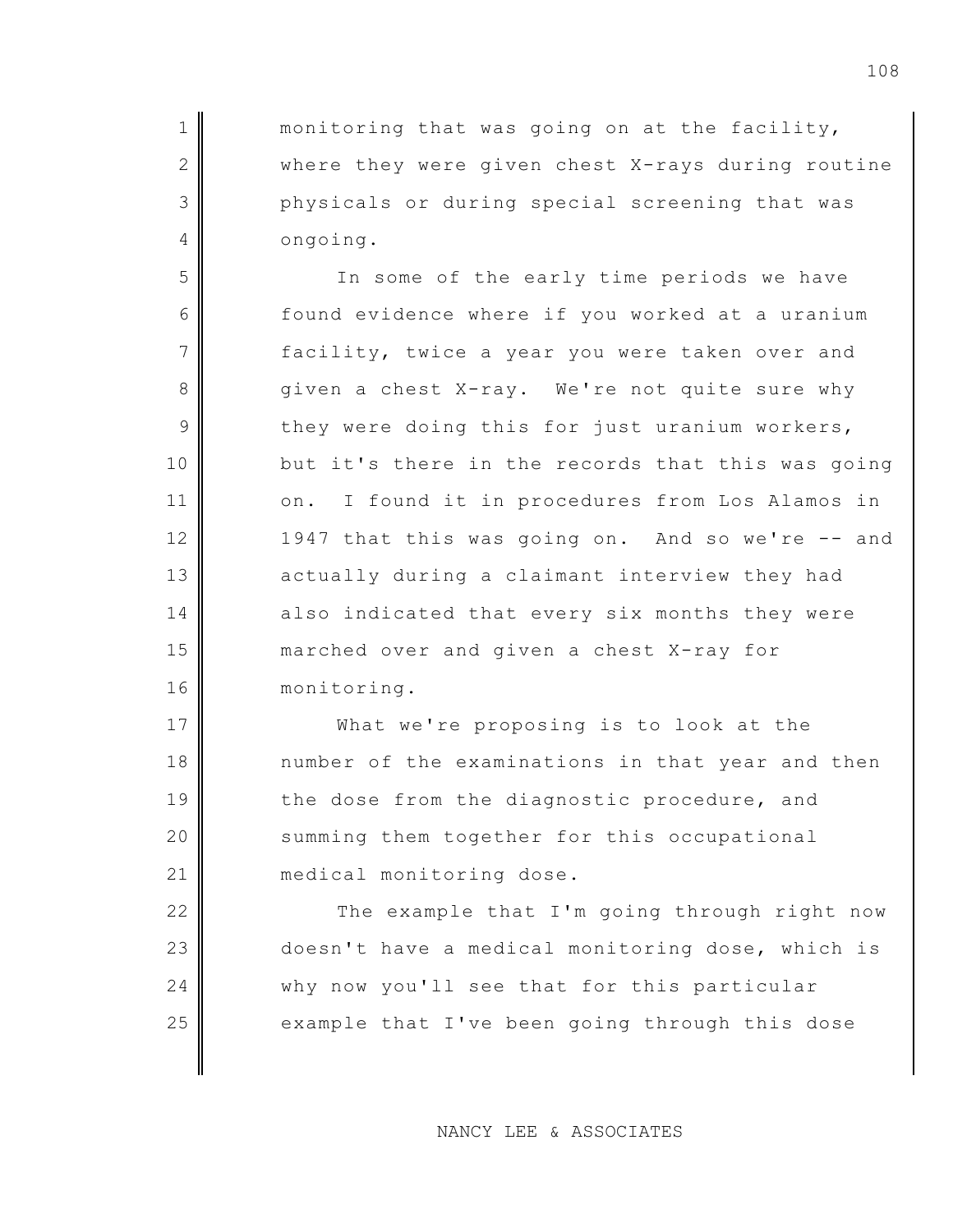1 would be zero. They weren't monitored at all for  $2$  that year. 3 **DR. ZIEMER:** Tim, I assume now that on the 4 medical monitoring dose, whether or not you use 5 || that would depend on the cancer site. 6 **MR. TAULBEE:** That is correct, yes. If it  $7$   $\parallel$  is  $-$ 8 **DR. ZIEMER:** You don't automatically add  $9$  this in  $-$ 10 **MR. TAULBEE:** No, if they – 11 **DR. ZIEMER:** -- before you do probability of 12 causation, unless it would -- assuming it's a 13 chest X-ray and there's lung cancer, that's one 14 thing. If there's -- well, you know what I'm 15 asking. 16 **MR. TAULBEE:** Exactly. If there is a -- for 17 instance, if it's skin cancer and it's on their 18 hand, for instance, certainly we would not be 19 adding this in from that scenario. 20 **DR. DeHART:** But leukemia might be a problem  $21$  as well, with this as essentially a total thorax 22 | radiation. 23 **MR. TAULBEE:** That is correct, yes. And the  $24$   $\parallel$  actual -- there are some differences as to which 25 tissues get irradiated that I'll get to here in a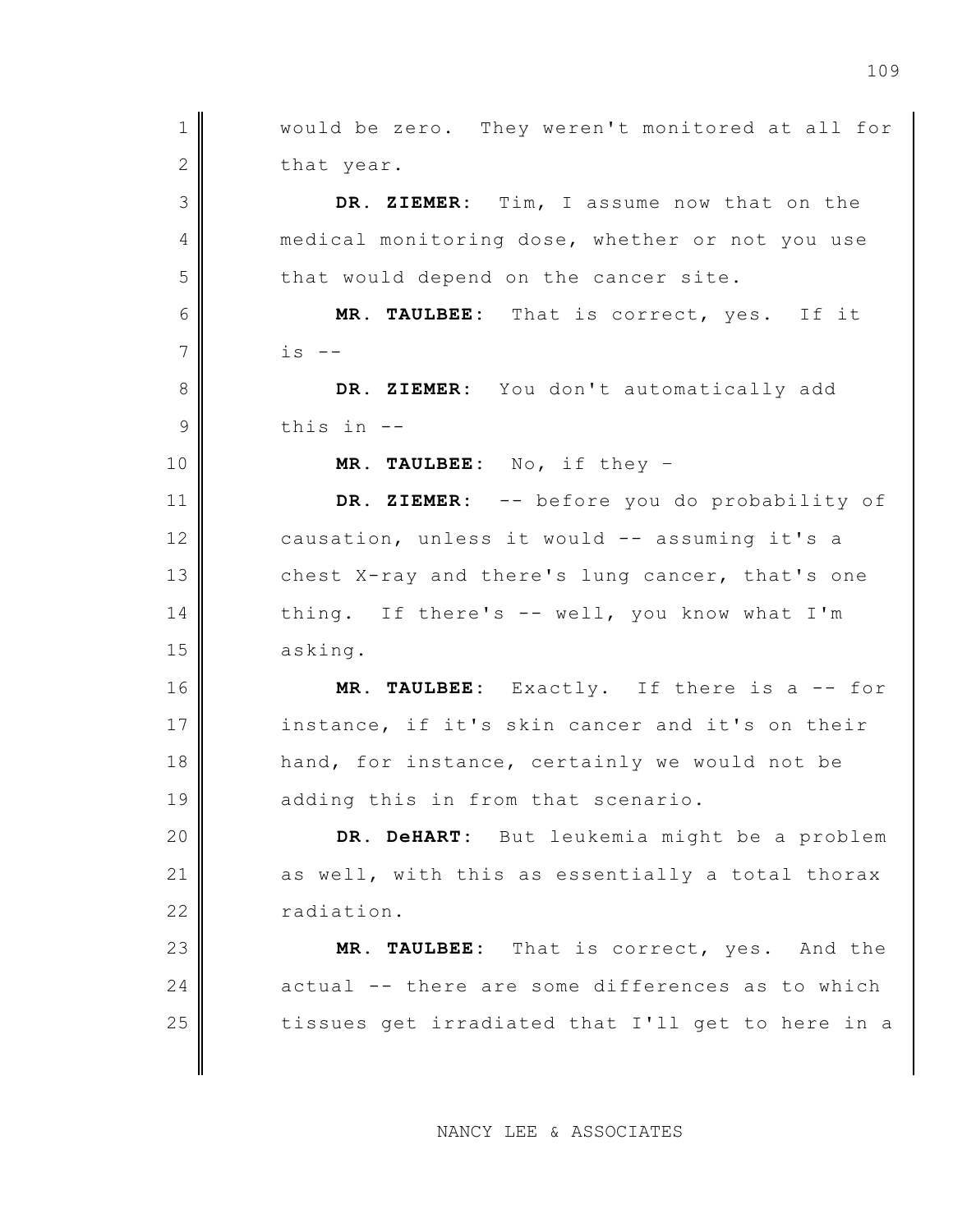1 minute with dose conversion factors, and that's  $2$  part of why we do this, because of the energy as 3 well.

4 Yes, Dr. Roessler.

5 **DR. ROESSLER:** I can picture this dose from 6 diagnostic procedures as being overwhelming any  $7$  other dose that they might have received to,  $8$  let's say, if it's a chest X-ray, to the lung. 9 And I can also picture that it will differ -- we 10 know it'll differ from year to year depending on 11 the equipment, and we know it's going to differ 12 maybe from one site to another. So it seems like 13 this, to really define this  $D_i$  is going to be an 14 important part of what you do.

15 **MR. TAULBEE:** That is correct. We do know 16 in early years, from studies that have been going 17 on at NIOSH at some of these DOE facilities, in 18 particular the K-25 plant, the type of X-ray 19 machine that they were doing, and have come up 20 | with dose calculations. In early time periods 21 the doses can be very, very significant, 22 especially when photofluorography was going on. 23 But now is -- more from a modern standpoint with  $24$  the standard 11 by 17 chest X-ray, the doses are 25 crelatively low, orders of magnitude lower than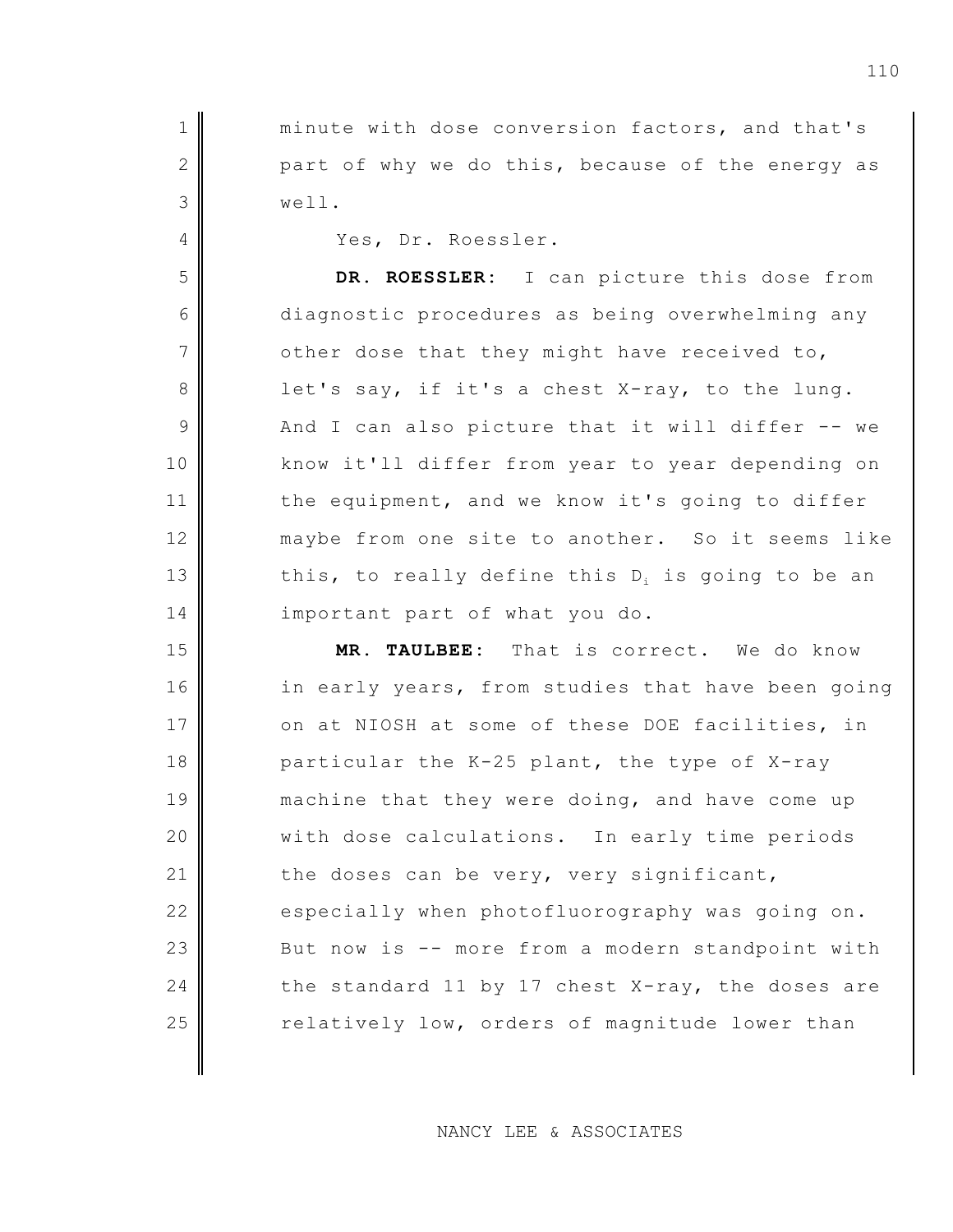1 What they were back in that time period. So, 2 ves.

3 **DR. ZIEMER:** Let me follow up on that. Are 4 there in the old records data sets that indicate 5 what the beam outputs were? Did people calibrate 6 those X-ray machines on site like they do in 7 medical facilities now, so we have beam output 8 data? Do we know that they had filtered beams 9 and so on? 10 **MR. TAULBEE:** In many cases from the 11 procedures -- one of the nice things about the 12 Department of Energy is you typically didn't do a 13 whole lot unless you had a procedure to do it. 14 And so a lot of this was documented in 15 procedures, and we have found some of the 16 evidence of that. Is it going to be the case at 17 all facilities? That I don't know. I would 18 imagine some of the smaller facilities with lower 19 budgets, this data might be more difficult to 20 come up with, in which case we're going to have 21 to do some general assumptions based upon the

22 **larger** facilities. 23 **DR. ZIEMER:** And I think there have been 24 studies on medical X-rays. I think the state of

25 || Illinois, for example, looked at this

NANCY LEE & ASSOCIATES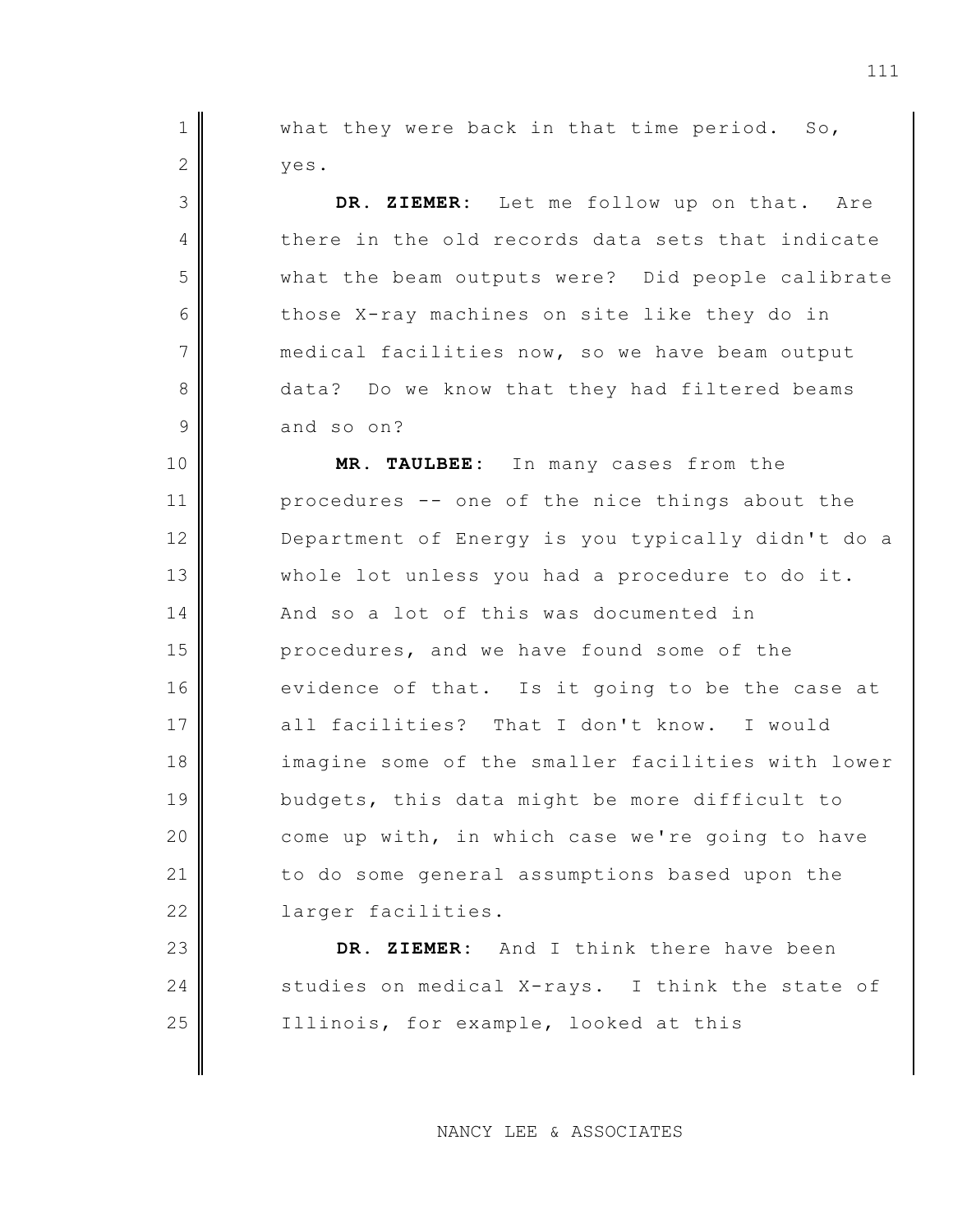1 extensively. And for given settings -- mAs, kVp  $2$  settings -- you get a wide variation of doses, 3 depending on such things as filtration of the 4 beam, that can really affect the patient dose 5 considerably, and film speeds and so on. 6 **MR. TAULBEE:** That is correct, yes. 7 **MR. ELLIOTT:** Just so we're all clear here, 8 this would be perhaps one element of additional 9 information we'd go back to the DOE site to seek. 10 And we're going to find verification of this 11 coming from the interview, but also when we go to 12 seek records from DOE to support this, we will 13 likely go to the medical files that may have not 14 been provided with the case file that we get from 15 Labor. 16 And additionally, I want us to make sure 17 that everybody understands we're not talking here 18 about diagnosis using X-ray or therapeutic 19 radiation from a medical standpoint from a 20 private, personal physician for health reasons. 21 These are occupationally-required medical 22 **procedures** to hold the job. 23 **MR. TAULBEE:** Yes. 24 **DR. DeHART:** Just as a point, and I don't 25 know whether this has been discussed anywhere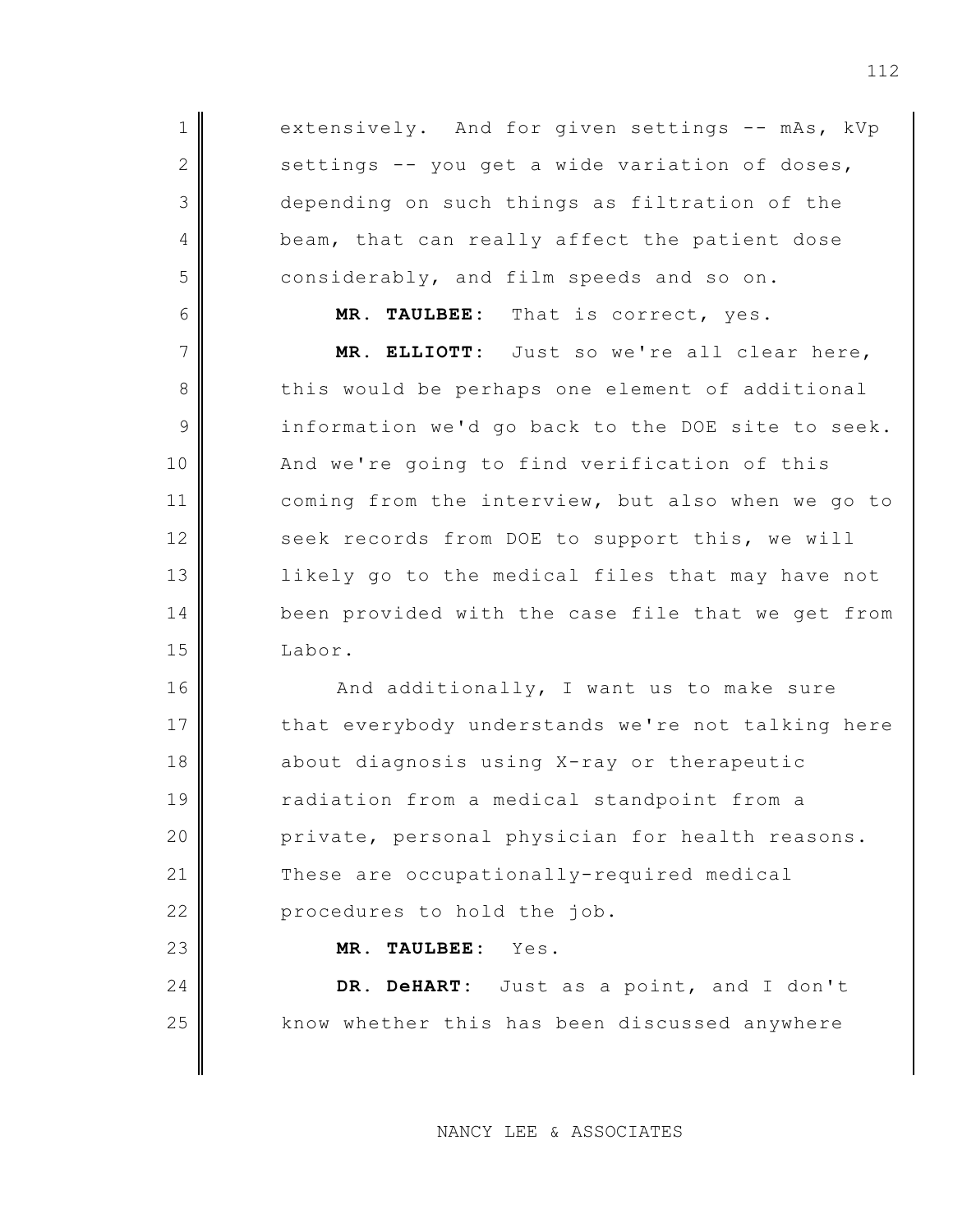1 along the way, but let's take a worker who's  $2$  injured on the job who -- for example, the back, 3 and undergoes a series of X-rays because of his 4 back. That's therapeutic, but it's job-related 5 under worker comp. Has that been touched at all?

6 **DR. ZIEMER:** You're complicating their lives 7 here, Roy.

8 **MR. TAULBEE:** We have had some discussions 9 about that, but in general what we're primarily 10 focusing on is just the screening, not from an 11 accident that would occur because -- from a 12 standpoint of a worker is injured, and they left 13 the facility and went to their own private 14 physician to get those X-rays. Then we would 15 have no knowledge of that particular information.

16 **DR. NETON:** I'd just like to add something 17 about the medical X-rays. Before everyone gets  $18$  the idea this is going to be enormously complex  $19$  and labor-intensive to do, we have to go back to  $20$  the efficiency process that we were talking about 21 earlier, where a person with a very low dose 22  $\parallel$  record who had six or seven X-rays, if we could 23 take the highest X-ray output that we've seen and 24 add them to that person's record and it still is 25 non-compensable, then our work load is much less

## NANCY LEE & ASSOCIATES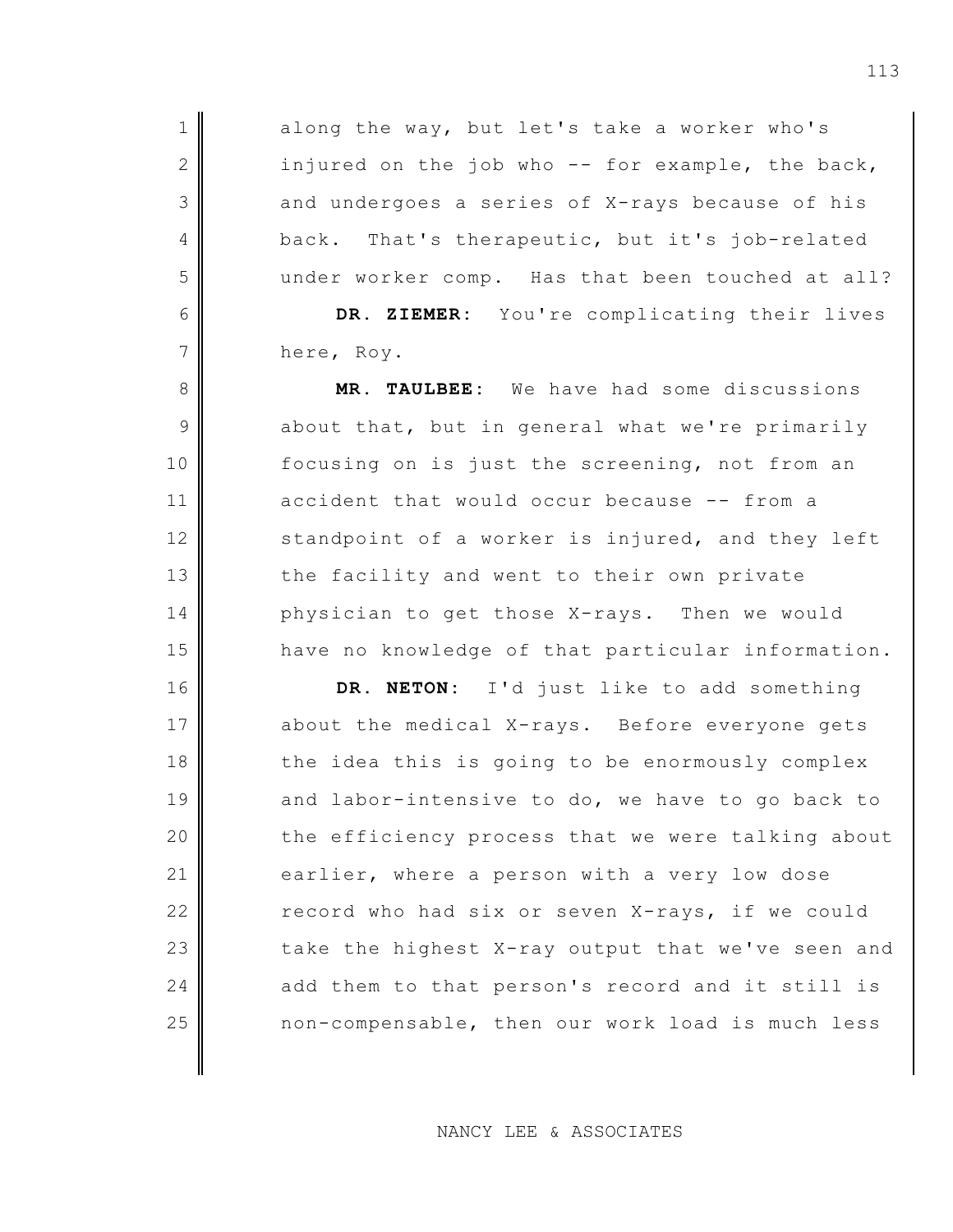| $1 \parallel$ | in that case. So this is only going to be         |
|---------------|---------------------------------------------------|
| $2 \parallel$ | extremely important for these people who are sort |
| 3 II          | of on the borderline.                             |

4 **MR. TAULBEE:** Okay. So now we've got the, 5 to recap, we've got a dosimeter dose 6 distribution, and then a missed dose distribution 7 and environmental dose distribution, and now we 8 need to convert these to an organ dose.

9 The primary factor in the conversion to the 10 organ dose is what's the primary cancer. What is 11 the target organ, whether it's bone marrow for 12 leukemia; or lung cancer, the lungs; the liver. 13 For each different organ there are different dose  $14$  conversion factors that can be found in ICRP 74, 15 which is where all this data is coming from.

16 There's some additional factors affecting 17 the conversion, these dose conversion factors. And that's the monitoring device, whether it was a film badge or whether it was a TLD, and how it  $\parallel$  was calibrated. Was it calibrated on a phantom, 21 or was it calibrated in free air? And then the  $\parallel$  two other factors are the energy of the emission and the exposure geometry.

24 To give an example of the monitoring device 25 and some of the differences you can see from a

## NANCY LEE & ASSOCIATES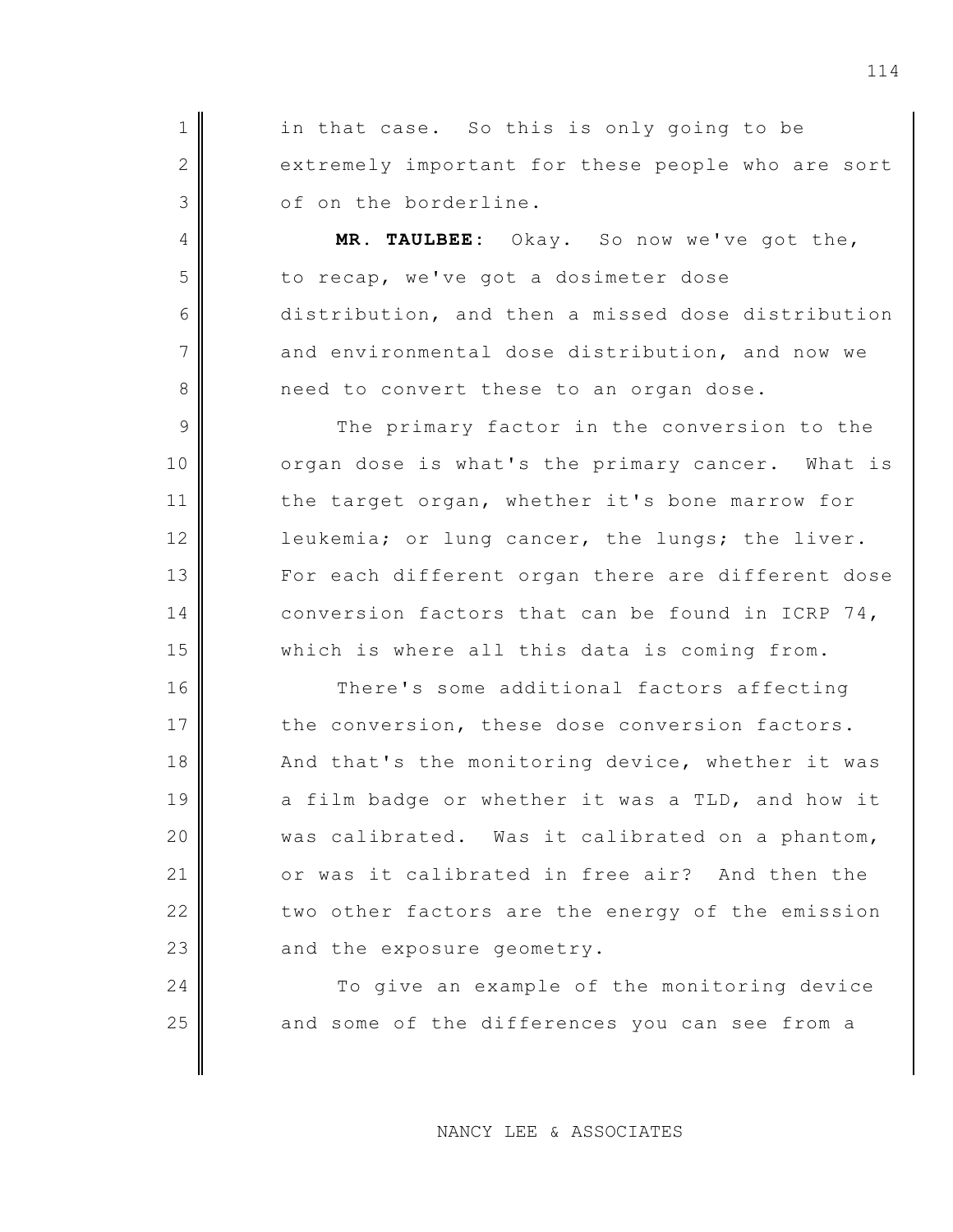1 dose conversion standpoint, this is for the same 2 photon energy of 100 keV from the AP geometry, or 3 the anterior/posterior geometry from front to 4 back. You can see for three different organs of 5 interest the dose conversion factor can vary 6 quite widely, depending upon  $-$  the red bars are  $7$  what we call the personal dose equivalent, which  $8 \parallel$  is the modern standard, or Hp(10), and then the 9 green bars are the target dose per exposure or 10 per Roentgen, with a free air type of calibration 11 and no phantom. And as you can see if you look 12 at the lung cancer example, the dose conversion 13 factor would be .7. You take the monitoring 14 dose, multiply it by .7 to get the organ dose if  $15$  the monitoring data was in the modern standard of 16 Hp(10), whereas in the historic standard you'd 17 multiply by 1.1. So the dose, the organ dose, 18 || would actually increase where -- by older 19 standards, and be decreased by modern standards. 20 But this is what the organ dose is to the 21 || particular cancer site of interest.

22 | Within the -- in looking at this particular  $23$  curve, the actual dose conversion factor is a 24 continuous function of photon energy that I'm 25 **presenting here.** This is the dose conversion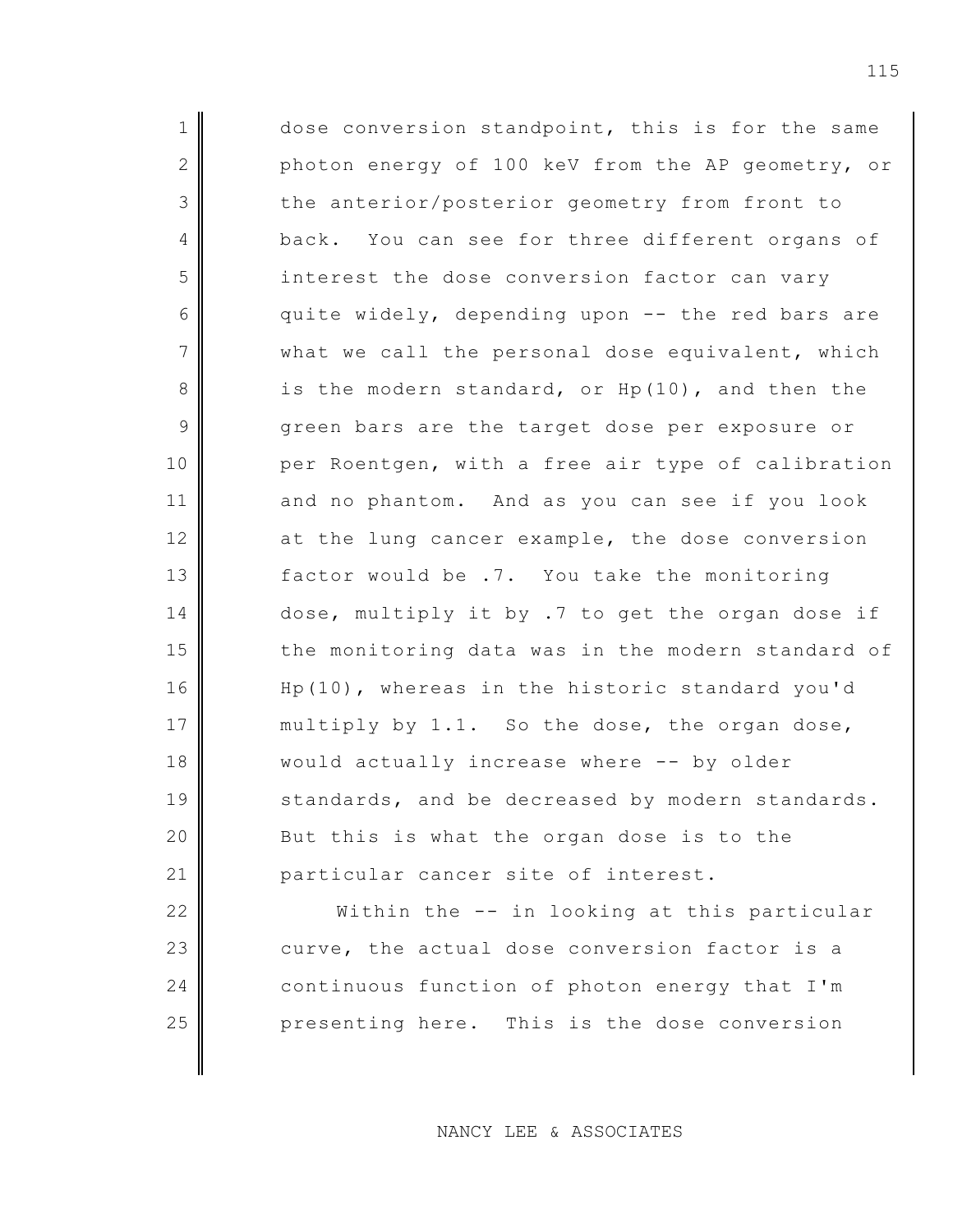$1$  factor for the Hp(10) or the modern standard.  $2$  And what you can see is, well, what value do we 3 actually use within this continuum of actual 4 values?

5 And what I've -- this is for bone marrow and 6 from the AP geometry. And what I've got here is  $7$  three different -- the bars on there are set up 8 based upon the IREP program. There are three 9 photon energies that we have within there from 10 zero to 30 keV, from 30 to 200, and then greater 11 than 200 keV. What ICRP 74 recommends is that 12 you integrate the area under the curve to come up 13 with an average dose conversion factor over that 14 energy band, and that's what we've done in this 15 particular example.

16 Now in addition to the energy band is you 17 have the exposure geometry, which can also affect 18 the dose conversion factor. And if you look at 19 greater than the 200 keV component here, you'll 20 see that for four different geometries you can 21 come up with four different dose conversion 22 factors. So what we're concerned with is which 23 || one -- what do we use in order to calculate what 24 the organ dose is from the monitored dose? 25 Well, what we've come up with is to use what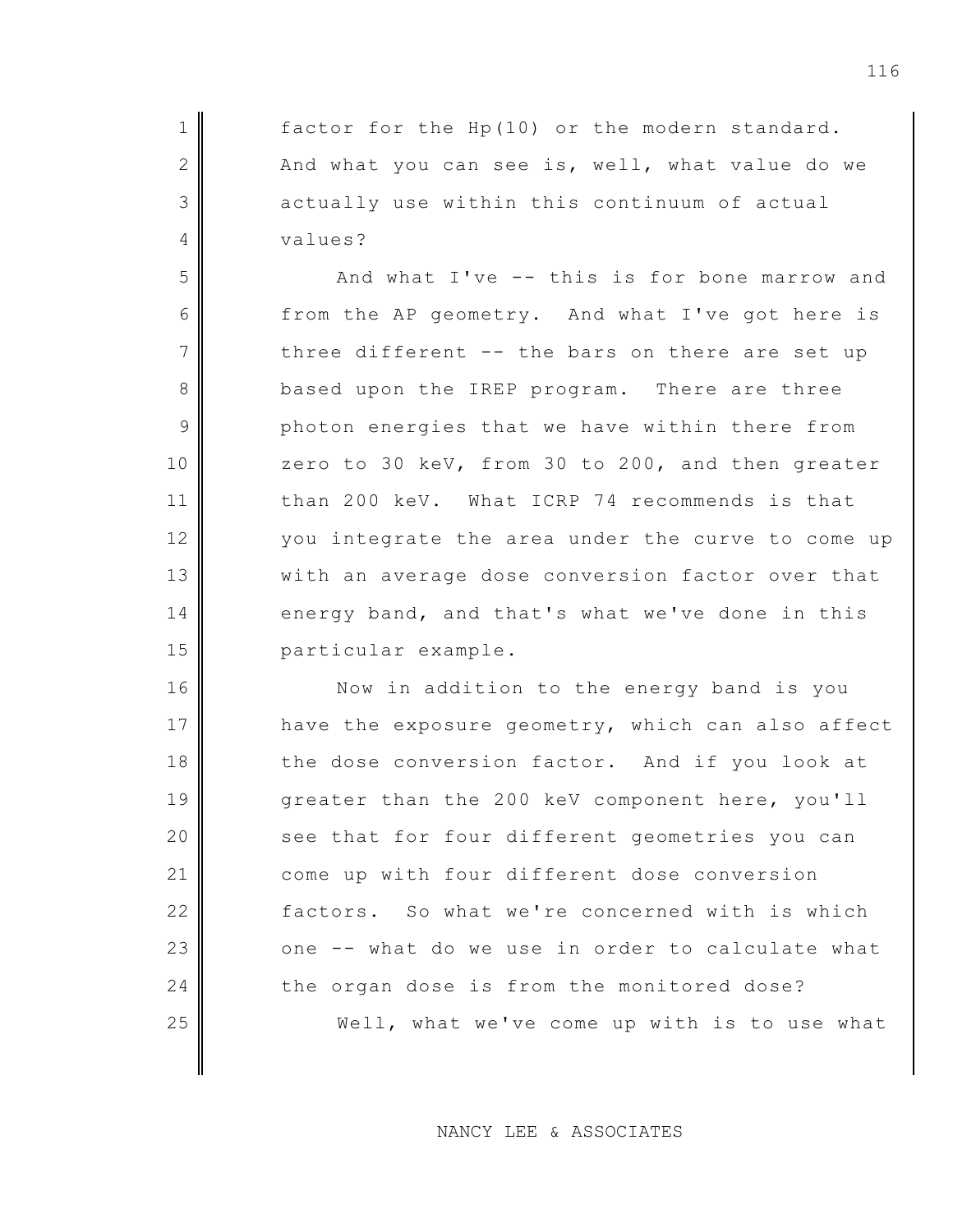1 I'm going to call the likeliest dose conversion  $2$  factor, and this is to use a weighted approach 3 based upon the job that the individual was doing  $4 \parallel$  and knowledge that we have about the exposure,  $5$  and upon the interview, if they can give us any 6 information about what they were doing on the  $7$  particular job, where the hazards were located. 8 And in doing so, then we can weight their 9 percentage of time for the different -- for their 10 tasks in order to come up with this weighted dose 11 conversion factor.

12 If you can think of, in the example here, a 13 person working at a glove box line, 90 percent of 14 their time they're going to have their hands in  $15$  the gloves, and the exposure's going to be coming 16 from the front of them in the AP geometry. But 17 walking in and out they're going to be walking by 18 glove box lines, and so they're going to have 19 more of a rotational type of a geometry. So 20 using the weighted approach, we can come up with 21 a weighted dose conversion factor.

22  $\parallel$  Now we recognize this is quite uncertain, 23 that we don't really know for sure what exposure 24 geometry the individual experienced, how they 25 Teceived their exposure. So what we're proposing

NANCY LEE & ASSOCIATES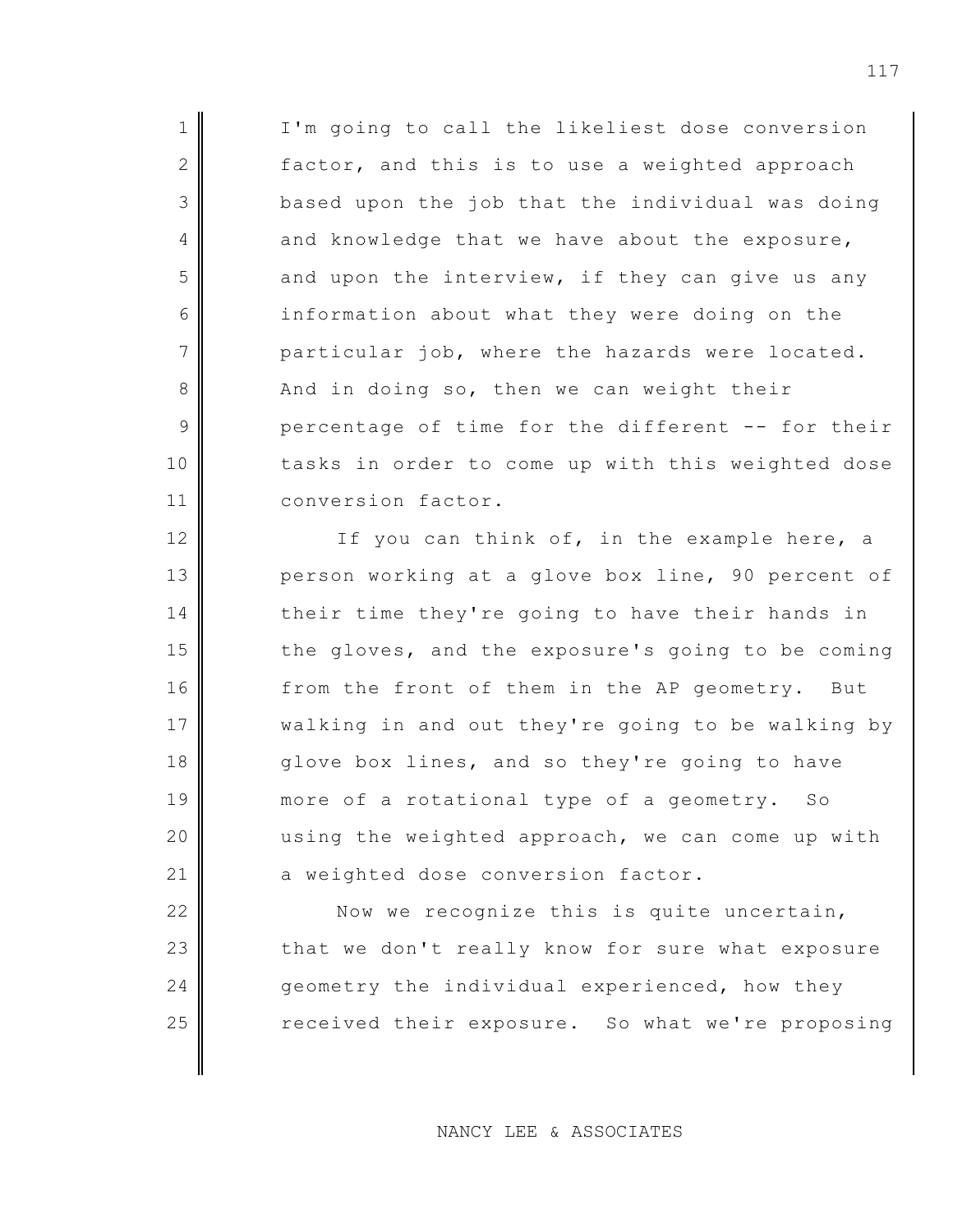1 is to use a range, from the lowest within the  $2$  energy band of interest to the highest dose 3 conversion factor. And since we know the lowest 4 dose conversion factor and the highest, and we 5 think we know what the likeliest is, we can 6 easily set up a triangular distribution. 7 And this gets back to how we came up with 8 this. We really don't have any other information  $9 \parallel$  to try and base this on other than a lower bound,  $10$  an upper bound, and what we think the central 11 tendency of the distribution is. And so this is 12 **Why we're proposing to use a triangular** 13 distribution for the dose conversion factor. 14 Now I've talked about the dosimeter dose,  $15$  the missed dose, the environmental dose, and now 16 dose conversion factors and how we get them all 17 into an organ dose. And then now the final 18 uncertainty, it's easier to describe altogether; 19 but as I mentioned, to recap the dosimeter dose 20 was a normal distribution. The missed dose was 21 | lognormal. The environmental dose was lognormal, 22 and then the dose conversion factor is 23 triangular. 24 Using a Monte Carlo sampling technique, we

NANCY LEE & ASSOCIATES

25 can go through and sample from each distribution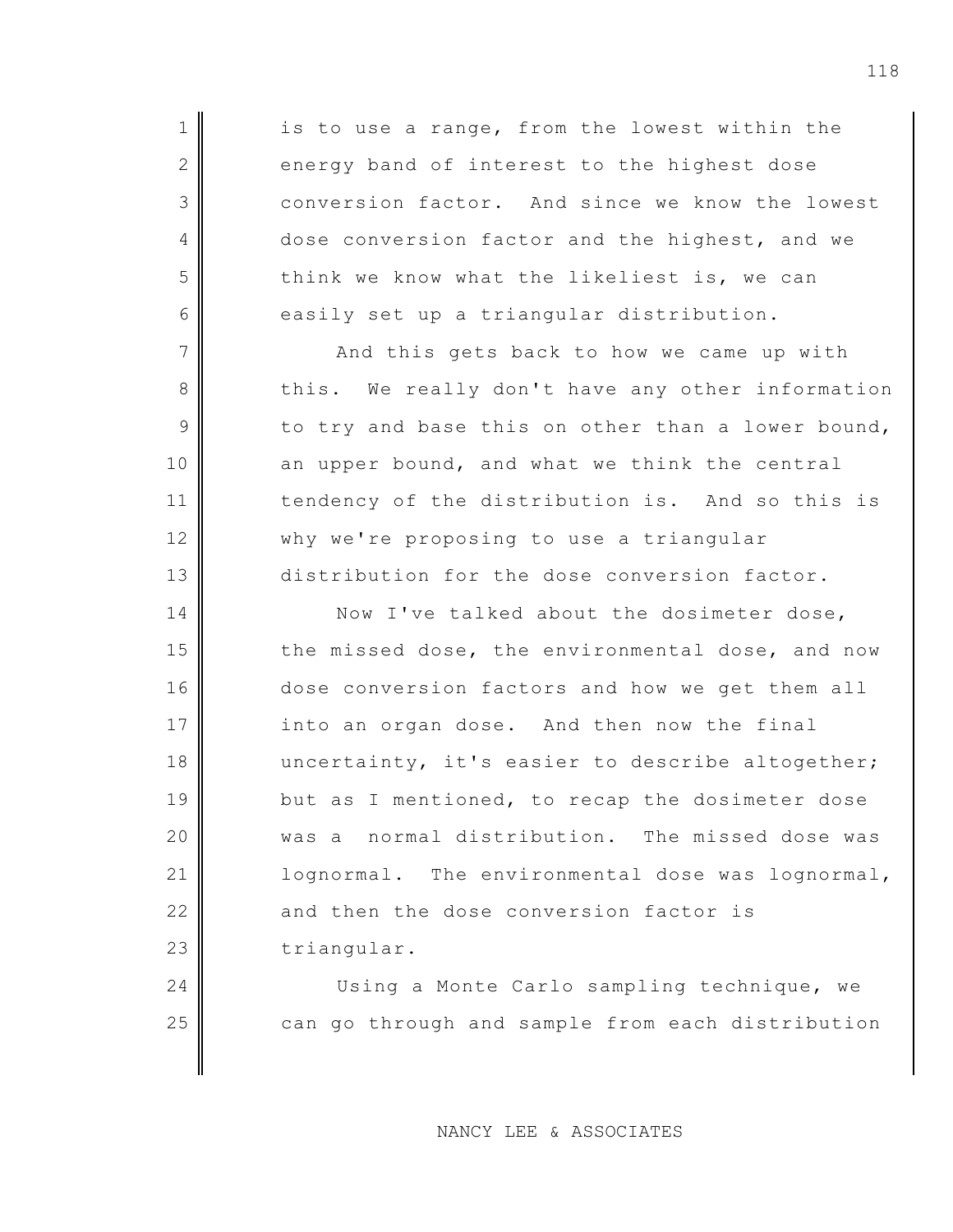| $\mathbf 1$ | in order to come up with what we think the          |
|-------------|-----------------------------------------------------|
| 2           | central dose estimate is for this individual and    |
| 3           | to bound the uncertainty associated with it.        |
| 4           | In walking through this slide here with you,        |
| 5           | if you look at the top line only, what you have     |
| 6           | is that initial dosimeter dose distribution         |
| 7           | multiplied by the dose conversion factor will       |
| 8           | give you the organ dose from the dosimeter alone,   |
| 9           | from the measurements on the dosimeter.             |
|             |                                                     |
| 10          | Within this dose distribution, multiplying          |
| 11          | by the same dose conversion factor, you'll end up   |
| 12          | with the missed organ dose.                         |
| 13          | The environmental dose distribution, you'll         |
| 14          | notice that the dose conversion factor is much      |
| 15          | smaller from this case, and this is because, as     |
| 16          | Dr. Ziemer pointed out, we're talking about         |
| 17          | somebody immersed in a cloud, and so the exposure   |
| 18          | geometry is isotropic. It's from all directions     |
| 19          | at all times. Therefore the dose conversion         |
| 20          | factor has a narrower uncertainty associated with   |
| 21          | it.                                                 |
| 22          | And when you multiply those two together,           |
|             |                                                     |
| 23          | you get the environmental dose distribution.<br>You |
| 24          | add these three together, and you end up with a     |

final bone marrow dose for this individual.

## NANCY LEE & ASSOCIATES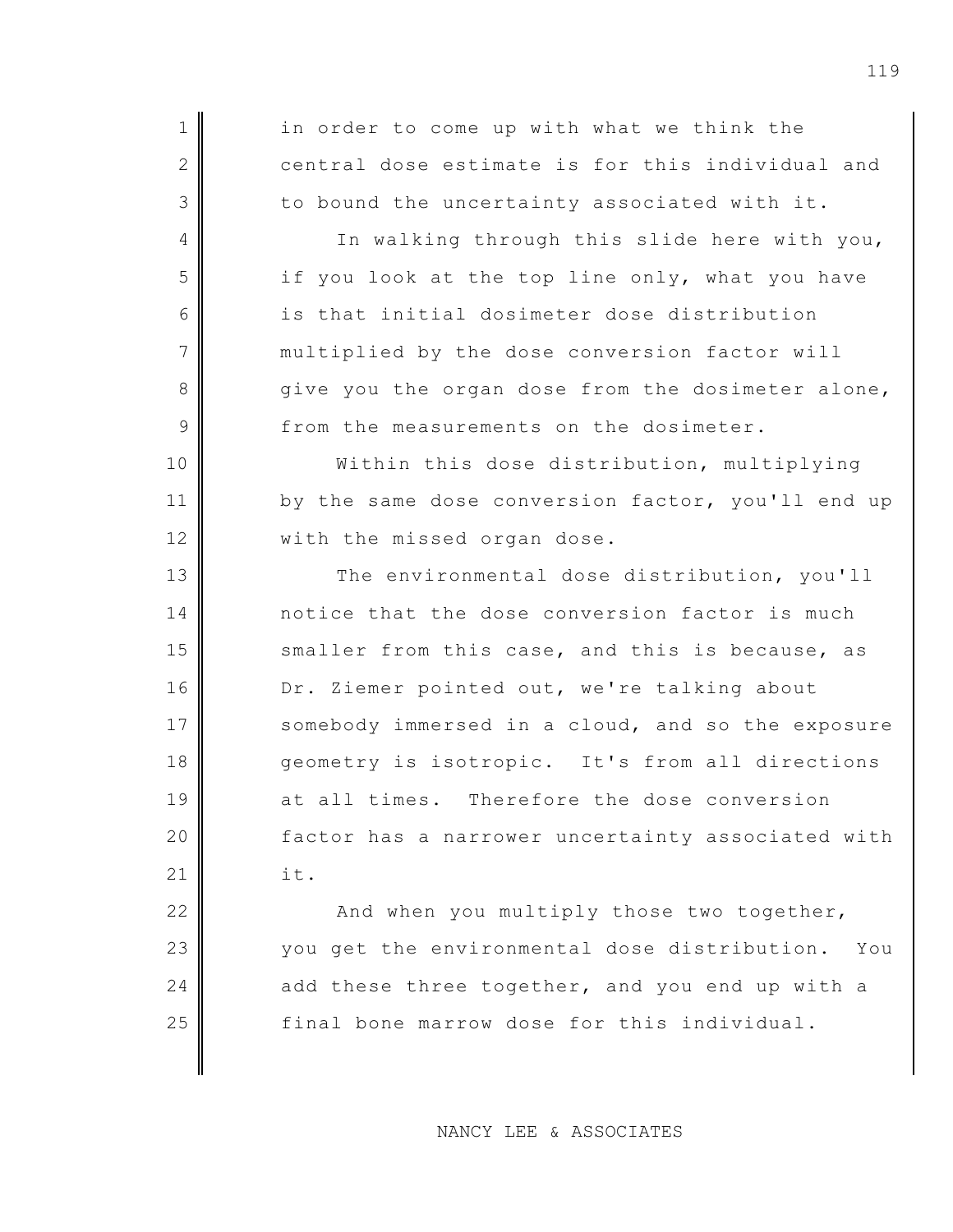1 | Now what I want to point out here on this is 2 in modern times, with quarterly monitoring using 3 TLDs at a detection limit of ten millirem, this 4 missed dose becomes relatively small. It's way 5 down here at the far end, with a maximum of about 6 40 millirem. In addition, the environmental 7 doses have also decreased over time because we 8 don't emit things out of the stacks like they did 9 back in the 1950s during the green runs and that 10 kind of thing. So these two components right 11 here will greatly decrease in more current times.

12 What's interesting is as you see -- as you 13 look at a person's dosimeter dose information and 14 where there's one of these changes that occurred 15 from a missed dose, you'll see the missed dose 16 will decrease and the dosimeter dose will 17 increase, because we started measuring more of 18 what we missed. And so you can see that in 19 individuals' exposure histories.

20 | So what we end up here is with the bone 21 marrow dose associated with this particular claim 22 | crindividual. Well, upon inspection you can 23 generally see that it tends to follow kind of a 24 | lognormal type of a distribution, which is 25 dominating by this missed dose being so large.

NANCY LEE & ASSOCIATES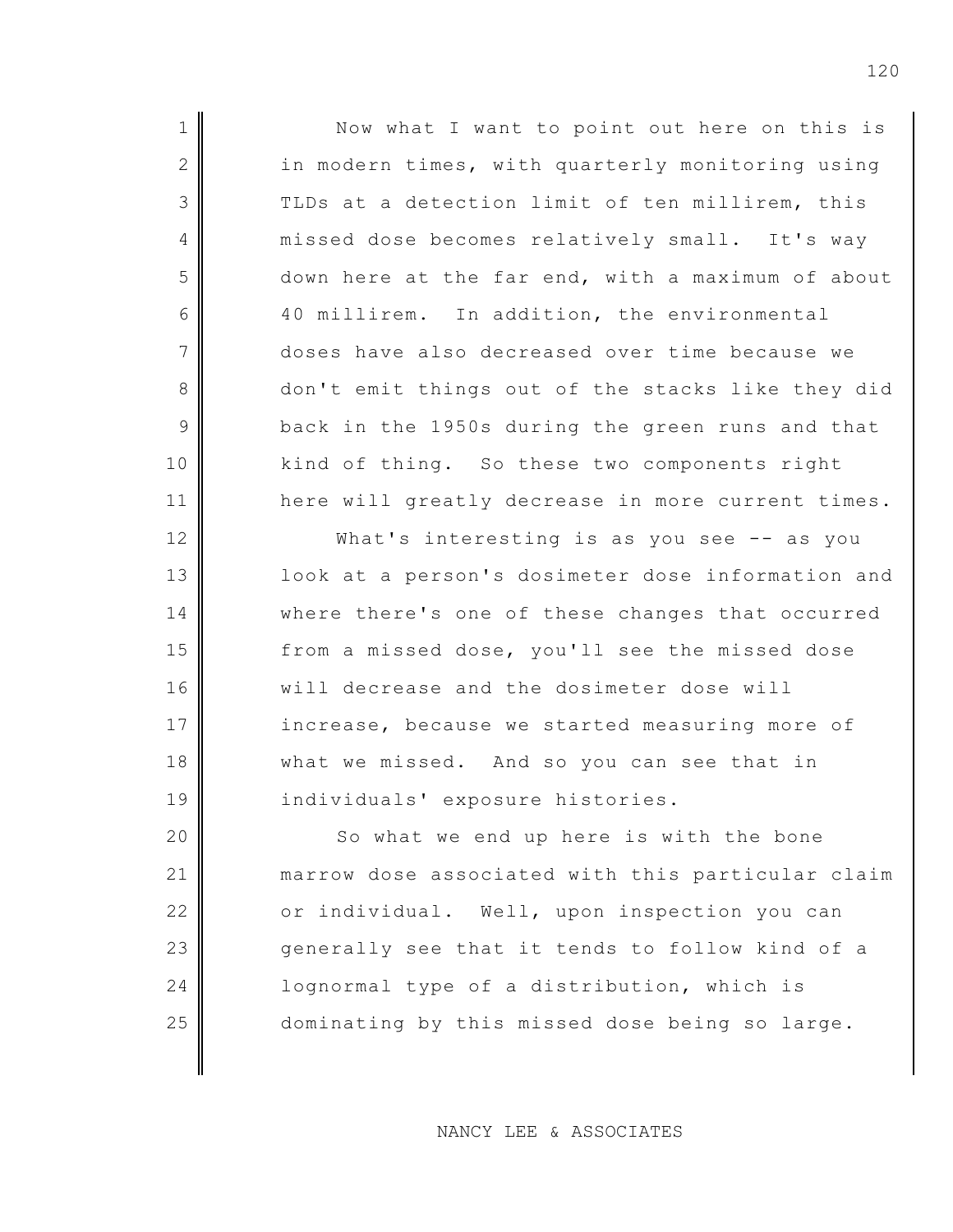1 However, if these two were small, you would see 2 it's probably going to follow more of a normal 3 distribution.

4 And so we need to have some kind of a test 5 in order to determine which -- is it more 6 normally distributed or more lognormally 7 distributed. So what we're proposing is to use a 8 goodness-of-fit test for normality. What I've 9 chosen to use here is the Chi-square goodness of 10 fit. And what this will tell us is what's the 11 tendency of that particular distribution, because 12 in IREP we have to pick one. You have to put in 13 one type of distribution and assess the 14 parameters associated with it. What you can see  $15$  from the Chi-square goodness-of-fit test, the  $-$ -16 it follows more of a lognormal distribution with 17 a geometric mean of 754 millirem with a geometric 18 standard deviation of 1.28.

19 I want to talk about the geometric standard 20 deviation a little bit here, because I've had 21 some questions from other colleagues who have 22 been plugging in some different geometric 23 standard deviations for different doses and 24 coming up with some really interesting answers 25 coming out of IREP. And part of that is because

NANCY LEE & ASSOCIATES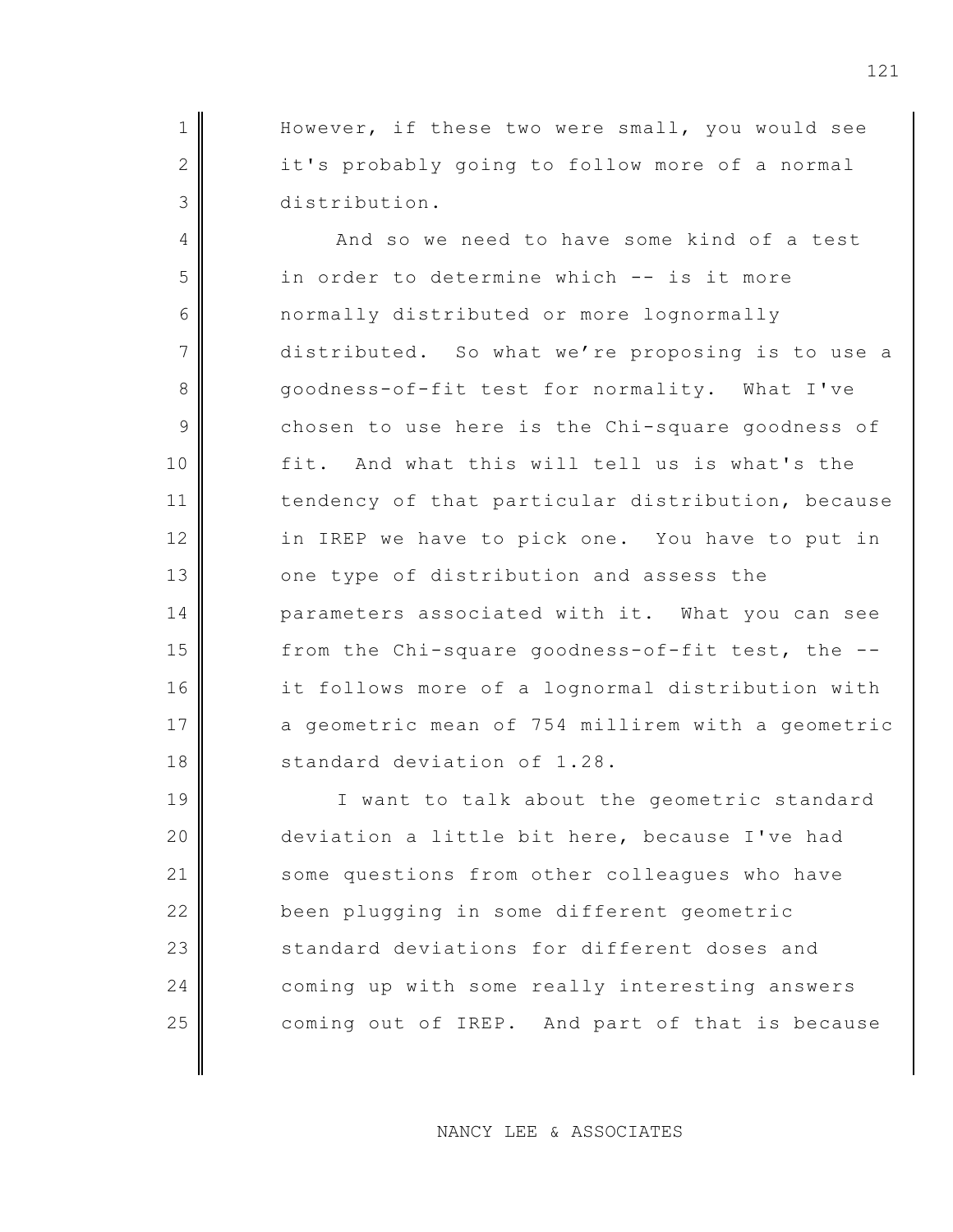| $1 \parallel$  | of the -- if you plug in like a geometric         |
|----------------|---------------------------------------------------|
| $2 \parallel$  | standard deviation of five, well, you're going to |
| 3 <sup>1</sup> | have a huge uncertainty associated with the       |
| $4 \mid$       | particular dose.                                  |

5 What you'll see here is the geometric 6 standard deviation of 1.2 is really too tight for  $7$  the distribution; 1.25 is pretty close, the 8 actual calculated value was 1.28; 1.5 is  $9 \parallel$  spreading out the data too much, as well as 2.0. 10 So in going through this process of Monte Carlo 11 sampling, we can actually come up with what the 12 geometric mean is and the actual geometric 13 standard deviation. It can be calculated, and 14 that's what we're proposing.

15 So now that we've got this distribution, we 16 know the exposure year, the rate of exposure, the 17 || radiation type. The example I just took you 18 though is photons greater than 200 keV. 19 Lognormal distribution, the median being .754 20 centisieverts, the geometric standard deviation 21 of 1.28, and that is the dose input for one 22 **photon** energy for one exposure year.

23 You go through this entire process and 24 repeat this process for each radiation type, each 25 energy, and each exposure year. If somebody was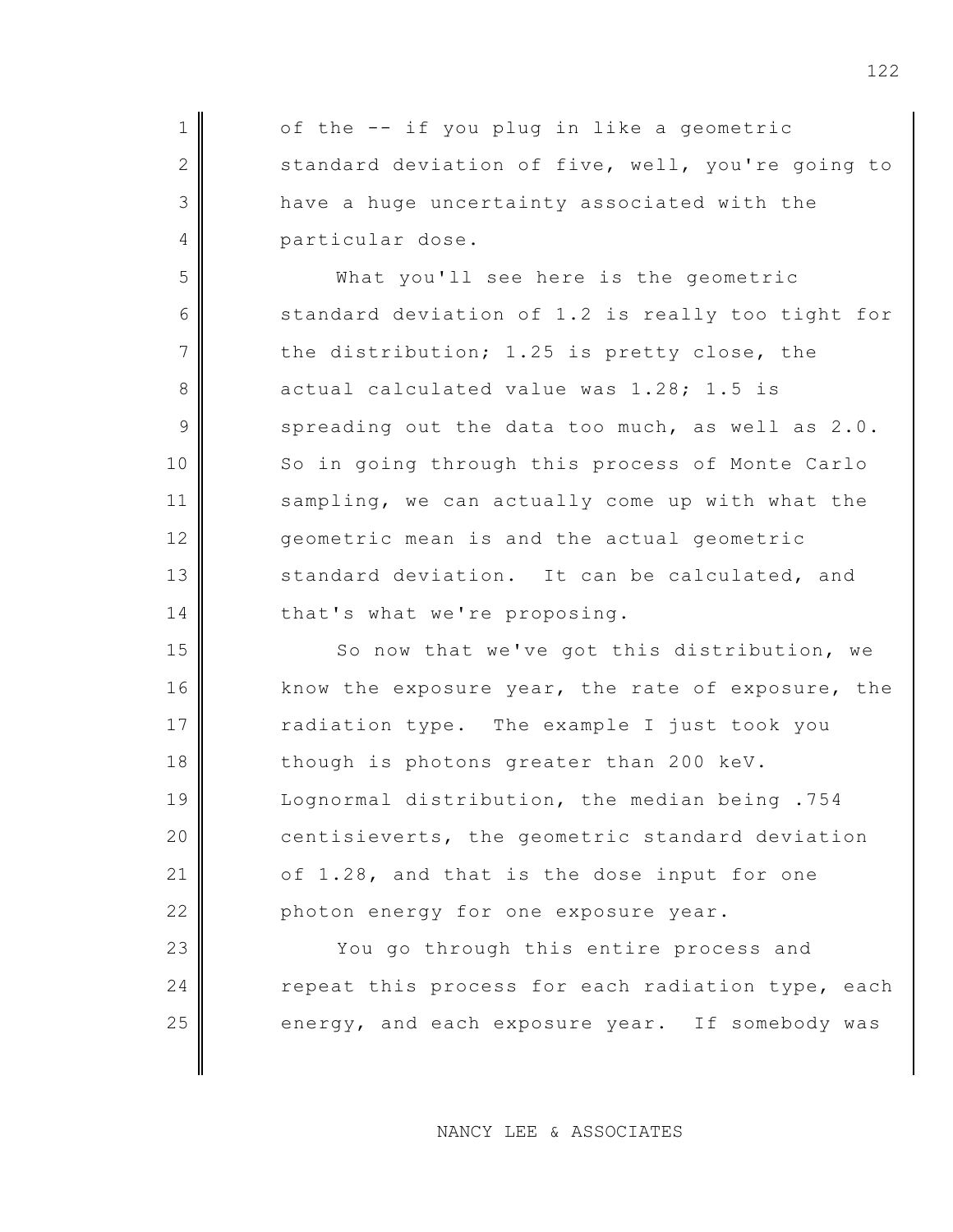1 exposed to three of the three different energies  $2 \parallel$  of photons and four different neutron energies, 3 that would be seven for each exposure year. If 4 they were at the site for ten years, that would 5 be 70 of these distributions to be developed to 6 enter the data into IREP.

 $7$   $\parallel$  And with that, I'll answer any questions you 8 have.

9 **DR. ZIEMER:** Thank you, Tim. We obviously 10 had a number of questions as we proceeded, but 11 what about additional questions now? Comment?

12 **MR. ELLIOTT:** While you're all thinking of 13 your questions, I would like to give you a little 14 bit of insight into how we come to be at this 15 point with our knowledge and understanding, and 16 what we're proposing here in dose reconstruction 17 as a process.

18 What information besides the individual dose 19 badge results, bioassay results that we talked 20 about earlier, what information exists beyond  $21$   $\parallel$  those at the sites?

22 This is a little book; it's titled *Los* 23 *Alamos Handbook of Radiation Monitoring.* It was 24 given to me yesterday. We know that these kind 25 of documents exist, have been prepared and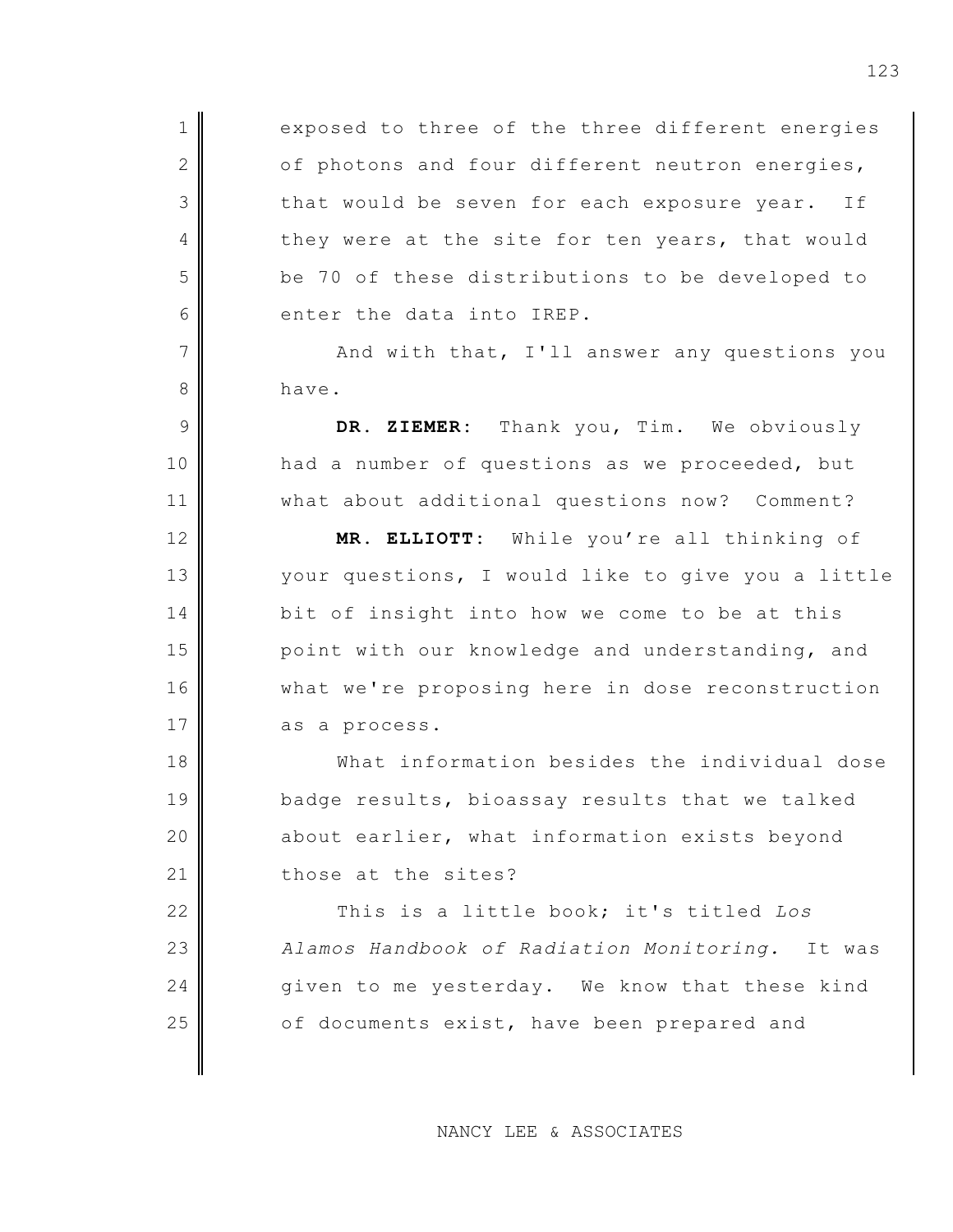1 distributed across the DOE complex. This is a 2 2 1958 third edition of this book. This book has 3 set some benchmarks for us in understanding this 4 time era and what the technology was capable of 5 doing for this time frame. Feel free to pick 6 this up and look at it. I ask you not to walk  $7$  away with it, and it is fragile.

8 But it has information in here that is 9 relevant to what Tim has just presented to you. 10 It gives us an understanding of what the limits 11 of detection were for certain pieces of 12 monitoring equipment in use in this time frame 13 for this site. And we know from our experience 14 in research on these sites that Los Alamos --15 | what was used at Los Alamos was adopted at other 16 sites. What was developed at Oak Ridge was 17 adopted at other sites. What Hanford had in 18 place, they put in place from their own 19 experience and technological advances, as well as  $20$  those that were done at Los Alamos and Oak Ridge.

21 The medical diagnostic X-ray information is 22 | listed in this book for this time frame, so we 23 have a source to go to. This is just an example  $24$  of the additional type of information we would go 25 back to DOE on certain types of claims and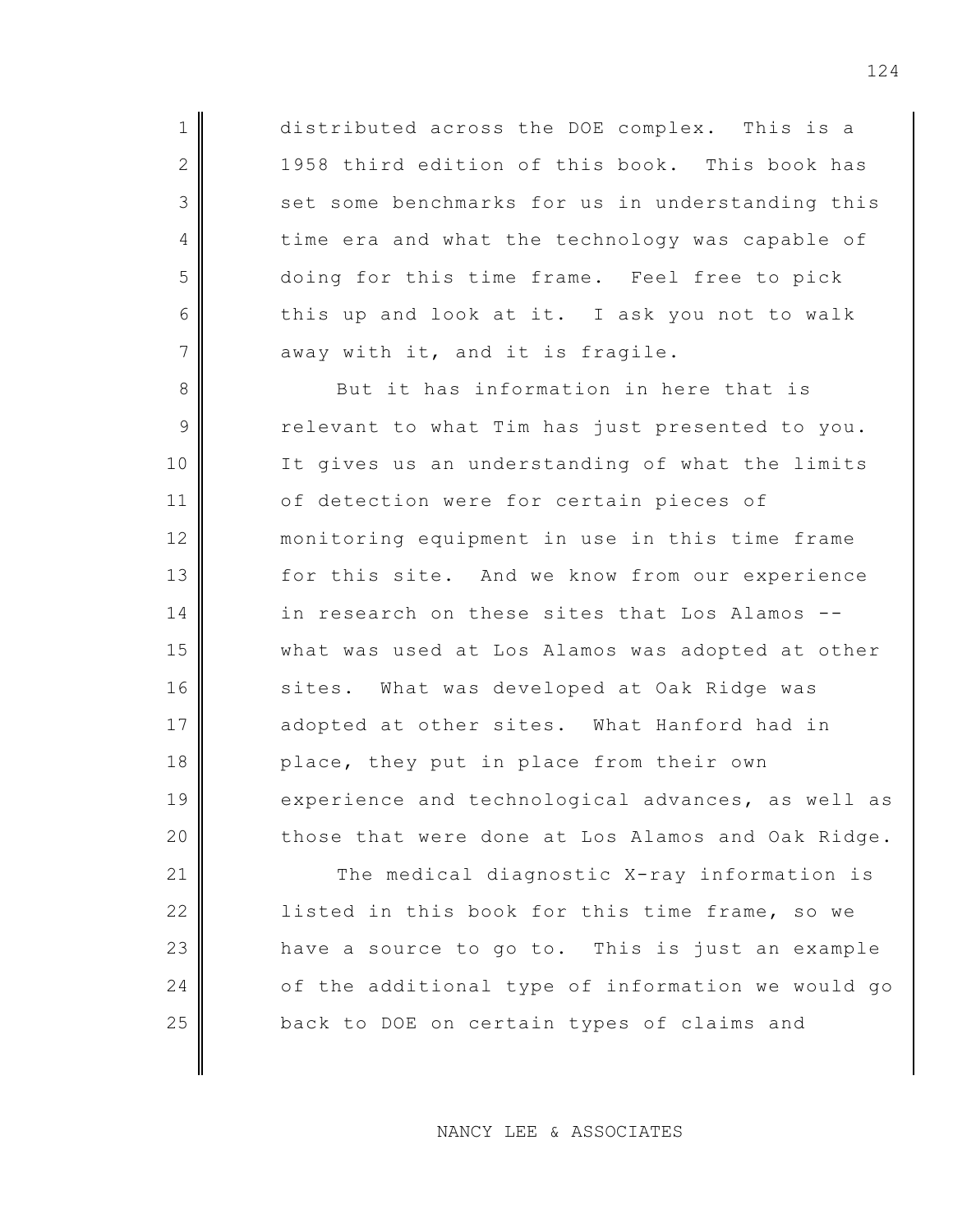1 **I** requests. We would accrete this type of 2 information to use on future claims relevant to a 3 given site. So feel free to look at this as you 4 wish.

5 **DR. ZIEMER:** Tim, I have a question on 6 missed dose that relates to neutrons. You didn't  $7$  really cover it here, but it is in your paper.

8 We know that certainly in the early times 9 and to some extent even today there are certain 10 bands of neutrons not easily picked up by 11 dosimeters. You pointed out, for example, I 12 think, a case of knowing the thermal dose and 13 knowing perhaps the fast neutron and some band 14 maybe below 500 kilovolts or so that would be 15 missed. However, that's not new information. I  $16$  think the people at the time knew that they were 17 missing part of the band, and many -- I think in 18 many cases had algorithms that, based on what 19 their source terms were, that corrected for that 20 in the dose record.

21 | I assume that you're not automatically going  $22$  to say that a dose was missed simply because of 23 some certain type of monitoring used, or you'll 24 use information like this, I quess. I'll answer 25 my own question, I suppose. But maybe you can

NANCY LEE & ASSOCIATES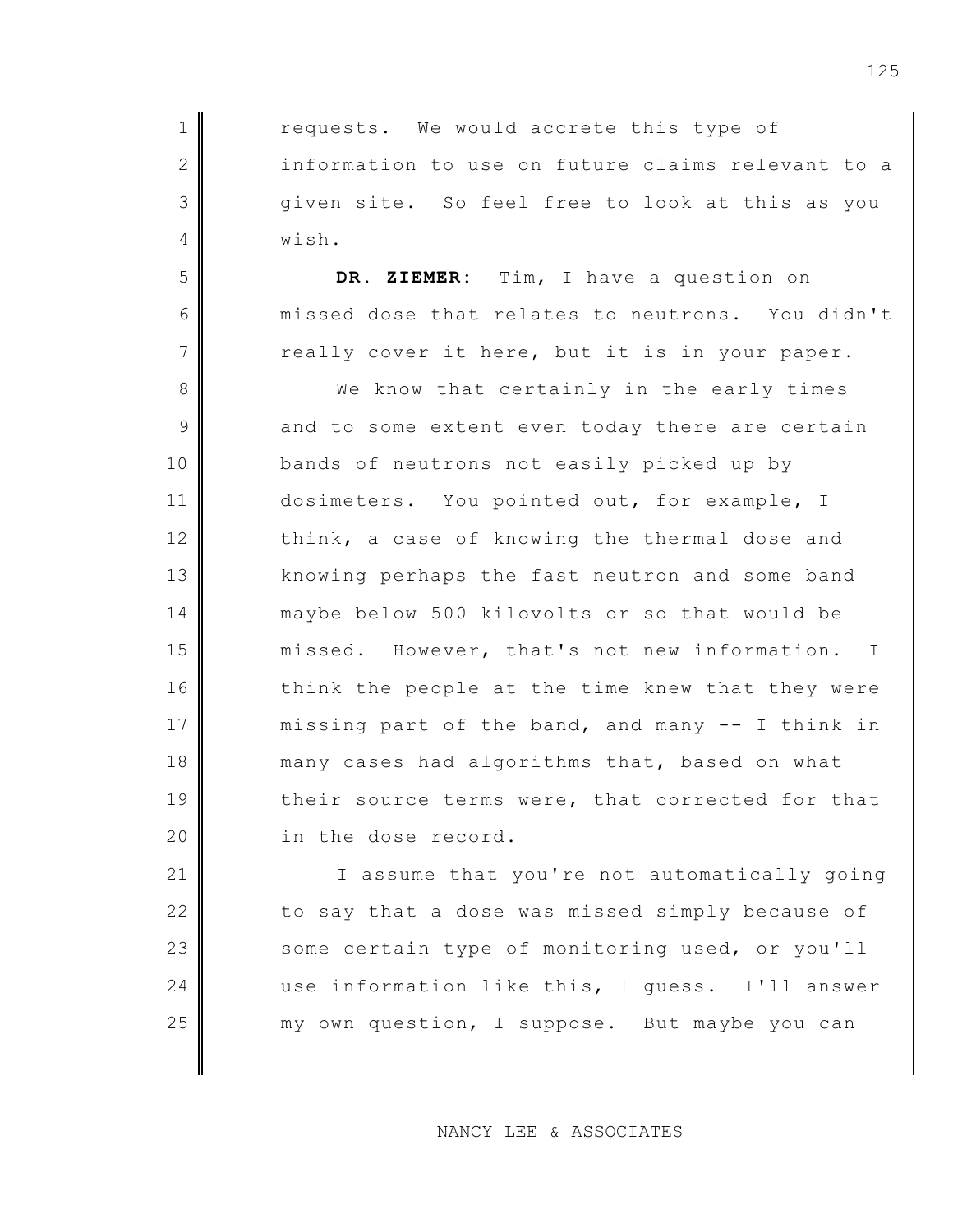1 clarify that issue on particularly missed neutron 2<sup>dose</sup>.

3 **MR. TAULBEE:** That is absolutely correct. 4 There were some sites that did have algorithms 5 that were used, and we knew what neutron sources 6 they were using at the time period and how they 7 went about in doing their calibrations. We also 8 know that at other, some other facilities they 9 | weren't quite that sophisticated at that time 10 period, and so there'd be a window of five or six 11 | vears where they weren't accounting for it. 12 But we do go back and we look at what their 13 calibration procedures were for the particular 14 site at the particular time period in order to 15 determine whether or not we need to make this 16 additional correction that's discussed there in 17 the external quideline. 18 **DR. ZIEMER:** Jim. 19 **DR. MELIUS:** Can you give me an idea for the 20 example you presented here today how much person 21 time is involved in doing this calculation?

22 **MR. TAULBEE:** There's a lot of -- I won't  $23$  say a lot  $-$  there's some development time in 24 setting up your spreadsheets in order to do this. 25 The program, the Monte Carlo sampling program

NANCY LEE & ASSOCIATES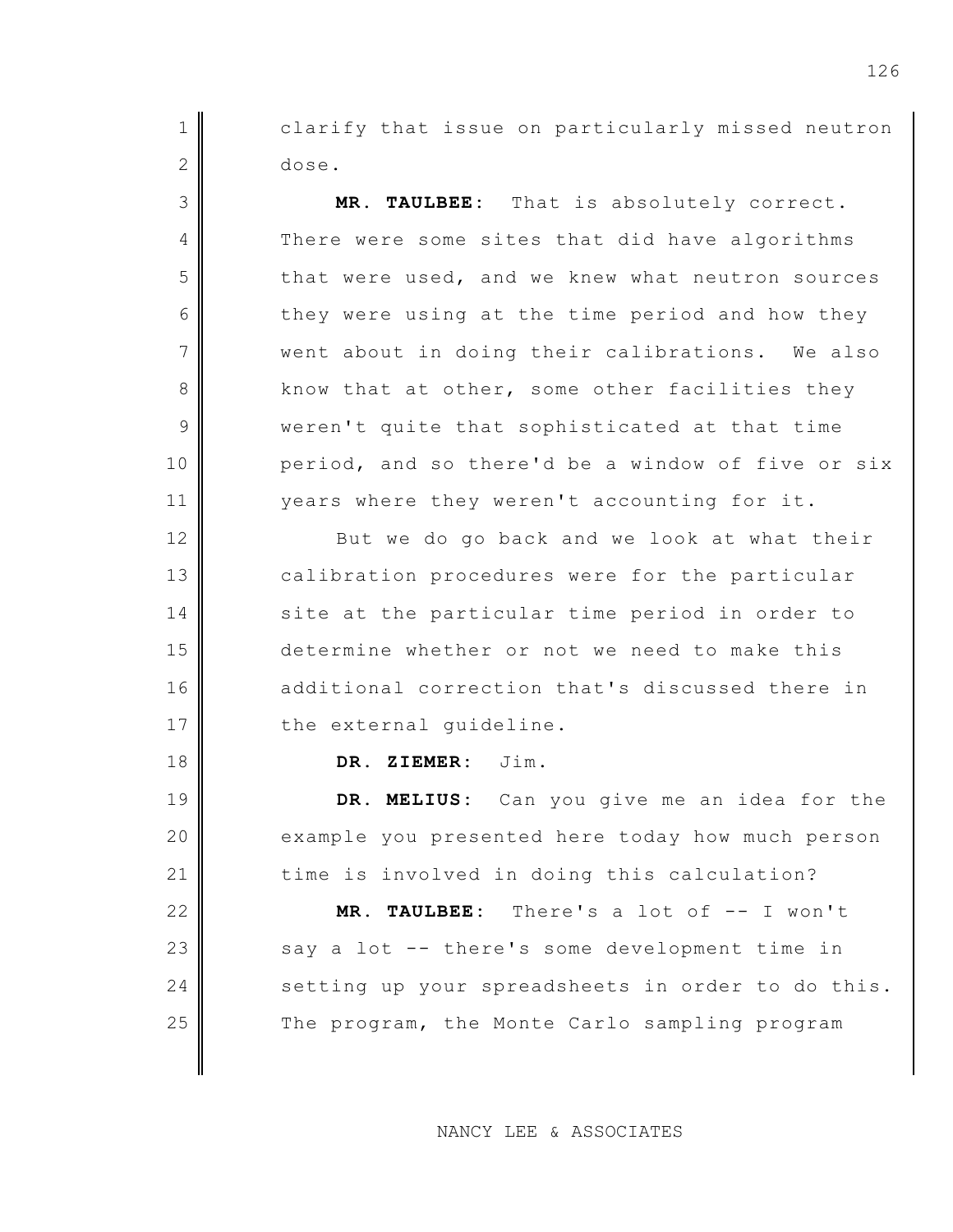| $\mathbf 1$    | that I used, was Crystal Ball, which is -- it     |
|----------------|---------------------------------------------------|
| $\mathbf{2}$   | runs on a PC in an Excel type of format.          |
| 3              | Plugging in the data takes some considerable time |
| 4              | to get there, probably a day or so to get         |
| 5              | everything all set up. But then the actual        |
| 6              | calculation when you run through it takes the     |
| $\overline{7}$ | computer five, ten minutes. So the front-end      |
| $8\,$          | part is what takes the longest time period.       |
| $\mathcal{G}$  | DR. MELIUS: So just so I -- for this              |
| 10             | example, that would take some technical person a  |
| 11             | day's worth of work to do this, or how would this |
| 12             | -- I'm trying to think how this process works, or |
| 13             | will work with your contractor and so forth.      |
| 14             | What will be involved? Who will be doing what     |
| 15             | and so forth?                                     |
| 16             | MR. TAULBEE: Well, it doesn't take a full         |
| 17             | day to enter all of this data at all, but in      |
| 18             | order to enter probably 10 years or 20 years, or  |
| 19             | 10, probably 15 years of data, it could take you  |
| 20             | a full day in order to get up to that. So it      |
| 21             | really is dependent upon how long the work        |
| 22             | history was for the individual and how complex it |
| 23             | is in order to come up with these calculations.   |
| 24             | DR. NETON: If I could just elaborate on           |
| 25             | that a little bit, though, there is a lot of      |
|                |                                                   |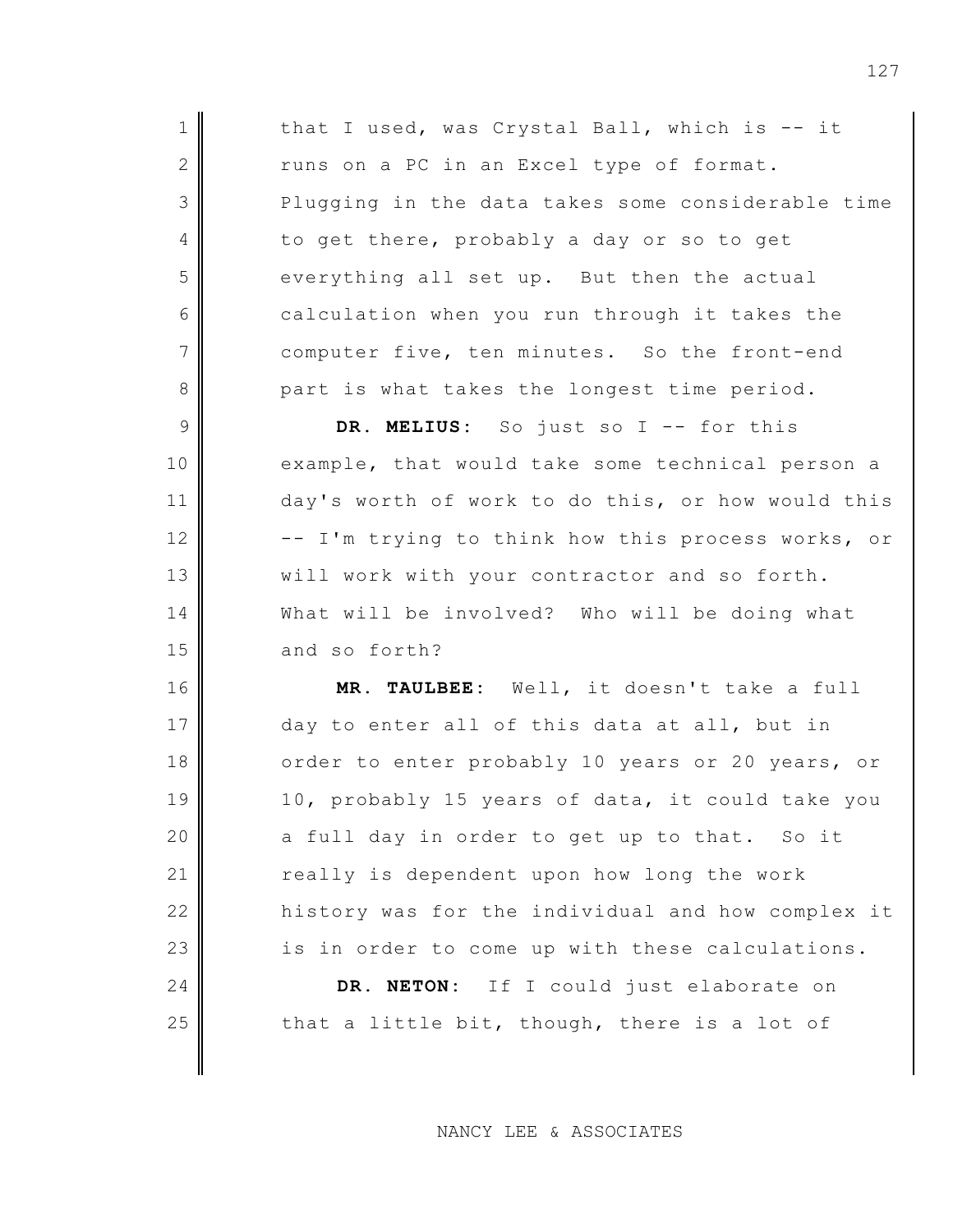1 detective work that goes into the up-front aspect  $2 \parallel$  of this, which is what were the detection limits, 3 the medical X-rays, what type, what kVp or mAs  $4 \parallel$  settings, that type of thing.

5 So I think in the very beginning the dose 6 reconstructions are going to move slower because 7 | we're setting the baseline for a lot of these 8 facilities. Once that's in place, then I think 9 what Tim is saying is true; then it's a matter of 10 setting up your spreadsheets and running through. 11 But for some of these smaller facilities we don't 12 know maybe about the -- finding out what the 13 exchange frequency was might even be difficult.

14 So there's a lot of front-end detective work  $15$  that I don't think we can say right up front that 16 it's going to take one day per dose 17 reconstruction. I think in the very beginning 18 it'll go slower, and then efficiency will take 19 | over as time progresses.

20 **DR. ZIEMER:** Tim, I'm going to make a 21 comment here, maybe for you and Larry.

22 || Some of you know I retired recently, and I 23 was going through documents and tossing out stuff 24 like this (indicating) into my wastebasket. And  $25$  then I had this sudden flash in my mind, and I

NANCY LEE & ASSOCIATES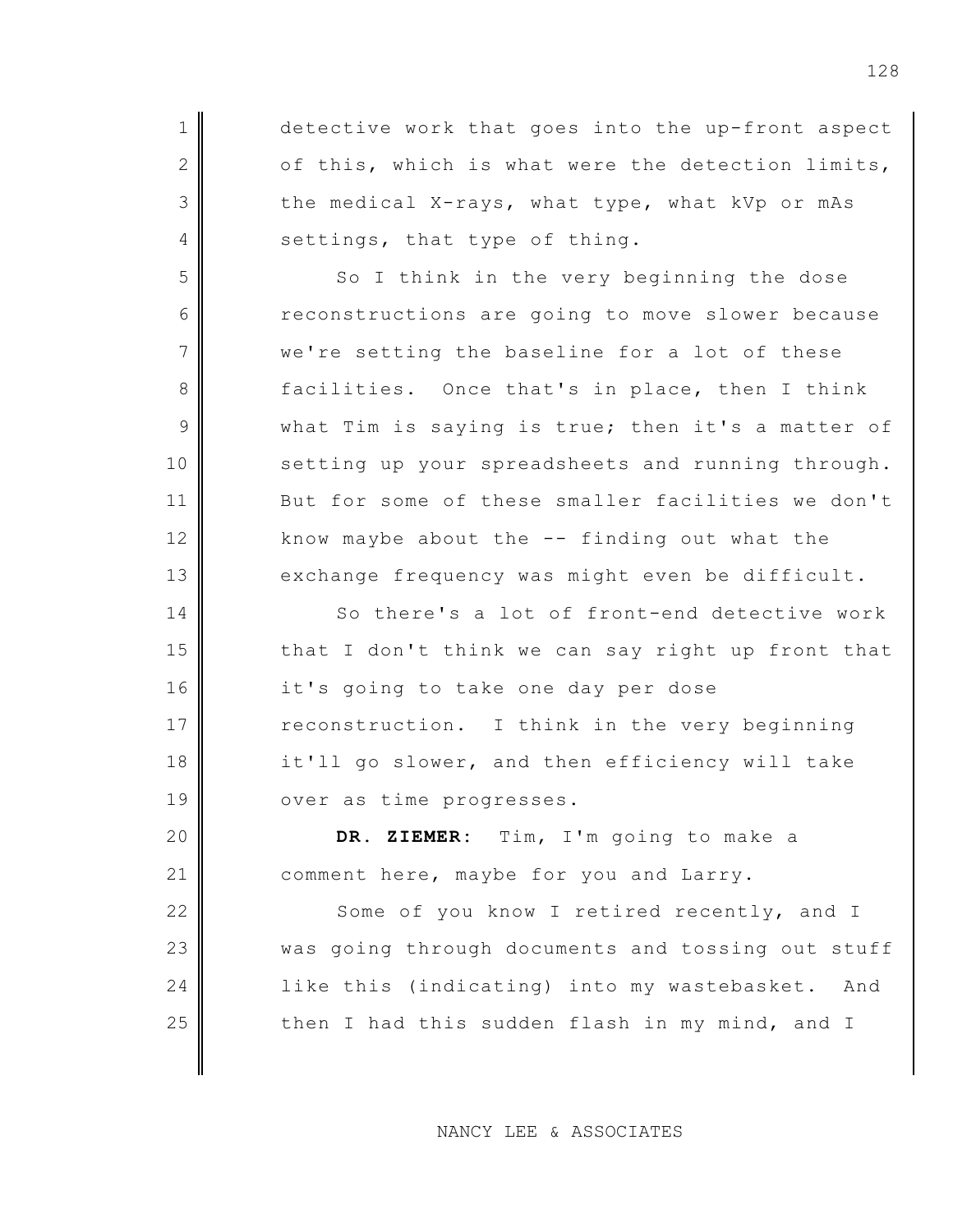1 got on the phone and called Paul Frame at Oak 2 Ridge, who's a kind of a curator of old 3 instruments and documents, and I described for 4 Paul what I had. I said, Paul, I just filled up  $5$  a wastebasket with these old documents. He said, 6 oh, send them to me, so I filled up boxes and 7 sent them to Paul. 8 But it may be that if you're looking for 9 things like this (indicating) -- and Paul 10 probably has my copy of that Los Alamos one right 11 now -- but that would be a good source of old 12 documents from the DOE/AEC system, Paul Frame, 13 Oak Ridge National Lab. Or is it ORAU? ORAU, 14 | yes. 15 **MR. TAULBEE:** Thank you very much, because I 16 don't know why, but many of the documents that 17 || I've obtained so far have been from DOE public 18 reading rooms. And I know of Paul Frame, and I 19 || know of his experience with historical monitoring

20 | information, and I never really made that 21 connection. So thank you.

22 **DR. ZIEMER:** He may not appreciate my 23 volunteering his documents, but I think he does 24 want them to be useful to people, and more like  $25$  an archival library that might be helpful.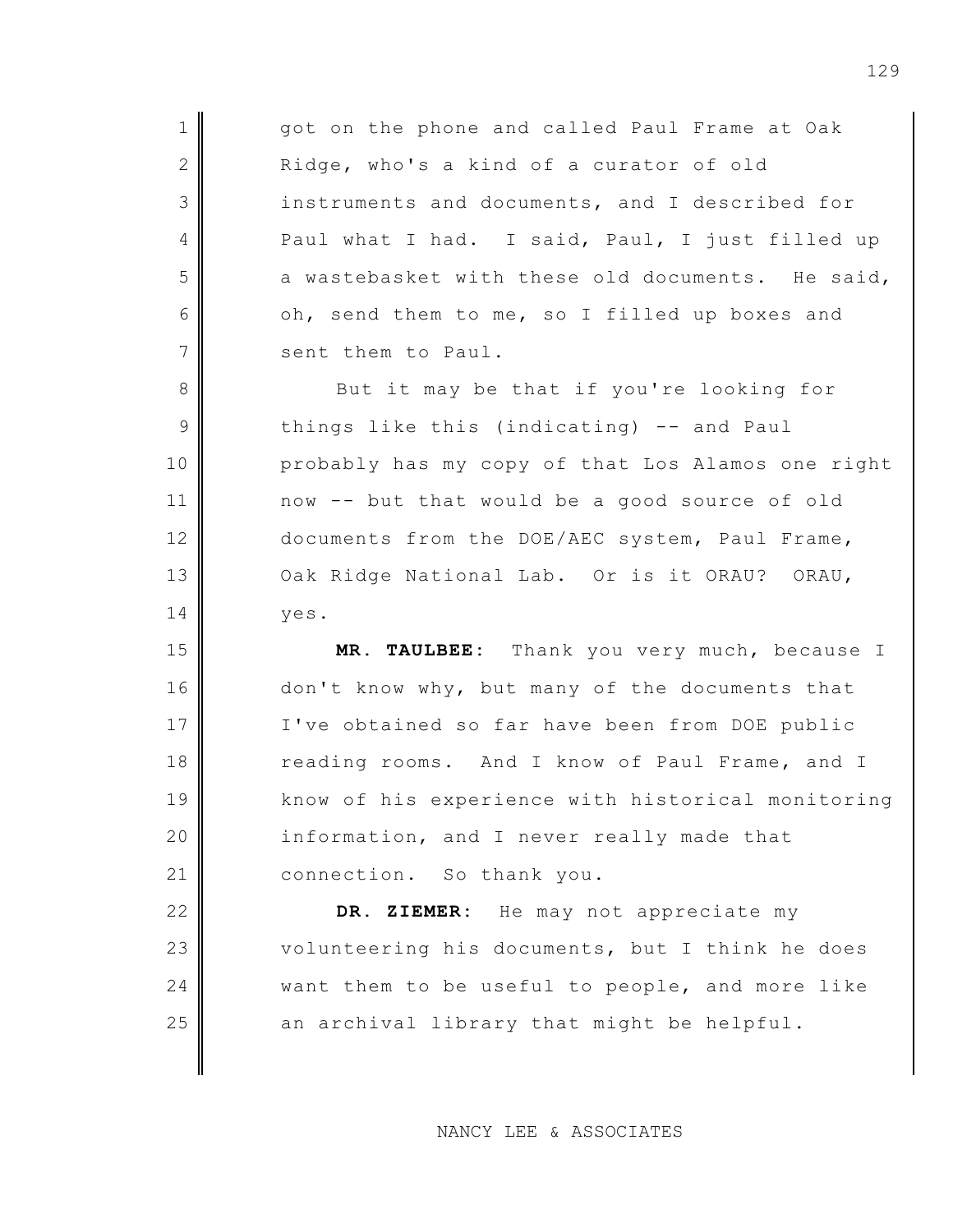| $\mathbf 1$    | Other questions? Okay, Wanda, please.             |
|----------------|---------------------------------------------------|
| $\mathbf{2}$   | MS. MUNN: One other similar kind of comment       |
| 3              | and again, I don't doubt that he'd appreciate     |
| 4              | my commenting on this -- but I'm assuming that    |
| 5              | you have checked with Ron Catherine (phonetic).   |
| 6              | He also is a great collector of this type of      |
| $\overline{7}$ | thing, and probably has several hundred boxes     |
| 8              | stored in his basement somewhere.                 |
| 9              | MR. TAULBEE: Okay, thank you.                     |
| 10             | DR. ZIEMER: Yes, Ron Catherine's wife would       |
| 11             | like you to get most of Ron's documents out of -- |
| 12             | you probably shouldn't put that in the record.    |
| 13             | (Laughter)                                        |
| 14             | DR. ZIEMER: Other comments or questions?          |
|                | (No response)                                     |
|                |                                                   |
| 15<br>16       | DR. ZIEMER: If not, we're going to adjourn.       |
| 17             | Our experience last time indicated that sometimes |
| 18             | an hour for lunch pushes us a little. There's no  |
|                | formal arrangement made for the lunch hour;       |
| 19<br>20       | everybody's on their own. Last time we had a      |
|                | list of eating places.                            |
| 21<br>22       | Cori, do we still have a list somewhere for       |
| 23             | -- it's out on the table or back here. So we'll   |
| 24             | reconvene about 1:00 o'clock.                     |
| 25             | (Whereupon, a luncheon recess was                 |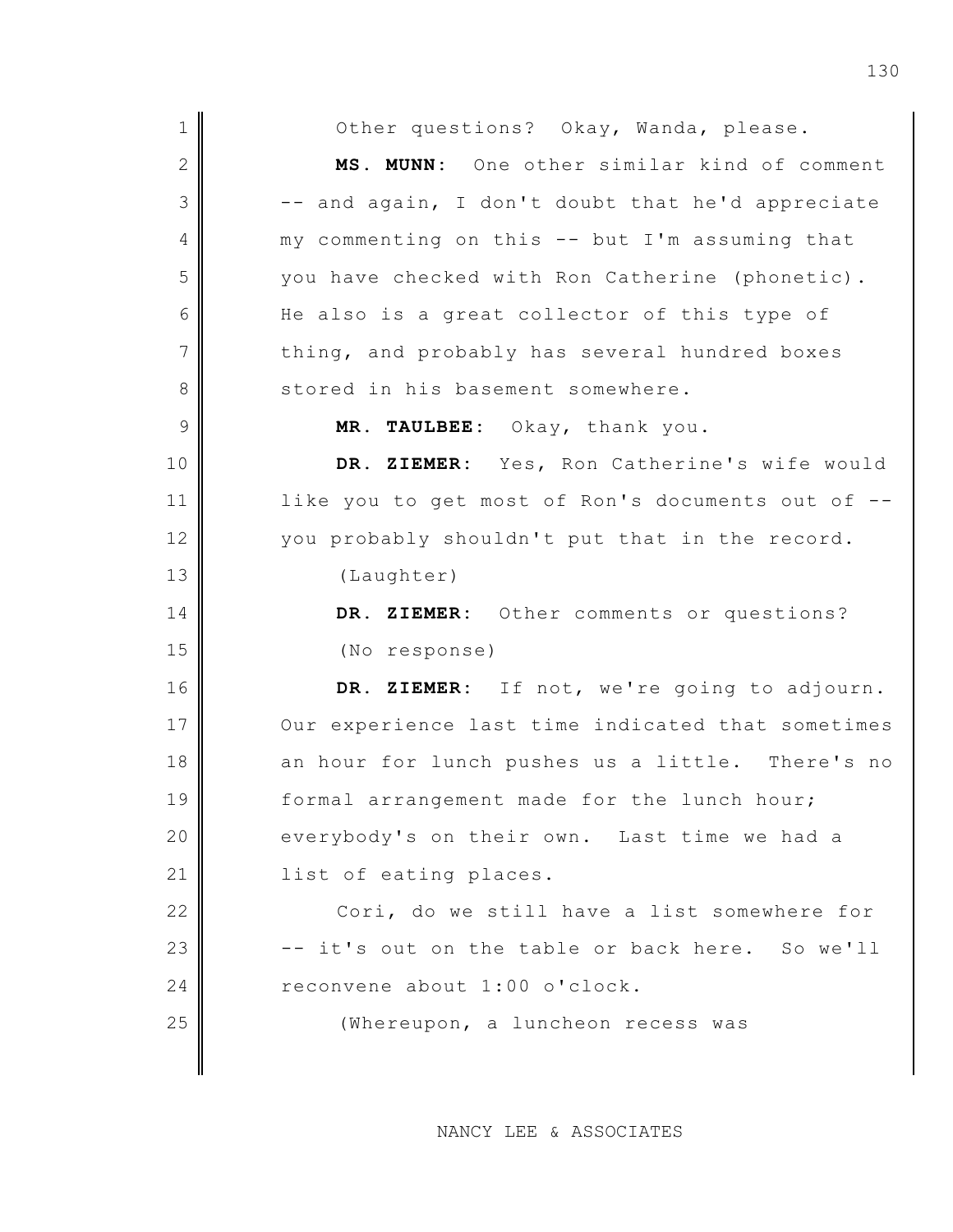| $\mathbf 1$    | taken from $11:40$ a.m. to $1:10$ p.m.)           |
|----------------|---------------------------------------------------|
| $\mathbf{2}$   |                                                   |
| 3              | DR. ZIEMER: We are ready to reconvene the         |
| 4              | afternoon session. I'd like to remind members of  |
| 5              | the public if you wish to make a public statement |
| 6              | later in the agenda, please sign up in the        |
| 7              | booklet out in the foyer so that we can allot the |
| 8              | time accordingly.                                 |
| $\overline{9}$ | I'd like to call on Larry Elliott briefly.        |
| 10             | Larry, would you give us a, particularly for the  |
| 11             | members of the public, an update on the comment   |
| 12             | period for 42 CFR 82?                             |
| 13             | MR. ELLIOTT: Yes, Dr. Ziemer.                     |
| 14             | Just so that everyone knows and for the           |
| 15             | record, the public comment period and the         |
| 16             | opportunity for the Board to get its comments in  |
| 17             | on the guidelines for determining methods for     |
| 18             | dose reconstruction, 42 CFR 82, are open again    |
| 19             | during this meeting, and that comment period will |
| 20             | close March 1st for the public to provide any     |
| 21             | further comments that they have. So March 1st     |
| 22             | would be the deadline for the public to provide   |
| 23             | written comments beyond this meeting.             |
| 24             | DR. ZIEMER: Thank you.                            |
| 25             | We'll begin the afternoon session with            |
|                |                                                   |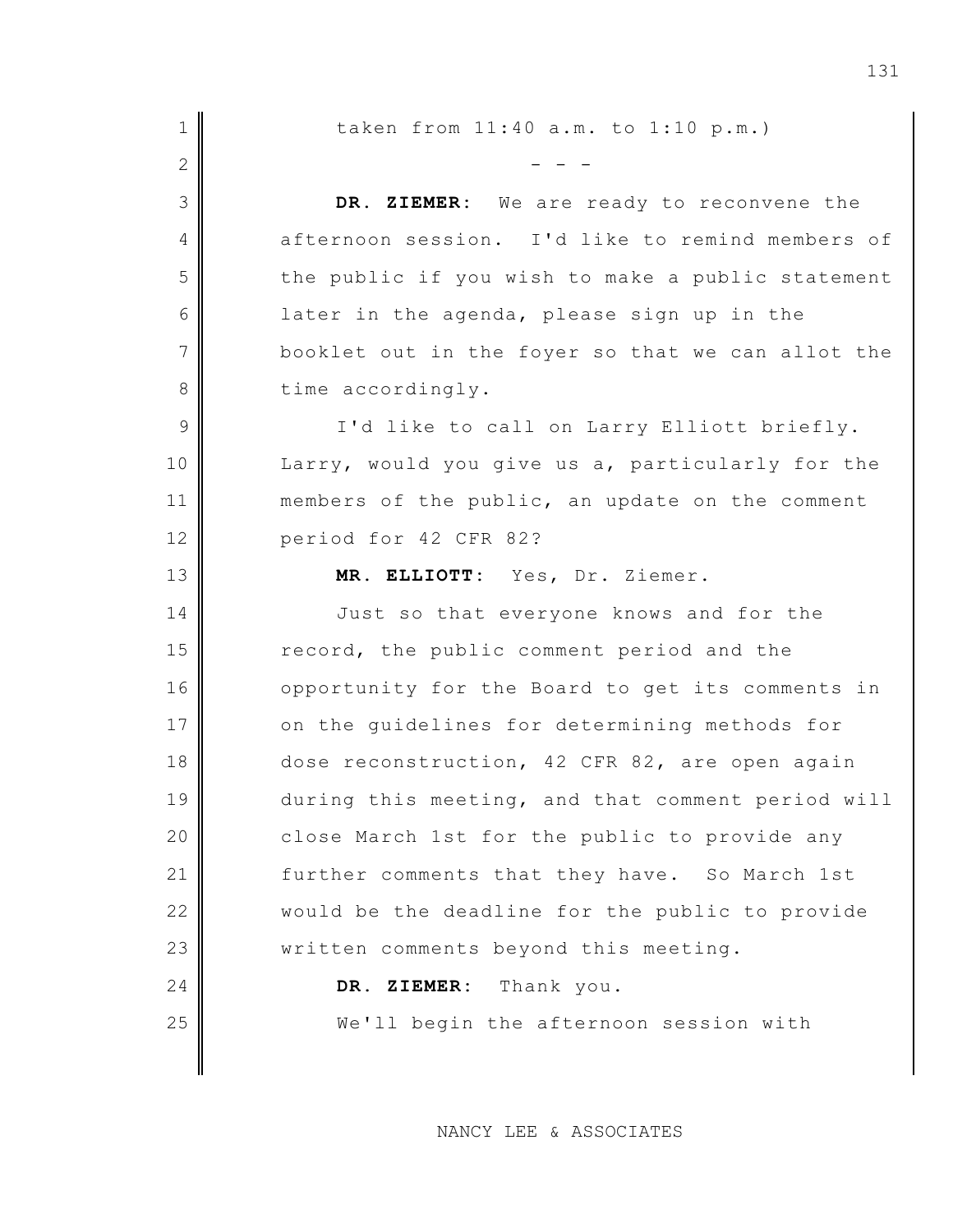1 **presentation on internal dose reconstruction, and**  $2$  that will be given by Dave Allen, who's on the 3 NIOSH staff. Dave. 4 **MR. ELLIOTT:** As Dave's taking the podium, 5 || if you look in your briefing book and you don't 6 find this presentation let us know, because we 7 just found that one member didn't have a copy of 8 it. So -- you don't have a copy, Rich? 9 **MR. ESPINOSA:** I've got a copy. 10 **MR. ELLIOTT:** Okay. 11 | I'm sorry; go ahead, Dave. 12 **MR. ALLEN:** No problem, Larry. 13 Afternoon. My name, as the slide says, is 14 Dave Allen, and I'm here to talk to you about 15 internal dosimetry. Obviously there's no way I 16 can cover in great detail the entire 17 implementation plan in one afternoon, but I 18 wanted to try to touch on a couple of key points. 19 This slide is -- you've seen it before, once  $20$  | last time  $-$  and just as a little refresher, this 21 is the types of information we can use for trying 22 to reconstruct internal dosimetry. Bioassay 23 data, which is basically a direct measurement or 24 directly related to the actual intake a person 25 **Philops** received; in-vivo is often referred to as a whole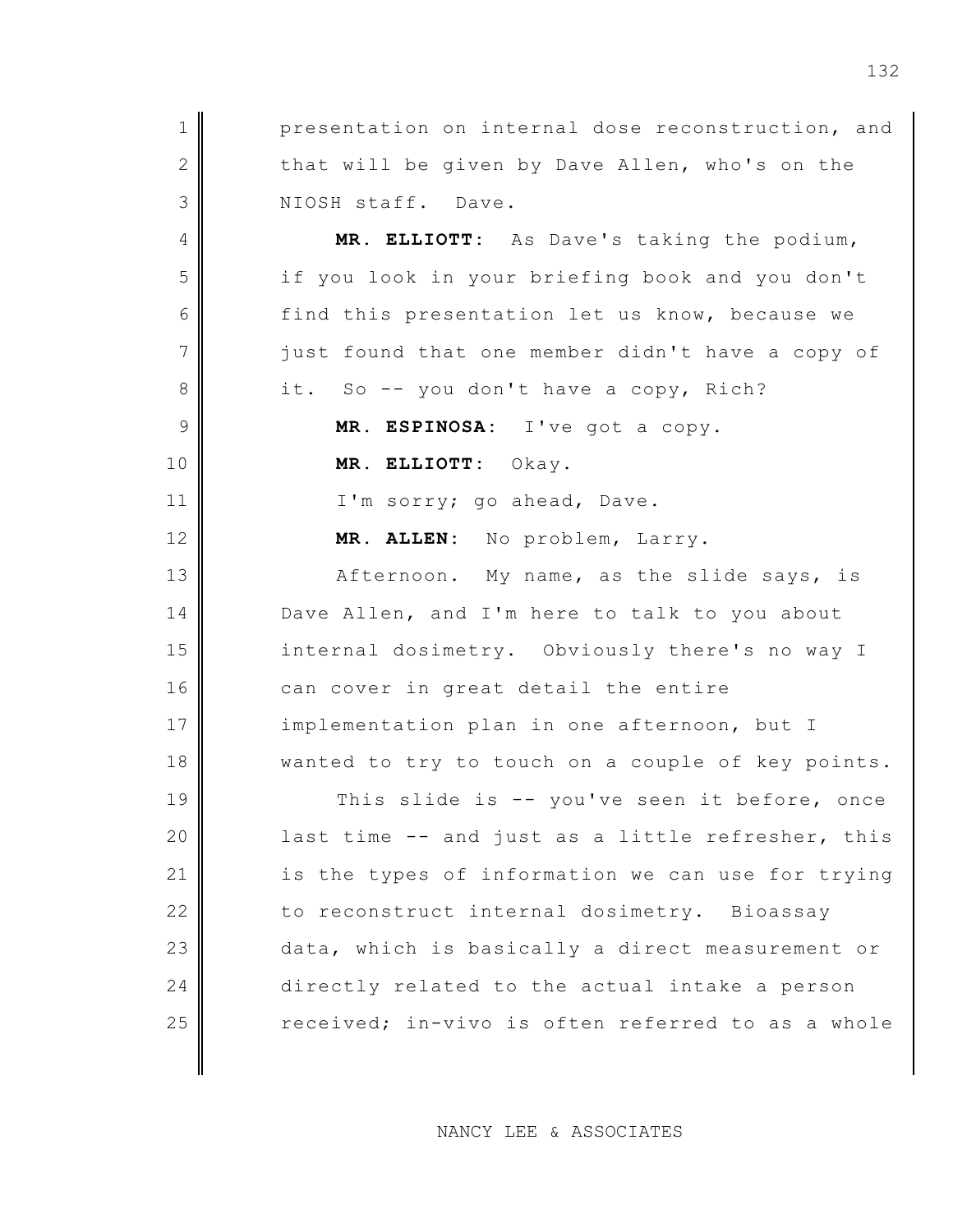1 body counter. It's a way of counting the -- it's 2 assessing the amount of material in a particular 3 organ or in the entire body. The other ones you 4 see under bioassay are simply ways of measuring 5 concentration in different excreta to try to 6 assess how much uptake of a radioisotope a person 7 received.

8 Incident reports are on there simply because 9 they give you a lot of information. Obviously 10 there won't be an incident report every time for 11 every dose reconstruction we do, but they do tell 12 you all the upset conditions, if you can find 13 them. Upset conditions are very important 14 because a lot of the internal dosimetry is going 15 to rely on averages, so to speak. Anytime we 16 don't have the bioassay data we have to rely on 17 air sample data. A lot of times we're going to 18 be relying on the typical amount of work time a 19 person's in an area, or the typical air sample 20 concentration in that area. So upset conditions 21 are important for that assessment to get it 22 accurate.

23  $\parallel$  And air sample data, like I just mentioned, 24 it's somewhat of an indirect way of estimating  $25$  | the intake a person received.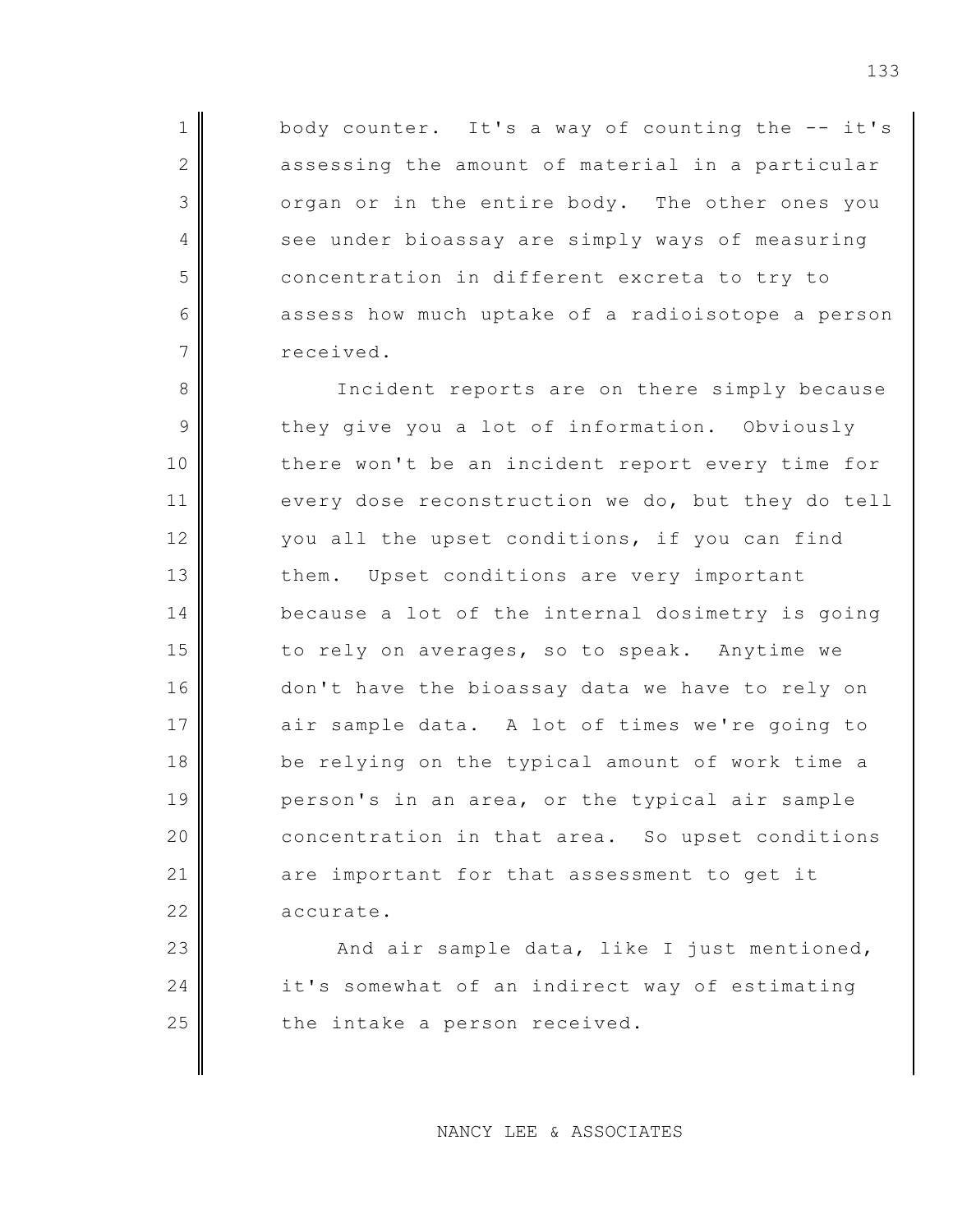**DR. ZIEMER:** Dave, if I could interrupt.  $\parallel$  Are you agreeable to allowing questions as you proceed -- **MR. ALLEN:** Sure.

5 **DR. ZIEMER:** -- on this. And if you are, 6 let me insert one at this point, or maybe two.

7 On bioassay data, you hadn't listed the 8 possibility of activated blood. There are cases 9 | where certain -- well, criticality doses, that's 10 another -- or actually not just blood, but other 11 body samples activated. And then also things 12 like nose swabs.

13 **MR. ALLEN:** These were -- that slide was 14 intended for some examples of the type of 15 information. We can, of course, use a whole 16 myriad of information, and we intend to use 17 || whatever we can find for the most part.

18 Blood activation, like you said, that's -- I 19 think I'm being told to step closer to the 20 microphone. Blood activation from criticality, 21 that's more external for the most part. You do  $22$  get some activated blood, but that's as a result 23 of a massive external. But yes, like you say, we 24 can go ahead and assess the various elements that 25 were activated, and how much dose he's continuing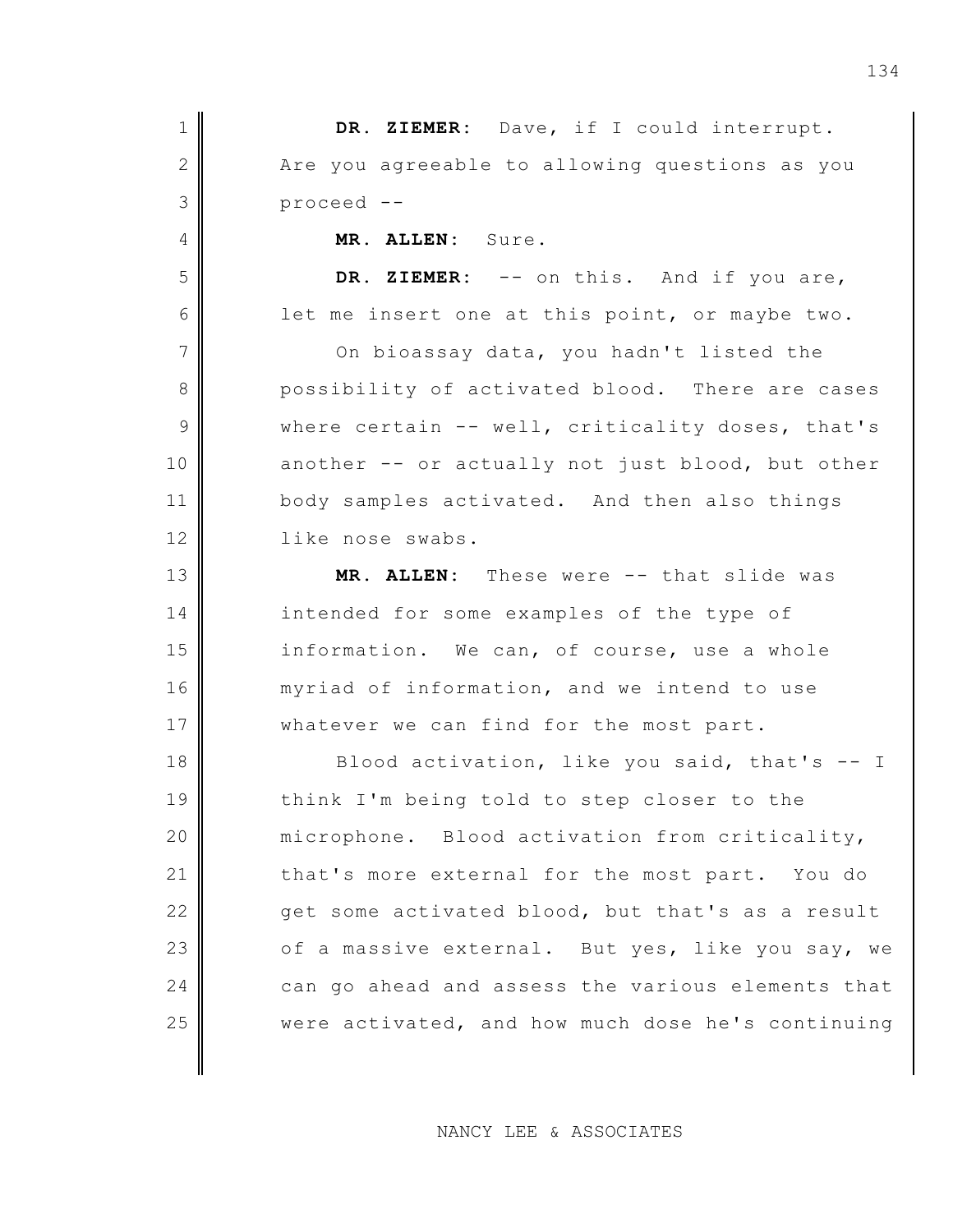| $\mathbf 1$    | to get from that, et cetera.                      |
|----------------|---------------------------------------------------|
| $\mathbf{2}$   | DR. ZIEMER: Yes, it's true that it is             |
| 3              | external exposure; but it is, in a sense, a sort  |
| 4              | of bioassay.                                      |
| 5              | MR. ALLEN: Yeah, it's kind of a bioassay          |
| 6              | for an external program. In fact, we were         |
| 7              | looking at a paper recently on that.              |
| 8              | To move on, bioassay is what we intend to         |
| $\overline{9}$ | use primarily for the internal dosimetry. There   |
| 10             | are several reasons why -- we will use a myriad   |
| 11             | of information. We will try to use all the        |
| 12             | information we can get our hands on. But          |
| 13             | bioassay's got to be considered the primary       |
| 14             | resource.                                         |
| 15             | The reasons for this I've tried to list up        |
| 16             | here. The data is directly related to an          |
| 17             | individual. Any other type of, like, say, air     |
| 18             | sample concentration for inhalation exposure, you |
| 19             | have -- air samples are generally related to an   |
| 20             | area. And somehow you have to then relate that    |
| 21             | person to that area and for that time frame.      |
| 22             | Also, the air samples inherently are              |
| 23             | averaging over some period of time, such as an    |
| 24             | eight-hour air sample is going to find an average |
| 25             | concentration for that time. If the person's in   |
|                |                                                   |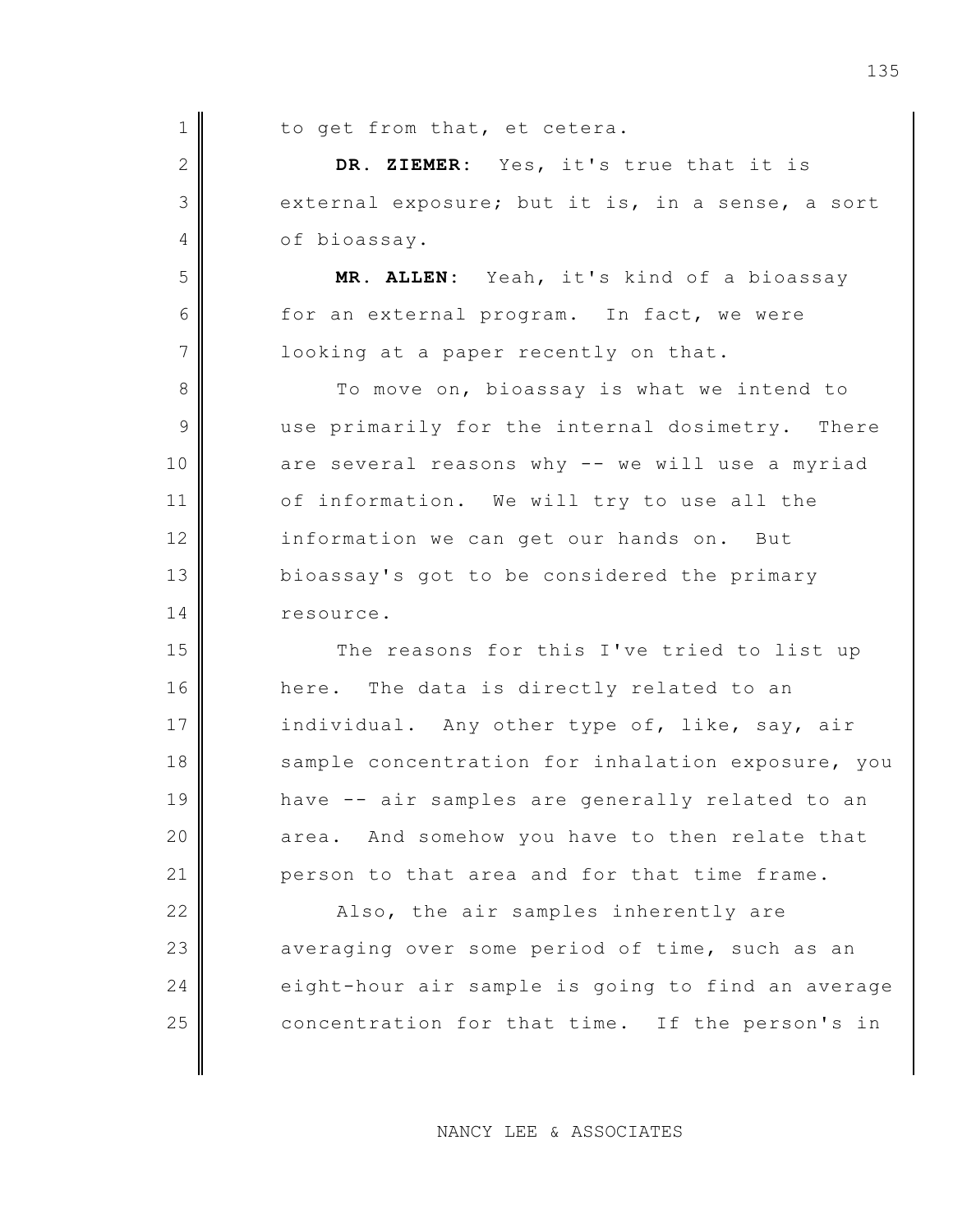$1$  there for an hour, often he's -- the people are  $2 \parallel$  doing the work and they are causing the airborne. 3 So that average concentration isn't necessarily 4 the greatest concentration to use. 5 So preferably we'd be using bioassay. It's 6 more directly related to what the person 7 received. 8 I think I just basically covered the first  $9$  two on that one. And the last one, the data is 10 likely to be more retrievable. Air sample data, 11 contamination survey data, that sort of stuff was 12 typically considered project data, and it may or 13 may not exist after a project ends or a piece of 14 equipment is decommissioned. Sometimes that data 15 | was not archived decades ago. 16 Bioassay data, on the other hand, it was 17 typically considered dosimetry data. It was 18 normally kept in a file with that person's name 19 on it, and is usually archived even after the 20 employment. We still expect to have some 21 problems getting some of this bioassay data, but  $22$  it's most likely we're going to get the best 23 handle on.

24 **DR. DeHART:** Help me understand -- this is 25 Roy DeHart -- help me understand. The half-life

NANCY LEE & ASSOCIATES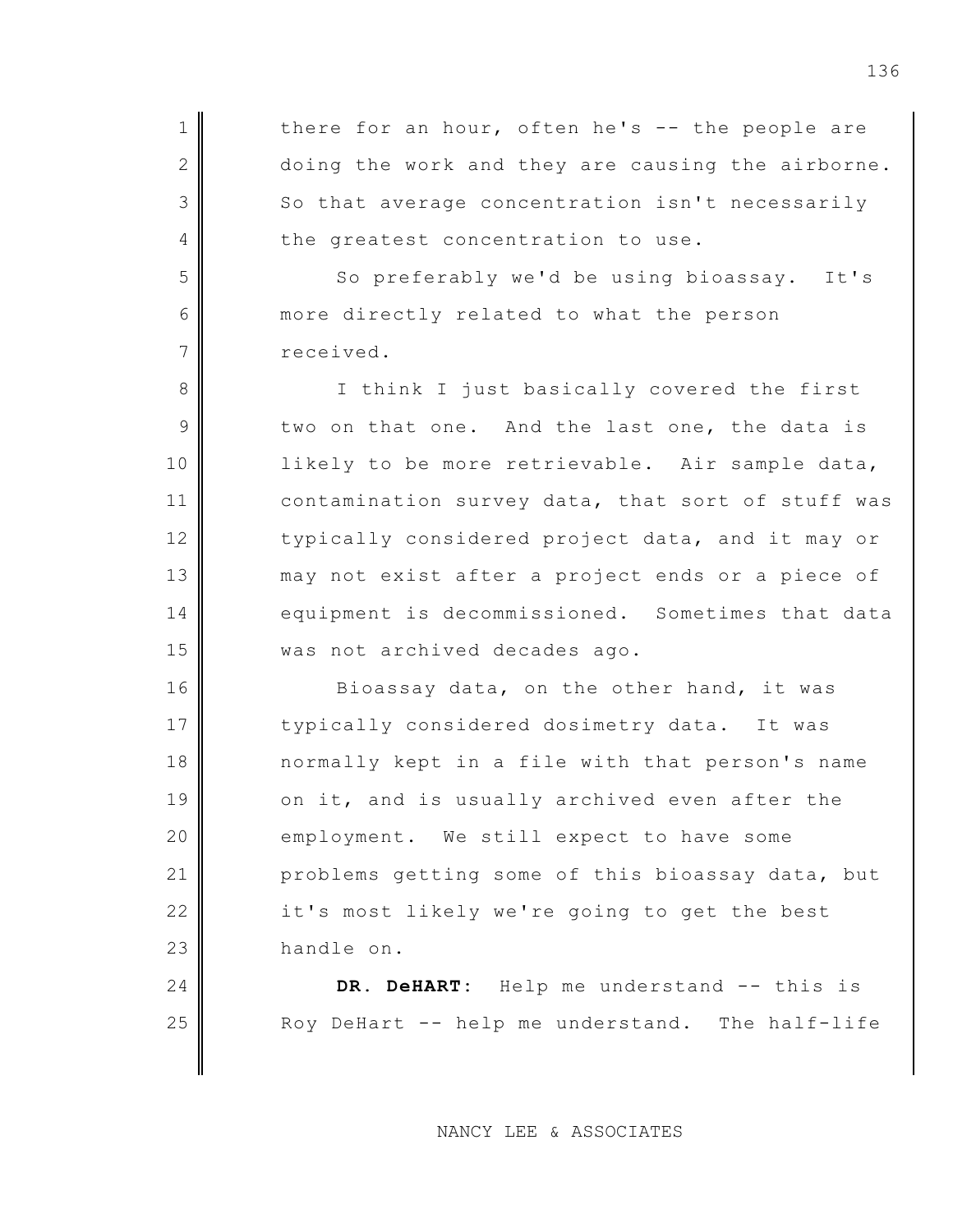| $\mathbf 1$    | of a urine sample, for example, where there has - |
|----------------|---------------------------------------------------|
| $\mathbf{2}$   | - I can understand it when there's been a point   |
| 3              | exposure. And the half-life I'm talking about is  |
| 4              | not radioactive half-life; I'm talking about the  |
| 5              | excretion half-life of whatever the salt or       |
| 6              | mineral happens to be. I can understand it with   |
| $\overline{7}$ | point. But if you're trying to monitor over       |
| $8\,$          | time, how do you consider that?                   |
| $\mathcal{G}$  | MR. ALLEN: Well, the way we do that is by         |
| 10             | -- we use the same model that we're going to      |
| 11             | determine the dose for the individual tissues.    |
| 12             | This is the ICRP general biokinetic model, and it |
| 13             | describes different routes of entry and different |
| 14             | routes of elimination, and also the transport of  |
| 15             | a particular radioisotope within the body. It     |
| 16             | gives various rates for the individual organs to  |
| 17             | absorb and to remove the various elements.        |
| 18             | Using this model, you can see where down at       |
| 19             | the bottom you can determine at a particular      |
| 20             | point in time how much of that radioisotope is    |
| 21             | coming out in the urine or in other excreta.      |
| 22             | What you get if you, say, get one quick           |
| 23             | inhalation of some amount of plutonium, say, for  |
| 24             | example, you would get a curve. If you were to    |
| 25             | monitor the, say, urine, and check the            |
|                |                                                   |

NANCY LEE & ASSOCIATES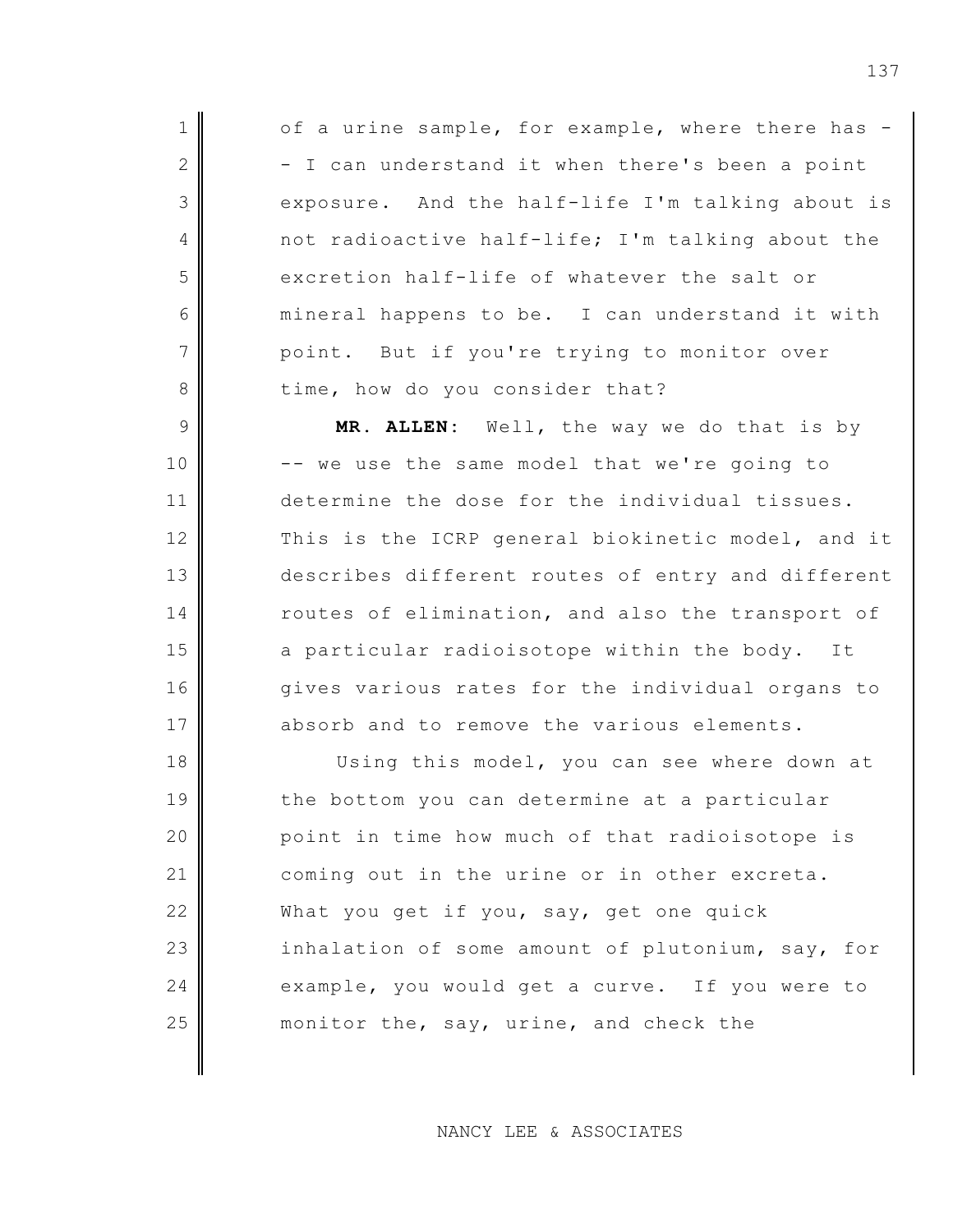1 concentration from day after day after day, you 2 would end up getting a curve similar to what you 3 were just talking about, some sort of decay type 4 | of curve, which would look like that 5 (indicating). 6 This one is an example. It's a typical  $7$  excretion curve, and this is for an acute 8 inhalation of insoluble plutonium. You can see 9 the time scale on the bottom is days after the 10 intake, and it does, believe it or not, go 11 through all that system and start coming out in  $12$  the urine very quickly after the intake. 13 **DR. DeHART:** I understand that for a point 14 exposure, a point in time. But are you using it 15 for monitoring over a period, over a length of 16 time when you don't know when the dose occurred, 17 and then try to use this to extrapolate back, or 18 –

19 **MR. ALLEN:** When we don't know when the 20 intake occurred?

21 **DR. DeHART:** Yes.

22 **MR. ALLEN:** Yeah.

23 **MR. ELLIOTT:** Did you guys work together – 24 (Laughter)

25 **DR. ZIEMER:** And could I insert in here,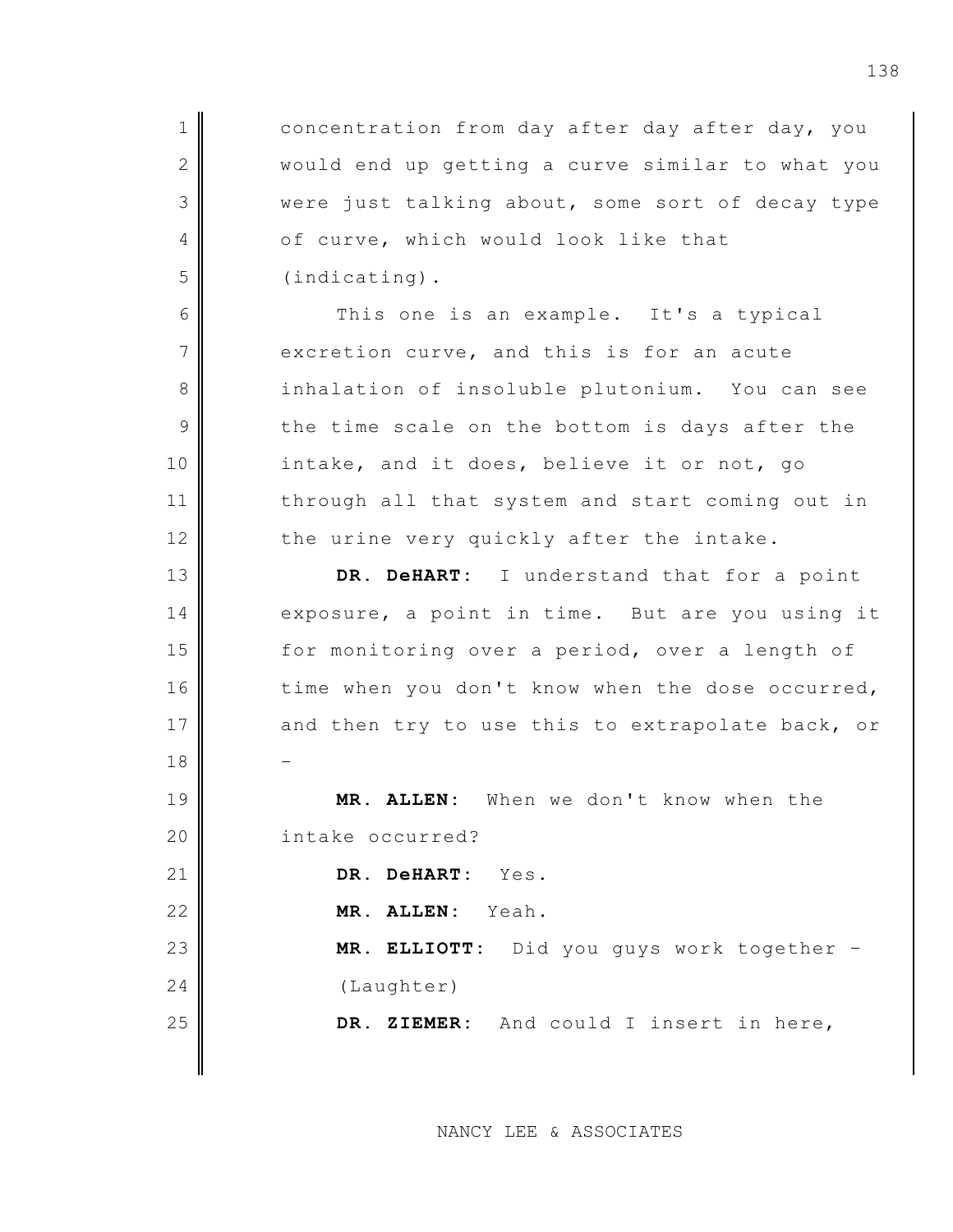| $\mathbf 1$    | too, Roy, I think in principle for a sort of a    |
|----------------|---------------------------------------------------|
| $\mathbf{2}$   | chronic case, you could assign -- if you go back  |
| 3              | to the model, you could assign a rate of intake.  |
| 4              | You could -- just like the excretion rate, you    |
| 5              | could have, let's say, a constant intake rate,    |
| 6              | and you could even have a model where you reached |
| $\sqrt{}$      | equilibrium in some organ where the intake and -- |
| $8\,$          | so I think they can model it mathematically with  |
| $\overline{9}$ | probably differential equations would do it if    |
| 10             | you had the ideal case. Now obviously you're up   |
| 11             | and down even in the chronic cases for different  |
| 12             | inputs. But in principle, you can do that         |
| 13             | mathematically.                                   |
|                |                                                   |
| 14             | MR. ALLEN: Yeah. I'm going to have some           |
| 15             | more slides there, too.                           |
| 16             | As you were mentioning, this one shows one        |
| 17             | bioassay point -- if I can remember where the     |
| 18             | pointer is on there -- that little dot right      |
| 19             | there is one bioassay. Once you get this sample,  |
| 20             | you get a detectable amount of plutonium in this  |
| 21             | example, you still don't know how much intake an  |
| 22             | individual received. Even if you know the type    |
| 23             | of plutonium material and that it was an          |
| 24             | inhalation, you still don't know how much.        |
| 25             | The important parameter, as you were              |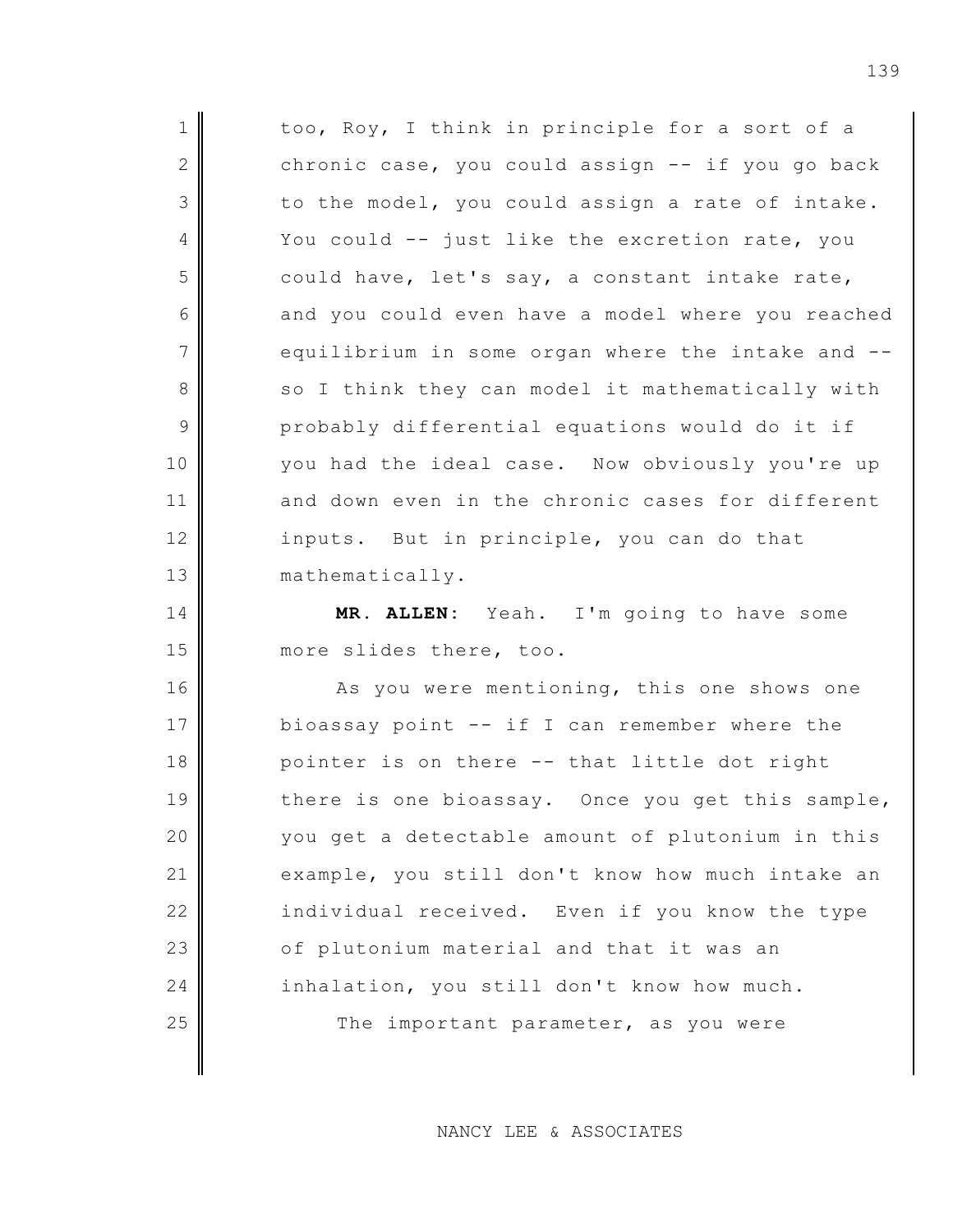$1 \parallel$  alluding to there, is the date. In this example, 2 that bioassay sample could correlate to a 1.3 3 picocurie intake inhalation, if it were to occur 4 two days prior to the sample. But it can be as 5 much as a 10 picocurie intake if it was 30 days 6 **prior.** That's almost a factor of ten. That's a 7 pretty large difference. So a lot of internal 8 dosimetry is ways to narrow down exactly what 9 | that date was.

10 That's another reason the incidence reports 11 | I was talking about earlier are very important. 12 They can zero in on the date right away. Also, a 13 | lot of samples are taken as a result of an 14 incident, so you have some sort of information  $15$  that this is a non-routine sample. It was 16 probably taken the day of or day after an 17 incident.

18 One of those tricks -- well, for lack of any 19 || other information, if we have nothing else we can 20 go on, on a routine sample like this -- like, for 21 example, if this was a 30-day sample frequency, 22 we would pick the midpoint, is the standard 23 philosophy. So on a 30-day frequency we would 24 pick the 15-day point. It's not necessarily the 25 most conservative, but you can see even at 15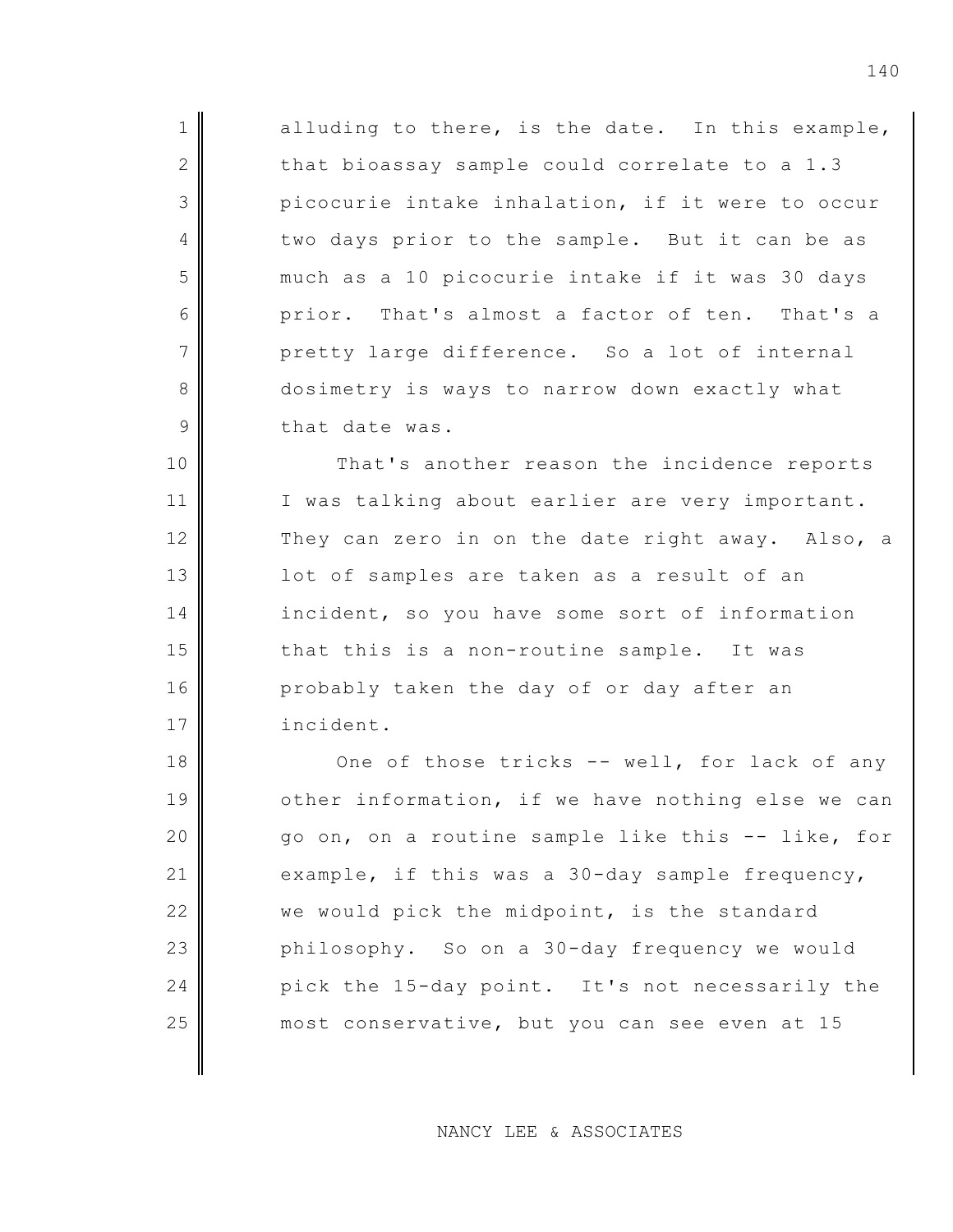| $\mathbf 1$    | days it's fairly close to the most conservative.  |
|----------------|---------------------------------------------------|
| $\mathbf{2}$   | If the intake occurred near that bioassay, we     |
| 3              | would be overestimating by quite a bit.           |
| $\overline{4}$ | Another method we have for trying to narrow       |
| 5              | down that date with limited information -- this   |
| 6              | looks like the same slide, but this is what       |
| 7              | happens after an incident. Often you'll get       |
| 8              | follow-up samples, or even any positive bioassay  |
| $\overline{9}$ | sample, a lot of times you will get follow-up     |
| 10             | samples.                                          |
| 11             | In this example I'm showing two additional        |
| 12             | samples on here, and you can see even though this |
| 13             | is a nice and pretty theoretical curve here, but  |
| 14             | you can see on this example how it would follow   |
| 15             | that curve down. These three samples, following   |
| 16             | that curve, you could line them up and say this   |
| 17             | must be an inhalation that took place two days    |
| 18             | prior to that first sample, so that correlates to |
| 19             | that 1.3 picocurie intake.                        |
| 20             | If the backup or the follow-up samples ended      |
| 21             | up being pretty much the same level, you'd be on  |

22 this straight line here. You wouldn't 23 necessarily be able to tell the difference 24 between that 15-day exposure and that 30-day 25 exposure, but you would be zeroing in on the,

NANCY LEE & ASSOCIATES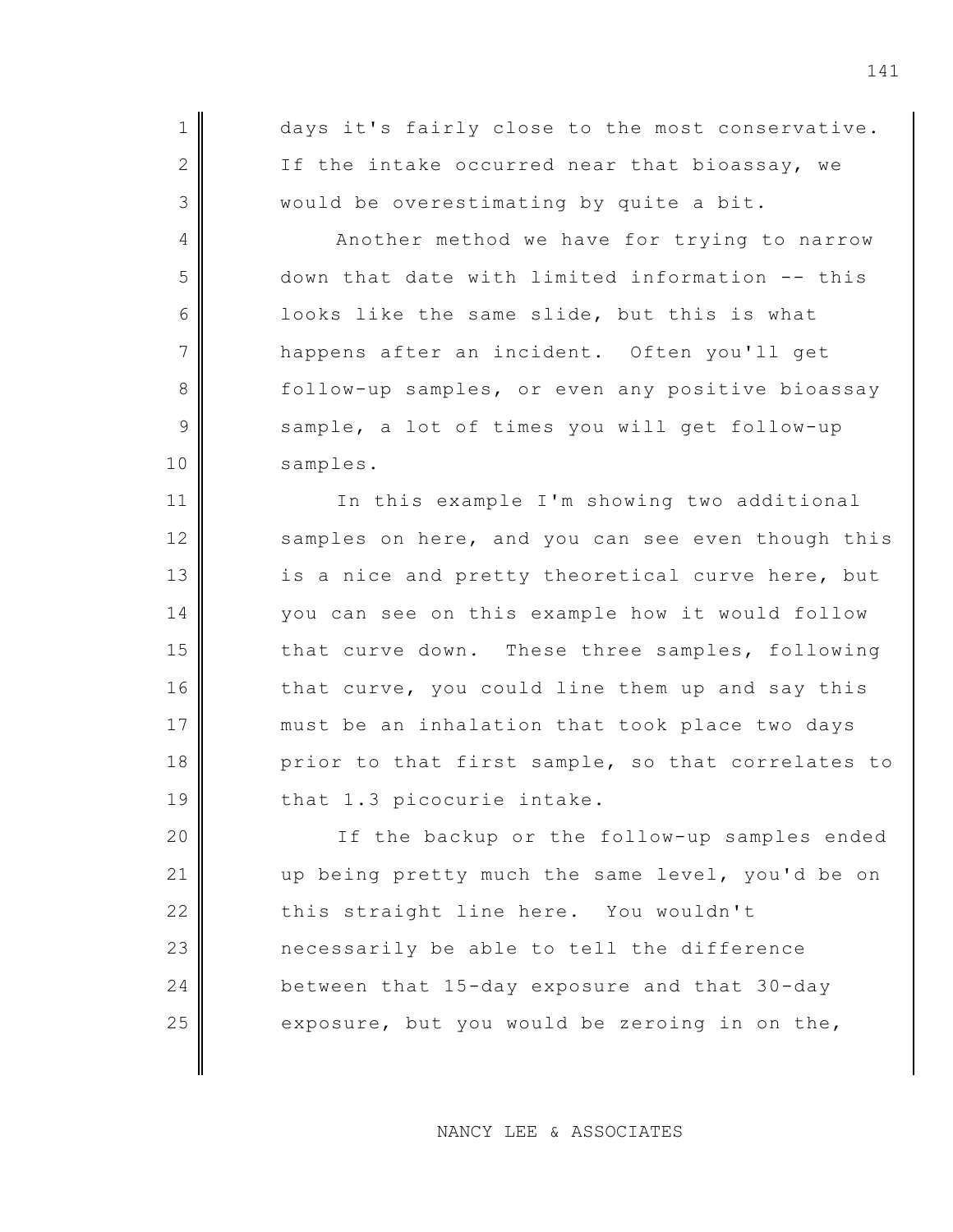| $\mathbf 1$    |                                                  |
|----------------|--------------------------------------------------|
|                | say, nine to ten picoCurie intake range rather   |
| $\mathbf{2}$   | than the one picoCurie intake range. So it might |
| 3              | not be a perfect way of doing it, but it will    |
| $\overline{4}$ | zero you in on getting it close.                 |
| 5              | Now that was a nice, pretty, one acute           |
| 6              | inhalation. This type of thing I've actually     |
| $\overline{7}$ | seen. This is a theoretical example here, but    |
| $8\,$          | there is plenty of examples out there in real    |
| 9              | life where it's not one nice, clean intake. It's |
| 10             | multiple intakes.                                |
| 11             | What I want to do is run you through this        |
| 12             | example to show you what would happen in that    |
| 13             | case. The reason this is a theoretical example   |
| 14             | is this way I can show you what it really is. In |
| 15             | real life we would estimate it. We would know    |
| 16             | we're pretty close, but there's no way we'd know |
| 17             | exactly what happened.                           |
| 18             | So what I've done here is I've picked some       |
| 19             | random dates somewhat and some random intakes,   |
| 20             | and I calculated out what the bioassay samples   |
| 21             | would be on a routine frequency. And this is the |
| 22             | result there. These are bioassay samples on      |
| 23             | particular dates. Then from that, the analyst    |
| 24             | would not know this information here. I wanted   |
| 25             | to show you how he can actually come up with     |

NANCY LEE & ASSOCIATES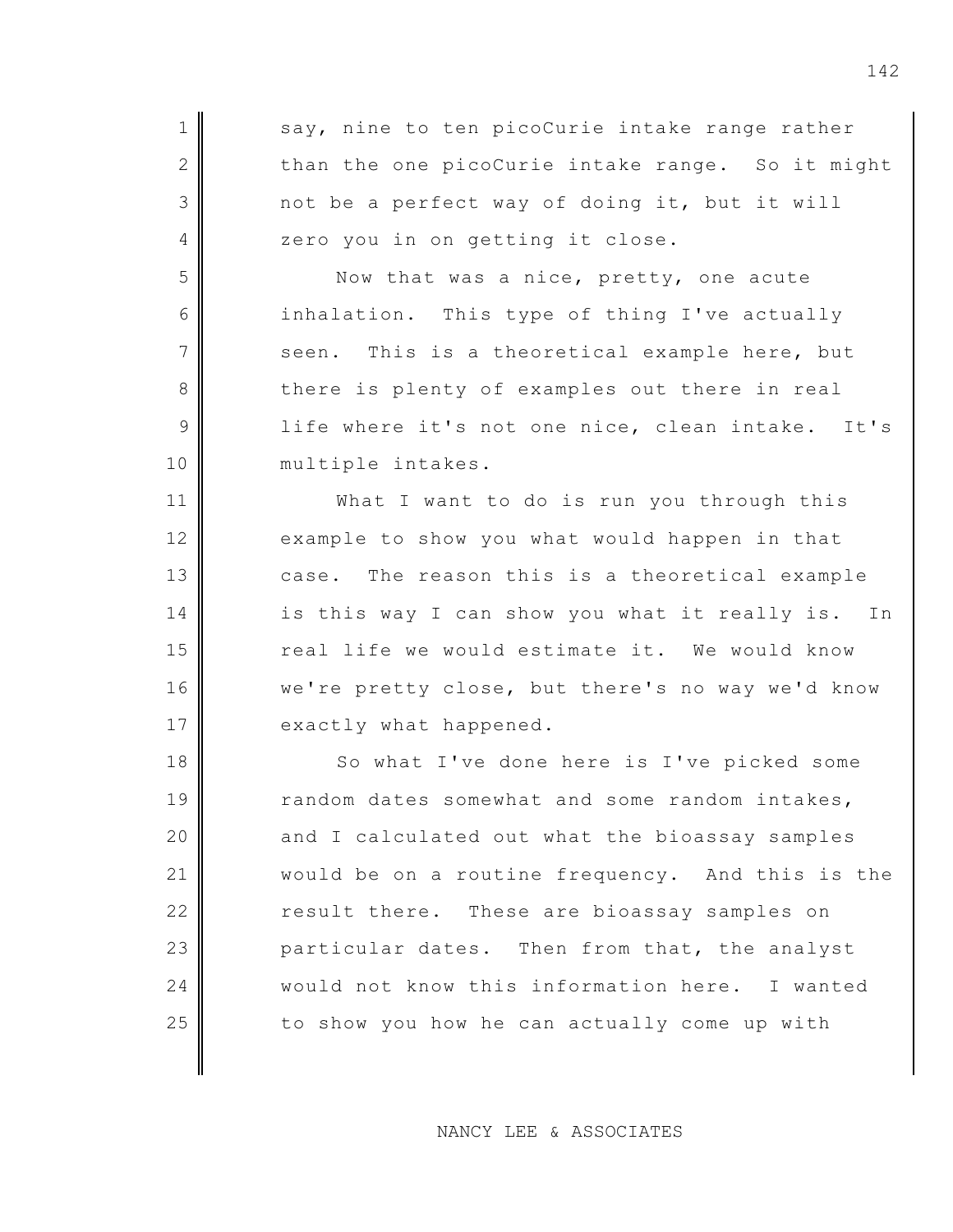1 Something relatively close.

2 Now here it's partially done. Obviously 3 it's not completely done. The purple curve is  $4 \parallel$  the estimate, what the analyst would be 5 predicting to be bioassay from the intakes that 6 he estimated. On the first sample, with nothing  $7$  more to go on, I ended up picking the midpoint, 8 and from that midpoint I ended up picking 10,000 9 picoCurie intake, which turned out to be just 10 exactly what reality was. But again, the analyst 11 | would have no way of knowing that. 12 Since that intake was off a couple weeks, 13 that air kind of starts promulgating it to a 14 point. The next intake I picked was April 1st,  $15$  and in reality we know that it was the end of 16 February. That's off by a month. I still ended 17 up with the same amount, but after that things  $18$  start getting a little bit off. When I'm to this 19 point here, I've got five intakes estimated. We 20 know for real there was five intakes. But in 21 reality, the analyst knows he's not done at this 22 point. He's going to assume there's another 23 intake that occurred at this point in here

24 somewhere; had to be.

25 So when he's all said and done, he ends up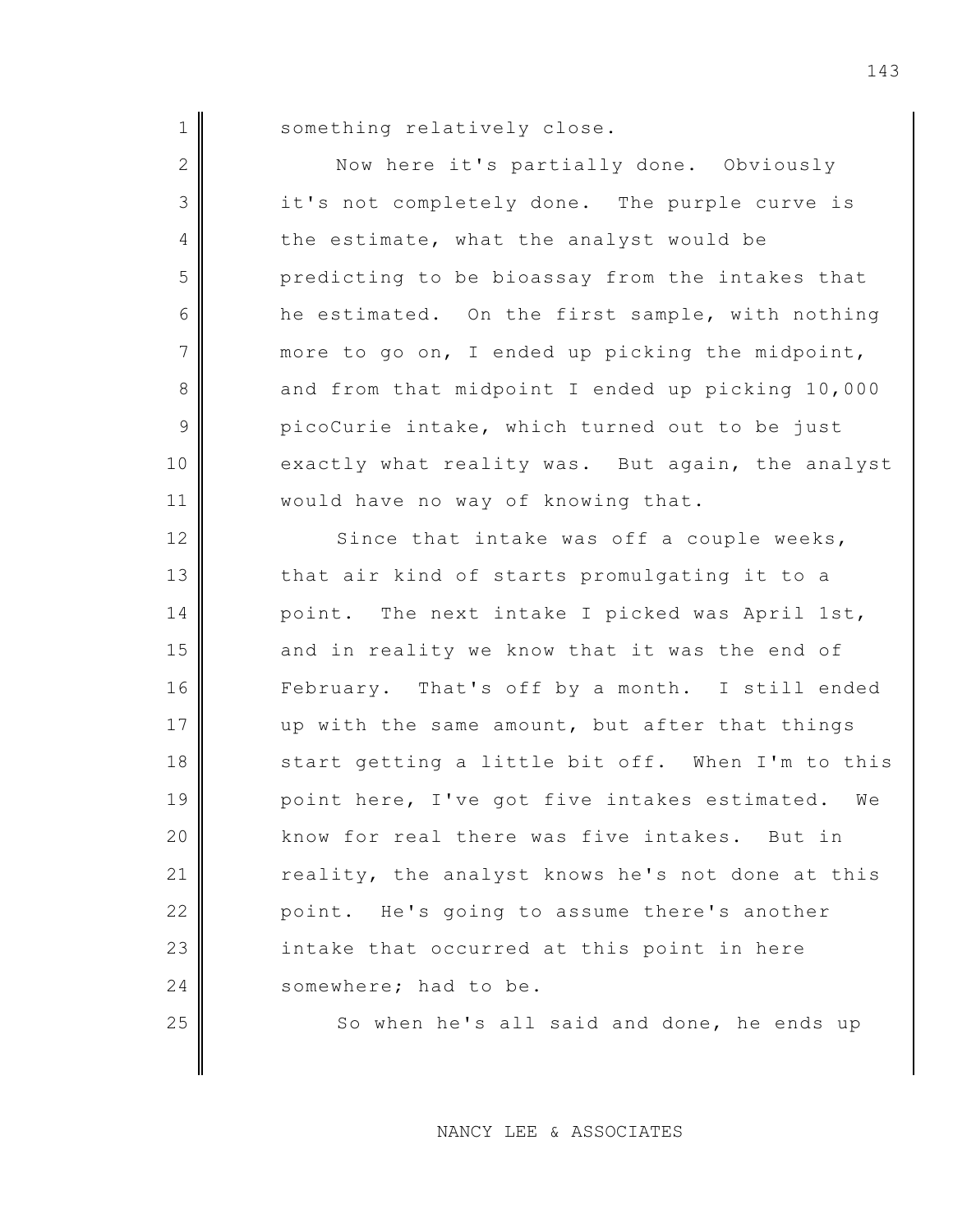1 adding a couple more intakes. This large intake  $2$  here is the 15,000 picocuries you see, and that 3 ended up giving me a line that was a little bit 4 below here. When I added one more smaller intake  $5$  on this date, it brought it up to where it looks 6 like I have a scenario here that it seems like it 7 should be right. We know, because it's 8 b theoretical, that it's not exactly right. The 9 scenario's off quite a bit on dates and on 10 numbers.

11 The key number, though, the important part 12 here, is that total. What I've basically done is 13 showed that there's two scenarios that could give 14 you the same bioassay, can predict the same 15 bioassay points, but they do give you the same 16 total inhalation intake. The scenario might not 17 be right, but the total should be relatively 18 close.

19 Another example on this, even if you knew  $20$  the exact dates of intake -- say the person only 21 | went into an area at least five times. You know  $22$  the exact dates, you know when he had to have 23 these intakes. But say for some reason you've 24 messed up on the highest one here, and you call 25 it zero. Instead of 25,000 we know it is, he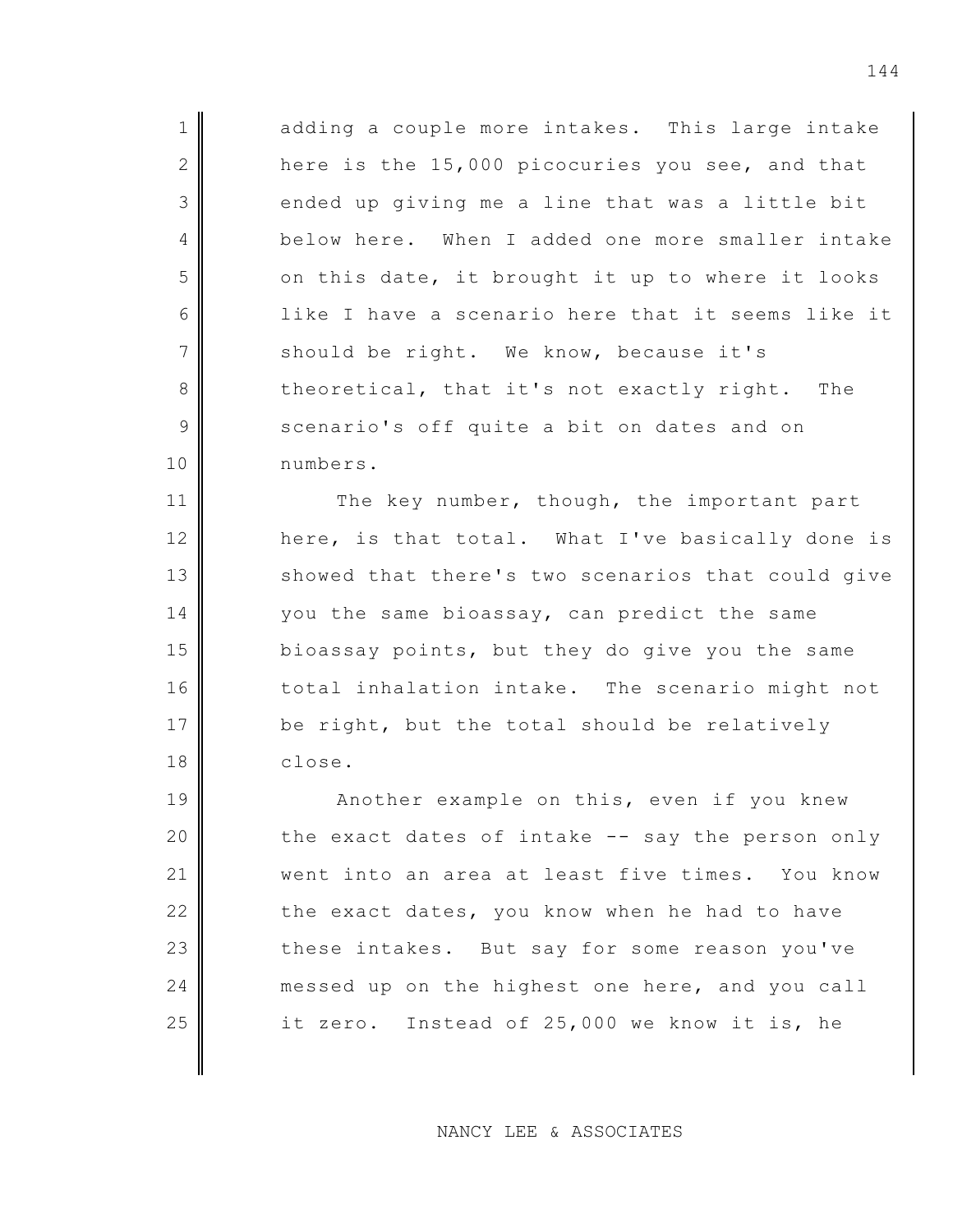1 thinks it's zero. You still, in order to match  $2$  these data points here, he had to overestimate 3 those, not realizing it of course, but his 4 estimate here is considerably higher than what 5 reality was. Again we end up with the same total 6 intake.

7 Now this is obviously not going to happen. 8 Nobody's going to think that this is a good match 9 on this area of the curve right here. But 10 sometimes sample data is missing. Sometimes 11 samples get missed or routines get missed, or we 12 get a flawed sample. This graph here indicates 13 that even with a flawed sample or even with some 14 missing data, we can still reconstruct this 15 accurately.

16 Now the difference here, the effect it has 17 on dose, since this is an inhalation of some 18 insoluble compound, I figured the lung was 19 probably the biggest effect. What I've done  $20$  here, and I should have labeled it, is the annual 21 | lung dose from -- this is for the actual case;  $22$  this is for what the analyst predicted  $23$  (indicating); and this is in rem, rem to the  $24$  |  $\mu$  |  $\mu$  |  $\mu$  |  $\mu$  |  $\mu$  |  $\mu$  |  $\mu$  |  $\mu$  |  $\mu$  |  $\mu$  |  $\mu$  |  $\mu$  |  $\mu$  |  $\mu$  |  $\mu$  |  $\mu$  |  $\mu$  |  $\mu$  |  $\mu$  |  $\mu$  |  $\mu$  |  $\mu$  |  $\mu$  |  $\mu$  |  $\mu$  |  $\mu$  |  $\mu$  |  $\mu$  |  $\mu$  |  $\mu$  |  $\mu$ 

25 | You can see in 1979 they had the exact same

NANCY LEE & ASSOCIATES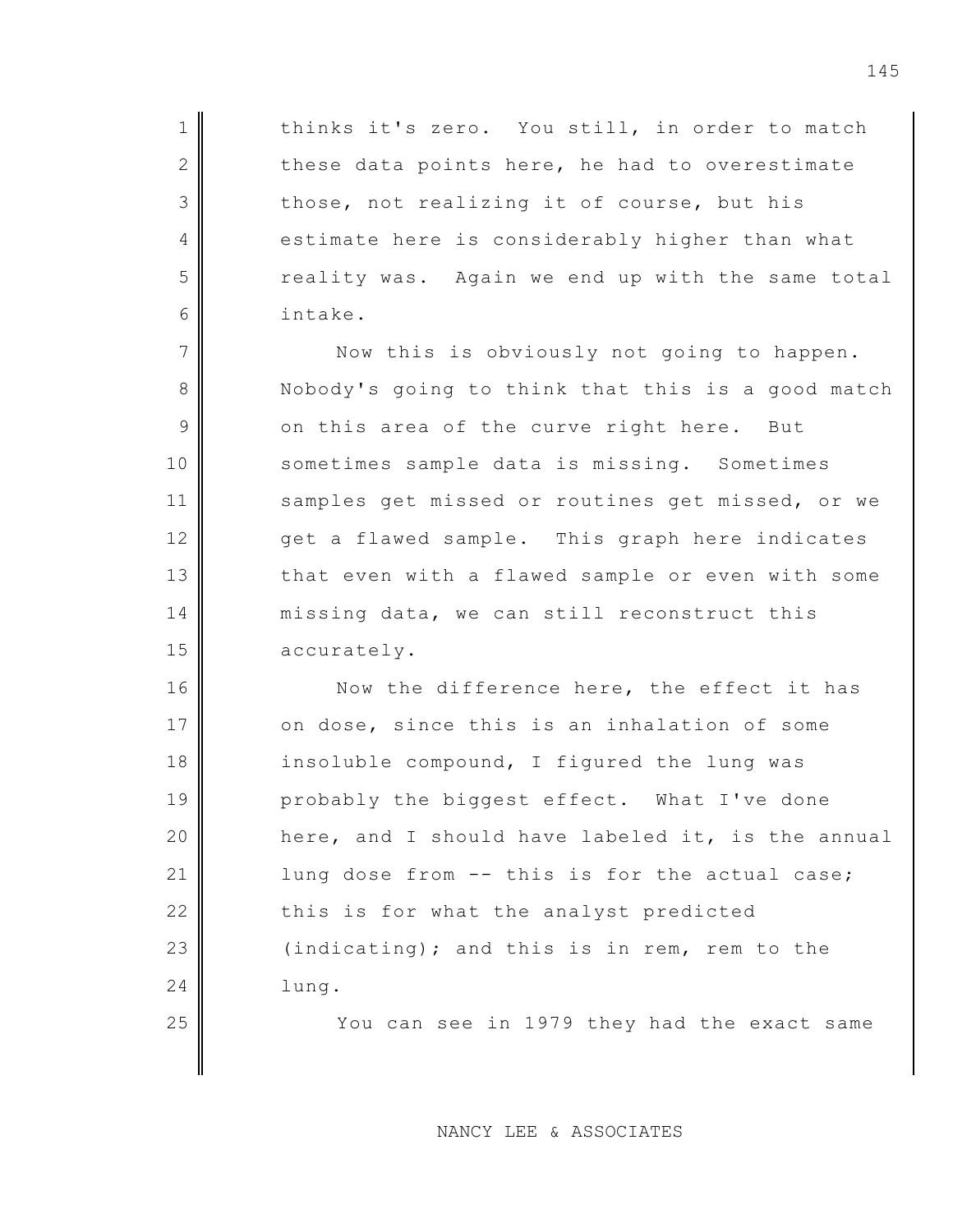1 | numbers. That's because my estimate was exactly  $2$  the same. 1980, you can see the numbers vary a 3 little bit. That's because this 25,000  $4 \parallel$  picocuries that really occurred, we estimated as 5 happening two and a half to four months later. 6 Therefore the lungs, with this material in the  $7$  lungs, the lungs were not exposed as long; 8 therefore they got a little less dose that year.

9 When you look down at the following year, 10 the lungs haven't had as much time to clear it 11 | out. So now, by our models, we think there is 12 more material in the lungs than actually is, so 13 we're assigning more dose to the lungs than there 14 really was. So being off -- and in following 15 vears, if I were to carry this on out further, 16 the differences get smaller and smaller, and the 17 | total would end up being equal.

18 So this shows even being off two and a half 19 to four months on this material, the difference 20 **h**ere is the biggest, and that's about a five 21 percent difference or so, give or take. So it's 22 still a reasonable estimate with limited 23 information, and in this particular case with a 24 couple samples missing.

25 Now somebody was mentioning earlier about

NANCY LEE & ASSOCIATES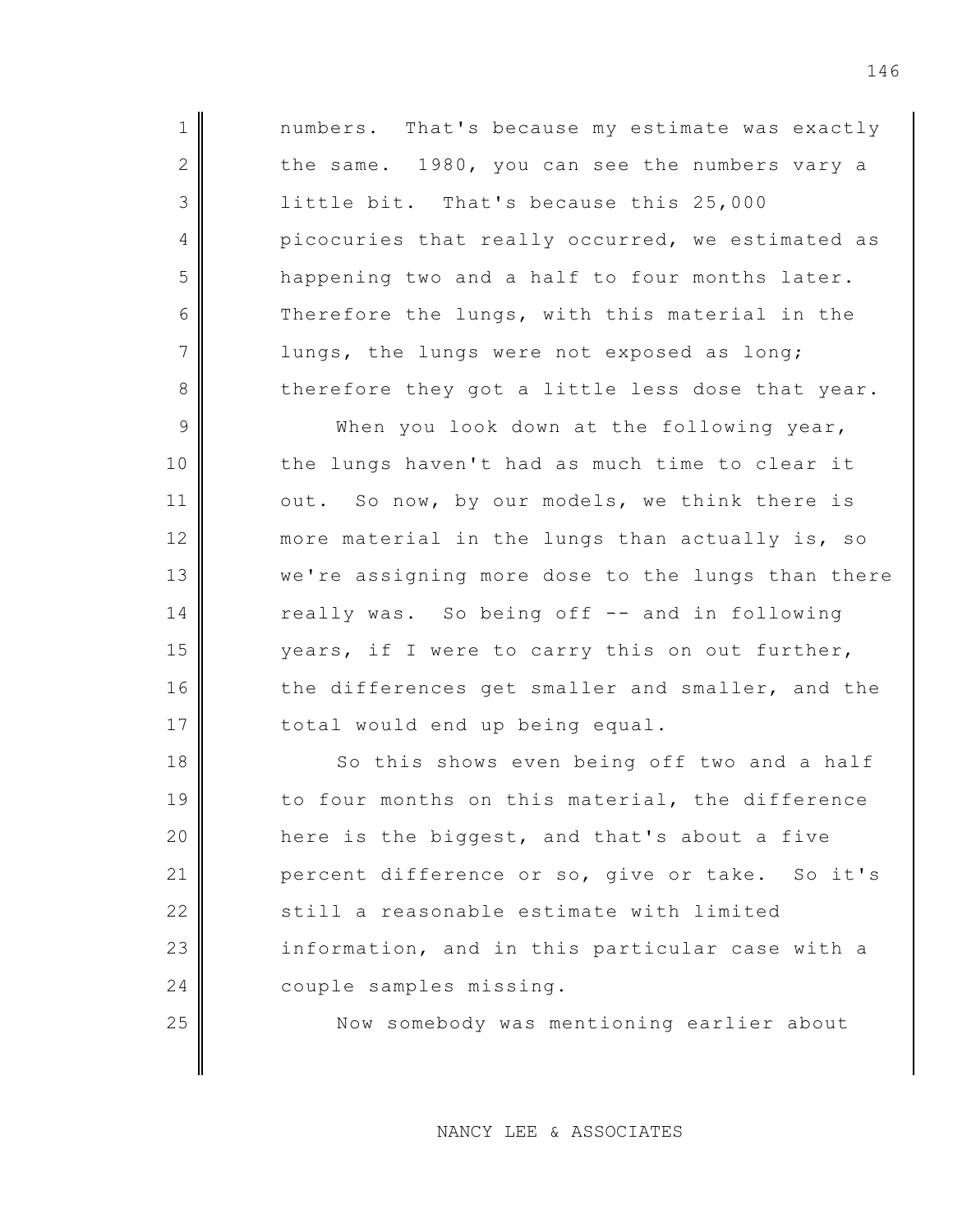1 chronic exposures, essentially. Chronic 2 exposures just -- not every time is it an 3 incident, and not every time does somebody get 4 one big inhalation of some material. Sometimes 5 it's a routine operation that has some low air 6 sample activity and the person is inhaling a  $7$  small amount every day. That would be a chronic 8 type of exposure, and that does affect the curve 9 somewhat on this elimination curve.

10 You can see on this graph, the blue line is 11 the one that you saw earlier. This correlates to 12 || a ten picoCurie inhalation of insoluble 13 plutonium. The purple curve here is also ten 14 picocuries of insoluble plutonium, but this time 15 it's he inhaled one picoCurie a day each day for 16 ten consecutive days. So you can see a classic 17 chronic type of curve on this, but you also have  $18$  to notice that once you get 20, 25, 30 days out, 19 the difference is almost non-existent in this 20 example.

21 You also have to realize that this is a 22 30-day period. Bioassay samples are seldom more 23 frequent than a 30-day period, so there's going 24 to be one sample attained in that period of time, 25 more than likely. If it's caught in this point,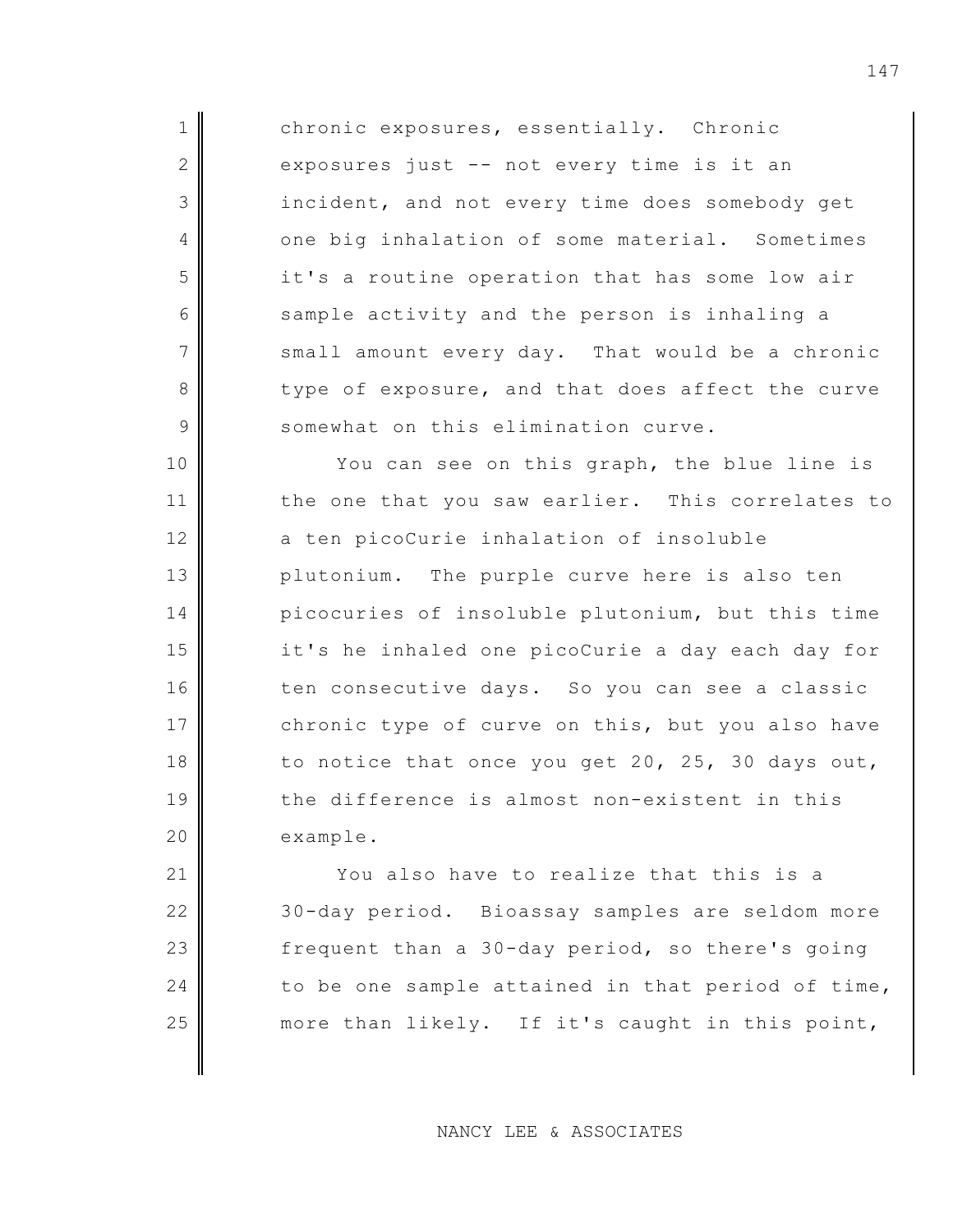| $\mathbf 1$ | we're going to either underestimate or            |  |
|-------------|---------------------------------------------------|--|
| 2           | overestimate, depending on whether we think it's  |  |
| 3           | a chronic or an acute exposure.                   |  |
| 4           | But as I showed in the other slides, it           |  |
| 5           | tends to come back around. If we've               |  |
| 6           | underestimated on this exposure, we're going to   |  |
| 7           | underestimate the effect of that exposure on      |  |
| 8           | other bioassay samples down the road. And then    |  |
| 9           | we'll have to estimate higher intakes to account  |  |
| 10          | for those, or additional intakes to account for   |  |
| 11          | those.                                            |  |
| 12          | The reason this comes out to be pretty close      |  |
| 13          | after only 20, 30 days is, in all reality, a      |  |
| 14          | chronic exposure is just a series of acute        |  |
| 15          | exposures. Since we probably don't have data      |  |
| 16          | points to associate with all those, it can make a |  |
| 17          | difference in what we reconstruct.                |  |
| 18          | And I can show you that example here. What        |  |
| 19          | I've done here is one more example or yet another |  |
| 20          | example, same type of thing as what I did before, |  |
| 21          | but this time the real dose is a chronic          |  |
| 22          | exposure. So I took a -- I assumed a 1,000        |  |
| 23          | picoCurie per day intake for 31 straight days, so |  |
| 24          | doing the math, that's 31,000 picoCurie intake.   |  |
| 25          | Now without -- same story again, without the      |  |

NANCY LEE & ASSOCIATES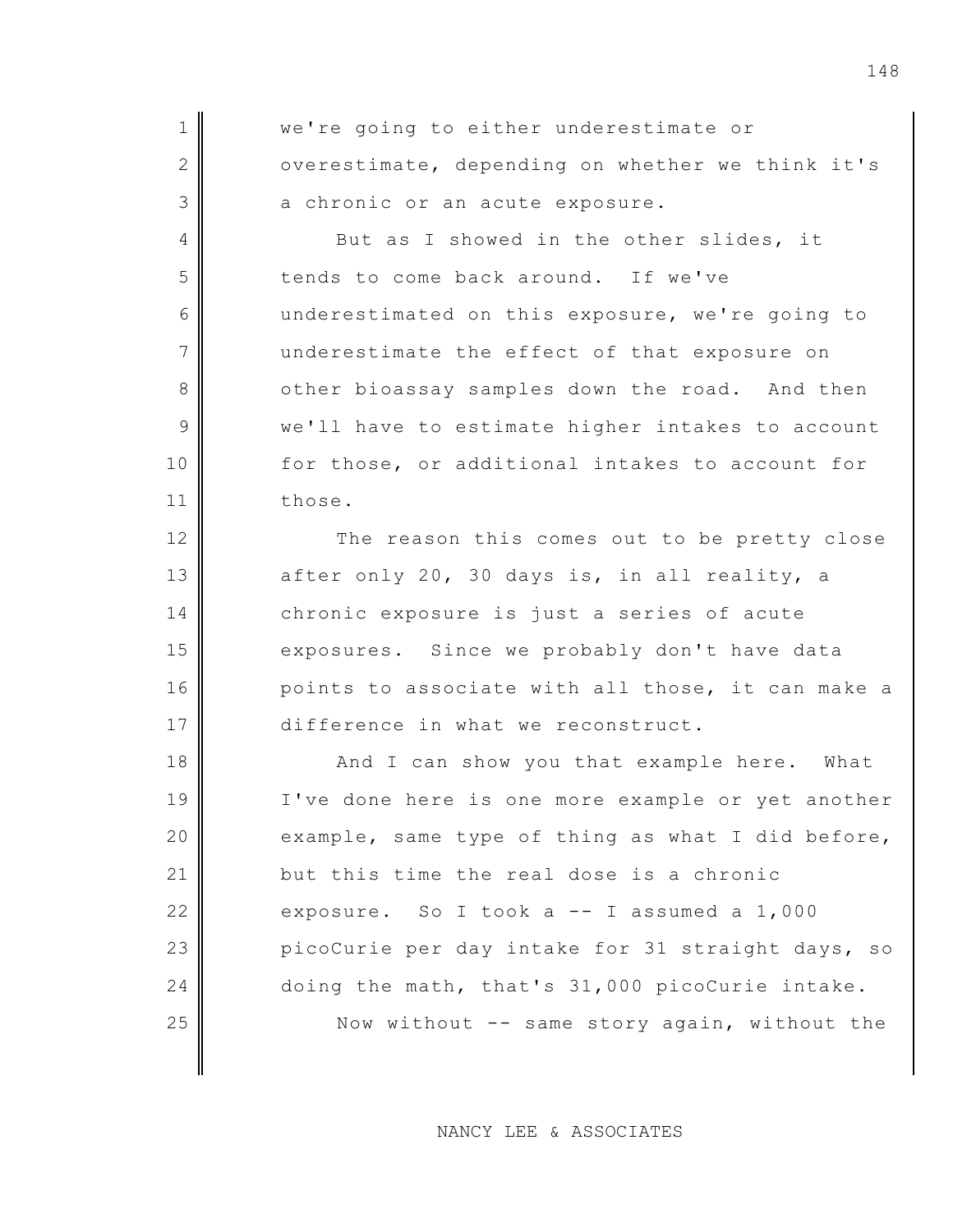1 analyst knowing that information, and he's going  $2$  to attempt to -- let's just assume that he 3 attempts to estimate this as an acute exposure, 4 or a series of acute exposures. It's pretty 5 clear when he looks at the data that something 6 happened in here, so he ends up taking a midpoint 7 and estimating a dose. When he takes the 8 midpoint between sample dates, it ends up doing 9 Something like this. It overestimates the 10 bioassay samples down here, so he has to adjust 11 that date. He ends up adjusting the date up some 12 until some of these samples line up, like I 13 showed you in the one previous graph.

14 So I ended up choosing June 7th, and that 15 equated to a 28,000 picoCurie intake. That gets 16 you relatively close there, but obviously not all 17 the way there. What happens at that point is  $18$  then this curve is actually down below here, and 19 the analyst would have to either rethink it and 20 think it's a chronic exposure, or he's going to 21 have to assume there's some additional acute 22 exposures.

23  $\parallel$  In this case, trying to estimate this as a 24 series of acute, you can see what the values are 25 I ended up estimating. Much smaller than that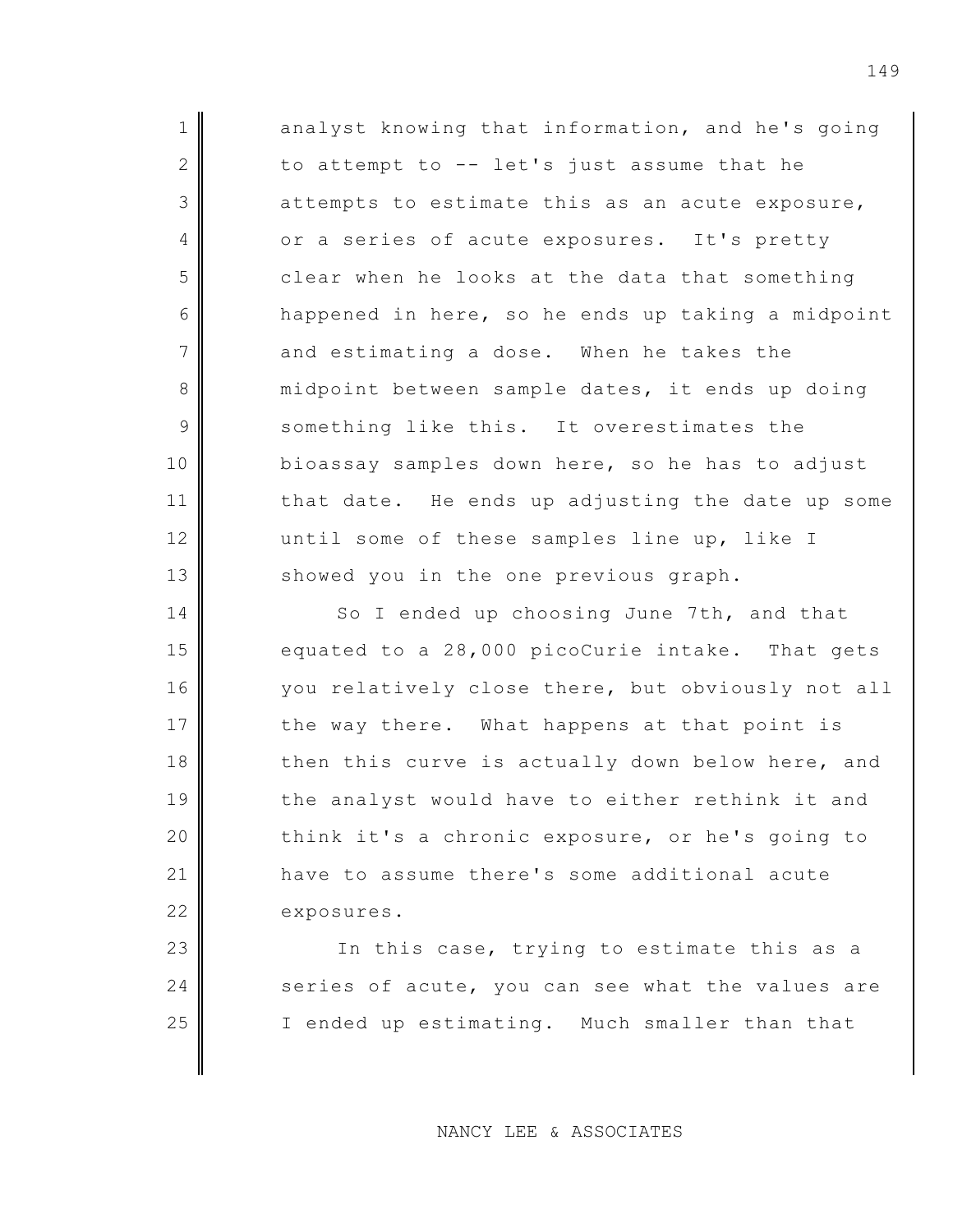$1$  initial one, but they all tend to continue to add 2 up to where I ended with a total of around 30,000 3 picoCurie intake.

4 So the 30,000 picoCurie intake compared to  $5$  the real intake of 31,000, it's 3-point-something 6 percent difference, less than a five percent  $7$  difference. And you have to remember, that's 8 without even trying to model it as a chronic, 9 without any other information, just simply 10 putting a series of acute intakes to try to mesh 11 the data.

12 | Okay, I'm going to shift gears just slightly 13 here. It seems like it's a big shift, but it's 14 not. I want to talk about missed dose a little 15 bit. Missed dose, if you remember, is just a 16 person could receive a very small amount of 17 inhalation exposure and not submit a detectable 18 bioassay sample. It may not be enough to reach 19 the detection limits of the equipment. So the 20 question is how are we going to deal with that? 21 How are we going to add this back in?

22 | I wanted to -- with the external dosimetry 23 you know detection limits for equipment, et  $24$   $\parallel$  cetera, that once the badge is exchanged that is 25 gone. It's not true with internal dosimetry. As

NANCY LEE & ASSOCIATES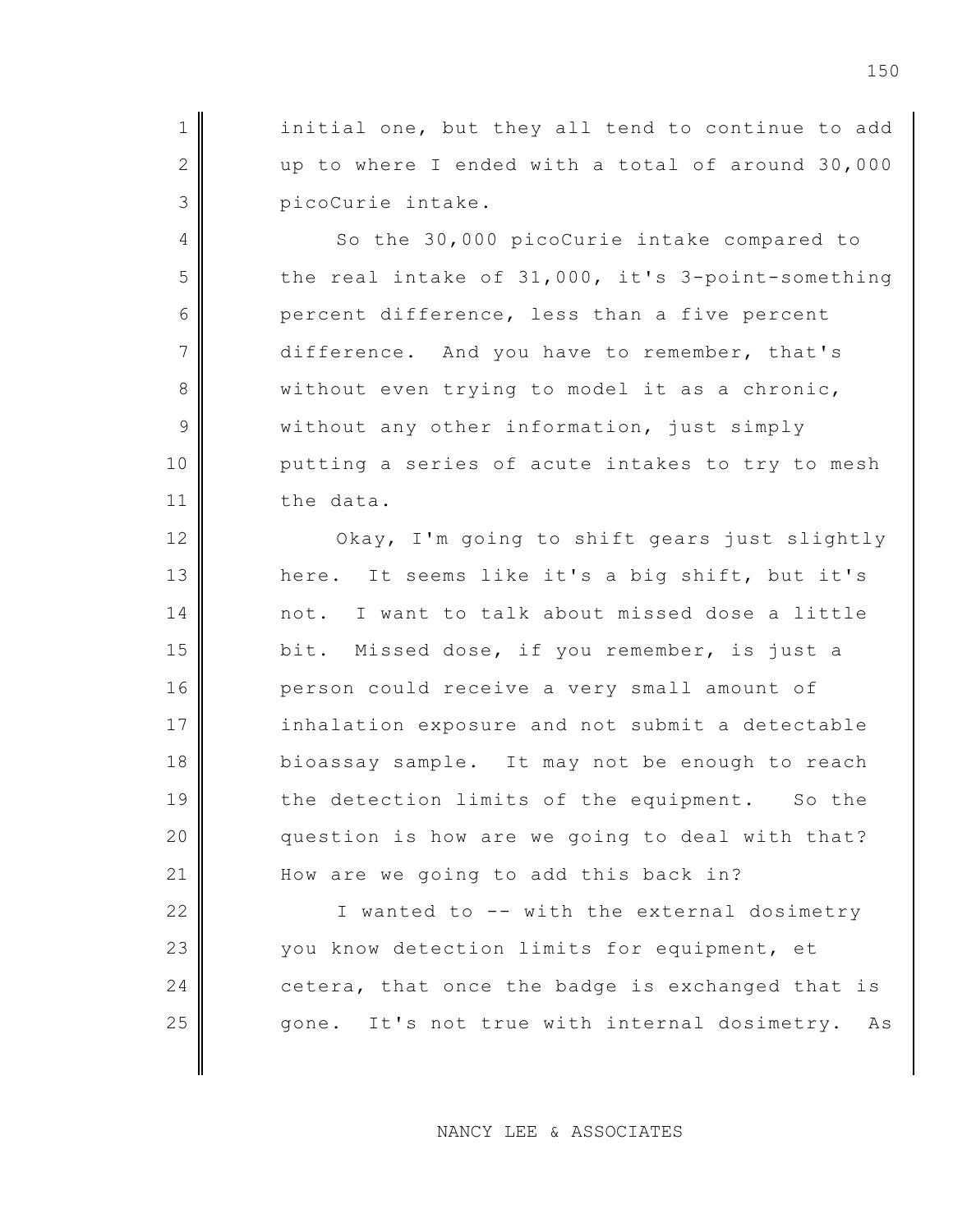1 the other examples already showed you, once you  $2$  get an intake it's going to affect the bioassay 3 Sample for quite some time. So this missed dose 4 does affect what happens after the fact. That's 5 the correlation effect I'm talking about on that 6 slide, must be correlated with subsequent 7 samples.

8 So I'm going to run through another example. 9 I'm going to take the previous example of the 10 chronic exposure. This time I'm going to assume 11 there's a detection limit of .022 picocuries -12 not that that's a real number; it just worked 13 well on my slides. This time I'm going to assume 14 there was a missed dose, a missed chronic 15 exposure of 152 days consecutively, 87 picocuries 16 per day.

17 | It sounds like an odd number, I know, but  $18$  the reason I picked that number is that gets you 19 iust below this detection limit on some of those 20 **previous samples that we called zero.** So that's 21 about maxed out in this case for that time frame. 22  $\parallel$  And it doesn't end up, even though that seems 23  $\parallel$  like a smaller number, it doesn't end up being 24 small. That adds 13,000 picocuries to what was a 25 31,000 picoCurie intake. So it's not a small

NANCY LEE & ASSOCIATES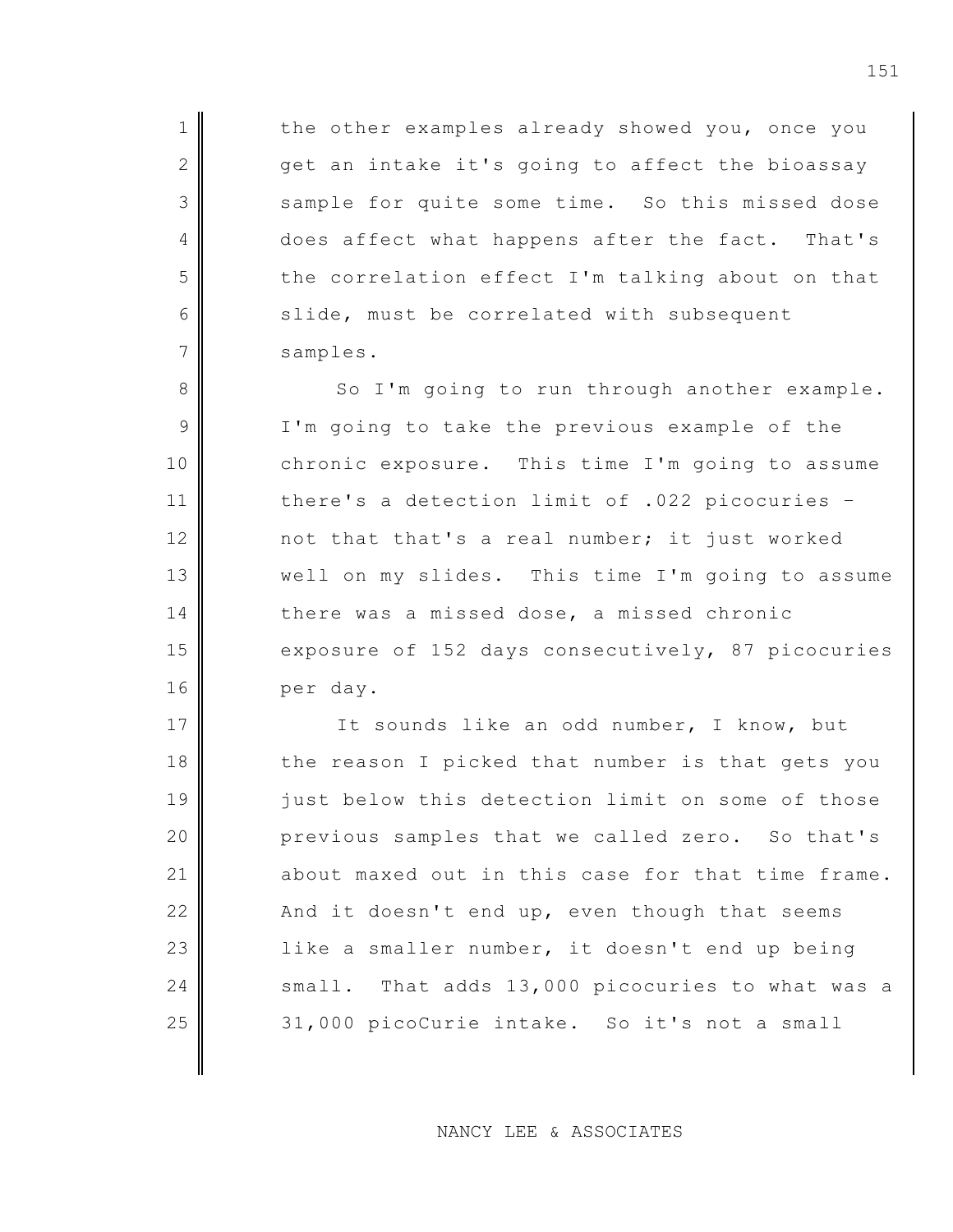1 difference, and that would be a significant 2 amount of missed dose if it actually were missed.

3 What I want to show you or what I want to  $4 \parallel$  point out, like I said, is the bioassay samples 5 that come after that fact have to change. With 6 that amount of intake, that has to affect the  $7$  concentration in the urine after the fact. What 8 I wanted to point out is what would happen if the 9 analyst didn't consider the missed dose in this 10 example.

11 This was the previous prediction 12 superimposed over the new bioassay samples I've 13 calculated out. And obviously the analyst would 14 not have thought this was a good fit. These four  $15$  right here are the missed dose that I was talking 16 about. I put them on there simply to show you 17 | where they are, but we're going to assume that 18 they're just recorded as less than minimum 19 detectable activity. So as far as we're 20  $\parallel$  concerned, it's a zero there.

21 This obviously is much better fit. This is 22 what happens when he's taking this bioassay 23 sample, he's ignoring missed dose, and he's 24 trying to estimate this chronic exposure as a 25 series of acute exposures. With all those

NANCY LEE & ASSOCIATES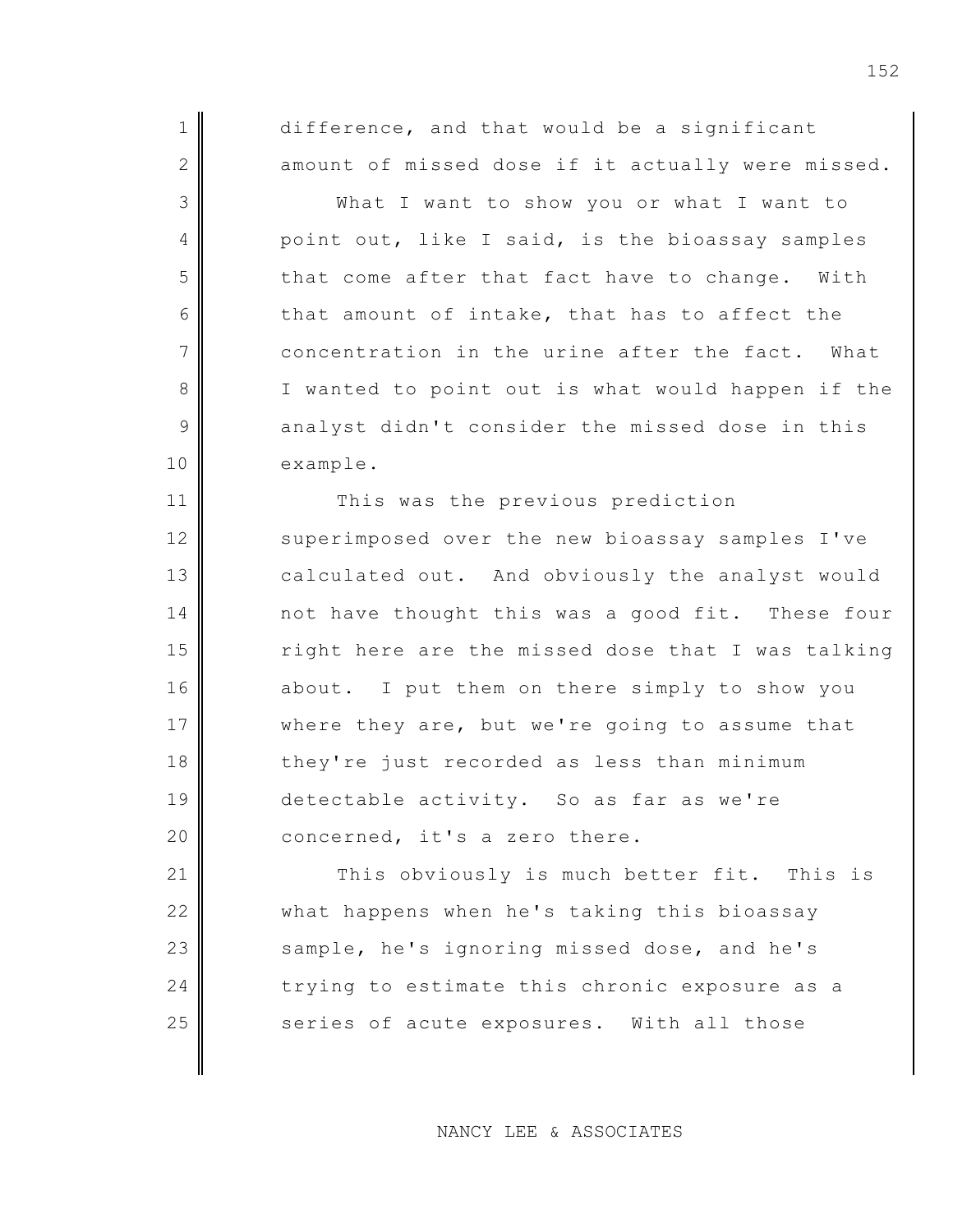| $\mathbf 1$   | mistakes in mind, he comes up with a new estimate |
|---------------|---------------------------------------------------|
| $\mathbf{2}$  | of 41,000 picocuries. And we know -- he doesn't   |
| 3             | know, but we know the real intake was 44,000,     |
| 4             | which is approximately a seven percent            |
| 5             | difference. Still not the end of the world.       |
| 6             | With little effort and without trying very        |
| 7             | hard, making lots of mistakes, we're talking a    |
| $8\,$         | seven percent difference here in this example,    |
| $\mathcal{G}$ | which is essentially what that says. And          |
| 10            | remember, that missed dose, that 13,000, which    |
| 11            | was not a small amount, there was no indications  |
| 12            | that it ever existed. It was just recorded as     |
| 13            | less than minimum detectable activity.            |
| 14            | And again, that's because adding the missed       |
| 15            | dose will -- if you were to go back now at this   |
| 16            | point and try to add in some missed dose in the   |
| 17            | beginning, you have to recalculate your predicted |
| 18            | bioassay samples that happen after that. If you   |
| 19            | were to take that example, go back and try to     |
| 20            | calculate some missed dose in the beginning, add  |
| 21            | it to that, you're going to have to lower the     |
| 22            | estimates on those acute exposures that you       |
| 23            | estimated.                                        |
| 24            | What it ends up happening, because I went         |
| 25            | back and did that -- I'm not going to show you    |

NANCY LEE & ASSOCIATES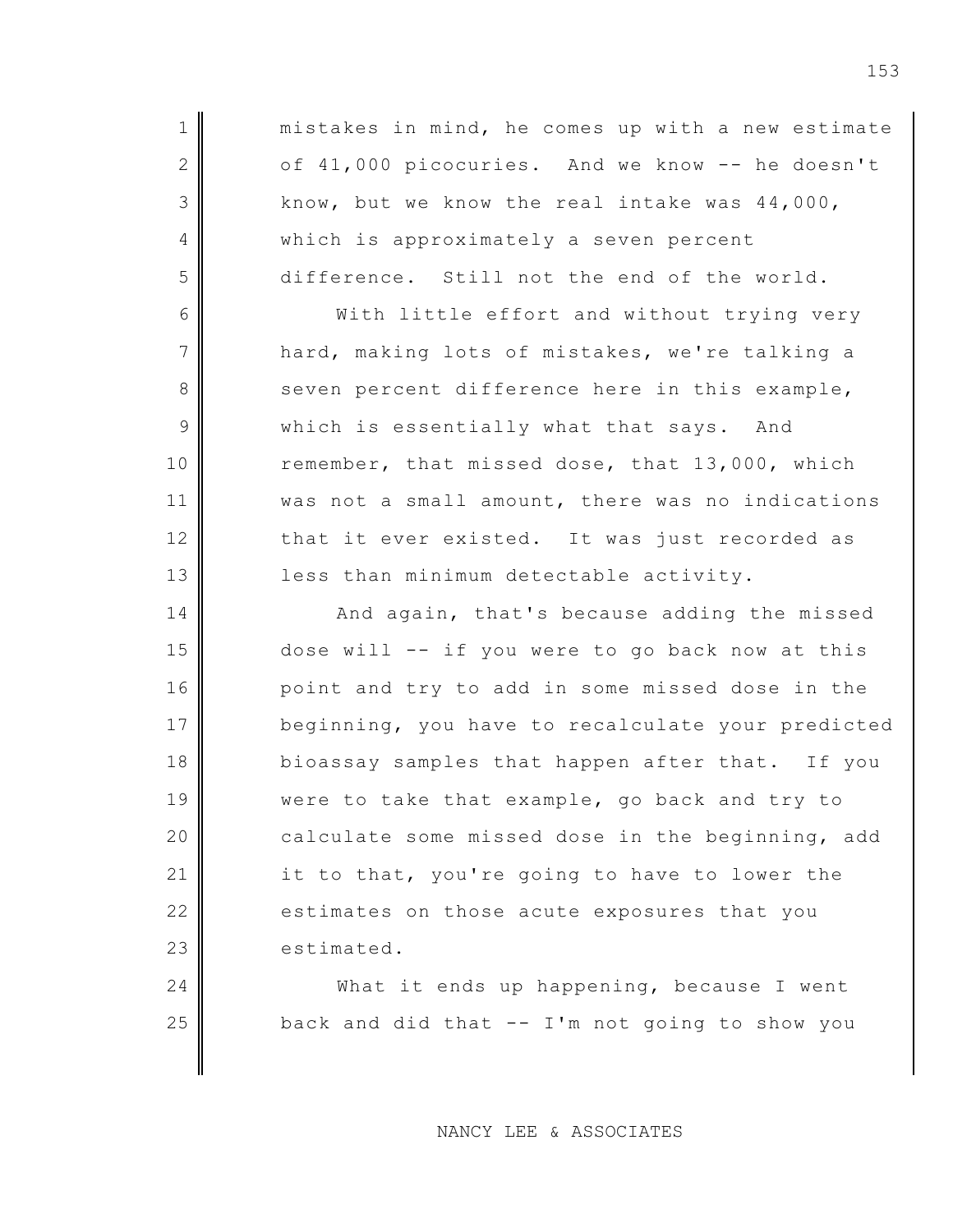| $\mathbf 1$    | yet another graph of it, but I went back and did |  |
|----------------|--------------------------------------------------|--|
| 2              | that, and what I got was a five and a half       |  |
| 3              | percent error instead of a seven percent error.  |  |
| $\overline{4}$ | That shows you the difference in trying to       |  |
| .5             | account for that missed dose or not account for  |  |
| 6              | it. It didn't make a lot of difference. The big  |  |
| 7              | difference here that the five or seven percent,  |  |
| 8              | most of that is trying to estimate that long     |  |
| $\mathcal{Q}$  | acute or long chronic exposure as a bunch of     |  |
| 10             | acute exposures.                                 |  |

11 So what it comes down to is if you have a 12 series of positive bioassay samples that you have 13 good readings on, if you account for the missed 14 dose or don't, it's not going to make a whole lot 15 of difference. We intend to go back and do the 16 best we can and try to estimate some of that, but 17 it very well could end up -- with other 18 information it could show us that there probably 19 was no missed dose, and if that's the case we'll 20 drop that value down. We'll be able to tell if 21 there was some missed dose or not once we have a 22 series of positive bioassay samples.

23 This graph shows you the other end of the 24 spectrum there. This is the same thing, just 25 stretched out over a longer time period. Once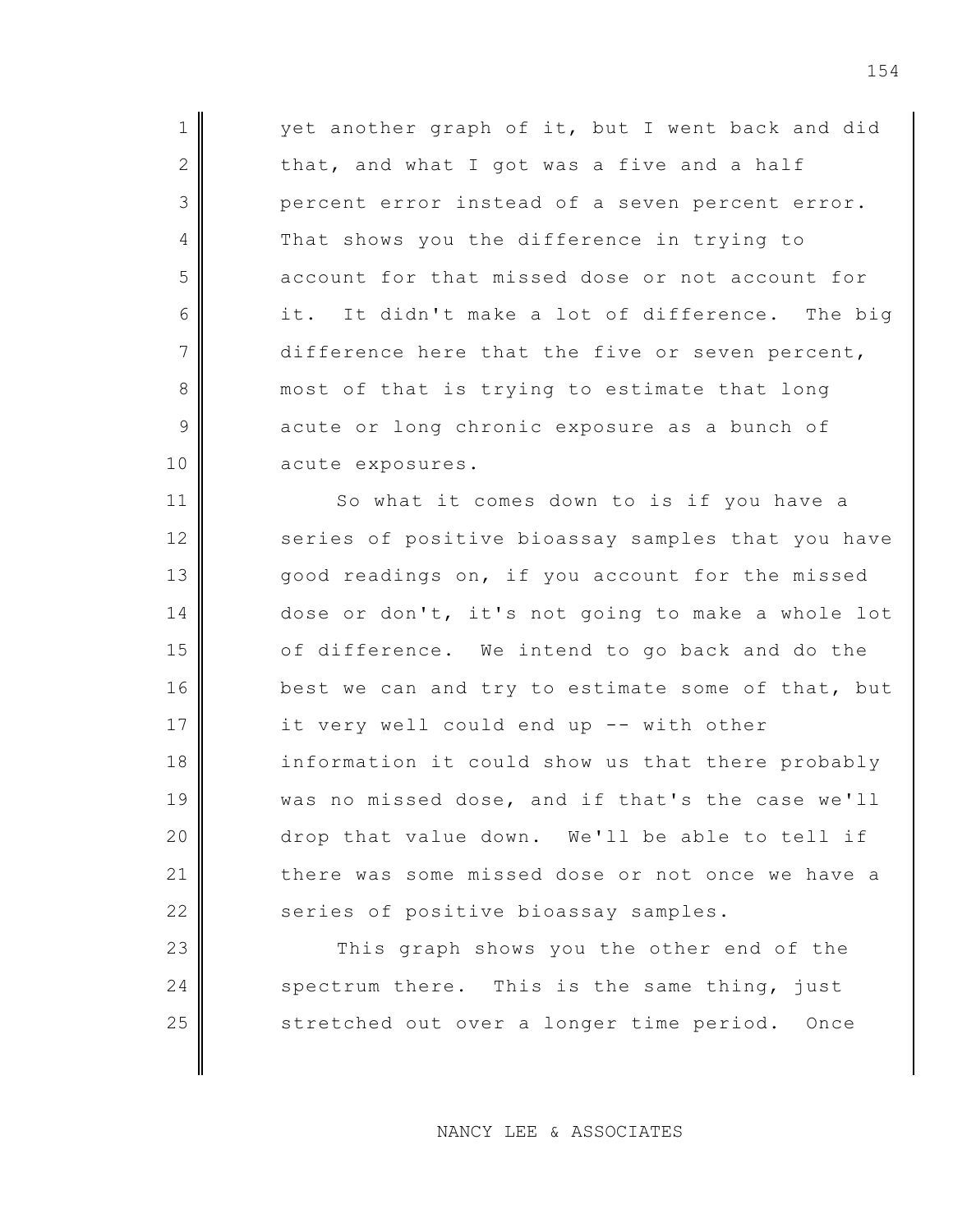1 | vou've gotten a series of positive bioassay  $2$  samples, like I said, it's going to affect the 3 bioassay for some time to come. And I've got to  $4 \parallel$  point out, this straight line is -- yes, it's far  $5$  too straight; that's wrong. This line actually 6 should be down around in here (indicating). It 7 should have curved on down.

8 But it does show you that it's well above 9 the detection limit for -- this is somewhat like 10 a 15-year time span in this example. So what 11 this indicates is once you have a series of 12 positive bioassay samples, it's very likely you, 13 by definition, don't have any missed dose after  $14$  that.

15 || If you already accounted for enough intake 16 to give you detectable concentrations for years 17 to come, you can't have missed dose. You could 18 have a small intake that's lost in variations. 19 That's a matter of uncertainty, but it's not a 20 matter of missed dose at that point, which is 21 essentially all that slide is reiterating.

 $22$   $\parallel$  So as I said, these are examples of somewhat 23 trying to be careless. I was trying to be 24 careless and come up with the wrong answer, and 25 it was somewhat difficult once you got some data.

## NANCY LEE & ASSOCIATES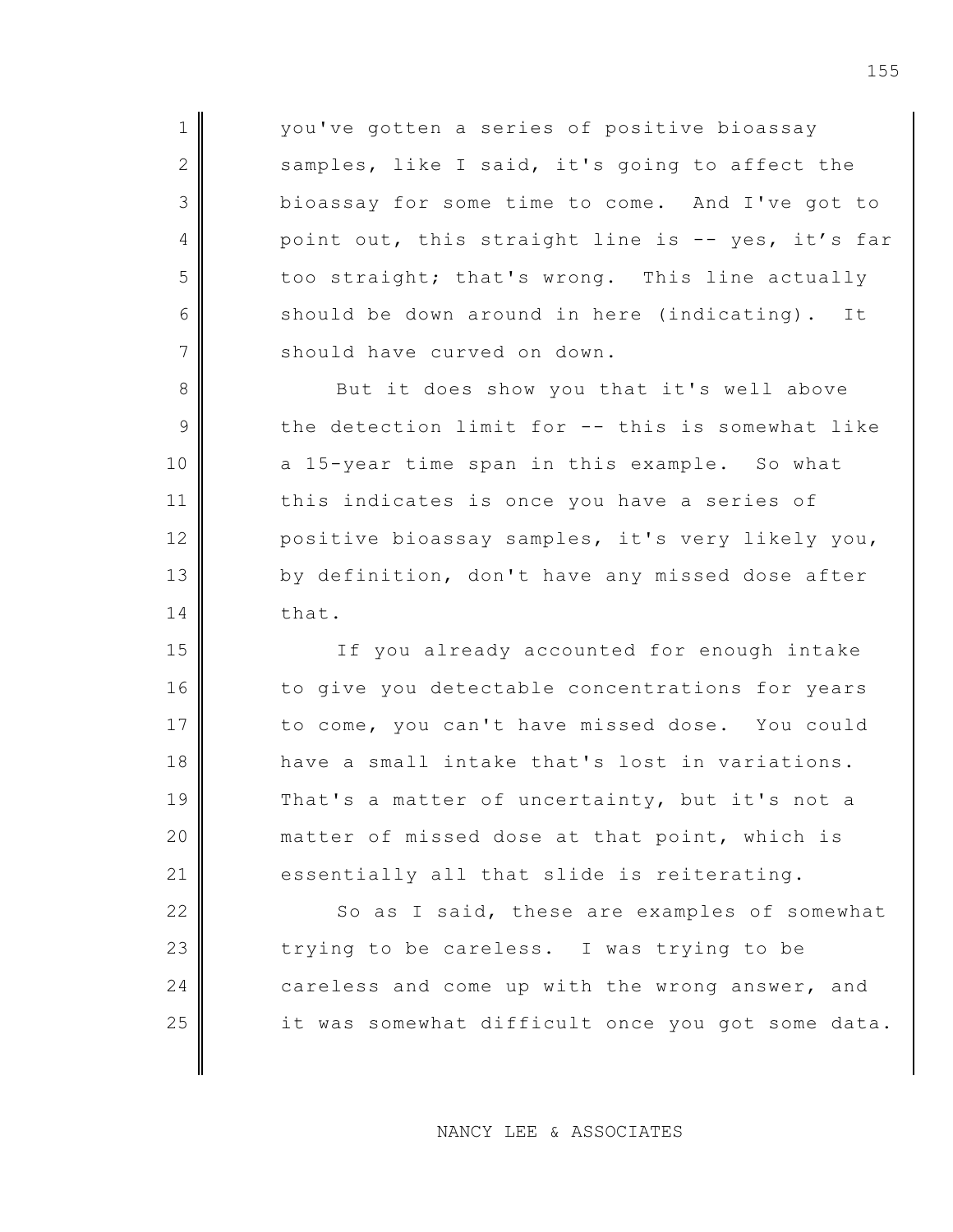1 So even though this seems like it's very  $2$  difficult, you can see where the data's very 3 important on a single intake. Once you get a 4 series of detectable samples, it really does end 5 up giving you the right total intake. You can 6 come up with that. You can determine the amount  $7$  on the missed dose, or at least account for it, 8 anyway. It's not as sensitive as you would think 9 at first glance. 10 That's essentially all I have for you, 11 unless you -- anybody have any comments? 12 **DR. ZIEMER:** Thank you, Dave. We probably 13 have a number of questions.

14 Let me begin with one, and this may have  $15$  been addressed last time we met; I don't recall. 16 If you have a long-lived material -- that is 17 | long-lived in the body -- such as plutonium, are 18 you truncating the dose calculation so that you 19 don't count numbers that are close to the time of 20 the identity of the cancer  $-$ - that is, dose that 21 because of time delays could not have contributed 22 to the tumor?

23 **MR. ALLEN:** No. We are calculating annual  $24$  dose to the tissue from the day he got an intake 25 until the day of diagnosis. IREP accounts --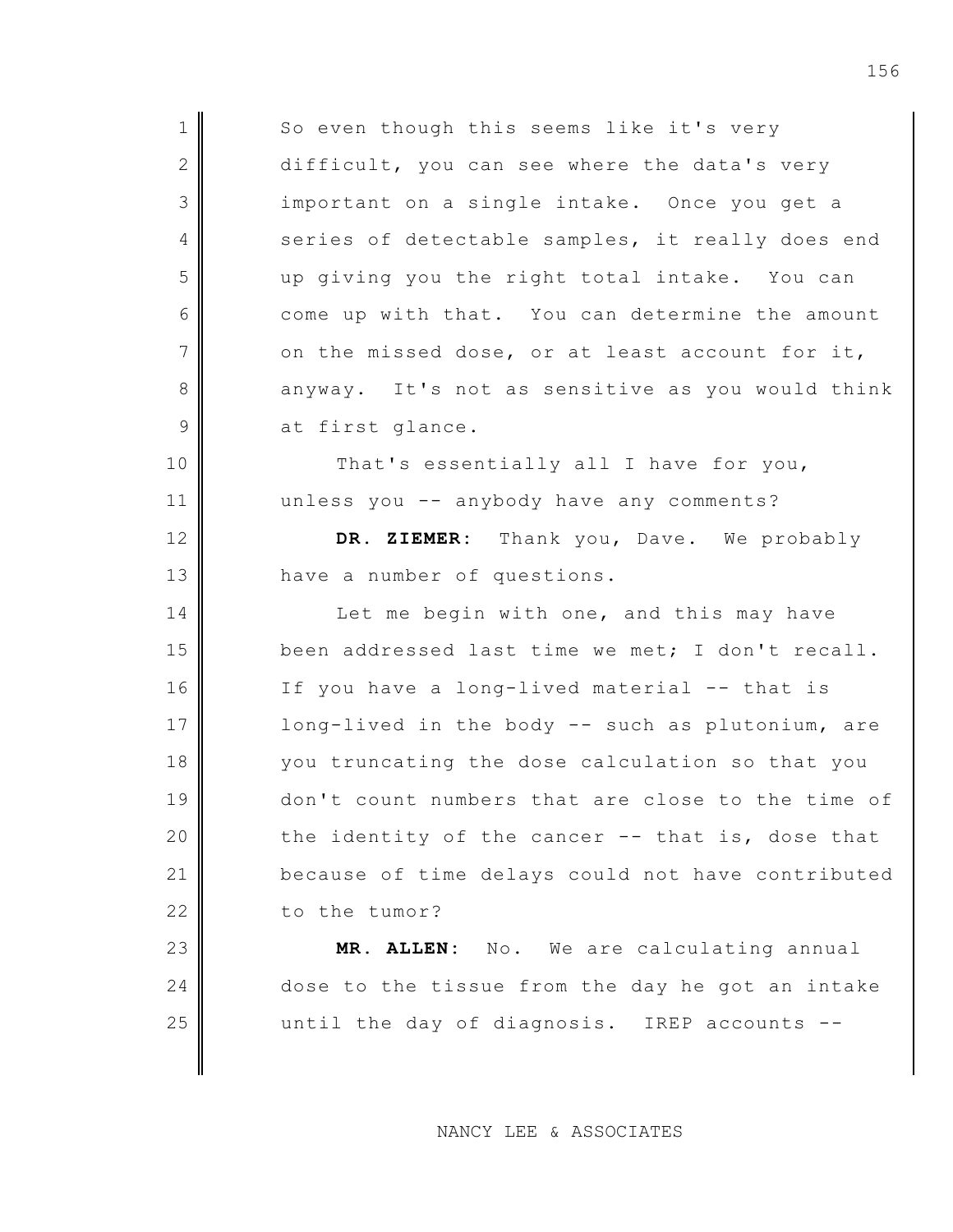| $\mathbf 1$ | DR. ZIEMER: But the -- okay. I guess --           |
|-------------|---------------------------------------------------|
| $\sqrt{2}$  | MR. ALLEN: IREP accounts for latency              |
| 3           | periods, et cetera, so it'll essentially be -- if |
| 4           | it's a 20-year time span, he got 20 different     |
| 5           | doses to, say, the liver and then he got liver    |
| 6           | cancer, IREP will account for 20 different doses  |
| 7           | and 20 different latency periods and essentially  |
| 8           | sum all that up. So it give you --                |
| 9           | DR. ZIEMER: Okay, it looks at each latency        |
| 10          | period, though, so the dose -- the year prior to  |
| 11          | the diagnosis will have, depending on latency     |
| 12          | period, maybe no effect, then, on the --          |
| 13          | MR. ALLEN: Right. It'll be accounted for,         |
| 14          | $but --$                                          |
| 15          | DR. ZIEMER: Accounted for, but then -             |
| 16          | MR. ALLEN: -- there should be virtually no        |
| 17          | probability from that.                            |
| 18          | DR. ZIEMER: Yes, got you. The weighting           |
| 19          | factor will cover it. Thank you.                  |
| 20          | Now, Jim, did you have a question? Other          |
| 21          | questions? Yes, Jim.                              |
| 22          | DR. MELIUS: And I apologize if I missed a         |
| 23          | little bit of this, this has already been         |
| 24          | answered.                                         |
| 25          | I'm, I guess, trying to figure out where          |

NANCY LEE & ASSOCIATES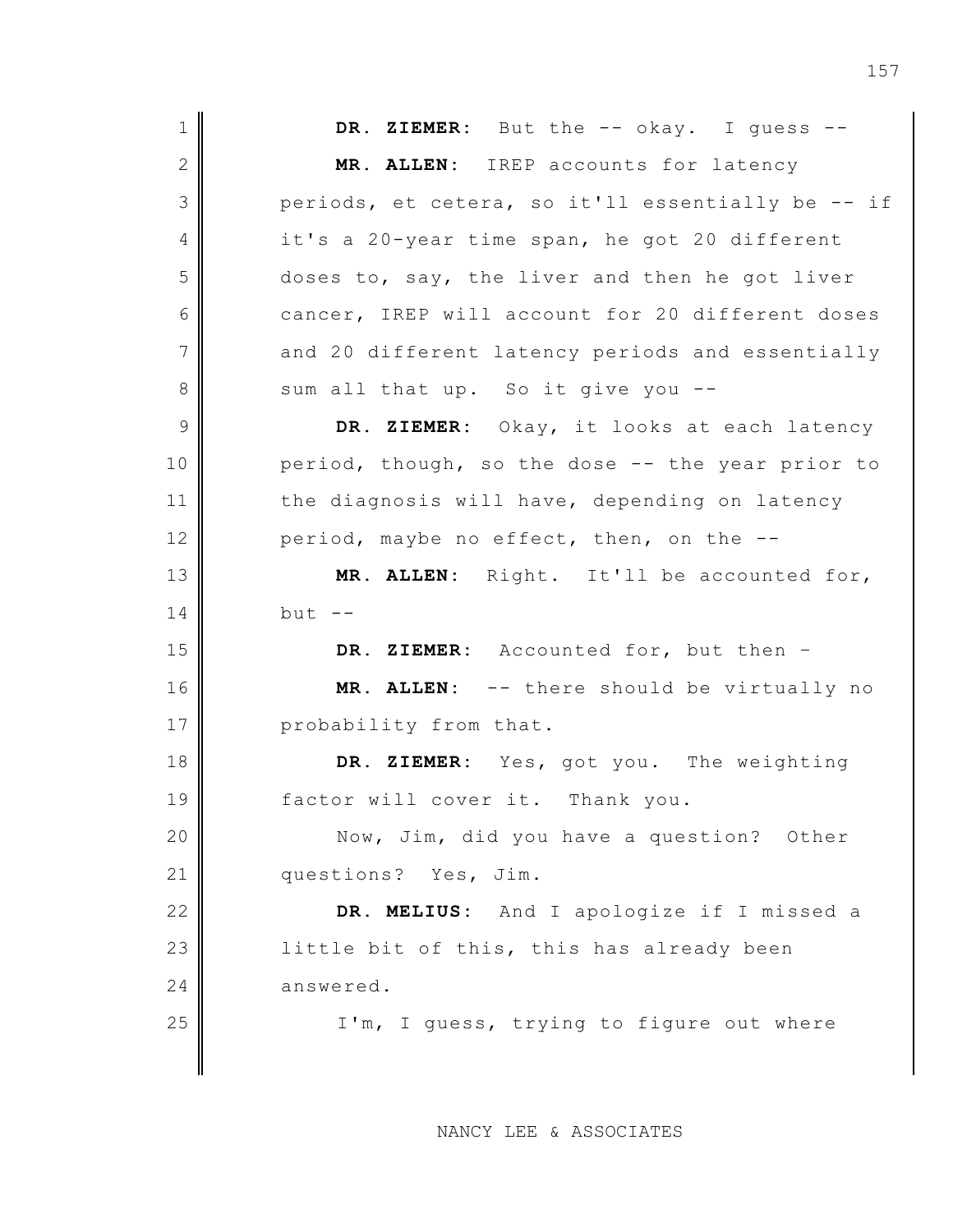1 Some of this information's coming from, and  $2$  clearly this is going to be a difficult area to 3 piece together all the information on. As part 4 of your MOU with DOE, are you going to be 5 coutinely asking for incident reports, or how is 6 that going to -- process -- or are you going to 7 wait until an individual reports it during an 8 interview? How are you going -- what's the 9 process? Is it a general request? Is it a 10 request at the time you are interviewing the 11 individual? Is it before that? How -- what's  $12$  that  $-$ 

13 **MR. ELLIOTT:** It comes -- when we go after 14 incident reports, will come after the interview 15 has been done, after we've gained the information 16 from DOE, we've seen what kind of bioassay sample 17 results they have. Then we have the interview. 18 We augment that DOE information with the 19 interview information and any affidavits we might 20 have collected through the interview. Then we 21 qo back to DOE and we say there appears to have 22 been some instance here where this individual  $23$  claims to have had an intake. We don't have 24 bioassay results to show that, perhaps, but we 25 need to see incident reports that might reflect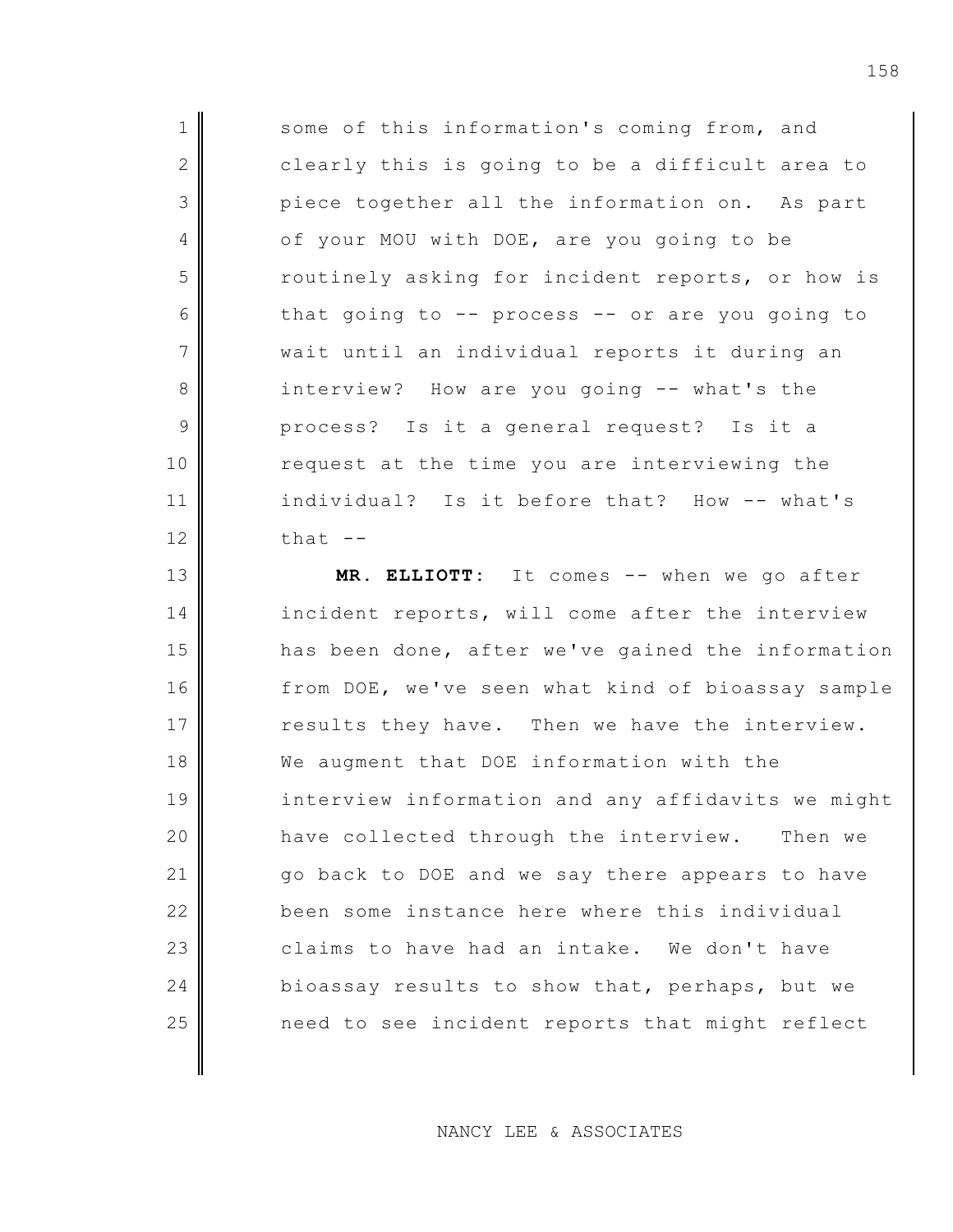| $\mathbf 1$  | that. So that's when we would go after it.        |
|--------------|---------------------------------------------------|
| $\mathbf{2}$ | DR. MELIUS: Okay. And then what happens if        |
| 3            | you get an incident report without any monitoring |
| 4            | being done, or monitoring records are not         |
| 5            | available? There may have been monitoring, they   |
| 6            | may be missing, may not have been done. What's -  |
| 7            |                                                   |
| 8            | MR. ALLEN: Well, again, we're going to use        |
| 9            | whatever we can get our hands on, and if there's  |
| 10           | an incident report there'll be at least some      |
| 11           | contamination surveys done. We can, if nothing    |
| 12           | else, we can take that and estimate an airborne   |
| 13           | concentration for that particular intake.         |
| 14           | DR. NETON: This is Jim Neton.                     |
|              |                                                   |
| 15           | I'd just like to expand a little bit on what      |
| 16           | Larry was saying. What Larry said is true; we're  |
| 17           | getting incident reports after we see some        |
| 18           | evidence that there possibly was an incident.     |
| 19           | But if -- I know some sites have the incident     |
| 20           | reports in the person's own bioassay records and  |
| 21           | files. And to the extent that they're in there,   |
| 22           | we're certainly going to welcome them if they     |
| 23           | come along with the case in the very beginning,   |
| 24           | because it'll make our job a lot easier. But if   |
| 25           | they do have to go back and dig, and these        |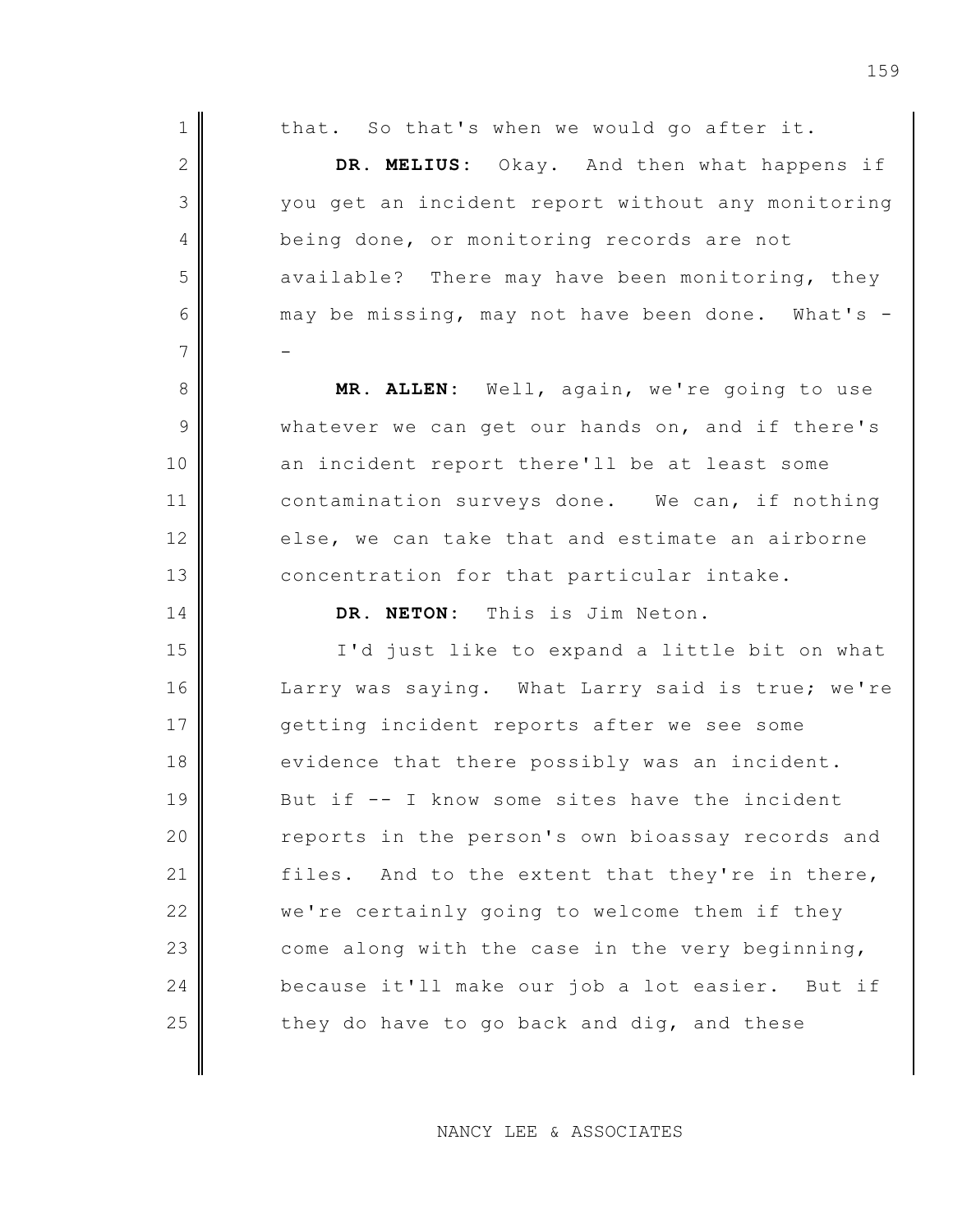1 | incident reports are buried somewhere like in the 2 medical records or some archived files, that 3 would be the path we would take later, then, is  $4 \parallel$  to go back and try to retrieve them at that time. 5 **DR. MELIUS:** Just two questions in terms of 6 follow-up. One is -- is this more like 7 procedural -- are you ever going to present to us 8 how you're going to handle missing data as 9 opposed to missing doses, what we've talked about 10 here? 11 **MR. ALLEN:** One of those slides mentioned, 12 if you remember, at one point it mentioned a 13 couple of data points missing, still came out to 14 | where I got the right estimate, as long as I had 15 some information and it was detectable 16 information on bioassay. 17 **DR. MELIUS:** I guess I'm not as much  $18$  directed it at you, but a more general question, 19 because it seems – 20 **DR. NETON:** Yeah, I think what Dave 21 addressed here is  $-$  and he mentioned at the 22 beginning of his talk that it's impossible to 23 cover the entire gamut in half an hour or 24 whatever was allotted. 25 But where they're missing data, of course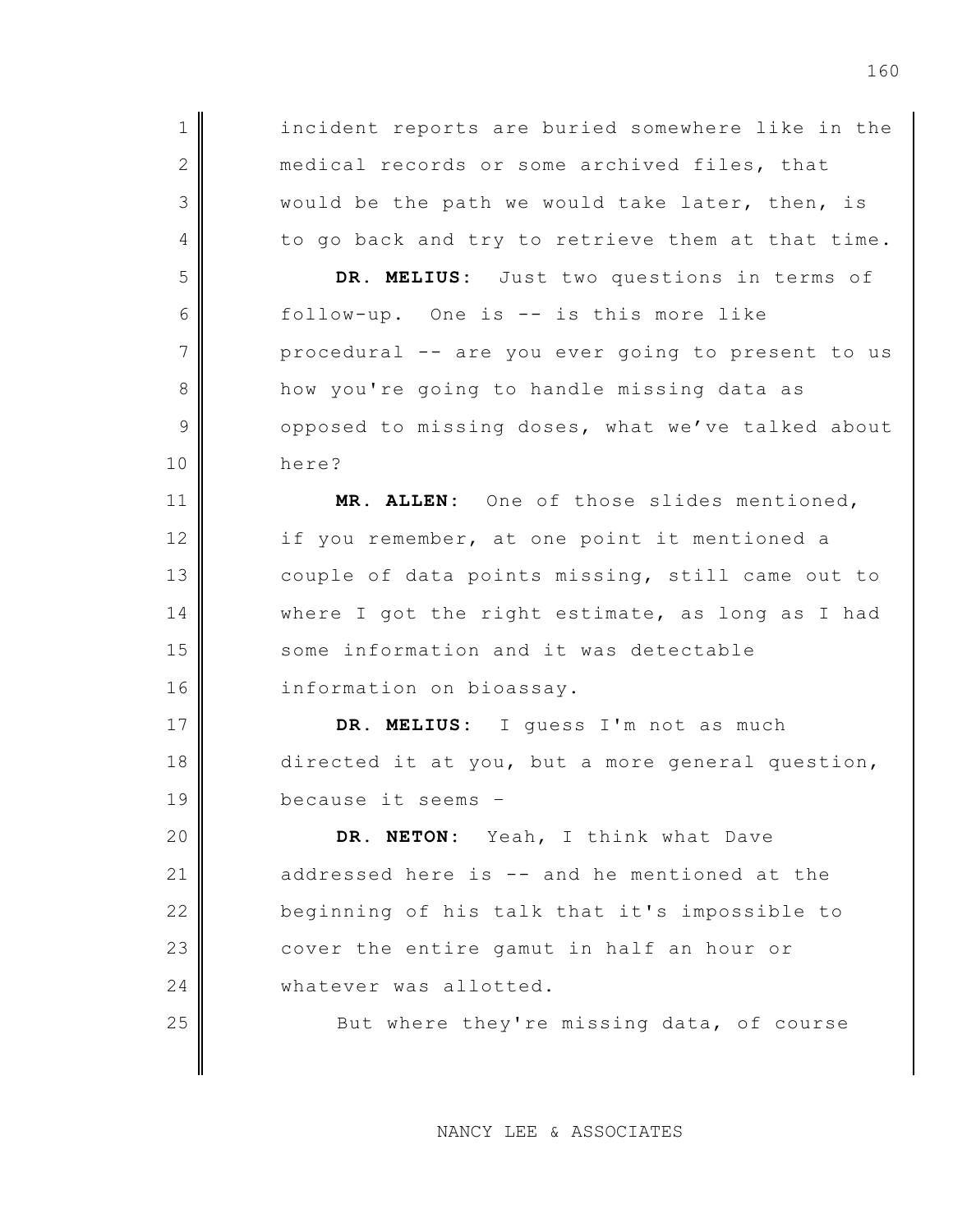1 || that's when we would go back and look at other 2 sources, which is covered, I think, in the 3 implementation quide, dealing with things such as  $4 \parallel$  air sampling data to help ascertain the extent of 5 the level of contamination in the work place, co-6 worker data, those sort of pieces of information. 7 And I think we've covered it in a general sense 8 || to the best we could in the implementation quide.

10 But I don't think there's really any one set 11 formula that one can present for handling all the 12 different scenarios that might present 13 themselves. But we will use whatever's 14 available, whether it's air monitoring, breathing 15 zone air samples, co-worker data. And there are 16 some techniques out there for averaging adjacent 17 samples, those sort of things that we have 18 referenced. But I guess there's no one set 19 answer for that question.

9

20 **DR. MELIUS:** Yeah, and this is speaking, I 21 guess, personally -- I don't know how the rest of  $22$   $\parallel$  the committee feels -- but it seems to me that  $23$  that's going to be something that's going to be a 24 controversial issue on an individual basis. 25 That's going to be something of concern.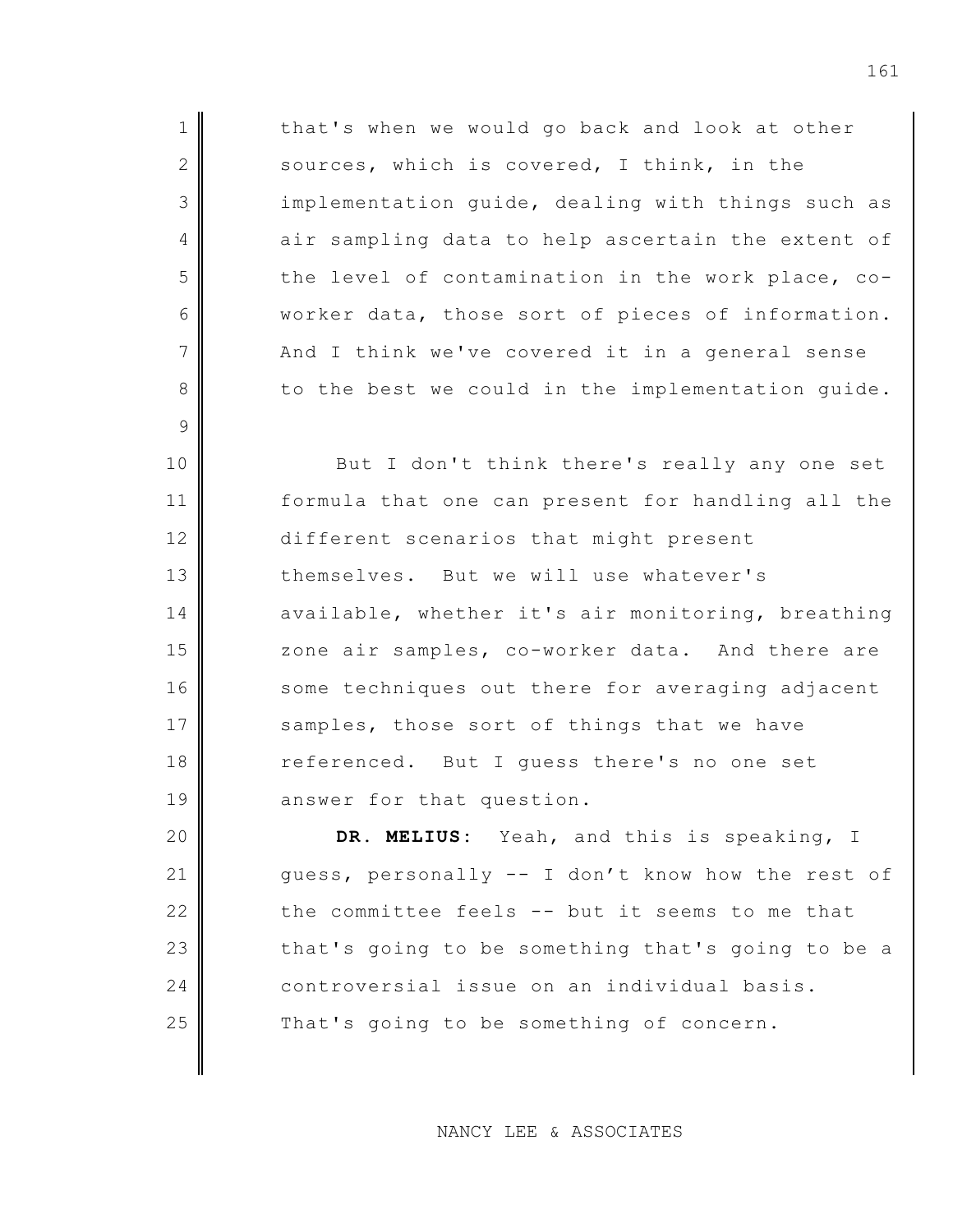1 and so your procedures for doing that, I  $2$  think, are going to be important. They may 3 actually be very important for an individual's 4 dose, but they may also sort of be 5 psychologically or personally more important to 6 the individual. They're going to be very 7 concerned about this. And I would certainly like 8 to hear a presentation on that issue at some 9 point, because I think we're going to, as a 10 Board, have to deal with those questions and how 11 | vou're doing that. So I think in the future we  $12$   $\parallel$  ought to be talking about that.

13 The other question I have relates -- and 14 this may be getting a little bit off your talk, 15 but I think it came up, at least the thought 16 occurred to me during your talk -- was the whole 17 Security issue. My recollection from my former 18 work when it involved DOE facilities, a lot of 19 these incident reports and so forth were 20 classified, probably because they occurred way in 21 the past and there were security issues and so 22 forth.

23 How are the security kinds of issues going  $24$  to be handled in terms of collecting information, 25 the interviews, what's presented to the -- what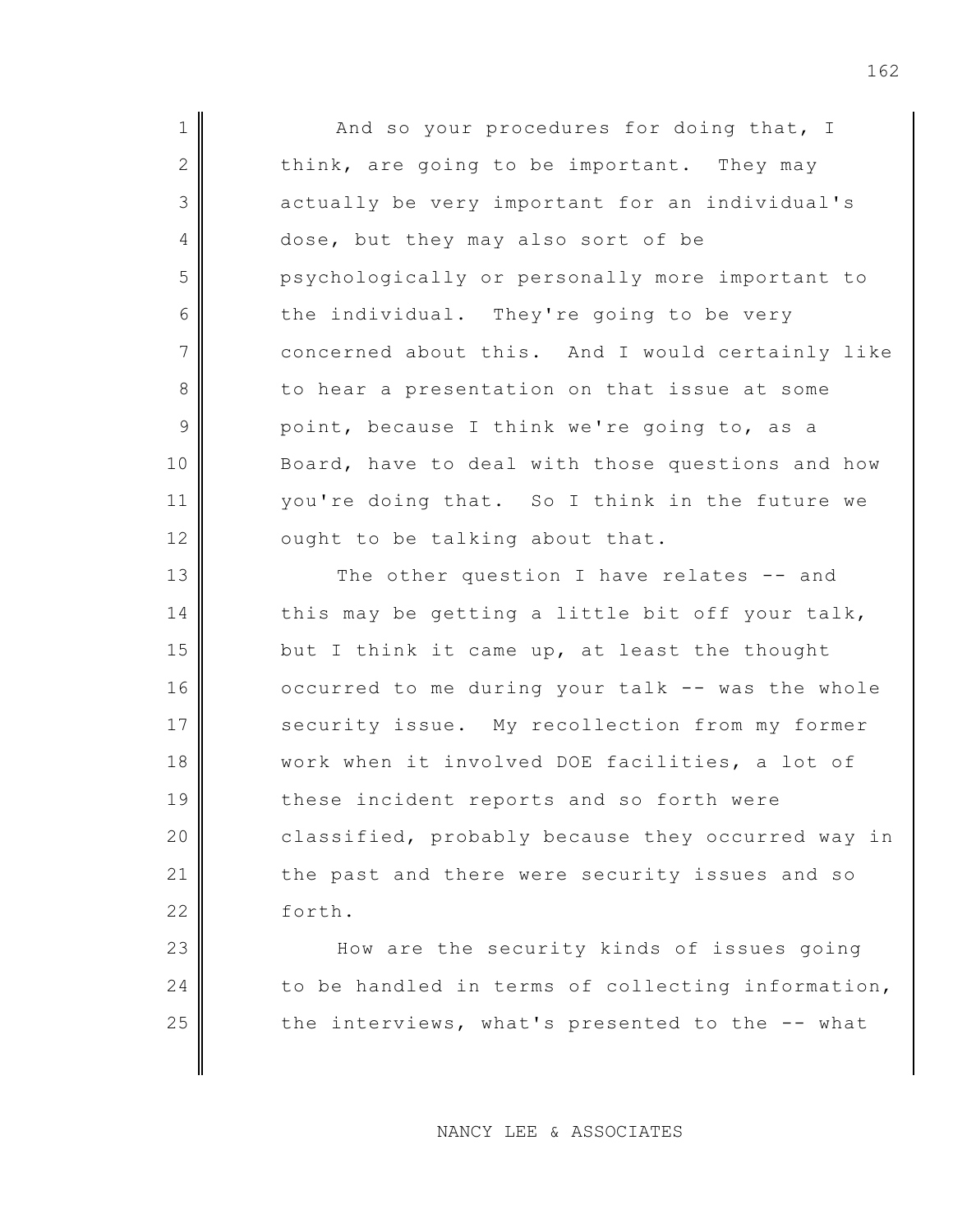1 can be presented to the individual when you're 2 mailing information to them and so forth? 3 Because again, it seems to me that's going to be  $4 \parallel$  an issue of concern to the individual, and yet 5 there clearly are security issues that arise in 6 doing that. Have you worked out a process for 7 that? Is this part of what you're doing with DOE 8 now?

9 **MR. ELLIOTT:** This is part of the MOU that 10 | we need to strike with DOE.

11 | In our research experience and the MOU that 12 we had with DOE on that, we have a model to work 13 from, a starting point in that model. We have Q-14 cleared staff who deal with classified 15 information of various types. Once we identify 16 from that information the relevant pieces that 17 are needed for whatever the work is, research, or 18 in this case compensation, we'd seek 19 declassification, or if that cannot be done, then 20 we seek a summary report that is declassified.

21 We have to work out with DOE how this 22 information is going to be held, because we have  $23$   $\parallel$  -- in HHS we have no classified vaults, per se. 24 When we get to the point of appeals and final 25 adjudication process, that's a whole nother area

163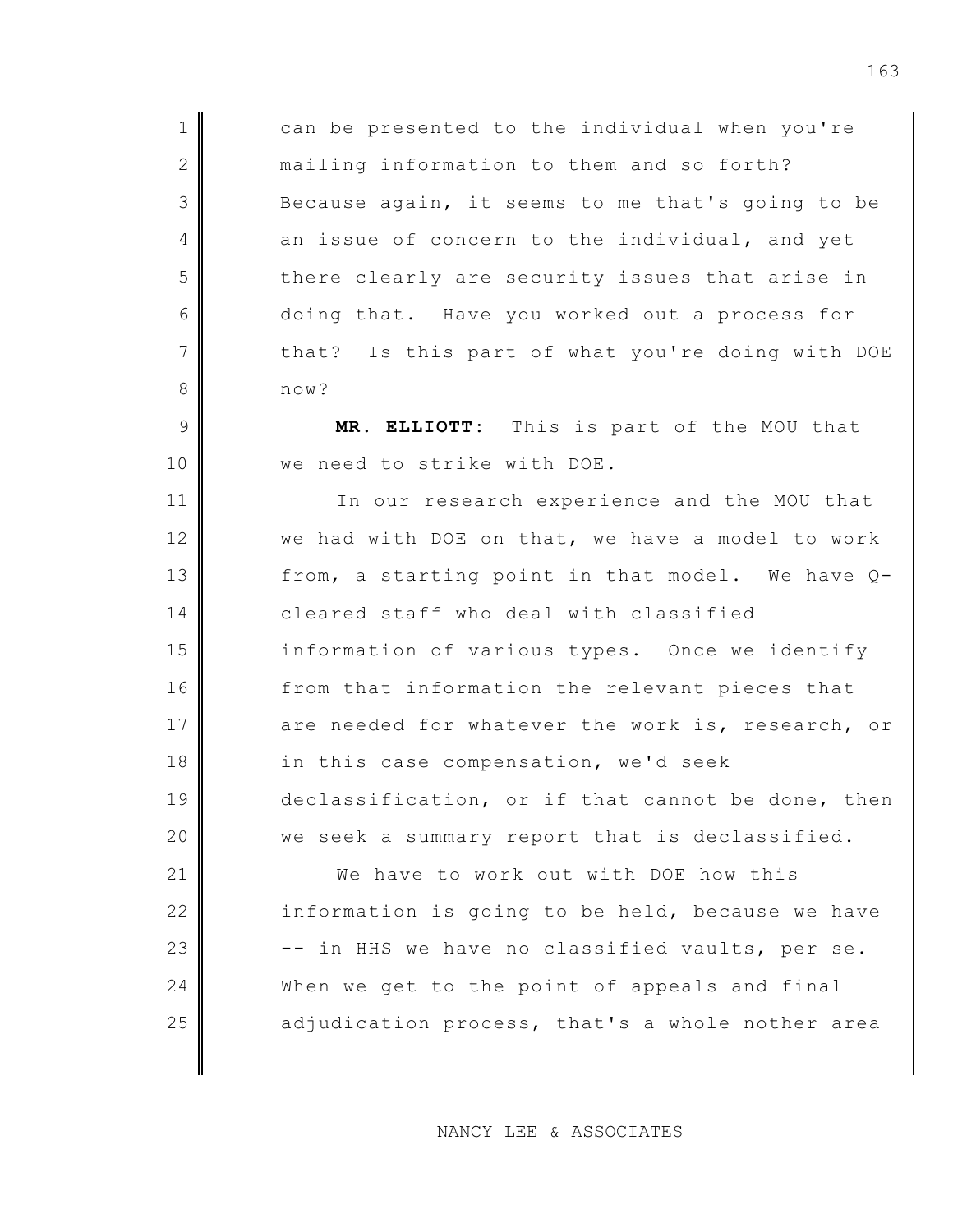1 that we have to explore with DOE, on how a judge  $2$  can be brought into the understanding and 3 knowledge of classified information that has been 4 used to develop the case. 5 **DR. MELIUS:** I would just say I can see a 6 whole variety of -- where this is going to become  $7$  an important issue, and I'm glad you're pursuing  $8 \parallel$  it. 9 **DR. ZIEMER:** Has there been any provision 10 either by NIOSH or DOE to consider taking 11 bioassay samples from individuals who may have 12 retired a number of years ago but for whom the 13 record indicates may have long-term body burdens,  $14$  and therefore, if the records are inadequate, get 15 | some current bioassay samples? 16 **MR. ALLEN:** The only word I've heard on that 17 came from Jim Neton, so I'll let him --18 **DR. NETON:** Yeah, we have thought about 19 that. There are some new bioassay techniques 20 such as thermal ionization mass spectrometry that 21 have detection limits an order of magnitude or so 22 **below what's traditionally been used in the** 23 | workplace. In fact, I know out at Livermore 24 they're taking the old electrodeposited planchets 25 that were sometimes positive, sometimes not,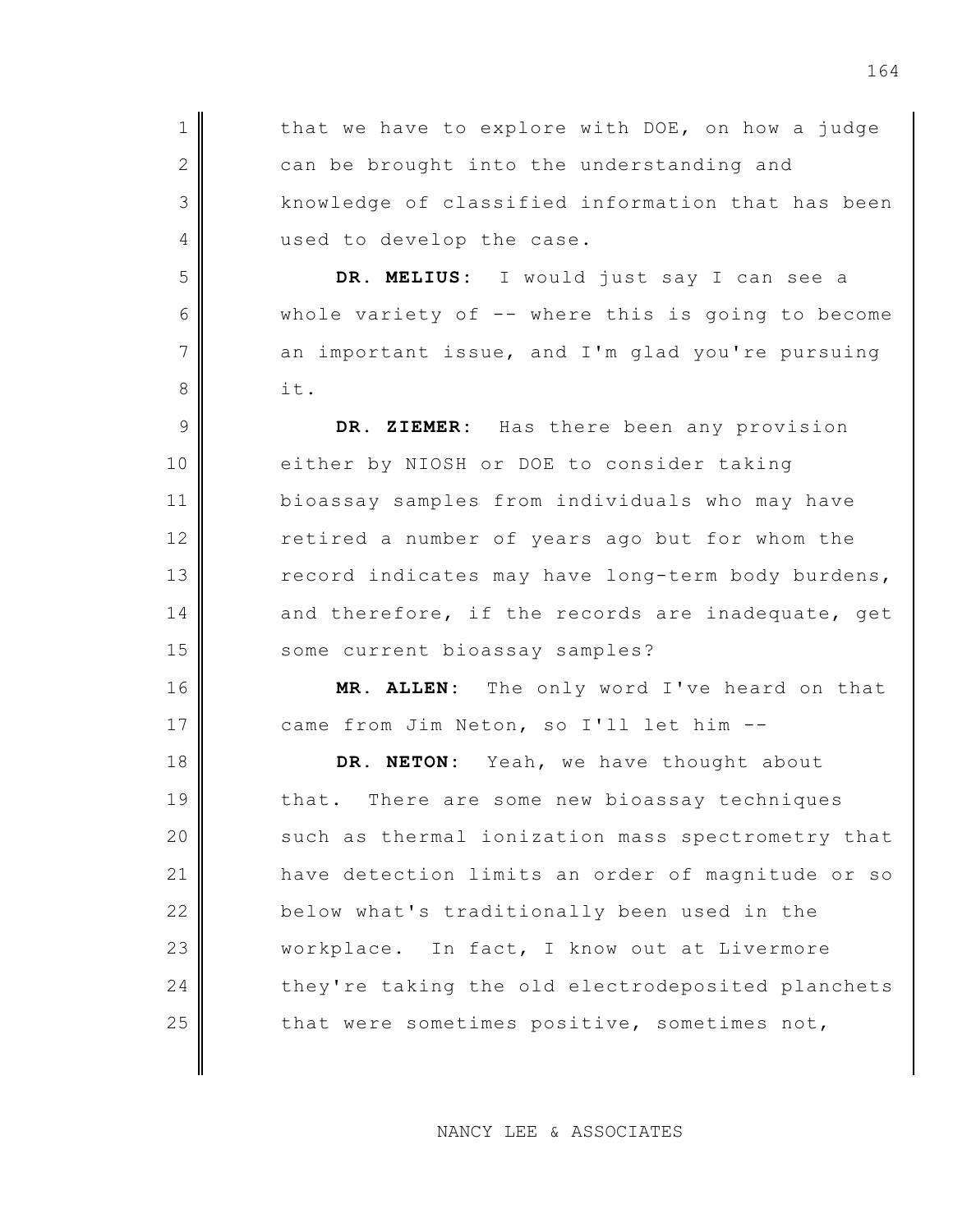$1$  redissolving them, reanalyzing them, and getting 2 very nice clearance curve data for some of these 3 workers.

4 So we've thought about it, but we've not 5 really considered it as part of our routine 6 program. It is cost-prohibitive. Those samples 7 tend to run several thousands of dollars per 8 analysis. However, it may be possible to use 9 them in some sort of a verification role in our 10 process, where if we sense that there is no --11 say a claim is awarded and we take a sample, we 12 could verify whether or not it makes -- do sort 13 of a sanity check on what we've been doing. 14 That's not been clearly defined in our process 15  $\parallel$  yet, but we certainly have thought about it.

## 16 **DR. ZIEMER:** Thank you.

17 One question not related to that at all has 18 to do with the source term evaluations as a method of determining body burdens when you have to do that. You mentioned in your paper  $-$ - I don't think you mentioned it here -- but in your **written paper the use of resuspension factors.**   $\parallel$  And I noticed -- the sentence says that if 24 limited information is known, conservative default values for resuspension factors would be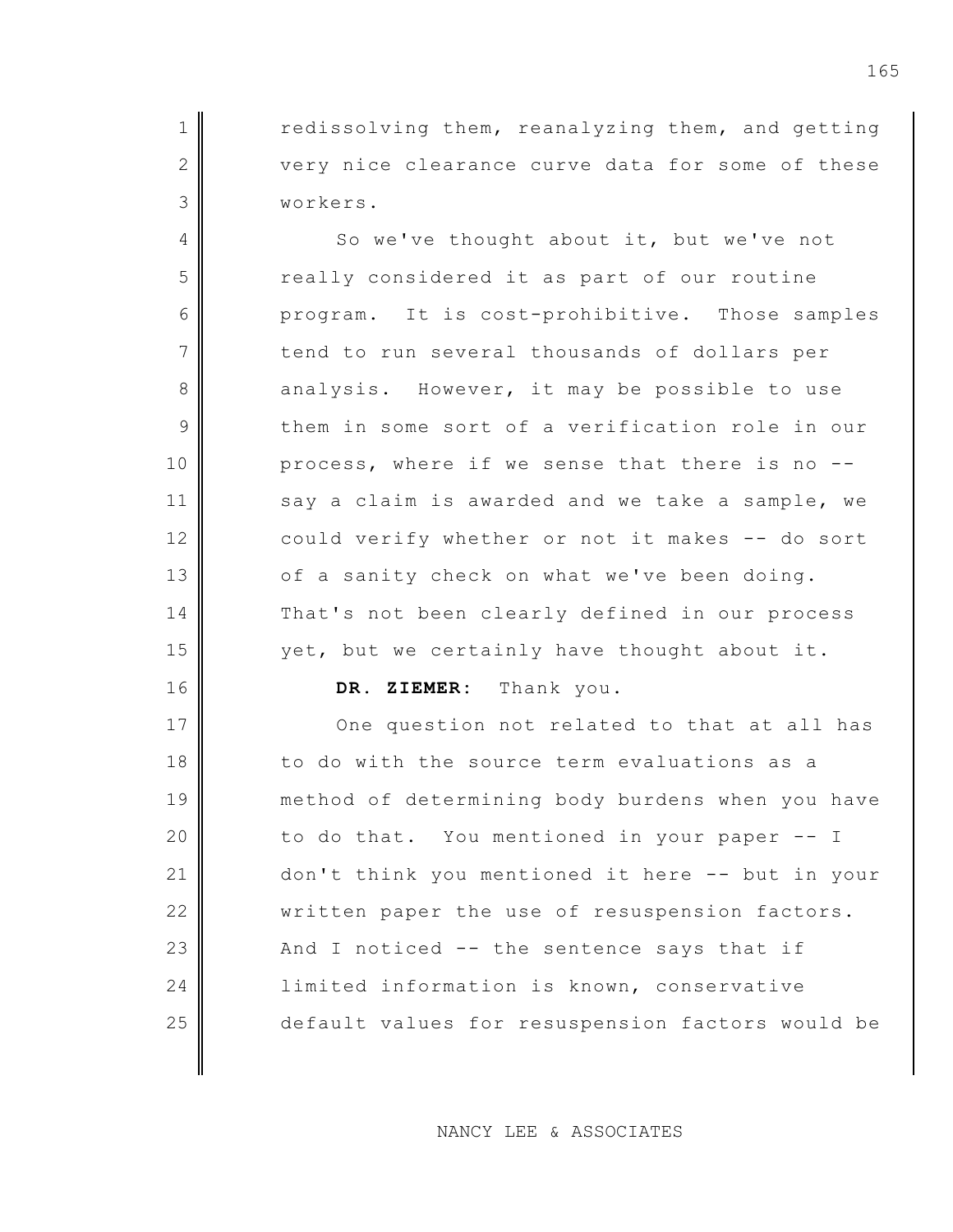1 used.

| $\overline{2}$ | What are these conservative default factors?      |
|----------------|---------------------------------------------------|
| 3              | Does somebody have some generally-accepted        |
| 4              | resuspension factors? I know there are tables of  |
| 5              | these that people have proposed for decades, but  |
| 6              | does anybody know of --                           |
| 7              | MR. ALLEN: There is no right answer on that       |
| 8              | one<br>$\overline{\phantom{0}}$                   |
| 9              | DR. ZIEMER: -- what might become the              |
| 10             | agreed-upon default values?                       |
| 11             | MR. ALLEN: There is no right answer, of           |
| 12             | course, on that one. But like you said, there     |
| 13             | are tables out there. I would think if you were   |
| 14             | stuck using something to that as a fact, you      |
| 15             | would go to the tables and go to the research     |
| 16             | that is associated with those tables and see what |
| 17             | applies or if they apply to your situation, and   |
| 18             | get the best --                                   |
| 19             | DR. ZIEMER: So a priori, there are no --          |
| 20             | MR. ALLEN: No.                                    |
| 21             | DR. ZIEMER: -- resuspension factors that          |
| 22             | you have said, these we will use.                 |
| 23             | MR. ALLEN: No. That's why I said the              |
| 24             | conservative resuspension -                       |
| 25             | DR. ZIEMER: It'll be on a pretty much an ad       |
|                |                                                   |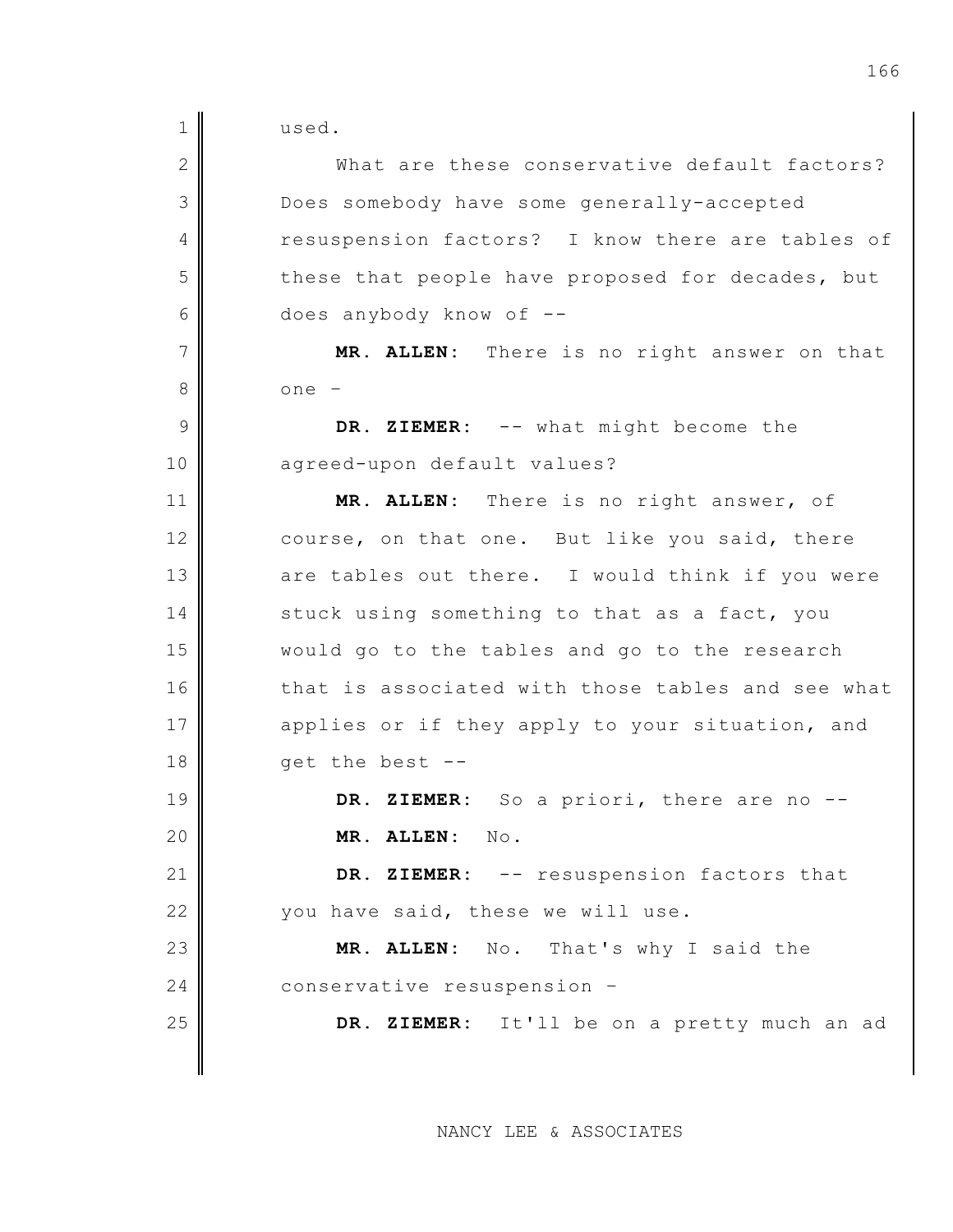1 hoc basis, that whatever seems to apply for a 2 given situation --3 **MR. ALLEN:** Yes. 4 **DR. ZIEMER:** Right. 5 **DR. NETON:** We haven't committed to anything 6 on that line, but we have looked early on at the  $7$  use of values that are published in new Req 1400, 8 which is the document that one would use to 9 determine if air sampling is required in the 10 | workplace. And using those resuspension factors, 11 it starts with the old Allen Brodsky ten to the 12 minus sixth, and it is modified --13 **DR. ZIEMER:** Right, the so-called magic  $14$  number  $-$ 15 **DR. NETON:** Magic number. 16 **DR. ZIEMER:** -- which is exactly what I was 17 | leading toward. 18 **DR. NETON:** Exactly. 19 **DR. ZIEMER:** If all else fails, use the 20 Brodsky number. 21 **DR. NETON:** I'm not suggesting we're going 22  $\parallel$  to use that, and if they have allowed for 23 modifications in 1400 to account for 24 dispersibility, confinement factors, those type 25 of things, whether it's a solid, liquid, gas, and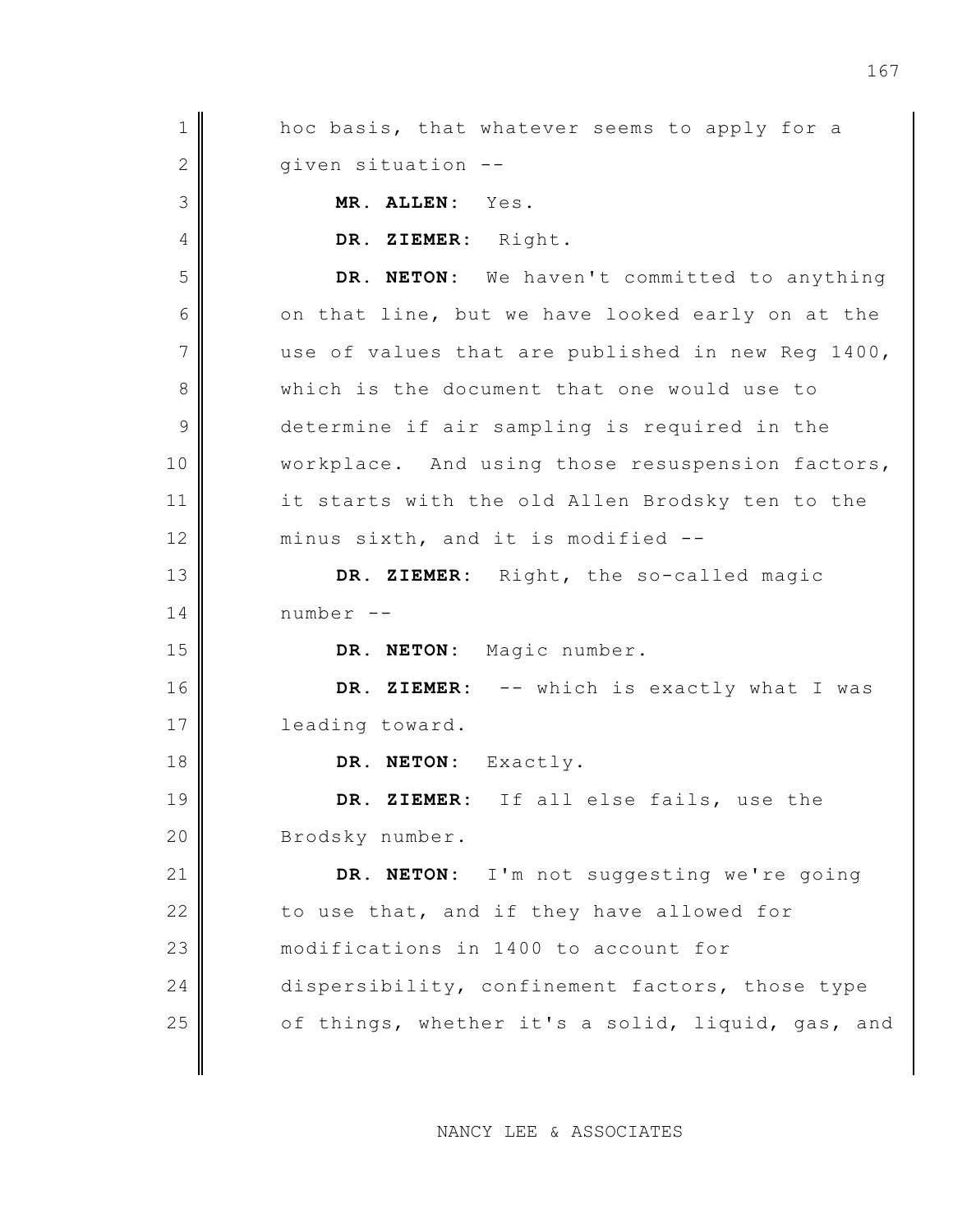1 **ventilation.** But I think that would be hard to  $2 \parallel$  defend in a general basis across the board, 3 although they may have some value in bracketing 4 the potential as very low or very high, again in 5 the efficiency process. 6 **DR. ZIEMER:** True enough. But if in fact  $7$  they are in, for example, in a new reg or 8 something like that, I think they're a little 9 easier to defend if there is any question about 10 what you use. It seems to me something like that 11 is a little more defensible than, say, 12 arbitrarily picking up a Brodsky number or 13 something like that. 14 **MR. ALLEN:** Yeah, that's why I put it down 15 as resuspension factors, not just an arbitrary 16 | number. I mean, it would be some table, some 17 published values. I'm just not willing to 18 commit, because there's so many different 19 situations. It'd be up to the analyst to 20 determine what best fits, and what would be 21 conservative if there's that much uncertainty in  $22$   $\parallel$  it. 23 **DR. ZIEMER:** Uh-huh. 24 **MR. ELLIOTT:** Let me make sure we're clear 25 | on a couple points here.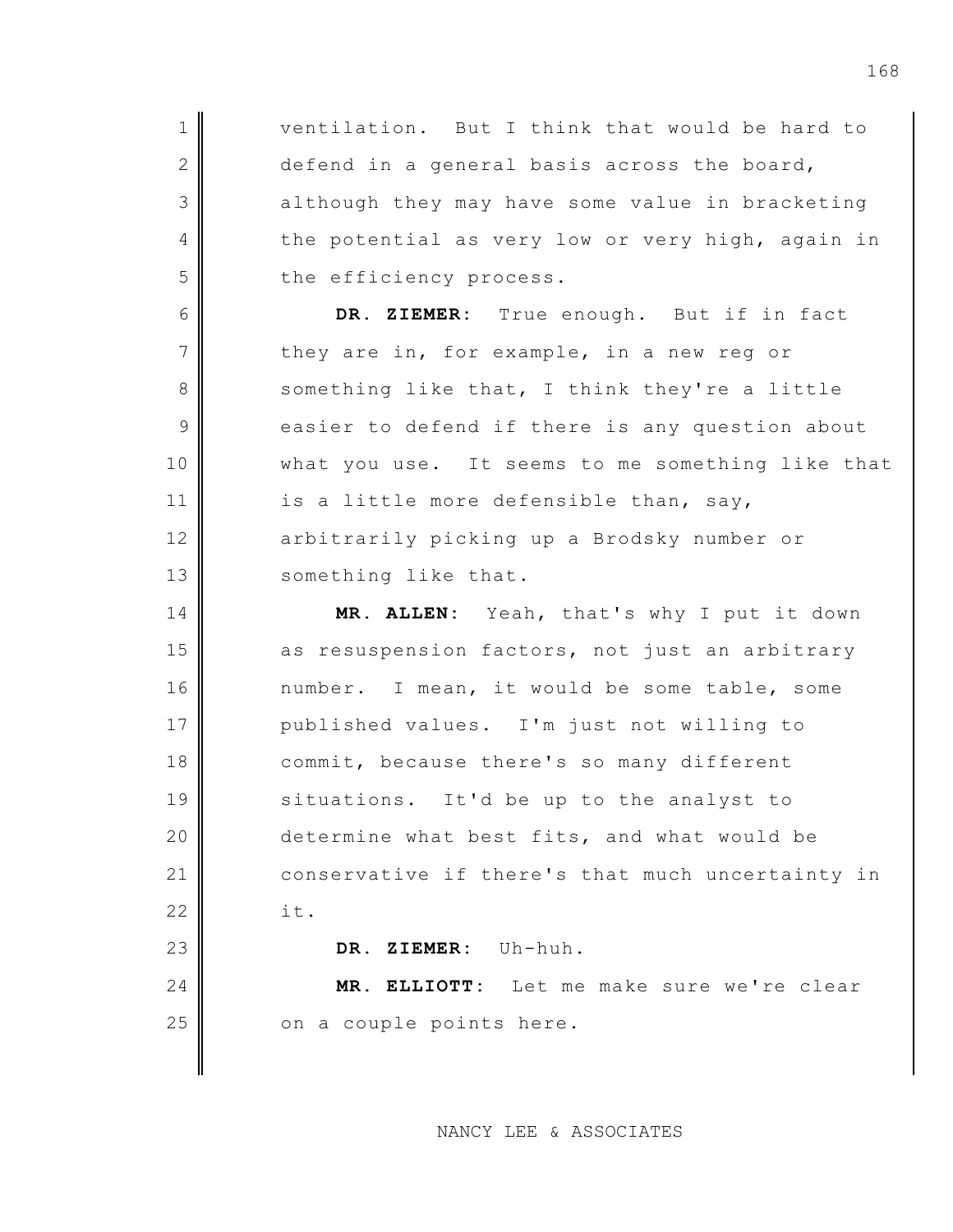| $\mathbf 1$    | You're quoting from the draft implementation        |  |
|----------------|-----------------------------------------------------|--|
| $\mathbf{2}$   | quide, and one of the editorial things that we'll   |  |
| $\mathfrak{Z}$ | have to make -- take account here and make change   |  |
| 4              | to this draft is how we define certain words.       |  |
| 5              | And when we're talking -- when we use this word     |  |
| 6              | "conservative," which I think is important for      |  |
| $\overline{7}$ | everybody's understanding, we're talking that way   |  |
| $8\,$          | in regard to being -- giving benefit of the doubt   |  |
| 9              | to the claimant, and so we're looking at worst-     |  |
| 10             | case scenario. Those would be the things we         |  |
| 11             | think of when we're saying conservative in this     |  |
| 12             | approach.                                           |  |
| 13             | DR. ZIEMER: Yes, I understand that. On the          |  |
| 14             | other hand, I would not want the word               |  |
|                |                                                     |  |
| 15             | "conservative" to mean that as a worst case we      |  |
| 16             | assume that all the material present gets           |  |
| 17             | suspended, because that just does not happen.<br>SO |  |
| 18             | conservative might be taking a number of            |  |
| 19             | published values for some nuclide under certain     |  |
| 20             | circumstances and taking the most conservative of   |  |
| 21             | those values, and that I could understand.          |  |
| 22             | MR. ALLEN: Yeah, that's the intent of that          |  |
| 23             | sentence.                                           |  |
| 24             | DR. ZIEMER: Right.                                  |  |
| 25             | MR. ALLEN: It was the conservative end or           |  |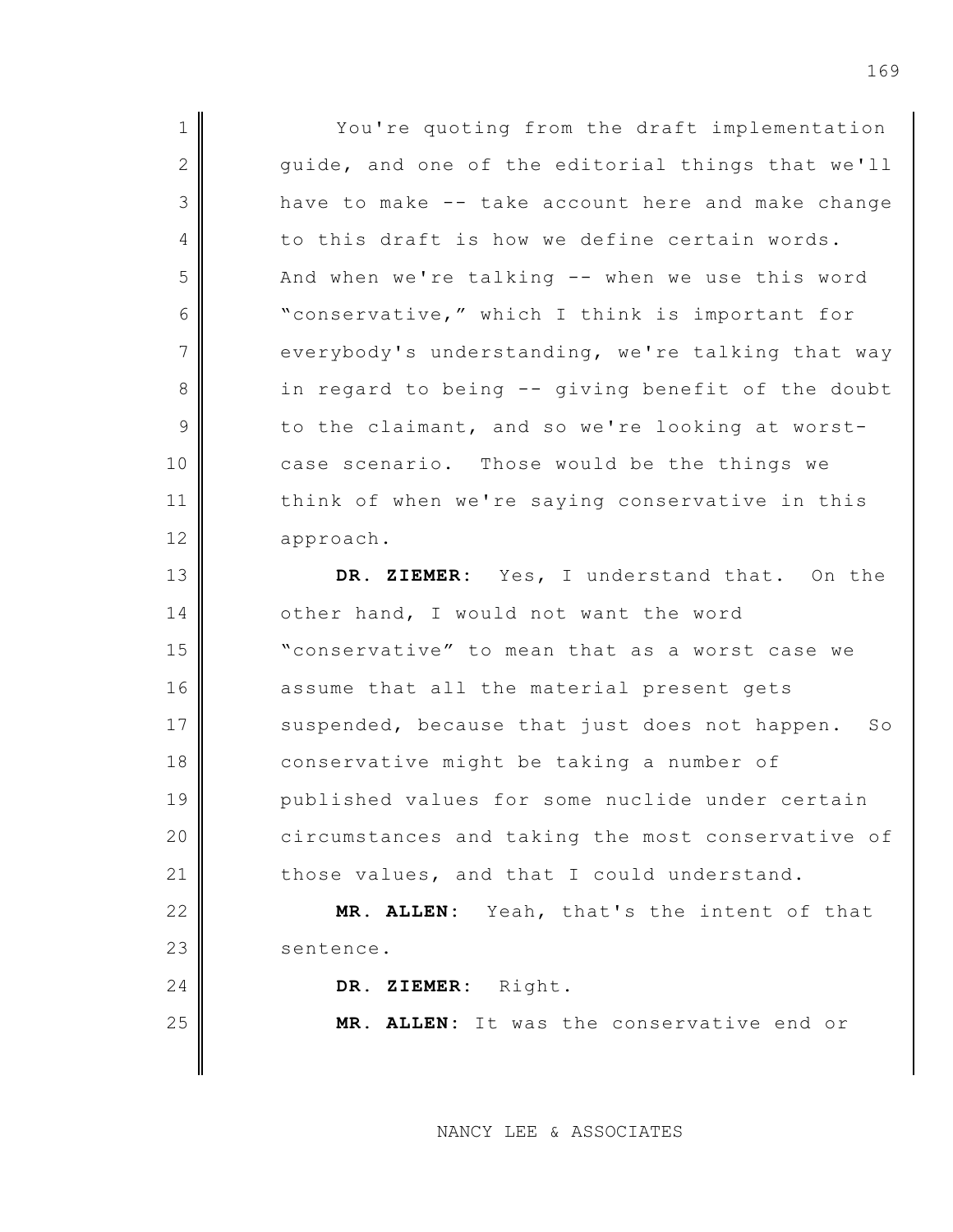| $\mathbf 1$    | the claimant end of the realm of possibility.     |  |
|----------------|---------------------------------------------------|--|
| $\mathbf{2}$   | DR. ZIEMER: Right.                                |  |
| 3              | MR. ALLEN: Or the realm of reality.               |  |
| 4              | DR. ZIEMER: Jim has a question.                   |  |
| 5              | DR. MELIUS: Yeah, somewhat along these            |  |
| 6              | lines of conservative and dealing with this       |  |
| $\overline{7}$ | issue, but you presented a series of examples,    |  |
| $8\,$          | and I think they're illustrative examples at the  |  |
| $\overline{9}$ | level that I could understand.                    |  |
| 10             | Have you done a more formal analysis that         |  |
| 11             | would look at the -- might be called a            |  |
| 12             | sensitivity analysis or something to look at how  |  |
| 13             | -- to try to put some parameters on when you have |  |
| 14             | to use certain assumptions or certain approaches? |  |
| 15             | And this sort of applied both here, but I think   |  |
| 16             | more generally to this area where there's missing |  |
| 17             | information and so forth, that would let you      |  |
| 18             | focus your efforts on certain types of data or    |  |
| 19             | certain information and so forth?                 |  |
| 20             | I mean, it just -- examples are nice, but         |  |
| 21             | they're sort of selected out of a wide array of   |  |
| 22             | potential problems out there.                     |  |
| 23             | MR. ALLEN: I don't know if I fully                |  |
| 24             | understand what you're asking, but as far as like |  |
| 25             | a sensitivity analysis, put some parameters, some |  |
|                |                                                   |  |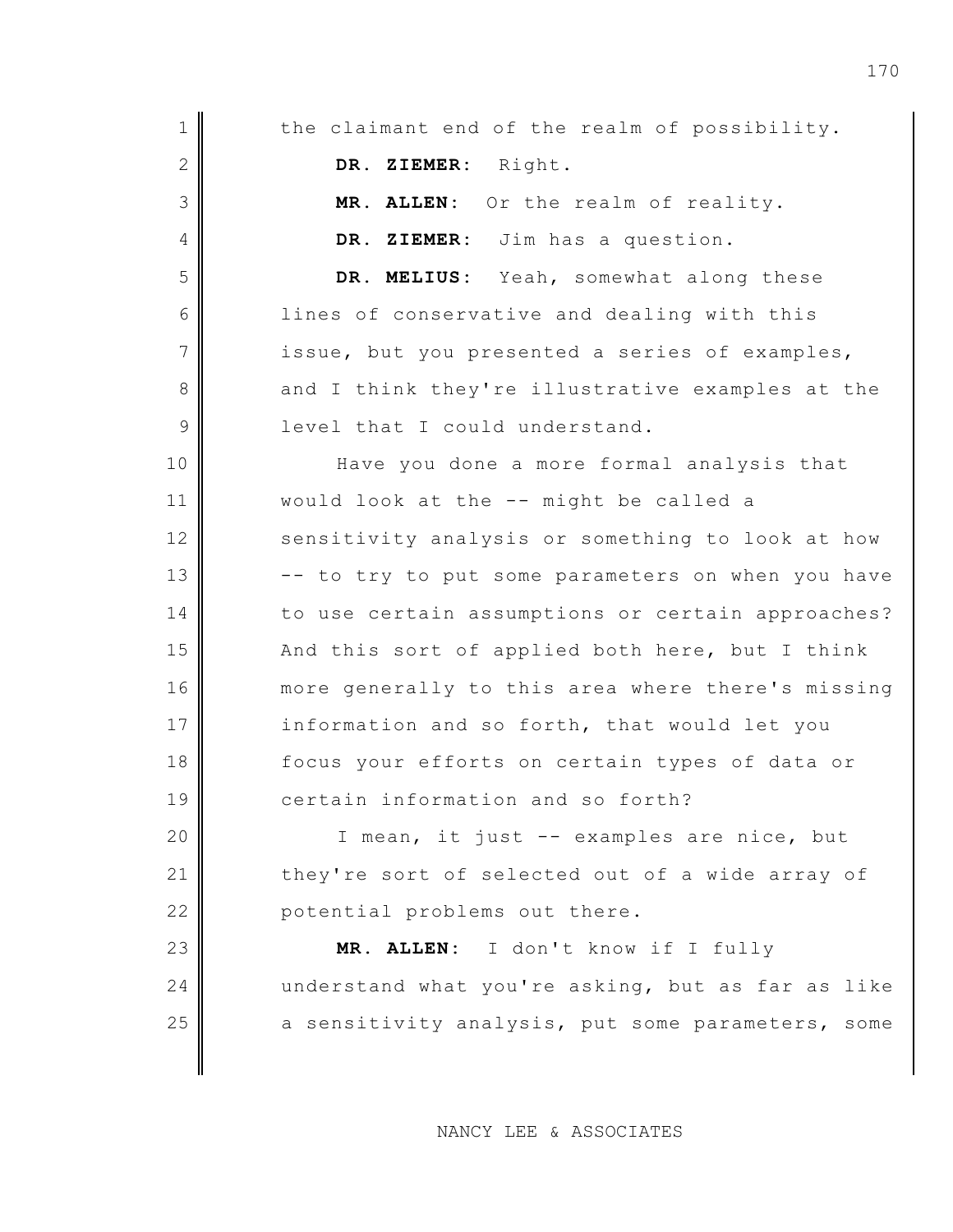1 bounds on these.

2 You have to remember, too, and I know I 3 didn't make that clear, all those examples were 4 for insoluble plutonium. It'd be a totally 5 different example for a more soluble form of 6 plutonium or for an insoluble uranium, or -- 7 there's so many possibilities out there. A lot 8 of the actinines (sic) will end up qiving you a 9 | long curve, a longer half-life essentially for  $10$  that, so that the topic will -- applies to a lot  $11$  of the type of materials we will see -- not all, 12 but a lot of them. But the values and the 13 sensitivity changes, so it's hard to put a hard 14 core number on anything.

15 **MR. ELLIOTT:** If you recall Jim Neton's 16 presentation earlier, he talked about we  $-$  in my 17 comment, in my presentation, we're being 18 progressive with delivering information, and 19 amount of information and level of technical 20 detail information. We gave you the rule first. 21 Now we're talking about implementation guidelines 22 under that rule on dose reconstruction.

23 Jim also on his slide showed technical basis 24 documents, and that's where I think this comes in 25 from your question. We have to work on given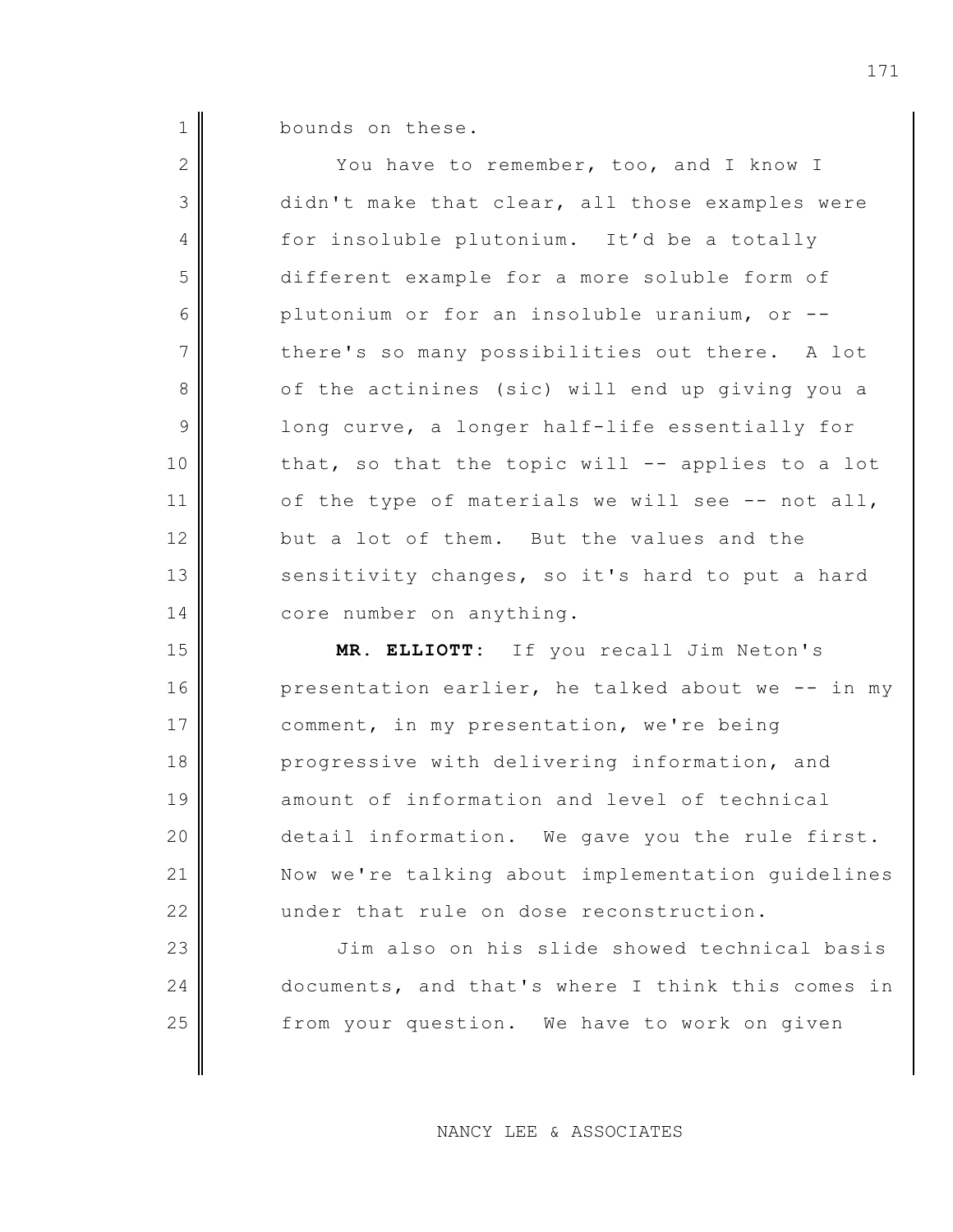$1 \parallel$  situations that are presented in cases to us, 2 working with our contractor to come up with a 3 technical basis on how we handle those things as 4 they present themselves, and then those are shown 5 to be established and used for the next case 6 coming along that is similar in nature and 7 situation.

8 **DR. MELIUS:** Just to elaborate, just -- I 9 guess what I'm trying to get also, are you doing 10 that, which is good, but also are you 11 prioritizing that effort so that your limited 12 resources are being spent on areas where it's 13 going to make the most impact in terms of cases? 14 | And right, you're not going to know that until 15 you've gone through a number of cases, at least 16 not completely.

17 But it's going to be important. You can 18 spend a lot of time doing some of this work 19 technically, but it's not going to make much 20 difference in terms of what a person's dose or 21 where they're going to end up in terms of 22 **probability of causation.** And so are you going 23 to focus it in that way also, because that seems  $24$  to me what would be important, given the 25 limitations on resources.

NANCY LEE & ASSOCIATES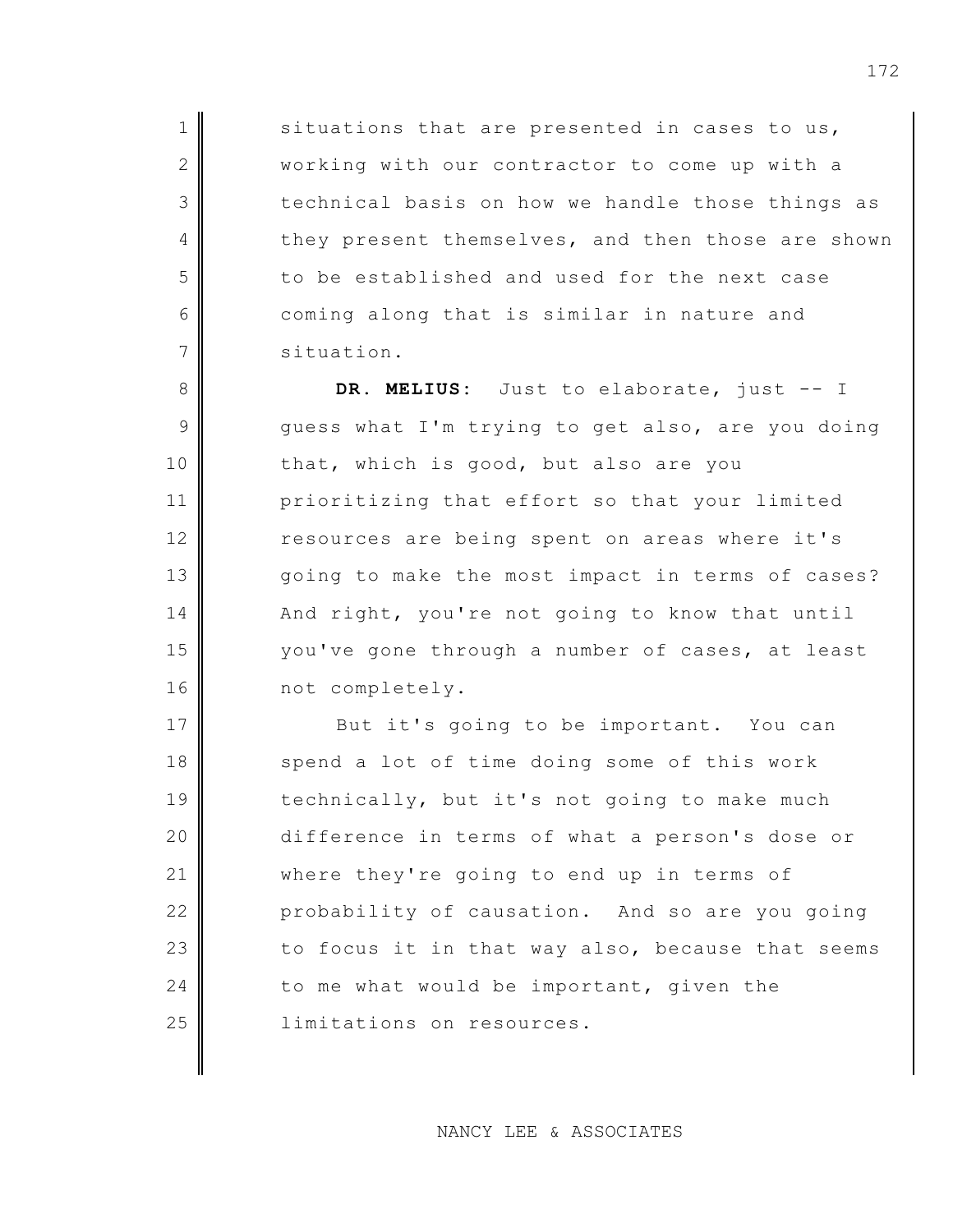1 **MR. ELLIOTT:** Yes, I -- very good comment,  $2 \parallel$  suggestion; and we are. We're taking first 3 things first. And this is definitely on the 4 record now. That's something we plan to 5 incorporate as we move through, as cases are 6 **presented and working with the contractor once**  $7$  they're on board, to develop the technical basis 8 documents that serve as models for how future 9 cases are handled.

10 **DR. NETON:** One area I'd like to comment on 11 that I think we're looking at, and it's going to 12 pay off some large dividends, is how much effort 13 we put into refining the precision of these 14 estimates.

15 It turns out for some of the more uncertain 16 risk models, if you spend a lot of time reducing 17 the uncertainty of the internal dose estimate way 18 down, you've wasted your time because it 19 virtually doesn't change the risk -- the 20 probability of causation at all, because some of 21 the models have so much inherent uncertainty 22 built into them. And IREP has a nice feature 23 that one can run, and it apportions the 24 probability  $-$  uncertainty to the different 25 factors.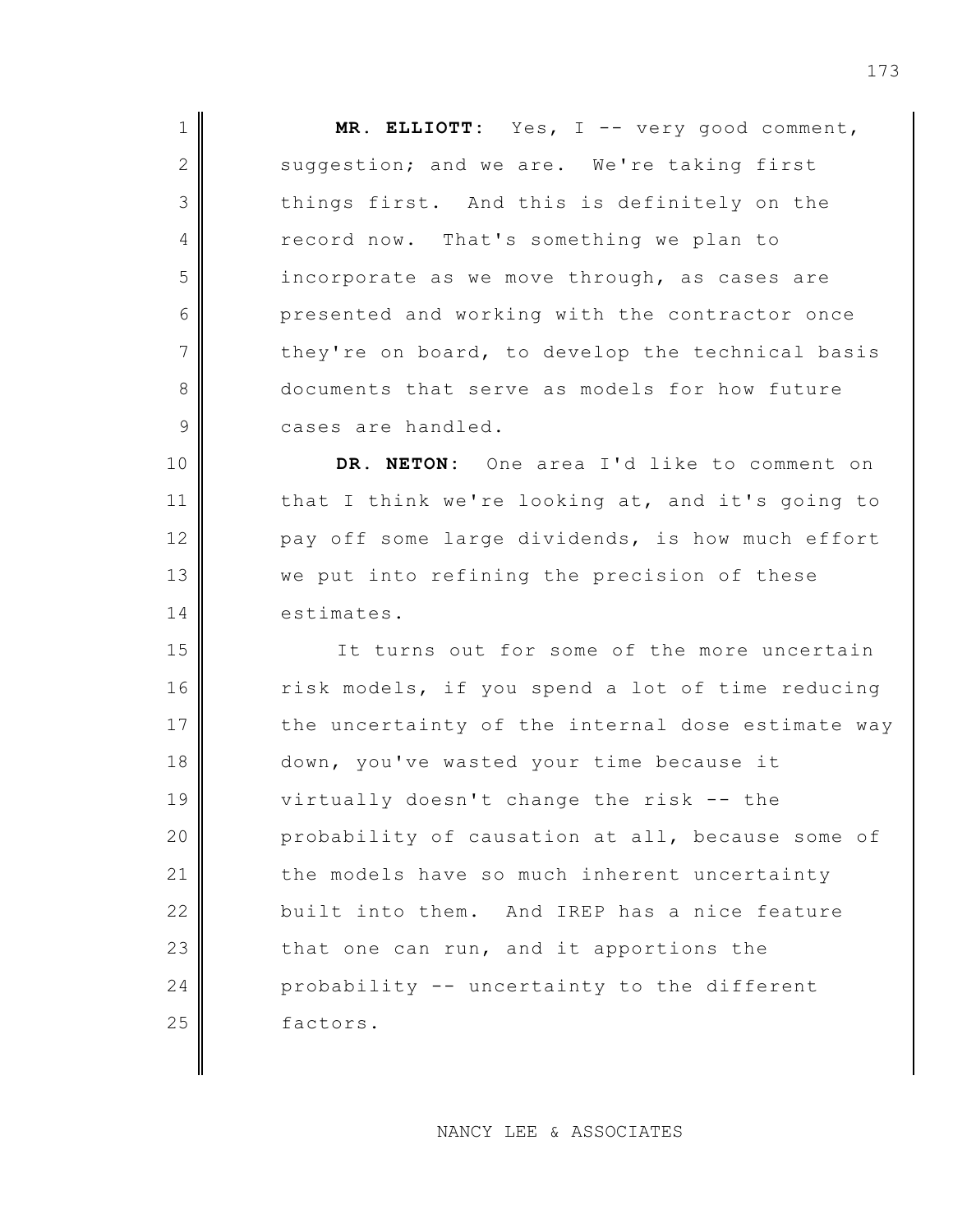| $\mathbf 1$    | And if you run some of the more uncertain         |  |
|----------------|---------------------------------------------------|--|
| 2              | models -- I think probably bone cancer is one of  |  |
| 3              | those -- you'll find that no matter what you do   |  |
| 4              | to beat your brains out to get the uncertainty of |  |
| 5              | the internal dose down, it's all driven by the    |  |
| 6              | uncertainty in the models. And we can use that    |  |
| $\overline{7}$ | to our advantage and not waste time trying to     |  |
| 8              | refine these uncertainty distributions below a    |  |
| $\mathcal{G}$  | certain level. I think that area is very, going   |  |
| 10             | to be very fruitful for us.                       |  |
| 11             | DR. ROESSLER: You might be touching on an         |  |
| 12             | area that I have a question with, I guess, and    |  |
| 13             | that's in your report, which you didn't address,  |  |
| 14             | but the organs not included in the ICRP models,   |  |
| 15             | and how you come up with dose to them. Once you   |  |
| 16             | do, it seems like you're going to have a lot of   |  |
| 17             | uncertainty associated with it.                   |  |
| 18             | And also, I'm thinking that these organs          |  |
| 19             | might be some that a claimant might have cancer,  |  |
| 20             | come in with the claim. These organs may very     |  |
| 21             | well be some that are not associated very much    |  |
| 22             | with radiation exposure, and on that case you     |  |
| 23             | have a great deal of uncertainty. It just seems   |  |
| 24             | -- and I haven't put it together mathematically - |  |
| 25             | - but it just seems like you have a real problem  |  |

NANCY LEE & ASSOCIATES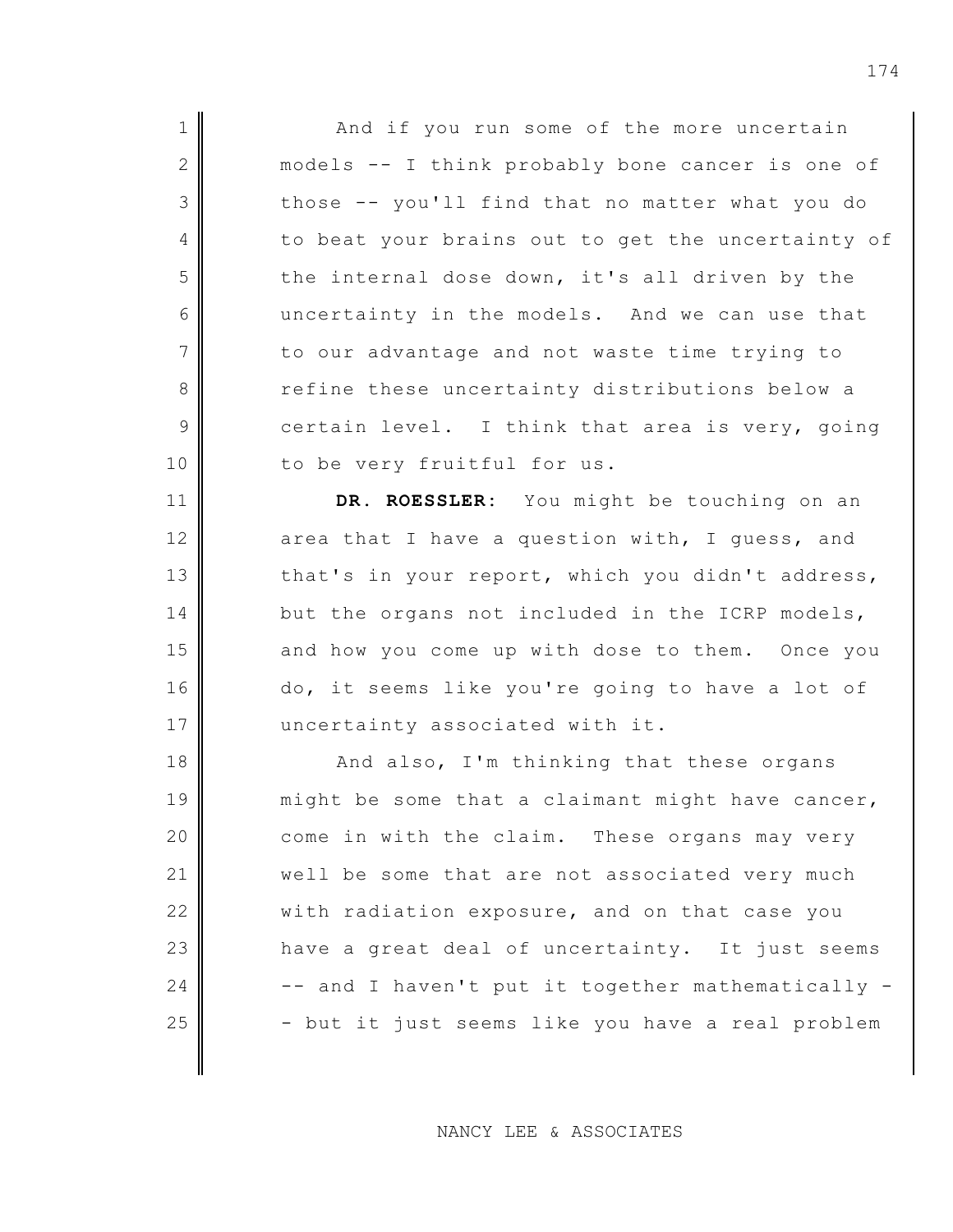1 With uncertainties here.

2 **MR. ALLEN:** There's a potential problem 3 there, yes. I have played with some of the 4 possibilities. And as Jim was saying, there's -- $5$  or as you mentioned, some of these organs are not 6 very radiosensitive, so there's not a lot of  $7$  information, and ICRP did not deal with them very 8 well.

 $9$  The truth is, if they're not very 10 radiosensitive, the risk factors are usually --11 Should be somewhat higher. And as Jim pointed 12 out, sometimes they'll be compensated with the 13 uncertainty associated with the risk factor. And 14 the uncertainty associated with the dose almost 15 becomes irrelevant at that point. You can 16 calculate your best dose -- you're always going 17 to calculate the best estimate of what the dose 18 was, and if you go to the IREP program, you can 19 put in a large uncertainty for the dose or you 20 can put it in as a constant. If you find out on 21 both of those land on the same side of whether to 22 compensate or not, the uncertainty doesn't need 23 to be refined anymore.

24 **DR. NETON:** Yeah, but the bottom line, I  $25$  think, is that if an organ is not metabolically

NANCY LEE & ASSOCIATES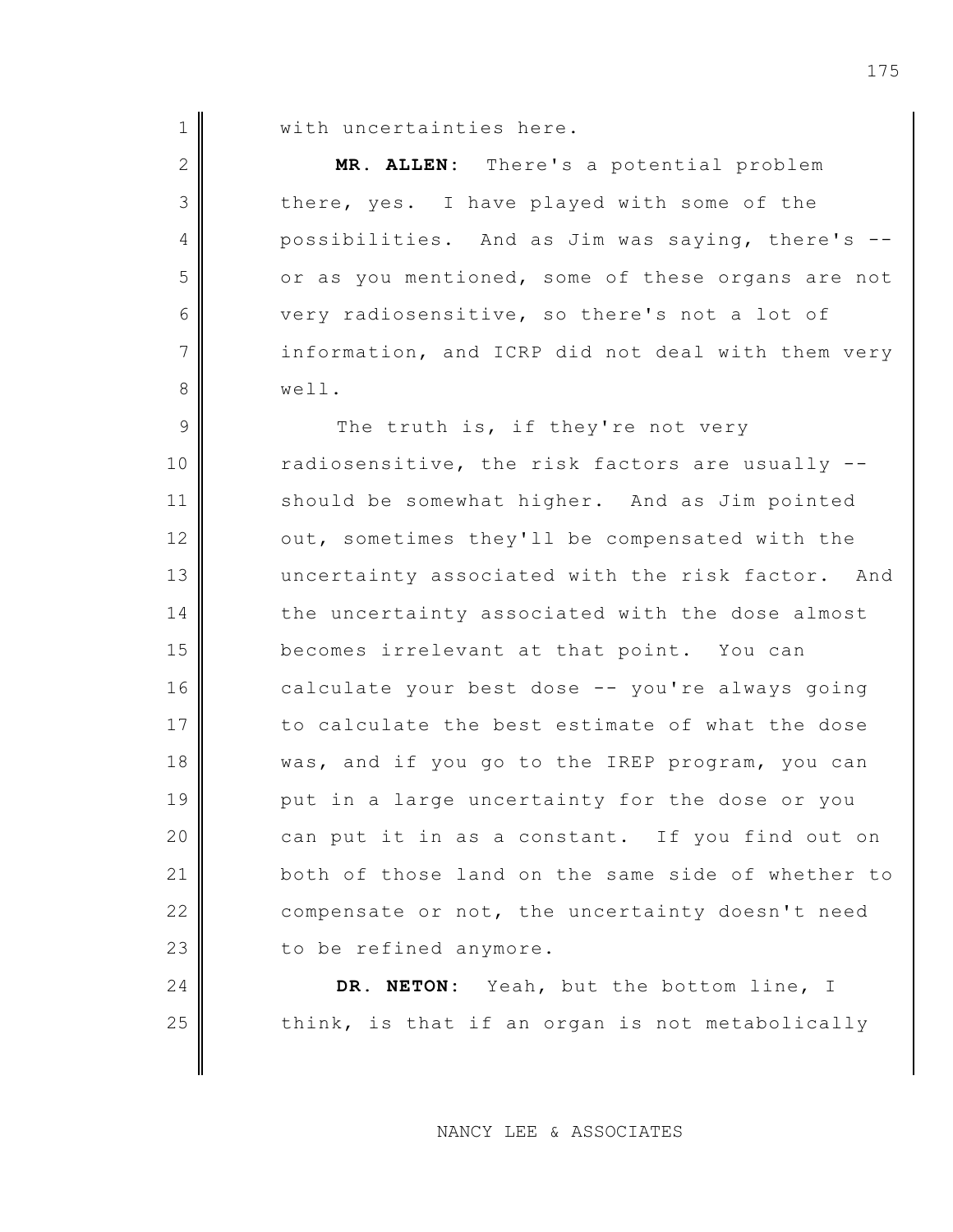involved in the metabolism of a radioelement, such as the prostate gland for a plutonium 3 intake, the dose is going to be extremely small. 4 And I think the concept of using that upper bounding estimate and applying it to that organ will demonstrate that since it's not 7 metabolically active there's very low dose, and we can deal with it that way.

9 Now the prostate is one of the 36 organs 10 that ICRP models. I think the original question 11 | was what about organs that aren't even in those 12 || 36, in the ICRP models? And I think I touched on  $13$  it last time, is the concept at this point is to 14 take the highest non-metabolically involved organ 15 and assign that dose to that organ. So if you 16 take the metabolically-active ones -- for 17 plutonium would be liver, skeleton and lung, if 18 it was inhalation, and the gonads are one of the  $19$  sites -- and then take the next lowest one.

20 | Rand what happens is that that would 21 essentially be the dose to the transfer 22  $\parallel$  compartment, a partition among the volume of  $23$  blood that flows through that organ, and that 24 would be the dose assigned to the non-ICRP model. 25 Does that make sense?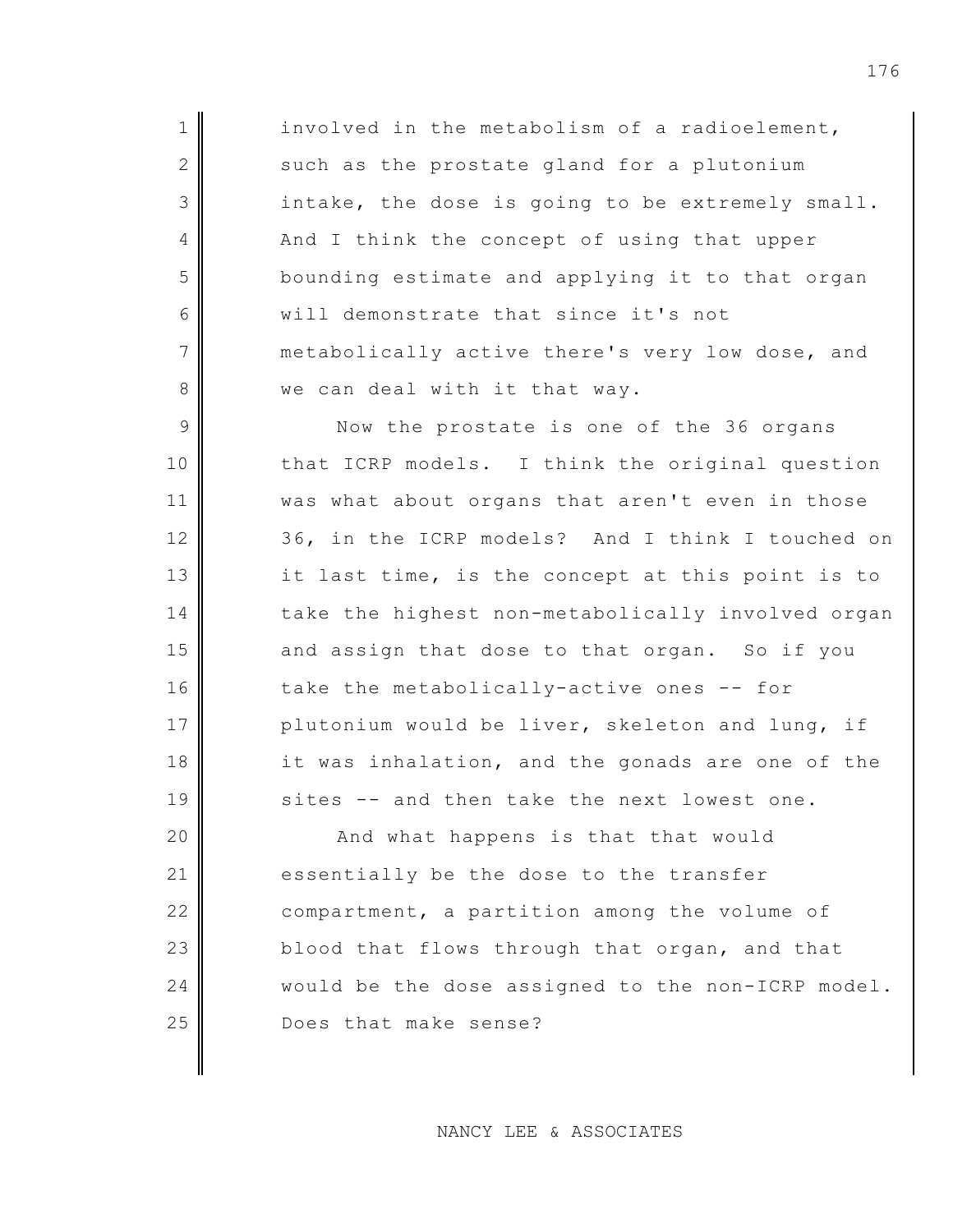1 **DR. ROESSLER:** Yes, that makes sense. And I  $2$  think what you're saying is that that dose is  $3$  going to be low, and it --4 **DR. NETON:** Yeah, it -- 5 **DR. ROESSLER:** It doesn't really matter, 6 then, how  $-$ 7 **DR. NETON:** Right. 8 **DR. ROESSLER:** -- uncertain it is, because 9 it's going to be so low. And probably that's why 10 those organs are not included in ICRP to begin 11 with. 12 **DR. NETON:** That's right. That was my 13 thought process all along. 14 And I think Dave knows this better than I 15 do, but I think if you look at it, I think 16 they're several orders of magnitude lower than 17 the metabolically-involved organs, typically. 18 And if we conservatively picked our next-highest  $19$  one that's not metabolically involved -- I'm not  $20$  sure that's the right word, but I think you know 21 what I'm talking about -- virtually it's almost  $22$  impossible to inhale enough material to get the 23 probability of causation up there for most of  $24$  them. I can't say we'd cover all possible cases,  $25$  but I'm pretty sure that's going to be the case.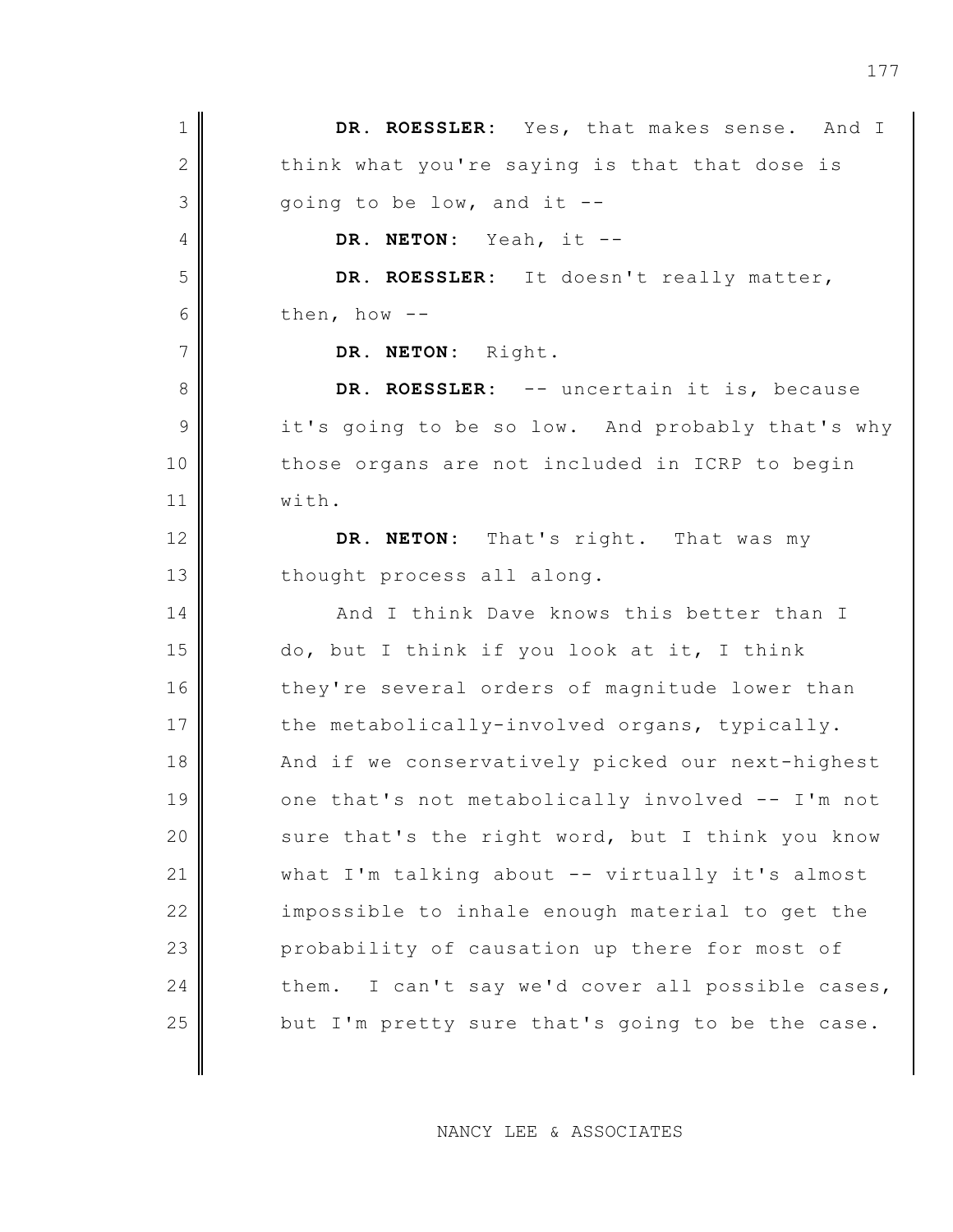1 **DR. ZIEMER:** I think Henry's been waiting to 2 ask his question.

3 **DR. ANDERSON:** Yeah, I just wanted to follow 4 up a bit on that using sensitivity analysis. But 5 it's very difficult for us to address the issue 6 of your  $-$ - the thrust of the whole law is to be 7 conservative on the behalf of the client, and  $8$  that gives a certain sense of comfort if it is.

9 But the bottom line question is how 10 conservative? And as we just heard, that in many 11 of these internal doses it ultimately makes no 12 difference in the probability outcome. And so I 13 think -- or it may not make much difference at 14 all because of a variety of factors, and 15 therefore while we're saying we're being  $16$  conservative there, in reality it's  $-$  it isn't, 17 because it doesn't impact the outcome.

18 And what I'm asking is have you taken a 19 series of scenarios where you have -- and of the 20 most data you would want, and then remove some of 21 those data elements to see how does the system  $22$  operate when you have some of that missing, to 23 get a sense of is it always erring on 24 conservative side; and if so how much? 25 || Because you could have it go -- I think the

NANCY LEE & ASSOCIATES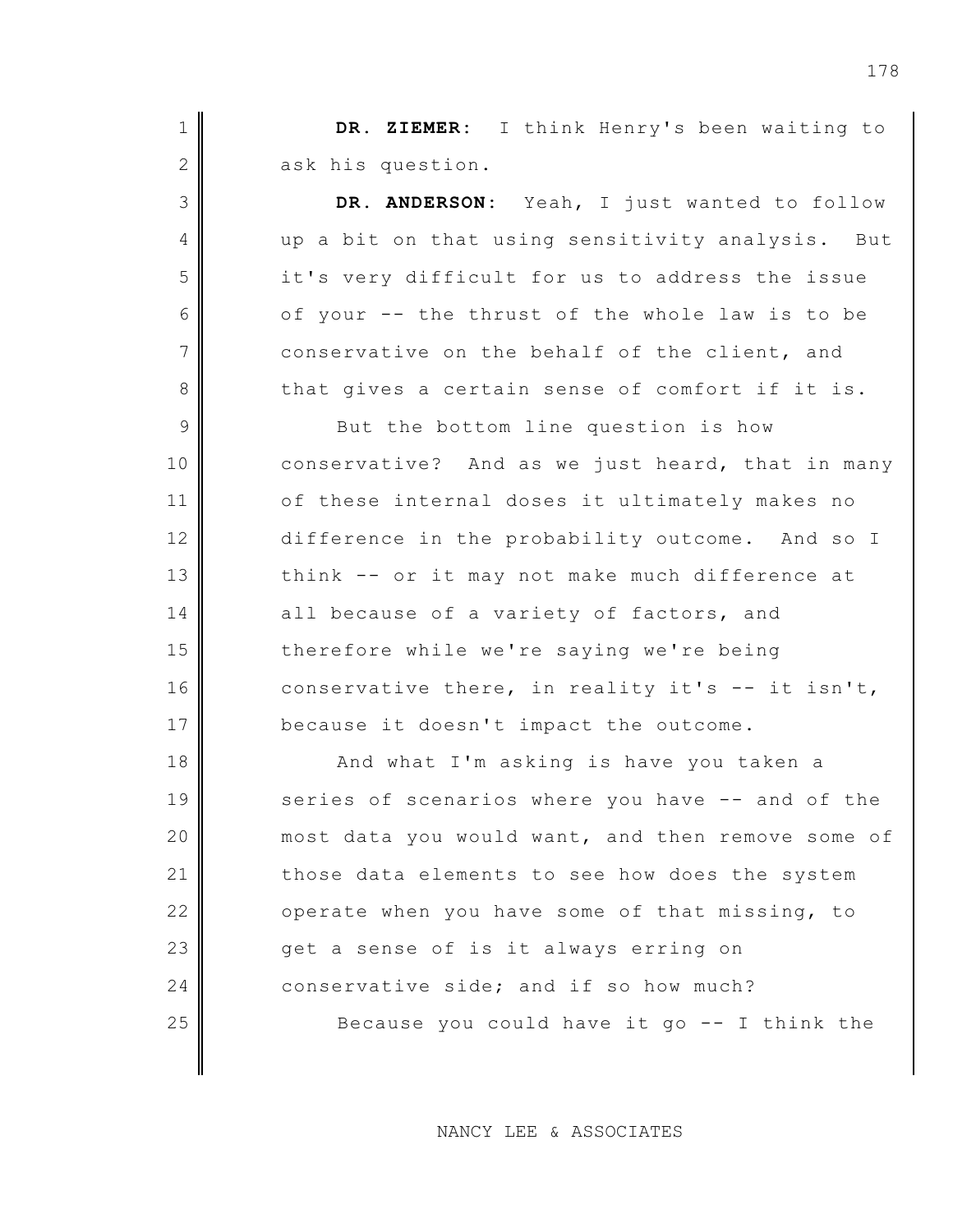1 last time we talked a little bit about that if  $2$  you have a great deal of data, that may in fact  $3$  - because you reduce the uncertainty so much it's  $4 \parallel$  not -- you're far more certain in the actual 5 dose, and this could then be to the individual's 6 detriment because now their probability drops 7 below, where if some of their data had been lost 8 the system would err on the other side. 9 || I think it's hard to understand --10 **MR. ALLEN:** I realize -- 11 **DR. ANDERSON:** -- how much of that is there, 12 and where are the soft points in this system that 13 may need to be subsequently tweaked. You could 14 either wait till you have a lot of field 15 experience, or you can take like the Monte Carlo 16 system and pick a number of these to run through 17 in a theoretic sense, and then have as the gold 18 standard a actual dose -- complete exposure model 19 that you would have and say what does it predict,  $20$  and then which of these elements are playing the 21 most in the system.  $22$   $\parallel$  Has any of that been  $-$ 23 **MR. ALLEN:** Long question. 24 **DR. ANDERSON:** Yeah, it's a -- I don't want  $25$  to read the transcript. I think you got the idea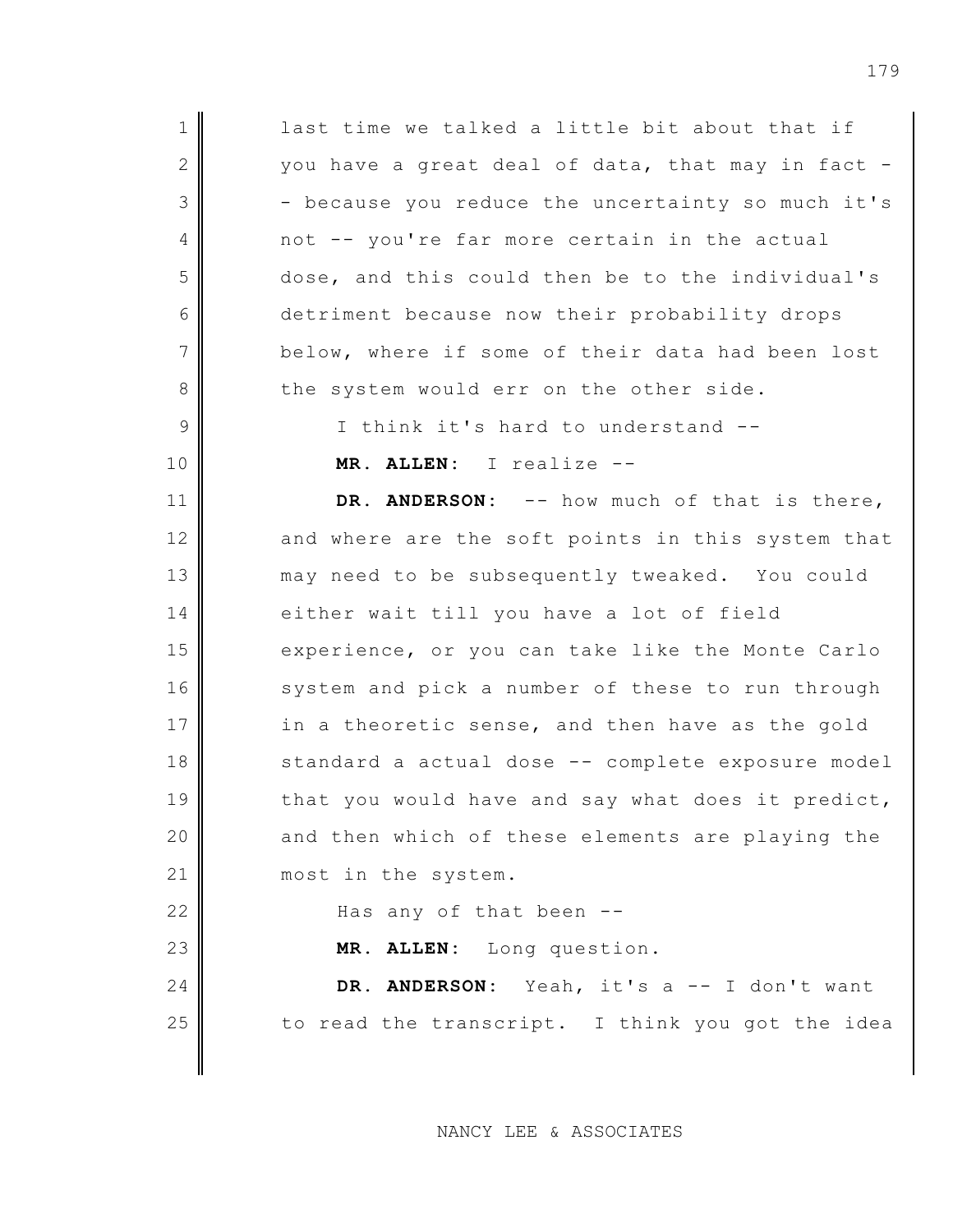| what |  |
|------|--|

1 What I was trying to get at.

2 **MR. ALLEN:** I think I got the idea. If I'm 3 sure of what you're asking, you want to know how 4 much effort we put into determining what 5 individual parameters, how sensitive the dose is 6  $\vert$  to – 7 **DR. ANDERSON:** Yeah. 8 **MR. ALLEN:** -- individual parameters such as  $9$  maybe the date, et cetera. 10 What you saw today was essentially our 11 effort towards determining how sensitive it was  $12$  to date, to the date of intake, or how sensitive 13 it was to chronic -- estimating it as chronic 14 versus acute. So you've seen a portion of it. 15 And no, we're not complete with that yet. And we 16 probably won't be complete with every possibility 17 || when we start doing dose reconstructions. And as 18 Larry said, there'll be technical basis documents 19 coming up. As we need to learn something, we 20  $\parallel$  will attempt to learn it. We will document it,  $21$  and we will finish that case. 22 **Does** that make any sense? 23 **DR. ANDERSON:** A little. It's how do you

24 know, though? You'll go through it, you'll end 25 up with a result, but unless you run it through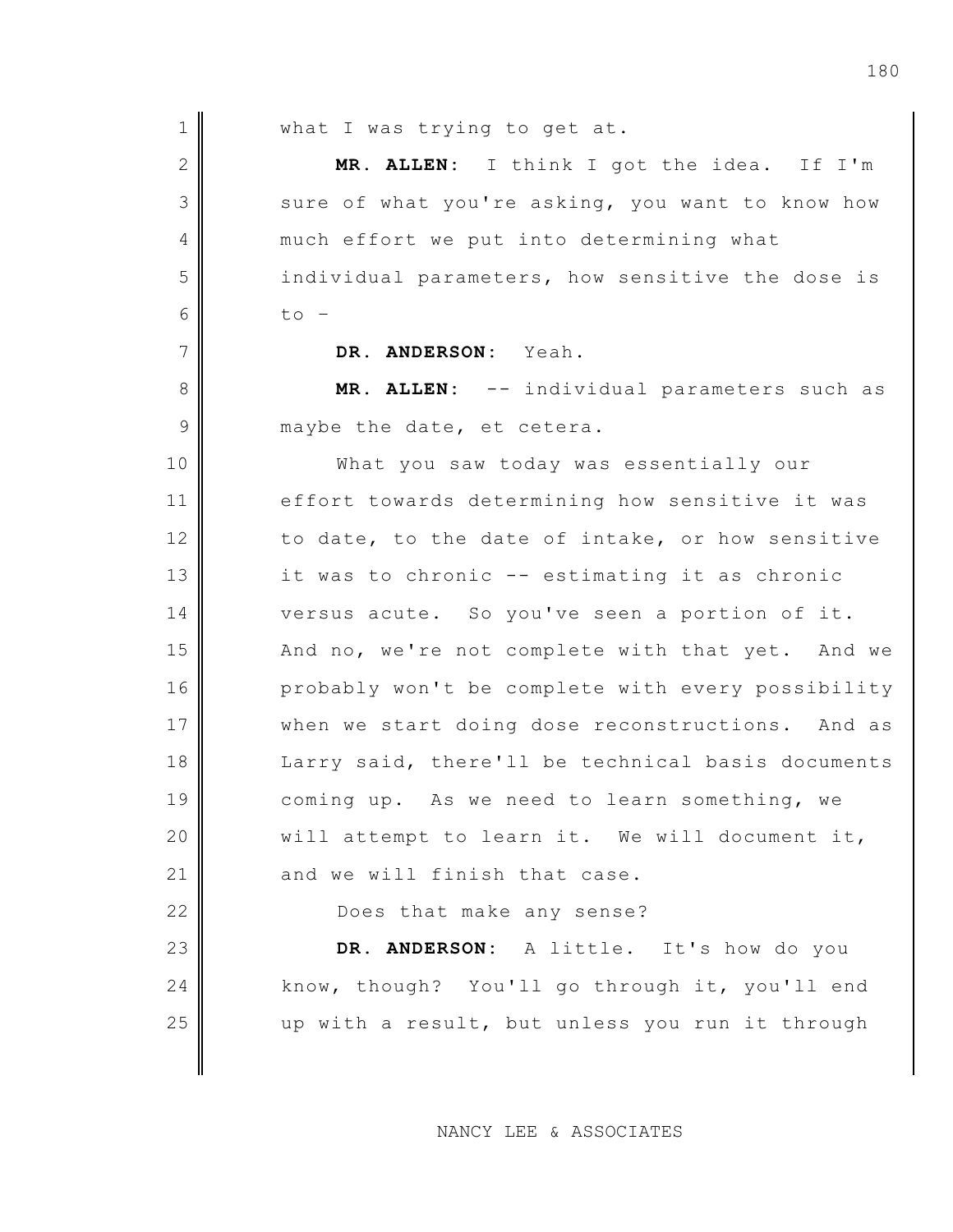1 1 the model with multiple scenarios you won't 2 really get a sense of when you need more data or 3 not.

4 **MR. ALLEN:** Right. A lot of times we can 5 come up with -- if we're not certain about some 6 parameter, we can come up with various 7 theoretical scenarios and run through any number 8 || of scenarios to see how sensitive it is that way.

10 As far as any other type of sensitivity, we 11 don't know exactly what intakes a particular 12 person got, so -- our whole job is estimating 13 these, so we don't have anything to compare with 14 it, once we've done our best job on that.

9

15 **DR. ANDERSON:** Yeah, but I'm focusing on the 16 model output, and therefore what goes into the 17 || model. How it reflects reality is nice, but how 18 the model works and accounts for when things are 19 missing is where we get into how conservative is 20 the output from it. So if you kind of remove all 21 of the units, basically we're saying the outcome 22 here is 15 and the outcome here is one, and if  $23$  you change this one from a 1.1 to a 1.2, here's 24 what may happen. And that may be, again, the 25 question about defaults, for instance. Here, if

NANCY LEE & ASSOCIATES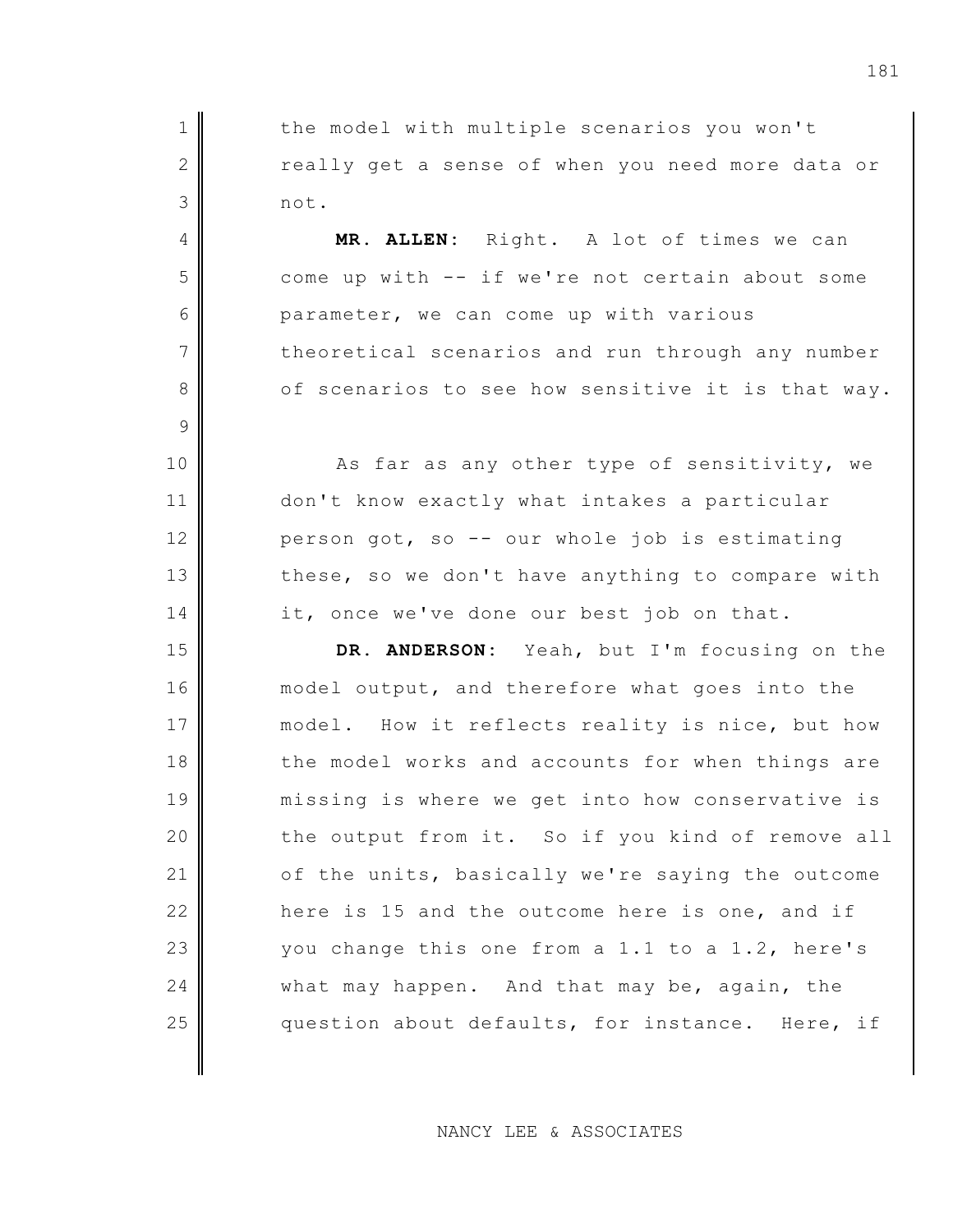1 | vou're -- depending on what your default is for  $2$  an internal dose, it becomes very important. 3 **DR. NETON:** Right. There are a number of 4 things we haven't talked about today, that I 5 think maybe I've given a misimpression that we're 6 always going to try to bracket these so that they  $7$  are not qualified for compensation. 8 In fact, when we talk about conservatism, 9 there's a number of things we haven't discussed, 10 Which is the default solubility classification. 11 If we did not know anything about what the worker 12 was exposed to, whether it was an oxide or a 13 nitrate, we would in a conservative basis -- that 14 is, a claimant-friendly basis -- use the most 15 insoluble material. For instance, if it was a 16 dose to the lung, that would be consistent with 17 the bioassay data we were presented. So that's 18 what we mean by being conservative, so the dose 19 would be an overestimate, but it would be -- it 20 would have to be an overestimate consistent with 21 the data that were presented to us. 22 **Particle size is another area where we have** 

23 some latitude. The default particle size for 24 this model is five micron aerodynamic median --25 | activity median aerodynamic diameter. It's

NANCY LEE & ASSOCIATES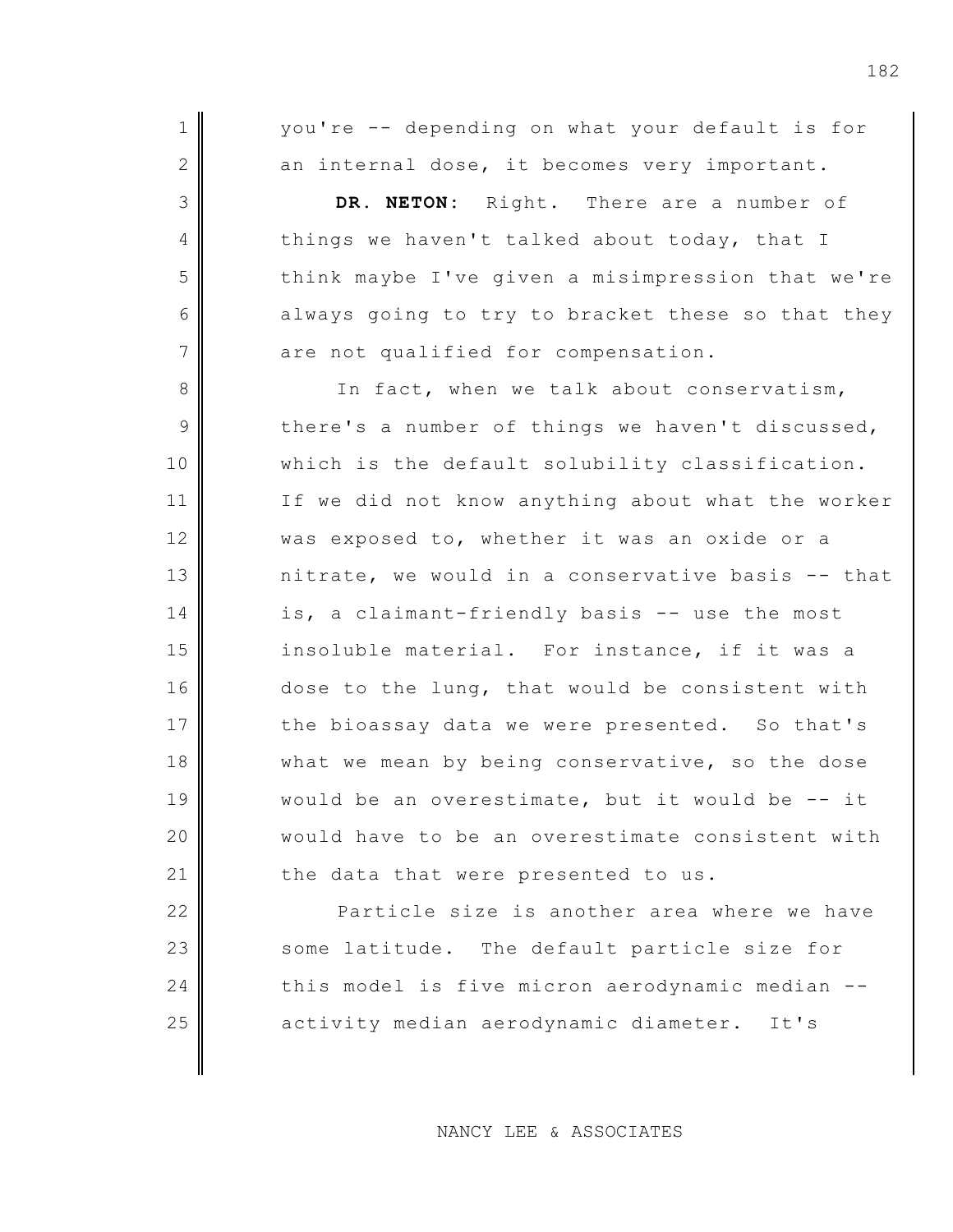1 likely that many workers, particularly in uranium 2 fabrication facilities, were exposed to larger 3 aerosols. But unless we can demonstrate to the 4 contrary, we will use a more conservative default 5 size that would tend to maximize the worker's 6 dose because we couldn't prove otherwise. 7 So I don't know if that gives you a little 8 better sense. And we do need to look at those 9 parameters as to how much difference it makes; 10 | vou're right. 11 **DR. ANDERSON:** That's really my point, is 12 that the five microns, if you assume it's 95 13 percent of them are below five or not, the 14 question is what difference does that make. 15 **DR. NETON:** Right, and -- 16 **DR. ANDERSON:** And rather than say, well, 17 | we're using the most conservative, it may be most 18 conservative by .2 percent. 19 **DR. NETON:** Right, and we're doing that, and  $20$ 21 **DR. ANDERSON:** The workers, I think, are 22 going to want to know. They're comforted by 23 saying it's conservative, but you'd like to know  $24$ 25 **DR. NETON:** Right, and we're doing this.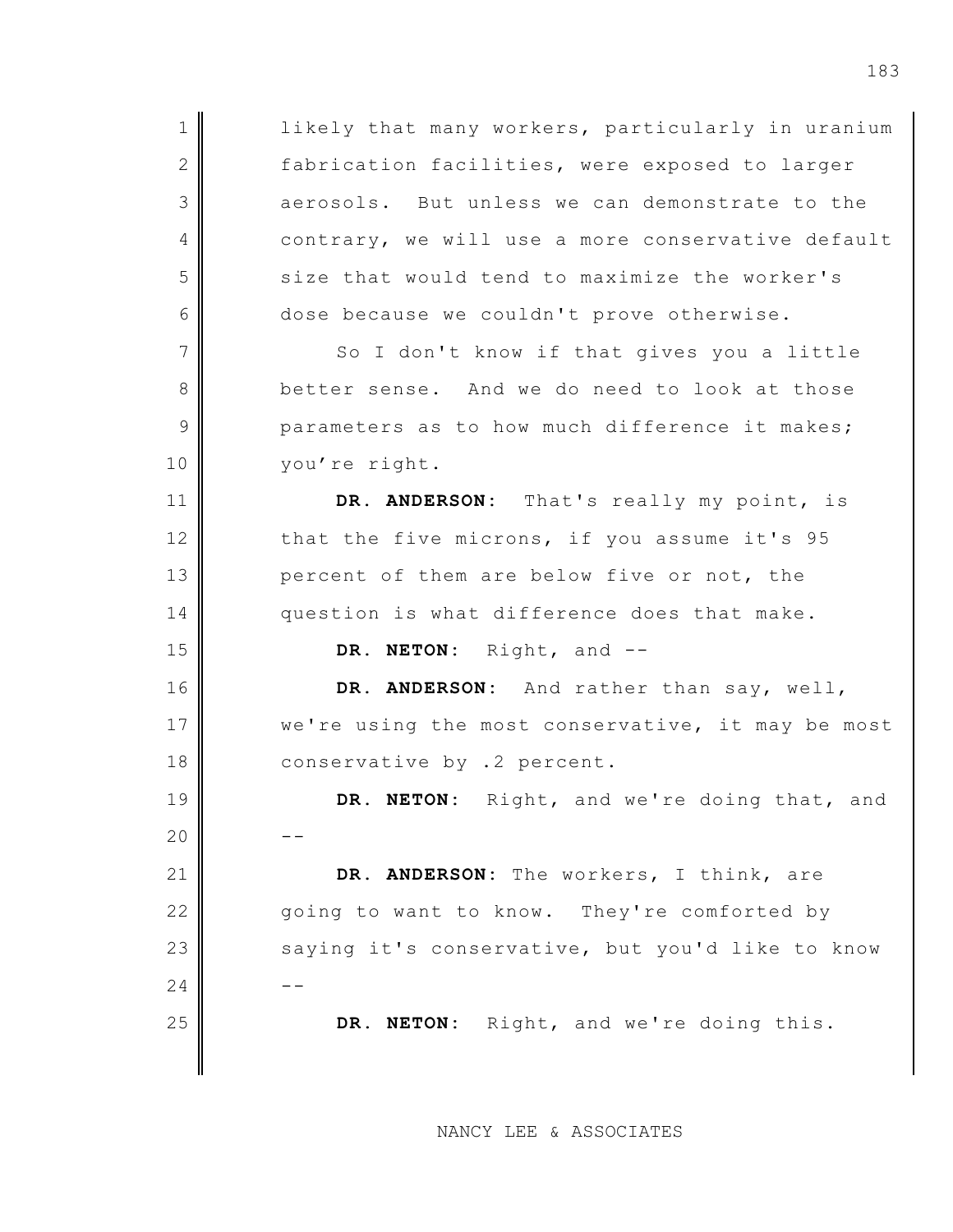1 And Larry mentioned that kind of one-step-at-a- $2$  time approach. We just got finished doing a 3 comparison of this whole ICRP 66 default particle 4 size insolubility classes to the old ICRP 30, so 5 we're ready to address that issue if and when it 6 arises. So what you're suggesting makes a lot of  $7$  sense, and we need to do that.

8 **MR. ELLIOTT:** The accuracy we're trying to 9 achieve here is accurate decisions at Labor, 10 | okay. And I think where your point is well taken 11 and where it comes to play is in those dose 12 reconstructions, in that middle group toward the 13 high end, say, 40 to 49 percent. And what do we 14 need to do, what do we need to understand about 15 the uncertainty, the soft points, what 16 contributes most to that probability of 17 causation? Is it the risk model? Is it the dose 18 reconstruction that went into the input 19 parameters of IREP? And those are the things 20 we're going to spend our time on looking at in 21 this point that you're making. 22 **DR. ZIEMER:** Thank you. Any further

23 comments or questions? 24 (No response)

25 **DR. ZIEMER:** Thank you, Dave.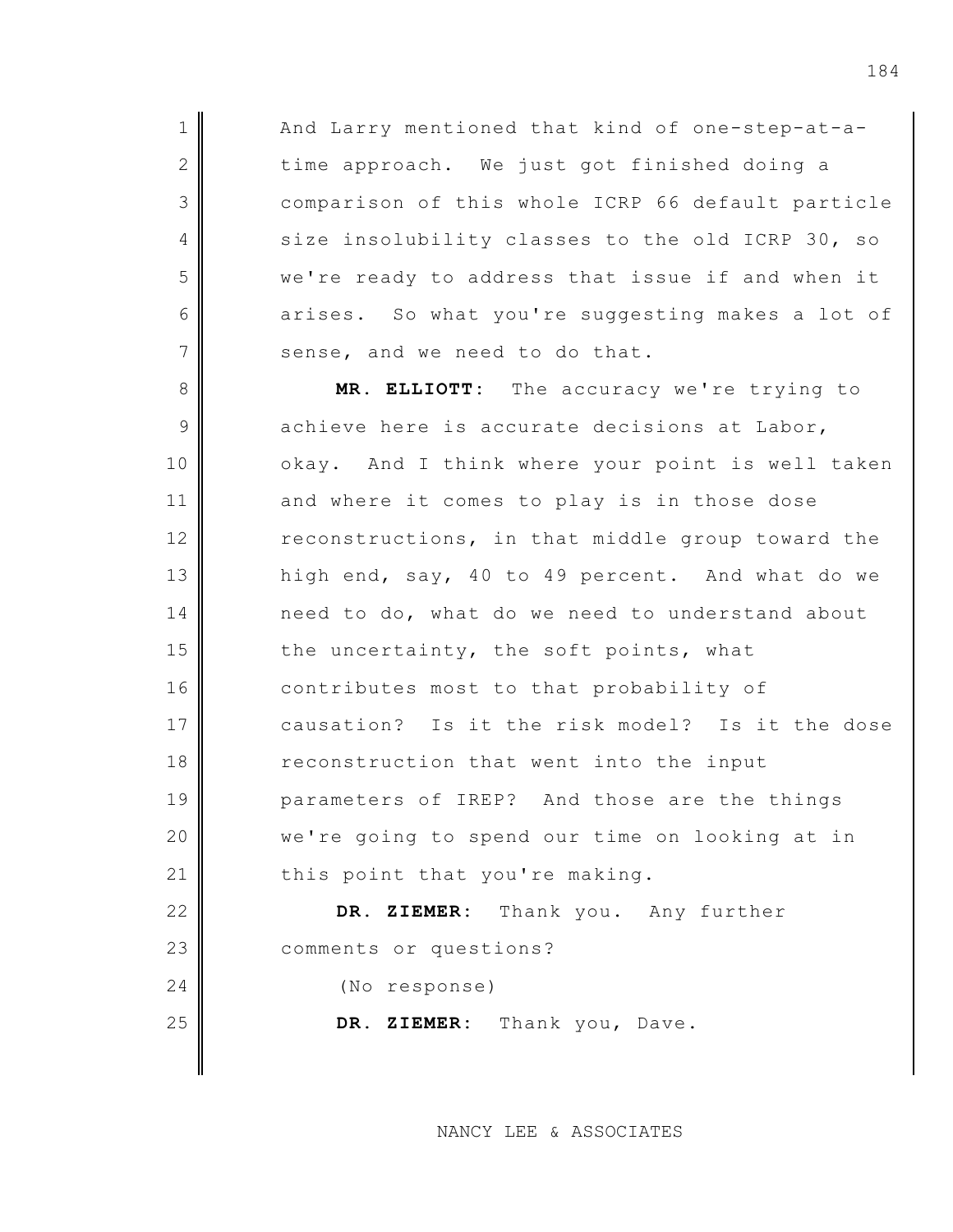1 We are due for a break, actually, and let's  $2 \parallel$  take a break till 2:35. 3 (Whereupon, a recess was taken from 4 2:20 to 2:40 p.m.)  $5 \parallel - - -$ 6 **DR. ZIEMER:** We have on our agenda a Board 7 discussion period. This was intended to be a 8 discussion of the two presentations that we just 9 had. However, much of that discussion has 10 already occurred. Let me just ask if any of the 11 Board members have any additional questions or 12 comments they wish to make relating to the 13 presentation by Tim Taulbee and Dave Allen. 14 (No response) 15 **DR. ZIEMER:** If there are none, then I'm 16 going to proceed on the agenda, with the 17 permission of two individuals who have signed up 18 for public comments. 19 Mr. Alvarez and Mr. Miller, do either of you 20 **object to proceeding with your comments at this**  $21$   $\times$  time? 22 **UNIDENTIFIED:** No, we don't. 23 **DR. ZIEMER:** All right. Then -- well, we're 24 going to go alphabetically here. I always like 25 that because it makes me last. But Bob Alvarez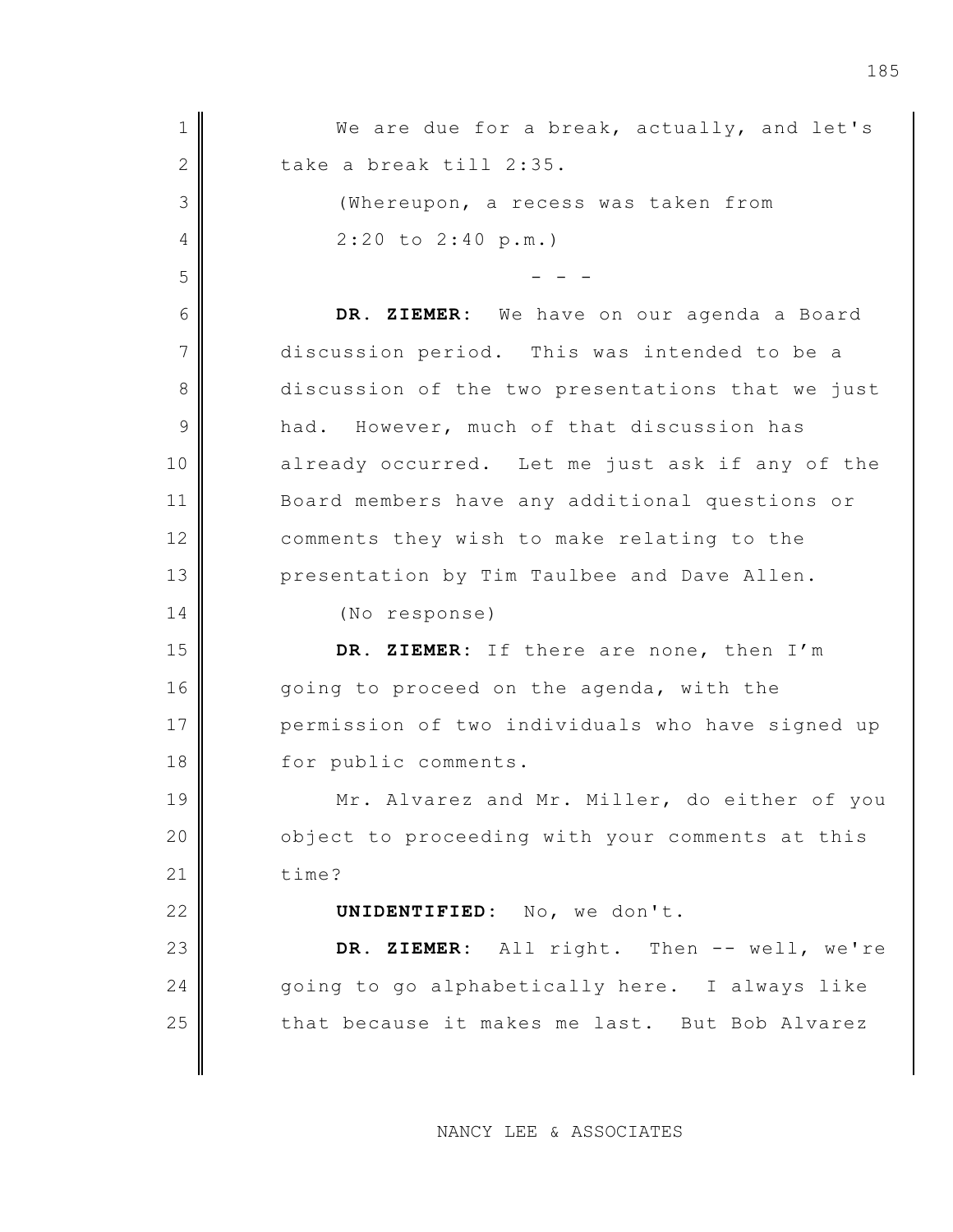| $\mathbf 1$    | will go first. And Bob, if you wouldn't mind,     |
|----------------|---------------------------------------------------|
| $\mathbf{2}$   | would you use the podium up here, and then I      |
| 3              | don't have to turn around.                        |
| 4              | MR. ALVAREZ: Yeah. Thank you for giving me        |
| 5              | a few minutes. I won't take very long.            |
| 6              | DR. ZIEMER: Bob is with the Institute for         |
| $\overline{7}$ | Policy Studies here in the D.C. area.             |
| 8              | MR. ALVAREZ: And some of you know me in           |
| $\mathcal{G}$  | different, other incarnations.                    |
| 10             | I wanted to cover a couple of issues with         |
| 11             | you, and I'll be as brief as I can.               |
| 12             | One is the, I guess, the basic overarching        |
| 13             | question of conflict of interest. Given that      |
| 14             | this was an activity undertaken by the Federal    |
| 15             | government itself for a national security purpose |
| 16             | where people were put at risk in certain          |
| 17             | instances under circumstances where deliberate    |
| 18             | decisions were made to not provide protection or  |
| 19             | not to inform workers, the fact that the          |
| 20             | government itself is essentially the liable party |
| 21             | in this places, I think, a very -- an additional  |
| 22             | special burden on this committee, on the          |
| 23             | institutions of government that have to implement |
| 24             | this program, to address those issues. And it's   |
| 25             | not easy to do, because the Federal government is |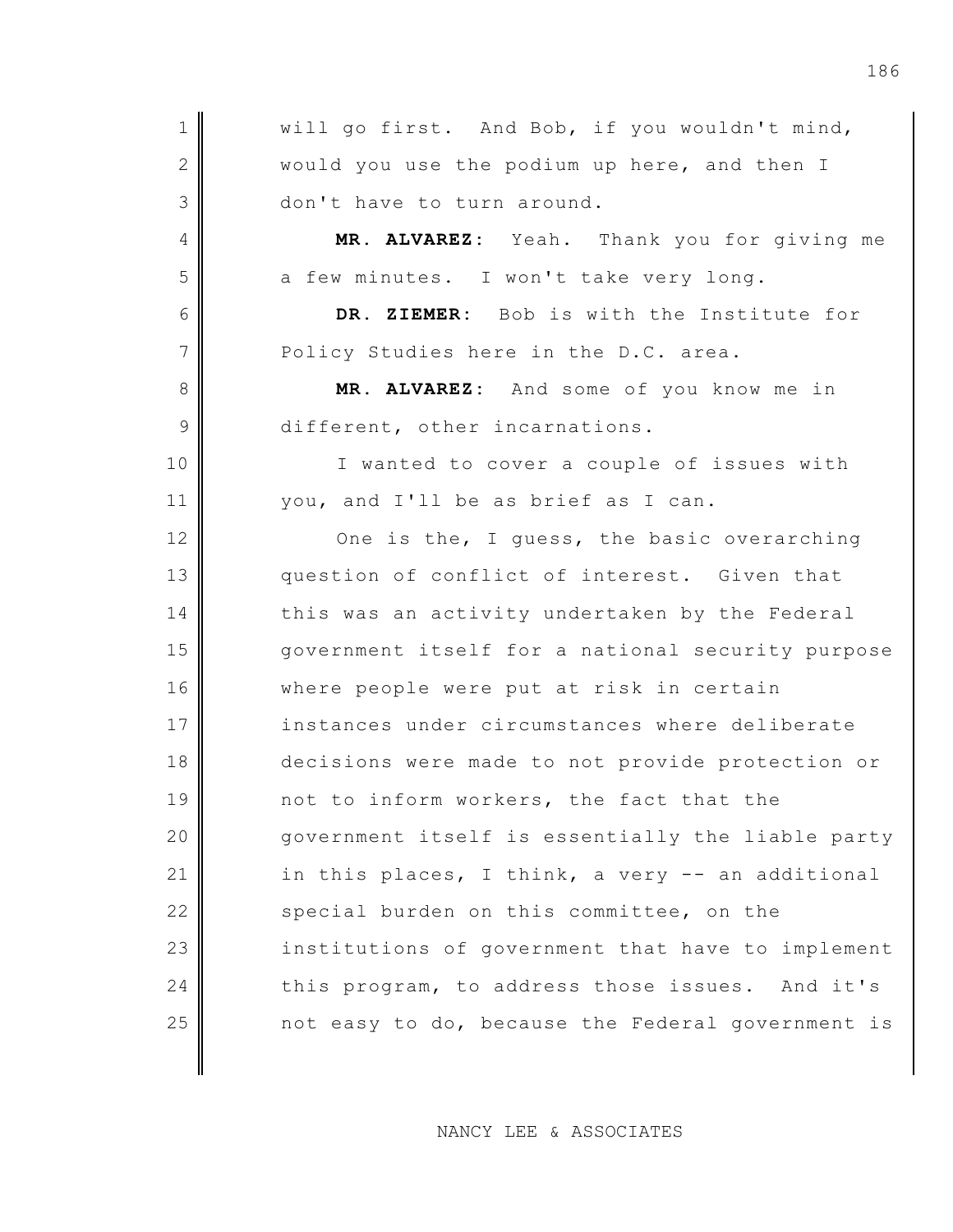1 the Federal government. But what I wanted to 2 propose to you is at least some possible ideas or 3 concepts to consider in terms of addressing this 4 conundrum.

 $5$  One thought that I had, especially in terms 6 of the work that eventually will be undertaken by 7 whoever is chosen to -- as a contractor to 8 conduct the rather mammoth task of individual 9 dose reconstruction, is for this committee to set 10 up a subcommittee that would report to the full 11 committee that would be comprised of worker 12 representatives.

13 That subcommittee should be provided with 14 necessary resources to hire technical people to 15 be able to do some quality assurance work on the 16 effort of the contractor, particularly with 17 respect to review of work scope, spot-checking 18 ongoing work, and at least some sort of review of 19 the general approach that's going to be 20 undertaken; and for the committee to do some 21 periodic spot-checking and reporting to the full 22 committee itself, not being separate, but being a 23  $\parallel$  function of this committee.

24 It would be a way, I think, of adding a 25 | layer of quality assurance; but I think also, in

NANCY LEE & ASSOCIATES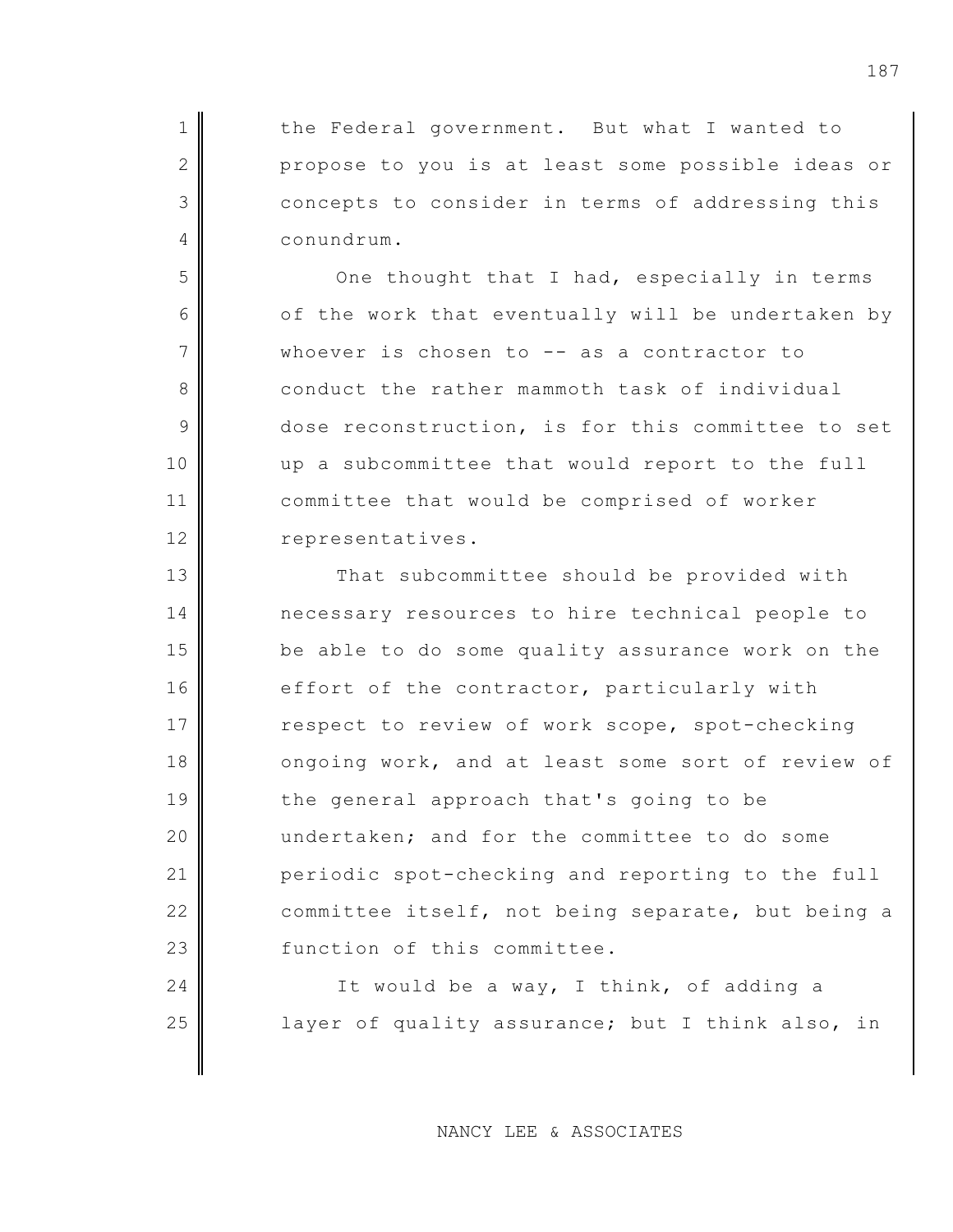$1 \parallel$  a way more important, adding, I think, an element  $2$  that could really build public trust in this 3 process. And I think public trust is very, very 4 | important to this.

5 The second sort of issue that I wanted to 6 call of the status with you really has to do with where this 7 committee will be heading once this is -- once 8 the individual dose reconstruction issues are 9 addressed, and that is the issue of the special 10 cohorts themselves. And I think -- as you know, 11 if you look very carefully at the circumstances 12 that led to the enactment of this law and the 13 issues that were raised, is that we're not just 14 dealing with an issue of dose and effect and 15 response. We're dealing with social policy. How 16 do we -- how does science inform social policy, 17 | which has to do with making right with the past?

18 And then you get into questions of ethics. 19 || And I think this committee should consider having 20  $\parallel$  on its -- as one of its members an ethicist, 21 because there are circumstances when you start  $22$  especially to get into the issue of the special 23 cohort, if you see -- if some of you who were 24 around or if you look back at some of the 25 legislative history that led to the creation of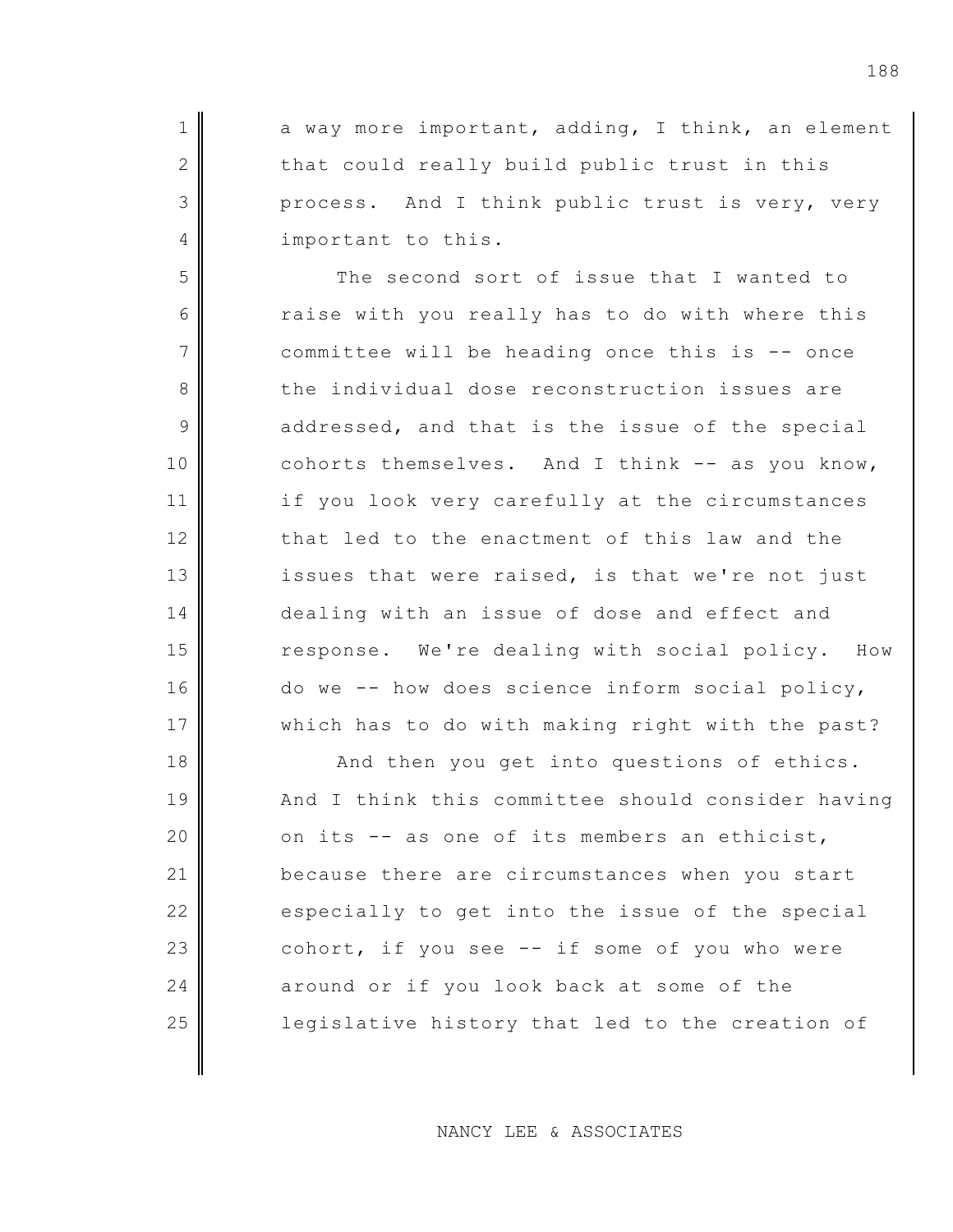1 this particular provision of law, was the 2 revelation that there were workers who were put 3 at -- knowingly put at risk without their 4 knowledge, and were denied any protective 5 measures in a deliberate manner.

6 The infamous 1960 memo that came out of 7 Paducah where someone was asking if -- was 8 pointing out that workers were probably getting 9 heavily exposed to neptunium particularly in the 10 fluorination processes, the bag house workers, 11 people who were hitting large cloth bags laden 12 || with neptunium with metal rods in street clothes.  $13$   $\parallel$  And the reply that came back was we are not going 14 to measure them, any exposure for neptunium. We  $15$  are not going to provide them with necessary 16 protection. And by the way, there was also a 17 request to do postmortem. We're not even going  $18$  to look at them after they die, because we are 19 afraid that this information would lead to the 20 union demanding hazardous duty pay.

21 There is a huge ethical issue being put on  $22$  the table by that memo. I think you need someone 23 to help you sort these kinds of issues out 24 because there were decisions made, shortcuts  $25$  made, and the like.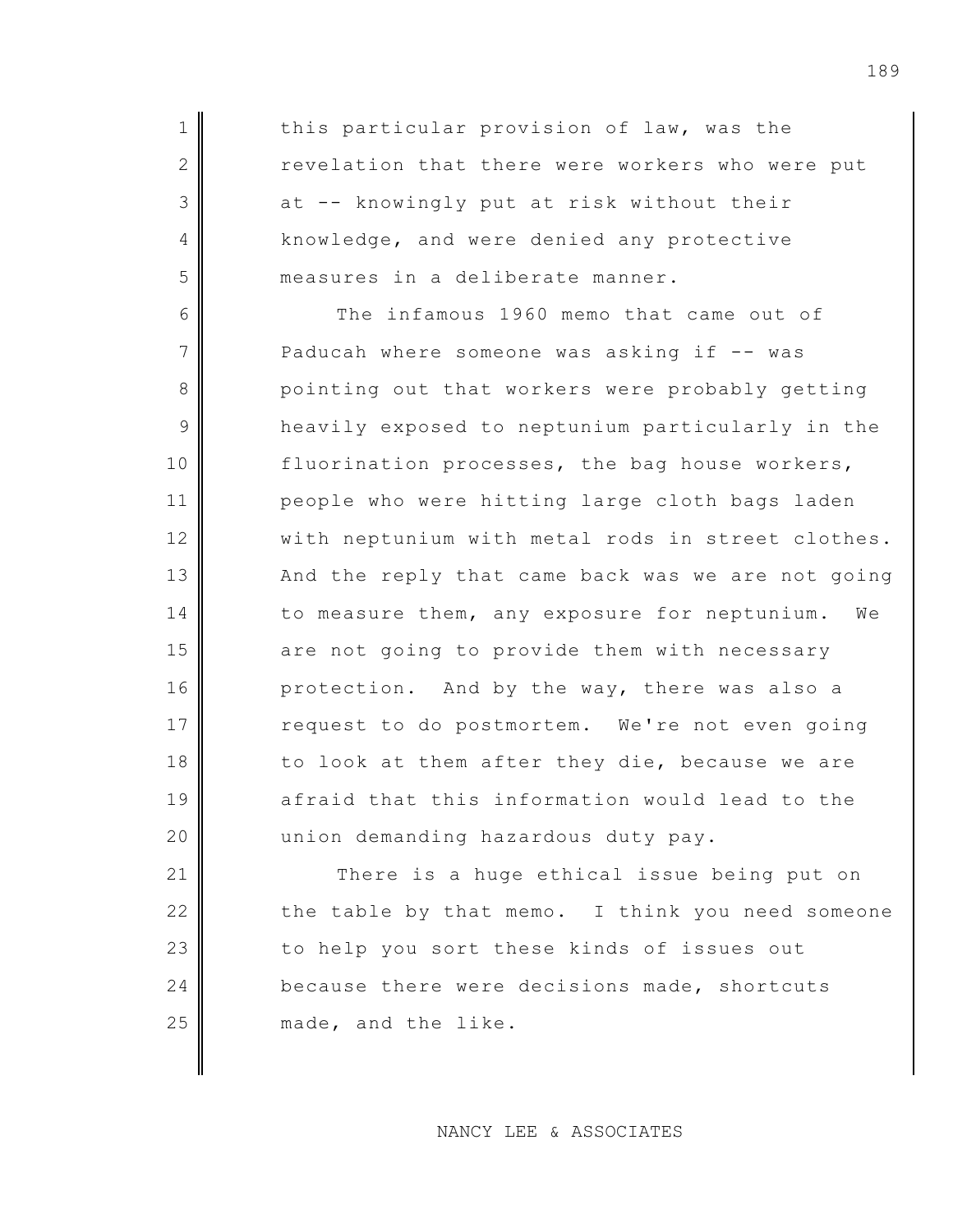1 I also want to draw your attention to an 2 effort that came out in March of last year that 3 has never really -- that was never really 4 completed, but it is what it is, which was an 5 attempt to establish an understanding of the mass 6 balance flow of recycled uranium in the 7 Department of Energy complex. This undertaking 8 sort of went to a preliminary phase, and then was  $9 \parallel$  shut down when the new administration came in, 10 and it never really sort of went further beyond  $11$  that.

12 But that particular set of studies, 13 documents, I think, provides some very important 14 insights. Approximately a quarter-million tons 15 of uranium was recycled for the purposes of the 16 United States nuclear weapons program. That's a 17 very large amount. That material wound its way 18 throughout many of the existing plants and a lot 19 of defunct plants, and to a lot of outsourcing 20 facilities that were doing contract work for the 21 **AEC** during the fifties and sixties.

22 And I'm mindful of a couple of things. For  $23$  example, in reviewing the Hanford report and the 24 Oak Ridge site-specific reports, it was very 25 clear in these reports that the initial product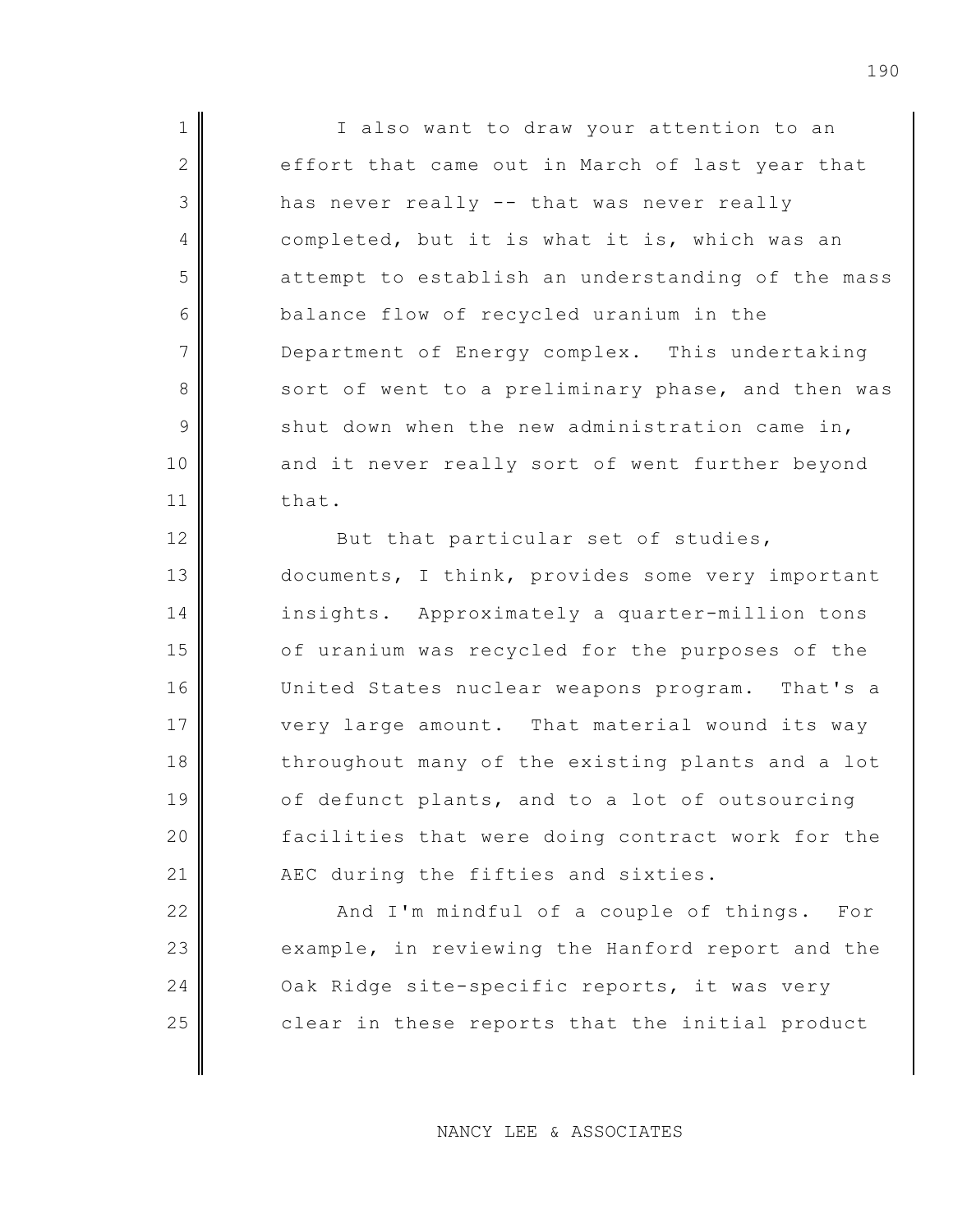| $\mathbf 1$ | that was coming out of the U tank, the tank       |
|-------------|---------------------------------------------------|
| 2           | farms, from the U farm where they were extracting |
| 3           | uranium from waste that was coming out of the     |
| 4           | bismuth phosphate extraction process, that that   |
| 5           | plutonium did not meet spec for Oak Ridge. In     |
| 6           | other words, there were excessive levels of       |
| 7           | plutonium in there, and Oak Ridge was rejecting   |
| 8           | this, not for health and safety reasons, because  |
| $\mathsf 9$ | they were just starting up their gaseous          |
| 10          | diffusion plants and didn't -- were afraid of,    |
| 11          | quote, qumming up the works.                      |
| 12          | So what happened when they weren't meeting        |
| 13          | spec? This material wound up in Cleveland, Ohio,  |
| 14          | in Harshaw, and those workers conducted the       |
| 15          | fluorination process, which had the effect of     |
| 16          | reducing the plutonium content that made it       |
| 17          | allowable to be received by Oak Ridge. And think  |
| 18          | about those workers who might have been hitting   |
| 19          | cloth bags laden with neptunium and plutonium     |
| 20          | from the first batches coming out of the U tanks. |
| 21          | These are issues that I think you really          |
| 22          | need to look at. And I think it's important to    |
| 23          | look at these issues as you start to move toward  |
| 24          | the special cohort problem in the context of      |
| 25          | understanding the flow sheets. There are still    |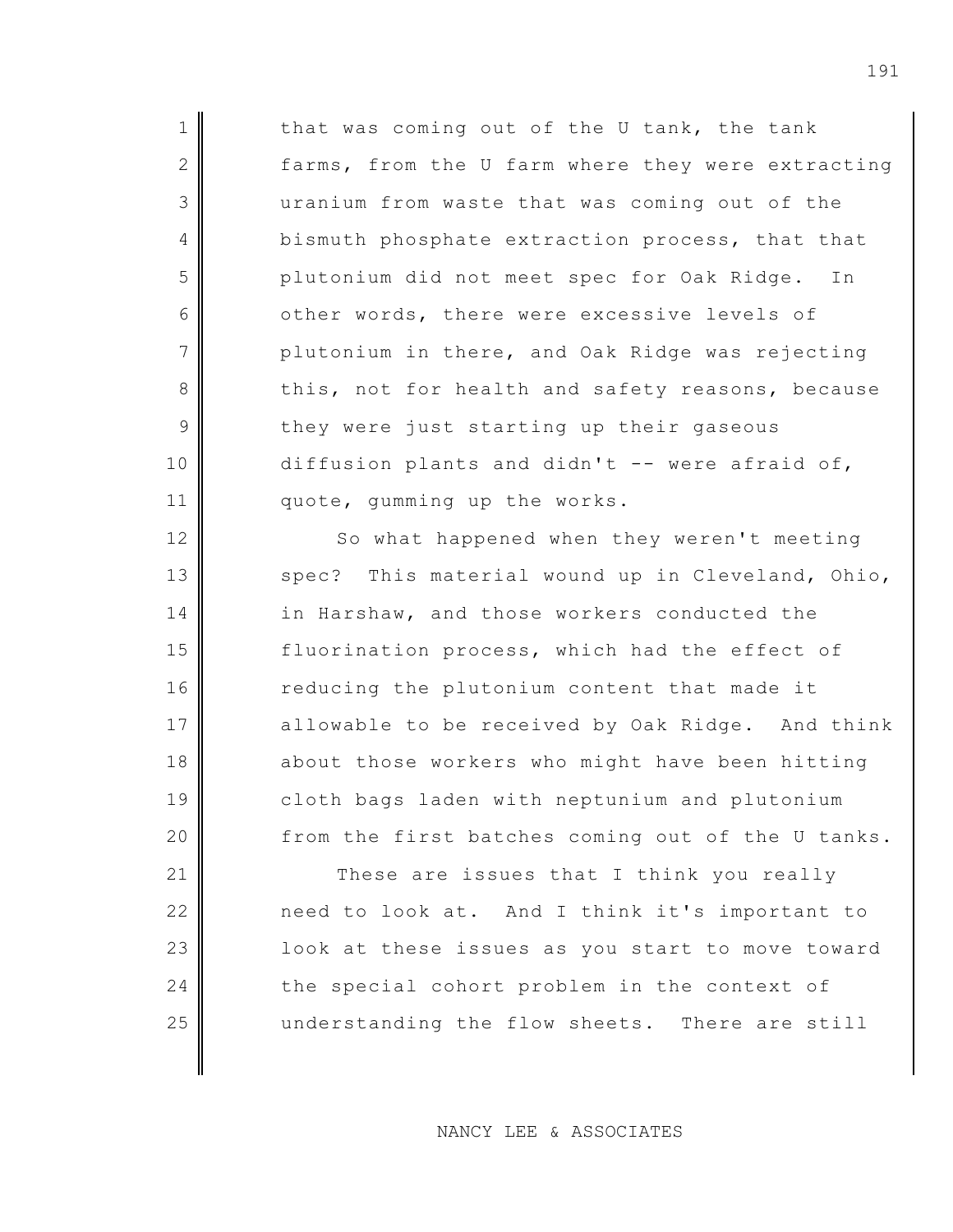1 flow sheets that are still not public that need  $2 \parallel$  to be addressed. For example, we really know 3 very little about the thorium U-233 flow sheet of 4 the AEC/DOE. Where did all that stuff go, who 5 handled it, what was going on? Ultimately at 6 **least a ton of uranium** 233 was produced, and it's 7 sitting around at the DOE complex. There was a 8 flow sheet involving this. Where is it? Where 9 were those workers?

10 I also think that some of the work that has 11 been done in the past in the previous years, 12 particularly in the year 2000, looking at the  $13$  occupational -- the history of occupational 14 protection at the gaseous diffusion plants that 15 was done by the DOE Office of Environment Safety 16 and Health, I think, are very instructive.

17 And it would be useful to have more of these 18 studies done as you pursue that issue of the 19 special cohort, because these are things that  $-$ 20 where you need to have -- it's almost like 21 putting together a painting where dose  $22$  reconstruction, in and of itself, gives you some  $23$  part of the image, but to really get the image  $24$  sharper in focus and add more to the picture  $25$  itself, you have to start to look at the issues

NANCY LEE & ASSOCIATES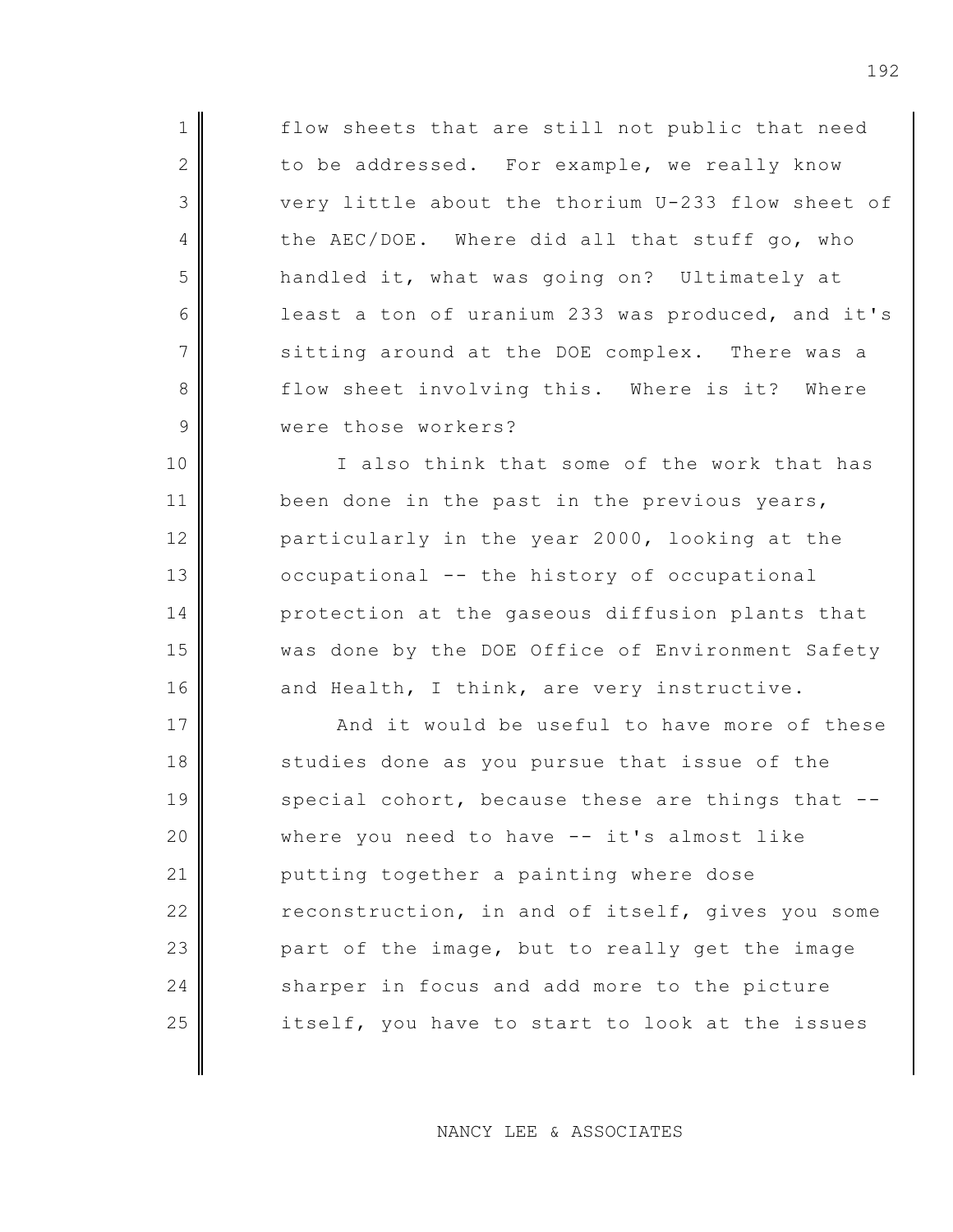1 1 that were swirling around at the time -- whether  $2$  or not, for example, there is any evidence that 3 workers were knowingly put at risk and no 4 protective measures were provided in a deliberate 5 manner.

6 You have to look at whether or not any of  $-$ 7 what kinds of jobs really have -- may constitute 8 high-risk jobs from the point of view of a  $9 \parallel$  special cohort, again looking at the -- for 10 example, workers who may have been handling 11 uranyl nitrate in the calcining operations in the 12 300 Area at Hanford when they were getting the 13 first batches out of the U tanks and converting 14 that material.

15 What's abundantly clear in the DOE report,  $16$  the site-specific reports about recycled uranium, 17 is that, one, there were no protective measures, 18 no limits set for exposure to neptunium, 19 technetium, or plutonium, for that matter, in 20 these settings, and that each site had its own 21 way of measuring for it for purposes of material 22 transaction, which leaves huge questions about 23 | inventory discrepancies.

24 So these are things that I'm just urging you  $25$  to think about as you move forward in terms of

NANCY LEE & ASSOCIATES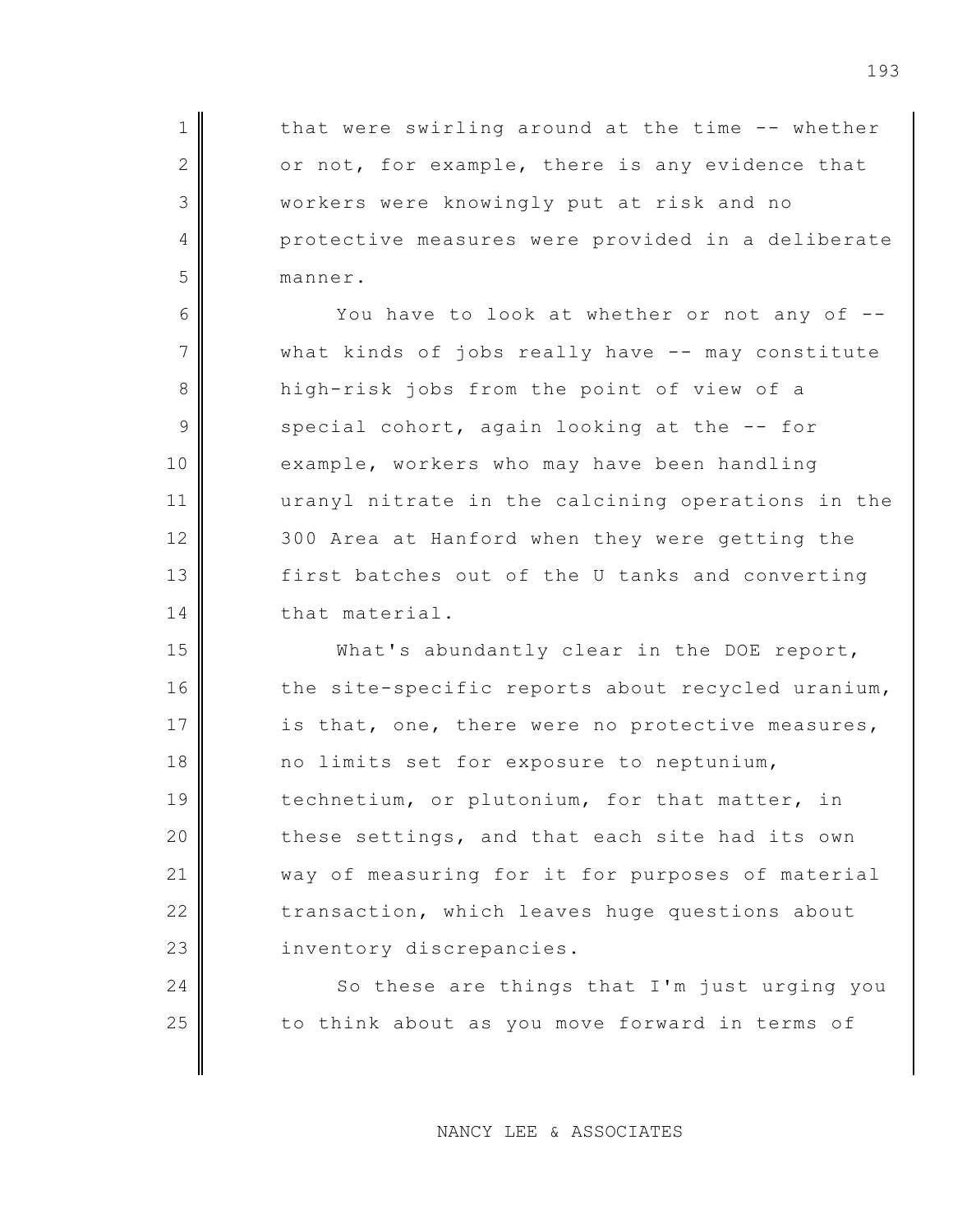1 establishing a conceptual basis for addressing 2 special cohorts. 3 || Thank you very much. 4 **DR. ZIEMER:** Thank you, Bob. Before you sit 5 down, let me ask if any of the Board members have 6 questions that you'd like to address to Bob, or 7 things for clarification? 8 (No response) 9 **MR. ALVAREZ:** Thank you. 10 **DR. ZIEMER:** Thank you. Next we have 11 comments by Richard Miller from the Government 12 Accountability Project. Richard. 13 **MR. MILLER:** Good afternoon. I would be 14 remiss if I didn't come with handouts, and so I 15 have. I was even thinking about handing out what 16 I handed out last time so we could talk about it 17 again. 18 I'm going to sort of touch on a number of 19 points very quickly. I am also going to pass 20  $\parallel$  around, once you have that memo in hand, a 21 picture. I don't have one of those beautiful 22 overheads to make it visible for everyone. 23 || But today's discussion on dose  $24$  reconstruction  $-$  and I may be misreading both  $25$   $\parallel$  the guidance for internal and external, and I may

194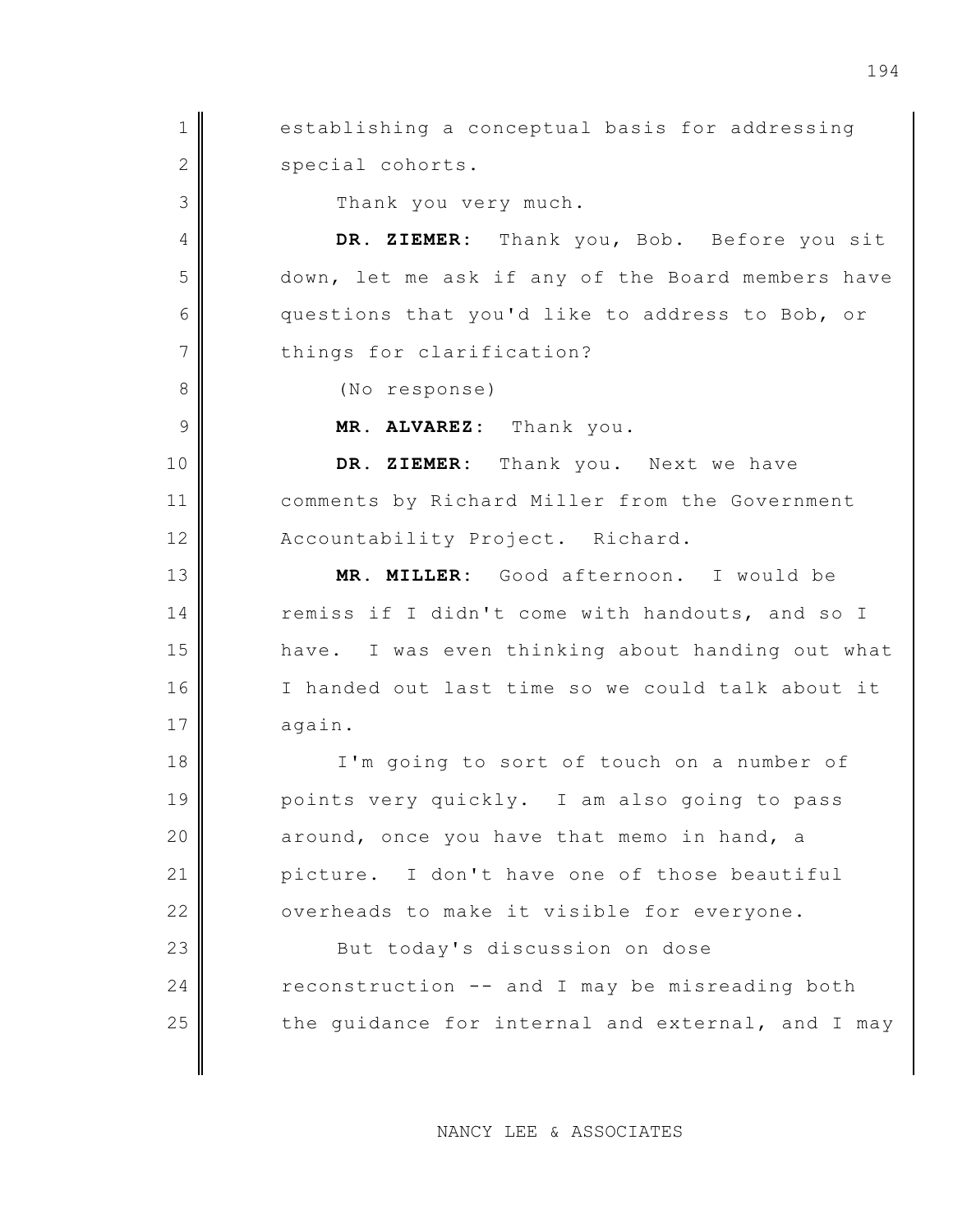1 be misreading the rule in terms of the process  $2$  steps that are followed -- but the appearance is 3 that NIOSH will receive initially internal and 4 external dose badge -- internal bioassay data and 5 external dose badge data, and then based on that  $6$  two things seem to happen.

7 One, there's a culling process that goes on 8 that seems to weed out low dose and sort of the  $9$  obvious high dose cases, and the high dose cases 10 that may be eligible you sort of push through.

11 But then there seems to be this second step, 12 which is that if you're not sort of weeded out 13 presumptively and you go through an interview  $14$  process, there is a -- it appears to be that  $15$  there is a presumption of regularity in the dose 16 Tecord unless either the interview or some other 17 intervening event clues the folks who are the 18 contractors doing the dose reconstruction that 19 they should not presume that this paper record, 20 as delivered, can be massaged and analyzed as it 21 was in our presentations today.

22 | Now both the legislative history of the Act, 23 and more particularly some of the studies that 24 actually Bob Alvarez mentioned earlier on the 25 history of the radiation protection programs --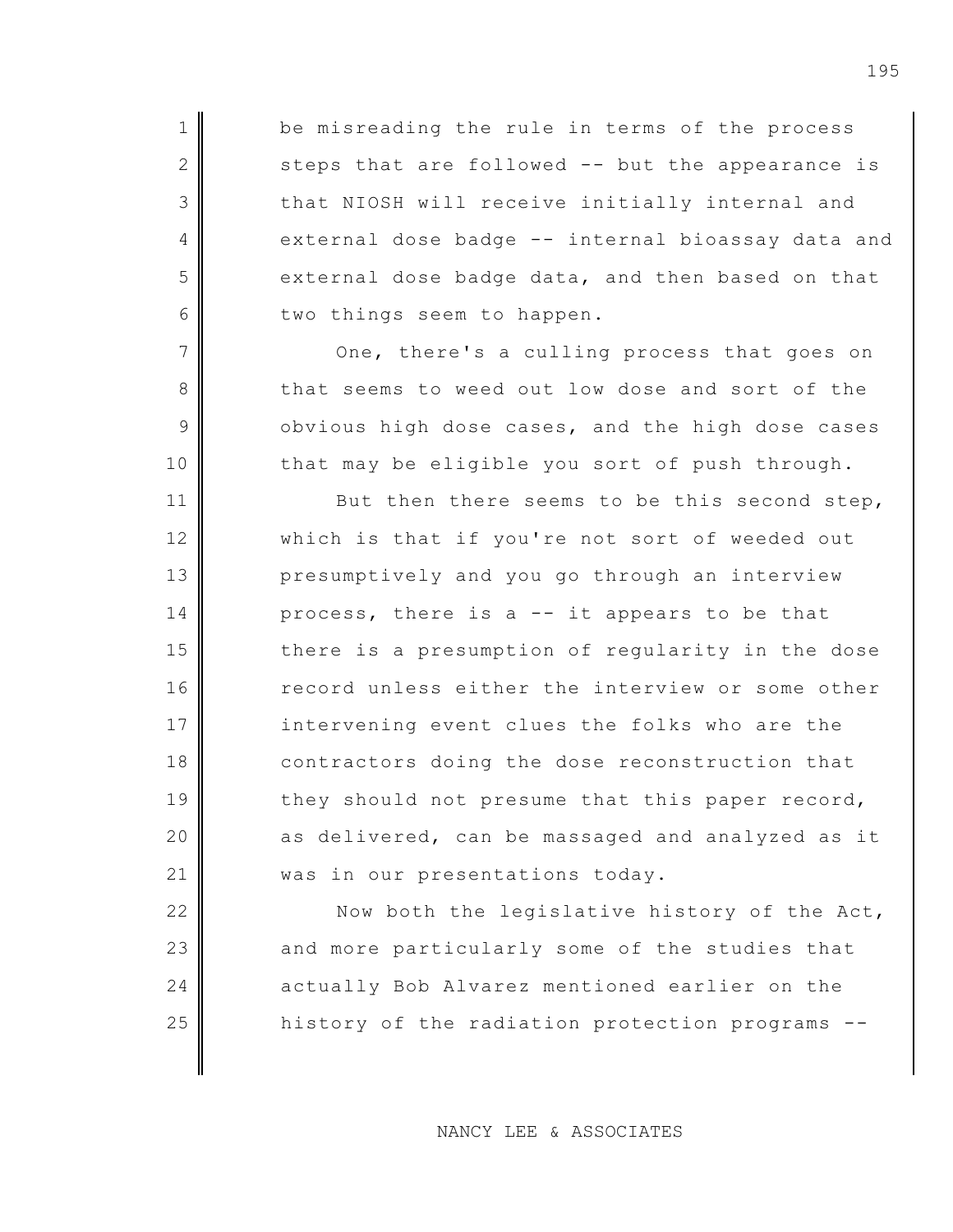1 and this was done at Portsmouth, Paducah, and Oak 2 Ridge with special allocated funding by Congress 3 at some expense, with a team of about 35 people - $4 \parallel$  - not quite a tiger team, but reminiscent of --5 and conducted in cooperation with the unions at 6 these three sites in order to encourage a high 7 degree of participation in interviews. 8 So many people received information under Q-9 clearances, and needed to be encouraged they were 10 comfortable to disclose what they knew. 11 Secondly, people were concerned about retaliation 12 if they're active employees, which they were in 13 many cases. And the union actually sort of 14 nudged people and say, it's okay to talk to these 15 | guys, right? Don't be shy. 16 Well, out of the course of approximately 125 17 transcribed interviews done at each site -- there 18 was about 375 transcribed interviews, coupled 19 with an extensive paper review of not -- and the 20 | interviews were done with both hourly and 21 salaried people in health physics and management, 22 as well as on the ground floor in production. 23 And what came out of at least those three reports 24 was that the history of radiation protection is

NANCY LEE & ASSOCIATES

25 pretty darned spotty. And let me just give you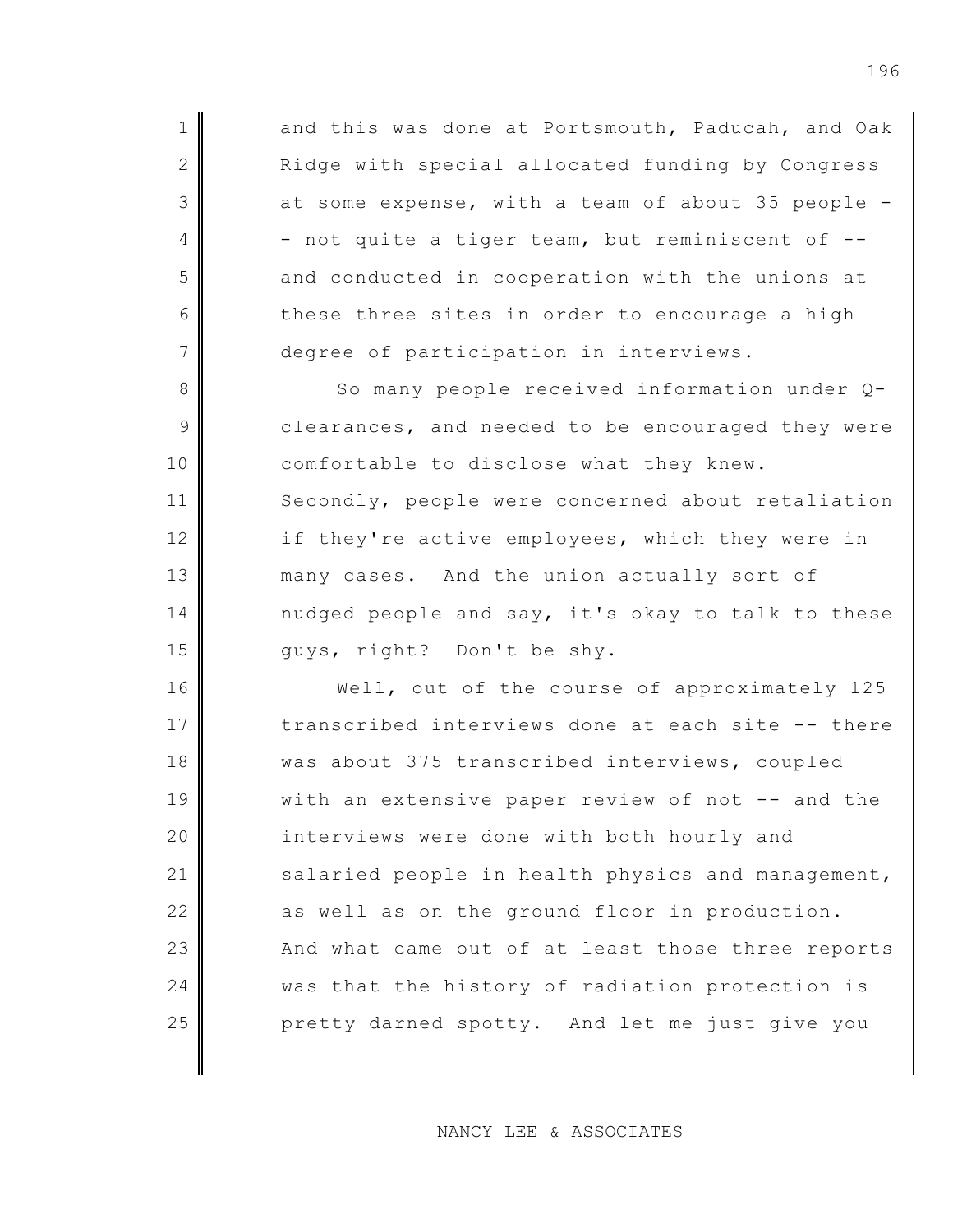1 sort of some of the kind of interesting findings.  $2$   $\parallel$  0ne was that they -- for many years you had 3 the Monday morning urinalysis that was provided.  $4 \parallel$  And that was sort of a point of bemusement, 5 because after you'd spent a good weekend drinking 6 some beer, if you had soluble uptake most of it 7 was gone by the time you were there. Now that 8 was good for flushing it out of your system at 9 the beginning of the week to set a baseline, but 10 it might not have been too good at capturing what 11 || happened the week before. And so you had 12 corrections over time to improve and obviously 13 avoid and create obvious post-incident and other 14 forms of sampling methods, but you saw a lot of 15 irregularity. 16 You had irregularities with respect to even

17 external monitoring. We saw for the people who 18 were involved in making uranium derbies from 19 magnesium reduction furnace -- in the magnesium 20 Teduction furnaces, and they were told to go in 21 and chip all the slag off, right, to get the 22 uranium derby out. Well, lo and behold, they 23 didn't have any extremity monitoring.

24 Bob Alvarez talked about the poor folks who  $25$  had to go into the bag houses with the caked,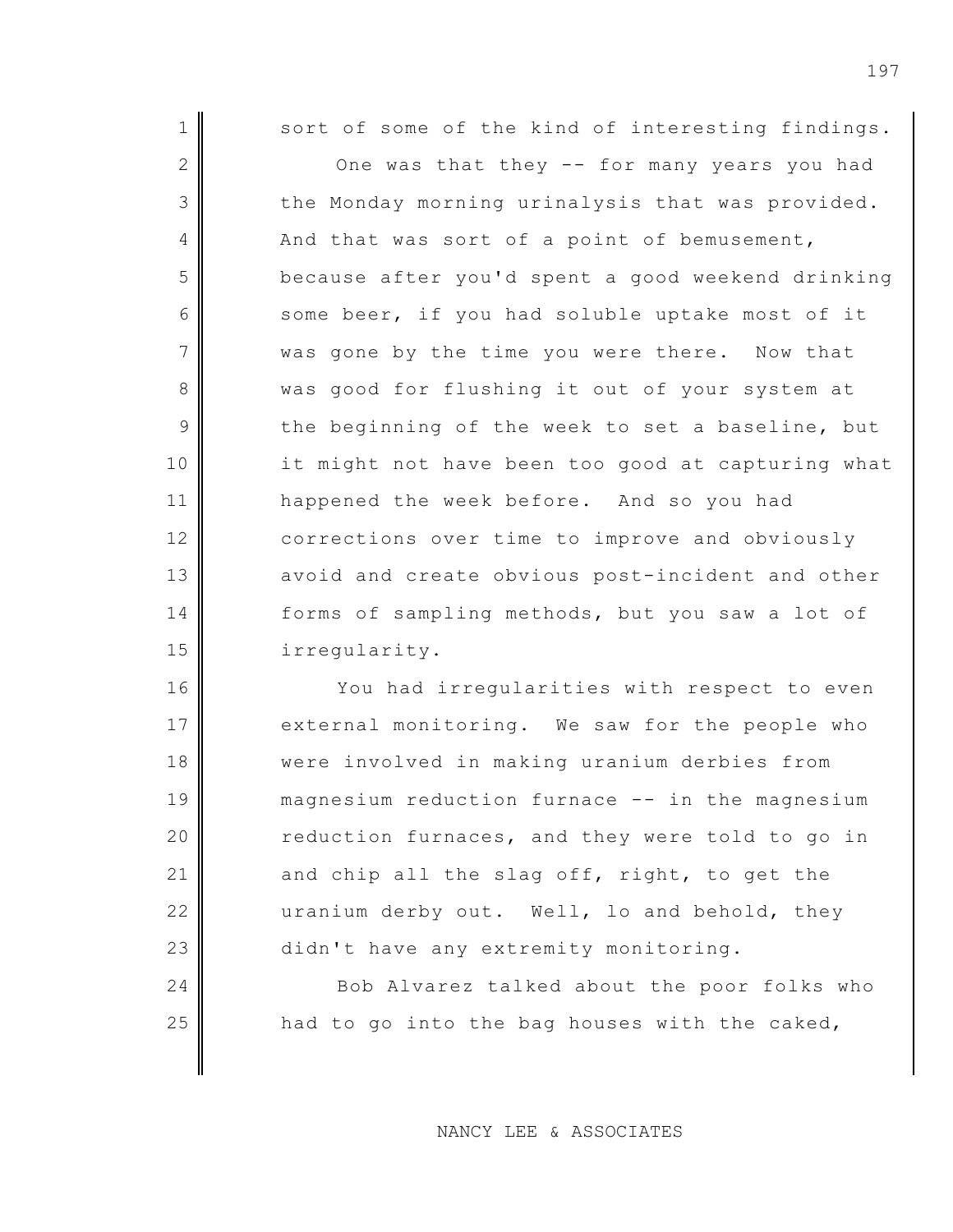$1 \parallel$  thick dust that was -- with very high 2 concentrations, up to 15 percent of neptunium 3 237, and take steel rods and literally beat the 4 bags, and you have big clouds of dust. This 5 doesn't turn up in the dose record, and it 6 doesn't turn up in the paper record very readily. 7 It came back through sort of historical research.

 $8$   $\parallel$  And so the challenge that I saw was, whether  $9 \parallel$  it be at -- or take a good example at Portsmouth, 10 which NIOSH actually was quite instrumental in 11 uncovering, was the absence of neutron 12 monitoring. You had freeze-outs in the uranium 13 enrichment process which would lead to what folks 14 euphemistically referred to as the slow cooker 15 effect, and you would have unmonitored neutron 16 exposure.

17 Now only certain people would be even 18 potentially at risk, mostly maintenance people. 19 But you don't have any dose record with which to 20 come back and sort of reconstruct it. Was it 21 significant, was it not? That's certainly 22 debatable about the degree of significance, and 23 some have suggested you go back and re-examine 24 the glow curves. But it's going to be quite a 25 challenge where you don't have monitoring to

NANCY LEE & ASSOCIATES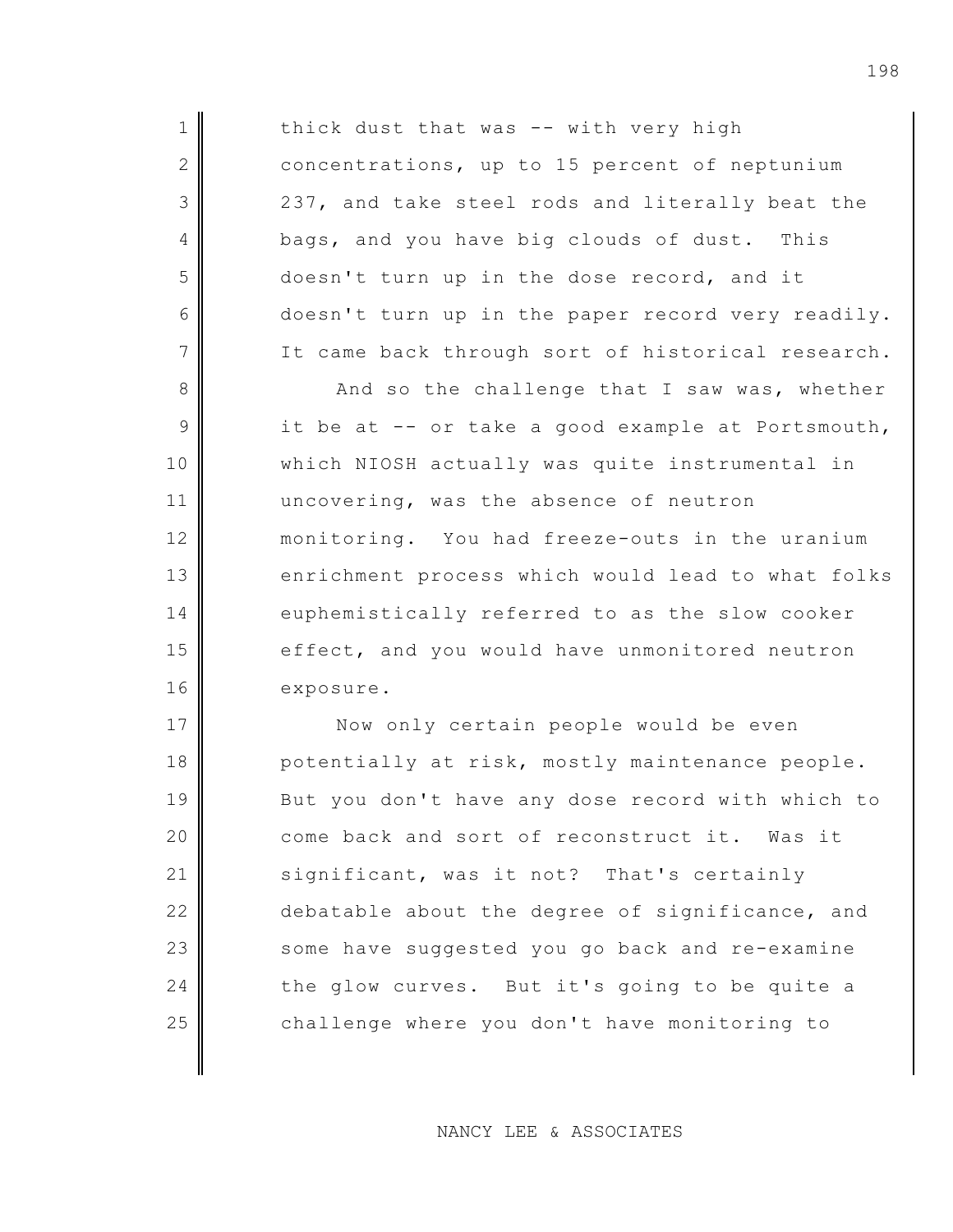1 start with.

| $\mathbf{2}$   | So the concept of missed dose, as I sat, at       |
|----------------|---------------------------------------------------|
| 3              | least, in the back row today and watched it, I    |
| 4              | had a different meaning of the word "missed       |
| 5              | dose," and it's not that which is unrecorded      |
| 6              | because it falls below the limits of detection.   |
| 7              | It's purely either unmonitored for dose or        |
| 8              | improperly accounted for dose. And so the paper   |
| $\overline{9}$ | record itself doesn't provide a very firm         |
| 10             | foundation.                                       |
| 11             | Now how do you get clued in that that paper       |
| 12             | record is or is not a good basis? And what I      |
| 13             | don't get is, from reading the rule, is what      |
| 14             | automatically makes the contractor leap into the  |
| 15             | sea of all of the other forms of information that |
| 16             | can be out there. Most of the occurrence reports  |
| $17$           | at certain sites have never been made public.     |
| 18             | For example, at Los Alamos they have never        |
| 19             | been made public. That's a very interesting       |
| 20             | source of data which is not organized in          |
| 21             | electronic form, and if you don't have those      |
| 22             | occurrence reports readily available or the       |
| 23             | claimant doesn't have the ability to go and get   |
| 24             | access to them, and NIOSH isn't clued in as to    |
| 25             | whether there was even an occurrence report       |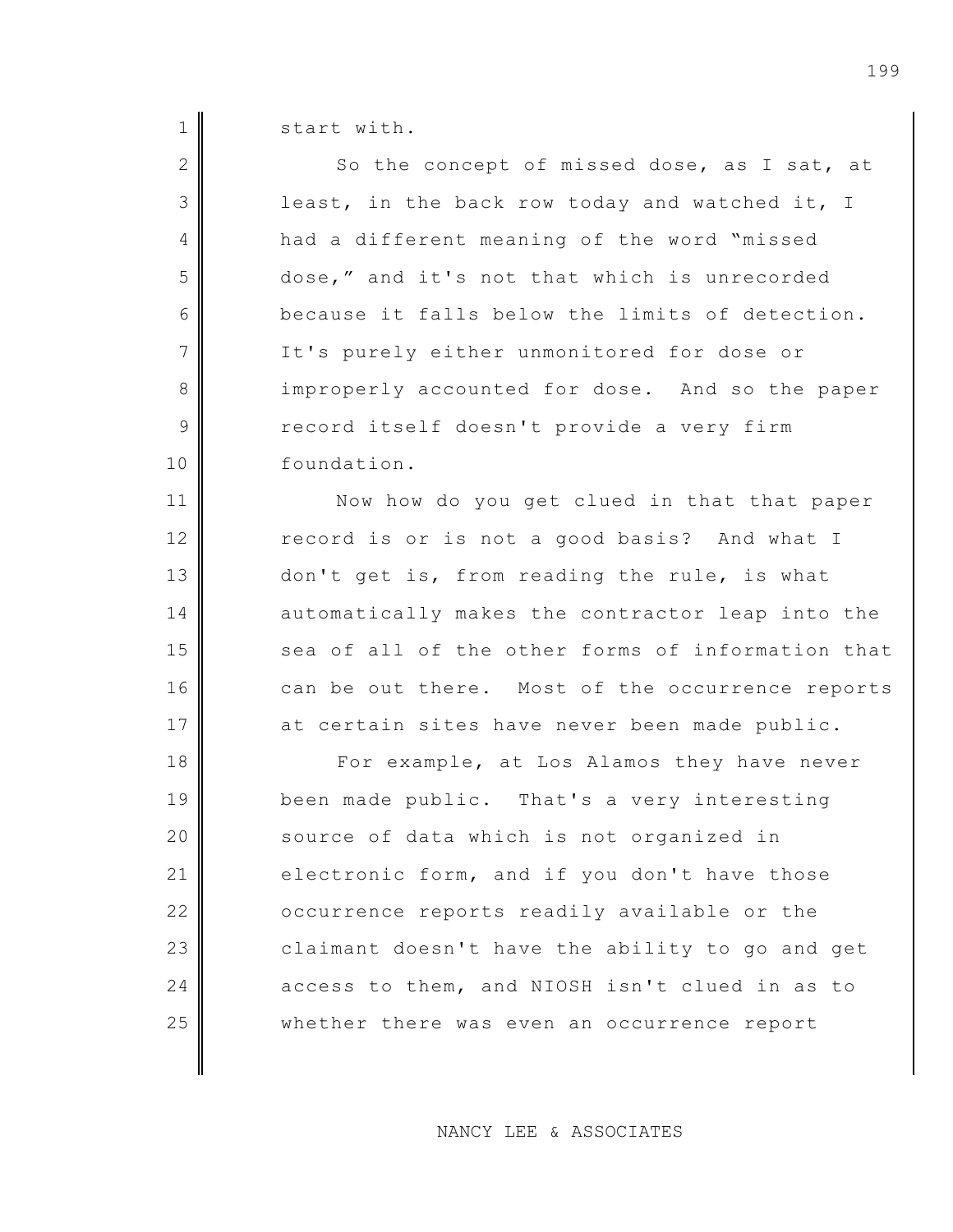| $\mathbf 1$    | associated with a particular event, you're left   |
|----------------|---------------------------------------------------|
| $\mathbf{2}$   | with, as a claimant, operating in a vacuum.       |
| 3              | What's to push it forward?                        |
| 4              | Well, it seems to me that two things serve        |
| 5              | as sort of important obstacles in what needs to   |
| 6              | be done. The first obstacle is what I see in the  |
| $\overline{7}$ | request for proposal for the contractor. And the  |
| 8              | obstacle that seems most evident is -- and I'll   |
| $\mathsf 9$    | just read it here from the RFP on dose            |
| 10             | reconstruction research:                          |
| 11             | (Reading) NIOSH does not expect that the          |
| 12             | contractor will be responsible for the physical   |
| 13             | collection and retrieval of records at the DOE    |
| 14             | and DOE contractor facilities.                    |
|                |                                                   |
| 15             | And then it goes on to say:                       |
| 16             | (Reading) Plans for site visits and the           |
| 17             | research to be performed must be approved by      |
| 18             | NIOSH.                                            |
| 19             | DOE, on the other hand, is the single             |
| 20             | largest impediment to NIOSH's access to this      |
| 21             | information, and the biggest single opportunity.  |
| 22             | And at this point, if the contractor doesn't have |
| 23             | the freedom to in effect go do a deep dive on     |
| 24             | what's in the vaults, and you're left with what   |
| 25             | DOE chooses to give you and rely in large part on |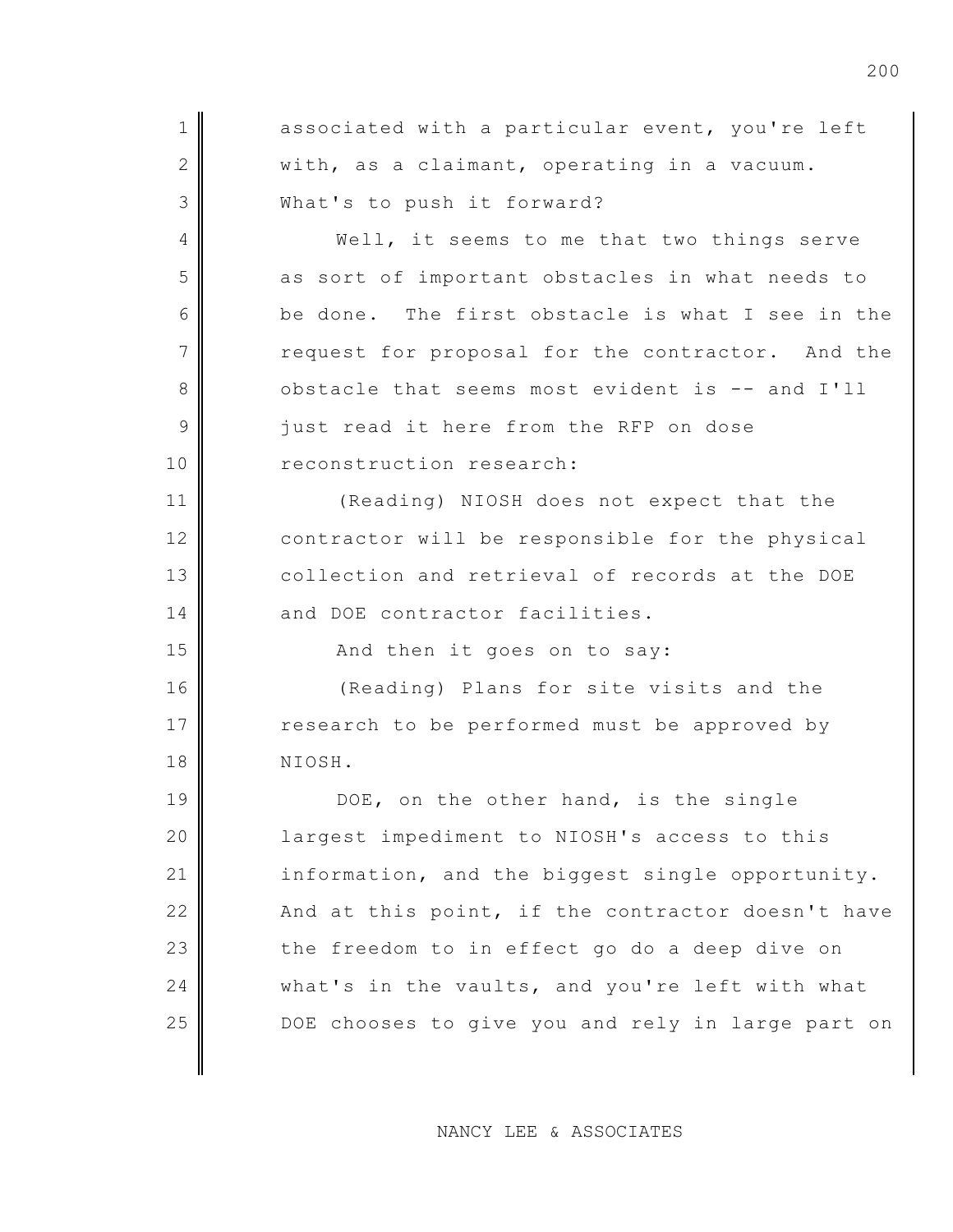1 what the claimants may be able to tell you as  $2$  best they can recall, recognizing they operated 3 for many years on a need-to-know basis, this 4 process seems significantly disadvantaged. 5 And one way to crawl out of this -- and it's 6 clearly not something that you've gotten a 7 statutory directive to do, so this is not implied 8 as a criticism of your failure, NIOSH's failure  $9 \parallel$  to do what they should be doing -- but the kinds 10 of reports that were generated by DOE sort of for 11 the three GDPs gave us a road map, as it laid out 12 the systemic irregularities in the entire system 13 of radiation protection from the beginning of the 14 sites up to present. 15 || And you can -- that tells you a lot about 16 what kinds of questions you need to ask. And 17 most sites don't have that. Most sites don't 18 have that history laid out. And I don't know 19 whether NIOSH is going to be in a position to do 20 it. But it seems to me absent that, claimants 21 are going to be clueless, in many respects, to 22 direct you around whether the systemic 23 programmatic approach was proper or improper, and 24 | whether the paper record that underlies it has 25 any basis. And that's a larger question than

NANCY LEE & ASSOCIATES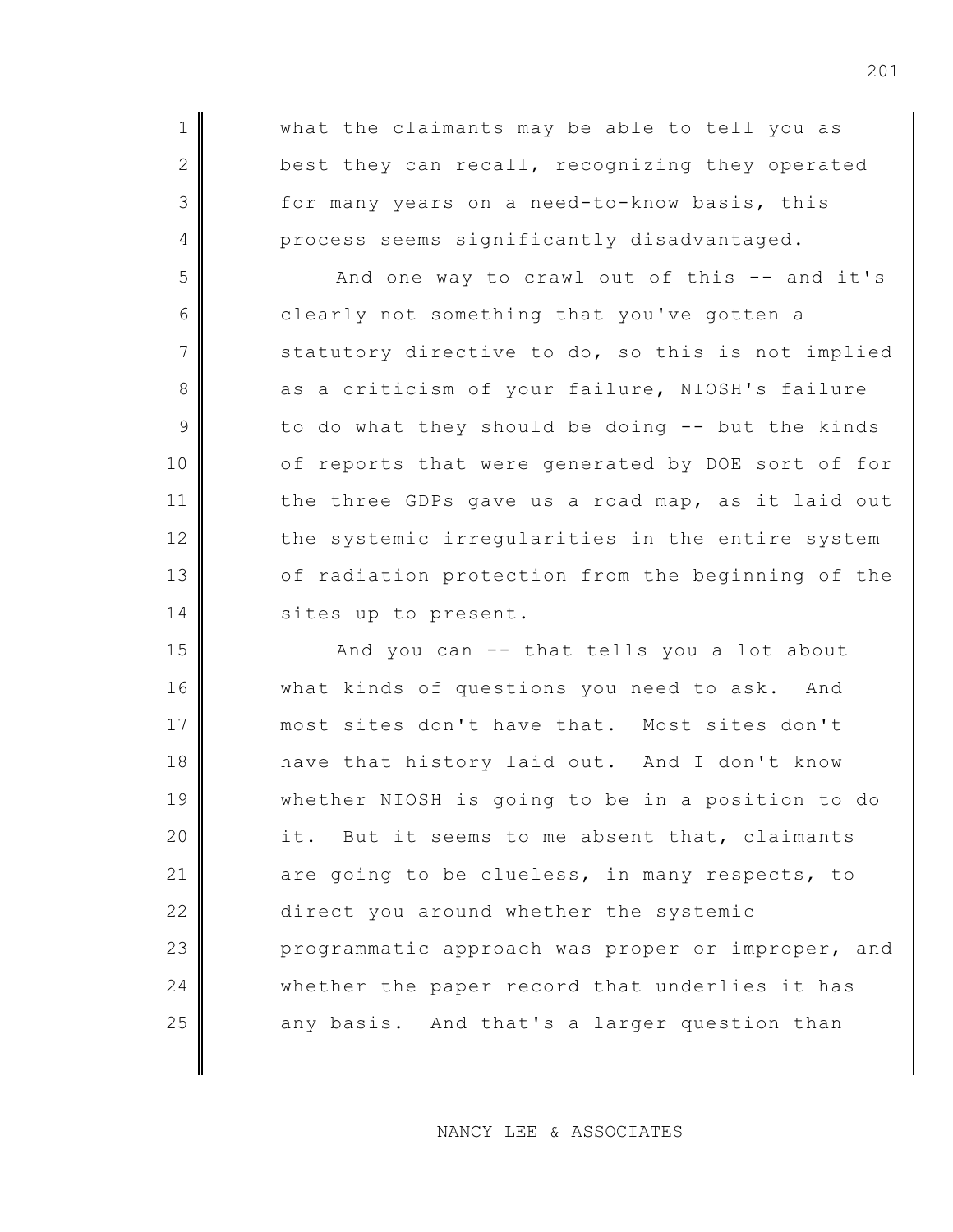1 many claimants can surmount.

2 Secondly, I wanted to talk a little bit 3 about -- just very briefly -- this memo I passed 4 out. Bob actually -- Bob Alvarez unfortunately 5 stepped on my story a little bit, but this was 6 the famous Paducah memo. And I don't know if any  $7$  of you had seen it before, but I want to just 8 highlight it because it's hard to read. It was 9 never of very good quality. It fell out of the 10 drawer, so to speak, when the Office of 11 | Environment Safety and Health went to do its 12 oversight assessment. It never surfaced in all 13 of the years of litigation, worker comp claims  $14$  that had been brought at that site. I don't know 15 how this thing never came to light for all of  $16$  these years, but it was sitting in the file 17 drawers. 18 Nevertheless, there it is. And what it

19 says is that workers were handling neptunium 237. 20 | It was in a very fine particle form, about a 21 half-micron in diameter, so the masks that -- the 22 respiratory protection they had was completely 23 inadequate, even if you wanted to put those old 24 World War II Army masks on in these very 25 physically hot facilities inside. And what they

202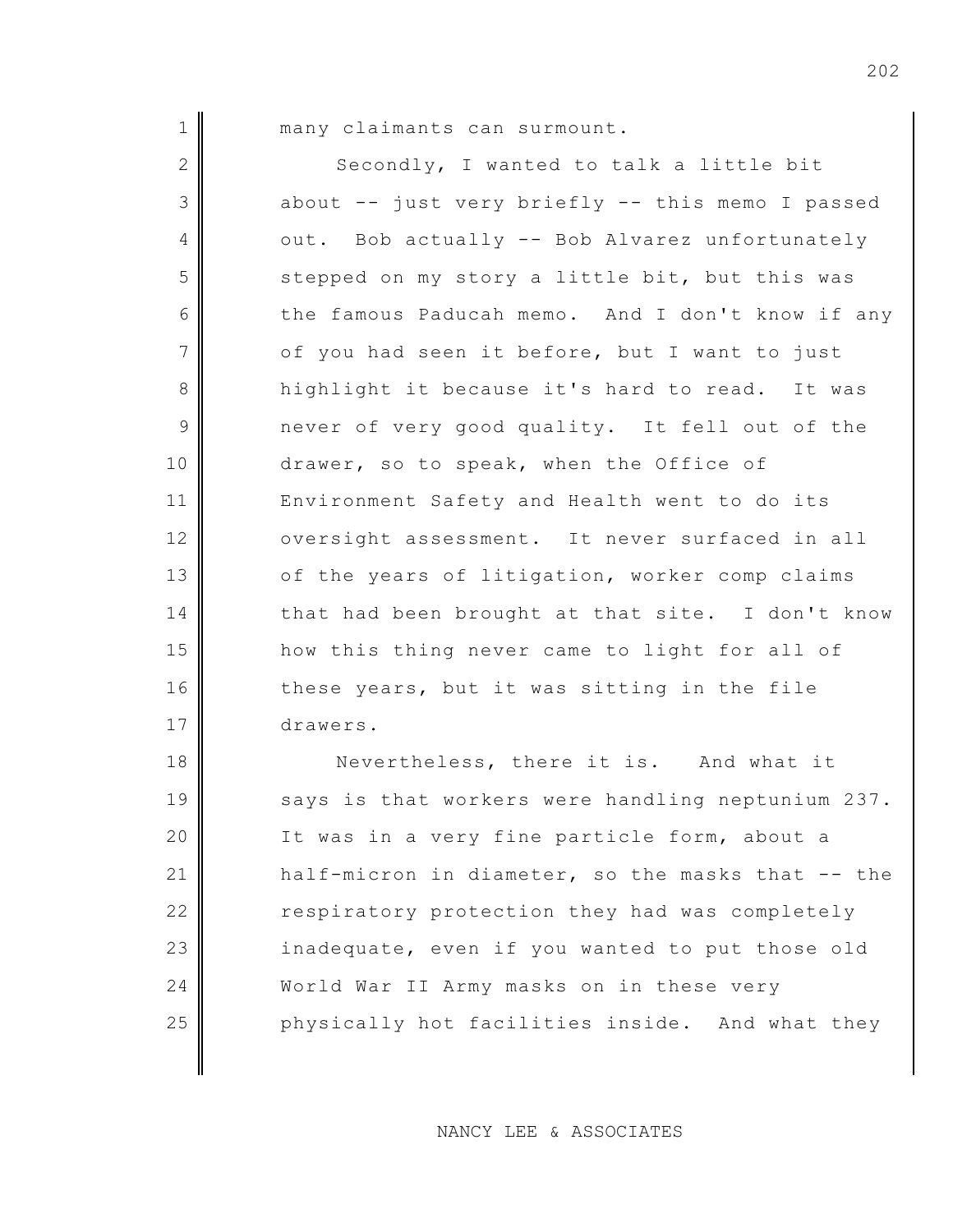| $\mathbf 1$    | found was, if you look -- I don't know -- it's on   |
|----------------|-----------------------------------------------------|
| $\mathbf{2}$   | page two here, it says that they were supposed to   |
| 3              | wear nose and mouth face masks, and there's a       |
| 4              | little part marked in the right-hand column:        |
| 5              | (Reading) I watched one man push up his             |
| 6              | mask, smoke a cigarette using potentially           |
| $\overline{7}$ | contaminated hands and gloves. They've devised      |
| $8\,$          | some air scoops, but lo and behold, it doesn't      |
| $\overline{9}$ | seem to be a very good job of ventilating the       |
| 10             | cascades when they cut them open.                   |
| 11             | The conclusion of the memo on page three is         |
| 12             | that there are possibly 300 people at Paducah who   |
| 13             | should be checked out -- this is for neptunium      |
| 14             | 237 -- but they -- I presume referring to the       |
| 15             | contractor, in this case Union Carbide --           |
| 16             | hesitate to proceed to intensive studies because    |
| 17             | of the union's use of this is an excuse for         |
| 18             | hazardous duty pay.                                 |
| 19             | They then go on to suggest, well, look -- on        |
| 20             | page four -- you know, we really ought to go        |
| 21             | ahead and do some toxicological studies here.<br>We |
| 22             | should get our arms around this. And they           |
| 23             | pointed out the need to get postmortem samples on   |
| 24             | any of these potentially contaminated met -- this   |
| 25             | is on the top of page four -- for correlation of    |

NANCY LEE & ASSOCIATES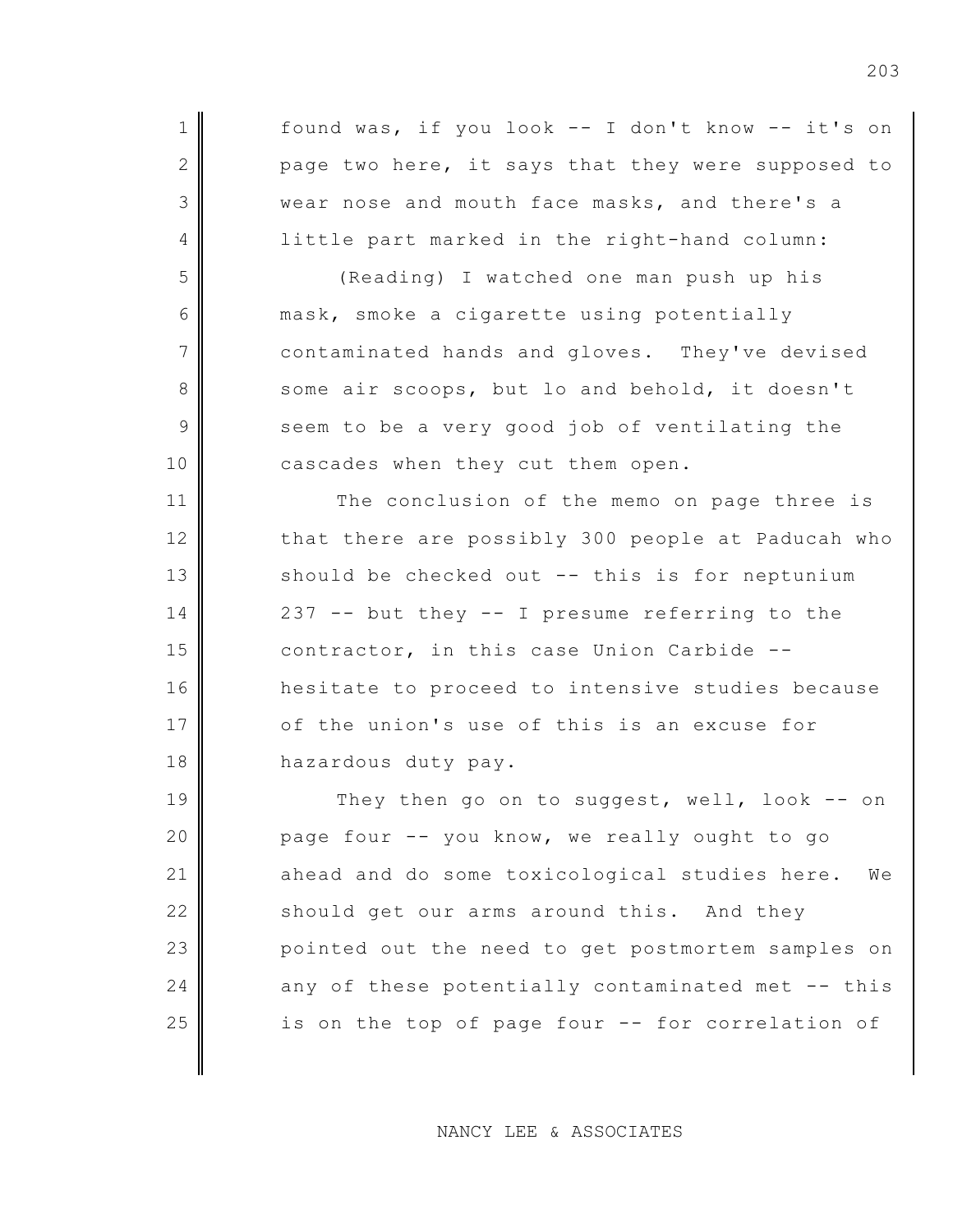1 tissue content with urine output. And the memo 2 goes on to say:

3 (Reading) But I'm afraid that the policy at 4 this plant is to be wary of unions and any 5 unfavorable public relations. So they weren't 6 willing to test the living, and they weren't 7 | willing to test the dead.

8 So you get to the bottom of the memo, and it 9 says, well, it appears we've got a neptunium 10 problem, but we don't have the data to tell them 11 how serious it is, and on life goes.

12 Of course, the workers were never told about 13 this. And the first monitoring for transuranics 14 was conducted at that site on a voluntary basis 15 in 1992, so some 30-odd years later. And even 16 then there wasn't a mandatory transuranic 17 bioassay program for several years thereafter. 18 And you know, the only reason people even knew 19 that these materials were in use and that there  $20$  should be some assay program was because the 21 newspapers were reporting they were finding it in 22 | qround water.

23 || Now when the Department of Energy ended up 24 contracting for sort of some kind of general 25 exposure assessment at this plant, one of the

NANCY LEE & ASSOCIATES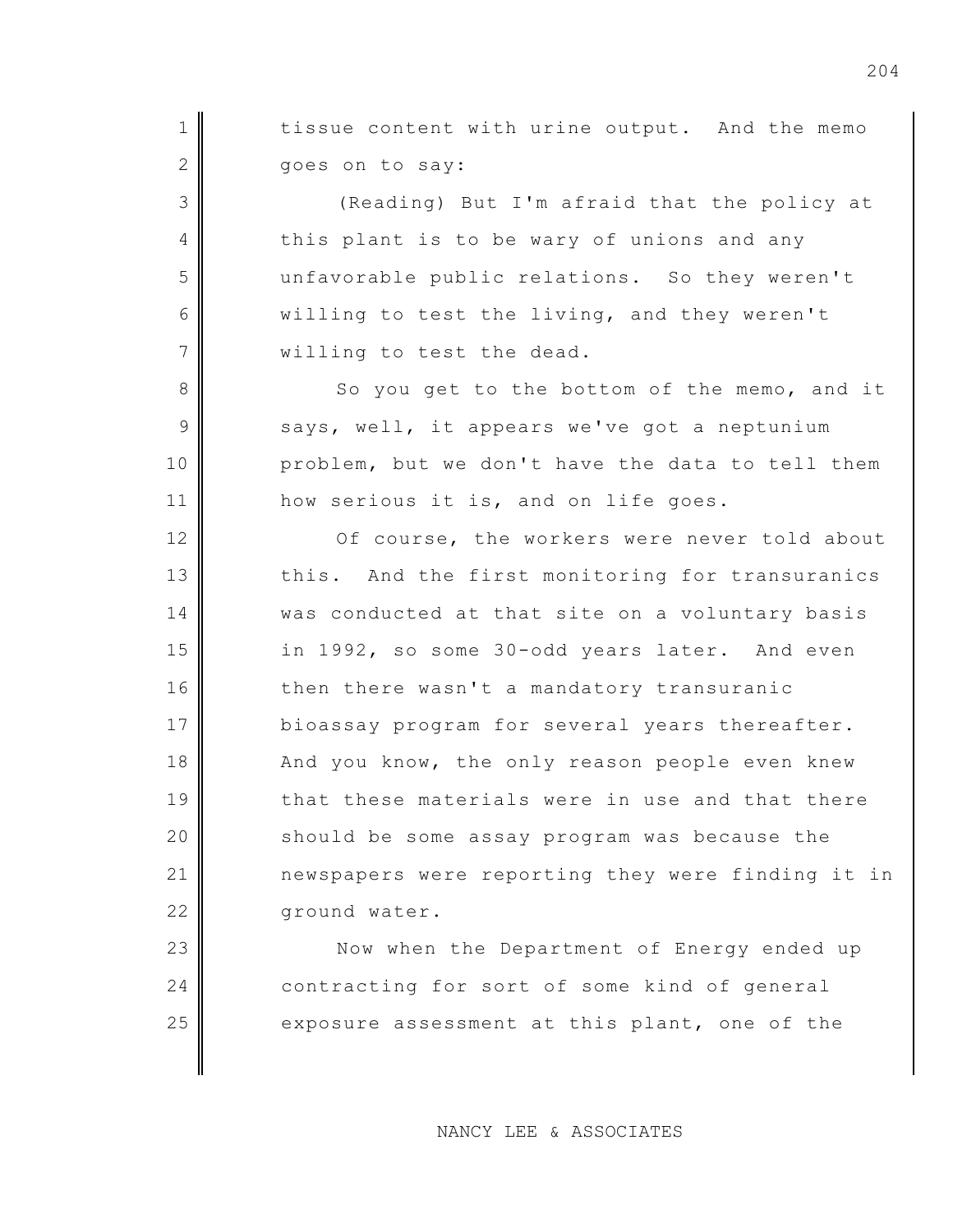1 1 things that was startling was that although there 2 were very low quantities of neptunium 237 in the 3 parts per million range in any given ton of 4 uranium, what they discovered was that this stuff 5 preferentially accumulated and deposited out on 6 certain pieces of equipment. And only when you  $7$  cut them open to do maintenance work -- say the 8 compressor blades, for example, where you had to 9 take the barriers apart -- would you wind up with 10 up to 55 percent concentration of neptunium 237. 11 | And there was no radiation protection program in 12 place, and all of the paper trail that existed at 13 that site which sought to assess this risk never 14 accounted for that.

15 Now we've been blessed with a lot of money 16 being spent on answering the questions about what 17 happened to people in the feed material building, 18 the 410 building and others at Paducah. And so 19 || now, today, lay people like myself can talk about 20 it with some degree of confidence because it's 21 been so well-documented.

22 What do you do, though -- and this is the  $23$  challenge, I guess -- how do you get this kind of 24 understanding at many of the other types of 25 facilities in terms of the vast missed dose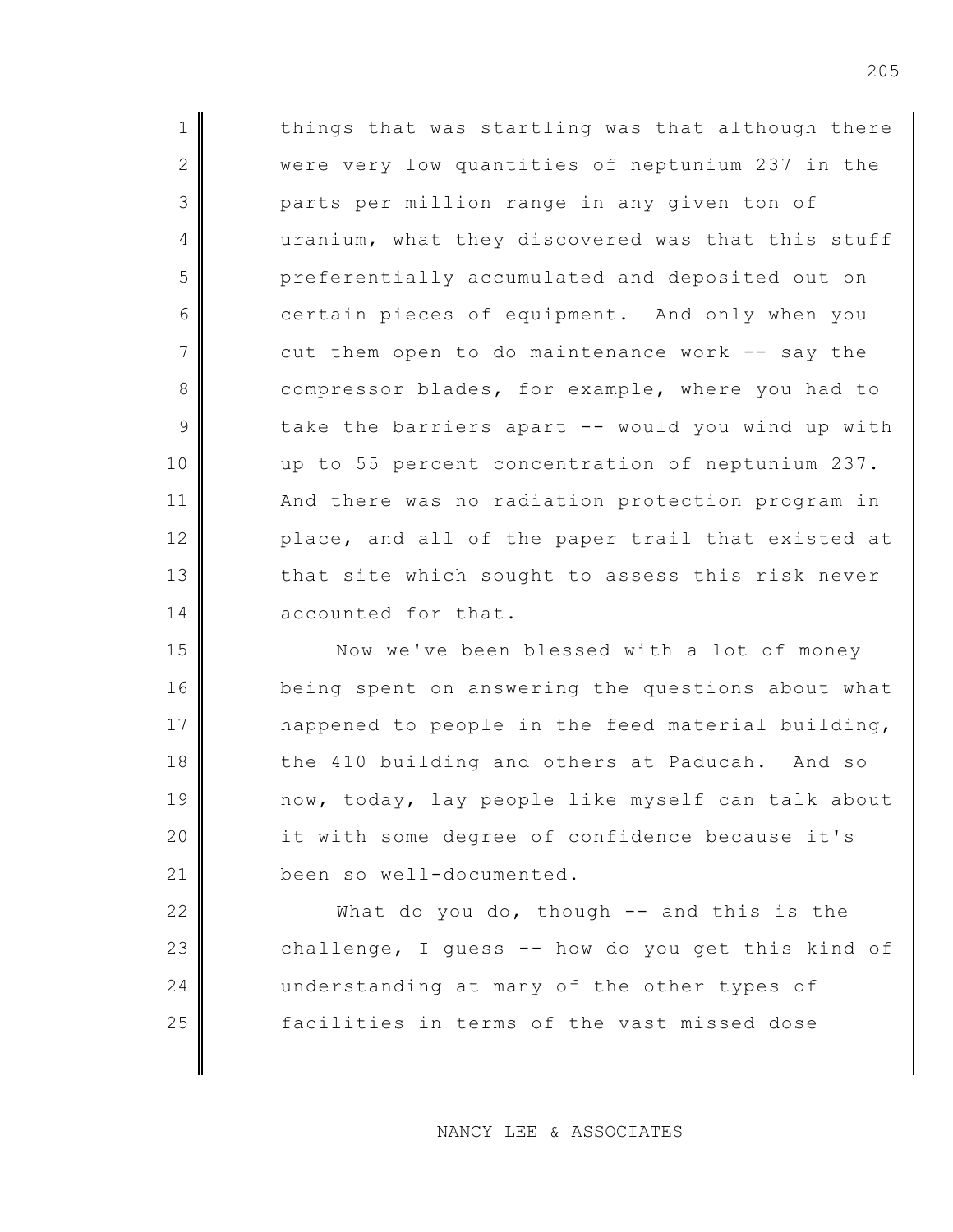1 **problem?** Because to me this is what missed dose 2 is. It's not whether it goes unmonitored below 3 the limits of detection. It's do you -- is this 4 qoing to be a case of garbage in/garbage out in 5 terms of dose reconstruction, with high degrees 6 of precision and error bars around measures of 7 central tendency that bear no relationship to 8 what is an accurate characterization of what 9 happened? That's a real challenge.

10 And we shouldn't be misled by the high 11 degree of precision that we saw in terms of 12 estimating the tweaks around the uncertainties 13 when we may be missing the forest for the trees. 14 | And frankly, if you went and picked up the 15 telephone and started interviewing workers at 16 | Paducah three years ago, before this story broke 17 on the front page of *The Washington Post*, they 18 couldn't have told you one iota about it. They 19 couldn't have told you.

20  $\parallel$  So this is a real challenge, and I think 21 it's such a profound challenge that I would 22 encourage you perhaps to sort of  $-$ - both to 23  $\parallel$  inform as a process step, and secondly maybe as a 24 recommendation to the Secretary  $-$  hint, hint  $25$   $\parallel$  that you bring a panel in of folks who've done

NANCY LEE & ASSOCIATES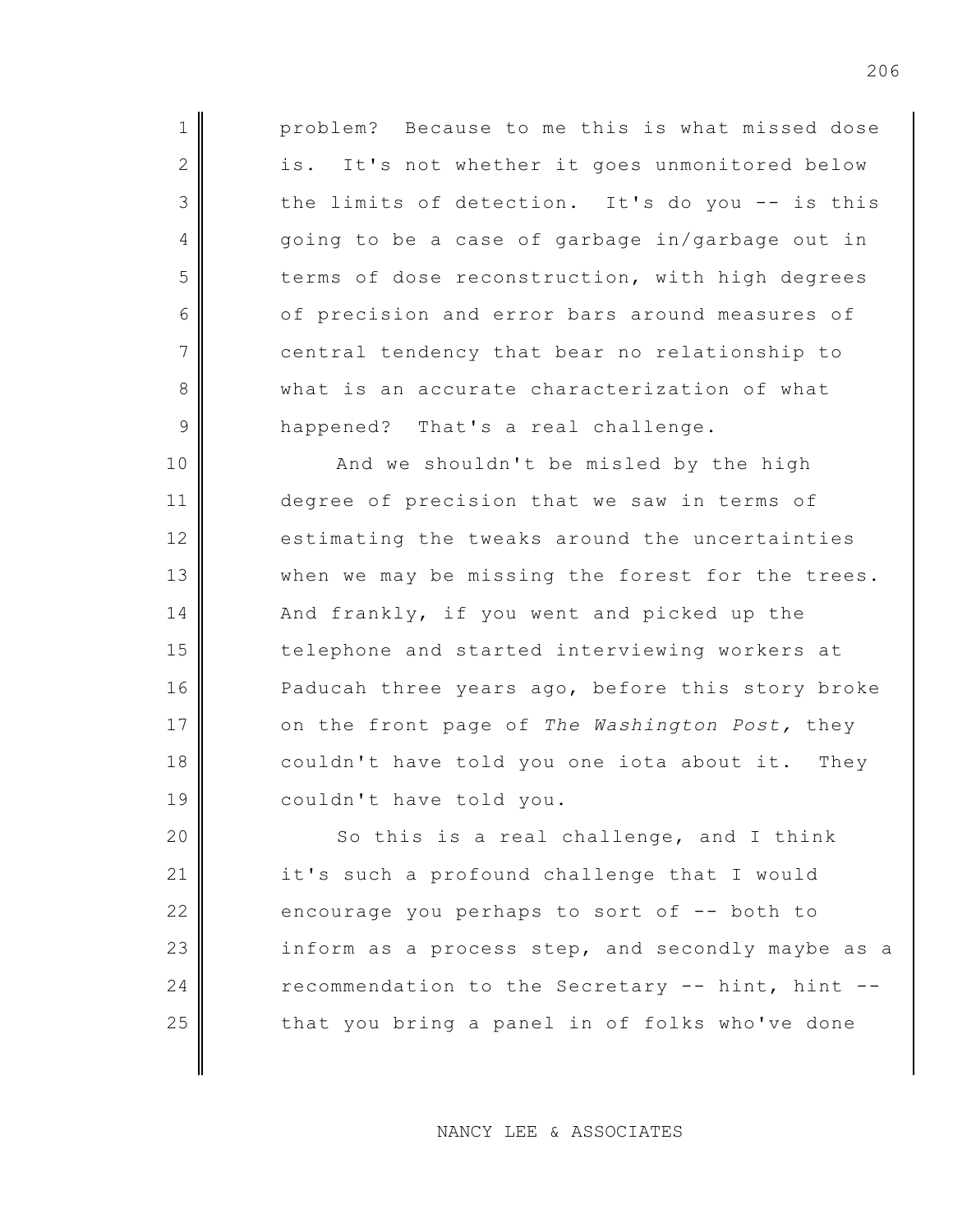1 1 this kind of what I would call forensic dose 2 reconstruction, which is very much what you're 3 doing here, right? You're trying to basically 4 come in and pick up the scene of what in some 5 respects were either cover-ups or mismanagement 6 or error, or maybe well-managed programs, but for 7 which in many cases there's a high degree of 8 | irregularity.

9 The tiger team reports, when Dr. Ziemer was 10 at DOE, and Leo Duffy and you and Admiral Watkins 11 | were pushing these tiger teams through, and  $12$  although it became a dirty word to talk about how 13 **Wonderful tiger teams were when the next** 14 administration came in, those reports uncovered 15 extraordinary irregularities in your radiation 16 protection programs. And these really should be 17 the centerpiece about informing the 18 questionnaires and the thinking that goes into  $19$   $\parallel$  it.

20 Now perhaps -- there's been some interesting 21 dose reconstruction projects underway. There's a 22 very expensive one underway now in its concluding  $23$  phases at the Mound facility that MJW has been 24 doing as an outcome, frankly, of litigation that 25 was brought there for the failure of the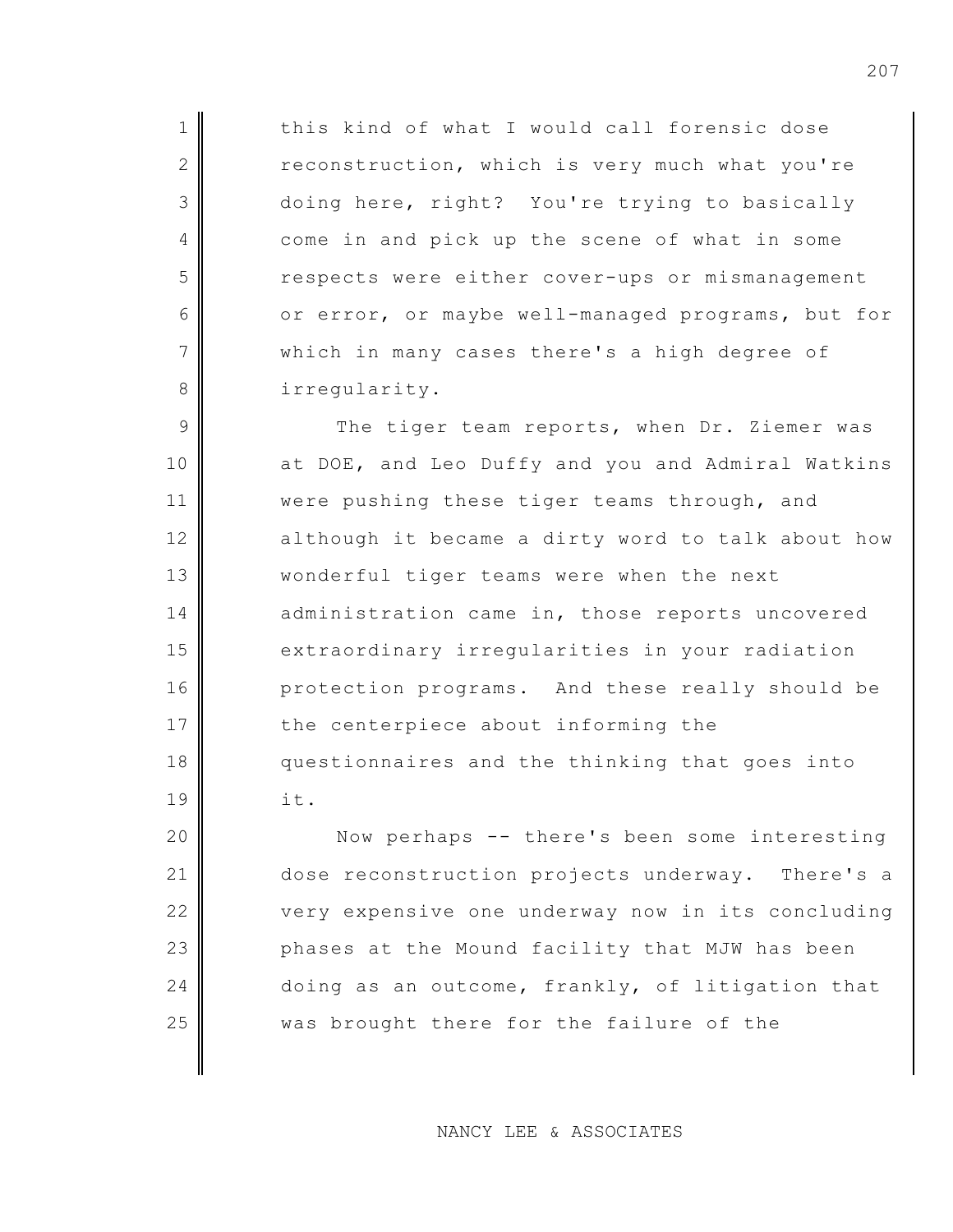1 radiation protection program.

2 And it will be very interesting to sort of 3 hear how did they attack those problems, and what 4 were the records access issues they dealt with. 5 Because one of them, we learned, was that the 6 books -- much of the data was handwritten in 7 books, and the books were shipped to Los Alamos - $8 \parallel$  - I mean, to Albuquerque, and they were stored in 9 warehouses far from the Mound facility. And then 10 they had to bring these books back, and it turns 11 out the books were contaminated. So they had to 12 copy them in a special copying machine, because 13 vou had a serious hot records problem both on-14 site and off-site.

15 And so these are some interesting -- now 16 they're spending six, seven million dollars on 17 this dose reconstruction. And I'm not suggesting  $18$  you spend that per site, but I am suggesting that 19 || there's a lot to be learned about all of the 20 **particular** obstacles they stumbled over.

21 | Likewise, the work that Dr. Arjun Makhijani 22  $\parallel$  did at the Fernald facility, which as been well-23 published, and a number of you may be familiar 24 | with it, but it would be worth, I think, your 25 all's time to hear about what Dr. Makhijani

208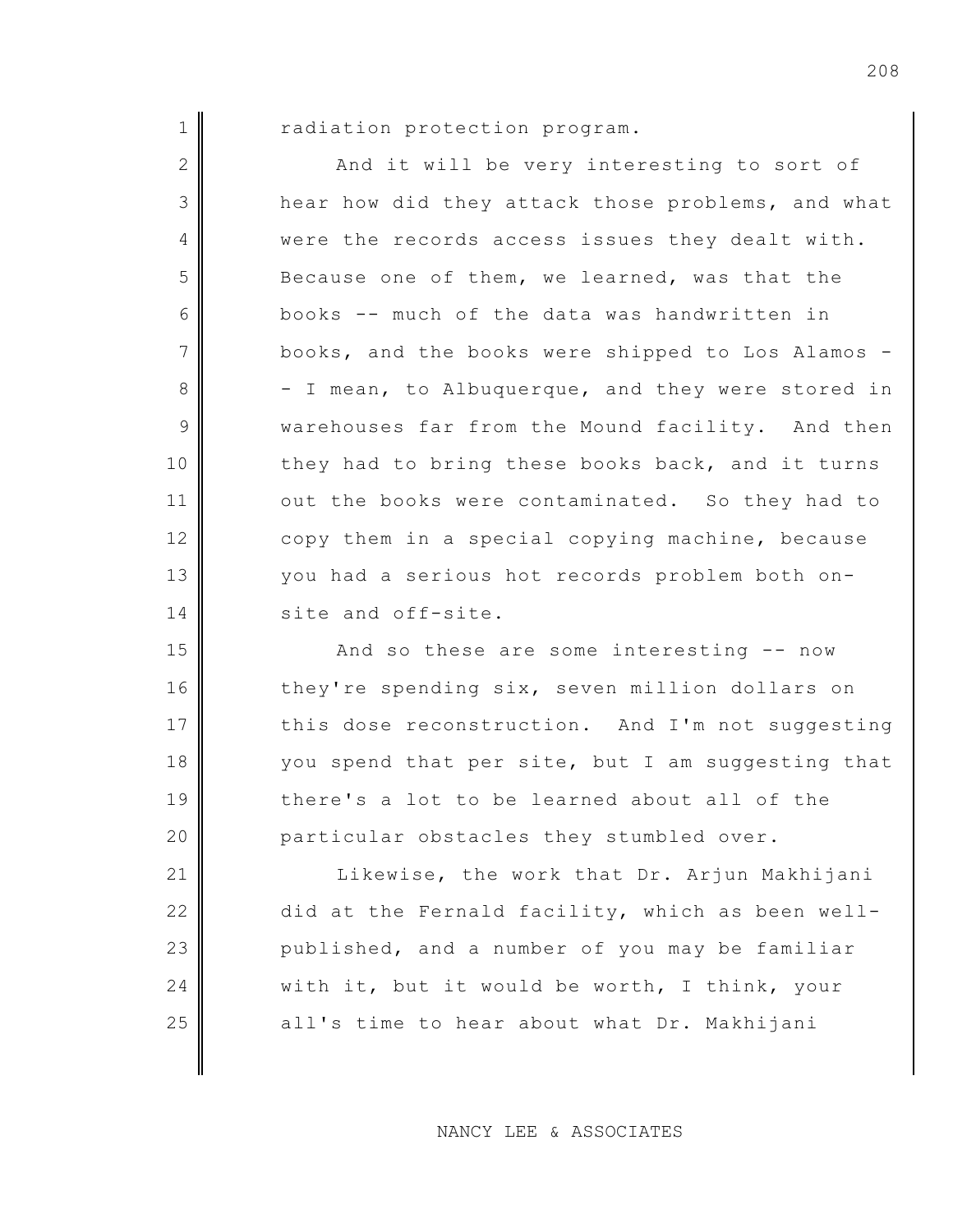1 encountered where he had access to records you  $2$  may never see, because he got them compelled 3 through discovery and through the lawsuit for the 4 auxyers that where he was working with.

5 And you wound up with the documents that 6 showed what the pattern of cover-up was, and what  $7$  he also learned was that at the Fernald facility, 8 at least with respect to uranium, over half the 9 work force was exposed in excess of the 10 prevailing standard at the time for a decade, and 11 in one year it was 90 percent of the work force, 12 the production work force itself. Pretty  $13$  startling, and that was based on a urinalysis, 14 post hoc urinalysis. Maybe it would be worth it 15 to hear from him.

16 And likewise, whether it's worth it or not 17 -- and I don't want to step on politically 18 sensitive turf -- but Mark Griffon's research,  $19$  and the work that he went through at Paducah 20 where he took the electronic record and decided 21 should we just accept the paper record of dose,  $22$  external and internal, and what happened when you 23 dove underneath the surface of that paper record 24 and what did you find.

25 | The other words, when given -- I don't know

NANCY LEE & ASSOCIATES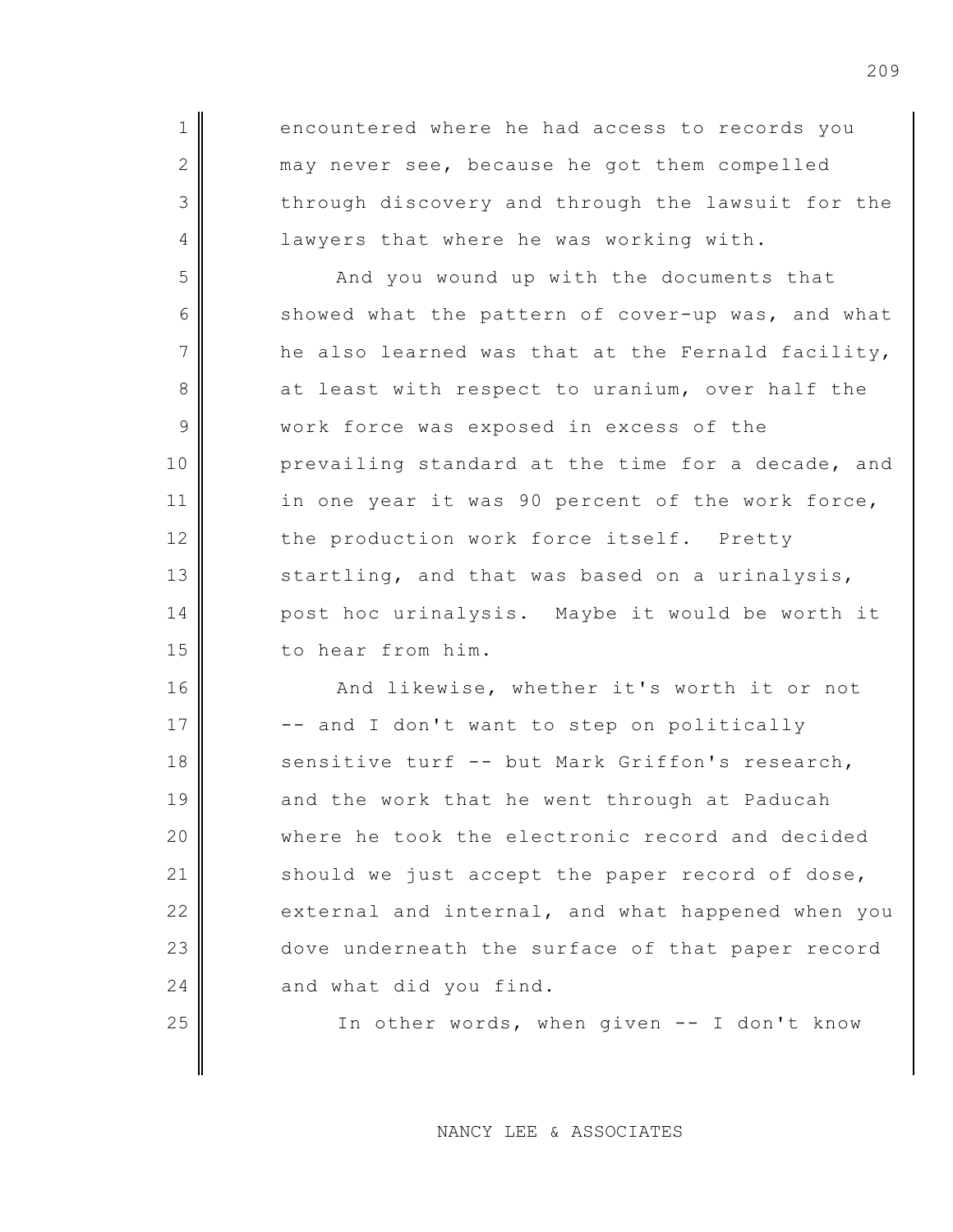1 how much money they got; six, eight hundred 2 thousand, a million bucks between them and the 3 University of Utah to do the deep dive with lots  $4 \parallel$  of resources and lots of staff, what did you 5 discover? And are there questions and methods 6 that need to be looked at, because I think the 7 task of the contractor here is as much forensic 8 as it is scientific.

9 || Lastly, I would pass around, mostly for 10 amusement value, a photograph. This particular 11 photograph is appearing in a copy of *The Bulletin* 12 *of Atomic Scientists,* and I'll give you a copy of 13 the magazine for your record. This is a picture 14 of an individual who is stamping a uranium derby,  $15$  and he is straddling the uranium derby between 16 his legs. His dosimetry badge, however, is 17 pinned to his lapel, nowhere near his gonads.

 $\parallel$  And the question is, when you were -- when  $\parallel$  the discussion occurred this morning about, well, we're going to make all these assumptions about how effectively these dose badges are capturing 22 it, and we're going to have some uncertainty bars around it, and we're going to look at the 24 geometric -- what's the relationship of 25 whatever's being emitted to the body, lo and

NANCY LEE & ASSOCIATES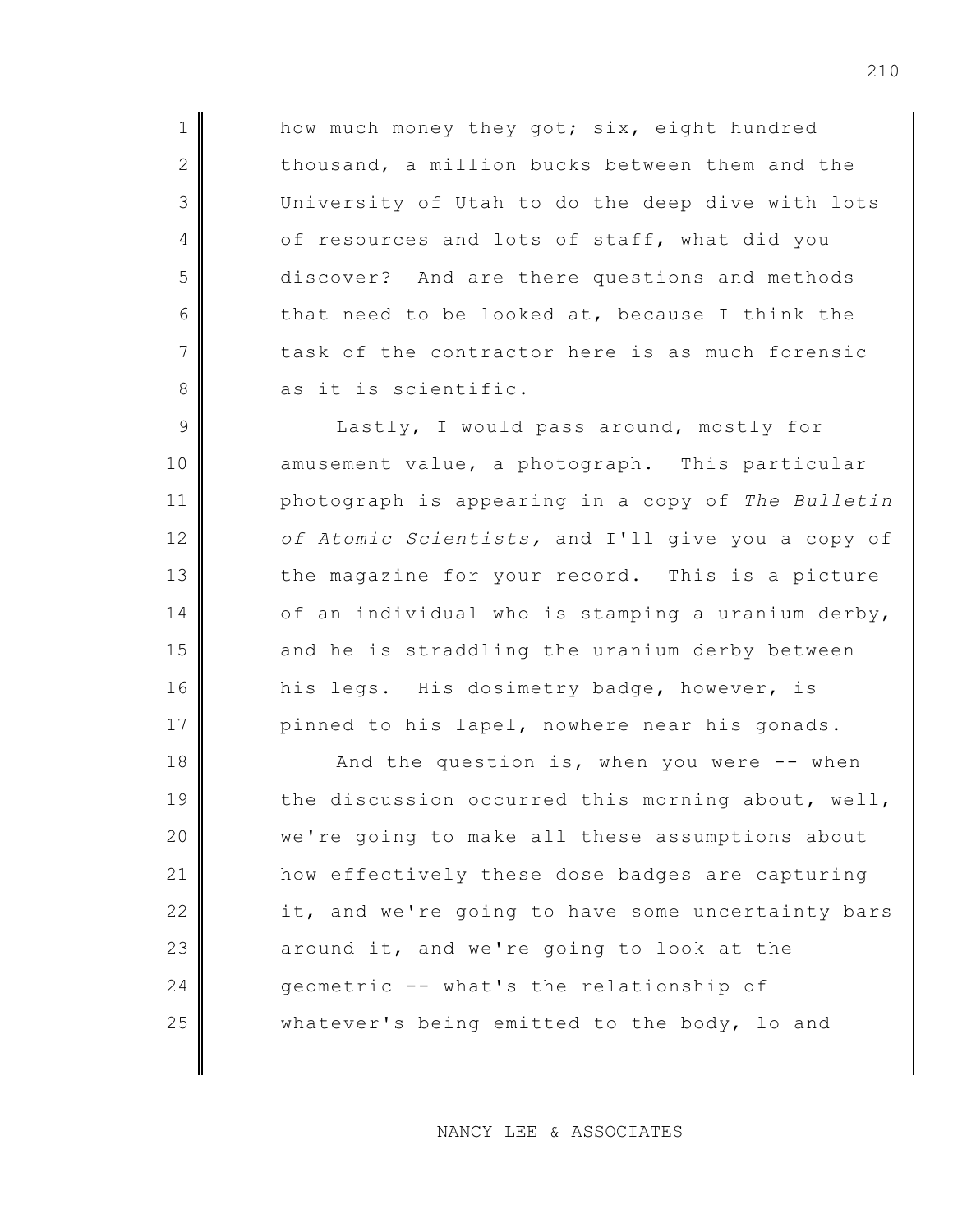1 behold, this is not capturing that dose, or not 2 very much of it.

3 And so the question becomes how are you 4 going to account for what few workers would ever 5 bother to tell you, which is that they straddled 6 uranium derbies? And then how are you going to  $7$   $\parallel$  qo estimate that dose thereafter?

8 And so the real world uncertainties are not 9 just simply giving the benefit of the doubt. The 10 real world uncertainties have to be accounted for 11 because you have to overcome all of this. This 12 is nothing -- that reality is in no way captured 13 or reflected in the methods that are given in the 14 quidance, that I've been able to perceive.

15 And does the uncertainty, the 95 percent 16 error bars around your dose estimate, does that 17 || capture that or not? Does that fall outside of 18 those kinds of everyday work experiences? And if 19 it doesn't, then what are you going to do if it's 20 not captured? What are you going to do to 21 account for that? How are you going to account 22 for that?

23 || Lastly, it's hard -- at least from the  $24$  outside, as an outsider, just sort of reading 25 documents and listening to the discussion -- to

NANCY LEE & ASSOCIATES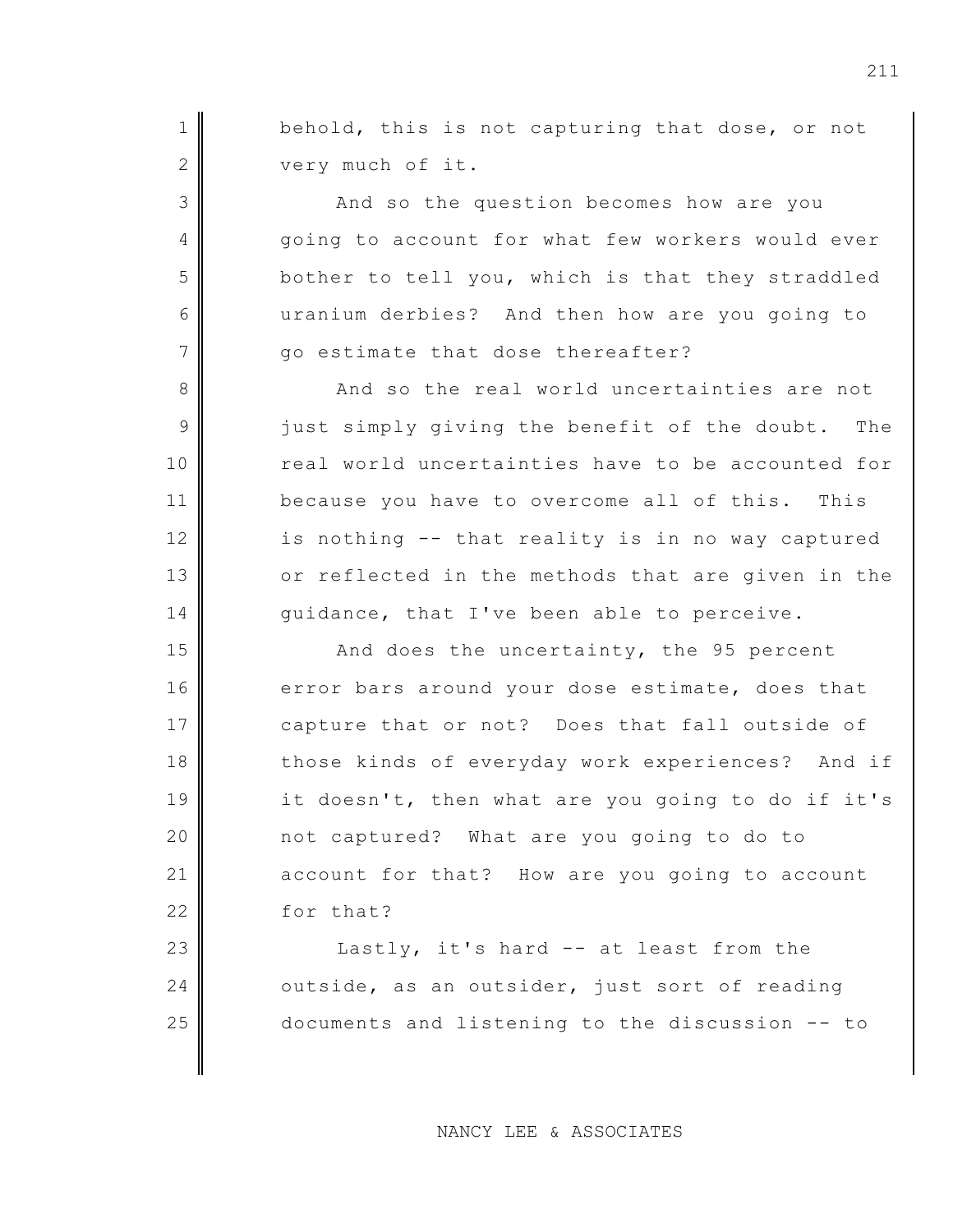1 figure out how your proposed dose reconstruction  $2$   $\parallel$  rule fits in with the special cohort 3 determinations. And the dovetail is I don't know 4 how you cannot fit the two together. I don't 5 know how you can deliberate on this rule and not 6 cook at that policy or rule or whatever it's 7 || qoing to be down the road.

8 How are you going to determine whether it's 9 seasible to estimate dose with sufficient 10 accuracy? That's the policy question, coupled 11 | with whether people may have been endangered, to 12 put someone in a special cohort. What in this 13 process that we see here would lead you to the 14 conclusion that it's not or it is feasible to 15 estimate dose with sufficient accuracy?

16 And where is the continuum between the dose 17 estimation process and falling off the cliff by 18 saying, eh, it ain't feasible here? And that is, 19 is the decision, well, we'll toss the claim 20 because we don't have enough information, or is 21 it we'll send them down to the petitioning 22 **process?** And it would be helpful to see how 23  $\parallel$  these fit together to know whether there's a 24 seamless web of coverage for a potential 25 claimant. And I would encourage you all to think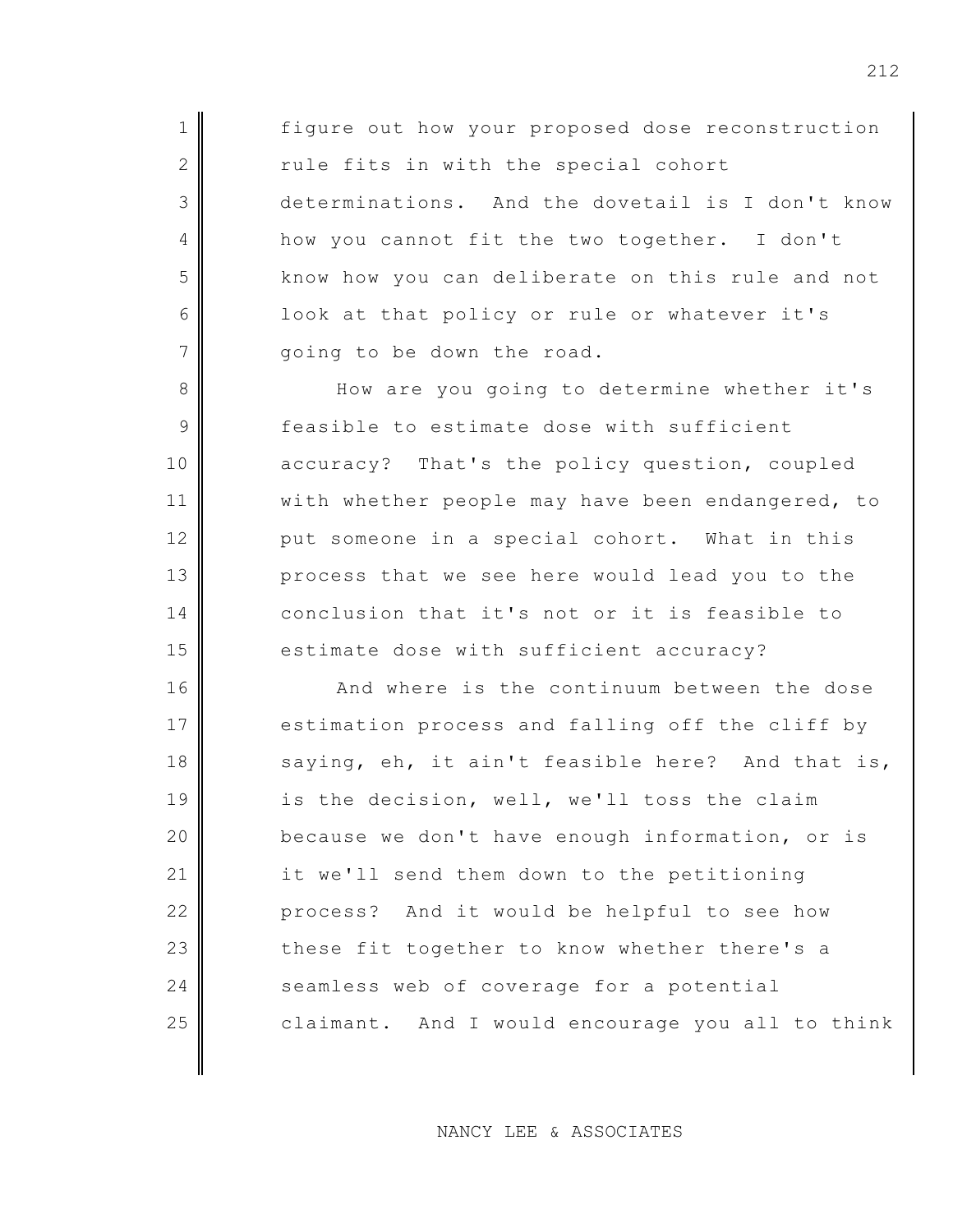1 about grouping those together before you give 2 recommendations on whether this is the 3 appropriate approach. 4 **DR. ZIEMER:** Okay. Thank you for those 5 thought-provoking comments. 6 Let me ask if there are any questions here  $7$  that the Board may have. Yes, Roy. 8 **DR. DeHART:** Mr. Miller, I'm curious, how 9 are we to handle the unknown? How are we to 10 handle that which we don't know, which perhaps no 11 || one knows? Or the unusual events, such as the 12 photograph that you show, in dealing with this 13 situation? Should all become special cohort? 14 **MR. MILLER:** Well, I think that -- I'm going  $15$  to turn the question around just for the moment, 16 and maybe it would be useful for the committee to 17 get a good grounding in the degree and scope of 18 irregularity in the way in which radiation 19 protection programs have been historically run, 20 at least as DOE has done its own self-21 assessments. And I would only -- this is not to 22 not answer your question, but to say should you 23 presume regularity in the sense -- in the paper 24 record that NIOSH will receive? 25 || My answer to that is that I don't think you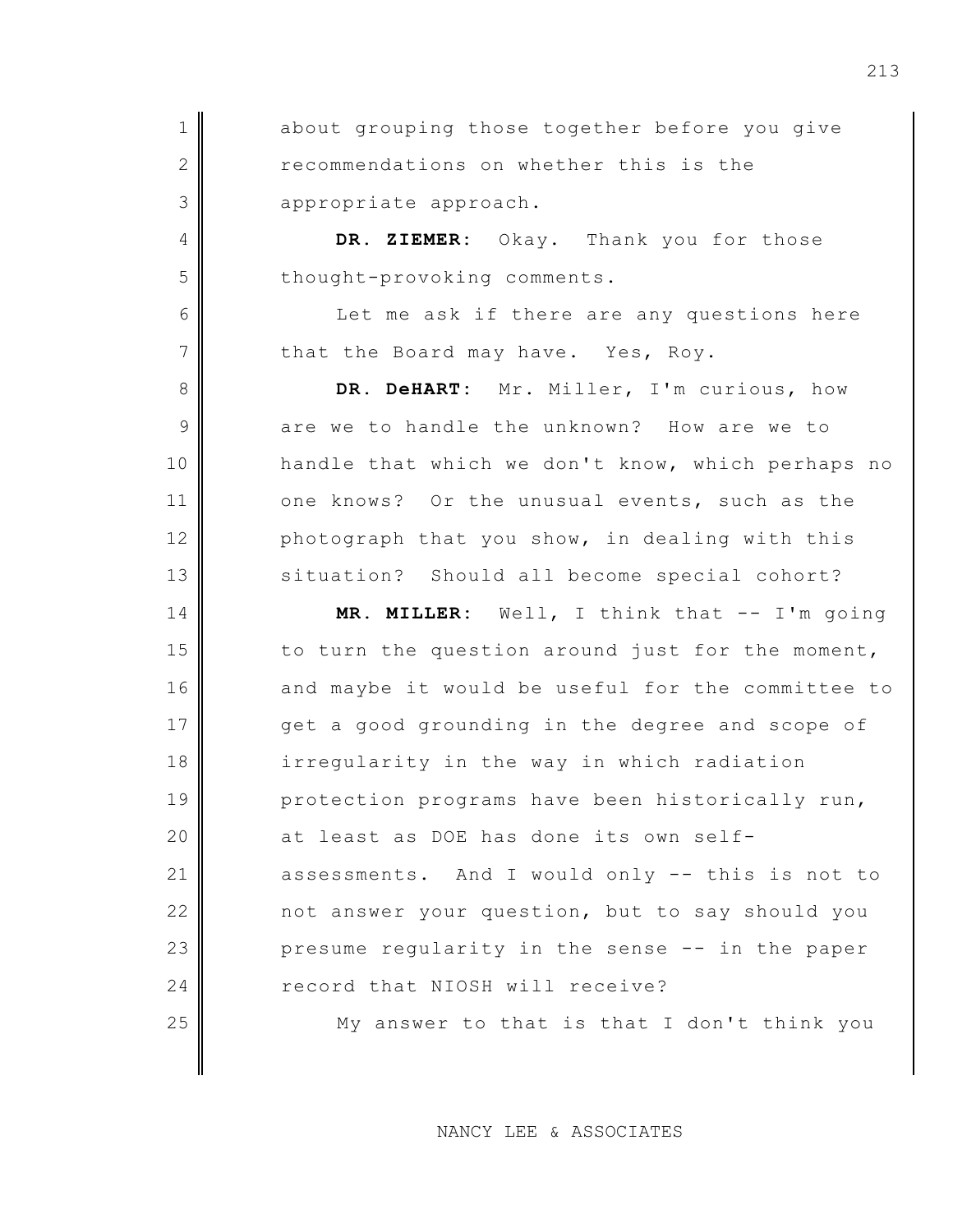1 should presume reqularity. And then I think your  $2$  inquiry that follows, which I don't know that can  $3$  be  $-$  there's sort of a couple of ways to do it. 4 One is to look at the problem collectively. Can 5 we get enough information on the history of the 6 radiation protection programs at these sites?

 $7$   $\parallel$  And in Hanford, in the cases of many  $8 \parallel$  subparts of the various sites, or the big ones, 9 Los Alamos and of course Oak Ridge, you're going 10 to have to subgroup how effective were these 11 || programs in each of these different areas. And 12 then once you have some larger sense about 13 whether there's regularity, whether the sort of 14 radiation assessment procedures, as we understand 15 them, were followed, then you can say okay, at X-16 10 they had a great program for assessing 17 internal dose, and we have a high degree in 18 confidence that the methods they followed were 19 the best, and we know how to correct for them 20 even. And you may find that at other facilities 21 you can't presume that reqularity.

  $\parallel$  Then the issue becomes what do you do with the special cohorts? I think in the special 24 cohorts you've got a group, the people you know  $\parallel$  that were at the greatest risk, take the high

NANCY LEE & ASSOCIATES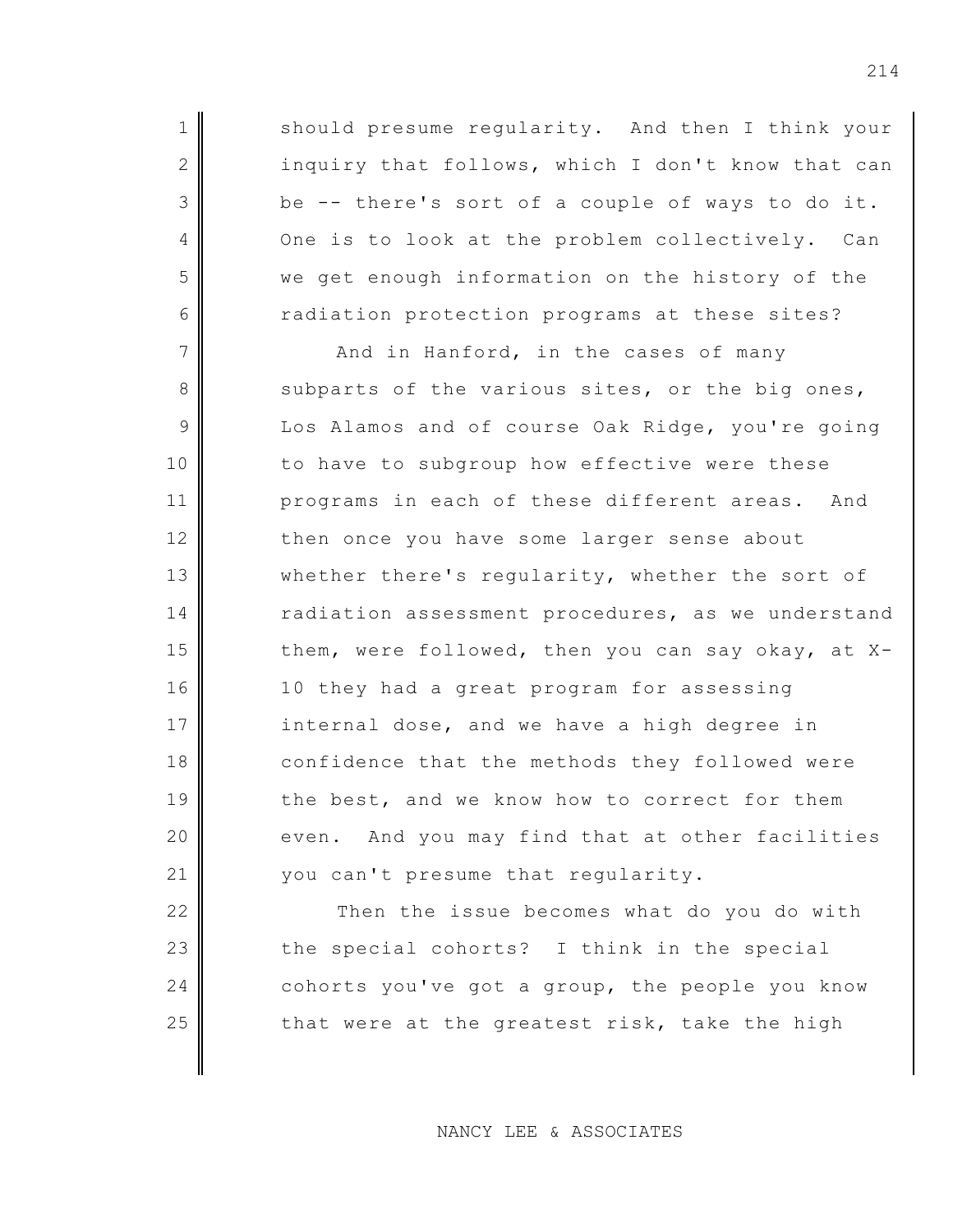1 1 risk occupations, and you match them up in some 2 sort of what I would consider to be crude  $3$  assessment of who falls in and who doesn't, 4 because you're always going to have somebody 5 complaining right at the margin they didn't get 6 in, right? But you're going to have to sort of 7 come up with a box that says these are the people 8 that were really at risk, and assign in a sense a 9 collective risk criteria because we can't pin it 10 down for them. Which is what Congress did with 11 the special cohorts for the facilities it 12 covered.

13 I think that this is a real challenge. This 14 | was the compromise. You're asking the question 15 about what was the compromise. I happened to be 16 in the room -- privileged, in fact, to work for 17 the union that represented a lot of nuclear 18 || workers in the complex. And if I'm not speaking 19 out of turn here, I'll sort of relay the debate 20 that took place in Congress that punted this 21 | issue to you all to grapple with.

22 | First there was legislation that was filed  $23$  that said, look, let's treat people like they're 24 treated in RECA and just presume. And people 25 said, look, we can't throw out sound science.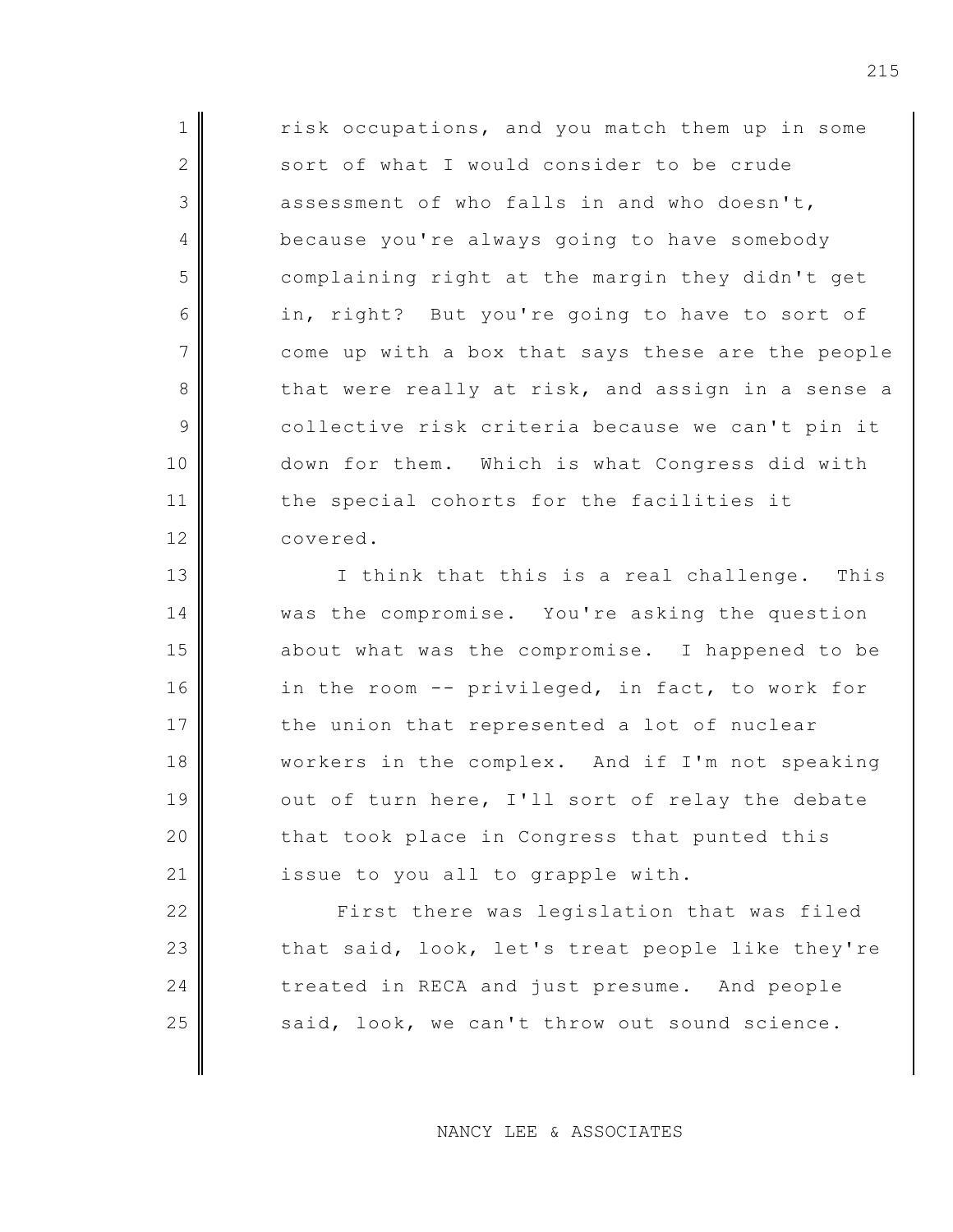1 | You're right. So we said, let's apply sound 2 science where it exists, and where it doesn't and 3 there's really good reason to believe that people 4 may have been put in harm's way and there's 5 irregularities, you shift them to the special 6 cohort.

7 And so the debate was between those that  $8$  wanted to just do it, just provide the broad 9 special cohorts, and those who just simply wanted 10 to use a dose concept. And the lesson actually 11 came out of the Veteran's Administration program, 12 Which said wait a minute, the dose estimation is 13 -- there's so little data upon which to do good 14 dose estimation that where you can't come up with 15 good dose estimates you've got to give people the 16 benefit of the doubt, right? And I think that's 17 really where you need to come down at the end of 18 the day.

19 Ctherwise, what's going to happen is as your 20 dose reconstruction estimates come out and you 21 have -- and this will only -- sort of hindsight's  $22$  the only way to know this -- but as you have lots 23 of these coming out, and they'll come before your 24 committee and you start looking at these cases, 25 and you're saying people you think should qualify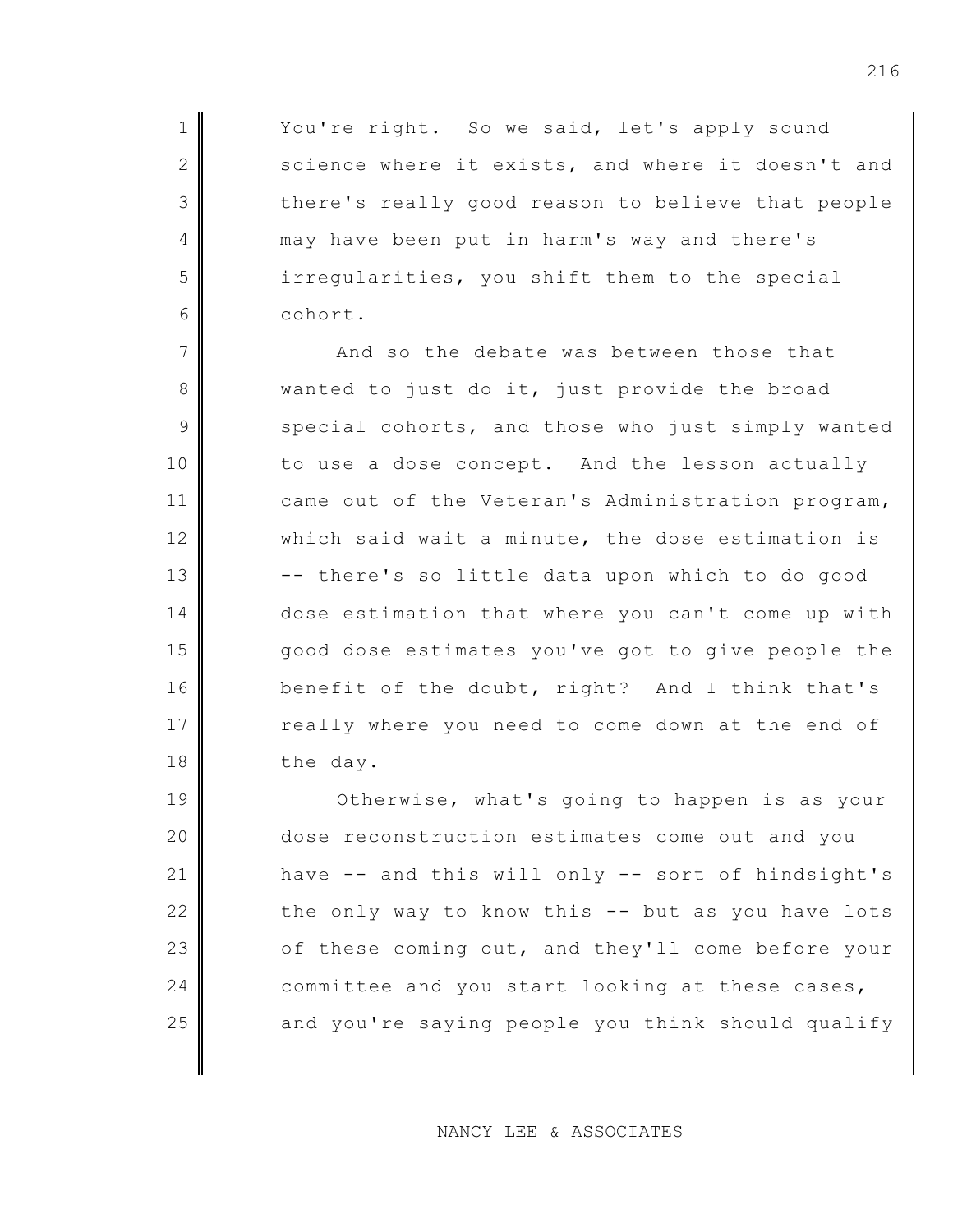1 aren't qualifying, what are you going to do,  $2$  right? Then it's going to sort of dawn on you, 3 wait a minute.

4 So my recommendation is the most thoughtful 5 way out of this box is to -- and perhaps -- is to 6 get the best histories of radiation protection 7 programs put together in the most critical way 8 possible, as was done for the three GDPs, because 9 it is a road map to what you can rely on and 10 can't rely on on a building-by-building-by-11 || building basis. It's enormously illuminating to 12 | look at that. And then you can decide from 13 | looking at this, they did an okay job with the 14 folks in this part, but they didn't here. So we 15  $\parallel$  can narrow that cohort, perhaps, to those that 16 || were put in harm's way but weren't properly 17 | monitored, weren't told.

18 One thing we do know -- and it really is an 19 ethical question -- if you're going to put people  $20$  in harm's way and you're not going to tell them, 21 as this memo made a very conscious decision --22 and this was not isolated to Paducah, and this 23 was not freelancers in the DOE complex. This was 24 the official government policy, as was uncovered  $25$   $\parallel$  at site after site after site after site in the

NANCY LEE & ASSOCIATES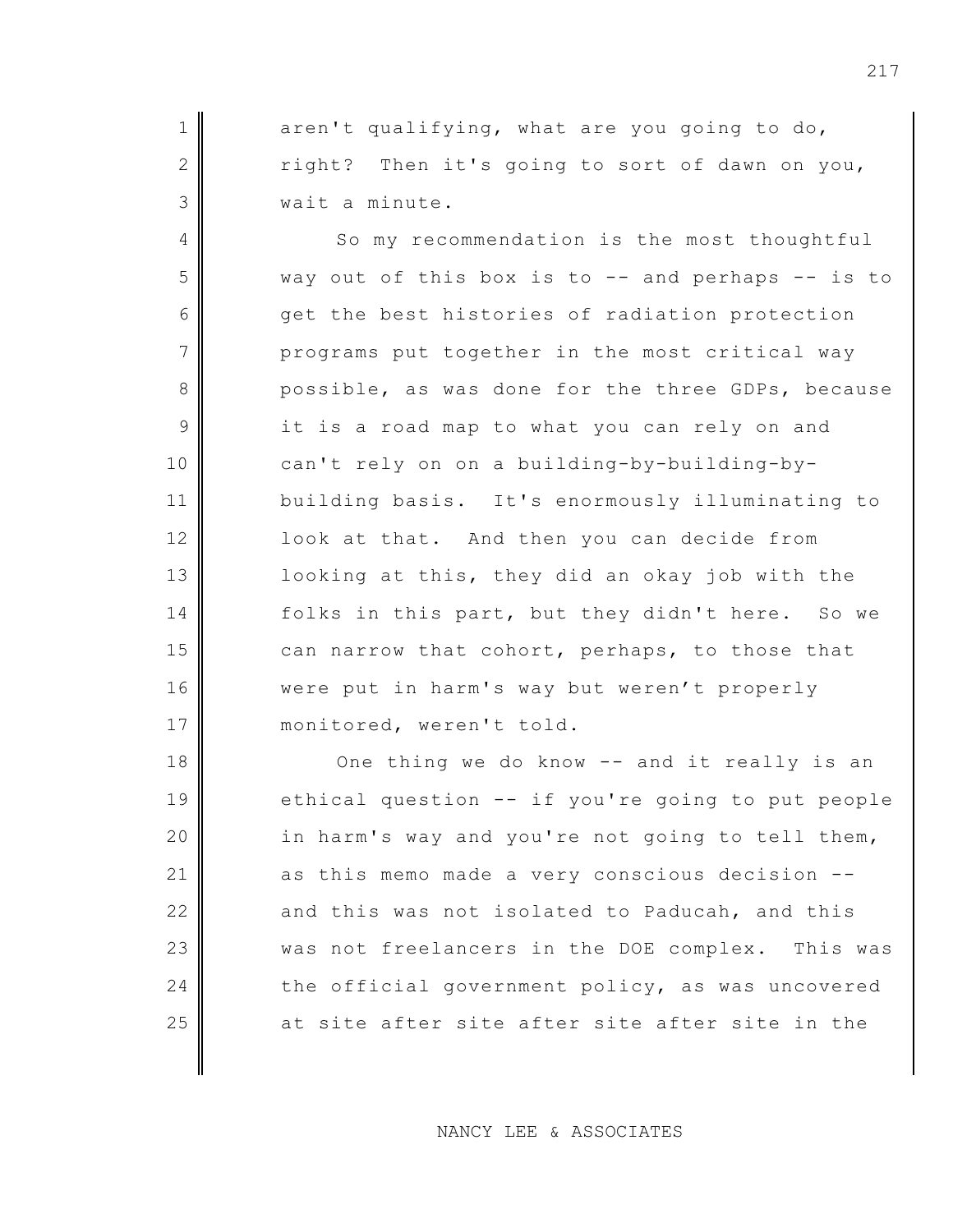1 DOE complex. We have a stack of documents that 2 | look like this going back.

3 Why? Well, because the government didn't 4 || want -- the insurance division of the Atomic 5 Energy Commission didn't want to deal with claims 6 and the costs. They were concerned about adverse 7 publicity. They were concerned about demands by 8 unions for hazardous duty pay. They were 9 concerned about trial lawyers suing them. And 10 they were also worried about the consequences 11 that if this wound up in court you could lose 12 classified materials, or classification, rather.  $13$  So those were all -- so when you're dealing

14 -- my perception of this is that when you're 15 dealing with evaluating how to estimate dose, you 16 have to view it through the historical lens 17 through which it was done, and the notion that 18 this is remedial legislation that was intended  $19$  to, in a sense, cure cover-ups.

20 || That's a long-winded answer.

21 **DR. ZIEMER:** Additional questions or 22 **Comments?** 23 **MR. MILLER:** If I could --

24 **DR. ZIEMER:** Thank you very much. 25 **MR. MILLER:** Just with your indulgence, and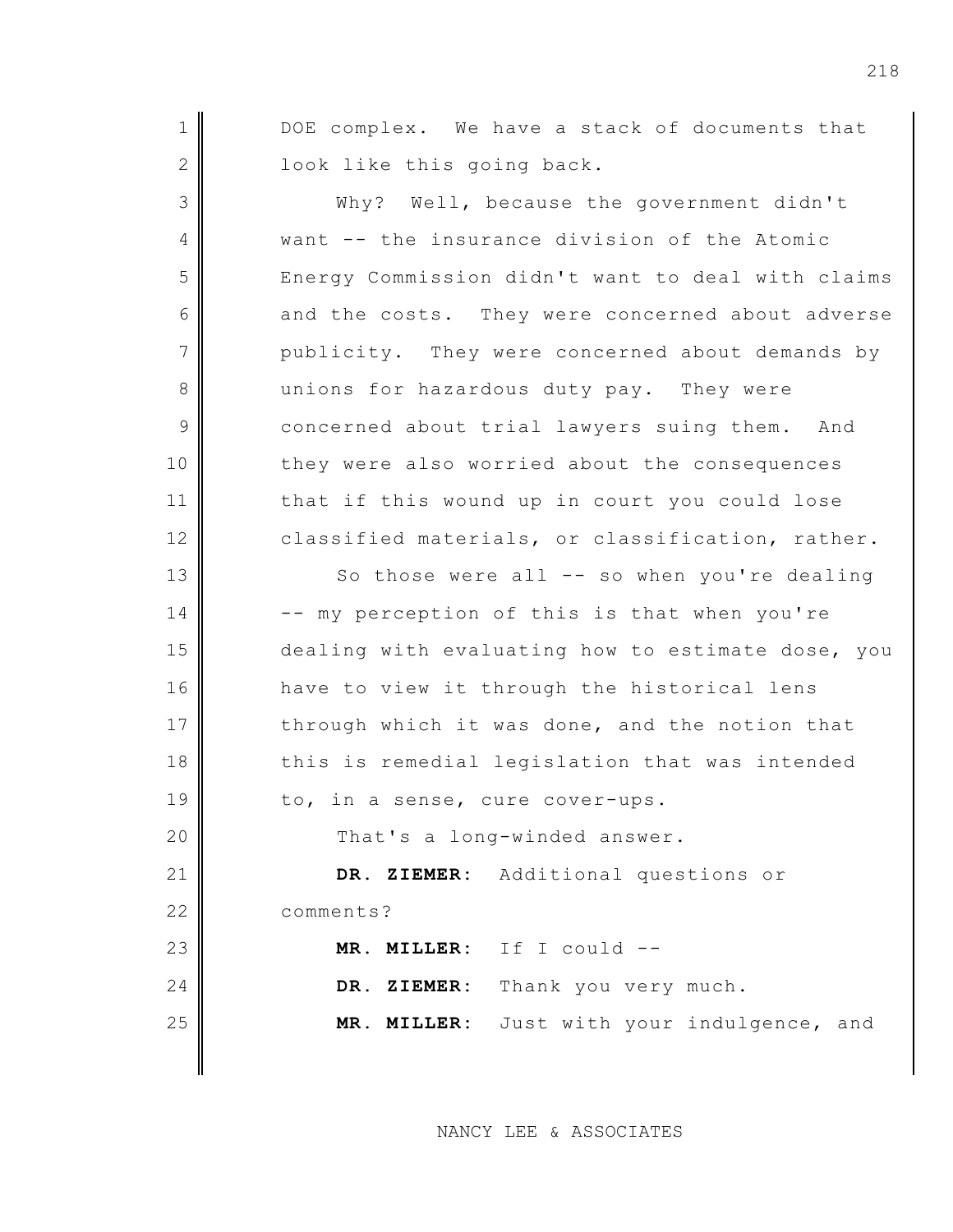| $\mathbf 1$  | because I just came across my one last point I    |
|--------------|---------------------------------------------------|
| $\mathbf{2}$ | just wanted to re-underscore from last week.      |
| 3            | Larry, today, Larry Elliott, I think we were      |
| 4            | discussing sort of the contracting process. And   |
| 5            | I think it was you who responded to a question    |
| 6            | from Dr. Melius about, well, how are you going to |
| 7            | deal with conflict of interest? And you said,     |
| 8            | well, we're going to have a conflict of interest  |
| 9            | plan that we'll negotiate with the contractor     |
| 10           | after we select somebody. Is that a sort of a     |
| 11           | roughly fair characterization, based on the RFP   |
| 12           | language?                                         |
| 13           | MR. ELLIOTT: Yes, there's -- the RFP calls        |
| 14           | for a conflict of interest plan to be submitted   |
| 15           | along with the proposal. That's part of the       |
| 16           | evaluation of each proposal.                      |
| 17           | MR. MILLER: Right. Because we don't know          |
| 18           | what the minimum criteria are for your conflict   |
| 19           | of interest review, other than what was stated in |
| 20           | the RFP, I just want to re-underscore, because by |
| 21           | the time we all meet you may have selected the    |
| 22           | contractor, at the end of March, I guess, right?  |
| 23           | Is that -- you're planning on meeting by the end  |
| 24           | of March, is that right? Advisory Board?          |
| 25           | MR. ELLIOTT: Tentatively the next meeting         |
|              |                                                   |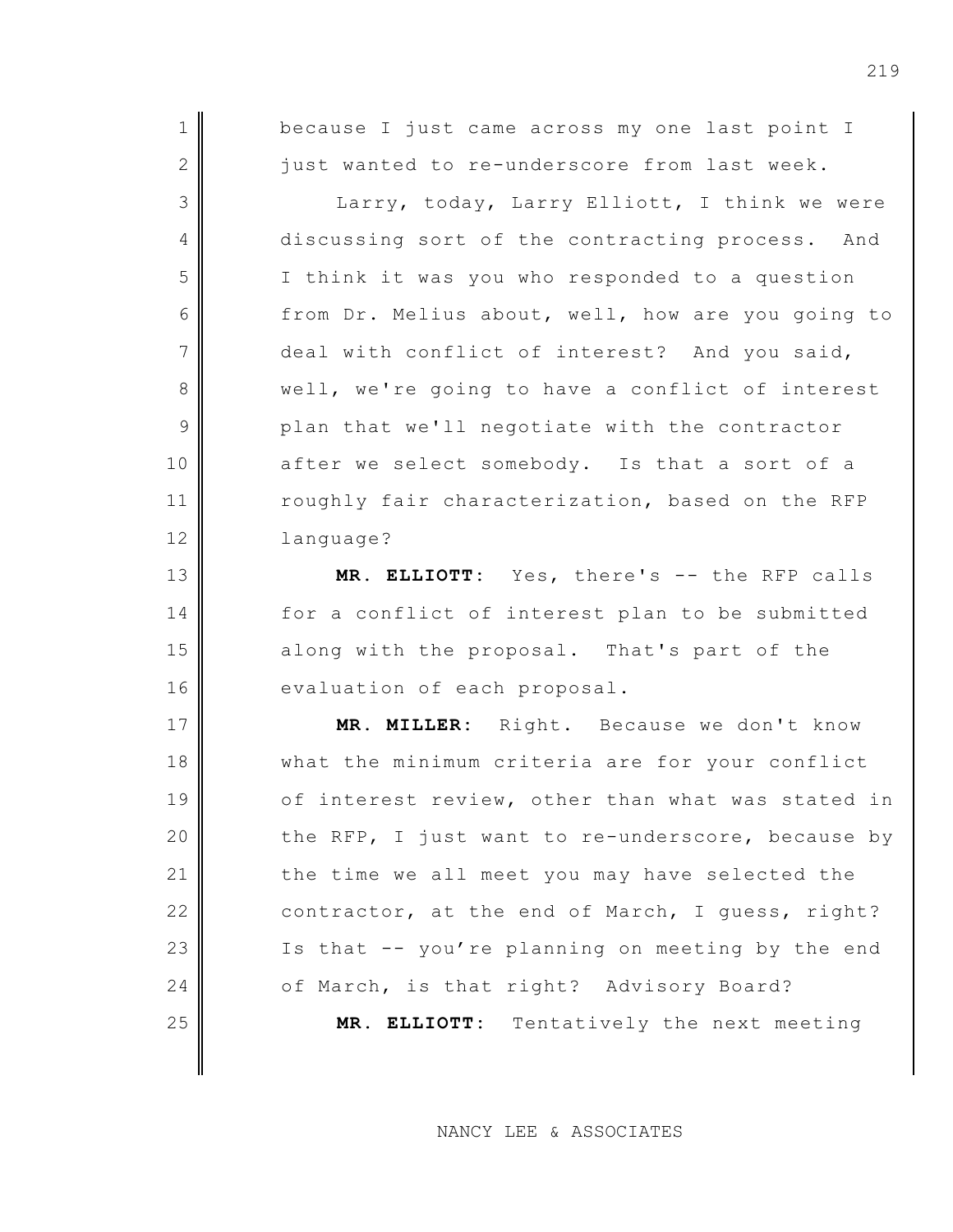| 1           | is set for the 25th of March, yes.                |
|-------------|---------------------------------------------------|
| $\mathbf 2$ | MR. MILLER: Do you have a rough estimate of       |
| 3           | when you think the contract's going to be awarded |
| 4           | for dose reconstruction, rough time frame?        |
| 5           | MR. ELLIOTT: It depends upon the number of        |
| 6           | proposals we receive and the complexity of those  |
| 7           | proposals that we have to review, and March could |
| 8           | be the earliest. I can't really predict at this   |
| 9           | time.                                             |
| 10          | MR. MILLER: Okay. Well, I'd just conclude         |
| 11          | by sort of wanting to revisit one point, which is |
| 12          | that I think that transparency is one of the few  |
| 13          | things that can build public confidence. And to   |
| 14          | the extent that this question of transparency     |
| 15          | with respect to conflict of interest can be       |
| 16          | addressed in whatever plan that NIOSH comes forth |
| 17          | with for its contractors would be very valuable.  |
| 18          | If the bidders don't propose it, I guess is       |
| 19          | my point, to assure transparency, meaning that    |
| 20          | the individual claimant knows who's               |
| 21          | reconstructing their dose and what their work     |
| 22          | history is and their corporation's work history   |
| 23          | with any given site or claim, if they don't know  |
| 24          | it's hard to have a lot of confidence in knowing  |
| 25          | who's on the other side, because at least the     |

 $\parallel$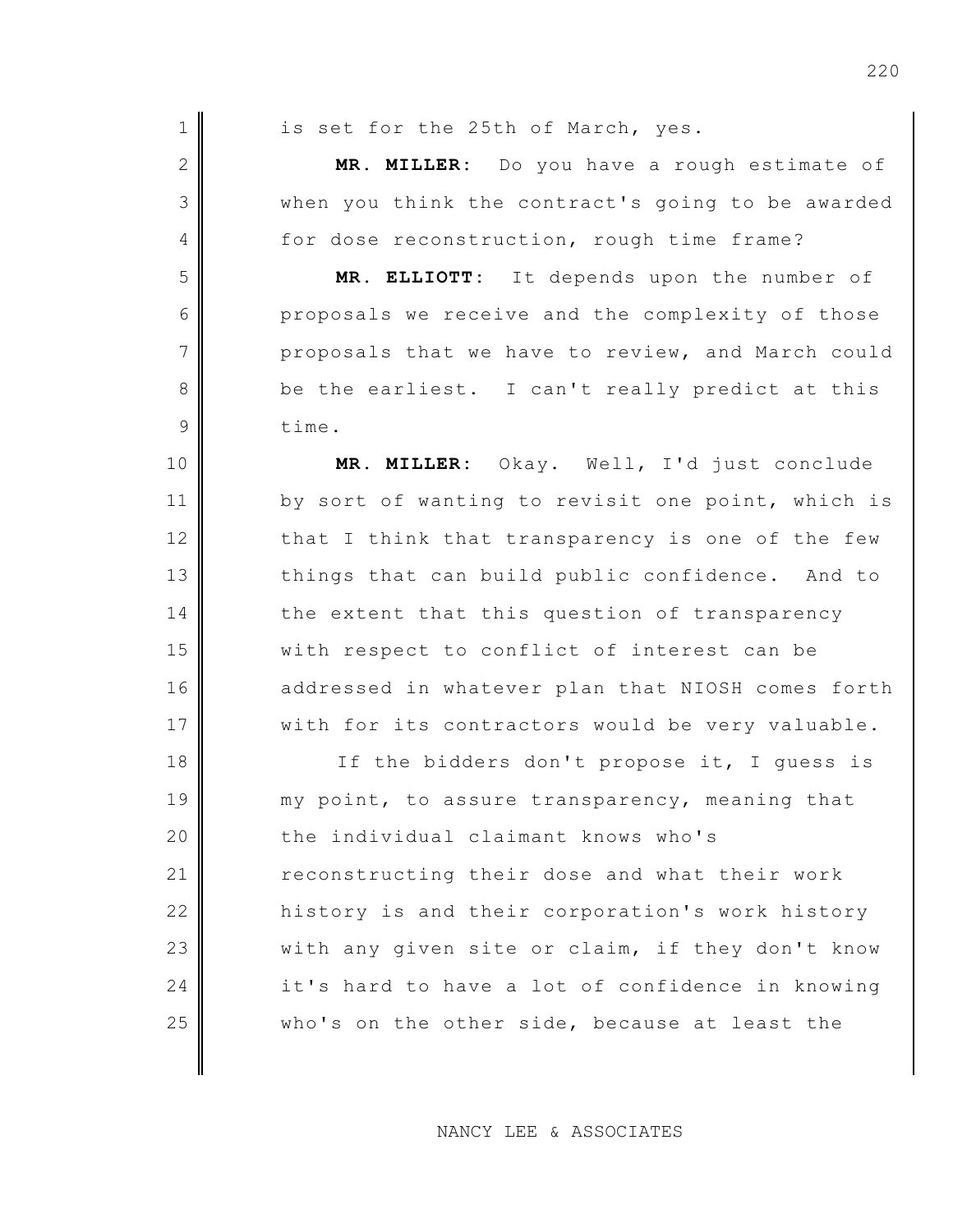1 character -- at least two of the three bidders  $2$  that I understand are going to be submitting 3 bids. 4 And to that extent transparency, I think, is 5 sort of one of the things you all can impose 6 that's not stated explicitly in your RFP, but I 7 think would raise comfort levels so that people 8 know who's doing the work on the other side. 9 I think that's it. 10 **DR. ZIEMER:** Thank you. 11 **Are there any other members of the public** 12 who have comments? I just had the two had signed 13 up, but certainly offer the opportunity if 14 there's others that wish to comment. 15 (No response) 16 **DR. ZIEMER:** Let me ask if there are any 17 | other members of the public who have come in this 18 afternoon who were not here when we had 19 introductions this morning, so we know who you 20 are for the record and who you represent. Anyone 21 that did not get introduced? 22 **Actually Bob, you were one of those, but** 23 vou've now been introduced; Bob Alvarez. 24 Anyone else? 25 **MR. MORAN:** I'm Frank Moran from Westat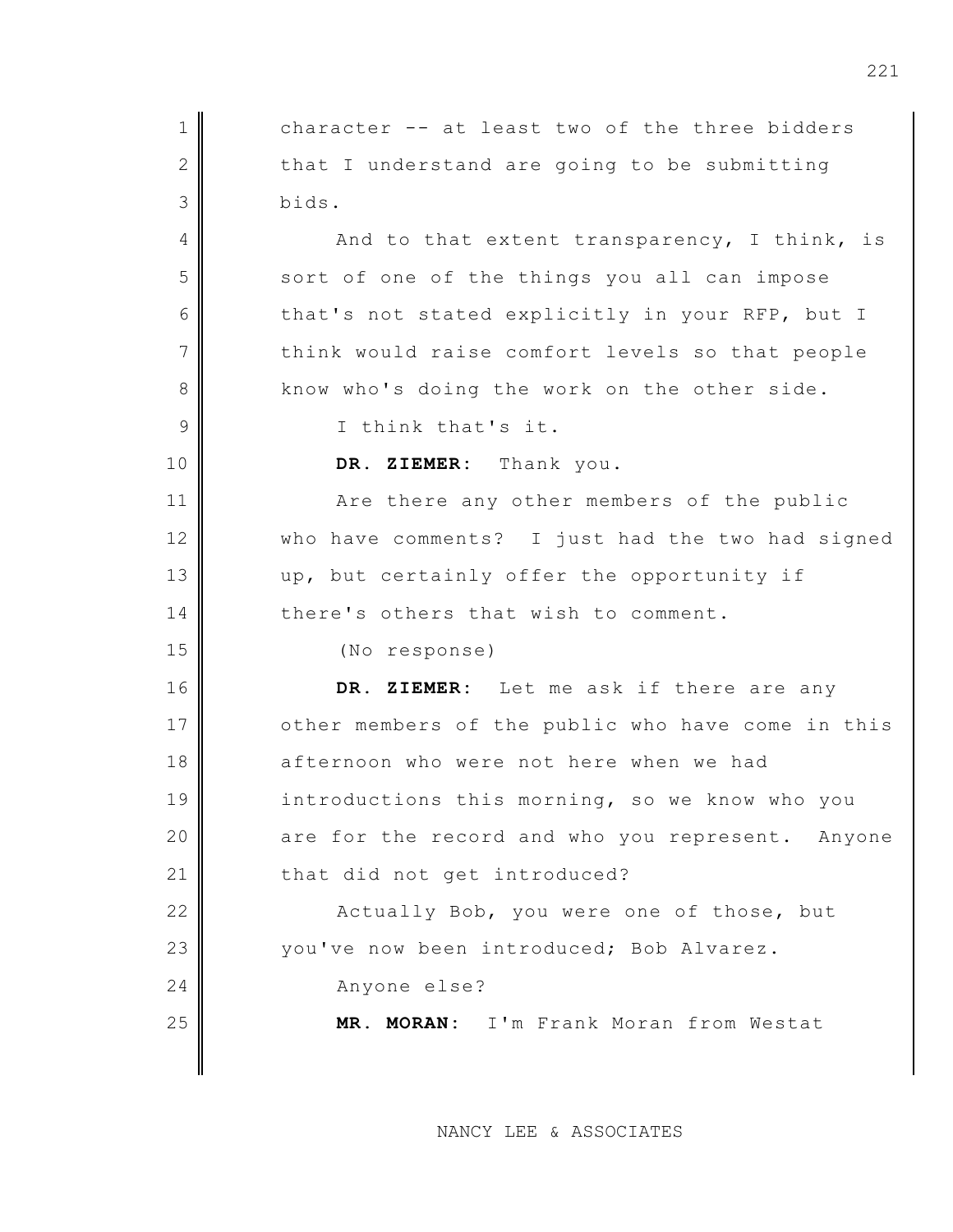| $\mathbf 1$    | Company in Rockville, Maryland.                   |
|----------------|---------------------------------------------------|
| $\mathbf{2}$   | DR. ZIEMER: Others?                               |
| 3              | (No response)                                     |
| 4              | DR. ZIEMER: Thank you.                            |
| 5              | Since we're a bit ahead of schedule, I think      |
| 6              | in the interest of time we are going to proceed   |
| $\overline{7}$ | with some of the materials that we would have     |
| $8\,$          | started with tomorrow morning, particularly       |
| $\mathsf 9$    | looking at the proposed rule 42 CFR 82. We, the   |
| 10             | Board, has to deal with this proposed rule-making |
| 11             | in a manner analogous to what we did on 42 Part   |
| 12             | 81 -- that is, we are asked to review the rule    |
| 13             | and comment, comment specifically on three        |
| 14             | questions that are in the preamble to this rule.  |
| 15             | In order to expedite that process, I suggest      |
| 16             | that we proceed at this point in a fashion        |
| 17             | similar to what we did at our last meeting, and   |
| 18             | that is to go through that rule section by        |
| 19             | section and see if there are questions for the    |
| 20             | staff or comments that people wish to make. And   |
| 21             | we'll go through the rule, and then we can        |
| 22             | prepare ourselves for considering how to address  |
| 23             | the three questions that are posed for us.        |
| 24             | Is that agreeable, then, that we proceed in       |
| 25             | that fashion?                                     |
|                |                                                   |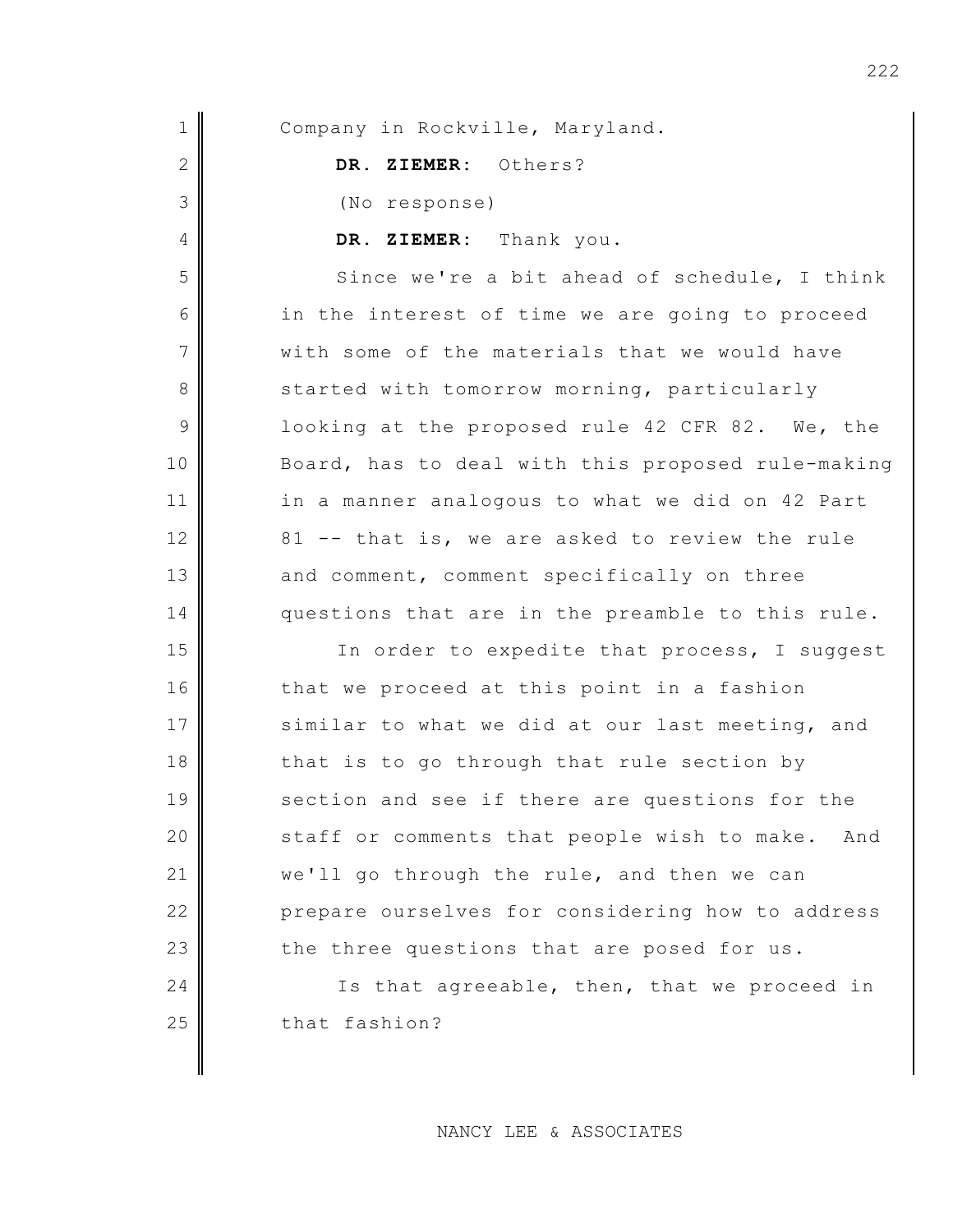1 (No response)

| $\mathbf{2}$   | DR. ZIEMER: Okay, let's turn to the rule          |
|----------------|---------------------------------------------------|
| 3              | itself. Page 50978 is the introductory material   |
| 4              | that summarizes the rule and calls for public     |
| 5              | comments. There's background on the following     |
| 6              | page on statutory authority. There's information  |
| $\overline{7}$ | on the legal requirements for dose                |
| 8              | reconstruction, information on the purpose of     |
| $\mathcal{G}$  | dose reconstruction, an explanation of how doses  |
| 10             | are reconstructed, how they are conducted, and so |
| 11             | forth. The actual rule -- and then a history of   |
| 12             | the rule development.                             |
| 13             | The actual rule begins -- I'm looking for         |
| 14             | the page, the actual beginning here, just a       |
| 15             | moment -- 50985. And of course at the very        |
| 16             | beginning there's kind of an index to the various |
| 17             | sections, starting with Section 82.0 and so on.   |
| 18             | So let us then begin with page 50986, and         |
| 19             | we'll look at this section by section. We're not  |
| 20             | going to read the sections, but we will pause at  |
| 21             | each one, assuming the Board members have read    |
| 22             | this again and again for their evening pleasure.  |
| 23             | Section 82.0, any question on the background      |
| 24             | information, or comments?                         |
| 25             | (No response)                                     |
|                |                                                   |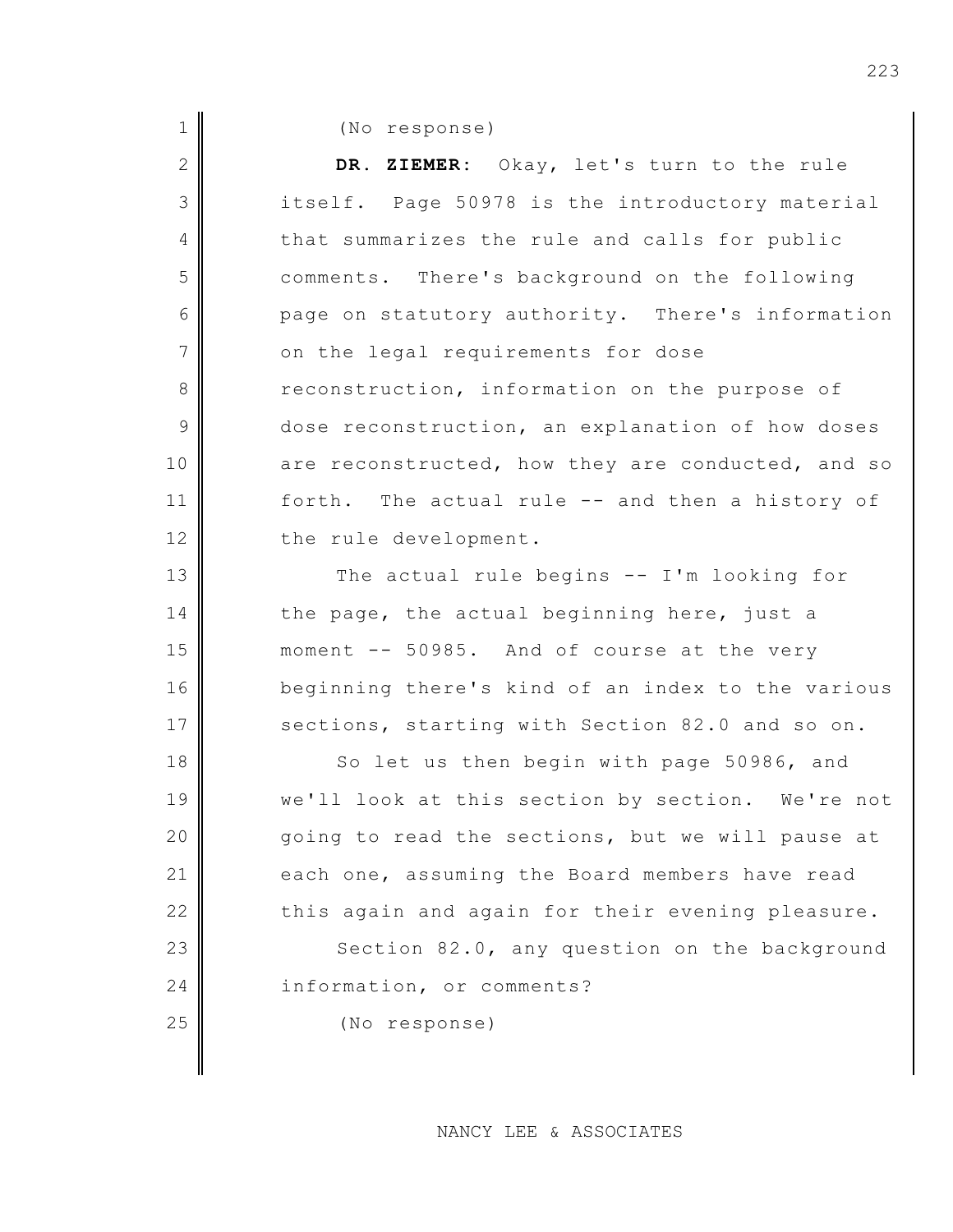1 **DR. ZIEMER:** I'll push us along here on some  $2$  of these questions if it's clear that there are 3 no comments.  $4 \parallel$  82.1, purpose of the rule? 5 (No response) 6 **DR. ZIEMER:** 82.2, basics of dose 7 | reconstruction? Roy. 8 **DR. DeHART:** I have a question under item 9 (a) of that. It says specifically that we are to 10 -- or in constructing the dose reconstruction 11 that the accuracy of the dose that has been 12 calculated -- and all of that information that 13 would come in, I assume, from DOE -- the question 14 that was raised by Mr. Miller on the accuracy of 15 that information, could NIOSH comment about how 16 they would attend to address that issue on the 17 accuracy of dose information provided to you? 18 **DR. ZIEMER:** And it may go beyond accuracy. 19 The dose information may be accurate, but I think 20 **one of the questions being raised was does that** 21 reflect the actual workplace situation, perhaps  $22$  was  $-$ 23 **DR. DeHART:** That's what I mean by accuracy. 24 **DR. NETON:** Yeah. The statement reads, if  $25$   $\parallel$  found to be complete and adequate  $-$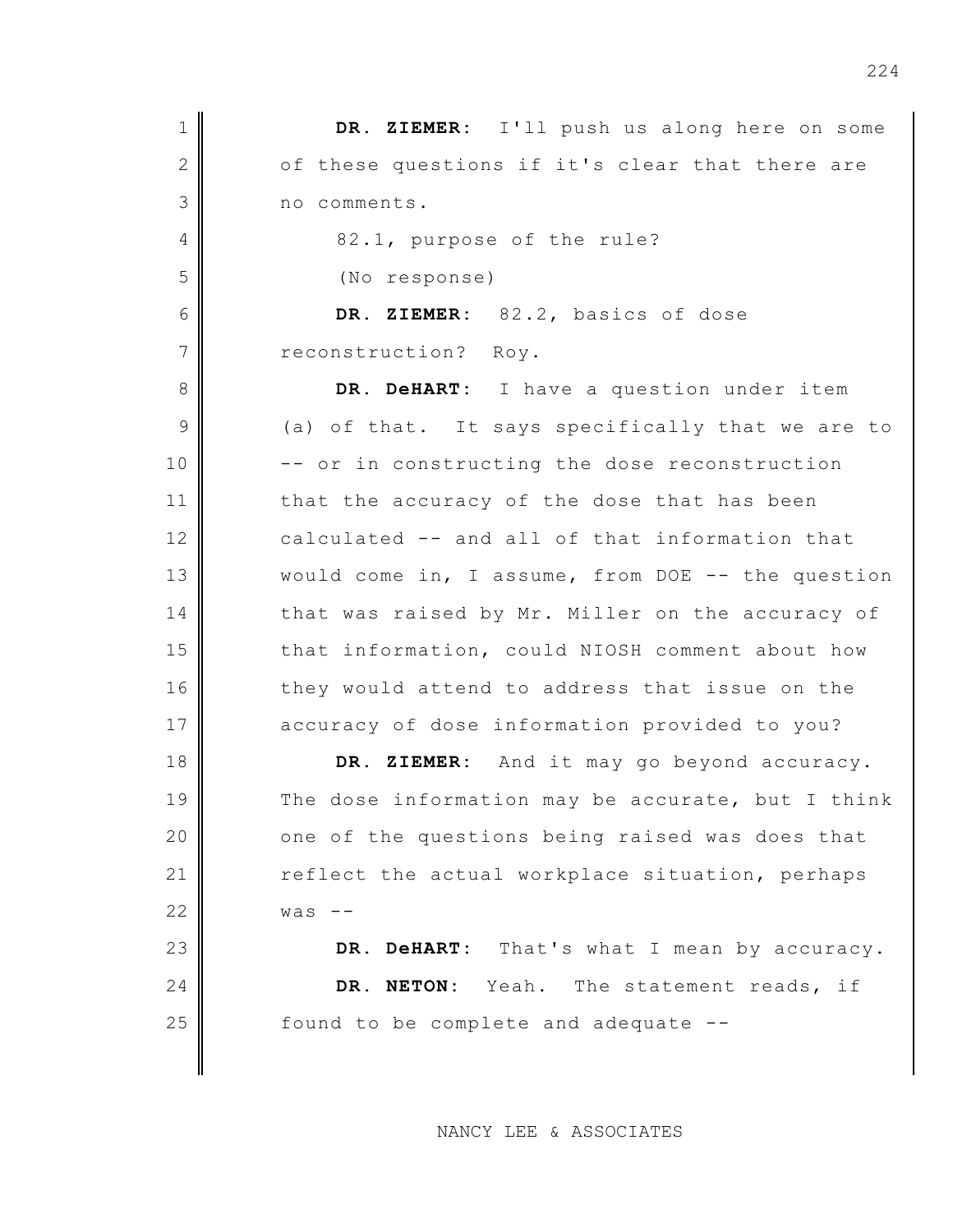| $\mathbf 1$    | DR. DeHART: Yes.                                  |
|----------------|---------------------------------------------------|
| $\mathbf{2}$   | DR. NETON: -- individual worker monitoring        |
| 3              | data such as dosimeter readings.                  |
| 4              | That speaks to that issue, which is NIOSH         |
| 5              | intends to use personnel monitoring data only     |
| 6              | after a thorough review that the data themselves  |
| 7              | were -- accurately depicted the exposure          |
| 8              | environment of the worker themselves. And that    |
| $\overline{9}$ | would require an analysis of the type of          |
| 10             | materials that were in the workplace, the         |
| 11             | energies of the emissions for the dosimeters, and |
| 12             | the adequacy of the bioassay monitoring program   |
| 13             | to measure the workplace exposure elements.       |
| 14             | So we would be relying on the process             |
| 15             | information at the sites, a technical review of   |
| 16             | the bioassay programs. We know for certain cases  |
| 17             | bioassay samples were taken but no tracers were   |
| 18             | used, so one doesn't know whether that represents |
| 19             | a ten percent recovery of the material or 95      |
| 20             | percent. There are some studies out there, so it  |
| 21             | will be review of those studies that have been    |
| 22             | published that have evaluated those               |
| 23             | circumstances.                                    |
| 24             | So it would -- it's going to be very              |
| 25             | facility-specific. But we certainly would not     |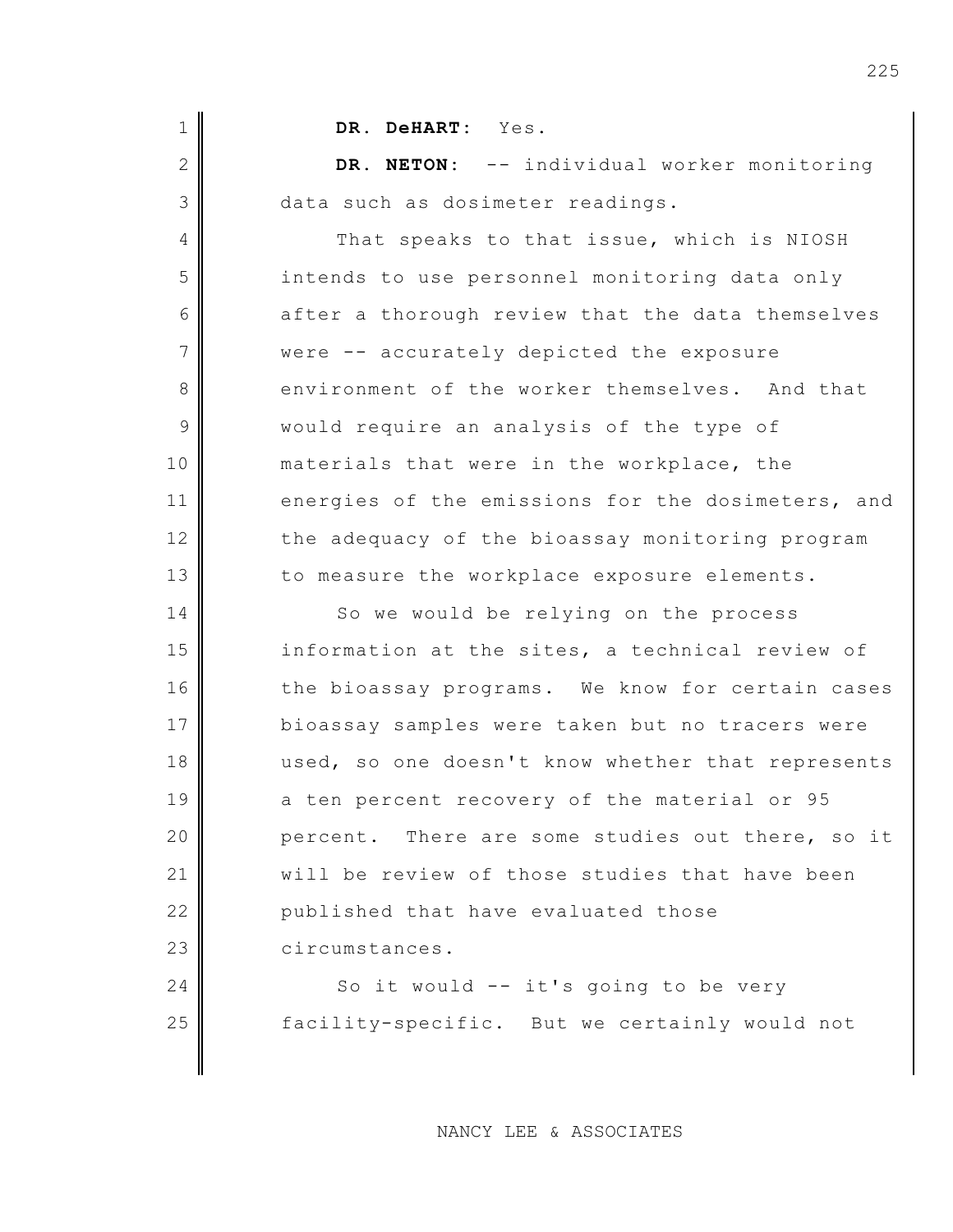1 use the data without first making a determination  $2$  if it was representative of the worker's 3 exposure.

4 **DR. ZIEMER:** And can you also comment on the 5 nature of your documentation of that? Would 6 there in each case, then, be some sort of a 7 report or an analysis that you provide?

8 **DR. NETON:** Yes. It is our intent that we 9 develop a facility profile for the facility that 10 documents such things as the detection limits, 11 the quality of the monitoring programs, that 12 could be used for the individual sites.

13 **DR. ZIEMER:** And this would be a public 14 document, so that if workers at that site felt  $15$  that it did not reflect what was going on there 16 would be ample opportunity for that information 17 to emerge?

18 **DR. NETON:** Yes.

19 **DR. ZIEMER:** If somebody said, you know, we 20 always straddled these things --

21 **DR. NETON:** Yeah, that's --

22 **DR. ZIEMER:** -- or whatever.

23 **DR. NETON:** That's our intent.

24 **DR. ZIEMER:** Well, I notice in that picture  $25$  it appears that the guy is wearing wrist badges,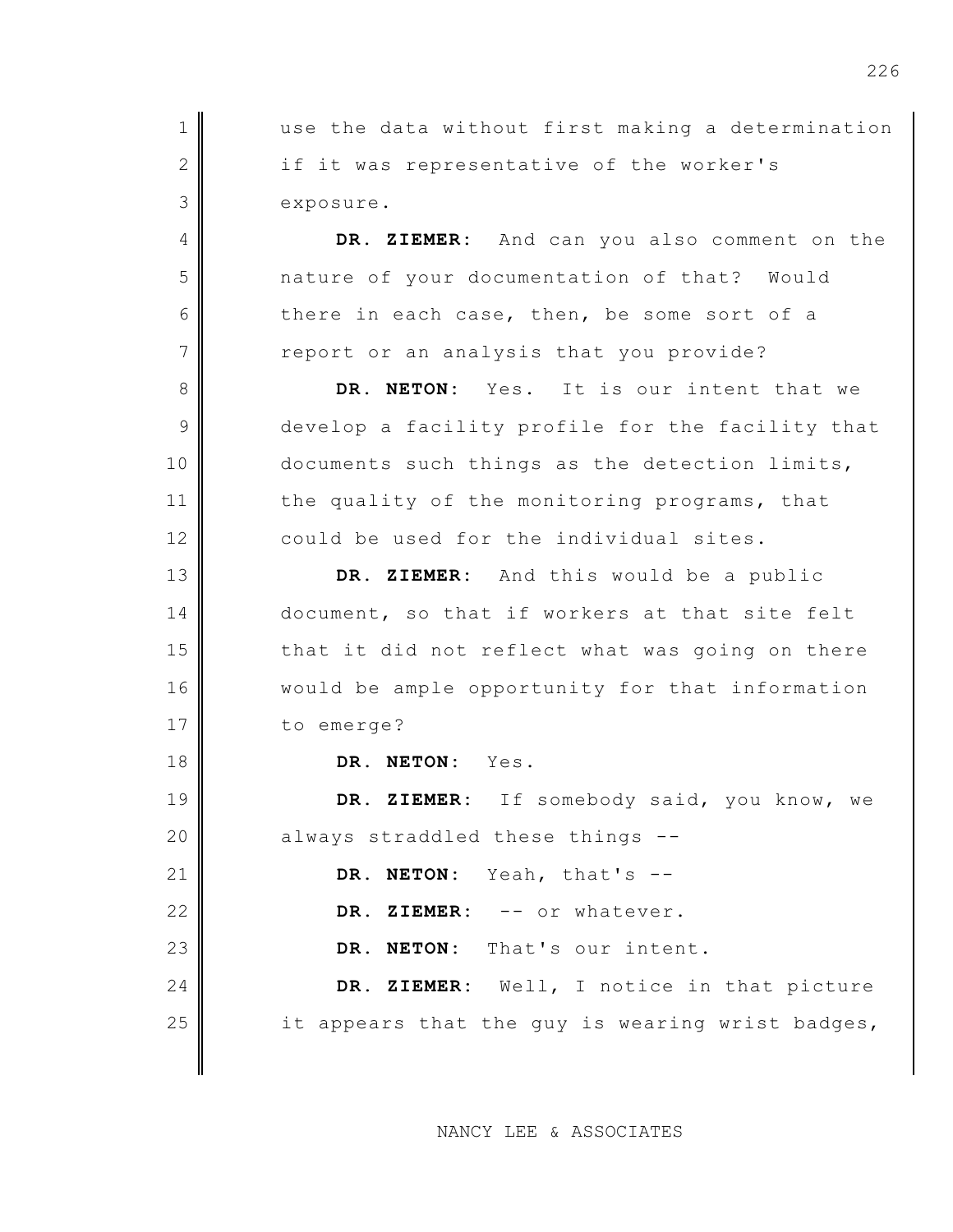| $\mathbf 1$   | and those would be very accurate determinations   |
|---------------|---------------------------------------------------|
| $\mathbf{2}$  | of gonadal dose. That's not an anatomical         |
| 3             | statement, but more of the -- I mean, I do know   |
| 4             | my anatomy.                                       |
| 5             | (Laughter)                                        |
| 6             | DR. ZIEMER: The location of the wrists in         |
| 7             | that case were similar. But -- I'd better stop.   |
| $8\,$         | In any event, is there some level of              |
| $\mathcal{G}$ | confidence that the process -- I think this is    |
| 10            | perhaps Roy's question, I don't want to put words |
| 11            | in your mouth -- would uncover irregularities     |
| 12            | that might otherwise not appear.                  |
| 13            | MR. ELLIOTT: Let me add to Jim's response.        |
| 14            | Yes, we're very aware of many of the reports      |
| 15            | that Mr. Miller has mentioned, and the dose       |
| 16            | reconstruction processes underway at like Mound   |
| 17            | and Rocky Flats. Having those available to us is  |
| 18            | a benefit. Our interview process, we hope to      |
| 19            | establish some of these other types of things     |
| 20            | that are not obviously evident and available in   |
| 21            | records.                                          |
| 22            | How do we try to get at that, beyond that?        |
| 23            | That is something we're wrestling with.<br>We     |
| 24            | appreciate anybody's thoughts and suggestions on  |
| 25            | how to improve in that regard. We feel that as    |
|               |                                                   |
|               |                                                   |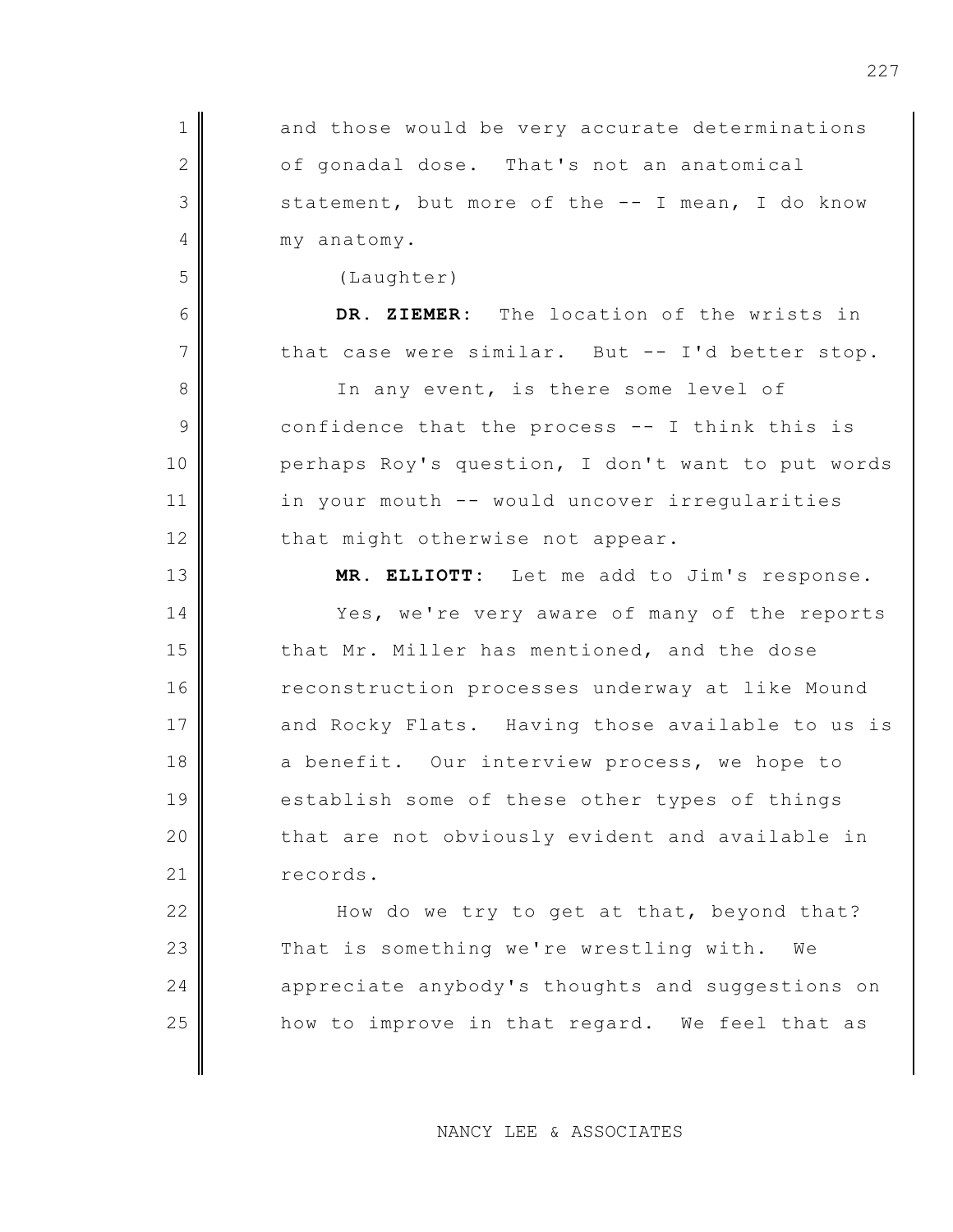| $\mathbf 1$    | we go forward and accrete information and create  |
|----------------|---------------------------------------------------|
| $\mathbf{2}$   | these profiles for a site, not only will that be  |
| 3              | made public and available for comment, but a      |
| $\overline{4}$ | report on each individual dose reconstruction     |
| 5              | will go to the claimant as well as DOL for the    |
| 6              | adjudication of the claim, and relevant           |
| 7              | information from that individual dose             |
| $8\,$          | reconstruction effort in that report will be      |
| $\mathsf 9$    | pulled out and incorporated into the profile as   |
| 10             | it's built.                                       |
| 11             | So that will become part -- the individual        |
| 12             | dose reconstruction report for a claimant won't   |
| 13             | be public information, but the relevant new       |
| 14             | information gained from that piece of the process |
| 15             | will be.                                          |
| 16             | DR. ZIEMER: There was also some indication        |
| 17             | that even the workers themselves may not be aware |
| 18             | of irregularities, so we certainly need to be     |
| 19             | cognizant of other indicators that would suggest  |
| 20             | that something was amiss, whether it's a mass     |
| 21             | balance issue or some other sort of indicator.    |
| 22             | DR. DeHART: Roy DeHart again.                     |
| 23             | The issue of the employee remembering what        |
| 24             | their dose is and being able to refer to that on  |
| 25             | interview, of course, is important, and probably  |
|                |                                                   |
|                |                                                   |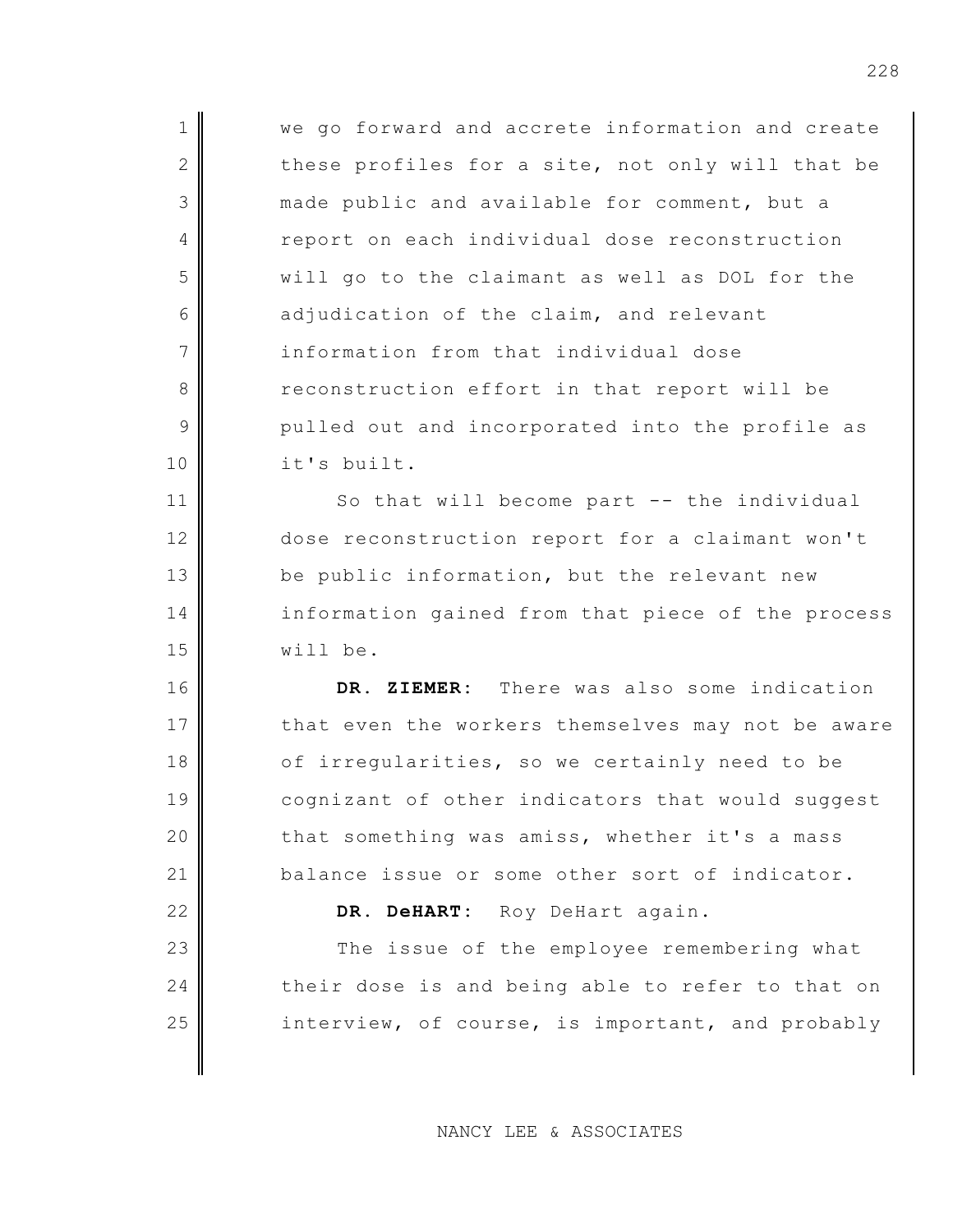1 can only be done correctly if they're given that 2 **information**.

3 When it comes to the rule, once the rule 4 becomes final, I can't remember in reading 5 through this whether it allows you the 6 flexibility to adjust and make change. Does it?

7 **MR. ELLIOTT:** Yes, it does, and as with the 8 IREP - and you wanted to see the significant 9 changes that were made to those -- you would have 10 opportunity to review those. You'll also have 11 opportunity to review significant changes that 12 would occur in dose reconstruction methodology 13 that's in the implementation quidelines or the 14 technical basis documents.

15 That becomes part of the information we 16 present to you for your understanding and your 17 review of dose reconstructions, as well as your 18 review to comment and say this makes sense, this 19 should be  $-$  this is a change that should happen. 20 Or if you feel conversely, you can express that 21 as well.

22 **DR. MELIUS:** But just to clarify that point, 23 that is not in the regulation, is it, that 24 review, that process? It's in the preamble  $25$  again. Do we have the same issue we had with the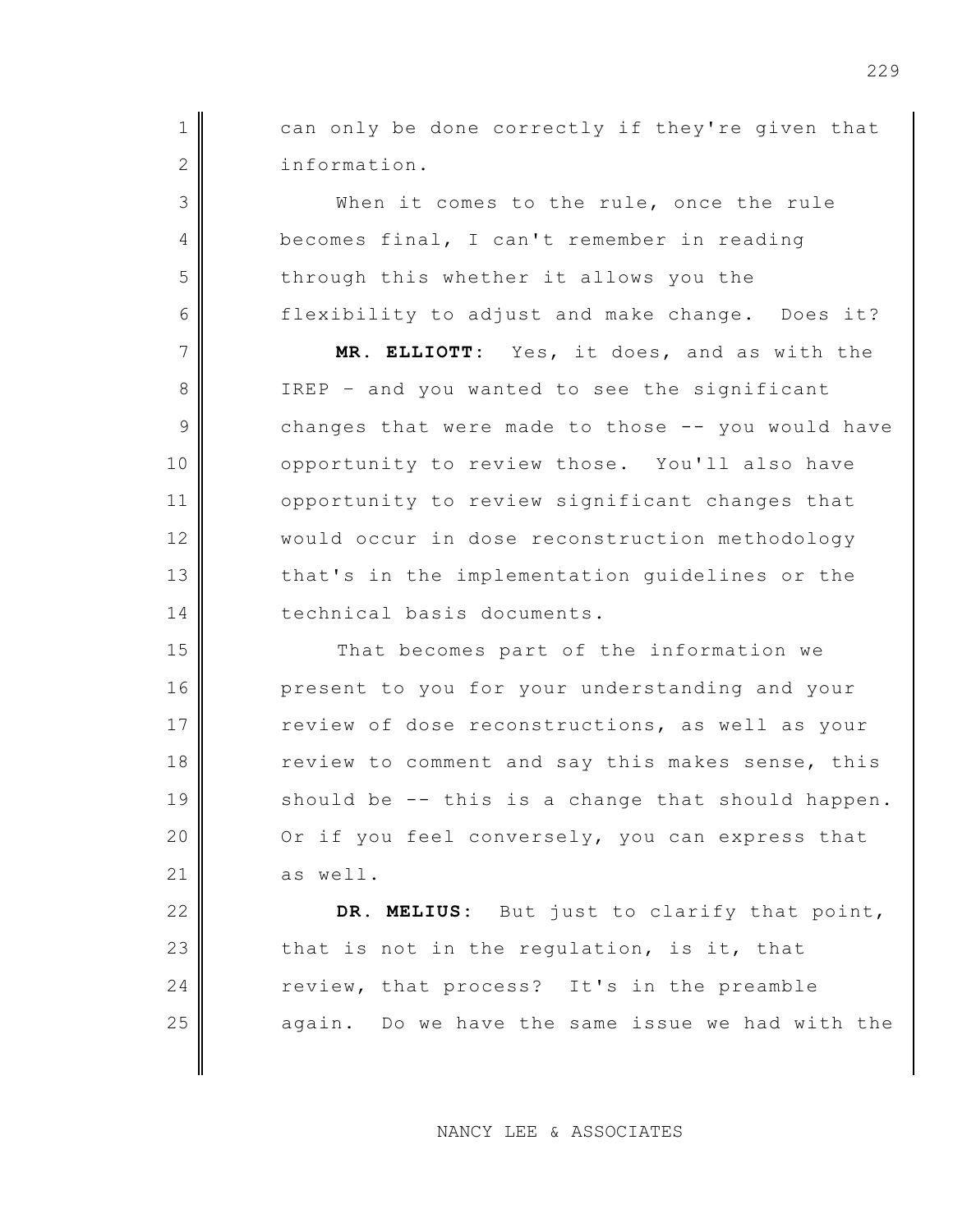$1 \parallel$  other --2 **MR. ELLIOTT:** (Nods head) 3 **DR. MELIUS:** Okay. 4 **DR. ZIEMER:** Right, and we may want to 5 return to that. 6 Henry. 7 **DR. ANDERSON:** Just a somewhat interpretive 8 question. Are you going to have to make for each 9 case a determination that the data is complete 10 and adequate? 11 I mean, like (a) here is if found to be 12 complete and adequate. That assumes that you 13 make a  $-$  in order to begin, you're going to have 14 to make a determination, which might be from your  $15$  site-specific or -- what I think we've been 16 seeing through this whole thing is you're going  $17$  to use all the information you have available, 18 which is quite different from having to make a 19 determination, is it adequate. You could say 20  $\parallel$  it's inadequate, but it's the best we have so we 21 | will use it. And I just want to be sure you 22 don't get caught subsequently with being 23 challenged that it should not have been 24 considered adequate. 25 **DR. NETON:** I guess it's an issue of

230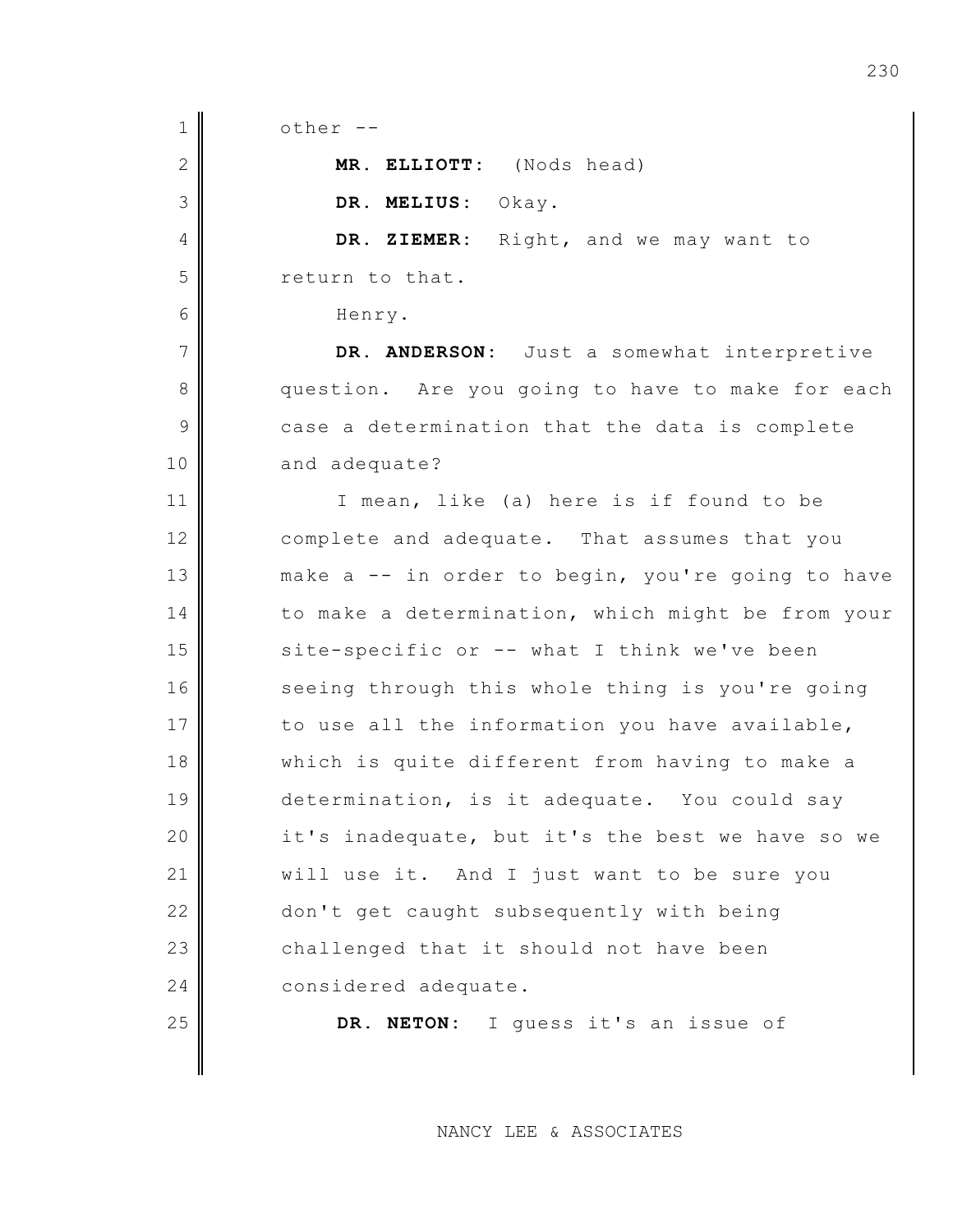| $\mathbf 1$  | semantics, but yeah, we will -- we do intend to   |
|--------------|---------------------------------------------------|
| $\mathbf{2}$ | on an individual basis determine that the         |
| 3            | information's complete and adequate to conduct a  |
| 4            | dose reconstruction. Now that does not            |
| 5            | necessarily mean that we have every shred of      |
| 6            | available evidence out there. We just have        |
| 7            | enough of it to be able to complete a dose        |
| $8\,$        | reconstruction, to make an unbiased determination |
| 9            | as to whether or not the person has a significant |
| 10           | exposure or not.                                  |
| 11           | DR. ANDERSON: Okay.                               |
| 12           | DR. ZIEMER: But the rule does not require         |
| 13           | that there be adequate dosimetry to do the dose   |
| 14           | reconstruction.                                   |
| 15           | DR. NETON:<br>$\mathbb{N} \circ$ .                |
| 16           | DR. ZIEMER: It only -- it says if it is           |
| 17           | adequate, you do it from that monitoring data.    |
| 18           | DR. NETON: Right.                                 |
| 19           | DR. ZIEMER: If not, you go to sort of plan        |
| 20           | $\, {\bf B}$ .                                    |
| 21           | DR. ANDERSON: To B, yeah. And what we             |
| 22           | haven't seen is what's the model for plan C. How  |
| 23           | would you use -- how would you do dose            |
| 24           | reconstruction based on --                        |
| 25           | DR. NETON: Okay, I think I know where             |
|              |                                                   |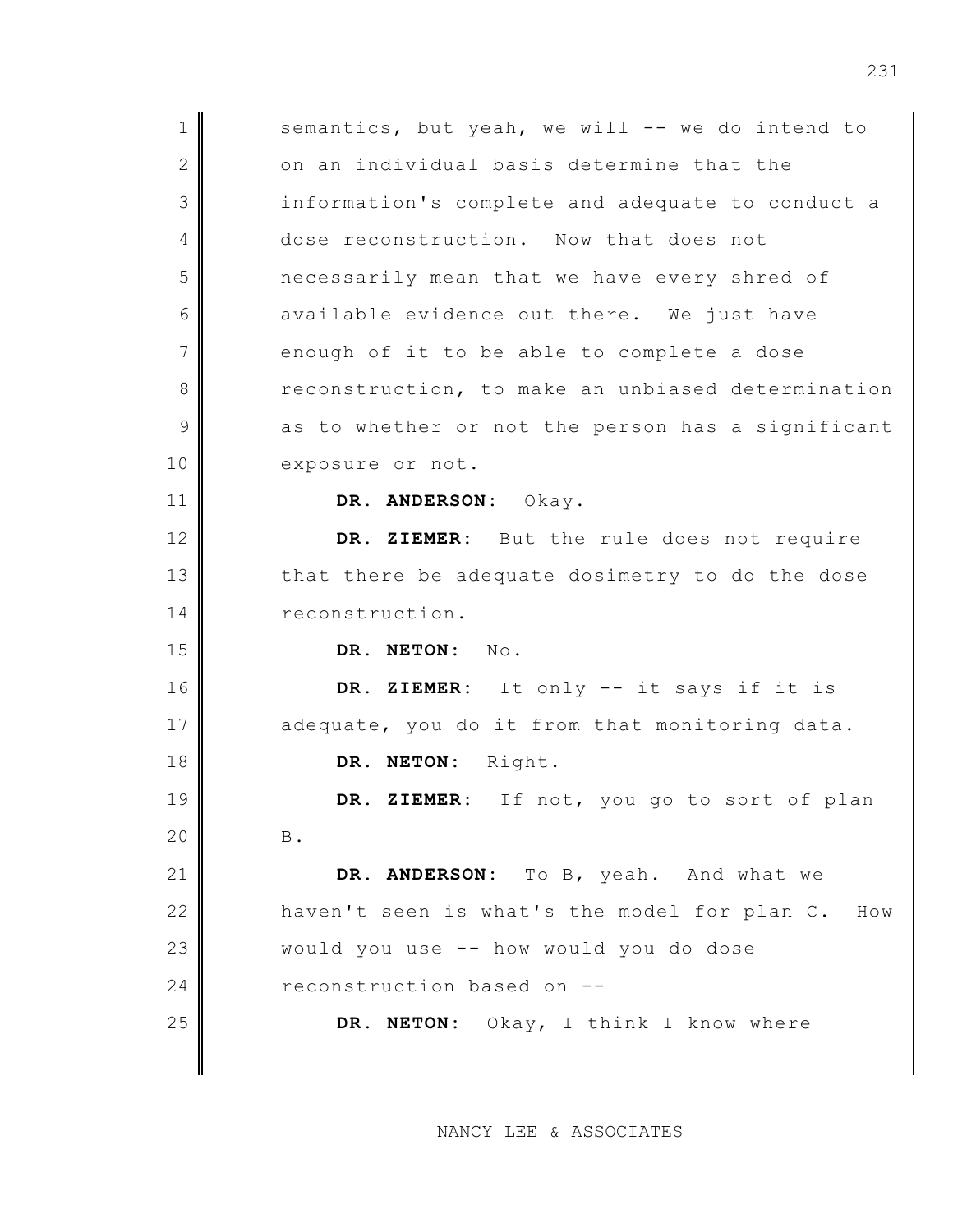| $\mathbf 1$   | you're coming from. I covered that --            |
|---------------|--------------------------------------------------|
| $\mathbf{2}$  | DR. ANDERSON: It's kind of the levels. You       |
| 3             | $qo A -$                                         |
| 4             | DR. NETON: Yeah.                                 |
| 5             | DR. ANDERSON: And we really dealt with --        |
| 6             | we're assuming you're going to have some level A |
| 7             | information and we're going to move from there.  |
| $8\,$         | I'm just curious as to -- C almost gets us into  |
| $\mathcal{G}$ | the special $--$                                 |
| 10            | DR. ZIEMER: No, but that's source term and       |
| 11            | so on.                                           |
| 12            | DR. NETON: Right, yeah. I gave an example        |
| 13            | last meeting of how we would approach it from a  |
| 14            | source term analysis based on the amount of      |
| 15            | material that were there, the types of           |
| 16            | operations, whether it was grinding, welding,    |
| 17            | cutting, and to give a bracketing dose estimate  |
| 18            | for the individual, keeping in mind that we are  |
| 19            | not constrained to have single point estimates   |
| $20$          | for a person's dose. We can put a distribution,  |
| 21            | and I think I indicated at that time that may    |
| $2\sqrt{2}$   | well be a range --                               |
| 23            | DR. ANDERSON: Okay.                              |
| 24            | DR. NETON: -- a uniform range, saying our        |
| 25            | estimate ranges between one and ten rem.<br>And  |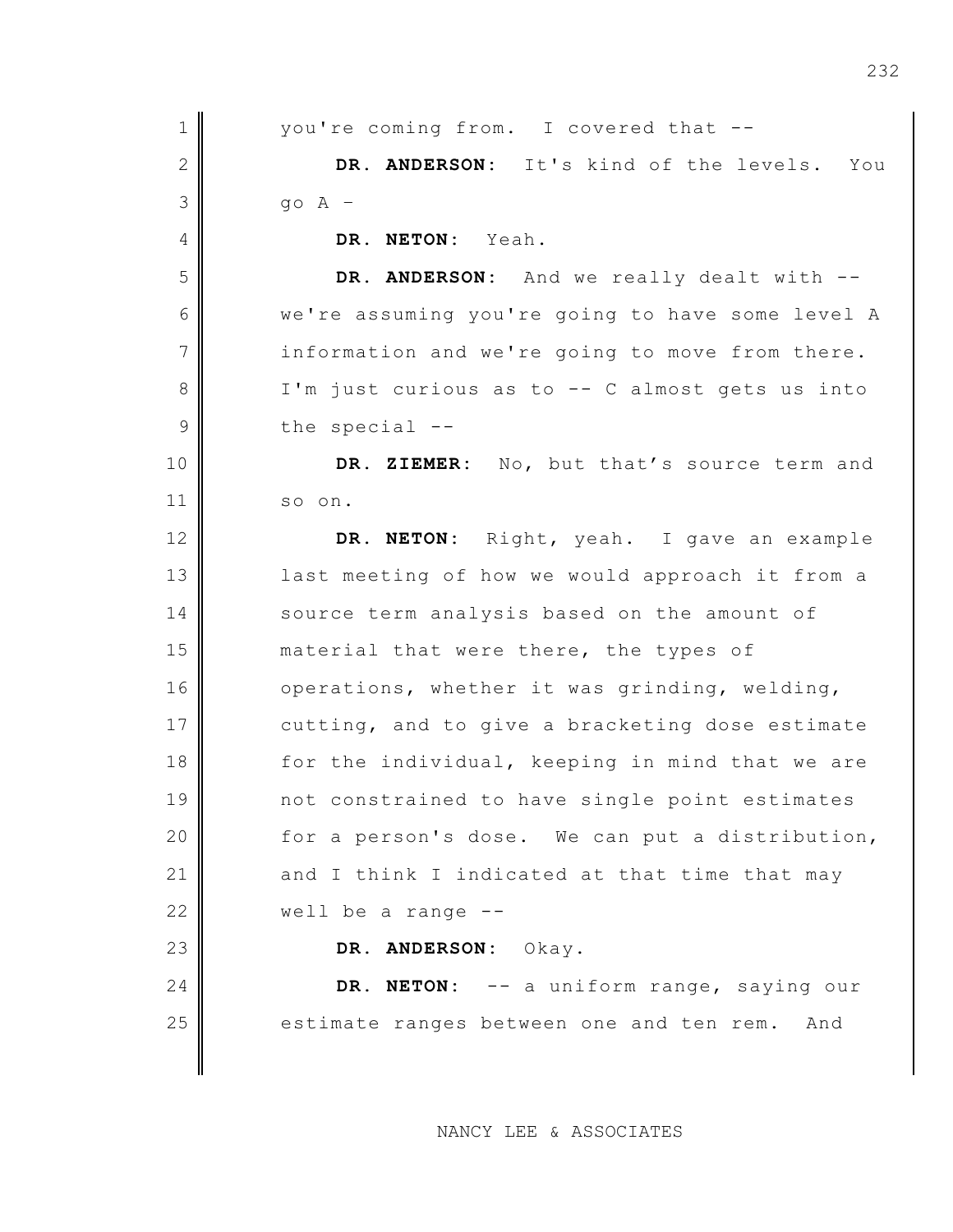1 | that would be a viable input to be able to put 2 into the IREP program. 3 **DR. ANDERSON:** Okay. 4 **MR. ELLIOTT:** If I could add a comment here 5 on this topic. 6 The paragraph right before (a), I think,  $7$  sets us up for this hierarchical approach. And I 8 would add that to advance forward and say the 9 dose reconstruction is complete -- whether it's 10 done by (a), just using the radiation dosimetry 11 data from the site and saying that's enough, 12 because the person's automatically is going to 13 achieve an award; or it's done by  $(c)$ , through 14 source term and lot more of uncertainty  $15$  associated with it -- before we advance that 16 forward, we get the claimant to understand what 17 | we've done, how we've done it, and seek their 18 agreement to move it forward. 19 **DR. MELIUS:** Yeah, one comment on that, and 20 then just to move it on to level D, which isn't 21 there. 22 || I would, as I said before, I think it would 23 **be** very helpful to get a presentation at some 24 point on how you're going to do sort of A to B to 25 C, particularly how you're going to handle C at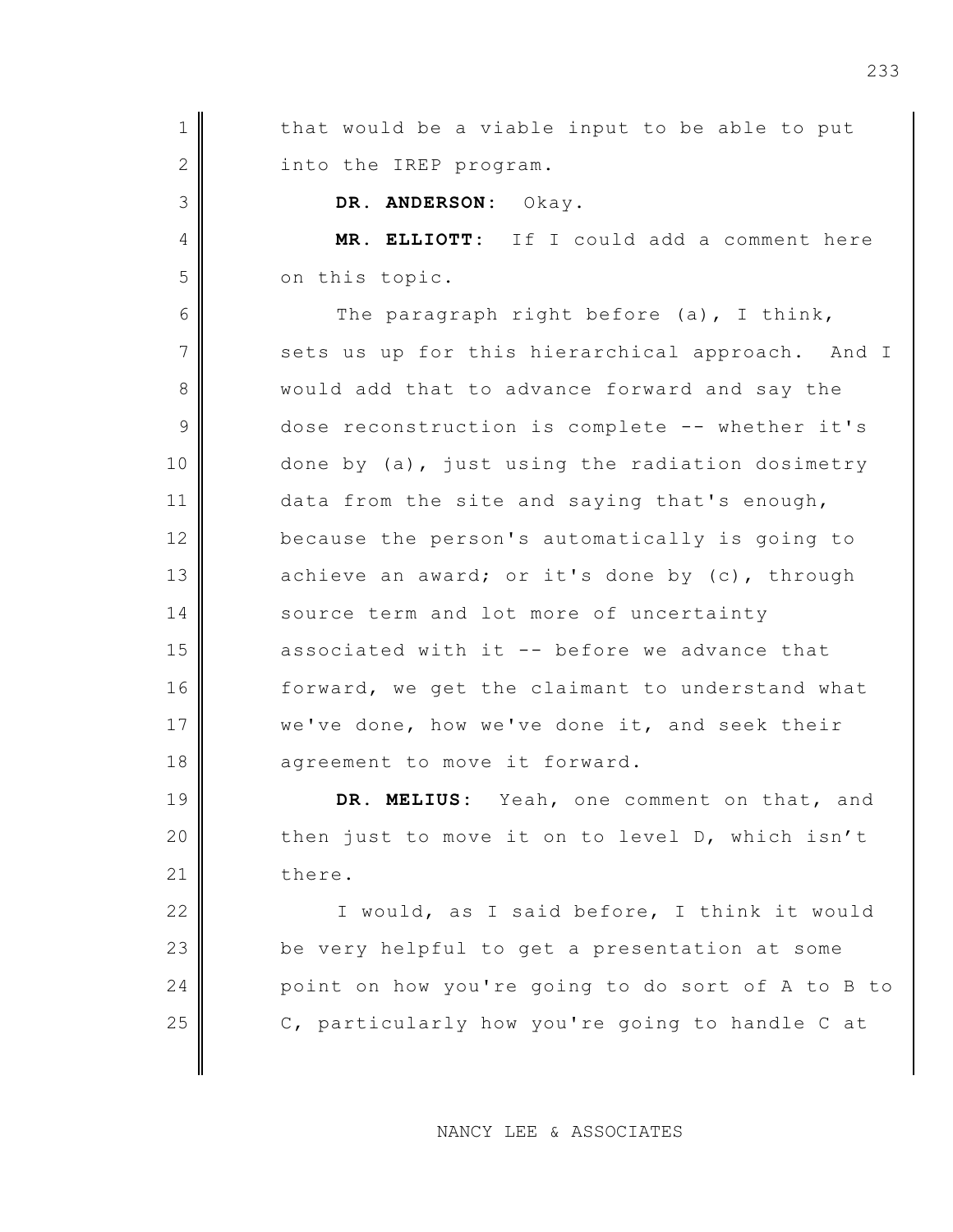1 that point.

| $\mathbf{2}$  | My concern also, though, then extends to D.       |
|---------------|---------------------------------------------------|
| 3             | We're -- D would be where you can't do dose       |
| 4             | reconstruction because you don't have adequate -- |
| 5             | it's not clear here. This comes up in a later     |
| 6             | section also, that what the criteria will be, and |
| 7             | that one is where we really get, hit the Special  |
| $8\,$         | Exposure Cohort. We're going to back into         |
| $\mathcal{G}$ | Special Exposure Cohorts, but we don't know what  |
| 10            | that -- how those will be defined or what the     |
| 11            | process will be.                                  |
| 12            | And it makes it very hard to comment on this      |
| 13            | section of the proposed rule, and it also makes   |
| 14            | it very hard to address one of your specific      |
| 15            | questions, particularly -- I think it's question  |
| 16            | -- the second question regarding the efficiency   |
| 17            | of the process. Because I think as you get into   |
| 18            | this -- go down from A to B to C, you're talking  |
| 19            | about more and more resources going into the      |
| 20            | effort.                                           |
| 21            | And then we get into this issue of the            |
| 22            | special incidents or whatever or missing          |
| 23            | information. Really, you're talking about more    |
| 24            | and more resources being drawn into this process. |
| 25            | And at some point it seems to me it makes sense   |
|               |                                                   |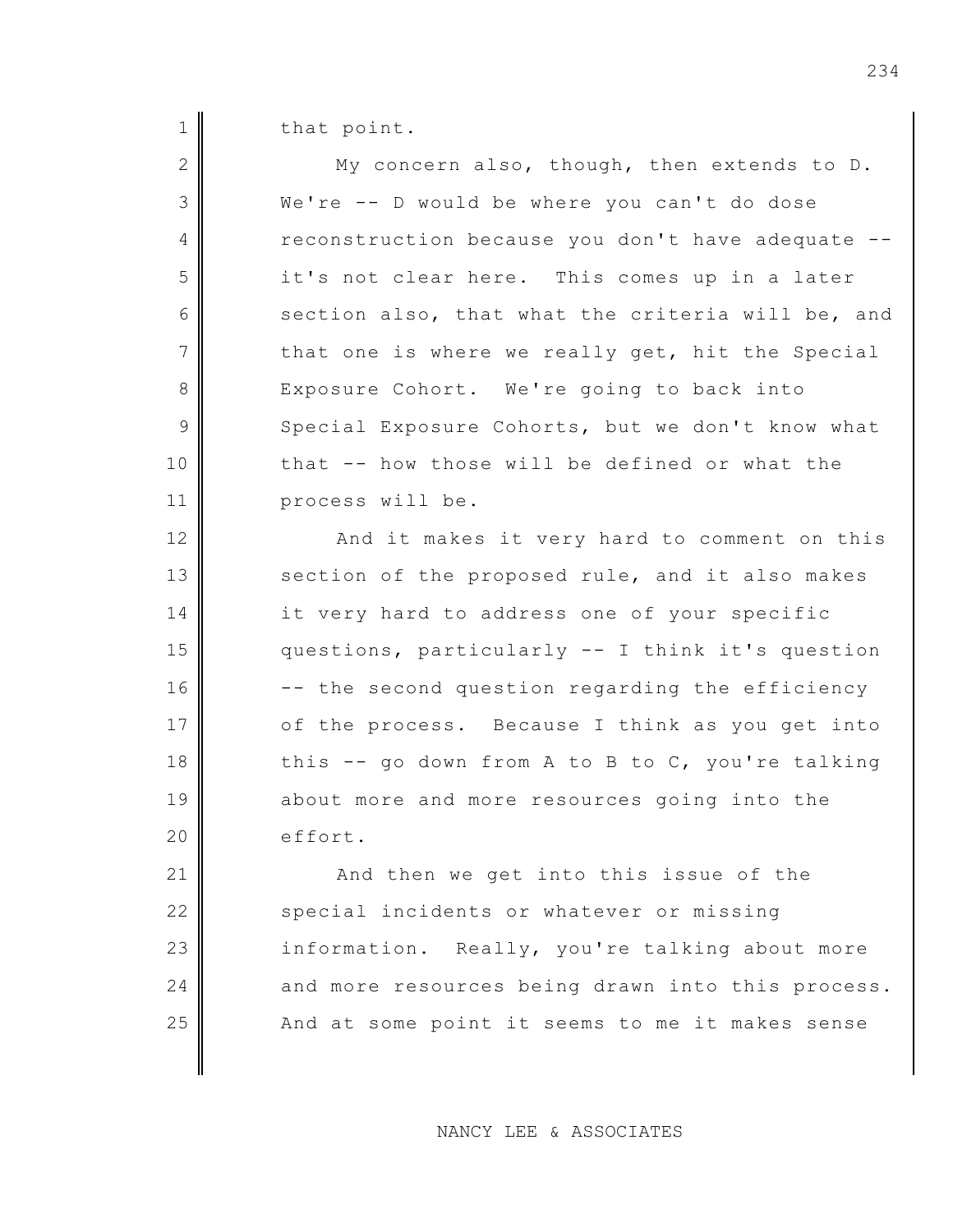| $\mathbf 1$  | to just stop the resource, the effort, and just    |
|--------------|----------------------------------------------------|
| $\mathbf{2}$ | put people in a Special Exposure Cohort. If you    |
| 3            | could short-circuit that in some way.              |
| 4            | And I'm just having trouble looking at this        |
| 5            | process not knowing what the way out is, and how   |
| 6            | much we have to -- how much of an effort we have   |
| 7            | to put into this rule without knowing that. And    |
| 8            | I understand the bind that you're in also, so --   |
| 9            | MR. ELLIOTT: You understand the bind we're         |
| 10           | in? Or do you not understand the bind we're in?    |
| 11           | I didn't $--$                                      |
| 12           | DR. MELIUS: I don't understand well enough         |
| 13           | for -- I think you should speak to it.             |
| 14           | MR. ELLIOTT: It seems to me that I hope --         |
| 15           | well, I hope that Kim and Marie caught your        |
| 16           | language, because it seems to me that's some       |
| 17           | comment the Board might want to consider adding    |
| 18           | to their remarks about this rule.                  |
| 19           | Would I have liked to have given you the           |
| 20           | Special Exposure Cohort guidelines to review       |
| 21           | today in addition to this? Certainly. Am I able    |
| 22           | No. Suffice it to say that if we can't do a<br>to? |
|              |                                                    |
| 23           | dose reconstruction, then we have the ability to   |
| 24           | say that's a class of workers that need to be      |
| 25           | added to the Special Exposure Cohort.              |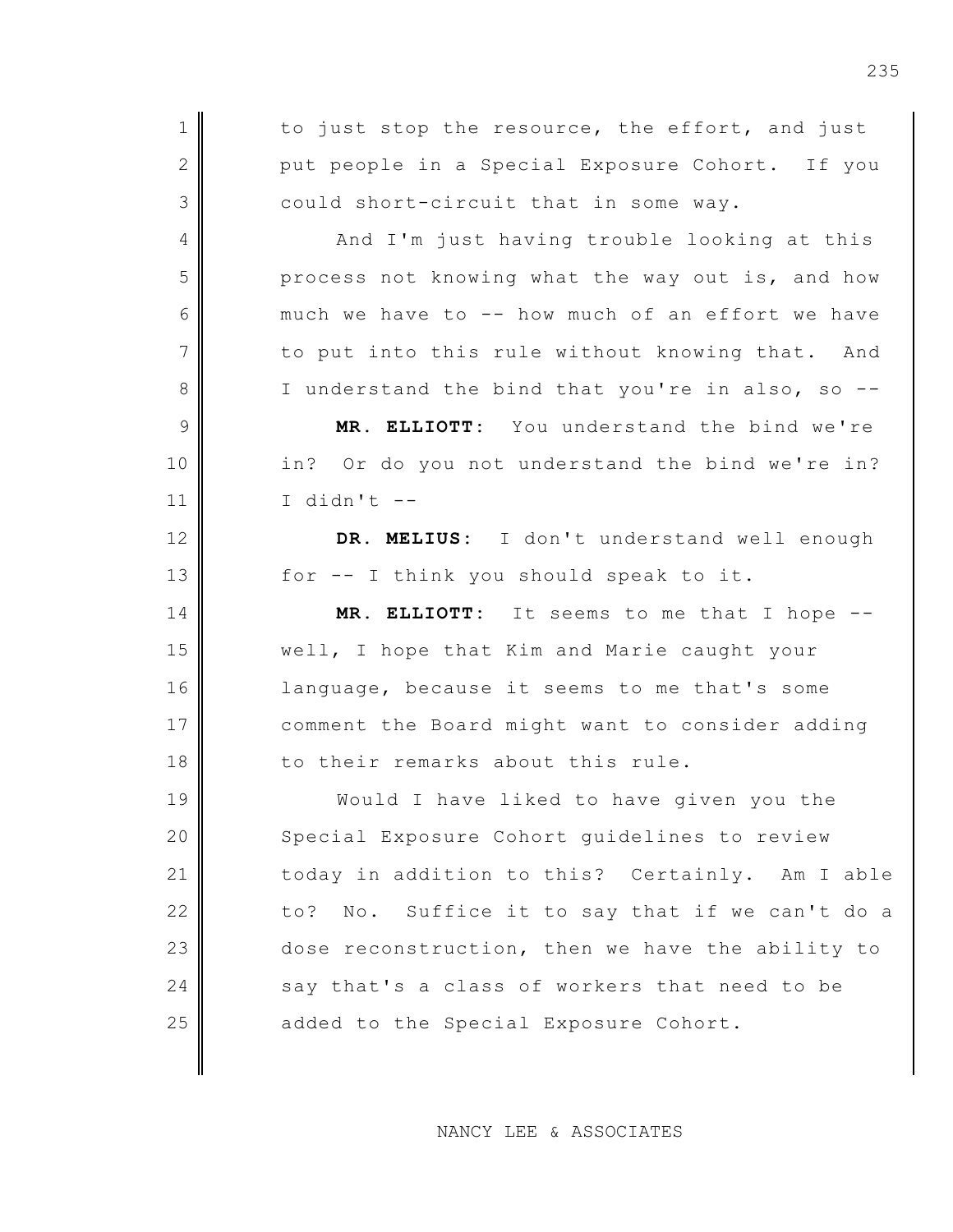| $\mathbf 1$ | Now that's $-$ I can't predict that that's        |
|-------------|---------------------------------------------------|
| 2           | what you're going to see in these policy          |
| 3           | guidelines, but that's the only comment I can     |
| 4           | make at this point.                               |
| 5           | DR. MELIUS: Yeah. Just to elaborate, I            |
| 6           | think from looking at it from this rule, this is  |
| 7           | a continuum, and that's what we're sort of        |
| 8           | wrestling with to comment on this part of the     |
| 9           | rule. That has to be the ultimate part of the     |
| 10          | continuum, and I think we're having -- I          |
| 11          | certainly have difficulty commenting until I know |
| 12          | where that continuum's going.                     |
| 13          | MR. KATZ: Let me -- I'm sorry, Ted Katz           |
| 14          | here.                                             |
| 15          | Just to add to what Larry said just for           |
| 16          | clarity in the record, though, it's not only can  |
| 17          | we not do a dose reconstruction, but is there     |
| 18          | some evidence there that there were substantial   |
| 19          | exposures? Because clearly you could have a       |
| 20          | situation where you can't do a dose               |
| 21          | reconstruction, but the evidence suggests there   |
| 22          | weren't substantial exposures, and you wouldn't   |
| 23          | be adding that to the Special Exposure Cohort.    |
| 24          | DR. ZIEMER: Yeah, that's understood, I            |
| 25          | think. Right.                                     |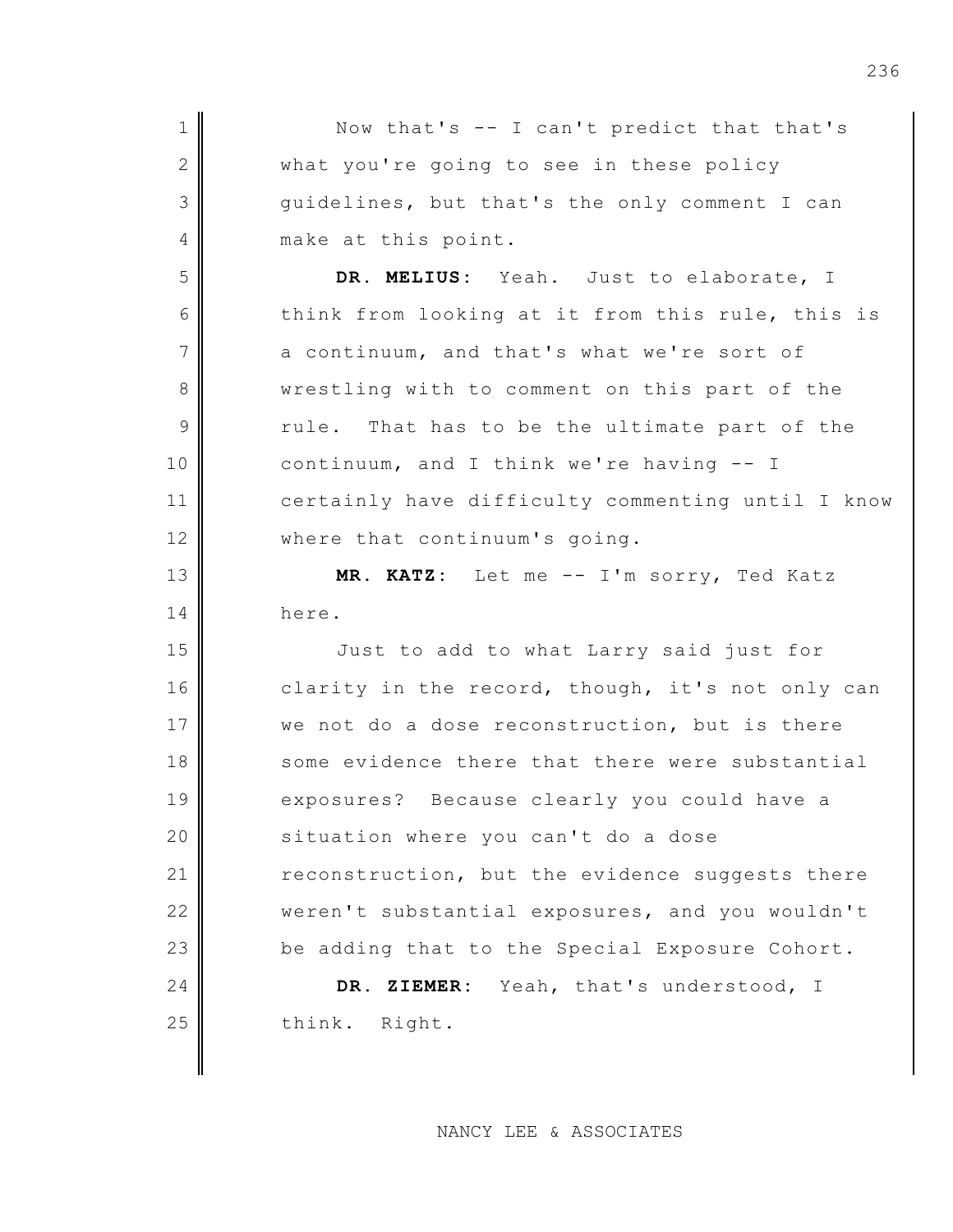1 **DR. MELIUS:** You seem to be defining this  $2 \parallel$  differently at different points in time, 3 including in your instructions to the 4 contractors, the bidders. I'll show you later. 5 **DR. ZIEMER:** Okay. Let me interject here 6 while we're going through this, and just remind 7 the Board of the three questions. So I want to 8 back you up just briefly to 50978, the right-hand 9 column, comments invited. These are questions 10 similar to those that were developed for the Part 11 81 rule-making. 12 Question one: Does the interim rule make 13 appropriate use of current science for conducting 14 dose reconstructions to be used in an 15 | occupational illness compensation program? 16 Question two: Does the interim rule 17 appropriately balance the potential precision of 18 dose reconstructions and the necessary efficiency 19 of the dose reconstruction process? 20 **Question three:** Does the interim rule 21 implement an appropriate process for involving  $22$  the claimant in the dose reconstruction? 23 | I don't believe we're necessarily limited to 24 those three questions, but as a minimum the staff

25 seeks comments along those lines. And those

## NANCY LEE & ASSOCIATES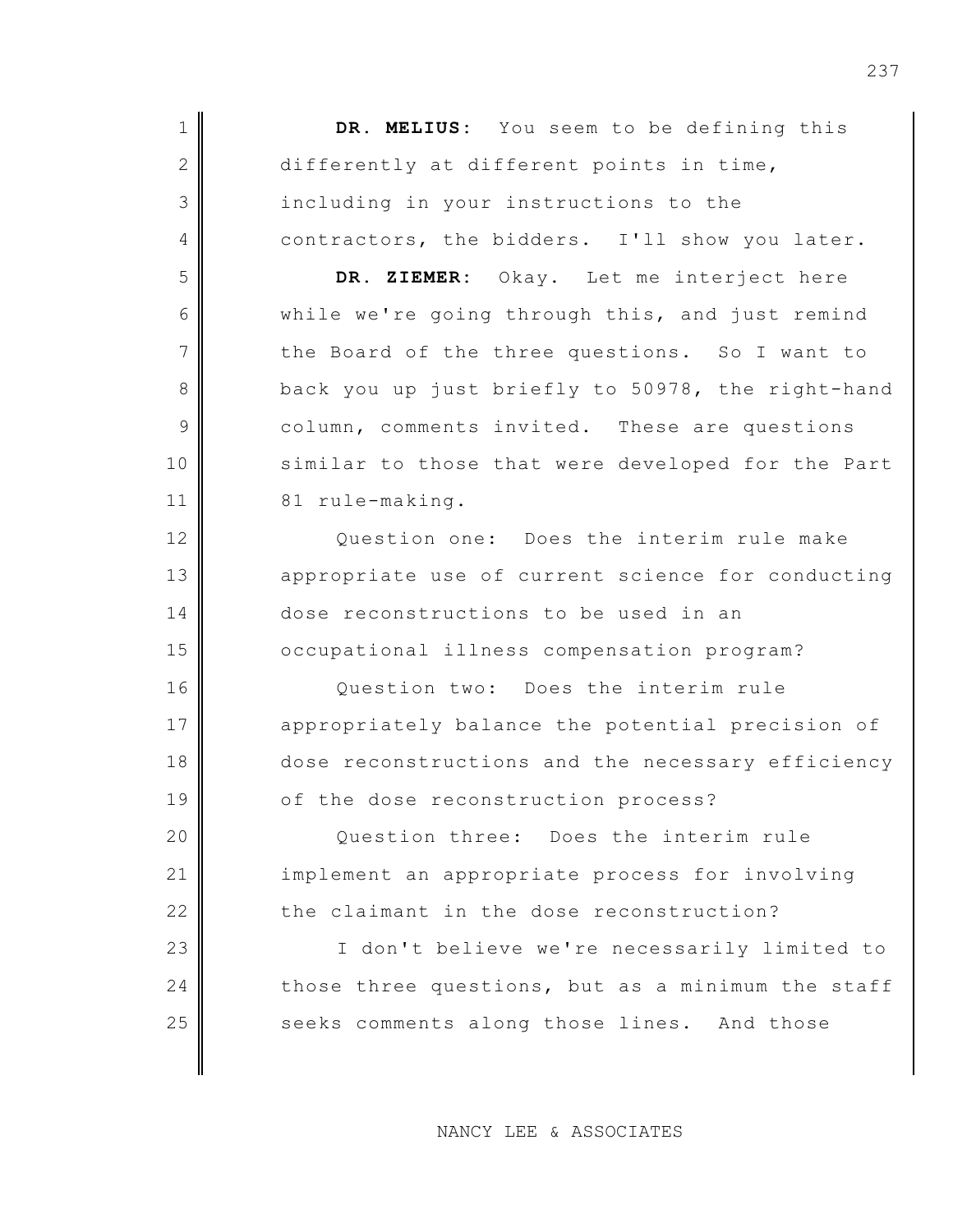| $\mathbf 1$    | somewhat parallel the questions we -- not        |
|----------------|--------------------------------------------------|
| $\mathbf{2}$   | completely, but somewhat parallel what we        |
| 3              | addressed for the other rule.                    |
| 4              | Now back to section 82.2, are there any          |
| 5              | further questions or comments on that section?   |
| 6              | (No responses)                                   |
| 7              | DR. ZIEMER: 82.3, What are the requirements      |
| 8              | for dose reconstruction under E-E-O-I-C-P -- how |
| $\overline{9}$ | do you pronounce that acronym again?             |
| 10             | MS. MURRAY: EEOICPA.                             |
| 11             | DR. ZIEMER: The court recorder knows how to      |
| 12             | pronounce it. She's the only one that does,      |
| 13             | because she's saying it into her mike there.     |
| 14             | Anyway, any questions on that section?           |
| 15             | (No responses)                                   |
| 16             | DR. ZIEMER: 82.4, How will Department of         |
| 17             | Labor use the results?                           |
| 18             | (No responses)                                   |
| 19             | DR. ZIEMER: Subpart B, Definitions. No           |
| 20             | questions or comments?                           |
| 21             | (No responses)                                   |
| 22             | DR. ZIEMER: Subpart C, the Dose                  |
| 23             | Reconstruction Process; 82.10, Overview of the   |
| 24             | dose reconstruction process.                     |
| 25             | (No responses)                                   |
|                |                                                  |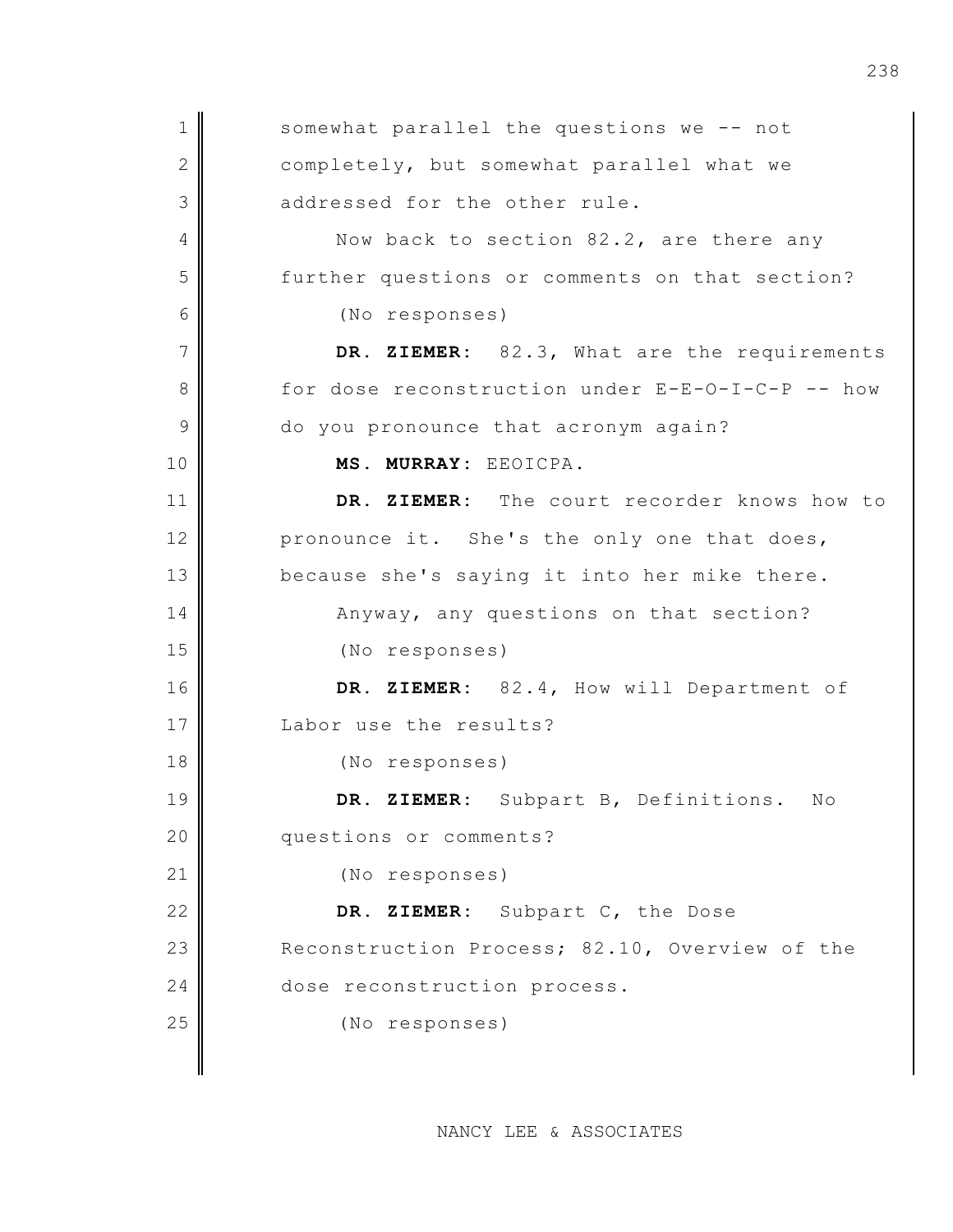**DR. ZIEMER:** Paragraph (a)? 2 (No response) **DR. ZIEMER:** (b)? (No response) **DR. ZIEMER:** (c), concerning interviews? (No response) **DR. ZIEMER:** (d), the NIOSH report 8 Summarizing its findings? (No response) **DR. ZIEMER:** (e), concerning the use of 11 information provided by the claimant? (No response) **DR. ZIEMER:** (f), concerning the 14 confirmation of claimant's information? (No response) **DR. ZIEMER:** (g), request of additional 17 || records from DOE? (No response) **DR. ZIEMER:** (h), NIOSH review of adequacy **of --** and completeness of records provided by 21 DOE? To some extent relates to what we've been 22 discussing here. 23 | Thave one question on that section. There is a requirement that the Department of Energy  $\parallel$  certify that record searches have been completed.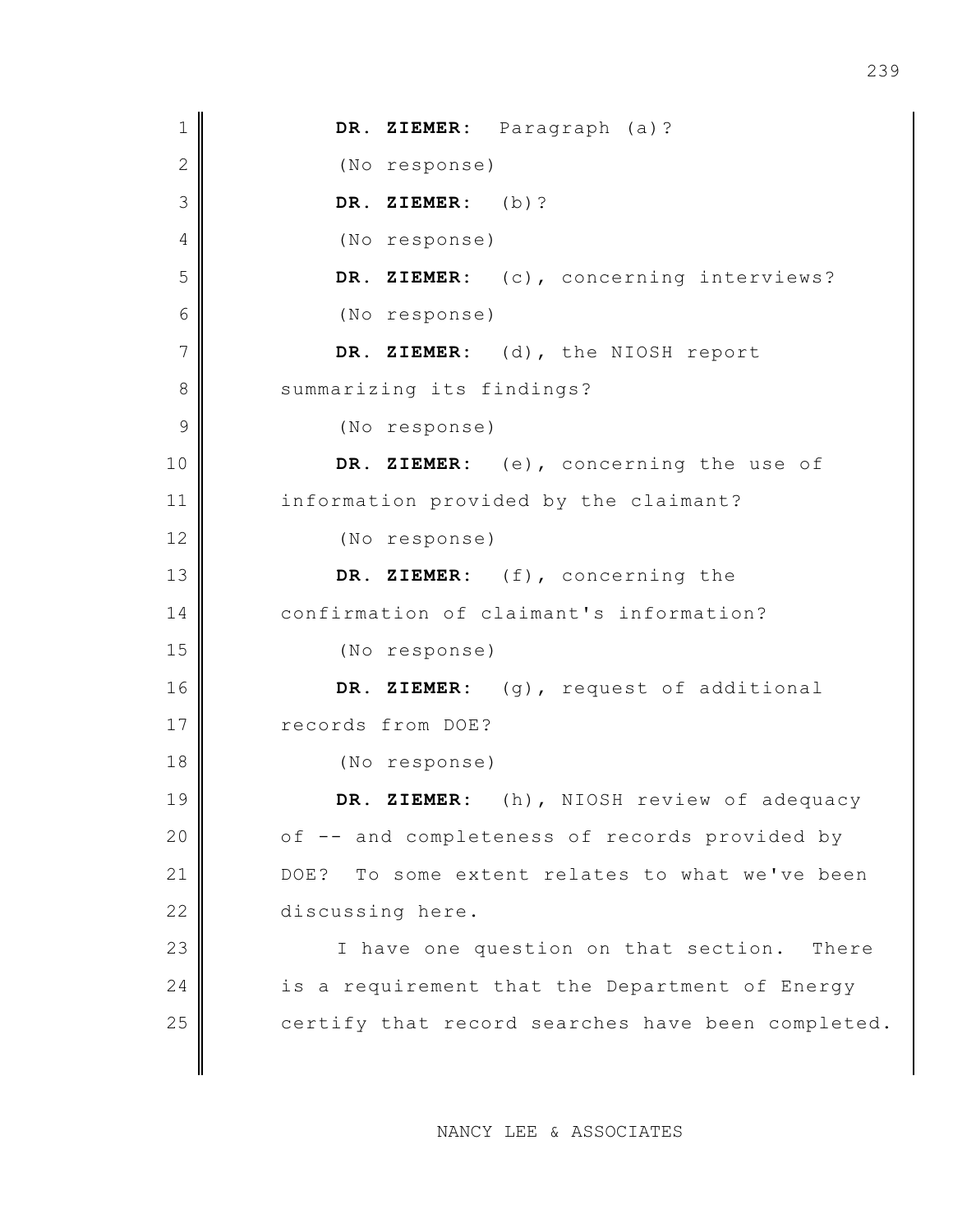| $\mathbf 1$    | Is that a simple statement, yes, we've completed  |
|----------------|---------------------------------------------------|
| $\mathbf{2}$   | the records searches, or what is that             |
| 3              | certification?                                    |
| 4              | DR. NETON: Yeah, that's the intent, that          |
| 5              | they provide some written confirmation that they  |
| 6              | have searched their records and have completed    |
| $\overline{7}$ | it.                                               |
| $8\,$          | DR. ZIEMER: Do you ask them to spell out          |
| $\mathsf 9$    | the extent of that search, where did you look?    |
| 10             | DR. NETON: We direct them to search in            |
| 11             | certain locations for different types of records, |
| 12             | and they would be confirming that they have       |
| 13             | searched throughout all those archives or         |
| 14             | inventory of types of records.                    |
| 15             | However, we do intend $--$ I think somewhere      |
| 16             | in the rule it specifies that we -- I'm pretty    |
| 17             | sure it's in here, that we will actually visit    |
| 18             | certain sites and to confirm, to do sort of a     |
| 19             | quality control check, if you will, that all      |
| 20             | available records have been brought forward for   |
| 21             | that site. So there will be some site visits      |
| 22             | conducted by NIOSH to help confirm that as well.  |
| 23             | I don't recall exactly in the rule where that is, |
| 24             | but I'm pretty sure we've committed to that.      |
| 25             | DR. ZIEMER: Other questions on (h)?               |
|                |                                                   |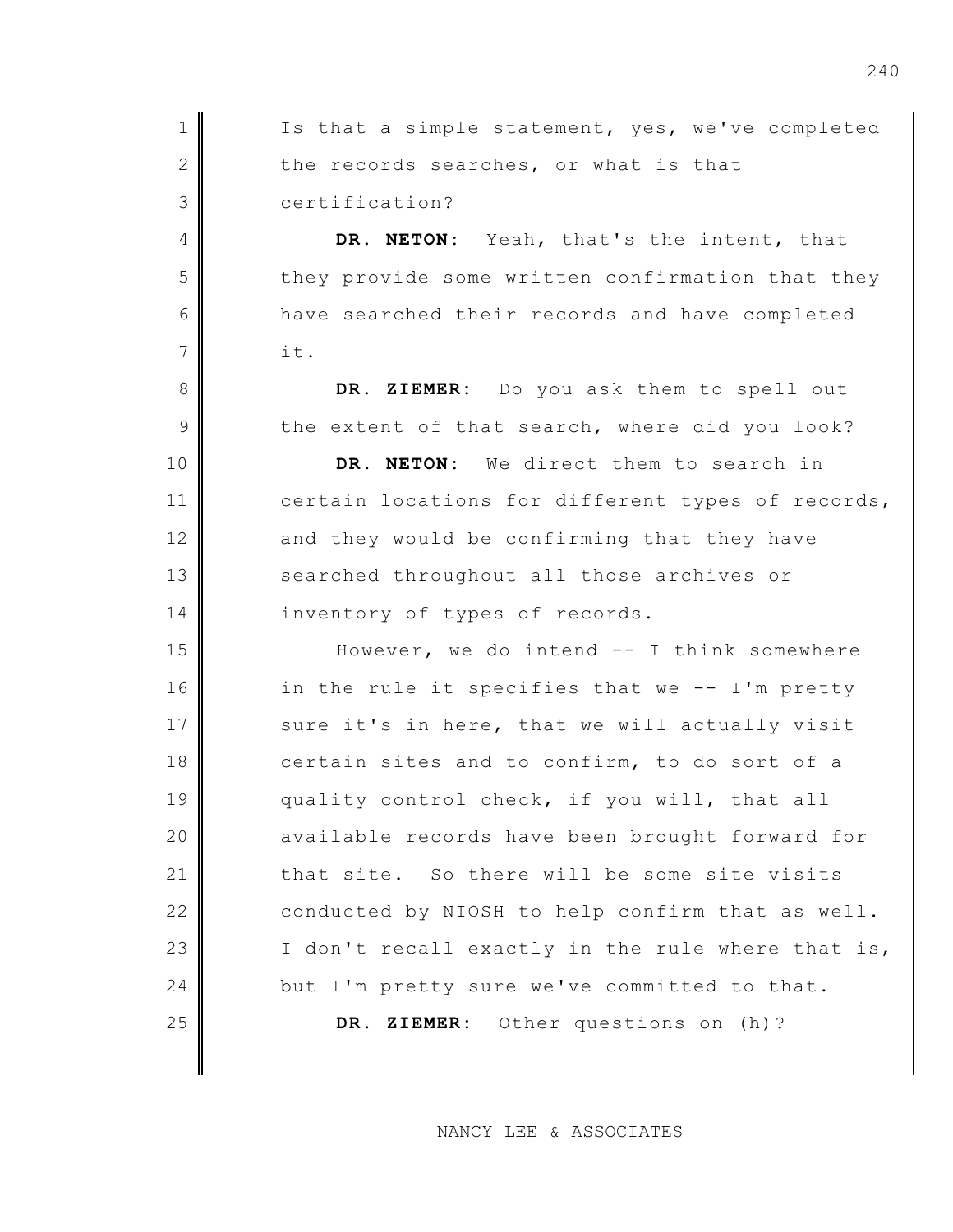1 **DR. ANDERSON:** Just a question that came up 2 with an example over lunch, and Department of 3 Labor will make a determination that they were in 4 fact employed at a facility. And the question I 5 have is there may well be, for instance, even 6 internal NIOSH studies that have been done that 7 will have some industrial hygiene or personal 8 badge measurement data, that it's possible the 9 records of employment may have been lost and DOL 10 || will up front say, no, we have no record that you 11 | were ever employed there; yet searching through 12 somebody else's database you might find that in 13 fact the name appears, that he was interviewed in 14 XYZ study.

15 That's probably a DOL issue. But it would 16 seem to me there may well be some university and 17 research records, that somehow you may want to  $18$  try to inventory to see if there are lists of who 19 participated in what studies that people might 20  $\parallel$  otherwise be lost in the official system, but 21 through other studies would have some indication  $22$  that they in fact worked there.

23 **MR. ELLIOTT:** It's a -- your point's well 24 taken with us. It is a Labor, Department of 25 Labor requirement, issue; and they have other

NANCY LEE & ASSOCIATES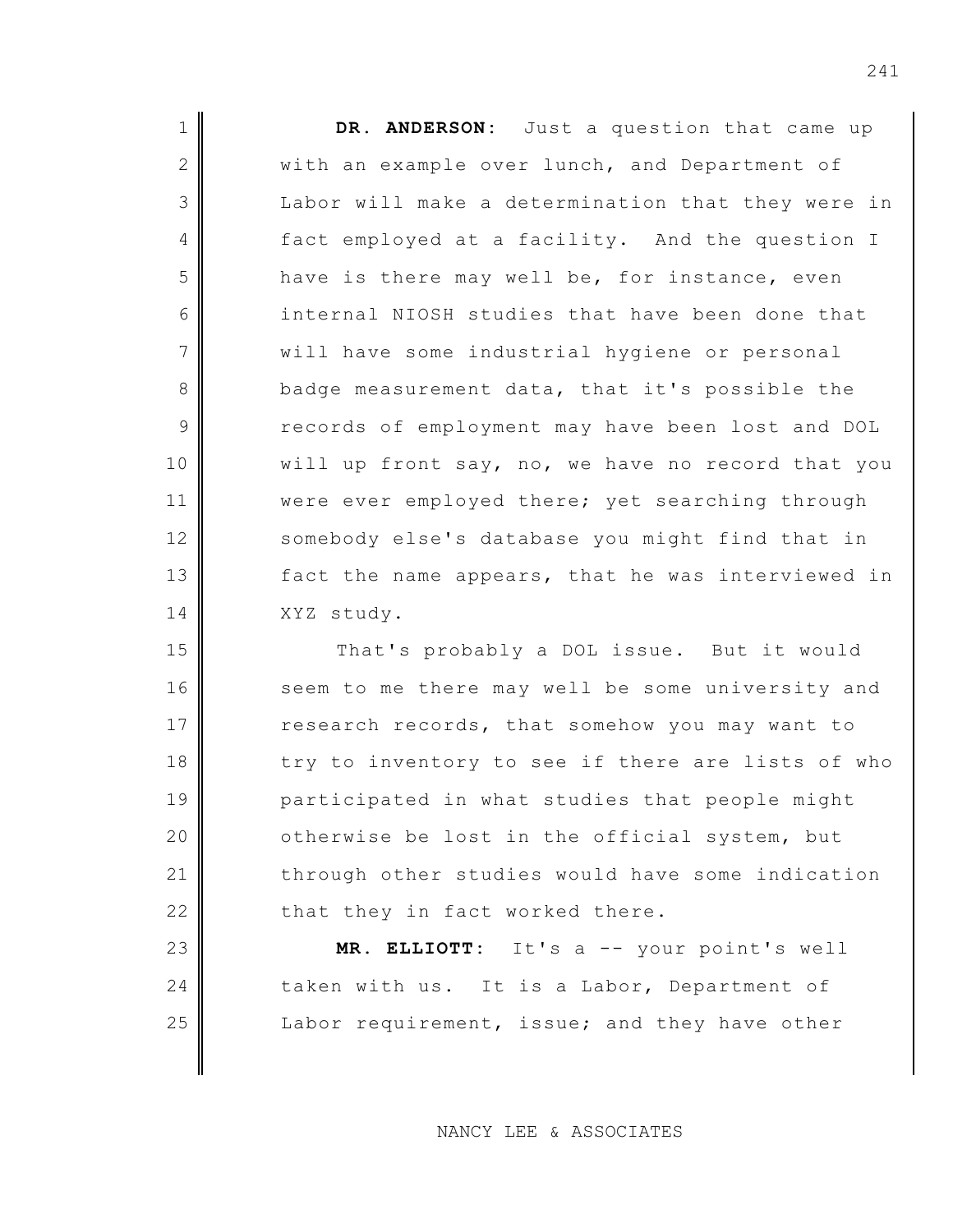1 || mechanisms that they're employing -- Social 2 Security account or Administration files, 3 Internal Revenue approach toward verifying 4 employment -- beyond DOE saying we can't seem to 5 find a record for this person. 6 **DR. ZIEMER:** Aside from the employment  $7$  records, has the staff considered, as far as 8 characterizing the workplace, independent 9 records? 10 For example, records that might be under the 11 purview of state regulatory agencies such as the 12 New York Department of whatever they call it 13 there, the radiation safety folks, or Illinois 14 Department of Nuclear Safety, those folks that 15 might have monitoring records for sites. I'm not 16 referring to the DOE contractor labs per se, 17 because there's no jurisdiction there. But some  $18$  of the other sites that we might be talking 19 about, the atomic workers and other contractors 20 who might have worked under licenses, and are --21 at that time AEC licenses, either old AEC 22  $\parallel$  records, which now are sort of  $-$ - who has those, 23 NRC or DOE? 24 **DR. NETON:** NRC, I believe, would have those 25 records.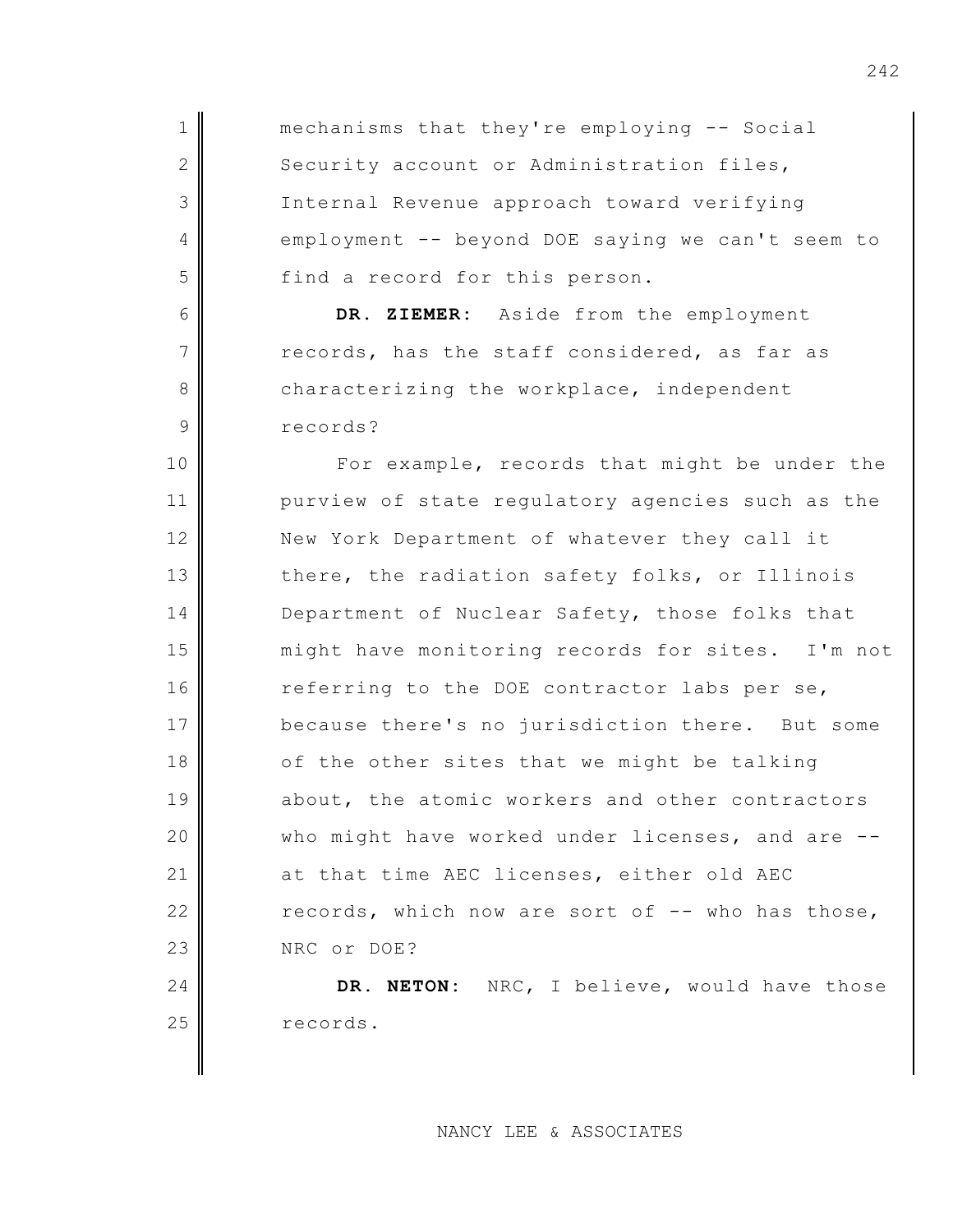| $\mathbf 1$    | DR. ZIEMER: And other union records --            |
|----------------|---------------------------------------------------|
| $\mathbf{2}$   | Right.<br>DR. NETON:                              |
| 3              | DR. ZIEMER: -- what about those?                  |
| 4              | DR. NETON: We've considered that approach.        |
| 5              | In fact, one of our near-term visits will         |
| 6              | probably be the Nuclear Regulatory Commission to  |
| $\overline{7}$ | look through, in particular, as you mentioned,    |
| 8              | for the atomic weapons employers. A license       |
| $\mathcal{G}$  | itself will go a long way to establishing the     |
| 10             | source term.                                      |
| 11             | To the extent they have monitoring records,       |
| 12             | that would be great, although it's my             |
| 13             | understanding of historical AEC licenses, they    |
| 14             | typically did not require the monitoring results  |
| 15             | to be sent to them or held by them. That's my     |
| 16             | understanding. I'm not saying that's in all       |
| 17             | cases. But we're certainly going to look through  |
| 18             | the different avenues, the Nuclear Regulatory     |
| 19             | Commission, AEC, precursor of the NRC.            |
| 20             | DR. ZIEMER: Thank you.                            |
| 21             | See where we are here; (i), yes.                  |
| 22             | DR. ANDERSON: We probably covered this a          |
| 23             | little earlier, but it talks about may use        |
| 24             | default values if there's no process for how your |
| 25             | -- it gives some examples here and says what they |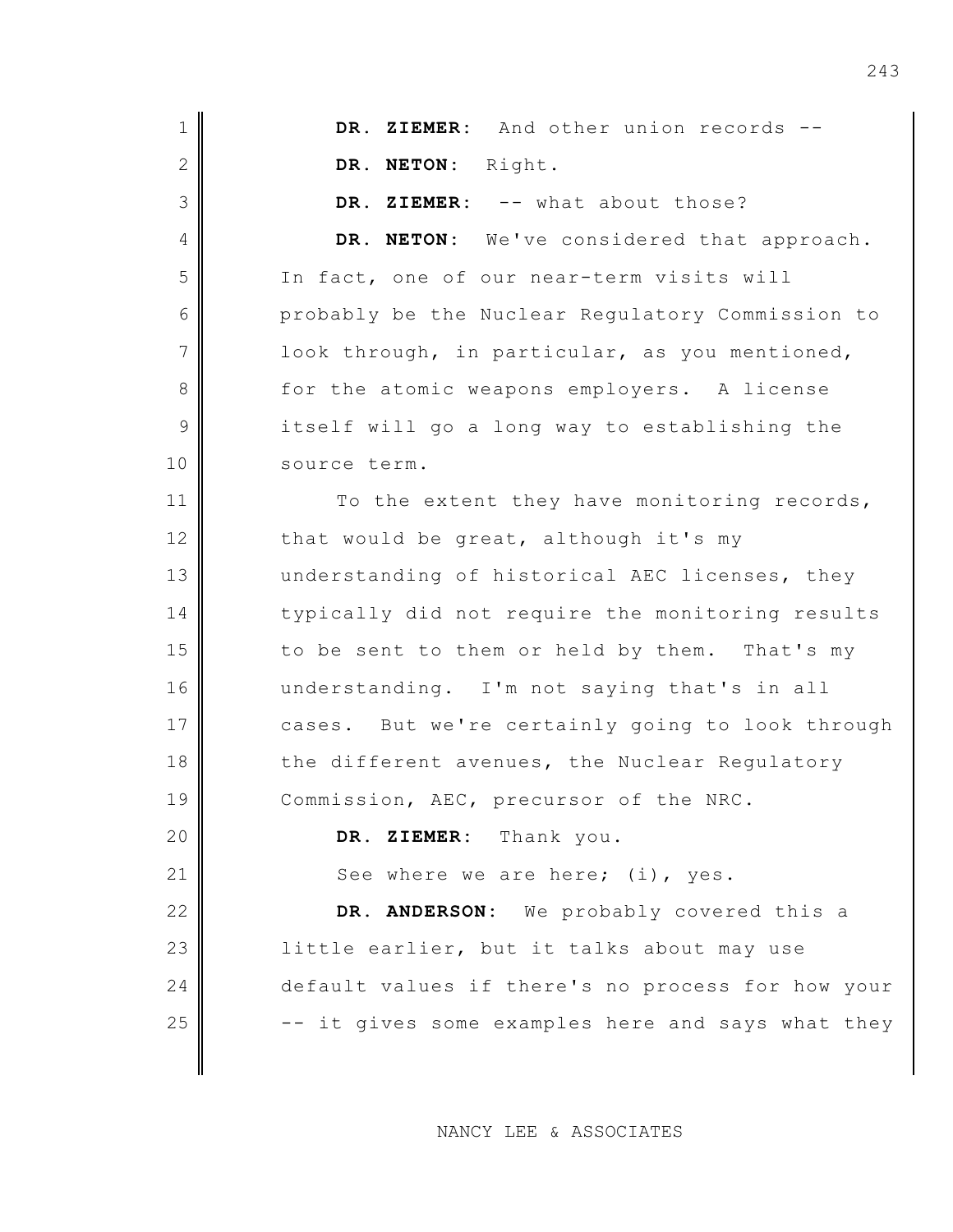1 ought to be, but no method as to how you would go 2 about developing those. Or are there existing 3 default values that you --4 **DR. ZIEMER:** Is it safe to assume that that 5 would appear in the guidelines rather than in the 6 rule-making? 7 **DR. NETON:** Yes, that's correct. And I 8 think the example we talked about earlier is the 9 five micron particle size for ICRP 66, that sort 10 of thing. I'm not sure that we want to commit to 11 the exact default values in the requlation 12 itself. 13 **DR. ANDERSON:** I just -- it ought to -- 14 Sometime you're going to have to -- and we ought  $15$  to  $-$ 16 **DR. NETON:** Get off the fence, yeah. 17 **DR. ANDERSON:** -- discuss it here, I guess 18 is what I'm saying, at some future meeting. It's 19 probably worth looking at what's out there, what 20 might be appropriate, and us to be able to 21 comment to you on it before you get into having 22 used it and then have it subsequently challenged. 23 **DR. NETON:** Certainly. 24 **DR. ZIEMER:** Item (j), dealing with 25 incomplete records?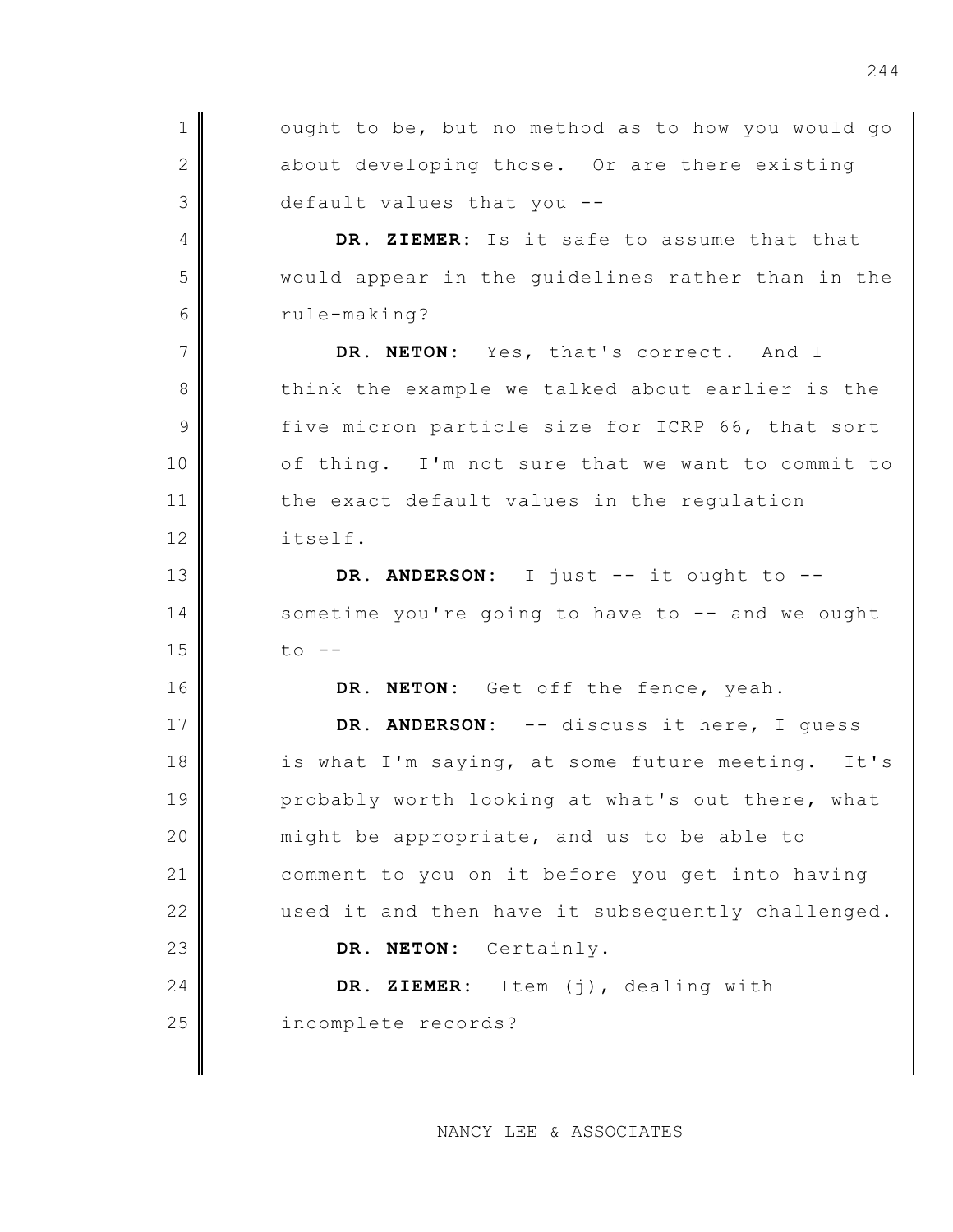| $\mathbf 1$ | (No response)                                     |
|-------------|---------------------------------------------------|
| 2           | DR. ZIEMER: Item (k)?                             |
| 3           | DR. ANDERSON: Paul?                               |
| 4           | DR. ZIEMER: Yes.                                  |
| 5           | DR. ANDERSON: Just a word that I look for         |
| 6           | in our state things, is under (j) you have once   |
| 7           | the resulting data set has been evaluated and     |
| 8           | validated.                                        |
| 9           | Validation tends to be a real difficult           |
| 10          | thing to do. So I guess the question would be     |
| 11          | how -- what would you view as validation versus - |
| 12          | - you could certainly evaluate it quite easily,   |
| 13          | but validating measurements, it's pretty tough,   |
| 14          | especially old -- unless you're going to review   |
| 15          | the QA/QC program in place at the time. What is   |
| 16          | your intent here, just -- you may want to look at |
| 17          | that word, because it carries a great deal of     |
| 18          | time and effort.                                  |
| 19          | DR. NETON: I've developed a new                   |
| 20          | appreciation for the meaning of the word          |
| 21          | "validated" in the last several months, I'll      |
| 22          | agree with that.                                  |
| 23          | The intent here was to evaluate it, and to        |
| 24          | validate it in the sense that it accurately       |
| 25          | depicts the exposure situation, is the intent of  |
|             |                                                   |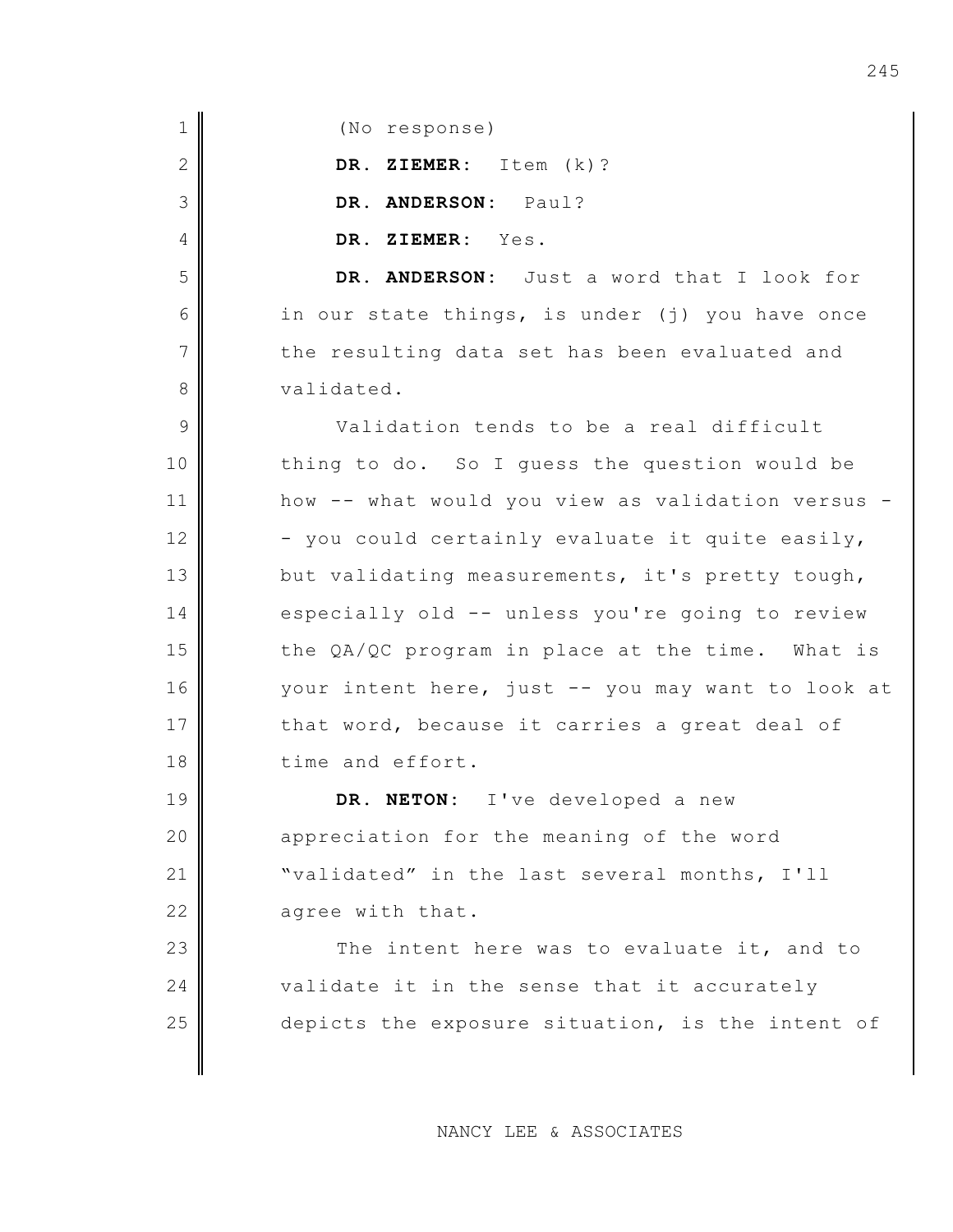1 1 that word. Now whether that has special legal 2 meaning beyond that, I quess we'll leave to our 3 legal counsel. 4 **DR. ZIEMER:** Okay, let's move on to Item  $5$  (k), which has a lot of subparts to it, goes  $6$  through a step-wise procedure. 7 (No response) 8 **DR. ZIEMER:** Item (1), which deals with the 9 draft dose reconstruction for a claimant? 10 **MS. GADOLA:** I have a question about the 11 compiling of all of this that would fit in with  $12$  | (k) and (1). 13 || If, while you're collecting all of the 14 information, if it becomes apparent that there 15 are certain types of cancer that seems to be 16 turning up in certain jobs -- example, if there 17 seems to be a lot of bladder cancer, and it's 18 found in one particular job at four sites, and 19 then there's two other sites where it's extremely 20 low, would this type of information be utilized 21 in determining the validity of maybe the two 22 sites where it's very low? Anybody? 23 **DR. ZIEMER:** Okay, who wishes to answer  $24$  that? I think that's a question for the staff. 25 **DR. NETON:** I guess I'm not sure of the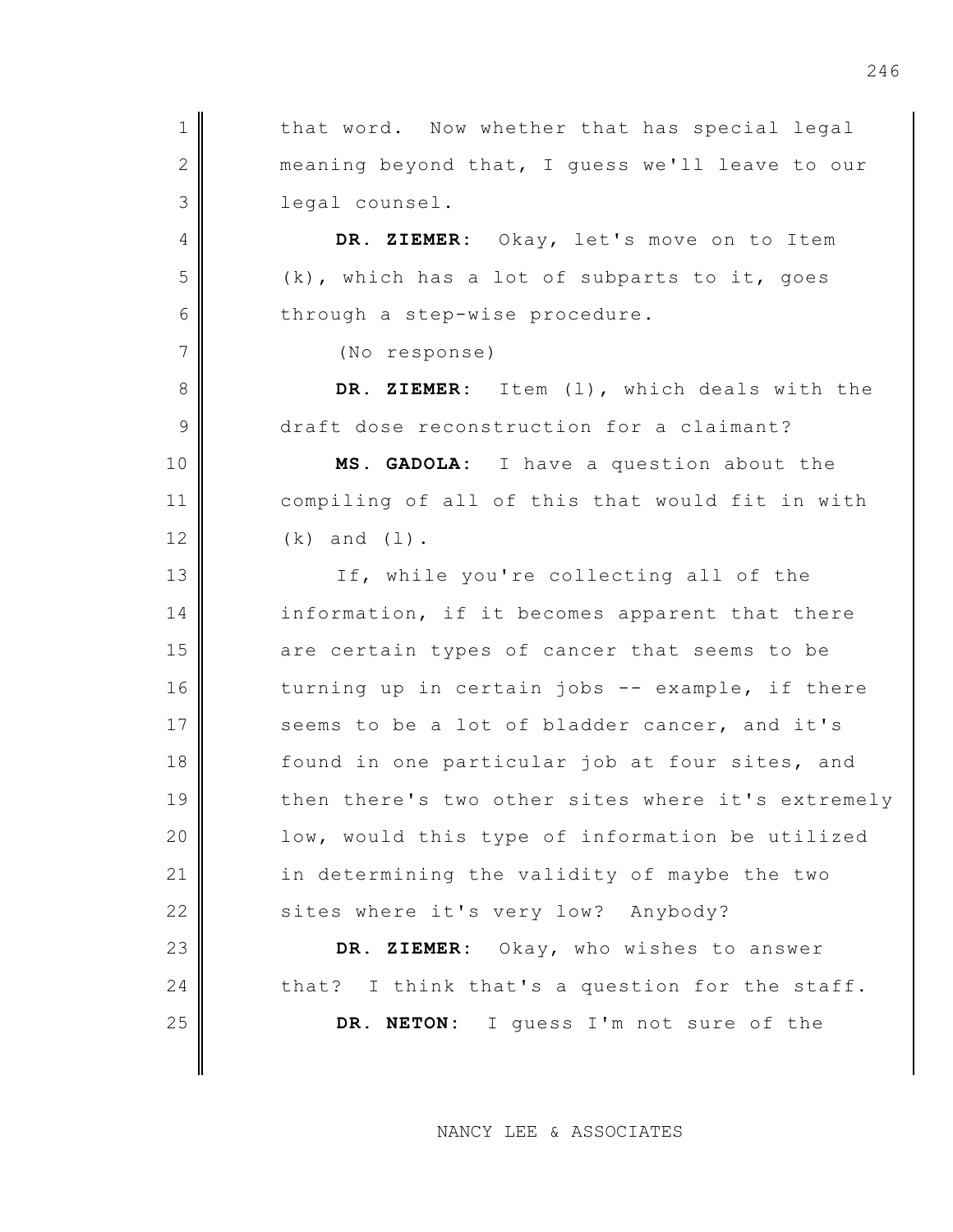1 || thrust of the question. The validity of the dose 2 reconstructions, or is it would be advisable for 3 us to turn that over to someone for future 4 epidemiologic research possibly? I'm not --5 **MS. GADOLA:** Probably both. 6 **DR. NETON:** Yeah. 7 **MS. GADOLA:** I could see where you could do 8 it in the future, but like it would -- it seems 9 | like it would cause you to question the validity 10 if you seem like you have a high percentage at 11 the majority of sites for this particular job, 12 and then at two sites it seems extremely low. 13 Would it give you more reason to question the 14 dose reconstruction at these two other sites? 15 **DR. NETON:** I'm not sure. There are a 16 multitude of other exposure agents that we're not 17 evaluating in the dose reconstruction process, 18 particularly the chemicals, exposure to asbestos, 19 that sort of thing. So it would be of scientific 20 interest, but I'm not sure how we would 21 incorporate that into our program of dose 22 reconstruction. 23 **MR. ELLIOTT:** Well, I understand your 24 question better now, I think. And my response to  $25$  you would be that  $-$  and I think we've talked

NANCY LEE & ASSOCIATES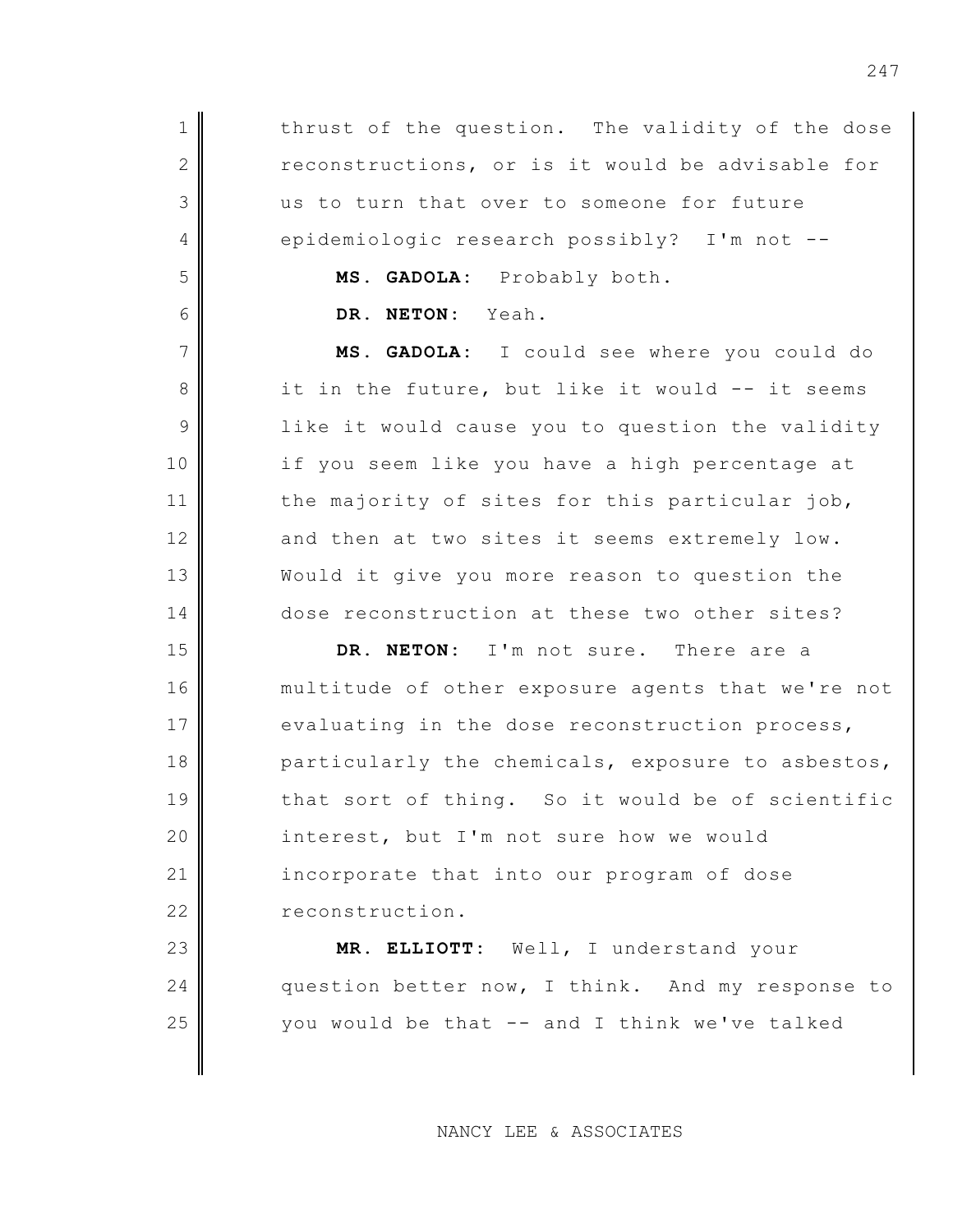1 about this among team discussions we've had --2 that we would look for those kind of anomalies, 3 where we seem to do dose reconstruction for one 4 site for one type of cancer that seems to result 5 in a propensity for award, and all of a sudden at  $6 \parallel$  another site where you've got the same cancer, 7 but we don't see, you know.

8 **MS. GADOLA:** Uh-huh.

9 **MR. ELLIOTT:** So what's going on? Is it the 10 dose?

11 **MS. GADOLA:** Right.

12 **MR. ELLIOTT:** Okay, maybe it is the dose. 13 Maybe this site has distinct internal dose that 14 contributes to that and this other site doesn't. 15 That may be something that the Board wants to 16 take up in its evaluation of dose reconstructions 17 as a way to set your sampling strategy on what 18 you review.

19 **MS. GADOLA:** It does bring up several other 20 questions, and it also reminds us of the amount  $21$   $\parallel$  of data that will be collected during this whole 22 process. And hopefully it can be used in the 23 | long term to really give us a better idea of 24 actually what did happen with these people, and 25 what is going to be happening to other people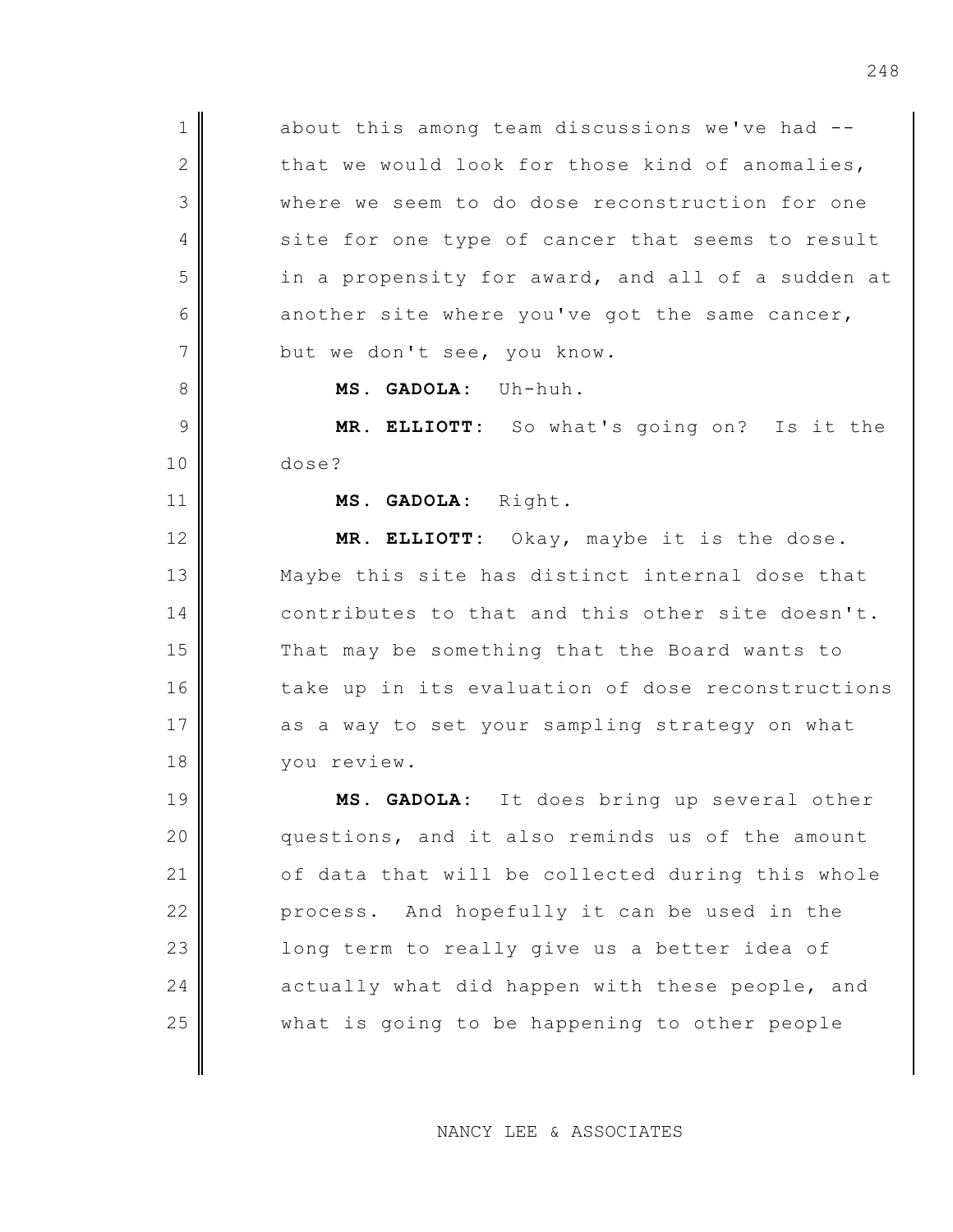1 | that might be working in similar situations.

2 **DR. ZIEMER:** Jim.

3 **DR. MELIUS:** Yeah. I think following up on 4 that more from, say, the exposure information 5 side, I don't think you've really presented to us 6 how you're going to maintain the data and so  $7$  forth, and I think we would be interested at a 8 || future meeting in hearing about that.

9 But there would be, I think, situations 10 where you're going to learn more about a site or 11 a particular process at a site two years down the 12 road than you know now, so that could possibly 13 change the dose reconstruction for a particular 14 individual who came through earlier. We'd hope 15 it wouldn't be common occurrence, but it might  $16$  occur. And I think that would be  $-$  I think it's 17 important that there be a data system in place  $18$  that would allow you to use your past experience, 19 and also, if it is necessary, correct any past 20 errors in reconstructing dose.

21 So I'm assuming you're doing that, but I 22 would be interested in hearing more about it at a 23 | later meeting.

24 **MR. ELLIOTT:** We plan to do that, and we've 25 talked with Labor about a feedback loop. When we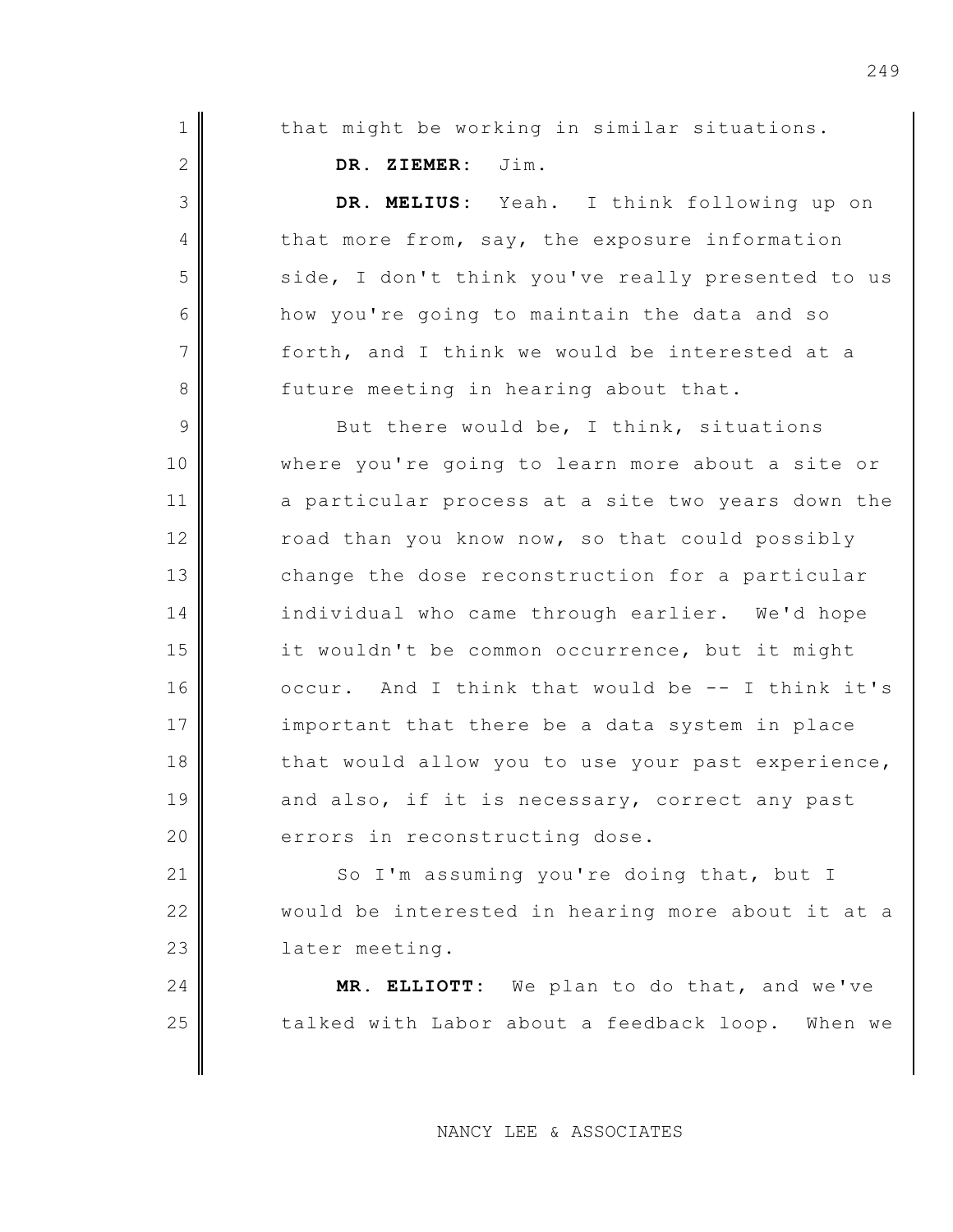1 experience a change in the way we do a dose 2 reconstruction and looking at those claims that 3 went before that, and which of those did not 4 receive an award and reevaluating those under the 5 new dose reconstruction change. And I've noted 6 that you do want a presentation on more on our 7 statistics that we collect and how we monitor and 8 track the claims.

9 **DR. DeHART:** Rather than dose

10 reconstruction, might this not actually represent  $11$  a change in the risk for that cancer, which goes 12 back into the computerized program, not the dose? 13 Because here, as has already been suggested, you 14 may be dealing with something entirely different 15 from radiation.

16 **DR. ZIEMER:** Can I partially respond to 17 that, Roy?

18 I don't think NIOSH is going to be in a 19 position to be adjusting risk values because 20 you're using -- that data could become available 21 to  $-$  for the database for those who are  $-$ 22 you're using NCI risk values, I believe. Is that 23 not correct?

24 **DR. NETON:** Well, it's a combination of -- 25 so to a large extent we are. But there are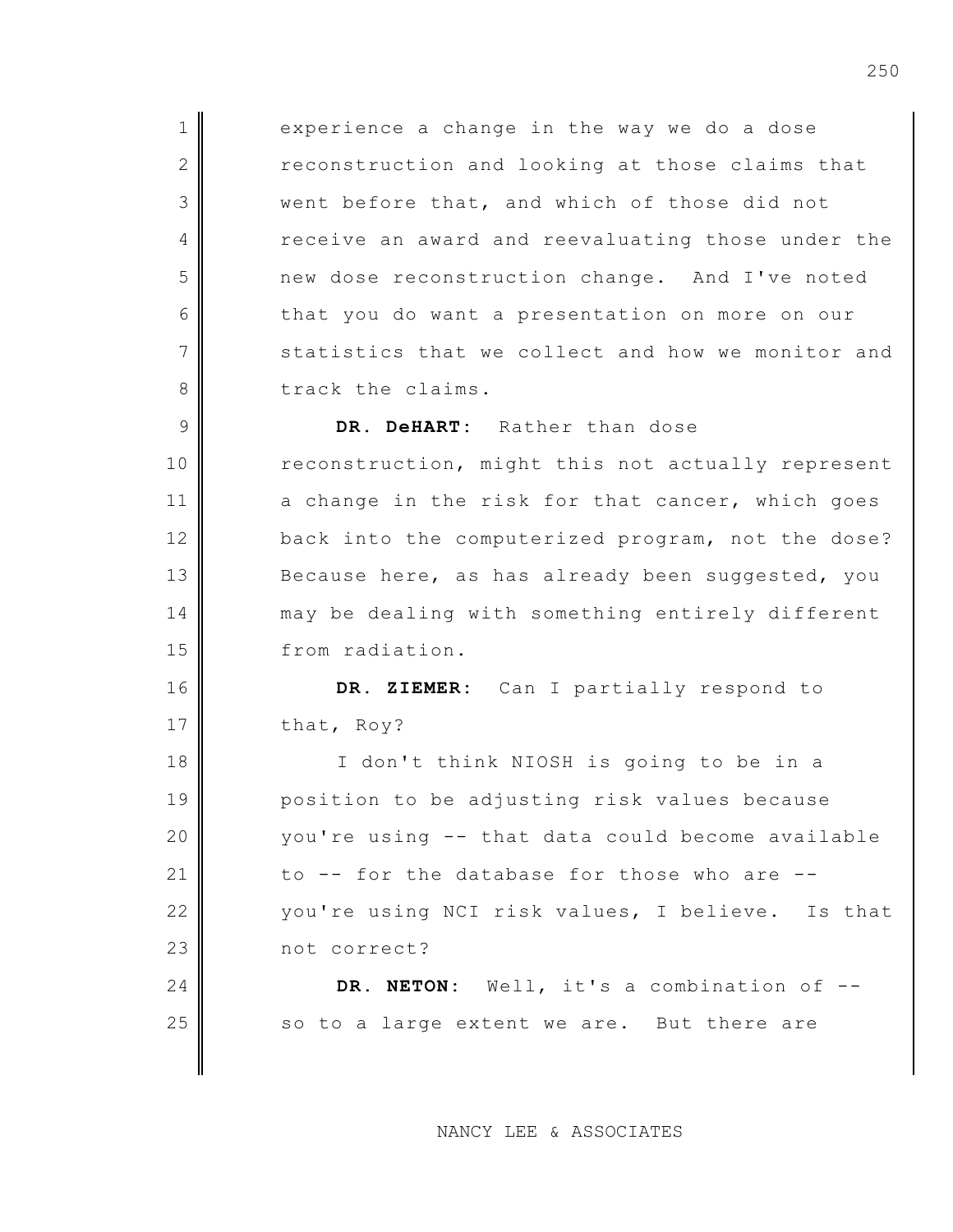1 several models that the NCI did not include that 2 we needed, such as a bone cancer model that is 3 included in the NIOSH/IREP.

4 But I would caution the usability of our 5 data for epidemiologic risk modeling, because we 6 are only carrying the dose reconstruction far  $7$  enough, because of the large volume of cases, to 8 get an answer. If a person falls low or high, it 9 | will not necessarily be the exact dose to that 10 person's organ. So the ones that are carried 11 full through the process, of course, would be 12 useable. And the information that Tim provided 13 Where we're correcting for a lot of these other 14 exposure scenarios, I have never seen that extent 15 done on an epidemiologic study to really -- to  $16$  try to determine what the actual organ dose is 17 versus what the badge result is. And there are, 18 as Tim pointed out very well, very distinct 19 differences.

 **DR. ZIEMER:** I'm going to exercise the Chair's prerogative and declare a comfort break  $\parallel$  of approximately ten minutes, then we'll 23 reconvene.

24 Whereupon, a recess was taken from 25 || 4:05 to 4:16 p.m.)

NANCY LEE & ASSOCIATES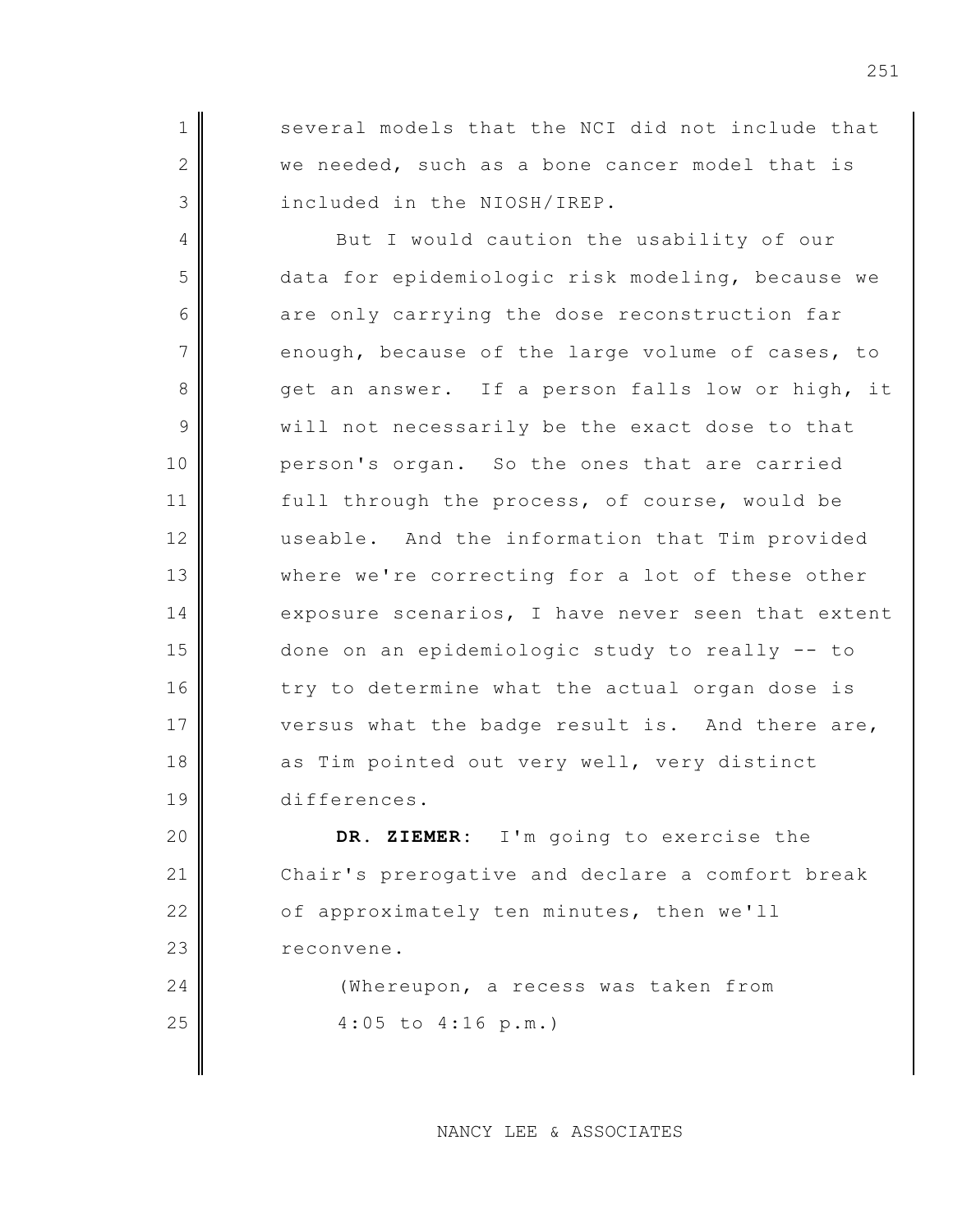$\begin{array}{ccc} \hline \end{array}$  1 || 2 **DR. ZIEMER:** Continuing our review now of 3 the proposed rule-making, we're at subsection (1) 4 on page 50988. Any questions on that section? 5 (No response) 6 **DR. ZIEMER:** Section (m)? 7 (No response) 8 **DR. ZIEMER:** Then section (n), concerning 9 the NIOSH report to DOL? 10 **DR. ANDERSON:** Just a question. 11 **DR. ZIEMER:** Henry. 12 **DR. ANDERSON:** Are you anticipating that 13 under (m) there there'll be a back and forth? 14 Because I can see a 60-day time line for a next 15 of kin who's trying to generate the information  $16$  you need, they may run into that. So is the  $-$ -17 **MR. ELLIOTT:** Yes. 18 **DR. ANDERSON:** -- to send a form back, 19 they're not going to be  $-$  you have to have a  $20$   $\parallel$  time line at some point, but when will the ticket 21 start to run? So under the first one, it'll be 22 back and forth, and then you'll finally say,  $23$  well, we think we have  $-$  we haven't heard from 24 you in a while. Here's the form you have to sign 25 saying you're finished.

252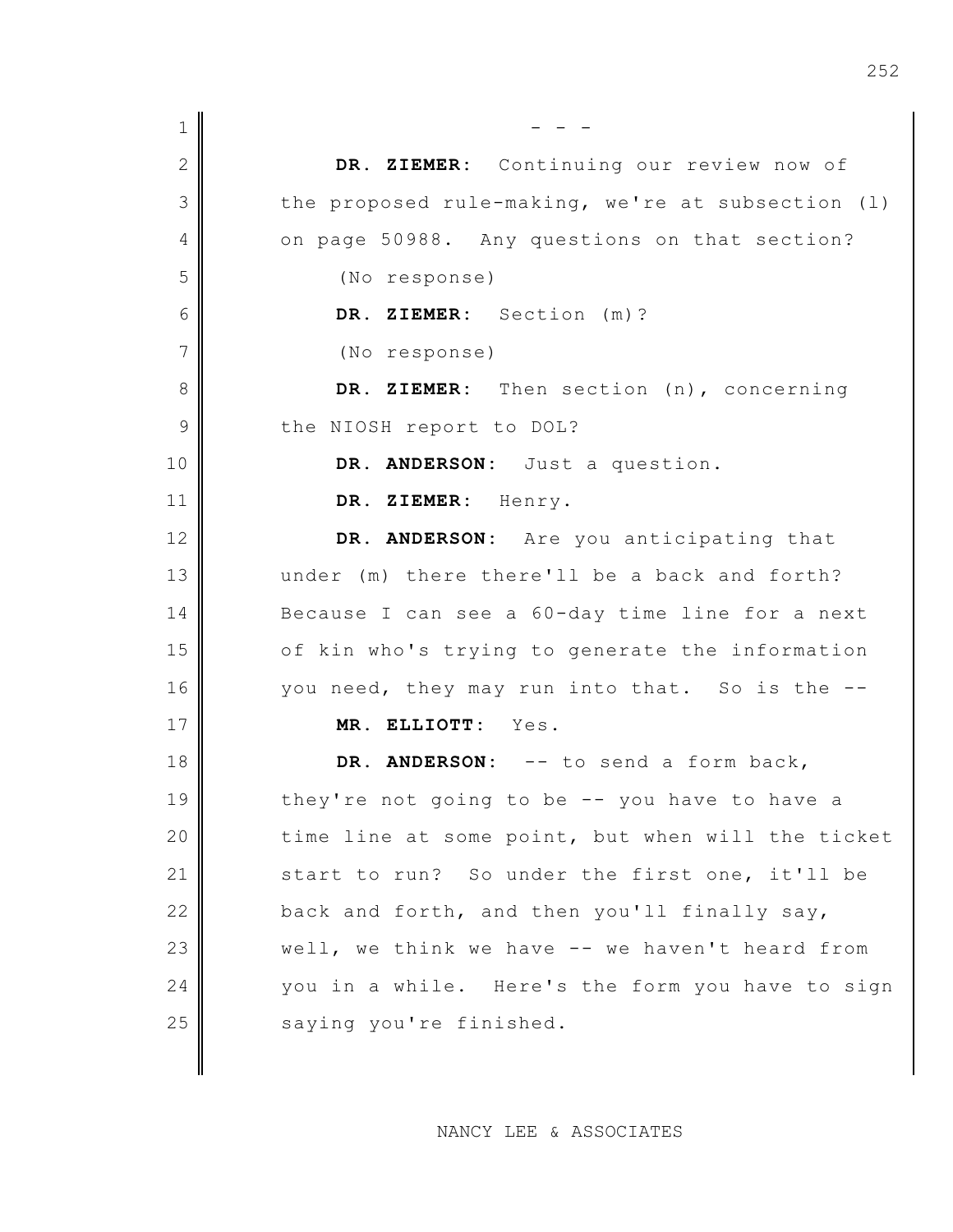1 **MR. ELLIOTT:** Well, as (m) says, we have -- 2 before we would forward the report on to DOL for 3 final adjudication of the claim, we have to have  $4 \parallel$  the claimant's agreement to do that in OCAS-1. 5 **DR. ANDERSON:** Okay. 6 **MR. ELLIOTT:** So we're not going to forward  $7$  that until we get that. So if we send that  $-$ - we 8 had the conversation with the claimant about the 9 final dose reconstruction draft report and we ask 10 them to sign OCAS-1, and they say let me think 11 about all this and get back to you, we're going 12 to follow up with them. 13 **DR. ANDERSON:** Okay. 14 **MR. ELLIOTT:** We can't go forward with it 15 until we have their consent to do so. 16 **DR. MELIUS:** Shouldn't that be more 17 explicit, then? Because that's not the way I 18 read this, was that the fact  $--$  I guess what I'm  $19$  concerned about is what Henry was saying, is that  $20$  the person that's trying to provide you with more 21 information, they're next of kin, they're having  $22$   $\parallel$  trouble getting that information. They may have 23  $\parallel$  requested it, some additional information they 24 don't think you got from DOE or whatever. And 25 what you're saying is that they're really going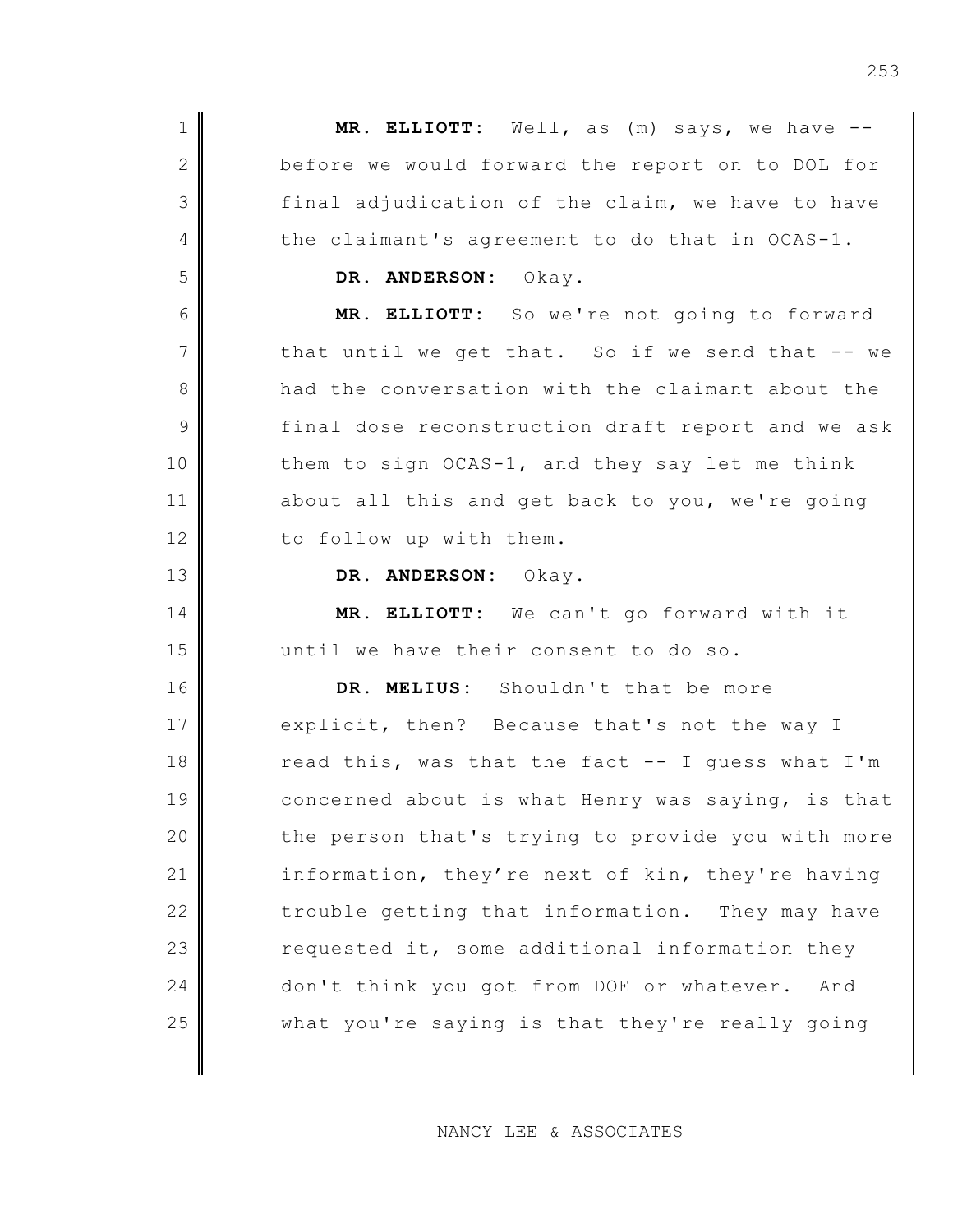1 back, they haven't really done the final 2 interview – 3 **MR. ELLIOTT:** Yeah, we're not done with them 4 at that point, then. 5 **DR. MELIUS:** Yeah. 6 **MR. ELLIOTT:** We're not -- at that point -- 7 I misunderstood your comment. At that point 8 we're not saying sign the OCAS-1 form. We're not 9 trying to force them to do that. We'll still be 10 **waiting there for them to produce that** 11 information. 12 **DR. NETON:** It says may administratively 13 close the claim. It's not an automatic. 14 I I think the intent was to cover situations - $15$   $\parallel$  - correct me if I'm wrong, Ted -- but a claimant 16 who would just refuse to sign the OCAS-1 form. 17 But I -- they're not signing they agree with the 18 dose assessment, dose reconstruction itself. 19 They're actually signing that we have put forward 20  $\parallel$  all of the information that they provided us, and 21 | it's included in their claim. 22 Now we may have at some point chose not to 23 use their information for whatever reason, and  $24$  they can disagree with that. But when they sign  $25$  the OCAS-1 they're not saying that they agree

254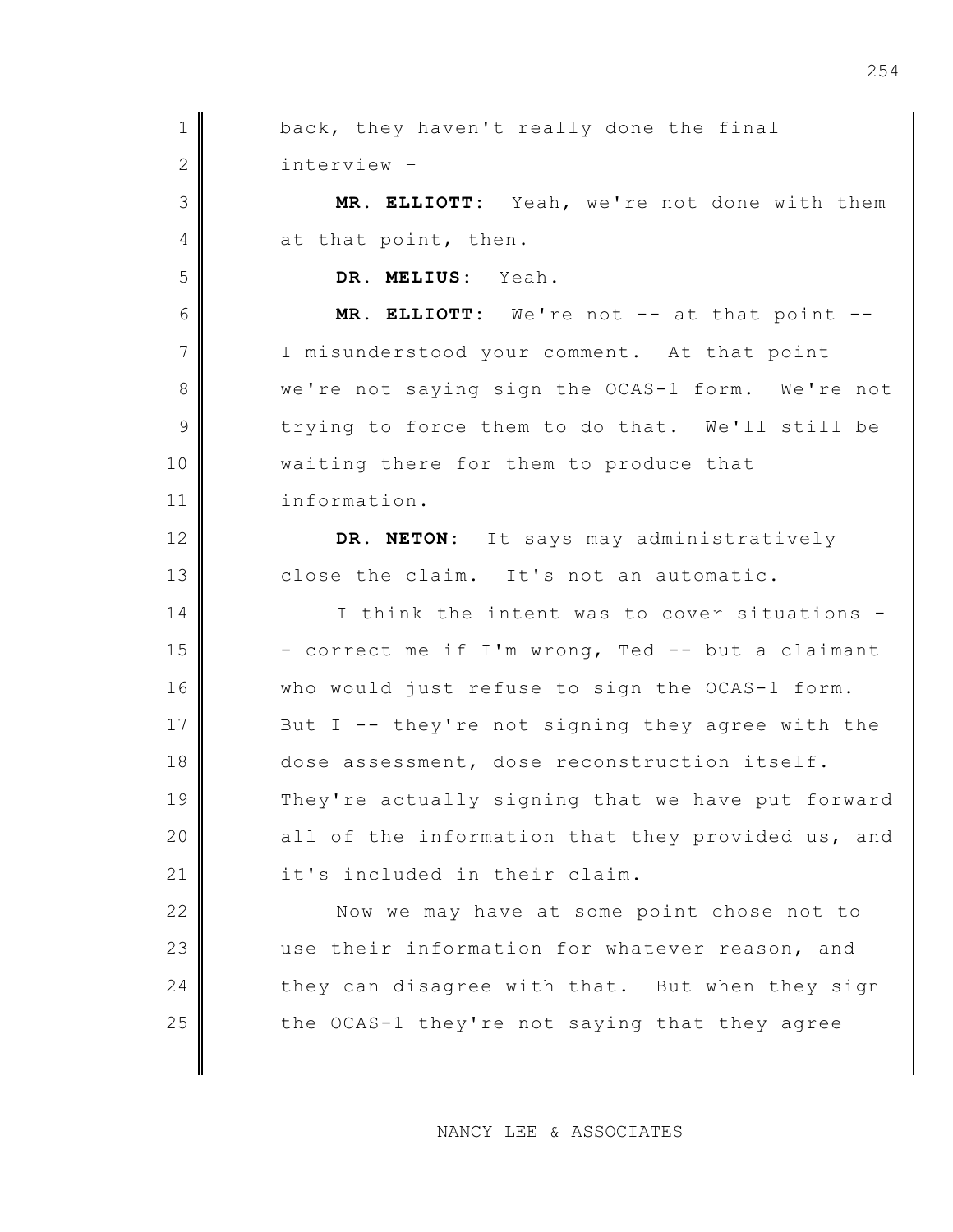1 **Wath the actual dose estimate itself.** But if a  $2$  person says I'm not going to sign it, then we 3 have to have some outlet to close the record. 4 **DR. MELIUS:** Yeah, but wouldn't that then be 5 -- answer this question. Would there be then a 6 | notification -- see, up until this point it's  $7$  sort of an open-ended, back-and-forth process. 8 Now you're suddenly cut him off. I would presume  $9 \parallel$  that there would be a notification to them, a 10 formal notification saying, look, we think we've 11 | qone as far as we can, blah, blah, blah. Here's 12 the form. We're giving you 60 days. If not,  $13$  then you have  $-$  we're going to close out the 14 claim. 15 **DR. NETON:** I think that was the intent. Is 16 it in there? 17 **DR. MELIUS:** Is that -- okay. 18 **MR. KATZ:** Sixty days. 19 **DR. MELIUS:** I know that 60 days is in 20 there, but it wasn't clear to me where the 21 process stopped being interactive, and where 22 vou're cutting it off. 23 **MR. ELLIOTT:** I think what you're asking, 24 what you're getting at, is do we go back to the 25 claimant with some final correspondence --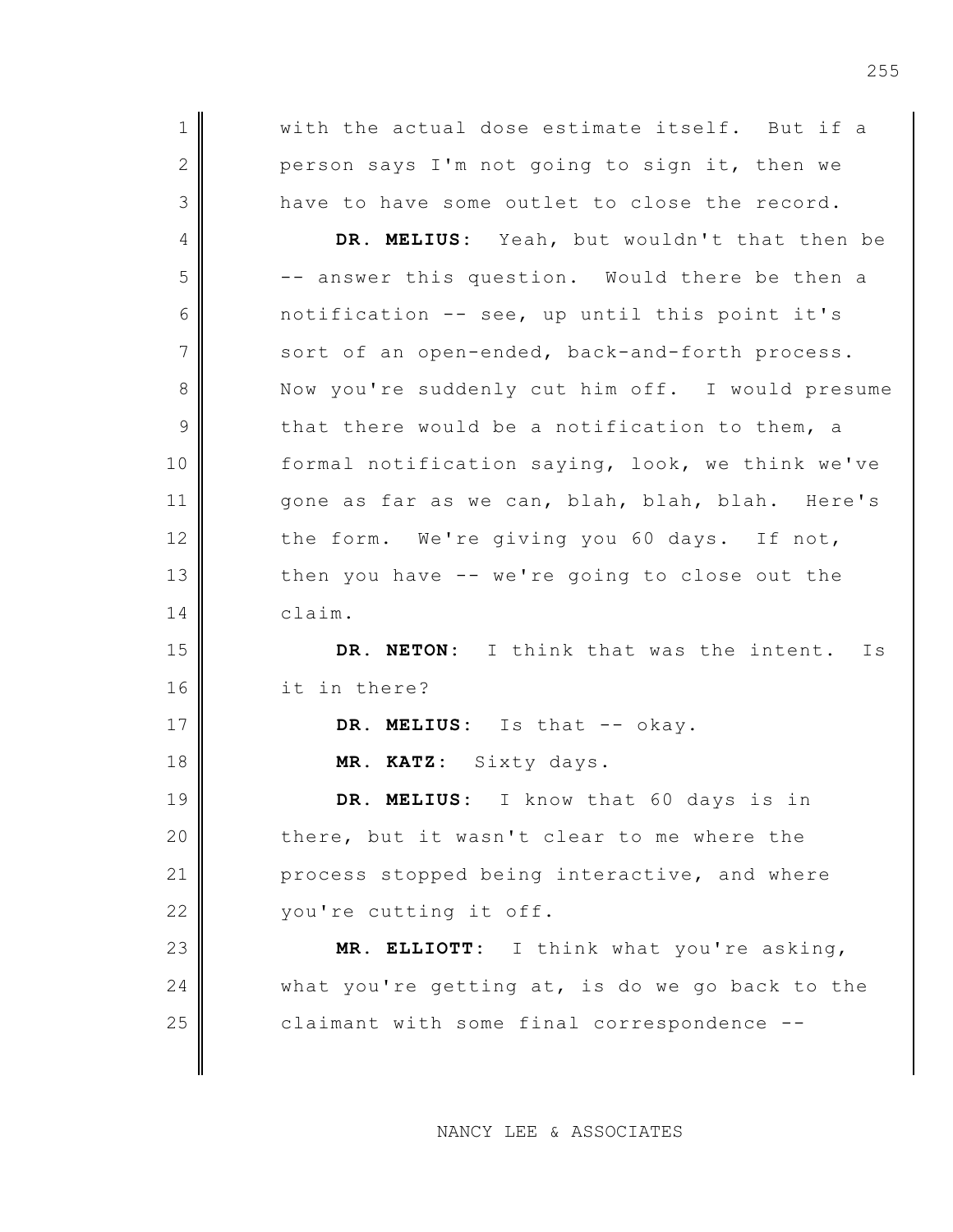1 **DR. MELIUS:** Yeah. 2 **MR. ELLIOTT:** -- saying, okay, we've chosen 3 to exercise our right to administratively close 4  $\parallel$  the file  $-$ 5 **DR. MELIUS:** Right. 6 **MR. ELLIOTT:** -- and move the dose 7 reconstruction report forward for final 8 adjudication. 9 **DR. MELIUS:** Uh-huh. 10 **MR. ELLIOTT:** And I would -- I don't know if 11 my lawyers are here, but I would think they would 12 weigh in on that and say yeah, we need to have 13 something like that to make that step happen. 14 **MR. KATZ:** Yeah, I mean at the point where  $15$  we realize -- or it appears that we have a 16 claimant that's simply not going to sign is when 17 | we would notify them formally that they have 60 18 days, upon which we will then go ahead and close  $19$  the claim. So then they would have an additional 20  $\parallel$  60 days, in effect, to make a decision to sign 21 the form and let it go forward or not. 22 **DR. MELIUS:** I think what's not captured in  $23$  all of these going back is that it's sort of a 24 back-and-forth process. It sort of looks  $25$  sequential here, and it's really not because  $-$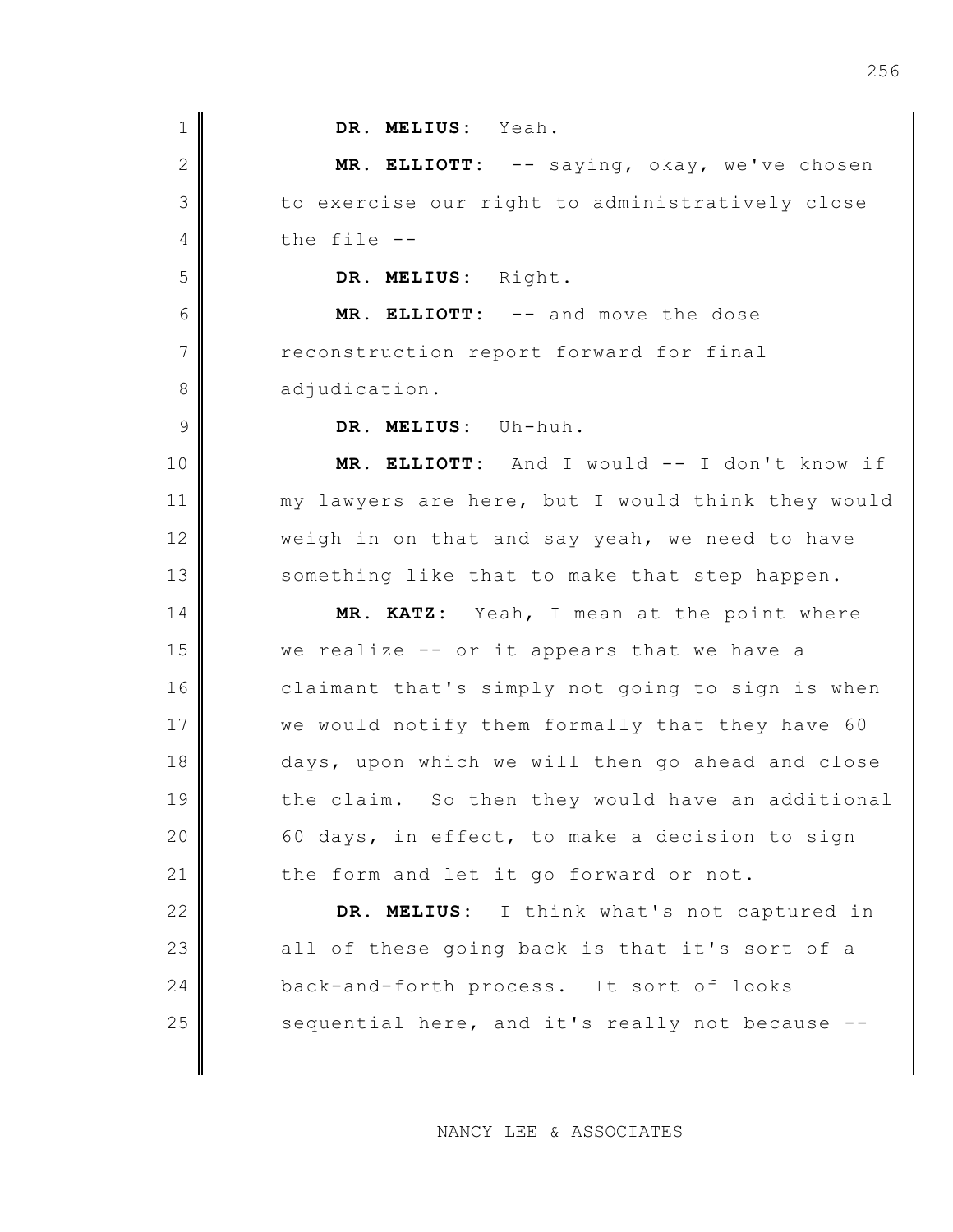$1 \parallel$  or may not be, that there's -- this information  $2 \parallel$  goes. And that gets a little bit confusing. 3 It's hard to write the regulations, I think, to 4 capture the back and forth that goes on, but I 5 think it is important. Maybe it's in the 6 preamble and I missed it, but  $-$ 7 **DR. ANDERSON:** Yeah, it seems to me in (l) 8 you provide them with a draft of the dose 9 reconstruction. And what I was concerned is you 10 say here it is, you have 60 days to come up with 11 additional information or not; as opposed to we  $12$  all agree that we have  $-$  you've done the best 13 you can, and now we want to ask you, we need to 14 have your permission to move it forward, and 15 here's the paper that gives the permission, 16 versus you telling them we're done. You either 17 generate something more in 60 days, or it's 18 finished. 19 And that puts the pressure potentially on 20 them to generate data, as opposed to they're 21 saying here's the draft, we're still looking for 22 Uncle Joey. We know he's around somewhere, but 23 || we think he's out elk hunting and hasn't come 24 back, and we'll never find him in 60 days. 25 **MR. ELLIOTT:** It appears to me from this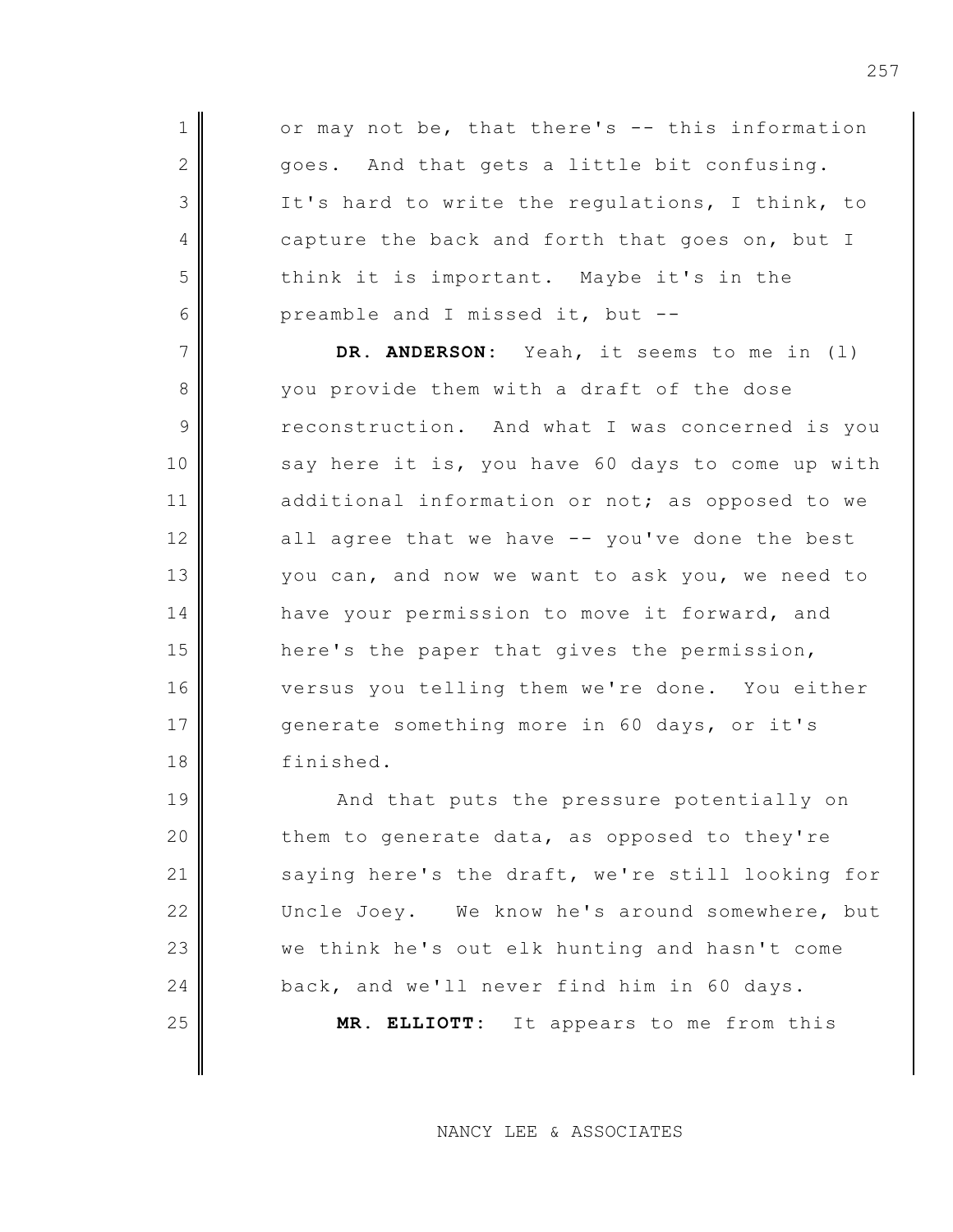1 discussion we need to make this very clear, what 2 our intent is here for you, and for the claimant.

3 **DR. MELIUS:** Yeah, I think maybe the way to 4 clarify it is that there are two situations. One 5 is where it's a good claim, you just need to move 6 it forward. Second one is where it's really --7 the dose reconstruction hasn't shown that they  $8$  have sufficient exposure to warrant the claim, 9 then I think that's where you're going to get 10 into this process. And I think maybe clarifying  $11$  that in the regulation would be helpful.

12 And I'd almost rather give a little bit more 13 than 60 days, but at some point it depends on how 14 open the previous prior process is. Because I 15 Teally think there's going to be situations where 16 a next of kin or something is really going to be 17 struggling to try to find someone who knows 18 something that they -- they remember their father 19 telling them something about the plant, and  $20$  they're trying to find somebody to corroborate 21 that or whatever, and I think that could be a 22 hard process. I think giving them some more time 23 may be better, again, but it shouldn't go on. 24 You shouldn't have to keep the claim open 25 | forever, either.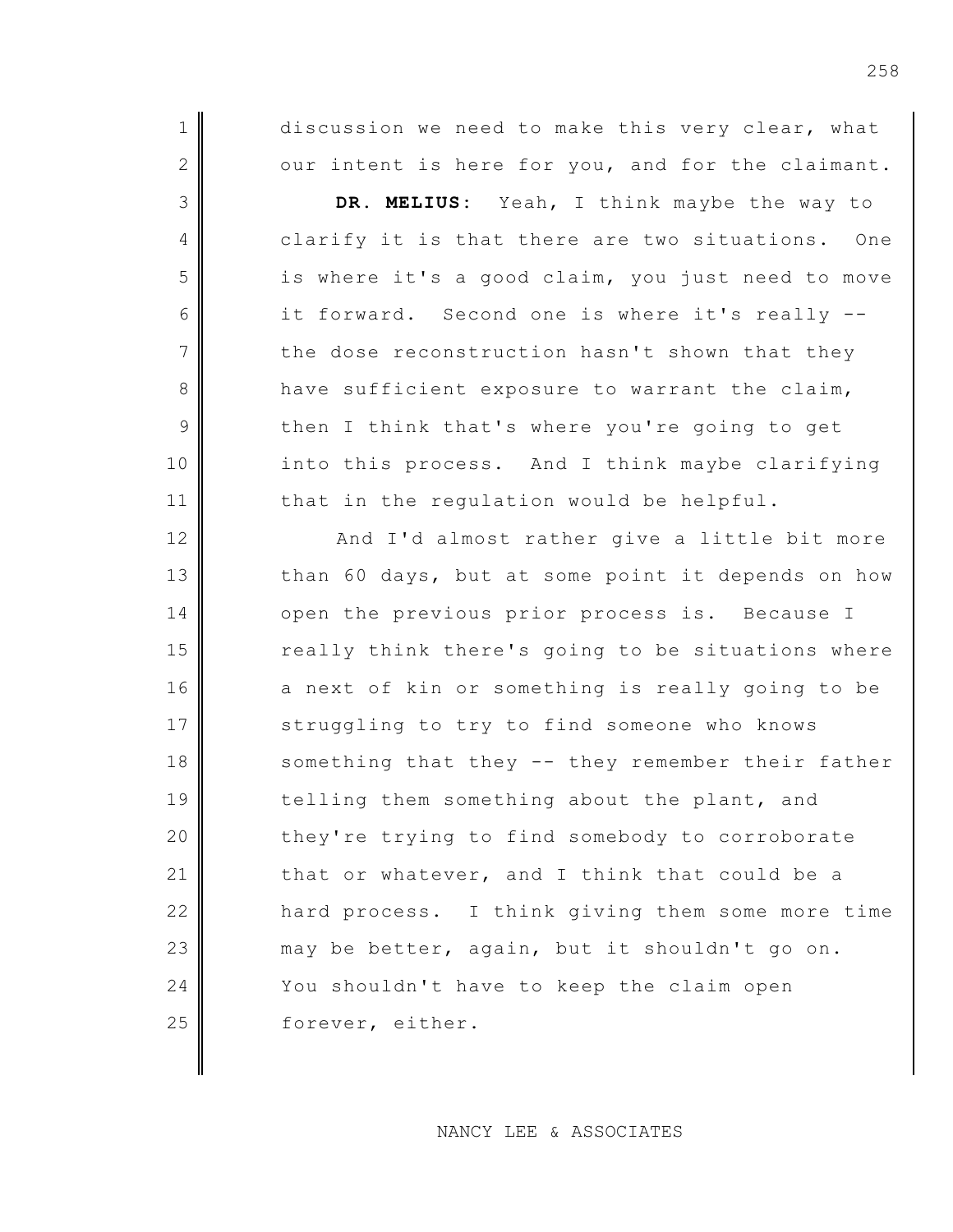**DR. ZIEMER:** The wording here sounds to me 2 to be one in which the claim is not automatically 3 closed after 60 days. It says they may close it, 4 not that they must close it. Is that intentional? And likewise for Department of 6 Labor, they may then close the claim, but it doesn't appear to be mandatory. It seems to be 8 discretionary. They may close the claim. **DR. ANDERSON:** Well, (o) says shall be  $\parallel$   $\qquad$   $\qquad$   $\qquad$   $\qquad$   $\qquad$   $\qquad$   $\qquad$   $\qquad$   $\qquad$   $\qquad$   $\qquad$   $\qquad$   $\qquad$   $\qquad$   $\qquad$   $\qquad$   $\qquad$   $\qquad$   $\qquad$   $\qquad$   $\qquad$   $\qquad$   $\qquad$   $\qquad$   $\qquad$   $\qquad$   $\qquad$   $\qquad$   $\qquad$   $\qquad$   $\qquad$   $\qquad$   $\qquad$   $\qquad$   $\qquad$  **THE COURT REPORTER:** Use your microphone, please. **DR. ANDERSON:** -- unless reopened. **UNIDENTIFIED SPEAKER:** Microphone. **DR. ANDERSON:** Yeah, (o) says it shall be 16 closed unless reopened. That's the next item. **DR. ZIEMER:** But that's once the actions in the previous thing are done. Once they do  $-$  **DR. ANDERSON:** Yeah. **DR. ZIEMER:** But it doesn't appear that 21 they're required to exercise that prerogative 22 under part  $(m)$  or  $(n)$ , but if they do, then it 23 becomes mandatory. Am I reading that right? **MR. ELLIOTT:** Yes, I think you have the right sense of that, what we intended it to be.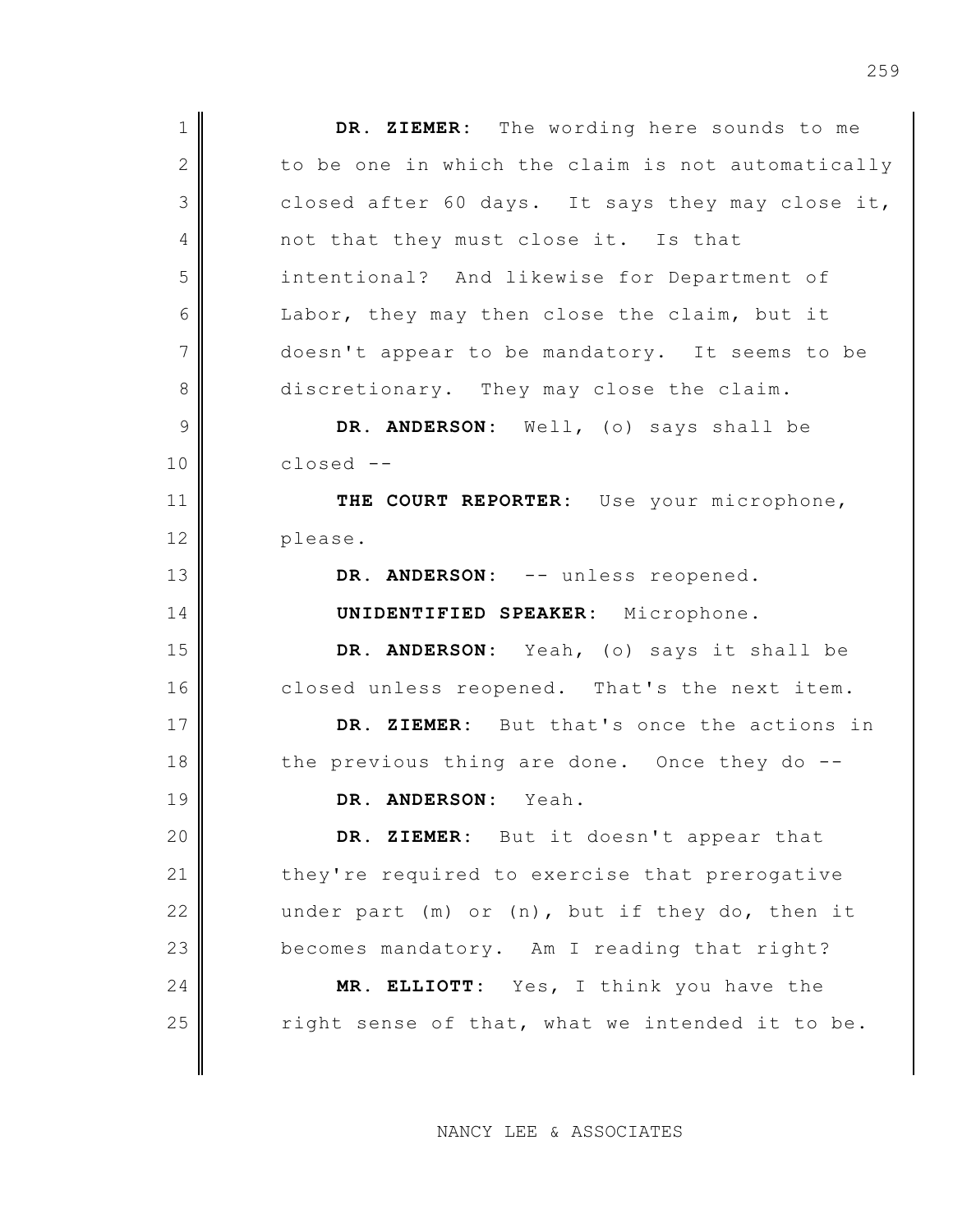| $\mathbf 1$  | DR. ZIEMER: Wanda, please.                            |
|--------------|-------------------------------------------------------|
| $\mathbf{2}$ | MS. MUNN: And in any case, (o) clearly says           |
| 3            | it still may be reopened. It isn't as though          |
| 4            | this falls off the end of the earth. There's --       |
| 5            | if we find Uncle Joe, surely we can come back and     |
| 6            | the<br>Department of Labor will accept that           |
| 7            | information.                                          |
| 8            | DR. ZIEMER:<br>Thank you.                             |
| 9            | Other comments?                                       |
| 10           | (No responses)                                        |
| 11           | ZIEMER: Section 82.11?<br>DR.                         |
| 12           | DR. DeHART: A point of clarification.                 |
| 13           | On this section or previous?<br>DR.<br><b>ZIEMER:</b> |
| 14           | On 82.11.<br>DR. DeHART:                              |
| 15           | DR. ZIEMER: 82.11, okay.                              |
| 16           | DR. DeHART: If for efficiency we have used            |
| 17           | a high dose and we see that the claimant has had      |
| 18           | an experience where it would be awardable, is         |
| 19           | that considered at that time a reconstruction of      |
| 20           | the dose? Because it says here you will do a          |
| 21           | dose reconstruction on every claimant.                |
| 22           | DR. NETON: That's correct, that would be              |
| 23           | considered a dose reconstruction.                     |
| 24           | DR. ZIEMER: Okay. Further questions on                |
| 25           | that section?                                         |
|              |                                                       |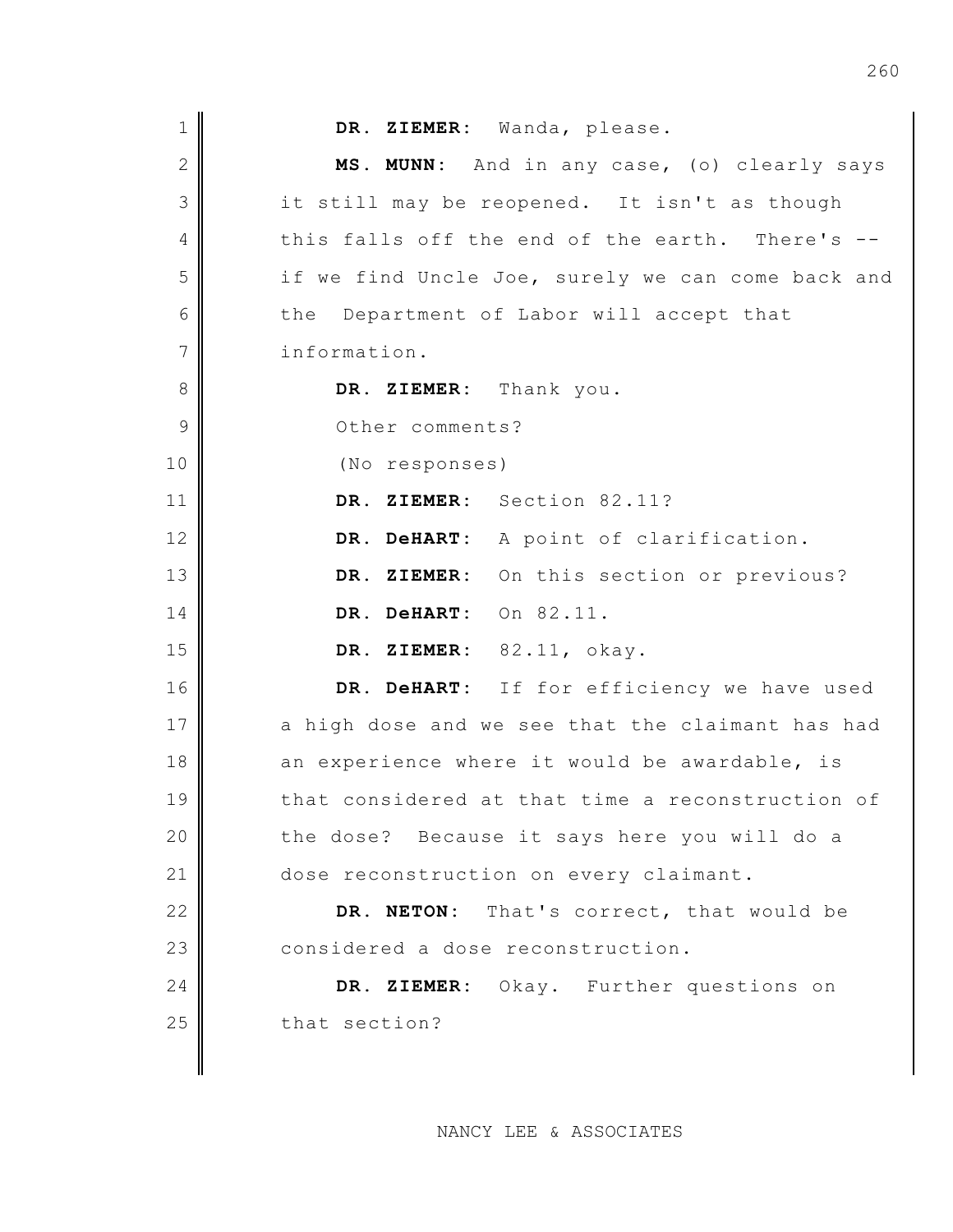**DR. NETON:** It would fall for consideration 2 under the Special Exposure Cohort quidelines, that's correct. **DR. ROESSLER:** Yeah, that makes sense. **DR. NETON:** There may be some low dose 6 situations, but like I say, almost by definition if we feel that it's a low dose scenario, we 8 should be able to demonstrate that the 9 compensation probability is fairly low. **DR. ZIEMER:** Okay, then we go to section 11 82.13, Sources of information for dose 12 reconstructions. (No response) **DR. ZIEMER:** 82.14, Types of information to be used in dose reconstructions. (No response) **DR. ZIEMER:** 82.15, Completeness and 18 adequacy of individual monitoring data. (No responses) **DR. ZIEMER:** I suspect many of the questions have already been answered that pertain to some 22 of these sections.  $\parallel$  82.16, how will NIOSH -- oh, question. Jim, 24 please. **DR. MELIUS:** I'm a bit slow, I'm back to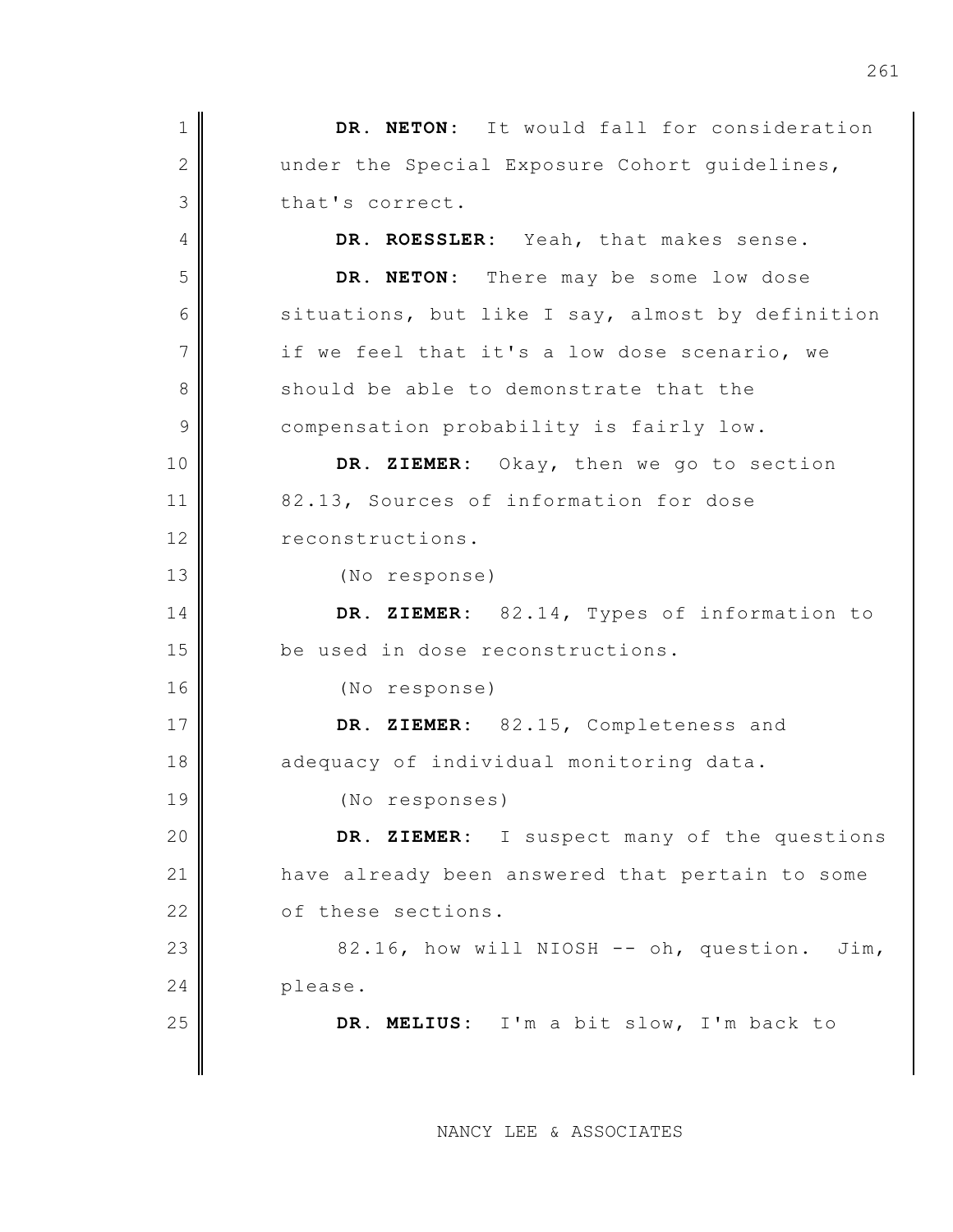1 82.14.

2 **DR. ZIEMER:** Am I moving too fast for you 3 here?

4 **DR. MELIUS:** Well, it's just when there's 5 sort of what appears or attempts to be an 6 exhaustive list, it's hard to figure out what's  $7$  not there. And maybe this is a question of how 8 you interpret some of this, but yeah, like under  $9 \parallel$  (g), information regarding exposure, so on, is 10 there a place there where you talk about getting 11 information from co-workers? And 13, did I --12 **DR. DeHART:** 82.13 takes care of that. 13 **MR. KATZ:** That's actually – 14 **UNIDENTIFIED:** 82.13? 15 **MR. KATZ:** Yes. 16 **UNIDENTIFIED:** The previous section. 17 **DR. MELIUS:** Okay. Okay, okay. 18 **DR. ZIEMER:** Okay? Then back to 82.15, How 19 will NIOSH evaluate completeness and adequacy of 20 | individual monitoring data? 21 | (No response) 22 **DR. ZIEMER:** 82.16. Wait, 15, Henry? 23 **DR. ANDERSON:** Well, I'm going back to the 24 dose reconstruction. I was looking for the 25 medical --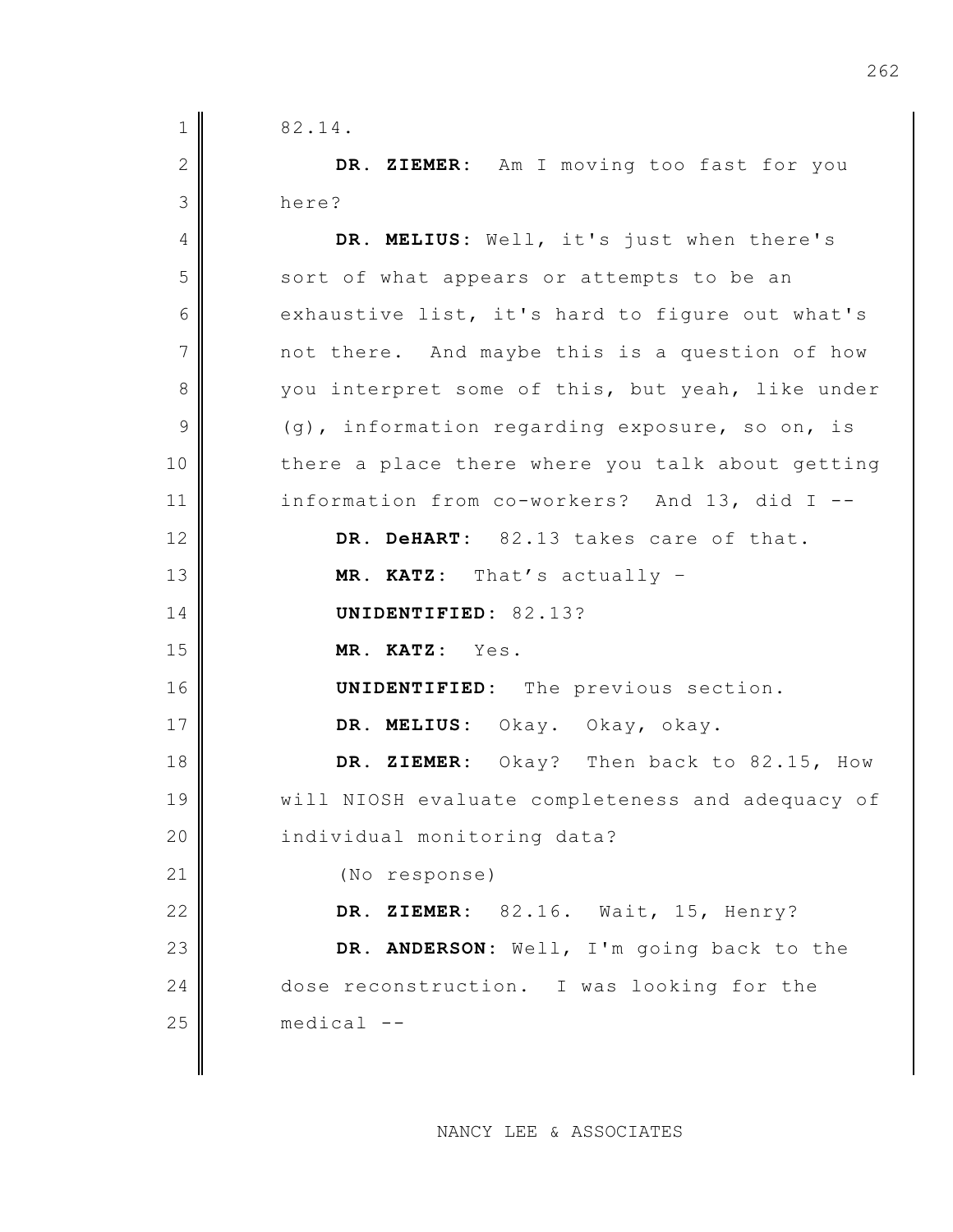1 **DR. ZIEMER:** What section are you at? 2 **DR. ANDERSON:** Under 82.14, is -- 3 **DR. ZIEMER:** Fourteen, okay. 4 **DR. ANDERSON:** Is the X-ray machine from the 5 surveillance program somewhere there? I'm just 6 quickly looking. 7 **MR. KATZ:** Yes, it's in there. 8 **DR. ANDERSON:** Okay. 9 **UNIDENTIFIED:** That's (f)(1). 10 **DR. ZIEMER:** Third column. 11 **DR. ANDERSON:** Ah, okay. I see, okay. I 12 took that to be measurements that may have been 13 made in the facility, not in the medical  $-$ 14 there's medical screening, I see. Thank you. 15 **DR. ZIEMER:** Yeah, we got it. Thank you. 16 Let's see here, we're back to -- I think we 17 did 15. Sixteen, 82.16, okay. 18 (No response) 19 **DR. ZIEMER:** Seventeen, 82.17. Co-worker 20 data shows up here, too, as well. 21 | (No response) 22 **DR. ZIEMER:** 82.18, on calculation of 23 internal dose to the primary cancer site. 24 (No response) 25 **DR. ZIEMER:** 82.19?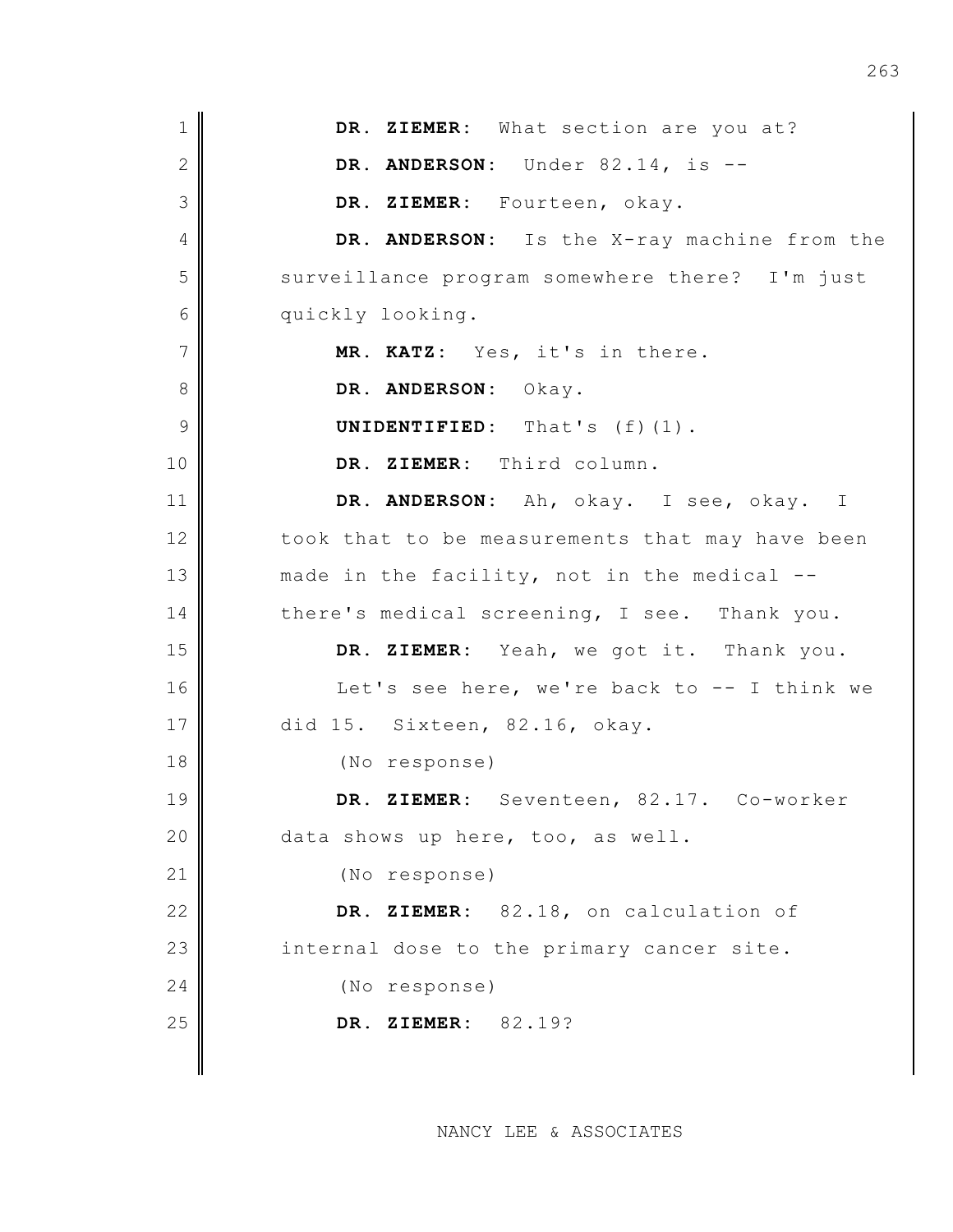1 (No response) 2 **DR. ZIEMER:** Okay, Subpart D, Reporting and 3 Review of the Dose Reconstruction Results; 82.25, 4 When will NIOSH report dose reconstruction 5 results and to whom? 6 (No response) 7 **DR. ZIEMER:** 82.26, How will NIOSH report 8 dose reconstruction results? 9 (No response) 10 **DR. ZIEMER:** No questions, okay. 11 82.27, How can claimants obtain reviews of 12 their dose reconstruction results? No questions? 13 (No response) 14 **DR. ZIEMER:** 82.28, Who can review NIOSH 15 dose reconstruction files on individual 16 claimants? 17 I have one question. I don't know that this 18 would be something that would be in the rule, but 19 is there a plan to provide summary information 20 that's not identified by persons, but the 21 particular claims and or groups of claims, 22 mumbers that have been processed and the 23 decisions and so on, or how will that sort of the 24 summary information be made available? 25 **MR. ELLIOTT:** Yes, we intend to provide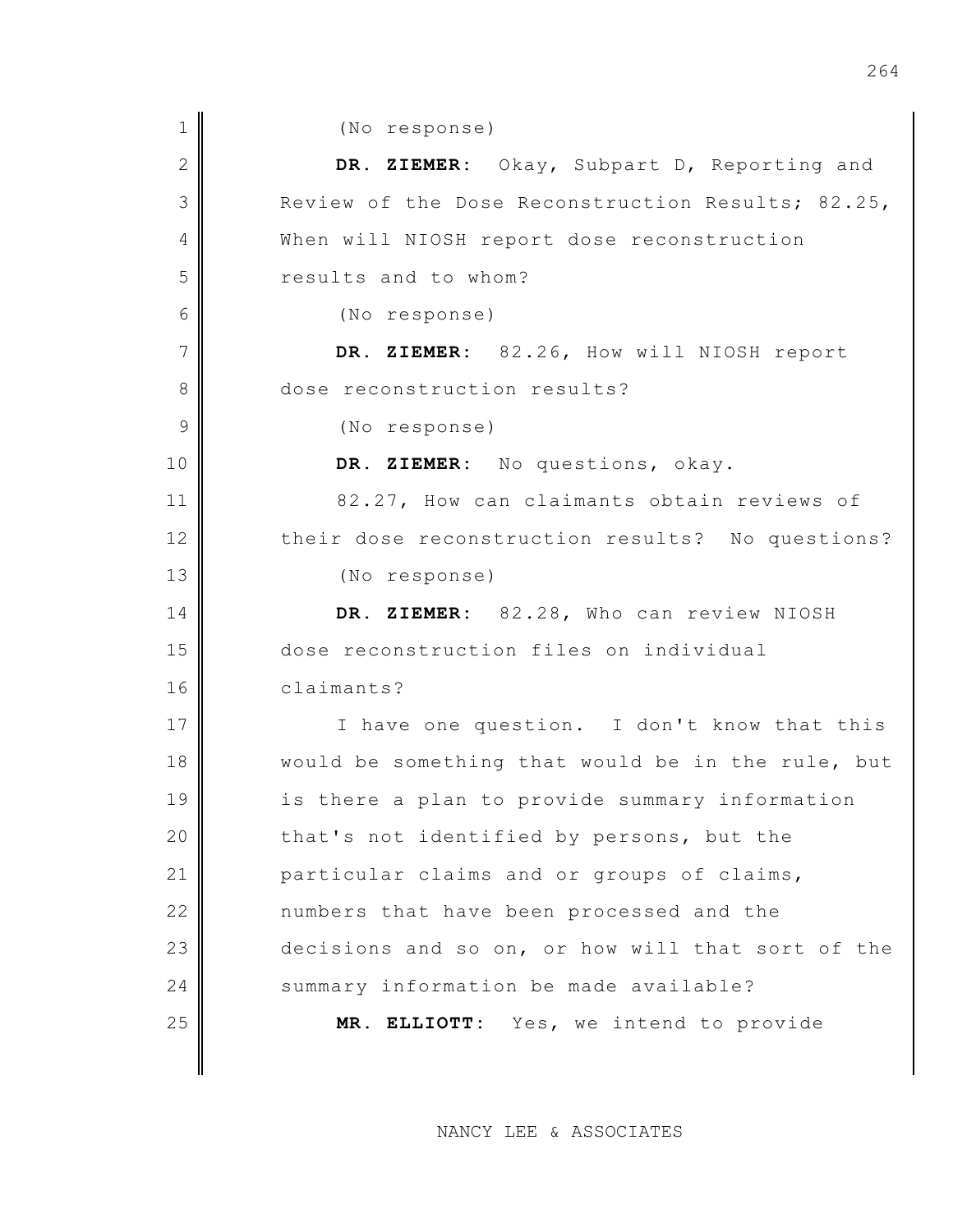1 Summary information, and I'll speak about it in 2 two ways.

3 One, statistics like I showed you this 4 morning on number of claims received, where 5 they're at in the process, dose reconstructions 6 completed, DOL will maintain statistics on award 7 versus non-award.

8 Secondly, we talked about technical basis 9 documents that support the implementation 10 guidelines, and summary information from learned 11 experience in dose reconstruction will be 12 incorporated into those and available to the 13 public.

14 **DR. DeHART:** Just to follow one, I would 15 think that the medical literature that could be 16 generated from these studies are critically 17 important, because the assumption is going to be 18 made by some that what you are doing is 19 identifying causation, and that is not 20 necessarily the case. And there needs to be a 21 separation in that through the medical 22 | literature, through publication.

23 **DR. ANDERSON:** Yeah, I would -- I think the 24 **last sentence there under (b)** of researchers will 25 not receive names of claimants is a pretty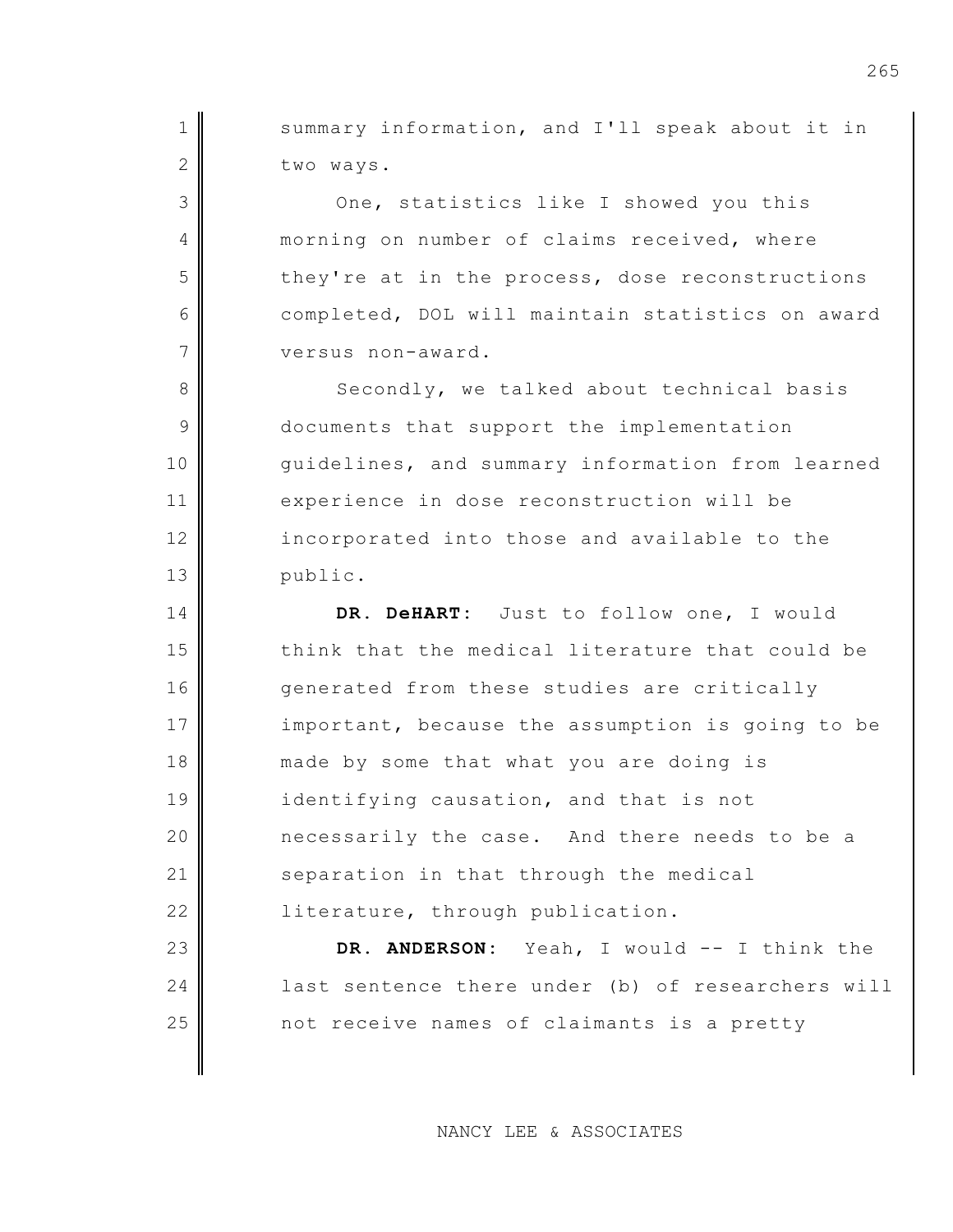1 categorical statement, and it would seem to me 2 you may want to put in without the individual's 3 permission. Because in reality, this is saying  $4 \parallel$  if the workers would like to participate in a --5 or their families, in a research study that would 6 help elucidate the health impacts, and you want 7 to combine this dose reconstruction with a 8 previously-identified cohort, there'll be no 9 | linkage.

10 And I think if there's benefit accrues to  $11$  the individual to at least be offered  $-$ - we've 12 received a request, would you be willing to have 13 your whoever it is provided to them, at least 14 give the opportunity of the individual to 15 decline, rather than decline up front in the 16 statute on their behalf, basically saying that 17 these results won't be available linked, so  $18$  there'd be no way to do a mortality study linking 19 it to specific individuals without their work 20 history.

21 **MR. ELLIOTT:** There's two points to be made 22 in your comment here.

23 | One is that -- generally a response here is 24 that the Privacy Act controls how we disseminate 25 **information that has personal identifiers on it.**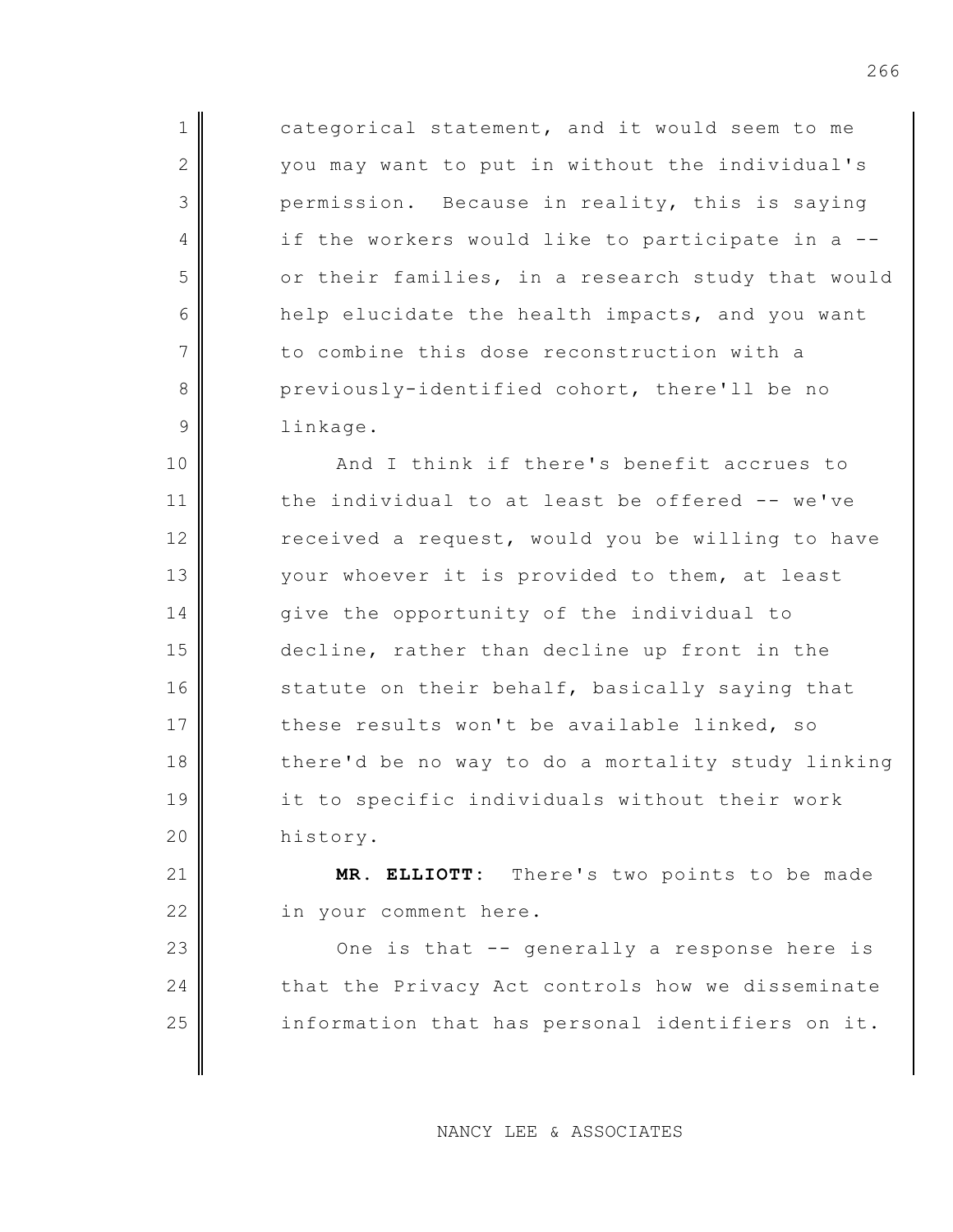1 This item (b) here that you're speaking from 2 allows researchers who come forward with 3 Institutional Review Board-approved protocol to  $4 \parallel$  gain -- that is supported by a NIOSH funding 5 source, either through a grant or a contractual 6 mechanism -- identifiable data through our 7 records, systems of records held under the 8 Privacy Act. So all of the case file information 9 || that is incorporated into our systems of records 10 can be released to a researcher with an approved, 11 | IRB-approved protocol, okay.

12 If there are researchers out there who have 13 an interest to utilize this information but do 14 not have a NIOSH funding mechanism that brings 15 them into our routine use authority under our 16 Privacy Act system of records, then they would 17 have to approach us for a de-identified data set.

18 **DR. ANDERSON:** See, I -- the way I read it, 19 it says researchers will have limited access, 20 which says not everything, and that's subject to 21 provisions, I agree. But that last sentence 22  $\parallel$  basically, to me, defines that limited access 23 means you will not get, and it says researchers, 24 whether they're part of the Privacy Act or not, 25 will not receive names or claimants or covered

267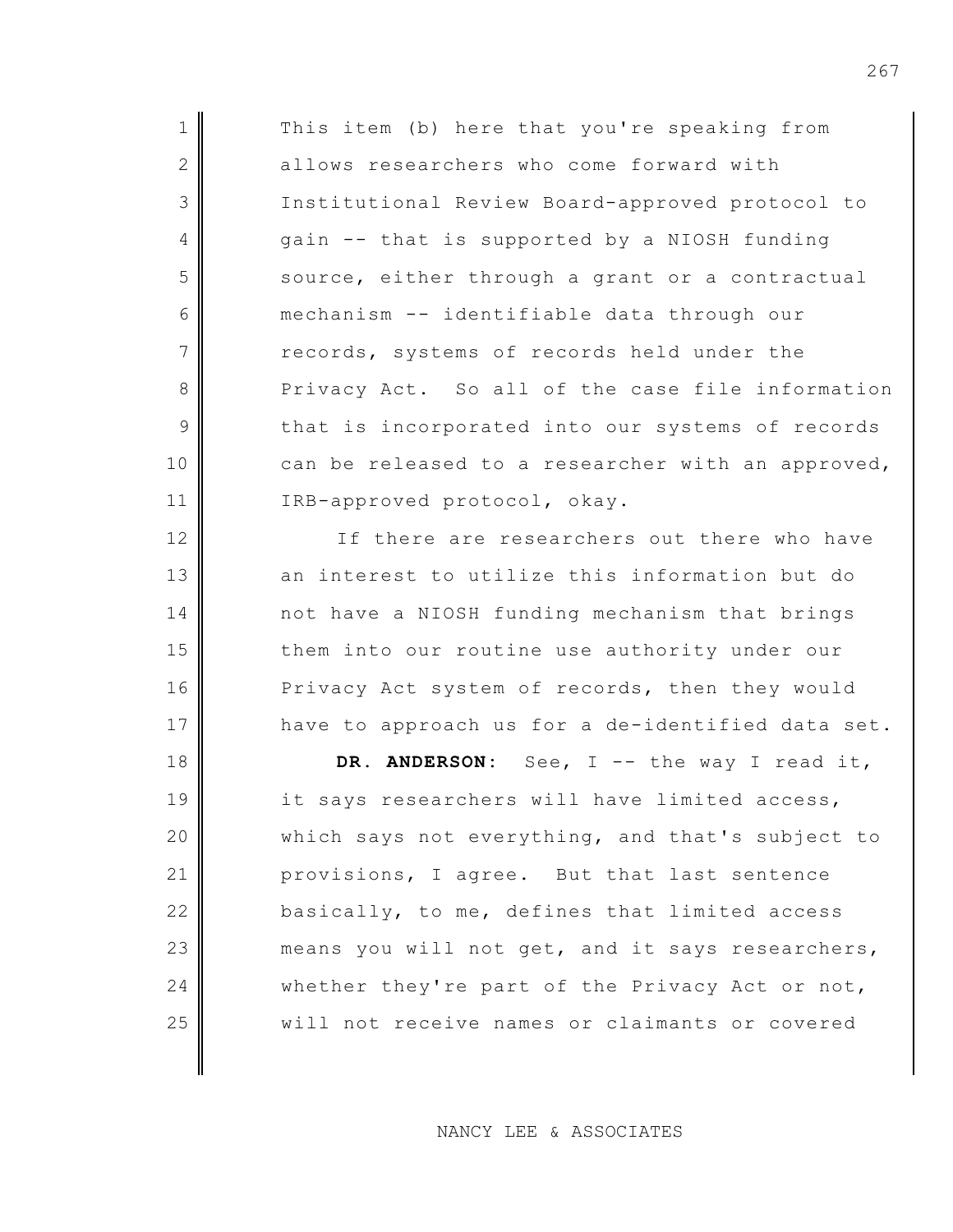1 employees.

2 **MR. ELLIOTT:** This needs to be written 3 better for clarification, because researchers 4 inside NIOSH and researchers supported through 5 NIOSH grants program who have an approved 6 protocol would be eligible to receive 7 identifiable information. 8 **DR. ANDERSON:** Right.

9 **MR. ELLIOTT:** Researchers who are not within 10 that realm would have to request information, but  $11$  they would be getting a de-identified data set.

12 **DR. ANDERSON:** Right, I'm just saying that 13 the way I read it here. I would interpret this  $14$  to say  $-$ 

15 **MR. ELLIOTT:** I can see that.

16 **DR. ANDERSON:** -- since you say it's limited 17 up front, it's limited in that in no case, IRB or 18 not, you won't get it. So I would suggest you 19 might want to reword that, or you'll eliminate 20 all that research.

21 **MR. KATZ:** Yeah, just to clarify intent  $22$  here, that's helpful. And this provision is here 23 because the Act itself required that we make some 24 provision to provide general information from 25 these to researchers and the public who wouldn't

268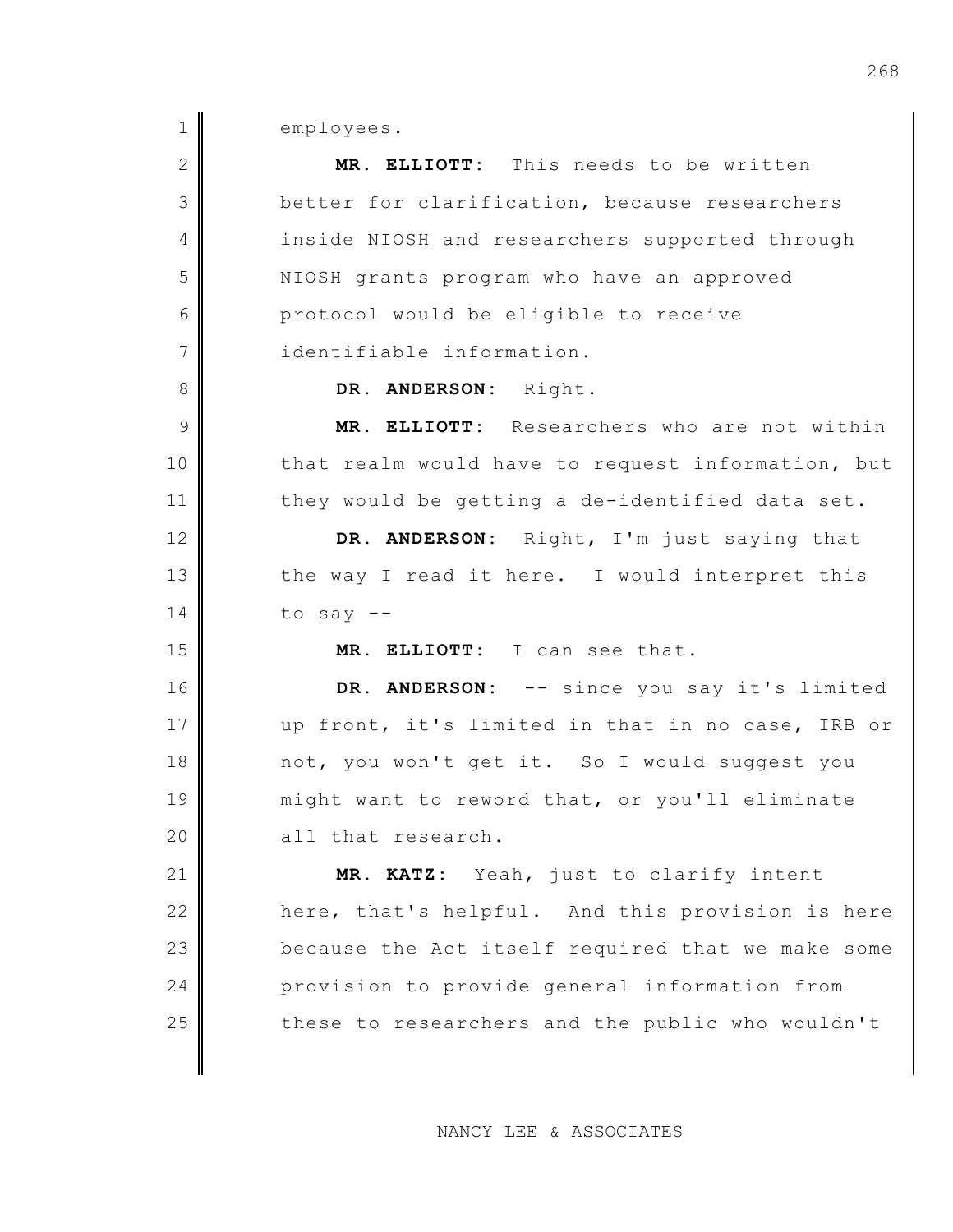| $\mathbf 1$    | come under our umbrella of the Privacy Act.       |
|----------------|---------------------------------------------------|
| $\mathbf{2}$   | DR. ANDERSON: Then I think you need to say,       |
| $\mathfrak{Z}$ | for those who do not have an IRB approval. I      |
| 4              | mean, researchers versus the public.              |
| 5              | DR. ZIEMER: Well, clearly it needs to be          |
| 6              | clarified.                                        |
| $\overline{7}$ | DR. ANDERSON: Yeah.                               |
| 8              | MS. KELLEY: Larry, there is an exception to       |
| $\mathcal{G}$  | the Privacy Act or an exemption. An person, an    |
| 10             | individual can waive their right to privacy for   |
| 11             | certain conditions. I don't know that that would  |
| 12             | be something that would be normally done for a    |
| 13             | large study, but an individual can waive. So if   |
| 14             | they wanted to make their situation public, I     |
| 15             | suppose they could.                               |
| 16             | DR. ZIEMER: Well, I think Henry's point is        |
| 17             | this would seem to preclude even that, the way    |
| 18             | it's written.                                     |
| 19             | DR. ANDERSON: Yeah.                               |
| 20             | DR. ZIEMER: Right.                                |
| 21             | MR. ELLIOTT: That's true, Alice, but I want       |
| 22             | to make sure everybody understands. We are not    |
| 23             | seeking from claimants, from the Energy employee  |
| 24             | or their survivor who's filing a claim, a release |
| 25             | of such sort. We're not making that a matter of   |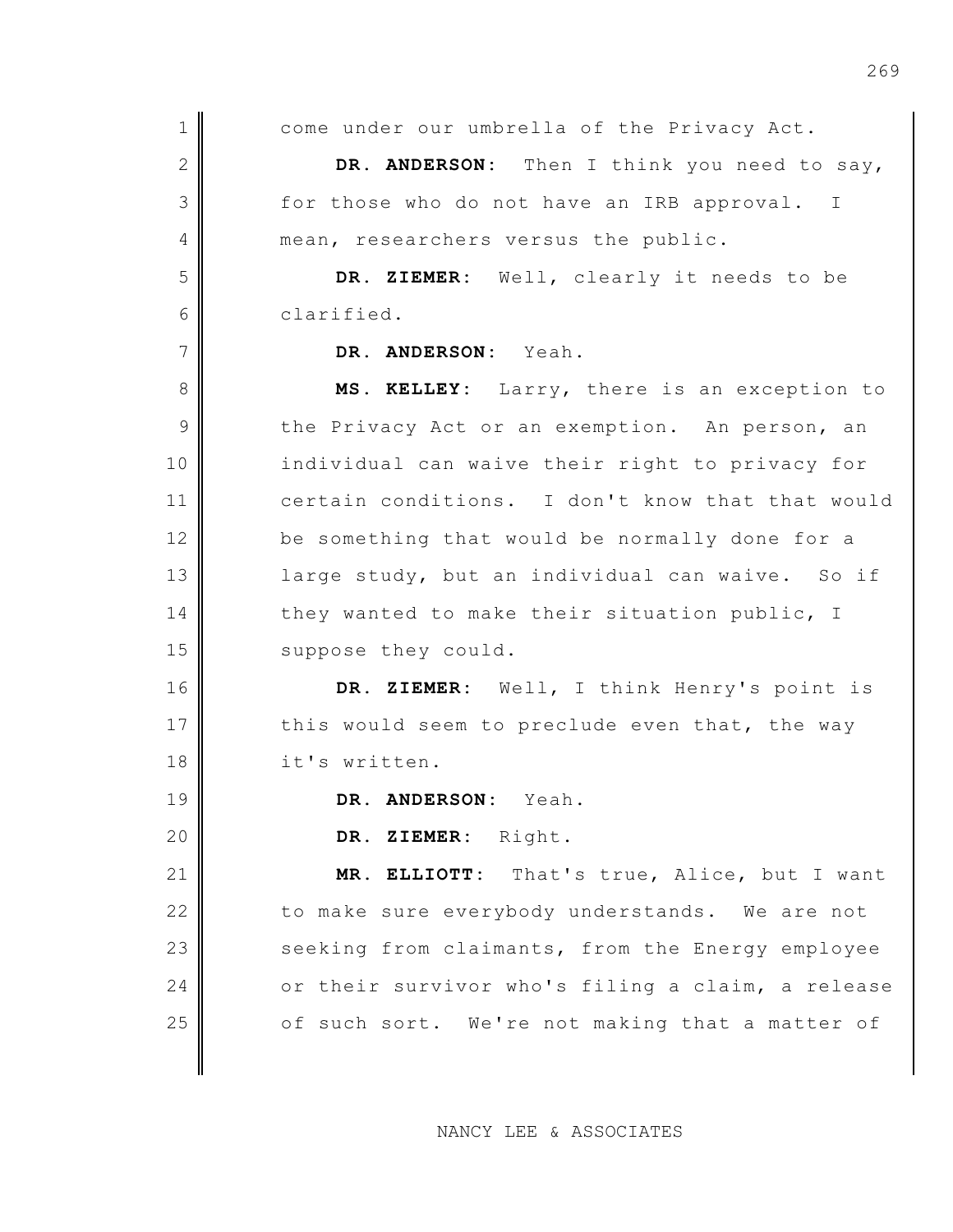| $1 \parallel$ | practice or policy. |
|---------------|---------------------|
|               |                     |

2 **DR. ZIEMER:** Okay. Then it appears that we 3 have completed the sort of overview review of the 4 document.

5 I am going to propose that we have a working 6 group that could prepare some preliminary  $7$  statements for us, even this evening, statements 8 that could be presented publicly tomorrow so that 9 we don't get into the kind of bind we had before 10 in having to do a document sort of off-line and 11 by e-mail and so on.

12 And so I would like to seek volunteers again  $13$  who -- and it could be a few or all, but if I had 14 three or four folks who believe they have enough 15 energy this evening to make an early stab at some 16 wording, at least in answering the three 17 questions. And we can certainly add a couple of 18 other things, such as the point that Henry just 19 made on that clarification. I think, Jim, you 20 **had another point earlier that I don't recall** 21 what it is, but a couple of those comments would  $22$  be appropriate to add as sort of general  $23$  comments. And then try to address the three 24 questions.

25 || So are there those who are just anxious to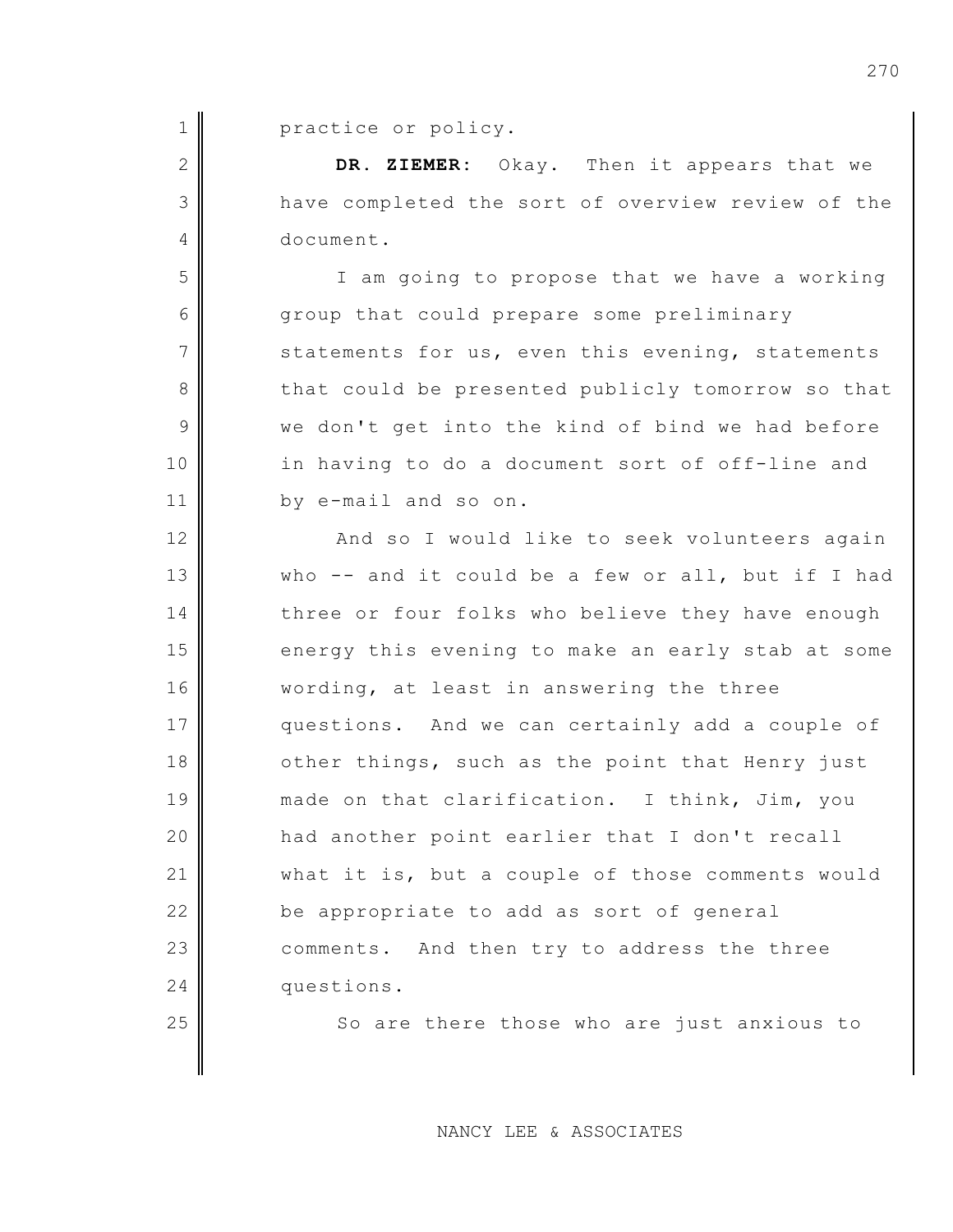1 draft this? I know everyone's avoiding making 2 eye contact. 3 **DR. DeHART:** Some of us would like to get 4 home in the evening tomorrow, since it is 5 February the 14th. 6 **DR. ZIEMER:** Yeah, there – 7 **DR. DeHART:** It's already costing me. 8 **DR. ZIEMER:** Right. Make good eye contact 9 and we'll help you out. 10 Larry has a suggestion here. 11 **MR. ELLIOTT:** We are ahead of our agenda, to 12 a certain extent. I suggest to you that you 13 might be able to do this tomorrow morning. If 14 individually you -- 15 **DR. ZIEMER:** If everyone's too tired. 16 **MR. ELLIOTT:** Yeah, if individually somebody 17 | wanted to work on their comments and bring them 18 forward in the morning, we could work together on 19 them tomorrow morning. 20 **DR. ZIEMER:** Let me ask the group, because 21 this has been a long day. I don't want to overdo  $22$  it, but if you'd rather give some thought and 23 maybe jot down, rough out some ideas tonight, and 24 then we'll get them on the table tomorrow and  $25$  have a chance to work through them, I think we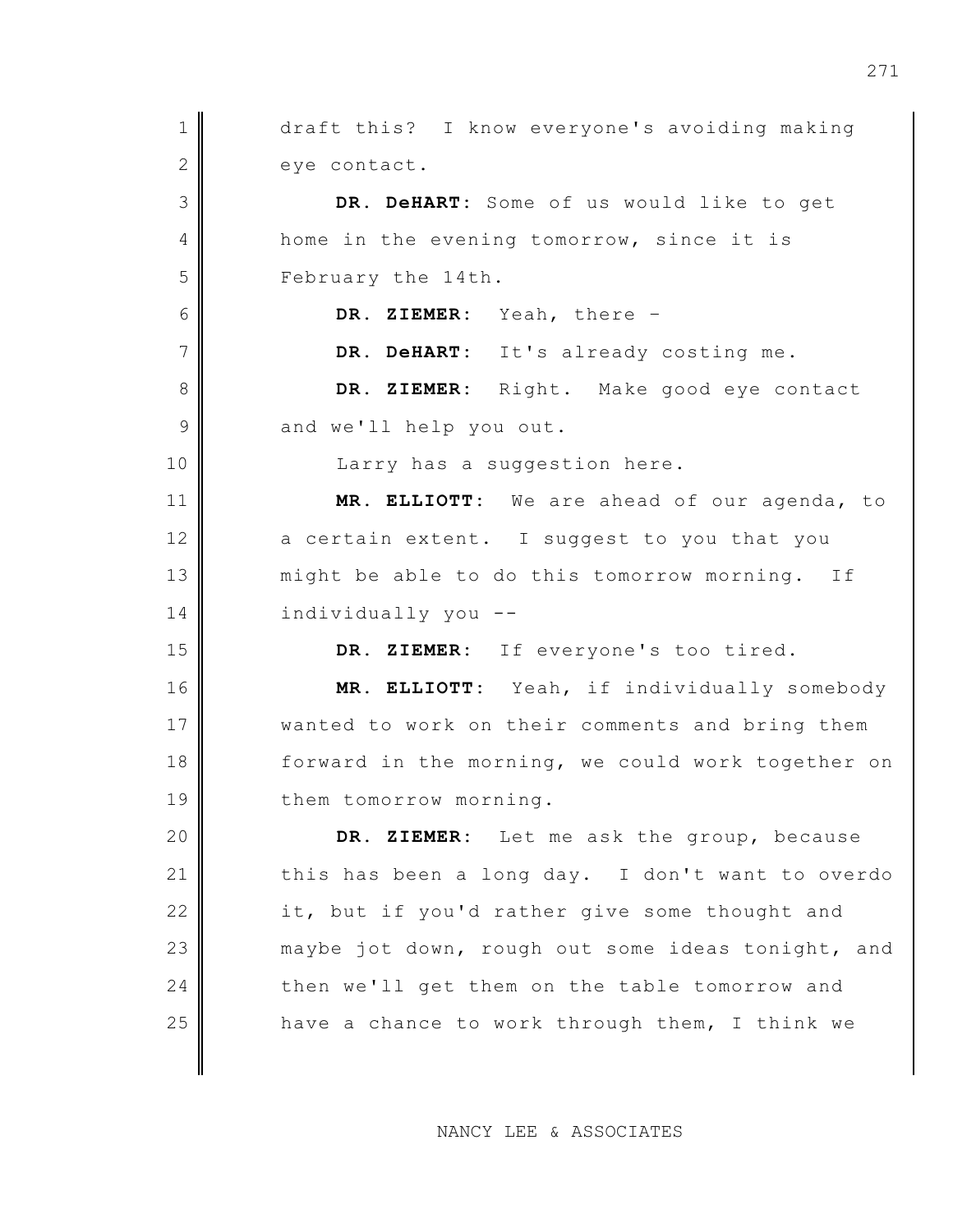1 Would have, time-wise have the opportunity 2 because we are a bit ahead of schedule. 3 **UNIDENTIFIED:** (Inaudible) 4 **DR. ZIEMER:** I'm sorry? 5 **UNIDENTIFIED:** That's an off-the-record 6 comment. 7 **DR. ZIEMER:** Jim. 8 **DR. MELIUS:** Yeah, I would agree that doing 9 it tomorrow morning, I think, would make more 10 sense. I think if we got some general discussion 11 || qoing about the sort of generalities, then I 12 think it's a lot easier to come to agreement on 13 specific statements at that point. 14 But I guess it would be helpful if we 15 clarify the schedule issue, though, before we 16 adjourn, because there's issues related to public 17 comment and so forth. Are we planning on meeting 18 for the whole day tomorrow, or is there  $-$ -19 **DR. ZIEMER:** Our main job tomorrow is to 20 develop these comments. And to the -- and 21 basically we are already at least an hour ahead  $22$  of schedule because we just completed doing what 23 we had scheduled for the 9:15 hour tomorrow, and 24 we have basically blocked off also two additional 25 hours in the afternoon. So there's -- really the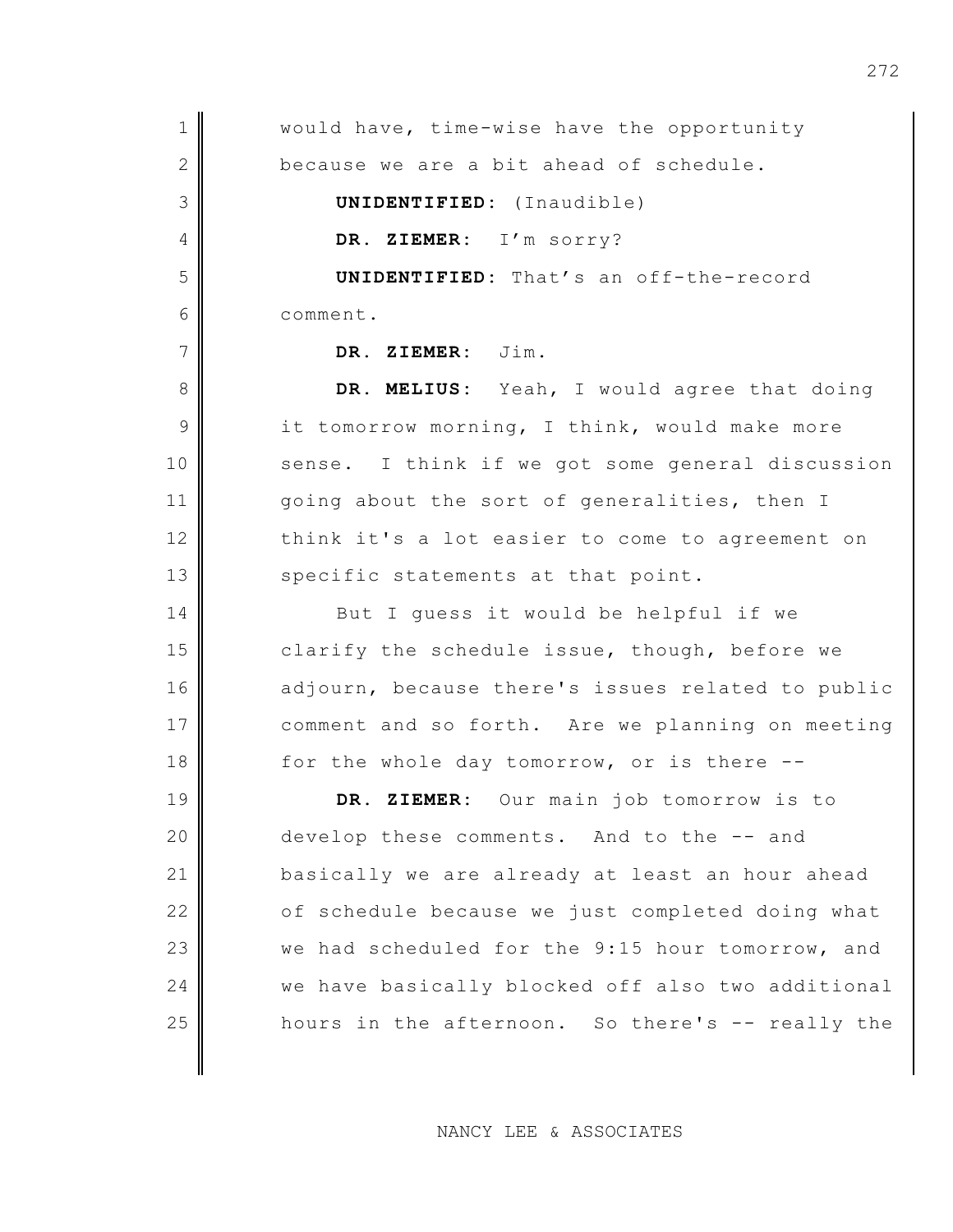| $\mathbf 1$   | bulk of the time tomorrow was set down for this   |
|---------------|---------------------------------------------------|
| $\sqrt{2}$    | very task, so we certainly can pick it up first   |
| 3             | thing in the morning and get it underway.         |
| 4             | DR. MELIUS: I would just add that maybe we        |
| 5             | want to move up the public comment period if we   |
| 6             | think we might finish earlier, do that around     |
| 7             | lunchtime, either before or after lunch.          |
| 8             | DR. ZIEMER: Yes. Although in fairness,            |
| $\mathcal{G}$ | since the agenda was publicly promulgated and     |
| 10            | some of the public may have scheduled themselves  |
| 11            | to be here at that time, we would still need to   |
| 12            | allow a public comment period at that point. But  |
| 13            | we can certainly entertain public comments        |
|               |                                                   |
| 14            | earlier as well, sure.                            |
| 15            | Henry.                                            |
| 16            | DR. ANDERSON: Just as we talk about               |
| 17            | drafting here, I'm just wondering do we want to   |
| 18            | have a brief discussion now, or do we want to     |
| 19            | recommend in this rule, as we did in the previous |
| 20            | one, a role for the Board? I notice in the        |
| 21            | preamble again it talks about the role of the     |
| 22            | Advisory Board in reviewing --                    |
| 23            | DR. ZIEMER: Right. We actually sort of            |
| 24            | referred to that earlier, and then the idea that  |
| 25            | we would probably do something similar in         |

NANCY LEE & ASSOCIATES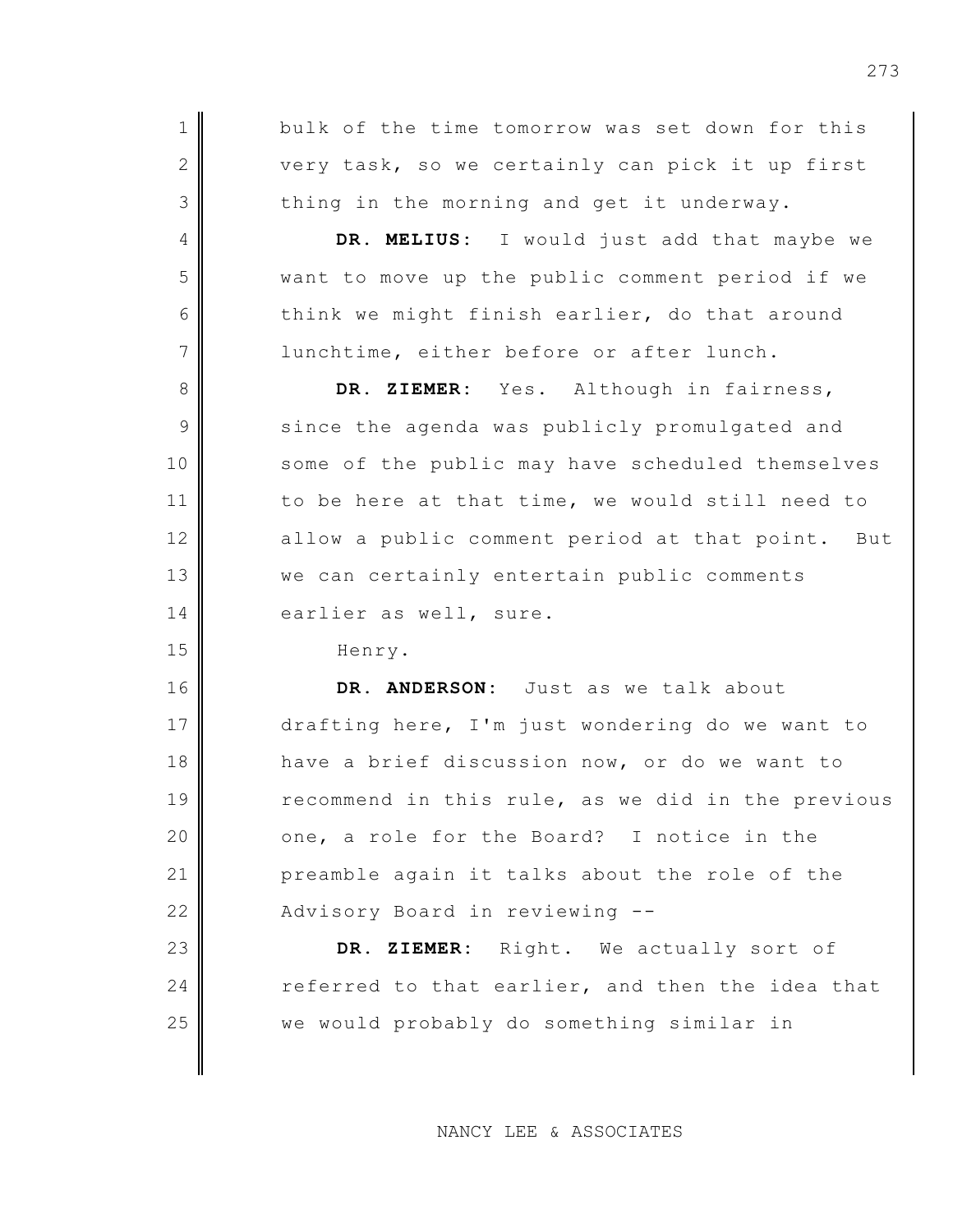1 codifying --2 **DR. ANDERSON:** I think it's a good idea. 3 **DR. ZIEMER:** -- codifying the Board's role 4 there. 5 Larry. 6 **MR. ELLIOTT:** Along that line, I would call  $7$   $\parallel$  your attention to the agenda item tomorrow 8 morning, 10:30 to 11:30, to discuss the Board 9 work schedule. 10 We need to make a decision tomorrow about 11 | our tentative meeting date of March 25th and  $12$  | 26th, and what we would have as an agenda if we 13 want to go ahead and hold that meeting that date. 14 If not, then what would look like the next best  $15$  available date for us to meet. I'm not sure that 16 we can quarantee that we're going to have the 17 Special Exposure Cohort guide, petitioning 18 guidelines available by March, so we need to talk 19 in terms about that. 20 **DR. ZIEMER:** Okay. So that's an issue. 21 Again, you can cogitate on that this evening and 22  $\parallel$  be ready to discuss that also in the morning. 23 **DR. MELIUS:** Be up all night. 24 **DR. ZIEMER:** Yes. Any other -- is that 25 agreeable? Any other comments?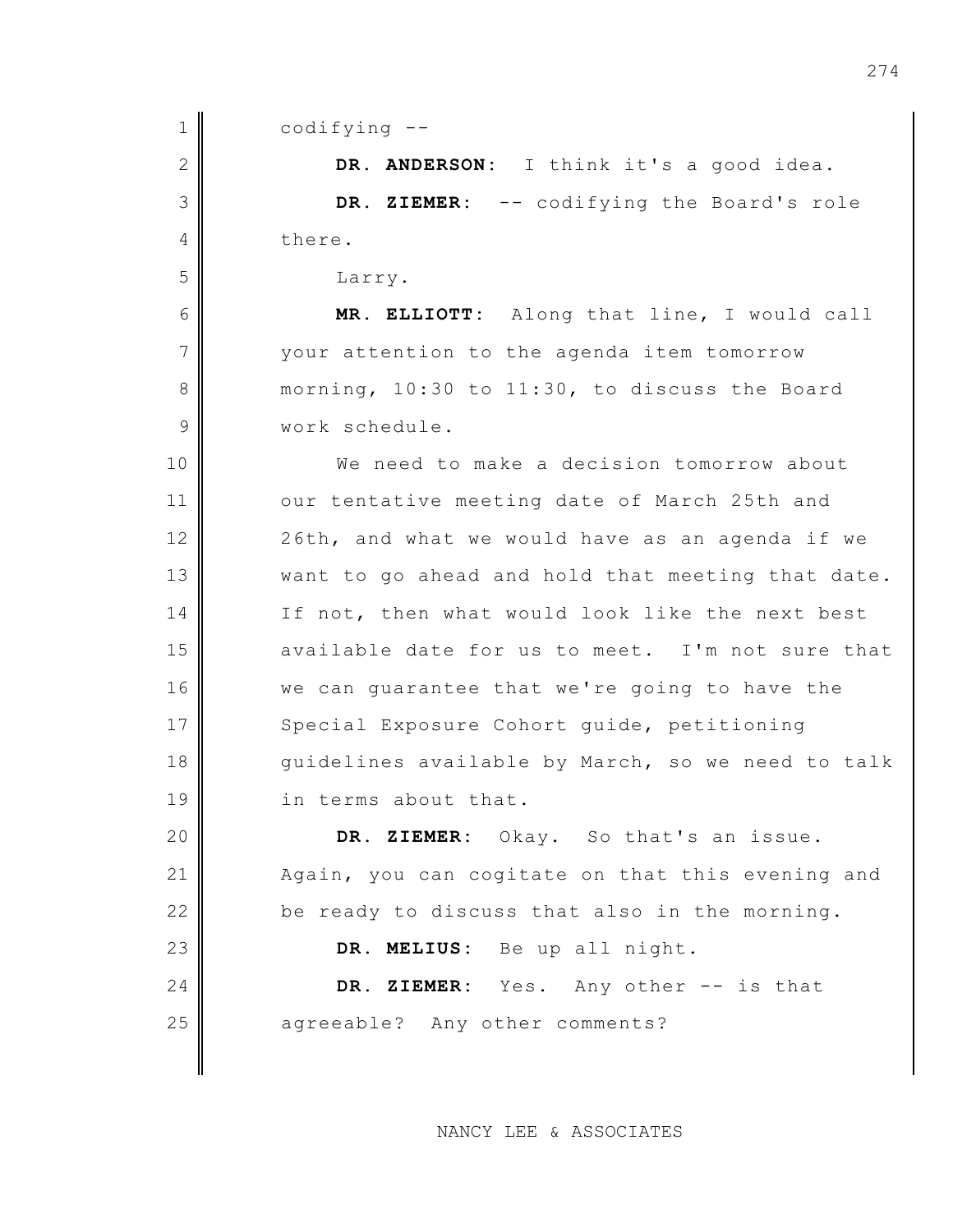1 (No response)

| $\sqrt{2}$      | DR. ZIEMER: Do I take it, then, that by           |
|-----------------|---------------------------------------------------|
| 3               | consent that you're prepared to work on your own  |
| 4               | this evening to the extent you're able, and come  |
| 5               | prepared to work through this tomorrow morning?   |
| 6               | And if we can finish earlier in the day that will |
| 7               | be fine, and those that need to leave will be     |
| 8               | able to do so.                                    |
| $\mathcal{G}$   | Everybody's making eye contact. I take that       |
| 10              | as a definite plus, okay. Yes, let's do that.     |
| 11              | That sounds great, okay. If that's agreeable,     |
| 12              | and it appears to be, then we'll be in recess     |
| 13              | until tomorrow morning. Thank you very much.      |
| 14              | (Whereupon, the meeting was                       |
| 15              | adjourned at 4:50 p.m.)                           |
| 16              |                                                   |
| 17              |                                                   |
| 18              |                                                   |
| 19              |                                                   |
| 20              |                                                   |
| 21              |                                                   |
| $\overline{22}$ |                                                   |
| 23              |                                                   |
| $\overline{24}$ |                                                   |
| 25              |                                                   |
|                 |                                                   |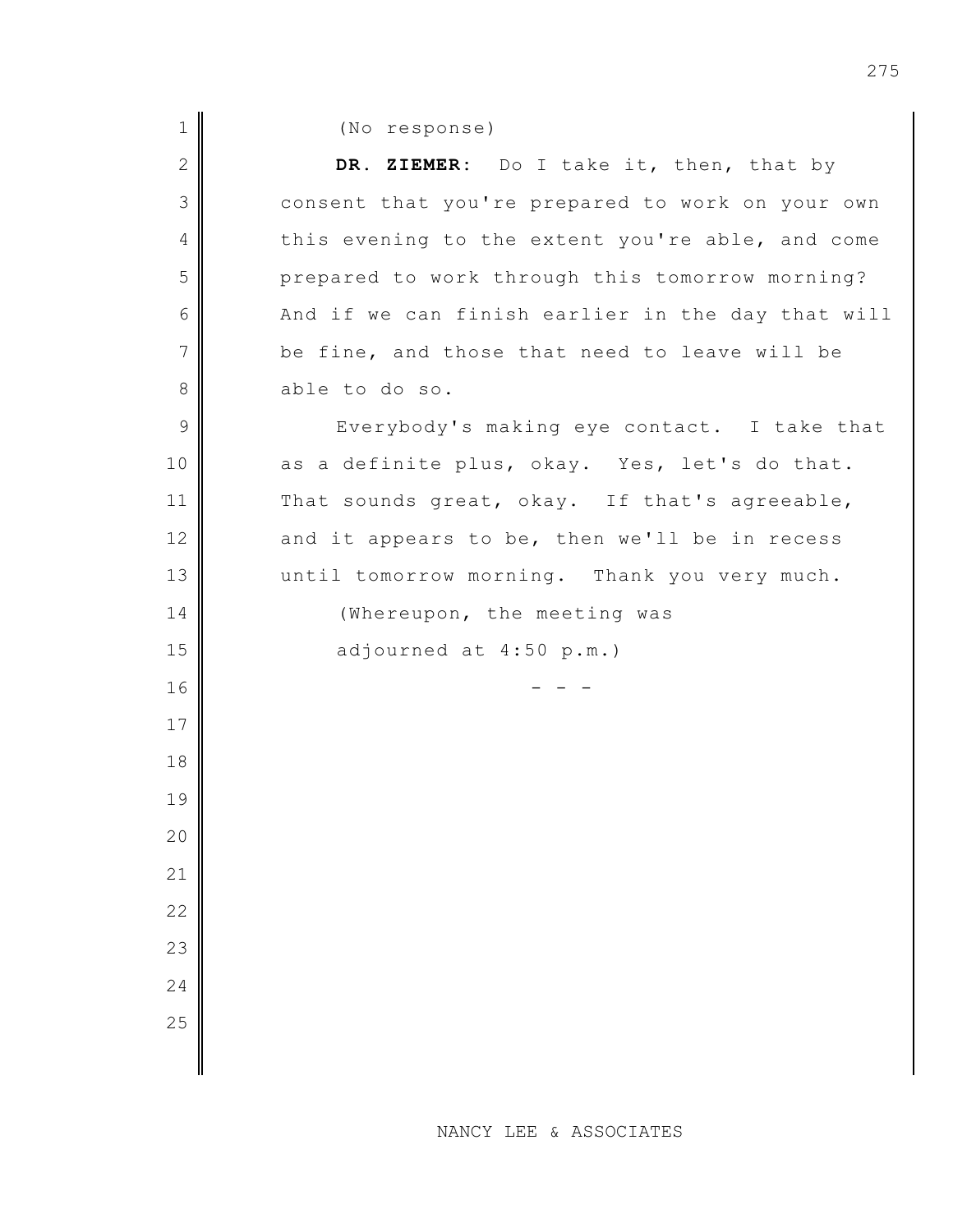|    | 1              |
|----|----------------|
|    | 2              |
|    | 3              |
|    | 4              |
|    | 5              |
|    | 6              |
|    | $\overline{7}$ |
|    | 8              |
|    | 9              |
| 10 |                |
| 11 |                |
| 12 |                |
| 13 |                |